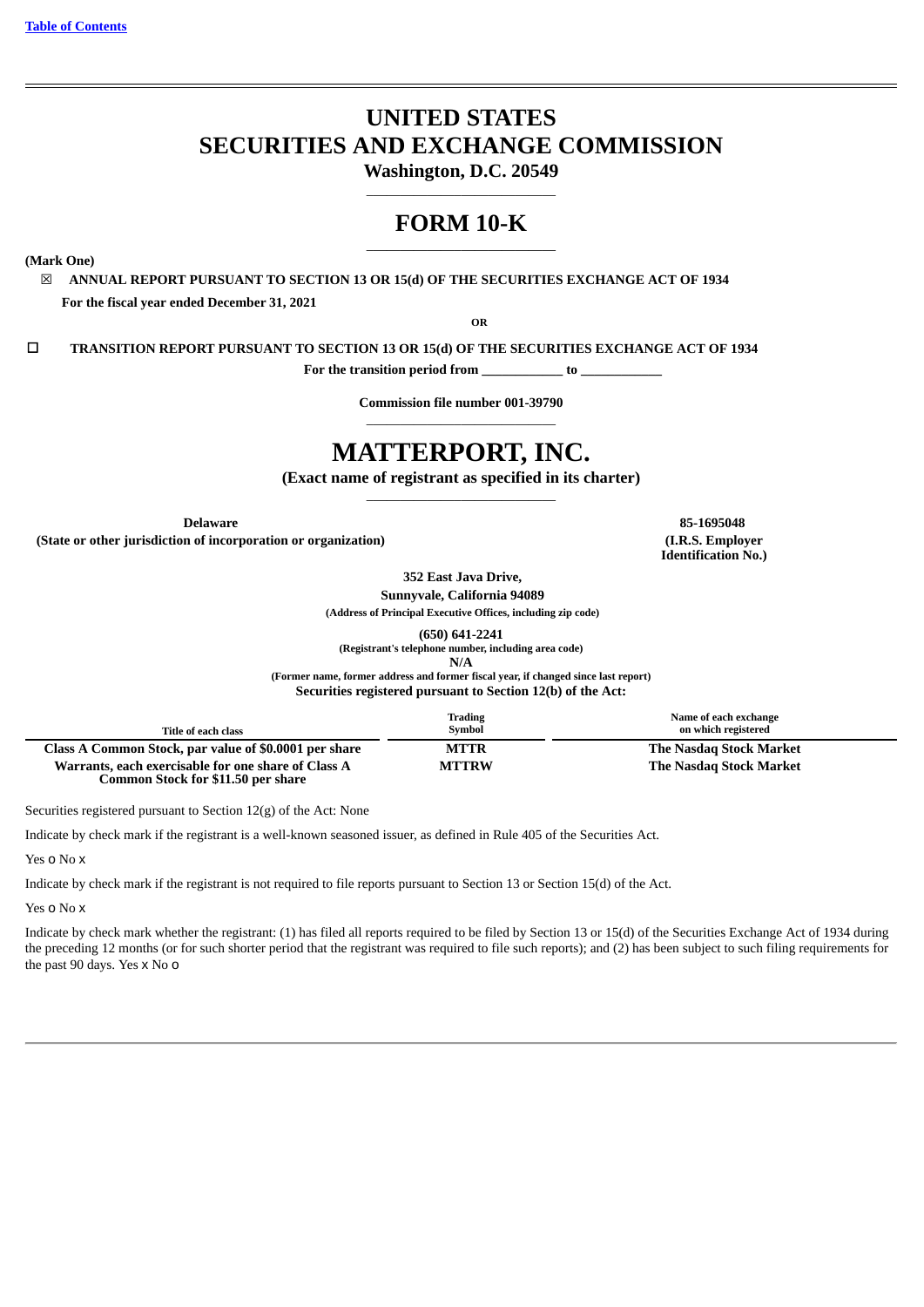Indicate by check mark whether the registrant has submitted electronically every Interactive Data File required to be submitted pursuant to Rule 405 of Regulation S-T (§232.405 of this chapter) during the preceding 12 months (or for such shorter period that the registrant was required to submit such files). Yes x No o

Indicate by check mark whether the registrant is a large accelerated filer, an accelerated filer, a non-accelerated filer, a smaller reporting company, or an emerging growth company. See the definitions of "large accelerated filer," "accelerated filer," "smaller reporting company" and "emerging growth company" in Rule 12b-2 of the Exchange Act. (Check one):

| Large accelerated filer | Accelerated filer         |   |
|-------------------------|---------------------------|---|
| Non-accelerated filer   | Smaller reporting company | ⊠ |
|                         | Emerging growth company   | ⊠ |

If an emerging growth company, indicate by check mark if the registrant has elected not to use the extended transition period for complying with any new or revised financial accounting standards provided pursuant to Section 13(a) of the Exchange Act. $□$ 

Indicate by check mark whether the registrant has filed a report on and attestation to its management's assessment of the effectiveness of its internal control over financial reporting under Section 404(b) of the Sarbanes-Oxley Act (15 U.S.C.

7262(b)) by the registered public accounting firm that prepared or issued its audit report.  $\Box$ 

Indicate by check mark whether the registrant is a shell company (as defined in Rule 12b-2 of the Act). Yes  $\Box$  No  $\boxtimes$ 

The aggregate market value of voting and non-voting stock held by non-affiliates of Gores Holdings VI, Inc. ("GHVI"), our predecessor, on June 30, 2021, based on the closing price of \$16.21 for shares of GHVI Class A common stock, was approximately \$699.1 million. Shares of common stock beneficially owned by each executive officer, director, and holder of more than 10% of GHVI's common stock have been excluded in that such persons may be deemed to be affiliates of GHVI.

<span id="page-1-0"></span>The number of shares registrant's common stock outstanding as of March 11, 2022 was 280,814,312.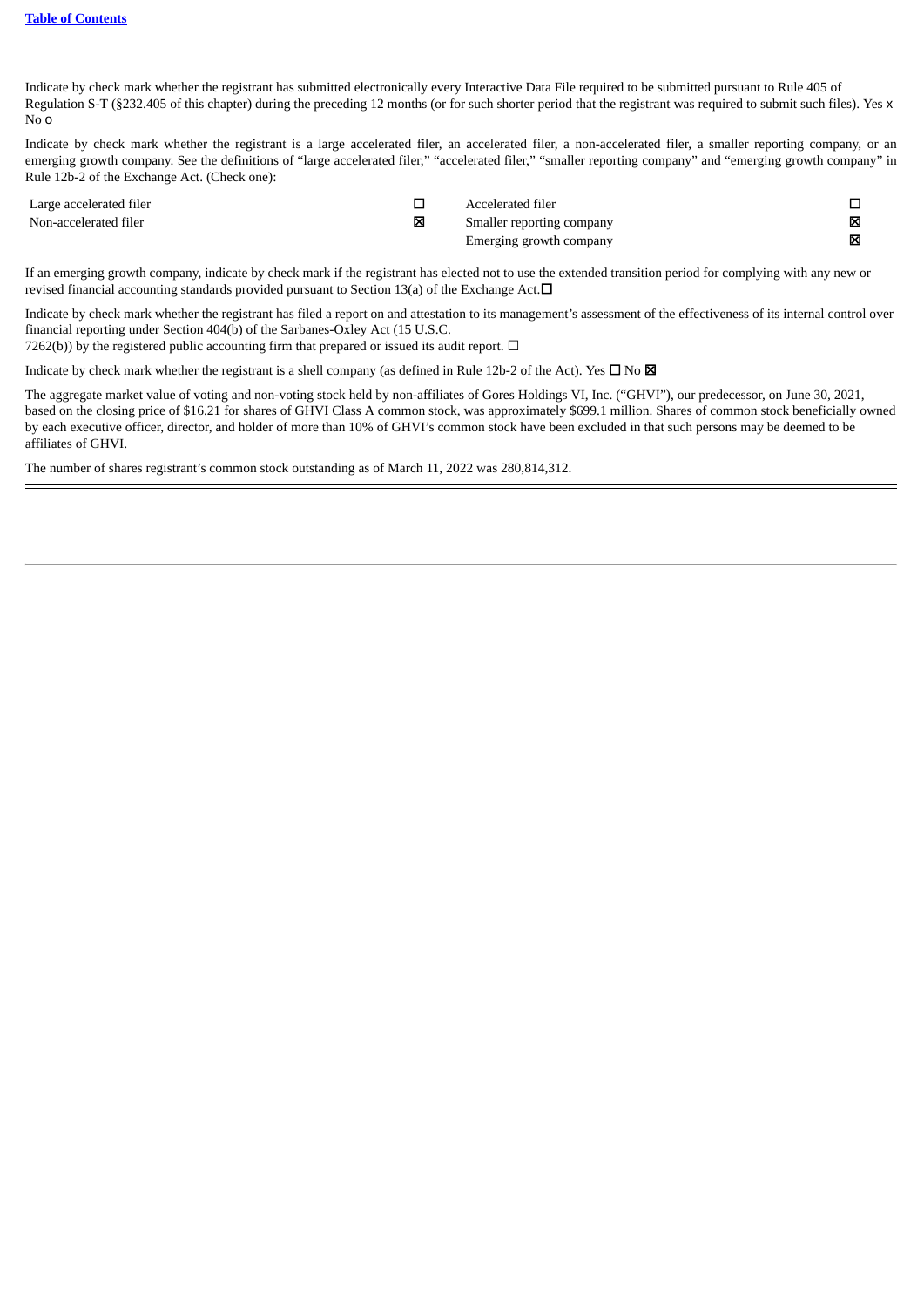# **Table of Contents**

<span id="page-2-0"></span>

|            |                                                                                                              | Page |
|------------|--------------------------------------------------------------------------------------------------------------|------|
| PART I.    |                                                                                                              |      |
|            | <b>Cautionary Note Regarding Forward-looking Statements</b>                                                  |      |
| Item 1.    | <b>Business</b>                                                                                              | 8    |
| Item 1A.   | <b>Risk Factors</b>                                                                                          | 19   |
| Item 1B.   | <b>Unresolved Staff Comments</b>                                                                             | 39   |
| Item 2.    | <b>Properties</b>                                                                                            | 39   |
| Item 3.    | <b>Legal Proceedings</b>                                                                                     | 39   |
| Item 4.    | <b>Mine Safety Disclosures</b>                                                                               | 39   |
| PART II.   |                                                                                                              |      |
| Item 5.    | Market for Registrant's Common Equity, Related Stockholder Matters and Issuer Purchases of Equity Securities | 40   |
| Item 6.    | [Reserved]                                                                                                   | 40   |
| Item 7.    | Management's Discussion and Analysis of Financial Condition and Results of Operations                        | 41   |
| Item 7A.   | <b>Quantitative and Qualitative Disclosures About Market Risk</b>                                            | 62   |
| Item 8.    | <b>Financial Statements and Supplementary Data</b>                                                           | 62   |
| Item 9.    | <b>Changes in and Disagreements with Accountants on Accounting and Financial Disclosures</b>                 | 103  |
| Item 9A.   | <b>Controls and Procedures</b>                                                                               | 104  |
| Item 9B.   | <b>Other Information</b>                                                                                     | 107  |
| Item 9C.   | Disclosure Regarding Foreign Jurisdiction that Prevent Inspections.                                          | 107  |
| PART III.  |                                                                                                              |      |
| Item 10.   | <b>Directors, Executive Officers and Corporate Governance</b>                                                | 108  |
| Item 11.   | <b>Executive Compensation</b>                                                                                | 115  |
| Item 12.   | Security Ownership of Certain Beneficial Owner and Management and Related Stockholder Matters                | 121  |
| Item 13.   | <b>Certain Relationships and Related Transactions, and Director Independence</b>                             | 123  |
| Item 14.   | <b>Principal Accounting Fees and Services</b>                                                                | 126  |
| PART IV.   |                                                                                                              |      |
| Item 15.   | <b>Exhibits, Financial Statement Schedules</b>                                                               | 128  |
| Item 16.   | Form 10-K Summary                                                                                            | 130  |
| Signatures |                                                                                                              | 131  |
|            |                                                                                                              |      |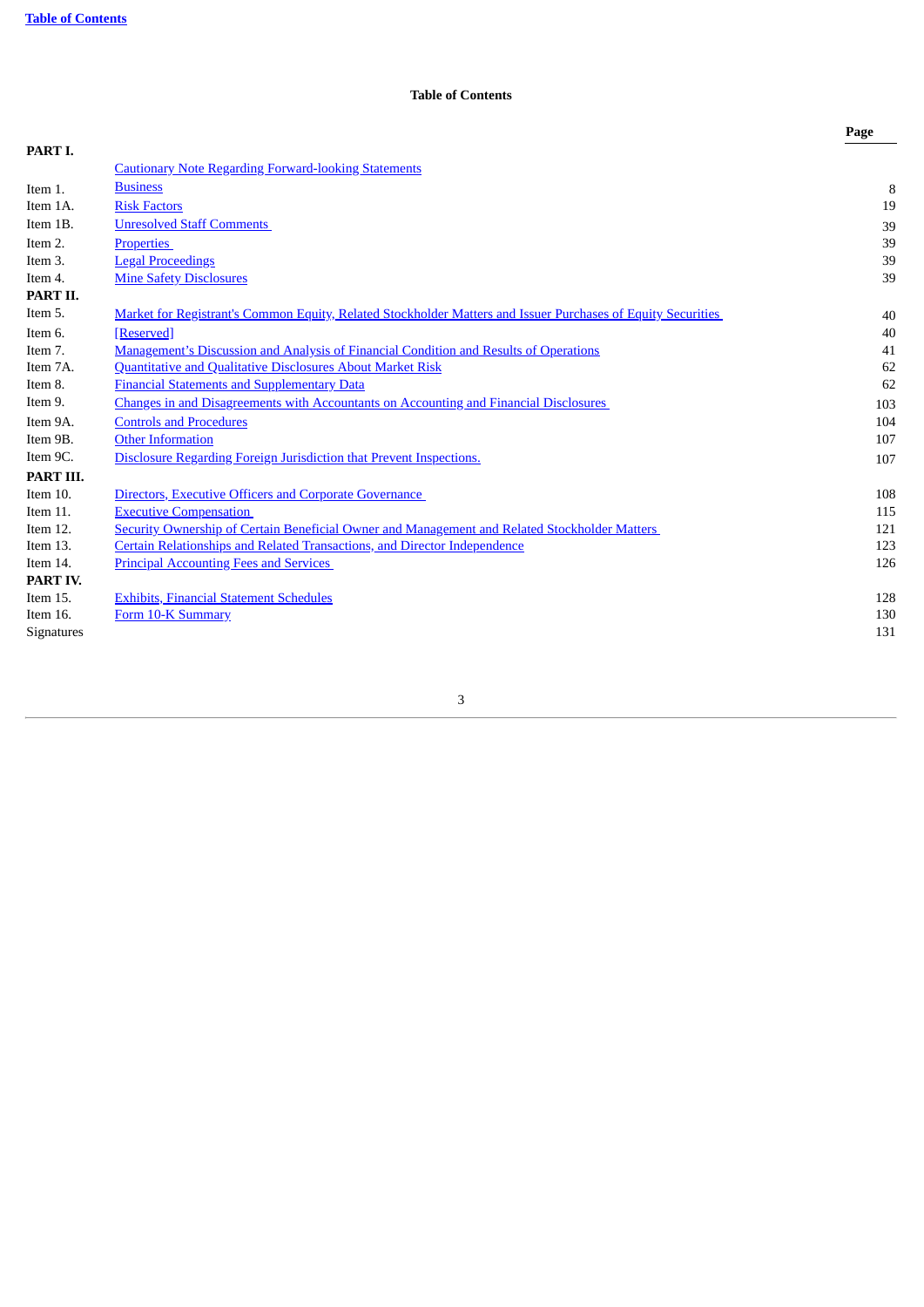# **BASIS OF PRESENTATION**

On July 22, 2021, we consummated the merger (the "Merger") pursuant to the Agreement and Plan of Merger, dated February 7, 2021, by and among Matterport, Inc. (formerly known as Gores Holdings VI, Inc.) (the "Company"), the pre-Merger Matterport, Inc. (now known as Matterport Operating, LLC) ("Legacy Matterport"), Maker Merger Sub, Inc. ("First Merger Sub"), a direct, wholly owned subsidiary of the Company, and Maker Merger Sub II, LLC ("Second Merger Sub"), a direct, wholly owned subsidiary of the Company, pursuant to which First Merger Sub merged with and into Legacy Matterport, with Legacy Matterport continuing as the surviving corporation (the "First Merger"), and immediately following the First Merger and as part of the same overall transaction as the First Merger, Legacy Matterport merged with and into Second Merger Sub, with Second Merger Sub continuing as the surviving entity as a wholly owned subsidiary of the Company, under the new name "Matterport Operating, LLC" (the "Mergers"). Upon the closing of the Merger, we changed our name from Gores Holdings VI, Inc. to Matterport, Inc.

Unless otherwise indicated or the context otherwise requires, references in this Annual Report on Form 10-K to "Matterport," the "Company," "we," "us," and "our," and similar terms refer to Matterport, Inc. and its wholly owned subsidiaries following the consummation of the Merger and to Legacy Matterport prior to the consummation of the Merger. References to "GHVI" refer to Gores Holdings VI, Inc. prior to the consummation of the Merger.

# **CAUTIONARY NOTE REGARDING FORWARD-LOOKING STATEMENTS**

This Annual Report on Form 10-K contains forward-looking statements within the meaning of Section 27A of the Securities Act of 1933, as amended (the "Securities Act"), and Section 21E of the Securities Exchange Act of 1934, as amended (the "Exchange Act"). All statements other than statements of historical facts contained in this Annual Report on Form 10-K, including statements regarding our future results of operations or financial condition; business strategy and plans; expectations regarding the impact of COVID-19; market opportunity and expansion and objectives of management for future operations, including our statements regarding the benefits and timing of the roll out of new markets, products, or technology, are forward-looking statements. When used in this Annual Report on Form 10-K, words such as "anticipate," "believe," "contemplate," "continue," "could," "estimate," "expect," "forecast", "future", "intend," "may," "might", "opportunity", "plan," "possible", "potential," "predict," "project," "should," "strategy", "strive", "target," "will," or "would", including their antonyms or other similar terms or expressions may identify forward-looking statements. The absence of these words does not mean that a statement is not forward-looking.

These forward-looking statements are based on information available as of the date of this Annual Report on Form 10-K and current expectations, forecasts and assumptions, which involve a number of judgments, risks and uncertainties, including, without limitation, risks related to:

- our public securities' potential liquidity and trading;
- our ability to raise financing in the future;
- our success in retaining or recruiting our officers, key employees or directors, or changes required in the retention or recruitment of our officers, key employees or directors;
- the impact of the regulatory environment and complexities with compliance related to such environment;
- our ability to remediate our material weaknesses;
	- factors relating to our business, operations and financial performance, including:
		- the impact of the ongoing COVID-19 public health emergency or other infectious diseases, health epidemics and pandemics;
		- our ability to maintain an effective system of internal controls over financial reporting;
		- our ability to grow market share in our existing markets or any new markets we may enter;
		- our ability to respond to general economic conditions;
		- our ability to manage our growth effectively;
		- our ability to achieve and maintain profitability in the future;
		- our ability to access sources of capital;
		- our ability to maintain and enhance our products and brand, and to attract customers;
		- our ability to manage, develop and refine our technology platform;
		- the success of our strategic relationships with third parties;
		- our history of losses and whether we will continue to incur continuing losses for the foreseeable future;
		- our ability to protect and enforce our intellectual property rights;
		- our ability to implement business plans, forecasts, and other expectations and identify and realize additional opportunities;
		- our ability to attract and retain new subscribers;

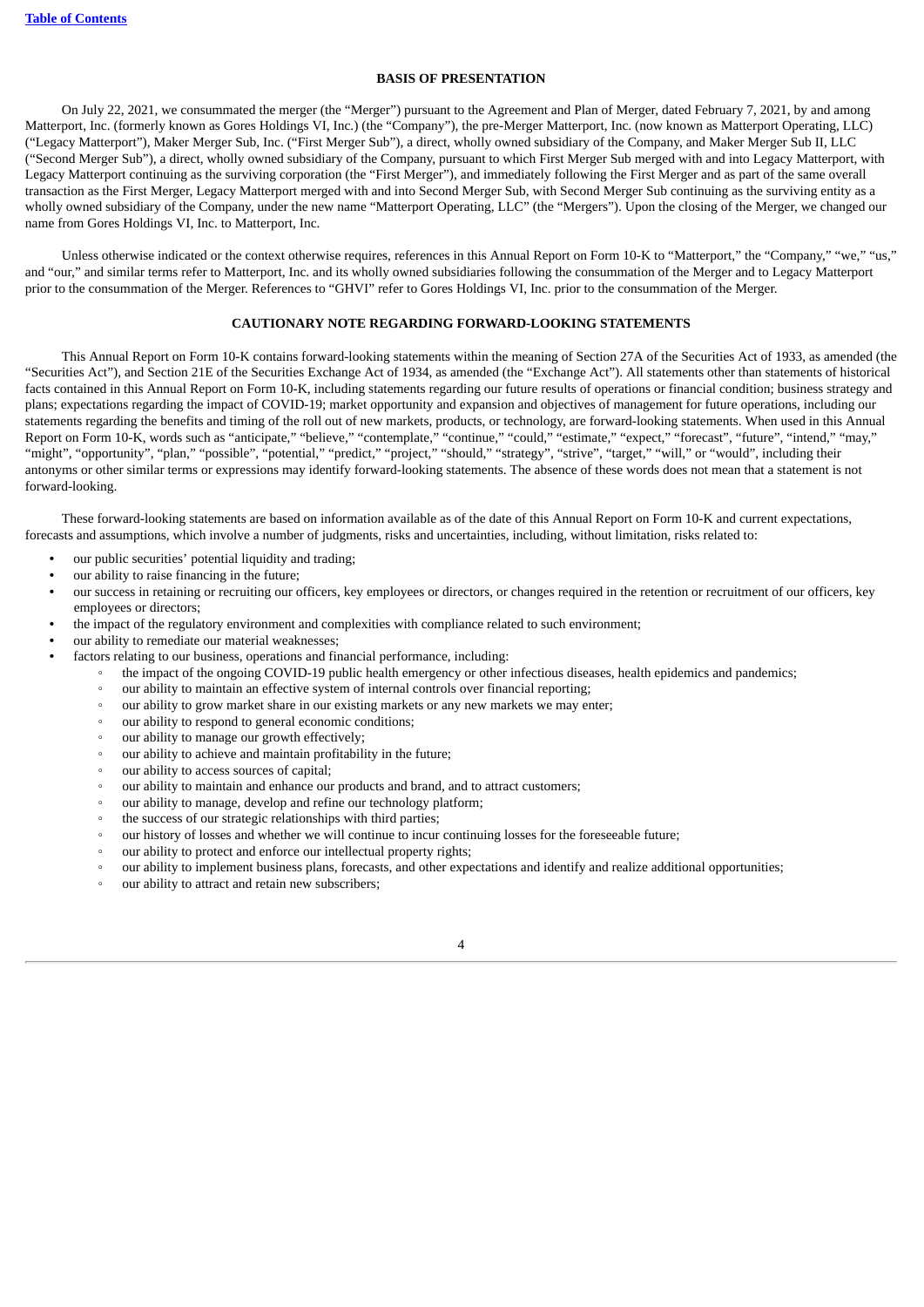- the size of the total addressable market for our products and services;
- the continued adoption of spatial data;
- any inability to complete acquisitions and integrate acquired businesses;
- general economic uncertainty and the effect of general economic conditions in our industry;
- environmental uncertainties and risks related to adverse weather conditions and natural disasters;
- the volatility of the market price and liquidity of our Class A common stock, par value \$0.0001 per share ("Common Stock") and other securities;
- the increasingly competitive environment in which we operate; and
- other factors detailed under the section entitled "Risk Factors" in this Annual Report on Form 10-K.

Accordingly, forward-looking statements should not be relied upon as representing our views as of any subsequent date, and we do not undertake any obligation to update forward-looking statements to reflect events or circumstances after the date they were made, whether as a result of new information, future events or otherwise, except as may be required under applicable securities laws.

While these forward-looking statements reflect the Company's good faith beliefs, they are not guarantees of future performance. The Company disclaims any obligation to publicly update or revise any forward-looking statement to reflect changes in underlying assumptions or factors, new information, data or methods, future events or other changes after the date of this Annual Report on Form 10-K, except as required by applicable law. For a further discussion of these and other factors that could cause the Company's future results, performance or transactions to differ significantly from those expressed in any forwardlooking statement, please see Part I. Item 1A "Risk Factors" in this Annual Report on Form 10-K. You should not place undue reliance on any forward-looking statements, which are based only on information currently available to the Company (or to third parties making the forward-looking statements).

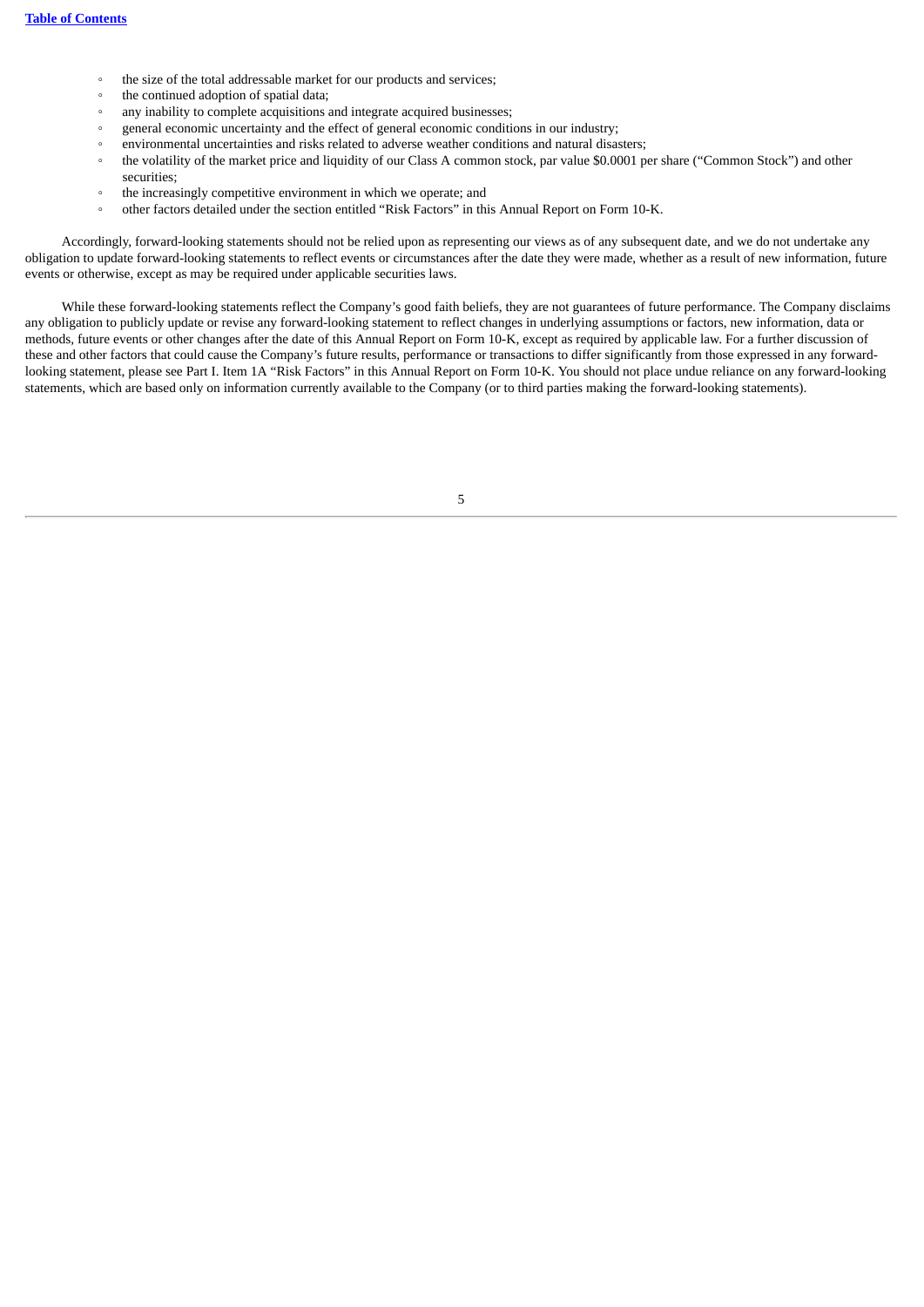# **SUMMARY RISK FACTORS**

Our business is subject to numerous risks and uncertainties, including those highlighted in the section entitled "Risk Factors" in this Annual Report on Form 10-K, that represent challenges that we face in connection with the successful implementation of our strategy and the growth of our business. In particular, the following considerations, among others, may offset our competitive strengths or have a negative effect on our business strategy or operating results, which could cause a decline in the price of shares of our common stock and result in a loss of all or a portion of your investment:

- If we fail to manage growth effectively, our business, operating results and financial condition would be adversely affected.
- If the assumptions, analyses or estimates used for our forecasts and projections prove to be incorrect or inaccurate, our actual operating results may differ materially from those forecasted or projected.
- We have a history of losses and expect to incur significant expenses and continuing losses at least for the near term.
- Certain of our estimates of market opportunity and forecasts of market growth may prove to be inaccurate.
- We currently face competition from a number of companies and expect to face significant competition in the future as the market for spatial data develops.
- Global economic conditions and instability related to COVID-19 may adversely affect our business if existing and prospective clients reduce or postpone discretionary spending significantly.
- We may not be able to obtain sufficient components to meet our needs, or obtain such materials on favorable terms or at all, which could impair our ability to fulfill orders or increase our costs of production.
- If we are unable to attract and retain key employees and hire qualified management, technical, engineering and sales personnel, our ability to compete and successfully grow our business would be adversely affected.
- An earthquake, wildfire or other natural disaster or resource shortage, including public safety power shut-offs that have occurred and will continue to occur in California or other states, could disrupt and harm our operations.
- If we fail to retain current subscribers or add new subscribers, our business would be seriously harmed.
- We may be unable to build and maintain successful relationships with our strategic alliances and reseller partners, which could adversely affect our business, financial condition, results of operations and growth prospects.
- Potential future acquisitions, strategic investments, partnerships or alliances could be difficult to identify and integrate. Such projects may adversely affect our financial condition and results of operations.
- We may need to raise additional funds to finance our operations and these funds may not be available when needed.
- We expect to incur research and development costs in developing new products, which could significantly reduce our profitability and may never result in revenue.
- If we are unable to remediate identified material weaknesses or if additional material weaknesses are identified, we may not be able to accurately or timely report our financial position or results of operations, which may adversely affect our business.
- We are currently involved in litigation with one of our stockholders relating to the lock-up restrictions included in our Amended and Restated Bylaws.
- We may from time to time be involved in other lawsuits and litigation matters that are expensive and time-consuming. If resolved adversely, lawsuits and other litigation matters could seriously harm our business.
- We cannot predict the duration or ultimate resolution of the investigation by the Division of Enforcement of the SEC, and cooperating with the request may require significant management time and resources, which could have an adverse effect on our business and financial position.
- We rely significantly on the use of information technology. Cybersecurity risks any technology failures causing a material disruption to operational technology or cyber-attacks on our systems affecting our ability to protect the integrity and security of customer and employee information – could harm our reputation and/or could disrupt our operations and negatively impact our business.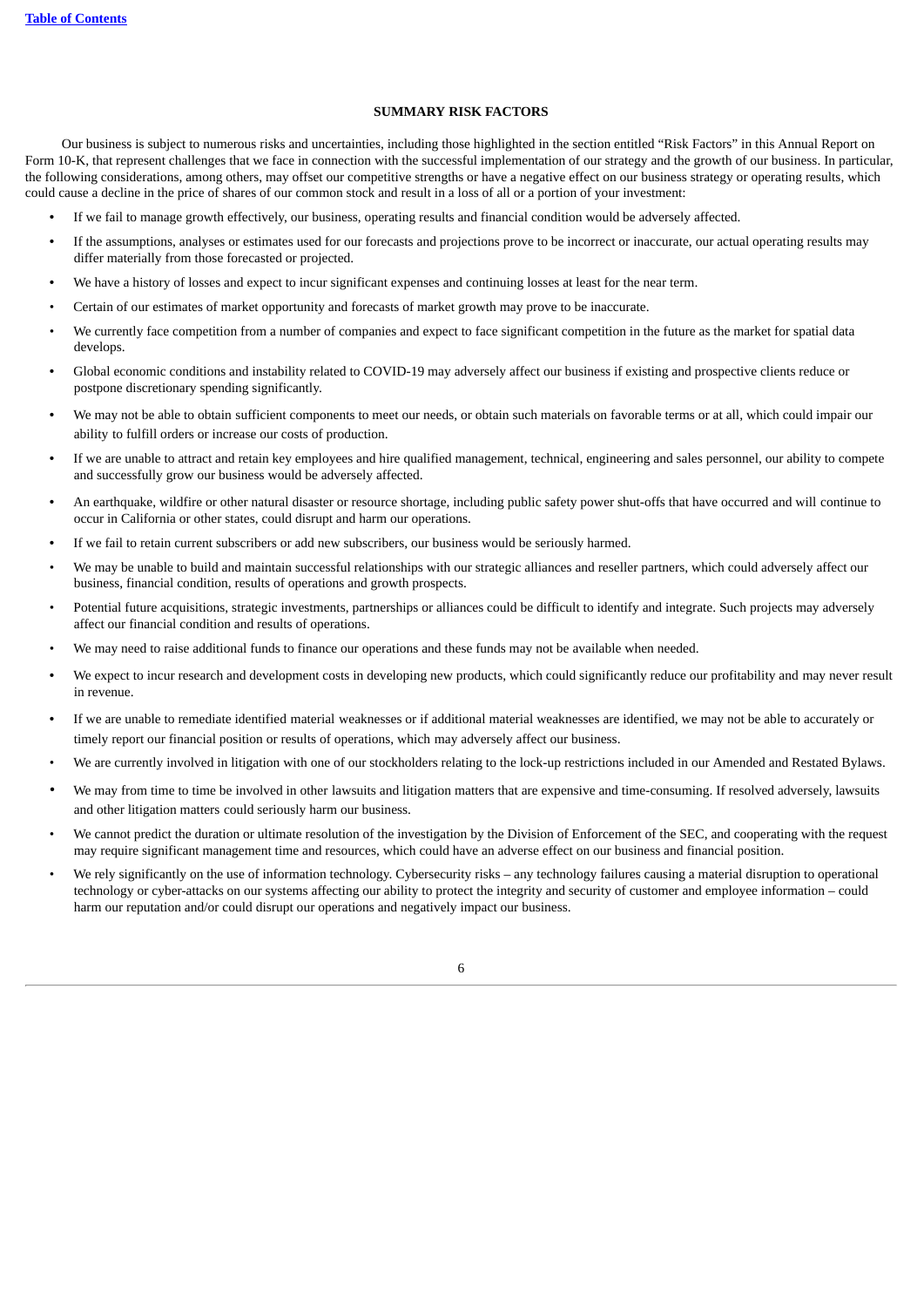- Failure to comply with laws and regulations regarding data privacy and security matters could have a material adverse effect on our reputation, results of operations or financial condition.
- Our products are highly technical and may contain undetected software bugs or hardware errors, which could manifest in ways that could seriously harm our reputation and our business.
- Our products contain third-party open source software components, and failure to comply with the terms of the underlying licenses could restrict our ability to deliver our platform or subject us to litigation or other actions.
- Our future growth and success are dependent upon the continuing rapid adoption of spatial data.
- Any delays in development of new services, products and service/product innovations could adversely affect market adoption of our products and services and could adversely affect our business and financial results.
- We may need to defend against intellectual property infringement or misappropriation claims, which may be time-consuming and expensive, and adversely affect our business.
- Our business may be adversely affected if we are unable to protect our spatial data technology and intellectual property from unauthorized use by third parties.
- Changes to applicable U.S. tax laws and regulations or exposure to additional income tax liabilities could affect our business and future profitability.
- Our tax rates may fluctuate, tax obligations may become significantly more complex and subject to greater risk of examination by taxing authorities and we may be subject to future changes in tax law, the impacts of which could adversely affect our after-tax profitability and financial results.
- Our ability to use our net operating loss carryforward and certain other tax attributes may be limited.
- We are an "emerging growth company" and a "smaller reporting company,"which could make our common stock less attractive to investors and may make it more difficult to compare performance with other public companies.
- We have incurred and will continue to incur significant expenses and administrative burdens as a public company, which could have an adverse effect on our business, financial condition and results of operations.
- Failure to comply with laws relating to employment could subject us to penalties and other adverse consequences.
- Provisions in the Amended and Restated Bylaws designate the Court of Chancery of the State of Delaware as the sole and exclusive forum for certain types of actions and proceedings, which could limit the ability of our stockholders to obtain a favorable judicial forum for disputes and may discourage stockholders from bringing such claims.
- Unanticipated changes in effective tax rates or adverse outcomes resulting from examination of our income or other tax returns could adversely affect our financial condition and results of operations.
- Changes in laws, regulations or rules, or a failure to comply with any laws, regulations or rules, may adversely affect our business, investments and results of operations.
- The warrants and Earn-out shares to legacy Matterport stockholders are recorded at fair value upon issuance/grant with changes in fair value reported in our earnings, which could have an adverse effect on the market price of our common stock and/or an adverse effect on our financial results.
- Our financial condition and results of operations are likely to fluctuate on a quarterly basis in future periods, which could cause our results for a particular period to fall below expectations, resulting in a decline in the price of our common stock.
- We do not intend to pay cash dividends for the foreseeable future.
- Our quarterly operating results may fluctuate significantly and could fall below the expectations due to seasonality and other factors, some of which are beyond our control, resulting in a decline in our stock price.
- The market price and trading volume of our common stock may be volatile and could decline significantly.
- If securities or industry analysts do not publish or cease publishing research or reports about us, our business, or our market, or if they change their recommendations regarding our common stock adversely, then the price and trading volume of our common stock could decline.
- <span id="page-6-0"></span>• Future issuances of debt securities and equity securities may adversely affect us, including the market price of our common stock and may be dilutive to existing stockholders.

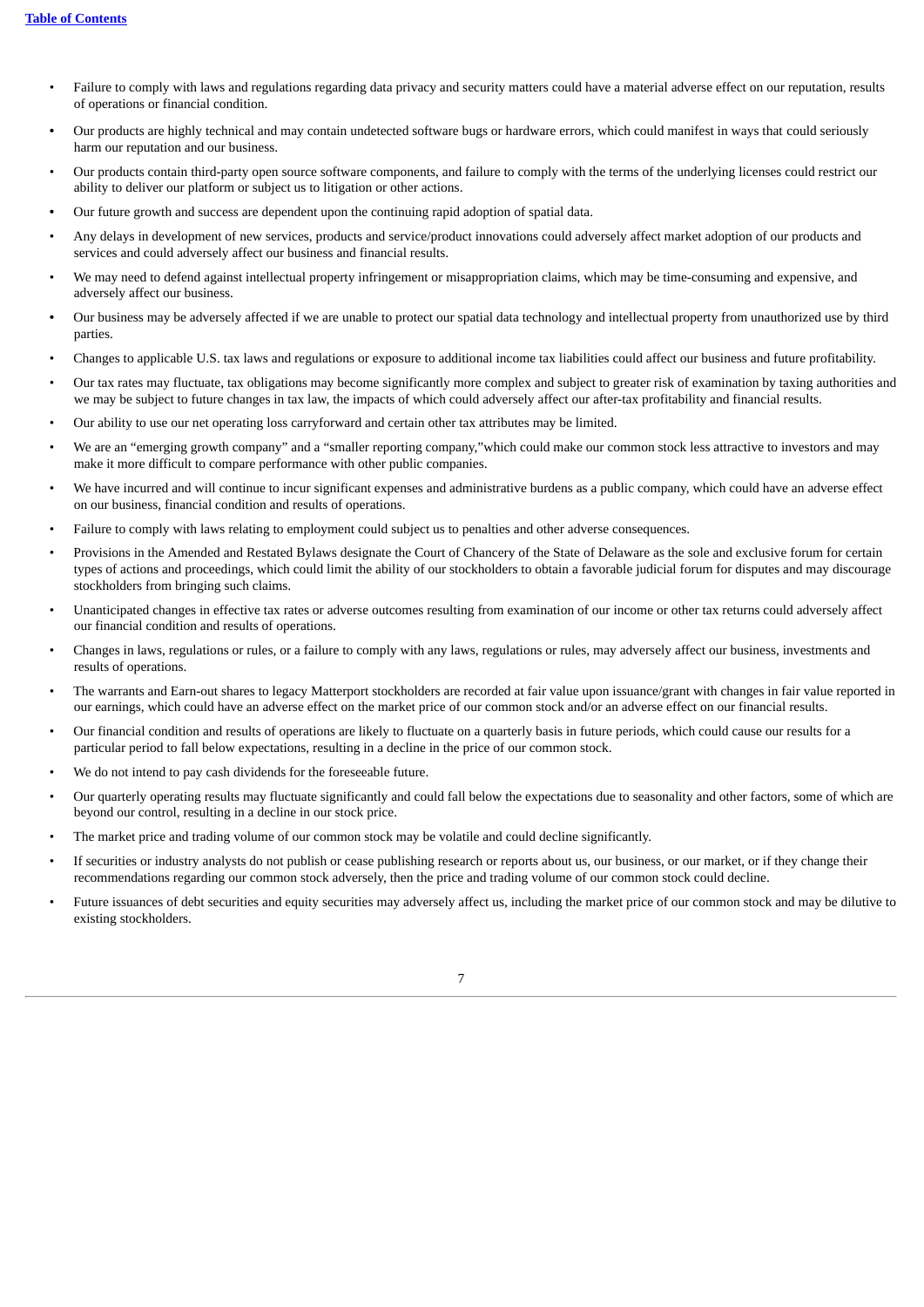## <span id="page-7-0"></span>**Item 1. Business**

# **Our Company**

Matterport is leading the digitization and datafication of the built world. We believe the digital transformation of the built world will fundamentally change the way people interact with buildings and the physical spaces around them.

Since its founding in 2011, Matterport's pioneering technology has set the standard for digitizing, accessing and managing buildings, spaces and places online. Our platform's innovative software, spatial data-driven data science, and 3D capture technology have broken down the barriers that have kept the largest asset class in the world, buildings and physical spaces, offline and underutilized for many years. We believe the digitization and datafication of the built world will continue to unlock significant operational efficiencies and property values, and that Matterport is the platform to lead this enormous global transformation.

The world is rapidly moving from offline to online. Digital transformation has made a powerful and lasting impact across every business and industry today. According to International Data Corporation, or IDC, approximately 65% of global GDP will be digitized by 2022 and over \$6.8 trillion of direct investments will be made on digital transformation from 2020 to 2023. With this secular shift, there is also growing demand for the built world to transition from physical to digital. Nevertheless, the vast majority of buildings and spaces remain offline and undigitized. The global building stock, estimated by Savills to be \$228 trillion in total property value as of 2017, remains largely offline today, and we estimate that less than 0.1% is penetrated by digital transformation.

Matterport was among the first to recognize the increasing need for digitization of the built world and the power of spatial data, the unique details underlying buildings and spaces, in facilitating the understanding of buildings and spaces. In the past, technology advanced physical road maps to the data-rich, digital maps and location services we all rely on today. Matterport now digitizes buildings, creating a data-rich environment to vastly increase our understanding and the full potential of each and every space we capture. Just as we can instantly, at the touch of a button, learn the fastest route from one city to another or locate the nearest coffee shops, Matterport's spatial data for buildings unlocks a rich set of insights and learnings about properties and spaces worldwide. In addition, just as the geo-spatial mapping platforms of today have opened their mapping data to industry to create new business models such as ridesharing, ecommerce, food delivery marketplaces, and even short-term rental and home sharing, open access to Matterport's structured spatial data is enabling new opportunities and business models for hospitality, facilities management, insurance, construction, real estate and retail, among others.

We believe the total addressable market opportunity for digitizing the built world is over \$240 billion, and could be as high as \$1 trillion as the market matures at scale. This is based on our analysis, modeling and understanding of the global building stock of over 4 billion properties and 20 billion spaces in the world today. With the help of artificial intelligence ("AI"), machine learning ("ML") and deep learning ("DL") technologies, we believe that, with the additional monetization opportunities from powerful spatial data-driven property insights and analytics, the total addressable market for the digitization and datafication of the built world will reach more than \$1 trillion.

Our spatial data platform delivers value across a diverse set of industries and use cases. Large retailers can manage thousands of store locations remotely, real estate agencies can provide virtual open houses for hundreds of properties and thousands of visitors at the same time, property developers can monitor the entirety of the construction process with greater detail and speed, and insurance companies can more precisely document and evaluate claims and underwriting assessments with efficiency and precision. Matterport delivers the critical digital experience, tools and information that matter to our subscribers about properties of virtually any size, shape, and location worldwide.

For nearly a decade, we have been growing our spatial data platform and expanding our capabilities in order to create the most detailed, accurate, and data-rich digital twins available. Moreover, our 3D reconstruction process is fully automated, allowing our solution to scale with equal precision to millions of buildings and spaces of any type, shape, and size in the world. The universal applicability of our service provides Matterport significant scale and reach across diverse verticals and any geography. By December 31, 2021, our subscriber base had grown to over 503,000 subscribers, with our digital twins reaching more than 170 countries. We have digitized more than 20 billion square feet of space across multiple industries, representing significant scale and growth over the rest of the market.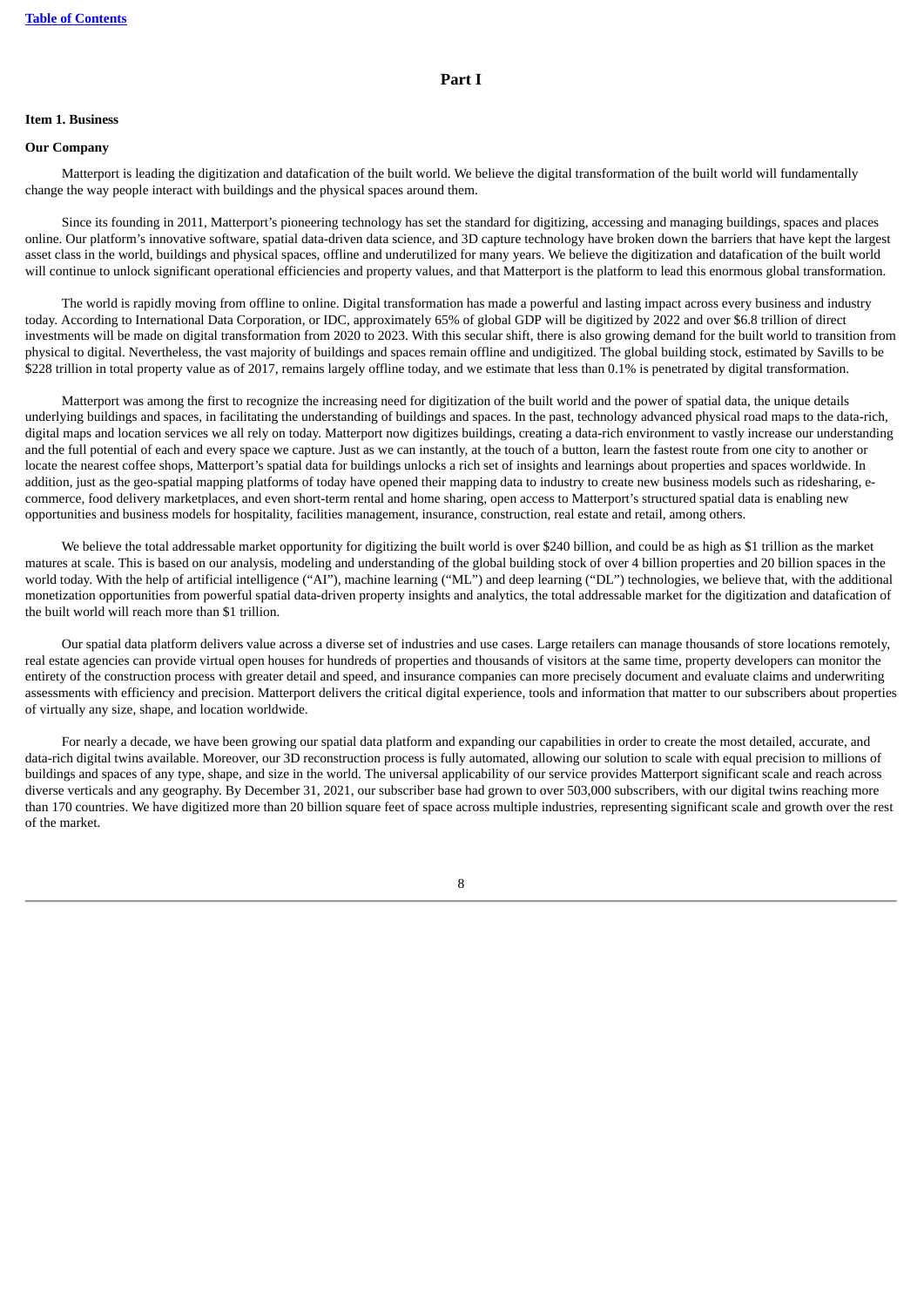As we continue to transform buildings into data worldwide, we are extending our spatial data platform to further transform property planning, development, management and intelligence for our subscribers across industries to become the de facto building and business intelligence engine for the built world. We believe the demand for spatial data and resulting insights for enterprises, businesses and institutions across industries, including real estate, architecture, engineering and construction ("AEC"), retail, insurance and government, will continue to grow rapidly.

We believe digitization and datafication represent a tremendous greenfield opportunity for growth across this massive category and asset class. From the early stages of design and development to marketing, operations, insurance and building repair and maintenance, our platform's software and technology provide subscribers critical tools and insights to drive cost savings, increase revenues and optimally manage their buildings and spaces. We believe that hundreds of billions of dollars in unrealized utilization and operating efficiencies in the built world can be unlocked through the power of our spatial data platform. Our platform and data solutions have universal applicability across industries and building categories, giving Matterport a significant advantage as we can address the entirety of this large market opportunity and increase the value of what we believe to be the largest asset class in the world.

With a demonstrated track record of delivering value to our subscribers, our offerings include software subscription, data licensing, services and product hardware. As of December 31, 2021, our subscriber base included over 20% of Fortune 1000 companies, with less than 10% of our total revenue generated from our top 10 subscribers. We expect more than 80% of our revenue to come from our software subscription and data license solutions by 2025. Our innovative 3D capture product, the Pro2 Camera, has played an integral part in shaping the 3D building and property visualization ecosystem. The Pro2 Camera has driven adoption of our solutions and has generated the unique high-quality and scaled data set that has enabled Cortex, our proprietary AI software engine, to become the pioneering engine for digital twin creation. With this data advantage initially spurred by the Pro2 Camera, we have developed a capture device agnostic platform that scales and can generate new building and property insights for our subscribers across industries and geographies.

We have recently experienced rapid growth. Our subscribers have grown approximately 36-fold from December 31, 2018 to December 31, 2021. Our revenue increased from approximately \$85.9 million for the year ended December 31, 2020 to approximately \$111.2 million for the year ended December 31, 2021, representing approximately 29% year-over-year growth. Our gross profit increased by \$12.0 million or 25%, to \$60.0 million for the year ended December 31, 2021, from \$47.9 million for the year ended December 31, 2020. Our ability to retain and grow the subscription revenue generated by our existing subscribers is an important measure of the health of our business and our future growth prospects. We track our performance in this area by measuring our net dollar expansion rate from the same set of customers across comparable periods. Our net dollar expansion rate of 110% for the three months ended December 31, 2021 demonstrates the stickiness and growth potential of our platform.

## **Our Industry and Market Opportunity**

Today, the vast majority of buildings and spaces remain undigitized. We estimate our current serviceable addressable market includes approximately 1.3 billion spaces worldwide, primarily from the real estate and travel and hospitality sectors. With approximately 6.7 million spaces under management as of December 31, 2021, we are continuing to penetrate the global building stock and expand our footprint across various end markets, including residential and commercial real estate, facilities management, retail, AEC, insurance and repair, and travel and hospitality. We estimate our total addressable market to be more than 4 billion buildings and 20 billion spaces globally, yielding a more than \$240 billion market opportunity. We believe that as Matterport's unique spatial data library and property data services continue to grow, this opportunity could increase to more than \$1 trillion based on the size of the building stock and the untapped value creation available to buildings worldwide. The constraints created by the COVID-19 pandemic have only reinforced and accelerated the importance of our scaled 3D capture solution that we have developed for diverse industries and markets over the past decade.

# **Our Spatial Data Platform**

#### *Overview*

Our technology platform uses spatial data collected from a wide variety of digital capture devices to transform physical buildings and spaces into dimensionally accurate, photorealistic digital twins that provide our subscribers access to previously unavailable building information and insights.

As a first mover in this massive market for nearly a decade, we have developed and scaled our industry-leading 3D reconstruction technology powered by Cortex, our proprietary AI-driven software engine that uses machine learning to

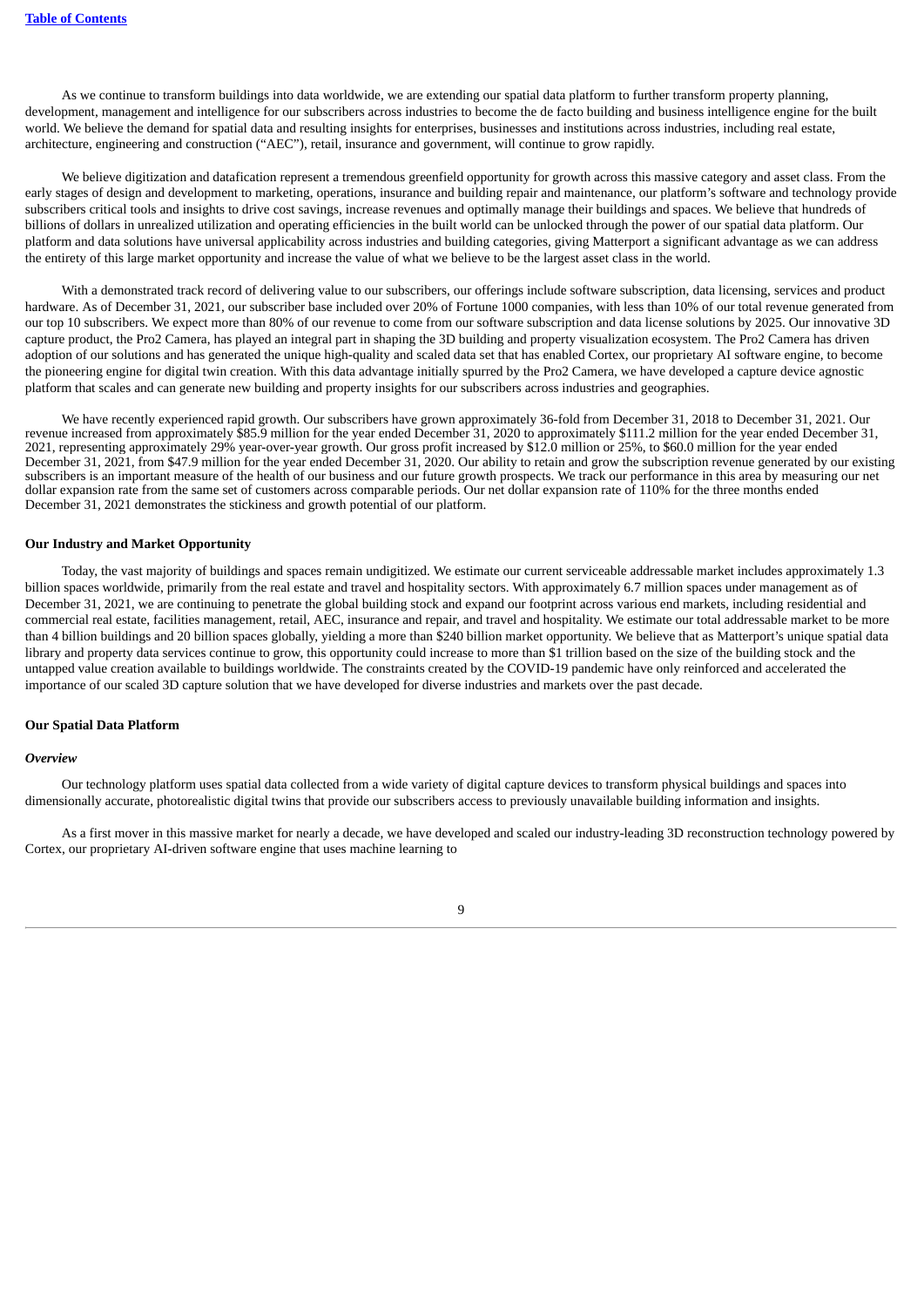recreate a photorealistic, 3D virtual representation of an entire building structure, including contents, equipment and furnishings. The finished product is a detailed and dynamic replication of the physical space that can be explored, analyzed and customized from a web browser on any device, including smartphones. The power to manage even large-scale commercial buildings is in the palm of each subscriber's hands, made possible by our advanced technology and breakthrough innovations across our entire spatial data technology stack.

Key elements of our spatial data platform include:

- **Bringing offline buildings online.** Traditionally, our customers needed to conduct in-person site visits to understand and assess their buildings and spaces. While photographs and floor plans can be helpful, these forms of two-dimensional ("2D") representation have limited information and tend to be static and rigid, and thus lack the interactive element critical to a holistic understanding of each building and space. With the AI-powered capabilities of Cortex, our proprietary AI software, representation of physical objects is no longer confined to static 2D images and physical visits can be eliminated. Cortex helps to move the buildings and spaces from offline to online and makes them accessible to our customers in real-time and on demand from anywhere. After subscribers scan their buildings, our visualization algorithms accurately infer spatial positions and depths from flat, 2D imagery captured through the scans and transform them into high- fidelity and precise digital twin models. This creates a fully automated image processing pipeline to ensure that each digital twin is of professional grade image quality.
- **Driven by spatial data.** We are a data-driven company. Each incremental capture of a space grows the richness and depth of our spatial data library. Spatial data represents the unique and idiosyncratic details that underlie and compose the buildings and spaces in the human- made environment. Cortex uses the breadth of the billions of data points we have accumulated over the years to improve the 3D accuracy of our digital twins. We help our subscribers pinpoint the height, location and other characteristics of objects in their digital twin. Our sophisticated algorithms also deliver significant commercial value to our subscribers by generating data-based insights that allow them to confidently make assessments and decisions about their properties. For instance, property developers can assess the amount of natural heat and daylight coming from specific windows, retailers can ensure each store layout is up to the same level of code and brand requirements, and factories can insure machinery layouts meet specifications and location guidelines. With approximately 6.7 million spaces under management as of December 31, 2021, our spatial data library is the clearinghouse for information about the built world.
- **Powered by AI and ML.** Artificial intelligence and machine learning technologies effectively utilize spatial data to create a robust virtual experience that is dynamic, realistic, interactive, informative and permits multiple viewing angles. AI and ML also make costly cameras unnecessary for everyday scans—subscribers can now scan their spaces by simply tapping a button on their smartphones. As a result, Matterport is a device agnostic platform, helping us more rapidly scale and drive towards our mission of digitizing and indexing the built world.

Our value proposition to subscribers is designed to serve the entirety of the digital building lifecycle, from design and build to maintenance and operations, promotion, sale, lease, insure, repair, restore, secure and finance. As a result, we believe we are uniquely positioned to grow our revenue with our subscribers as we help them to discover opportunities to drive short- and long-term return on investment by taking their buildings and spaces from offline to online across their portfolios of properties.

# **Ubiquitous Capture**

Matterport has become the standard for 3D space capture. Our technology platform empowers subscribers worldwide to quickly, easily and accurately digitize, customize and manage interactive and dimensionally accurate digital twins of their buildings and spaces.

The Matterport platform is designed to work with a wide range of LiDAR, spherical, 3D and 360 cameras, as well as smartphones, to suit the capture needs of all of our subscribers. This provides the flexibility to capture a space of any size, scale, and complexity, at anytime and anywhere.

- *Matterport Pro2* is our proprietary 3D camera that has been used to capture millions of spaces around the world with a high degree of fidelity, precision, speed and simplicity. Capable of capturing buildings more than 500,000 square feet in size, it has become the camera of choice for many residential, commercial, industrial and large-scale properties.
- *360 Cameras.* Matterport supports a selection of 360 cameras available in the market. These affordable, pocket sized devices deliver precision captures with high fidelity and are appropriate for capturing smaller homes,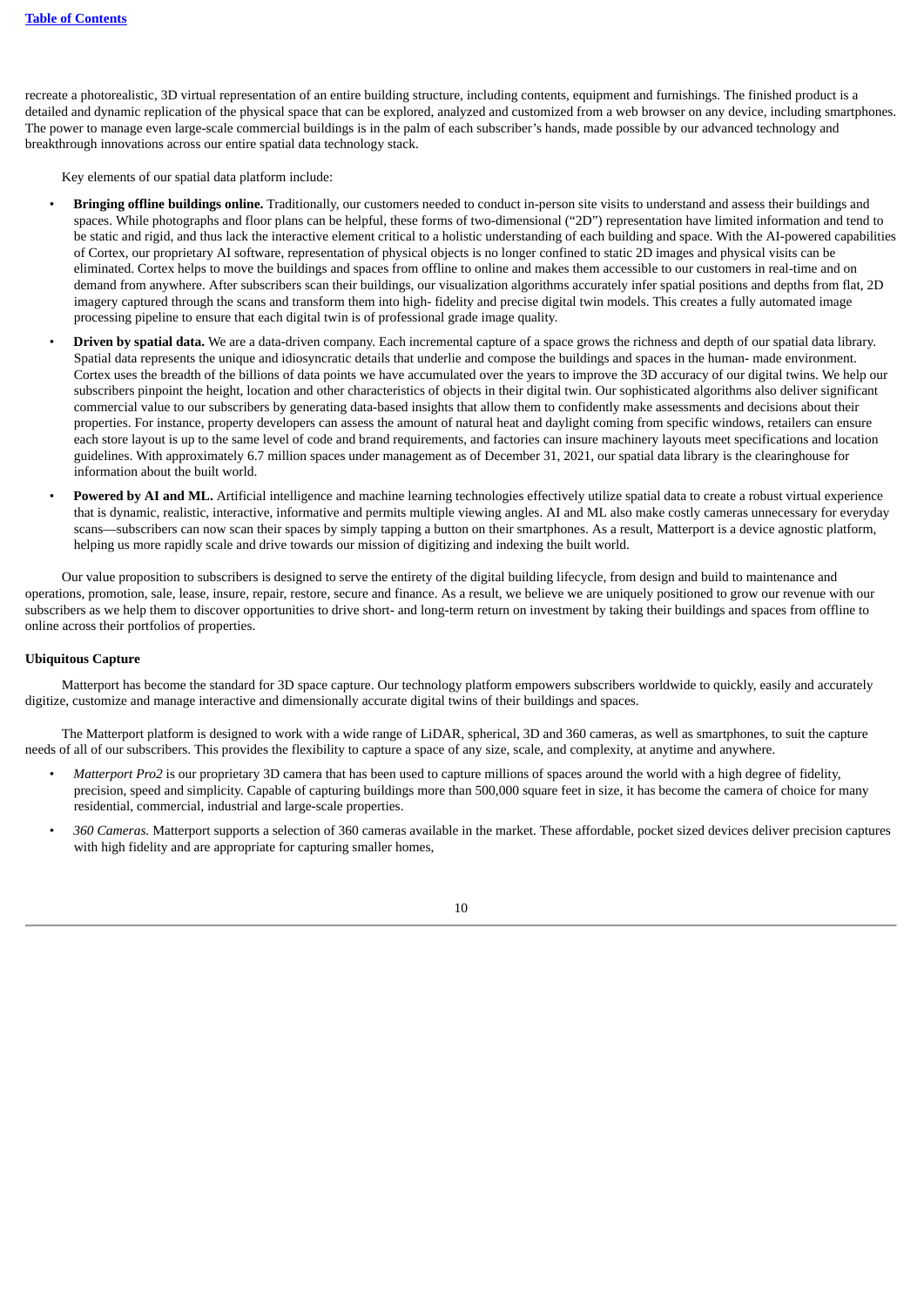condos, short-term rentals, apartments, and more. The spherical lens image capture technology of these devices gives Cortex robust, detailed image data to transform panoramas into our industry-leading digital twins.

- *LEICA BLK360.* Through our partnership with Leica, our 3D reconstruction technology and our AI powered software engine, Cortex, transform this powerful LiDAR camera into an ultra-precise capture device for creating Matterport digital twins. It is the solution of choice for AEC professionals when exacting precision is required.
- *Smartphone Capture.* Our capture apps are commercially available for both iOS and Android now. Matterport's smartphone capture solution has democratized 3D capture, making it easy and accessible for anyone to digitize buildings and spaces with a recent iPhone device since the initial introduction of Matterport for iPhone in May 2020. In April 2021, we announced the official release of the Android Capture app, giving Android users the ability to quickly and easily capture buildings and spaces in immersive 3D.

# **Cortex and 3D Reconstruction (the Matterport Digital Twin)**

With a spatial data library, as of December 31, 2021, of approximately 6.7 million spaces under management, representing approximately 20 billion captured square feet of space, we use our advanced ML and DL technologies to algorithmically transform the spatial data we capture into an accurate 3D digital reproduction of any physical space. This intelligent, automated 3D reconstruction is made possible by Cortex, our AI-powered software engine that includes a deep learning neural network that uses our spatial data library to understand how a building or space is divided into floors and rooms, where the doorways and openings are located, and what types of rooms are present, such that those forms are compiled and aligned with dimensional accuracy into a dynamic, photorealistic digital twin. Other components of Cortex include AI-powered computer vision technologies to identify and classify the contents inside a building or space, and object recognition technologies to identify and segment everything from furnishings and equipment to doors, windows, light fixtures, fire suppression sprinklers and fire escapes. Our highly scalable artificial intelligence platform enables our subscribers to tap into powerful, enhanced building data and insights at the click of a button.

# **The Science Behind the Matterport Digital Twin: Cortex AI Highlights**

## *Matterport Runs on Cortex*

Cortex is our AI-powered software engine that includes a precision deep learning neural network to create digital twins of any building or space. Developed using our proprietary spatial data captured with our Pro2 camera, Cortex delivers a high degree of precision and accuracy while enabling 3D capture using everyday devices.

Generic neural networks struggle with 3D reconstruction of the real world. Matterport-optimized networks deliver more accurate and robust results. More than just raw training data, Matterport's datasets allow us to develop new neural network architectures and evaluate them against user behavior and real-world data in millions of situations.

- **Deep learning:** Connecting and optimizing the detailed neural network data architecture of each space is key to creating robust, highly accurate 3D digital twins. Cortex evaluates and optimizes each 3D model against Matterport's rich spatial data aggregated from millions of buildings and spaces and the human annotations of those data provided by tens of thousands of subscribers worldwide. Cortex's evaluative abilities and its data-driven optimization of 3D reconstruction yield consistent, high-precision results across a wide array of building configurations, spaces and environments.
- **Dynamic 3D reconstruction:** Creating precise 3D spatial data at scale from 2D visuals and static images requires a combination of photorealistic, detailed data from multiple viewpoints and millions of spaces that train and optimize Cortex's neural network and learning capabilities for improved 3D reconstruction of any space. Cortex's capabilities combined with real-time spatial alignment algorithms in our 3D capture technology create an intuitive "preview" of any work in progress, allowing subscribers to work with their content interactively and in real-time.
- **Computer Vision:** Cortex enables a suite of powerful features to enhance the value of digital twins. These include automatic measurements for rooms or objects in a room, automatic 2D-from-3D high-definition photo gallery creation, auto face blurring for privacy protection, custom videos, walkthroughs, auto room labeling and object recognition.
- **Advanced image processing:** Matterport's computational photography algorithms create a fully automated image processing pipeline to help ensure that each digital twin is of professional grade image quality. Our patented technology makes 3D capture as simple as pressing a single button. Matterport's software and technology manage the remaining steps, including white balance and camera-specific color correction, high dynamic range tone mapping, de-noising, haze removal, sharpening, saturation and other adjustments to improve image quality.

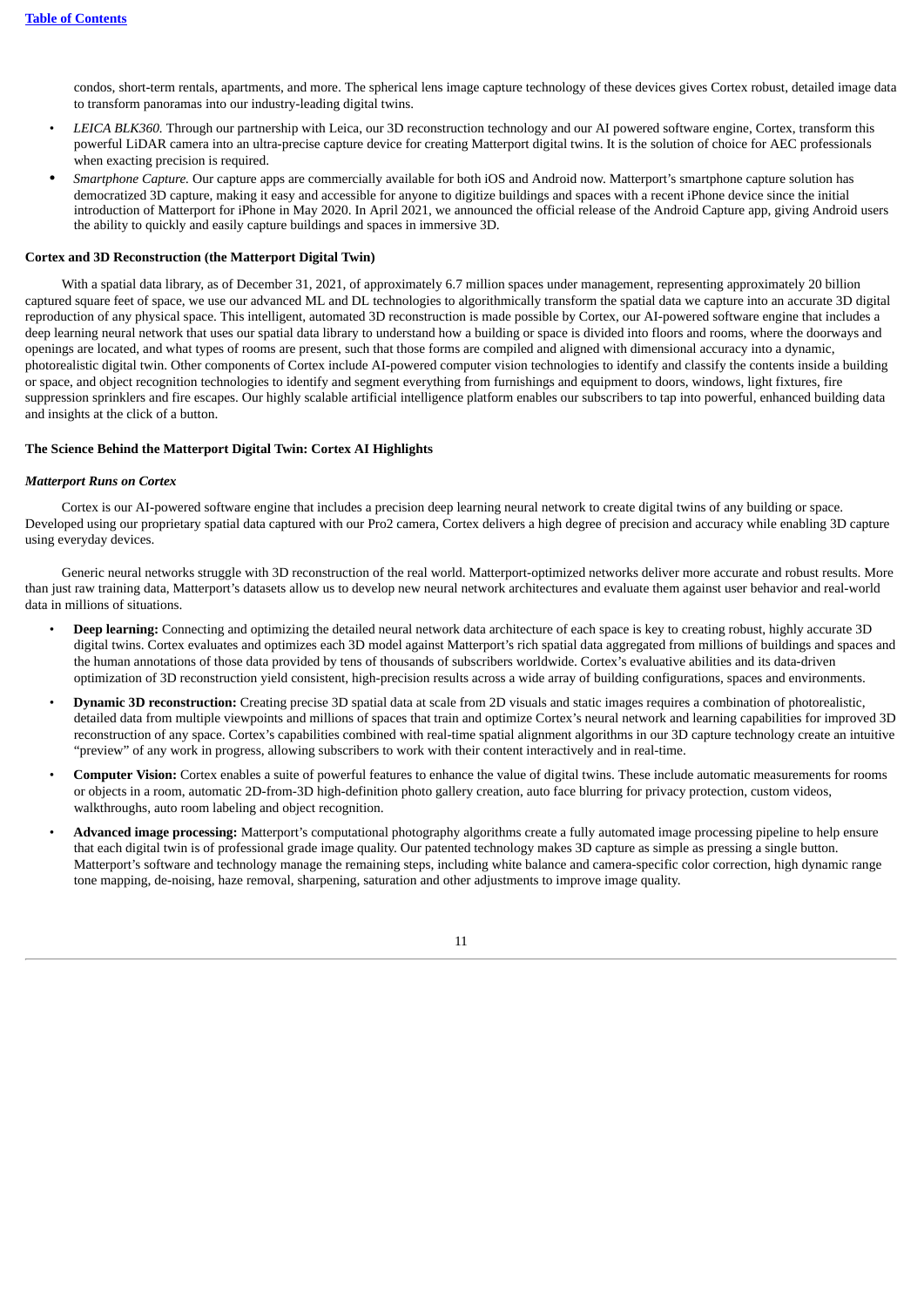# *Spatial Data and AI-Powered Insights*

Every Matterport digital twin contains extensive information about a building, room or physical space. The data using our AI-powered Cortex engine. In addition to the Matterport digital twin itself, our spatial data consists of precision building geometry and structural detail, building contents, fixtures and condition, along with high-definition imagery and photorealistic detail from many vantage points in a space. Cortex employs a technique we call deep spatial indexing. Deep spatial indexing uses artificial intelligence, computer vision and deep learning to identify and convey important details about each space, its structure and its contents with precision and fidelity. We have created a robust spatial data standard that enables Matterport subscribers to harness an interoperable digital system of record for any building.

In addition to creating a highly interactive digital experience for subscribers through the construction of digital twins, we ask ourselves two questions for every subscriber: (1) what is important about their building or physical space and (2) what learnings and insights can we deliver for this space? Our AI-powered Cortex engine helps us answer these questions using our spatial data library to provide aggregated property trends and operational and valuation insights. Moreover, as the Matterport platform ecosystem continues to expand, our subscribers, partners and other third-party developers can bring their own tools to further the breadth and depth of insights they can harvest from our rich spatial data layer.

## *Extensible Platform Ecosystem*

Matterport offers the largest and most accurate library of spatial data in the world, with, as of December 31, 2021, approximately 6.7 million spaces under management and approximately 20 billion captured square feet. The versatility of our spatial data platform and extensive enterprise software development kit and application programming interfaces ("*APIs*") has allowed us to develop a robust global ecosystem of channels and partners that extend the Matterport value proposition by geography and vertical market. We intend to continue to deploy a broad set of workflow integrations with our partners and their subscribers to promote an integrated Matterport solution across our target markets. We are also developing a third-party software marketplace to extend the power of our spatial data platform with easy-to-deploy and easy-to-access Matterport software add-ons. The marketplace enables developers to build new applications and spatial data mining tools, enhance the Matterport 3D experience, and create new productivity and property management tools that supplement our core offerings. These value-added capabilities created by third-party developers enable a scalable new revenue stream, with Matterport sharing the subscription and services revenue from each add-on that is deployed to subscribers through the online marketplace. The network effects of our platform ecosystem contributes to the growth of our business, and we believe that it will continue to bolster future growth by enhancing subscriber stickiness and user engagement.

Examples of Matterport add-ons and extensions include:

- **Add-ons:** *Encircle* (easy-to-use field documentation tools for faster claims processing); *WP Matterport Shortcode* (free Wordpress plugin that allows Matterport to be embedded quickly and easily with a Matterport shortcode), *WP3D Models* (WordPress + Matterport integration plugin); *Rela* (all-inone marketing solution for listings); and *CAPTUR3D* (all-in-one Content Management System that extends value to Matterport digital twins).
- **Services:** *Matterport ADA Compliant Digital Twin* (solution to provide American Disability Act compliant digital twins).

## **Our Competitive Strengths**

We believe that we have a number of competitive strengths that will enable our market leadership to grow. Our competitive strengths include:

- **Breadth and depth of the Matterport platform**. Our core strength is our all-in-one spatial data platform with broad reach across diverse verticals and geographies. From capture to processing to industries without customization. With the ability to integrate seamlessly with various enterprise systems, our platform delivers value across the property lifecycle for diverse end markets, including real estate, AEC, travel and hospitality, repair and insurance, and industrial and facilities. As of December 31, 2021, our global reach extended to subscribers in more than 170 countries, including over 20% of Fortune 1000 companies.
- **Market leadership and first-mover advantage**. Matterport defined the category of digitizing and datafying the built world almost a decade ago, and we have become the global leader in the category. As of December 31, 2021, we had over 503,000 subscribers on our platform and approximately 6.7 million spaces under management. Our leadership is primarily driven by the fact that we were the first mover in digital twin creation. As a result of our

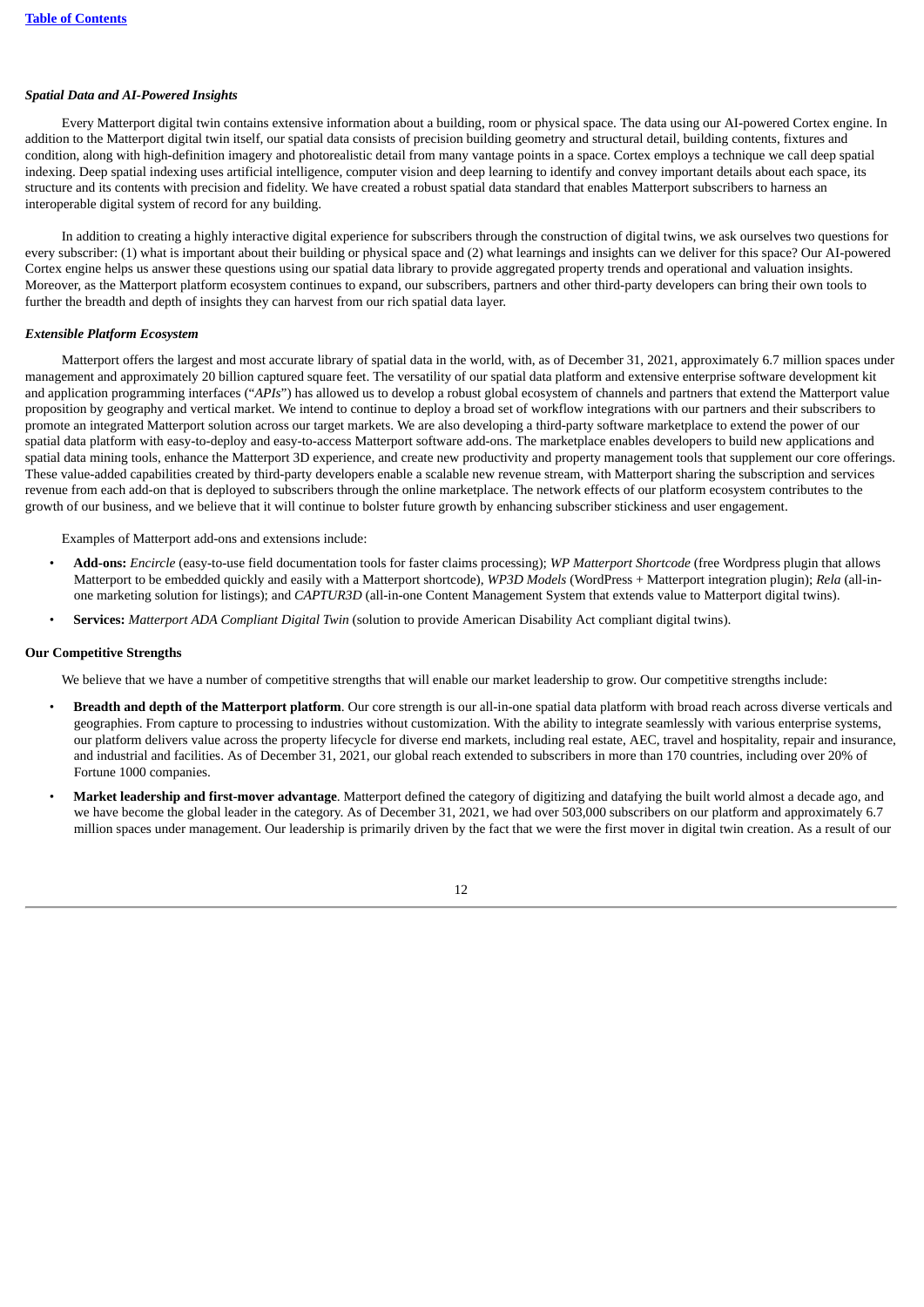first mover advantage, we have amassed a deep and rich library of spatial data that continues to compound and enhance our leadership position.

- **Significant network effect**. With each new capture and piece of data added to our platform, the richness of our dataset and the depth of insights from our spaces under management grow. In addition, the combination of our ability to turn data into insights with incremental data from new data captures by our subscribers enables Matterport to develop features for subscribers to our platform. We were a first mover in building a spatial data library for the built world, and our leadership in gathering and deriving insights from data continues to compound and the relevance of those insights attracts more new subscribers.
- Massive spatial data library as the raw material for valuable property insights. The scale of our spatial data library is a significant advantage in deriving insights for our subscribers. Our spatial data library serves as vital ground truth for Cortex, enabling Matterport to create powerful 3D digital twins using a wide range of camera technology, including low-cost digital and smartphone cameras. As of December 31, 2021, our data came from approximately 6.7 million spaces under management and approximately 20 billion captured square feet. As a result, we have taken property insights and analytics to new levels, benefiting subscribers across various industries. For example, facilities managers significantly reduce the time needed to create building layouts, leading to a significant decrease in the cost of site surveying and as-built modeling. AEC subscribers use the analytics of each as-built space to streamline documentation and collaborate with ease.
- **Global reach and scale**. We are focused on continuing to expand our AI-powered spatial data platform worldwide. We have a significant presence in North America, Europe and Asia, with leadership teams and a go-to-market infrastructure in each of these regions. We have offices in London, Singapore and several across the United States, and we are accelerating our international expansion. As of December 31, 2021, we had over 503,000 subscribers in more than 170 countries. We believe that the geography-agnostic nature of our spatial data platform is a significant advantage as we continue to grow internationally.
- **Broad patent portfolio supporting 10 years of R&D and innovation**. As of December 31, 2021, we had 50 issued and 24 pending patent applications. Our success is based on almost 10 years of focus on innovation. Innovation has been at the center of Matterport, and we will continue to prioritize our investments in R&D to further our market leading position.
- **Superior capture technology**. Matterport's capture technology platform is a software framework that enables support for a wide variety of capture devices required to create a Matterport digital twin of a building or space. This includes support for LiDAR cameras, 360 cameras, smartphones and the Matterport Pro2 camera. The Pro2 camera was foundational to our spatial data advantage, and we have expanded that advantage with an array of Matterport-enabled third-party capture devices. Matterport is democratizing the 3D capture experience, making high-fidelity and high-accuracy 3D digital twins readily available for any building type and any subscriber need in the property life cycle. While there are other 3D capture solution providers, very few can produce true, dimensionally accurate 3D results, and fewer still can automatically create a final product in photorealistic 3D, and at global scale. This expansive capture technology offering would not be possible without our rich spatial data library available to train the AIpowered Cortex engine to automatically generate accurate digital twins from photos captured with a smartphone or 360 camera.

# **Our Growth Strategies**

We believe that Matterport has tremendous growth potential ahead. After securing market leading positions in a variety of geographies and vertical markets, we have demonstrated our repeatable value proposition and the ability of our sales growth model to scale. The magnitude of our total addressable market is so large that even with leading market share, we believe our penetration rates today are a small fraction of the opportunity for Matterport. With a mature and tested go-to-market playbook and team in place, we are focused on scaling execution across a carefully selected set of growth vectors. These include:

• **Scale the enterprise across industry verticals.** Matterport will continue to drive subscriber growth by expanding use cases and introducing new applications. We are particularly focused on acquiring and retaining enterprise subscribers. With our massive spatial data library and pioneering AIpowered capabilities, we pride ourselves on our ability to deliver value across the property lifecycle to subscribers from various end markets, including residential and commercial real estate, facilities management, retail, AEC, insurance and repair, and travel and hospitality. Going forward, we will continue to improve our proprietary data library and AI-powered platform to address the workflows of the industries we serve, while expanding our solutions and reaching new industries such as manufacturing and oil and gas. We also plan to increase investments in industry-specific sales and marketing

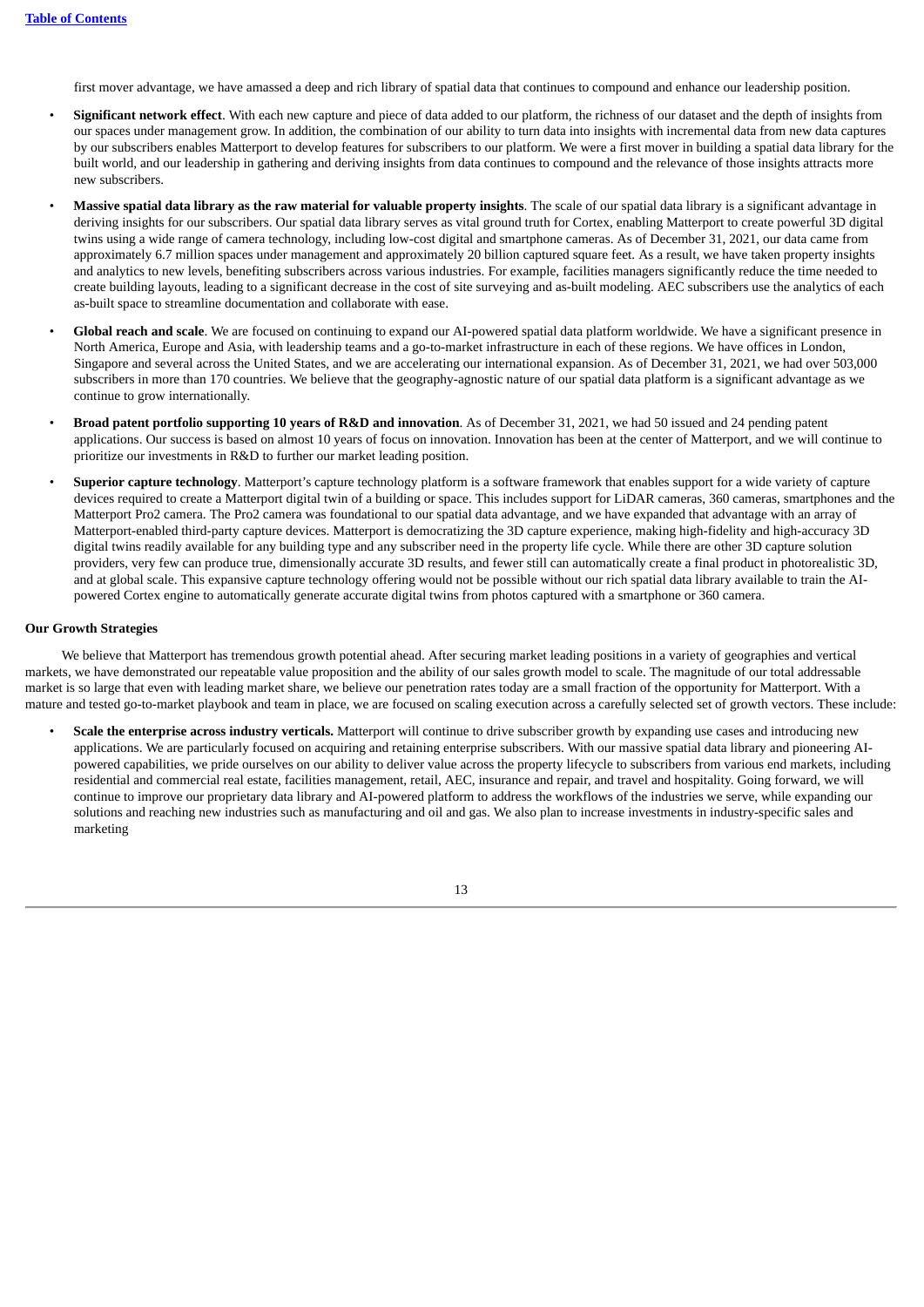initiatives to increase sales efficiency and drive subscriber and recurring revenue growth, particularly from large enterprise subscribers.

- **Expand Internationally.** The global building stock, with an estimated \$228 trillion in total property value, remains largely undigitized today as we estimate that less than 0.1% is penetrated by digital transformation. With the vast majority of the world's buildings outside of the United States, we expect significant opportunities in pursuing the digitization and datafication of the building stock worldwide. We use a "land and expand" model to capitalize on the potential for geographic expansion. As of December 31, 2021, we served subscribers in more than 170 countries, and we will seek to further penetrate these existing geographies in order to add their unique spatial data to our platform. This creates a powerful network effect that we believe will allow us to expand further into under-penetrated countries and unlock additional properties and spaces. With multiple sales attachment points and a global marketing effort, we believe that we can further penetrate enterprises and businesses worldwide through channel partnerships and direct sales. We are rapidly growing our presence in Asia, and believe there is a large opportunity for growth in that region, with approximately seven billion buildings and spaces in India and China alone.
- **Invest in research and development.** We will continue to invest in research and development to improve our Cortex AI-powered software engine, expand our solutions portfolio, and support seamless integration of our platform with third-party systems. We plan to concentrate on in-house innovation and expect to consider acquisitions on an opportunistic basis. We have a robust pipeline of new product releases. For example, in May 2020, we launched *Matterport for iPhone*, which gave every recent iPhone owner the ability to capture and collaborate on 3D spaces, and resulted in a significant number of new subscribers and new spaces under management. In April 2021, Matterport announced the official release of the Android Capture app, giving Android users the ability to quickly and easily capture buildings and spaces in immersive 3D. We see significant potential for future subscriber growth as we release more products and create additional upselling opportunities. We will also strengthen our AI and ML capabilities as we enlarge our spatial data library, enabling continuous improvement of the fidelity and accuracy of digital twins and enhancing the commercial value from data-driven analytics. In June 2021, Matterport announced a collaboration with Facebook AI (now known as Meta) to release the world's largest dataset of 3D spaces for academic research and a partnership with Apex, a national provider of advanced store surveys, to enable retail brands across the U.S. and Canada to access, collect and evaluate building data and information. In August 2021, we announced a new integration with Xactimate that allows property professionals to order a TruePlan of a Matterport 3D model with a single click in Versik's Xactimate solution. Also in August 2021, we launched Notes, an interactive collaboration and communication tool for its digital twins to unlock big productivity gains for teams. In October 2021, we launched Matterport for Mobile, making 3D capture freely available to more than one billion Android mobile device users worldwide.
- **Expand partner integrations and third-party developer platform**. We aim to foster a strong network of partners and developers around our Matterport platform. Through integration with our open, scalable and secure enterprise platform, organizations across numerous industries have been able to automate workflows, enhance subscriber experiences and create custom extensions for high-value vertical applications. For example, in May 2020, we rolled out integration capability with Autodesk to help construction teams streamline documentation across workflows and collaborate virtually. In July 2021, by partnering with PTC, we offer a joint solution that gives customers a highly visual and interactive way to deliver digital content onto the environments capture by our platform. Going forward, we plan to develop additional strategic partnerships with leading software providers to enable more effective integrations and enlarge our marketplace of third-party applications. In November 2021, we launched a new plugin for Autodesk Revit customers, allowing them to upload a Matterport Scan-to-BIM file into Autodesk Revit and start creating and managing information on a construction or design project across its different stages. In December 2021, we extended the availability of the Matterport platform in AWS Marketplace so that AWS customers will be able to access Matterport's digital twin technology with AWS add-ons that potentially increase the value of digitization.

# **Our Subscribers**

We primarily sell to enterprises, ranging from Fortune 100 companies to small- and medium-sized businesses. Our subscriber base is global and spans numerous categories, as we have expanded beyond the residential and commercial real estate verticals to AEC, travel and hospitality, repair and insurance, and industrial, facilities and retail. As of December 31, 2021, we served over 503,000 subscribers across these verticals, and we are building significant market share in each of them. We have long-standing relationships with many of the largest companies in these industries. The biggest companies in each of the verticals we serve represent billions of square feet of property that could become part of Matterport's global

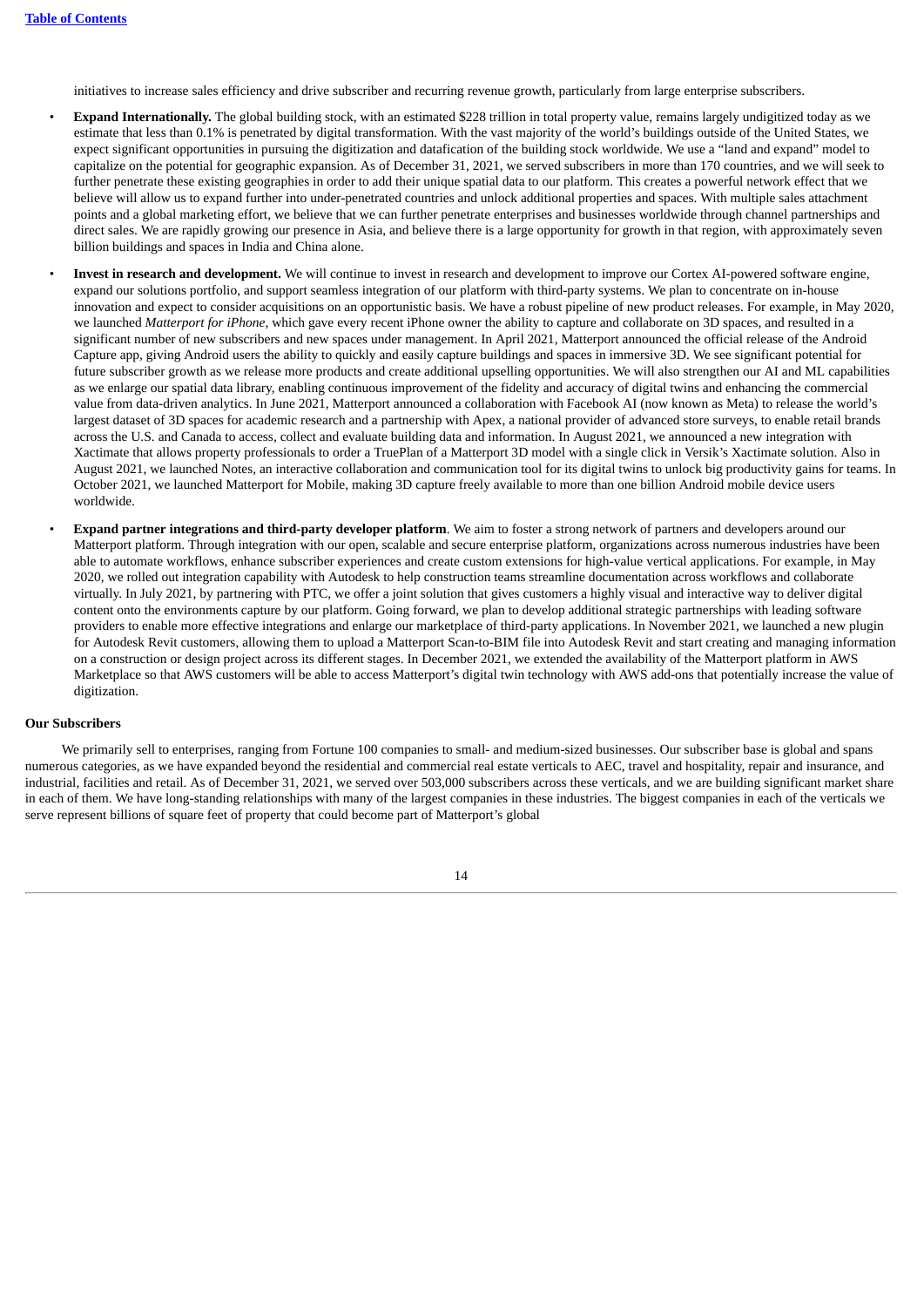spatial data library. We expect our global subscriber base to continue to grow rapidly as Matterport continues to establish itself as the digital standard of the built world and an integral component of managing a building's lifecycle.

To help accelerate subscriber adoption, in May 2020, we introduced *Matterport for iPhone*, which gives every recent iPhone owner the ability to capture and collaborate on 3D spaces. In April 2021, we announced the official release of the Android Capture app, giving Android users the ability to quickly and easily capture buildings and spaces in immersive 3D. In October 2021, we launched Matterport for Mobile, making 3D capture freely available to more than one billion Android mobile device users worldwide. Smartphone capture is an important innovation driving significant adoption and the democratization of 3D capture across industries while also appealing to homeowners and tenants, property hosts and agents, and property managers, further expanding our subscriber base, engagement and entrenchment.

# **Our Go-to-Market Strategy**

Matterport's fundamental go-to-market model is built upon a subscription first, capture device agnostic approach. We have invested aggressively to unlock a scalable subscription flywheel for subscriber adoption with multiple on-ramps to Matterport and a variety of ways to expand subscriber engagement. We will continue to invest in these subscription first on-ramps and cross-sell opportunities to accelerate our growth. The key benefit to this approach is to offer our current and future subscriber a frictionless, cost effective way to start and then scale with Matterport. Our subscription plans are priced from free for a single space captured with an iPhone to custom plans tailored to large scale enterprise subscriber needs.

We have developed a scalable go-to-market process built upon the strength of our platform and an efficient approach that opens our sales funnel to reach across industries and geographies, targeted at large enterprise subscribers, small businesses and mid-market opportunities. We have deployed a multi-channel sales approach to efficiently reach each of our subscriber segments, from small businesses to enterprise-level subscribers. In general, we employ a direct sales approach for subscribers with the largest number of spaces or square feet under management, a channel partner approach to expand our reach where channel partners offer strong networks in particular verticals or geographies, and an online self-service approach for a frictionless, convenient entry point to Matterport for all potential subscribers. This structure allows us to effectively and efficiently market our solutions to businesses of all sizes across the world.

- **Online direct sales and downloads.** We are increasing our investment across our online distribution channel to make it easy and frictionless for our subscribers to get started and grow with Matterport. Our software, a variety of subscription plans, and multiple capture device options are available online for purchase today. Our *Matterport for iPhone* capture solution requires just a simple app download and free account sign up to get started, enabling enterprises, small businesses and individual property owners to experience the Matterport solution in just minutes.
- **Direct sales.** With sales teams distributed across the United States, Europe and Asia, we strive to increase adoption among large enterprise subscribers across various end markets, including residential and commercial real estate, facilities management, retail, AEC, insurance and repair, and travel and hospitality. Matterport's direct sales teams have domain expertise in specific industries, and are organized by verticals in order to address the unique needs of our subscribers. We also have a dedicated technical support team that works closely with subscribers to ensure that the Matterport application programming interface can be integrated seamlessly with each enterprise system.
- **Subscriber success.** Our account management teams work directly with our subscribers and our sales teams to onboard subscribers, articulate the value and scope of our services and drive engagement and cross-selling of our products and services.
- **Channel sales.** In addition to our online and direct sales efforts, we maintain a robust ecosystem of channel partnerships, which enable us to reach a wider network of enterprise and small business subscribers. Our channel partners are technology and systems integrators with domain expertise in key industries and deep understanding of the unique requirements of their respective markets. Training and education are a cornerstone of our partnerships, and we work closely with our channel partners to ensure they are knowledgeable in addressing our subscribers' requirements. For example, our channel partners help make our 3D cameras available to subscribers in a wide range of industries and geographies. Our partners in the specialized immersive technology space introduce real estate and travel and hospitality subscribers to Matterport's spatial data platform to address their unique 3D capturing needs. Specialty construction contractors connect with Matterport through their suppliers to improve the efficiency of construction projects with the help of digital twins.

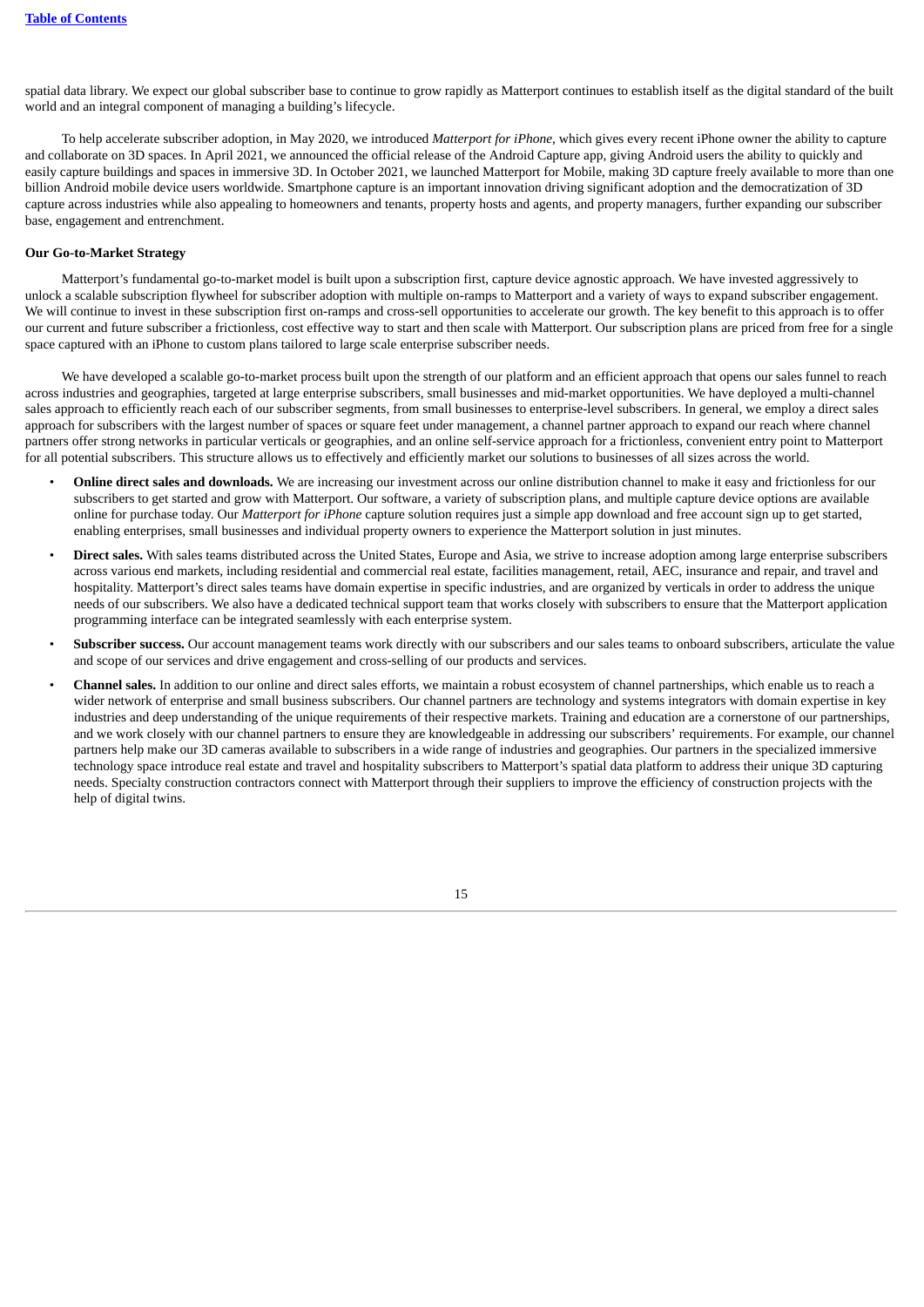# **Competition**

We primarily compete with traditional methods of managing buildings and spaces, including 2D photography, paper-based building plans, labor- intensive computer-aided design drawings, and other static methods of visualizing and analyzing properties. We are leading a transformation from offline to an online, data-driven approach to interacting with buildings and spaces. Matterport is a fully automated end-to-end system that turns buildings into robust spatial data and digital twins. Our solution has been developed over the years to deliver consistent, precision results for any building or space. This universality differentiates Matterport from vendors that offer industry-specific and building-specific point solutions geared toward narrow parts of the market.

These point solutions address only a portion of the functionality and value that the Matterport platform provides. For example, traditional virtual tour companies create pre-recorded video tours and photo montages with background music to promote properties online. Such vendors do not capture or produce 3D spatial data for analysis and property insights. Point solution providers also offer targeted solutions for specific markets such as specialized solutions for surveying daily documentation for construction projects, and insurance claims documentation and processing. However, these point solutions do not represent a comprehensive and extensible platform solution with broad applicability to all industries, geographies and vertical markets. Matterport provides a unique platform solution expressly designed to fulfill the needs of managing every building type across the property lifecycle.

We believe the principal competitive factors in our market include:

- **Scale of data.** Our vast spatial data library is a significant competitive advantage. Our spatial data library enhances our solutions and improves the accuracy, dependability and insights available to our subscribers.
- **Automation and scale of spaces under management.** The ability to consistently and accurately create a digital twin of any building or space at scale, thousands of buildings at a time, requires a unique combination of spatial data, data science, and automation of the entire digitization process.
- **Capture ubiquity.** The ability to easily capture spatial data removes friction to adoption and scale. We have created a capture technology platform to democratize 3D capture and eliminate camera hardware dependencies to make it easy and affordable for anyone to adopt Matterport. For example, the *Matterport for iPhone* launch in May 2020 contributed significantly to our subscriber growth. Easier adoption unlocks the flywheel with our ubiquitous capture strategy.
- **Open ecosystem.** Creating an open ecosystem for our platform is increasingly key to our strategy. An open ecosystem enables enterprises from various verticals to run on top of Matterport's spatial data layer. Our third party software marketplace has created a platform where developers and partners can tap into our APIs and incorporate Matterport into their own workflows.
- **Brand recognition.** A trusted brand attracts and maintains subscribers. As of December 31, 2021, we served over 503,000 subscribers and we believe we are the clear market leader. We will continue to leverage our leading position and increasing brand awareness to grow our subscriber base and spaces under management. We believe we compete favorably with respect to these factors.

## **Intellectual Property**

Our ability to drive innovation in our business depends in part upon our ability to protect our core technology and intellectual property. We attempt to protect our intellectual property rights, both in the United States and abroad, through a combination of patent, trademark, copyright and trade secret laws, as well as nondisclosure and invention assignment agreements with our consultants and employees and through non-disclosure agreements with our commercial partners and vendors. Unpatented research, development, know-how and engineering skills make an important contribution to our business, but we pursue patent protection when we believe it is possible and consistent with our overall strategy for safeguarding intellectual property.

As of December 31, 2021, we had 50 issued and 24 pending patent applications. In addition, as of such date we had 18 issued trademarks and 52 pending trademark applications.

# **Employees and Human Capital Resources**

Our employees are critical to our success. As of December 31, 2021, we had 485 full-time employees. We also engage consultants and contractors to supplement our permanent workforce. To date, we have not experienced any work

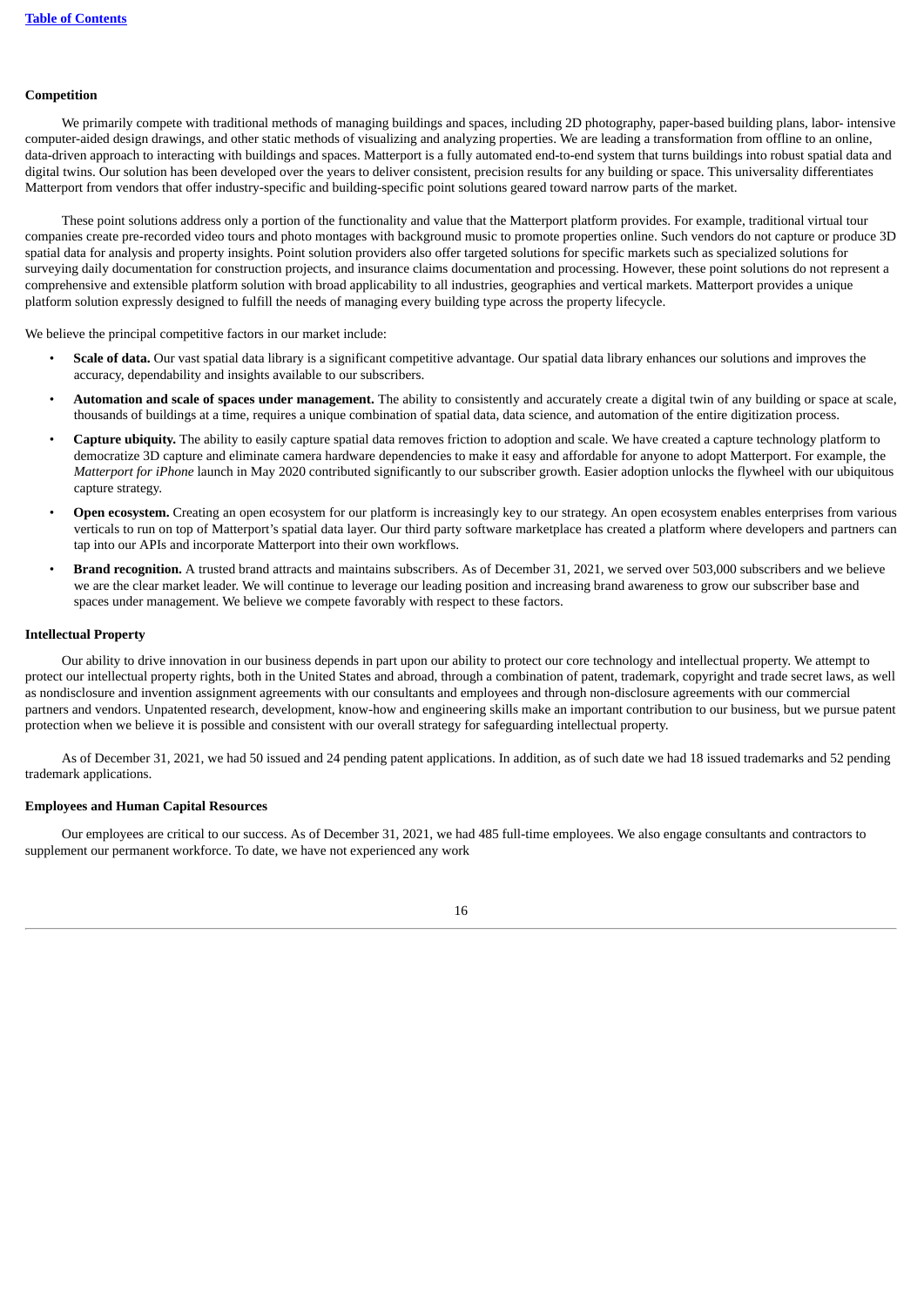stoppages and consider our relationship with our employees to be in good standing. None of our employees are represented by a labor union or subject to a collective bargaining agreement.

Our human capital goals are based on maximizing employee value through talent acquisition, employee onboarding, talent management, total rewards, the employee experience and company culture, and internal communications. As a global company, we are committed to creating a diverse, multicultural workforce reflective of our users, customers and the communities where we live and work.

Our total rewards programs are designed to attract, retain and motivate our employees. In addition to base compensation, we provide a myriad of programs that vary by country in which we operate. Such programs include variable compensation (commissions or performance-based cash rewards), equity awards, an employee stock purchase program, health and welfare benefits for employees, retirement, charitable gift matching through MatterportCares, and various others. Our goal is to facilitate the attraction and retention of top talent while balancing the interests of our stakeholders.

# **Location**

We are a Delaware corporation with corporate headquarters in Sunnyvale, California and a globally distributed workforce. Since March 2020, the vast majority of our workforce has been working remotely. The remote work environment has given us an advantage in attracting top talent from around the world without being tied to specific locations. We recruit and hire employees globally based on a range of factors, including the available talent pool, the type of work being performed, the relative cost of labor, regulatory requirements and costs, among other considerations.

## **Our Values and Commitment to Inclusion**

We understand that achieving a diverse and inclusive workplace is a journey that requires action, trust, fairness, empathy, respect, transparency and accountability. We strive to be diverse and inclusive in every aspect of our business. Our success depends on it. We don't just value differences. We prefer them.

We have invested substantial time and resources in building our team and our culture. Employee Resource Groups, a platform for Courageous Conversations, company wide recognition and celebrations of important cultural events, and an open forum to ask questions of leadership are all important aspects of our culture.

In 2021, we adopted the 3 Dimensions of Matterport as the foundation of our culture and success:

- Be a Leader: Generate Energy, Create Clarity, Deliver Success
- Be Inclusive: Seek Different Perspectives, Foster an Open Dialog, Create a Sense of Belonging
- Be the Customer: Understand Them, Delight Them, Help Them Win

# **Privacy and Data Security**

We collect, use, store, transfer, share or otherwise process a variety of personal information in the ordinary course of business. As such, we are subject to a number of U.S. and international laws, regulations, and industry standards governing data privacy and security, including with respect to the collection, storage, use, transmission, sharing, processing and protection of personal information and other sensitive data. Such laws and regulations may be inconsistent among countries or conflict with other rules.

In the United States, numerous federal and state laws and regulations, including federal and state consumer protection laws and regulations (e.g., Section 5 of the FTC Act), govern the collection, use, storage, transfer, sharing, or other processing of personal information could apply to our operations. In addition, certain state laws govern the privacy and security of personal information, many of which differ from each other in significant ways and may not have the same effect, thus complicating compliance efforts. These laws include, without limitation, the CCPA, CPRA, VCDPA, and COCPA.

In the EEA and the UK, the GDPR and the UK GDPR are law instruments seeking to strengthen individuals' fundamental rights and to facilitate business by clarifying rules for companies and public bodies by setting a high standard for the protection of personal data and by imposing a strict data protection compliance regime. The GDPR and the UK GDPR apply to the processing of personal data and the term 'processing' is defined broadly to include collection, recording, organization, structuring, storage, adaptation or alteration, retrieval, consultation, use, disclosure by transmission, transfer, dissemination or otherwise making available, alignment or combination, restriction, erasure or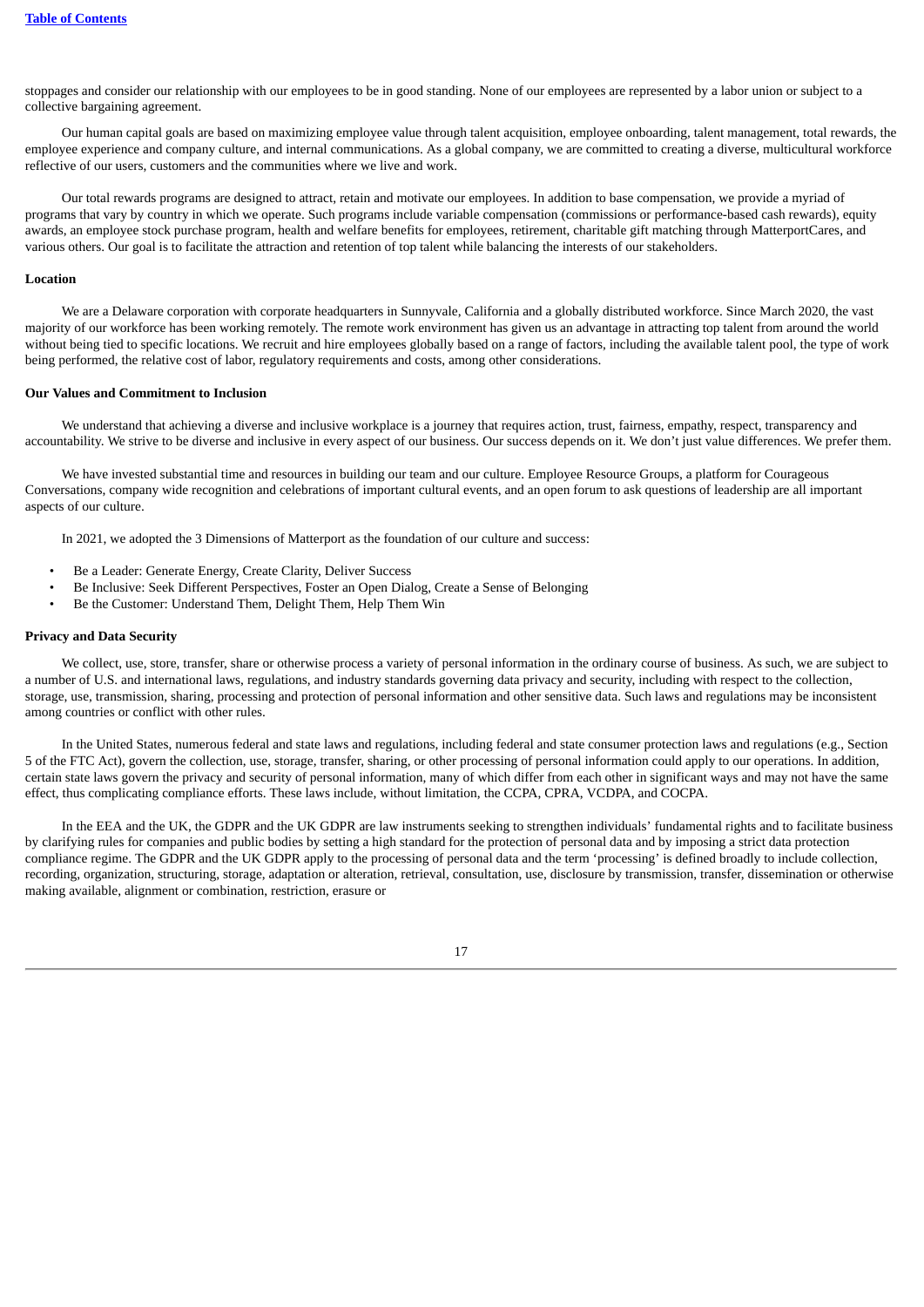destruction of personal data. In addition, as regards transfers of personal data outside the EEA and/or the UK, a recent decision from the Court of Justice of the European Union and the related regulatory guidance may impact/limit our ability to conduct such transfers to the United States and other jurisdictions.

The foregoing description does not include an exhaustive list of the laws and regulations governing or impacting our business. See the discussion contained in the "Risk Factors" section for information regarding how actions by regulatory authorities or changes in legislation and regulation in the jurisdictions in which we operate or failure to comply with such legislation and regulations may have a material adverse effect on our business.

## **Government Regulations**

We are subject to various laws, regulations and permitting requirements of federal, state and local authorities, including those related to health and safety; environmental, anti-corruption and export controls. We believe that we are in material compliance with all such laws, regulations and permitting requirements.

## **Export and Trade Matters**

We are subject to various trade restrictions, including trade and economic sanctions and export controls, imposed by governments around the world with jurisdiction over our operations. For example, in accordance with trade sanctions administered by the U.S. Treasury Department, the Office of Foreign Assets Control and the U.S. Department of Commerce, we are prohibited from engaging in transactions involving certain persons and certain countries or territories targeted by U.S. comprehensive sanctions, including currently Cuba, Iran, Syria, North Korea, Crimea Region of Ukraine, the so-called Donetsk People's Republic, and the so-called Luhansk People's Republic regions of Ukraine. Changes in these laws or regulations, or shifts in the approach to their enforcement or scope, could impact our ability to sell our product to existing or potential customers. In particular, sanctions imposed by the U.S., EU, UK, and other jurisdictions in response to Russian activities in Ukraine, and any counter-sanctions enacted in response, could restrict our ability to operate, generate or collect revenue in certain other countries, such as Russia, which could adversely affect our business.

In addition, our products are subject to export regulations that can involve significant compliance and administrative time to address. In recent years the United States government has a renewed focus on export matters. Our current and future products may be subject to these heightened regulations, which could increase our compliance costs. We are subject to anti-corruption laws and regulations imposed by governments around the world with jurisdiction over our operations, including the U.S. Foreign Corrupt Practices Act and the U.K. Bribery Act 2010, as well as the laws of the countries where we do business.

Our global operations expose us to the risk of violating, or being accused of violating, economic and trade sanctions laws and regulations. Our failure to comply may expose us to reputational harm as well as significant penalties, including criminal fines, imprisonment, civil fines, disgorgement of profits, injunctions and debarment from government contracts, as well as other remedial measures. Investigations of alleged violations can be expensive and disruptive. Despite our compliance efforts and activities we cannot assure compliance by our employees or representatives for which we may be held responsible, and any such violation could materially adversely affect our reputation, business, financial condition and results of operations.

## **Seasonality**

Our capture services tend to generate higher revenue following the seasonal pattern of the U.S. residential real estate industry, with volume increases typically occurring in the spring and summer months compared to the fall and winter months. Such seasonal impacts have in the past and may in the future be reduced or changed due to changes in the composition of subscribers, uses of the Matterport digital twins, structure of subscription plans.

## **Available Information**

<span id="page-17-0"></span>We file electronically with the SEC our annual reports on Form 10-K, quarterly reports on Form 10-Q, current reports on Form 8-K, proxy statements and other information. Our SEC filings are available to the public at the SEC's website at http://www.sec.gov. We make available on our website at www.matterport.com, free of charge, copies of these reports and any amendments as soon as reasonably practicable after filing or furnishing them with the SEC.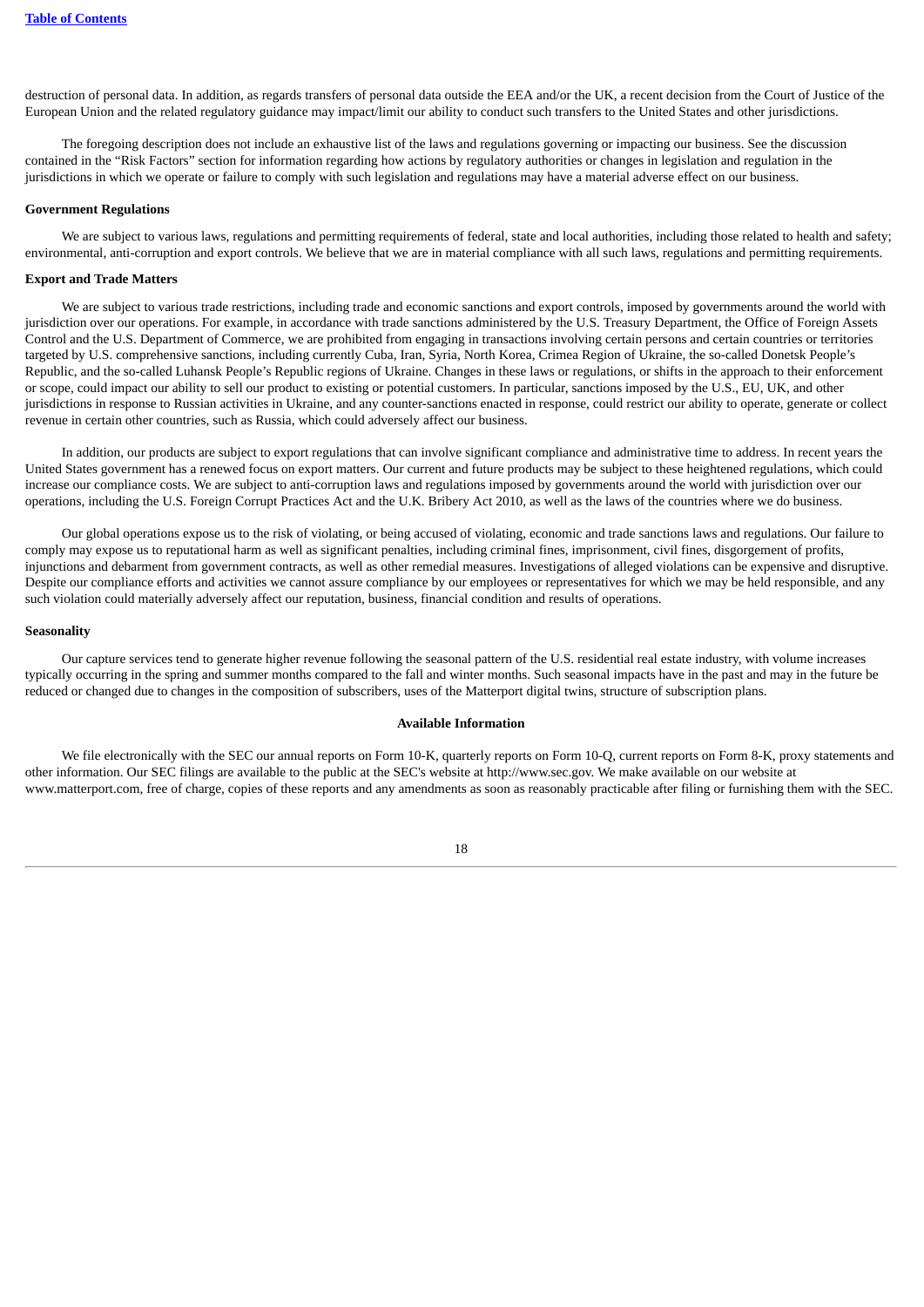## **Item 1A. Risk Factors**

Our business is subject to numerous risks. You should carefully consider the risks and uncertainties described below and the other information in this Annual Report on Form 10-K before making an investment decision regarding our Class A common stock. Our business, financial condition, results of operations or prospects could be materially and adversely affected if any of these risks occurs, and as a result, the market price of our Class A common stock could decline, and you could lose all or part of your investment. This Annual Report on Form 10-K also contains forward-looking statements that involve risks and uncertainties. See "Cautionary Note Regarding Forward-Looking Statements." Our actual results could differ materially and adversely from those *anticipated in these forward-looking statements as a result of certain factors, including those set forth below.*

# **Risks Related to Our Business**

# We have experienced rapid growth and expect to invest in growth for the foreseeable future. If we fail to manage growth effectively, our business, operating *results and financial condition would be adversely affected.*

We have experienced rapid growth in recent periods. For example, the number of our employees has grown from three employees as of December 31, 2011 to 485 employees as of December 31, 2021, and we expect to continue to experience rapid growth over the near term. The growth and expansion of our business has placed and continues to place a significant strain on our management, operations, financial infrastructure and corporate culture.

In the event of further growth, our information technology systems and internal controls over financial reporting and procedures may not be adequate to support our operations and may introduce opportunities for data security incidents that may interrupt business operations or permit bad actors to obtain unauthorized access to business information or misappropriate funds.

To manage growth in operations and personnel, we will need to continue to improve our operational, financial and management controls and reporting systems and procedures. Failure to manage growth effectively could result in difficulties or delays in attracting new customers, declines in quality or customer satisfaction, increases in costs, difficulties in introducing or enhancing products and services, loss of customers, information security vulnerabilities or other operational difficulties, any of which could adversely affect our business performance and operating results.

# Our forecasts and projections are based upon assumptions, analyses and internal estimates developed by our management. If these assumptions, analyses or estimates prove to be incorrect or inaccurate, our actual operating results may differ materially from those forecasted or projected.

Our forecasts and projections, including forecasts and estimates relating to the expected sizes and growth of the markets in which we seek to operate, are subject to significant uncertainty and are based on assumptions, analyses and internal estimates developed by our management, any or all of which may not prove to be correct or accurate. If these assumptions, analyses or estimates prove to be incorrect or inaccurate, our actual operating results may differ materially from those forecasted or projected.

# We have a history of losses and expect to incur significant expenses and continuing losses at least for the near term.

We incurred net losses of approximately \$338.1 million and \$14.0 million for the years ended December 31, 2021 and 2020, respectively. We had accumulated deficits of approximately \$468.1 million and \$130.0 million as of December 31, 2021 and 2020, respectively. We believe we will continue to incur operating and net losses each quarter at least for the near term. Even if we achieve profitability, there can be no assurance that we will be able to maintain profitability in the future. Our potential profitability is particularly dependent upon the continued adoption of spatial data and the use of our platform by commercial and individual consumers, which may not occur at the levels we currently anticipate or at all.

## *Certain of our estimates of market opportunity and forecasts of market growth may prove to be inaccurate.*

This Annual Report on Form 10-K includes estimates of the addressable market for our products and services which are based in part on our internal analyses. Market opportunity estimates and growth forecasts, whether obtained from third-party sources or developed internally, are subject to significant uncertainty and are based on assumptions and estimates that may prove to be inaccurate. This is especially so at the present time due to the uncertain and rapidly changing projections

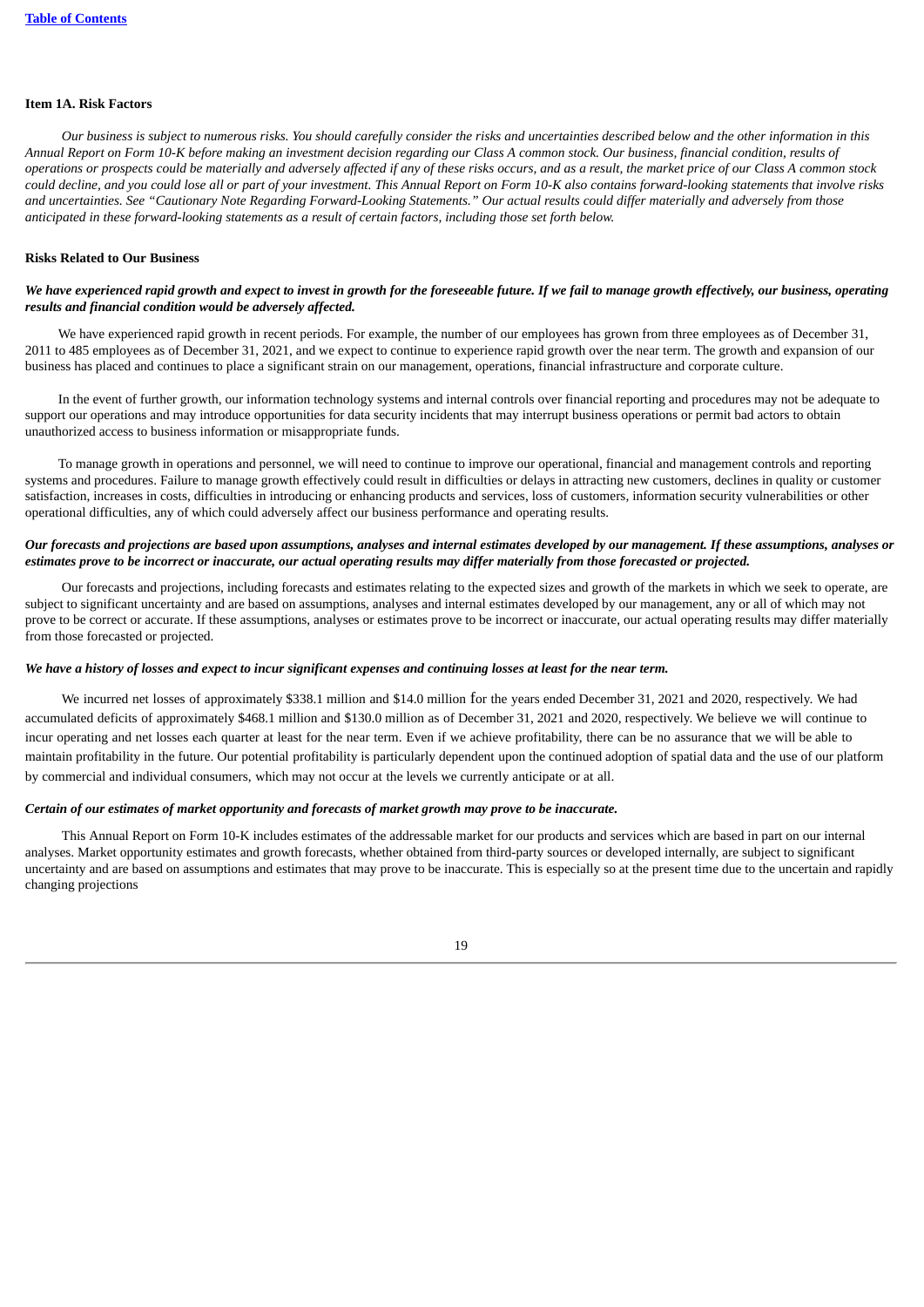of the severity, magnitude and duration of the current coronavirus (COVID-19) pandemic. The estimates and forecasts in this Annual Report on Form 10-K relating to the size and expected growth of the target market, market demand and adoption, capacity to address this demand and pricing may also prove to be inaccurate. In particular, estimates regarding the current and projected market opportunity are difficult to make. The estimated addressable market may not materialize for many years, if ever, and even if the markets meet the size estimates and growth forecasted in this Annual Report on Form 10-K, our business could fail to grow at similar rates.

## We currently face competition from a number of companies and expect to face sianificant competition in the future as the market for spatial data develops.

The spatial data market is relatively new and competition is still developing. We currently face competition from other companies, generally with different competitors in each of our vertical markets, as well as from traditional, offline methods of interacting with and managing buildings and their spaces. Additionally, we have a number of competitors in the spatial data market with limited funding, which could cause poor experiences and hamper consumer confidence in the spatial data market and adoption or trust in providers. We may also face competition from new market entrants with significantly greater resources, or our current competitors may be acquired by third parties with greater resources, either of which could put us at a competitive disadvantage. Future competitors could also be better positioned to serve certain segments of our current or future target markets, which could create price pressure. In light of these factors, current or potential customers may accept competitive solutions. If we fail to adapt to changing market conditions or continue to compete successfully with current or new spatial data competitors, our growth will be impacted, which would adversely affect our business and results of operations.

# We operate in a new market, and global economic conditions and instability related to COVID-19 and otherwise may adversely affect our business if existing *and prospective clients reduce or postpone discretionary spending significantly.*

The impact of the COVID-19 pandemic, including changes in consumer and business behavior, pandemic fears and market downturns, and restrictions on business and individual activities, has created significant volatility in the global and domestic economy and has led to reduced economic activity. The spread of COVID-19 has also created a disruption in discretionary spending by consumers and businesses. While this disruption in discretionary spending has to date not materially impacted us, any sustained downturn in discretionary spending by our current subscribers could harm our business and negatively impact the growth of our platform.

In response to the COVID-19 pandemic, we have modified our business practices (including employee travel, recommending that all non-essential personnel work from home and canceling or reducing physical participation in meetings, events and conferences), have implemented additional safety protocols for essential workers, and may take further actions if required by government authorities or if required in the interest of our employees, subscribers, suppliers, vendors and business partners. There is no certainty that such actions will be sufficient to mitigate the risks posed by the pandemic or otherwise be satisfactory to government authorities. If significant portions of our workforce are unable to work effectively, including due to illness, quarantines, social distancing, government actions or other restrictions in connection with the COVID-19 pandemic, our operations will be negatively impacted.

The extent to which the COVID-19 pandemic impacts our business, prospects and results of operations will depend on future developments, which are highly uncertain and cannot be predicted with certainty, including, but not limited to, the duration and spread of the pandemic, its severity, the emergence of new variants such as the Delta or Omicron variants, the actions to contain the virus or treat its impact, and when and to what extent normal economic and operating activities can resume. The COVID-19 pandemic could limit the ability of our suppliers, vendors and business partners to perform, including third-party suppliers' ability to provide components and materials used in our capture devices or the services used through our platform. Even after the COVID-19 pandemic has subsided, we may experience an adverse impact to our business as a result of the COVID-19 pandemic's global economic impact, including any recession that has occurred or may occur in the future.

# We rely on a limited number of suppliers for certain supplied hardware components, and availability of supplied hardware components may be affected by factors such as tariffs or supply disruptions caused by the COVID-19 pandemic. We may not be able to obtain sufficient components to meet our needs, or obtain such materials on favorable terms or at all, which could impair our ability to fulfill orders in a timely manner or increase our costs of production.

We rely on a limited number of suppliers to supply our hardware components, including in some cases only a single supplier for some products and components. This reliance on a limited number of manufacturers increases our risks, since we do not currently have proven reliable alternative or replacement manufacturers beyond these key parties. In the event of

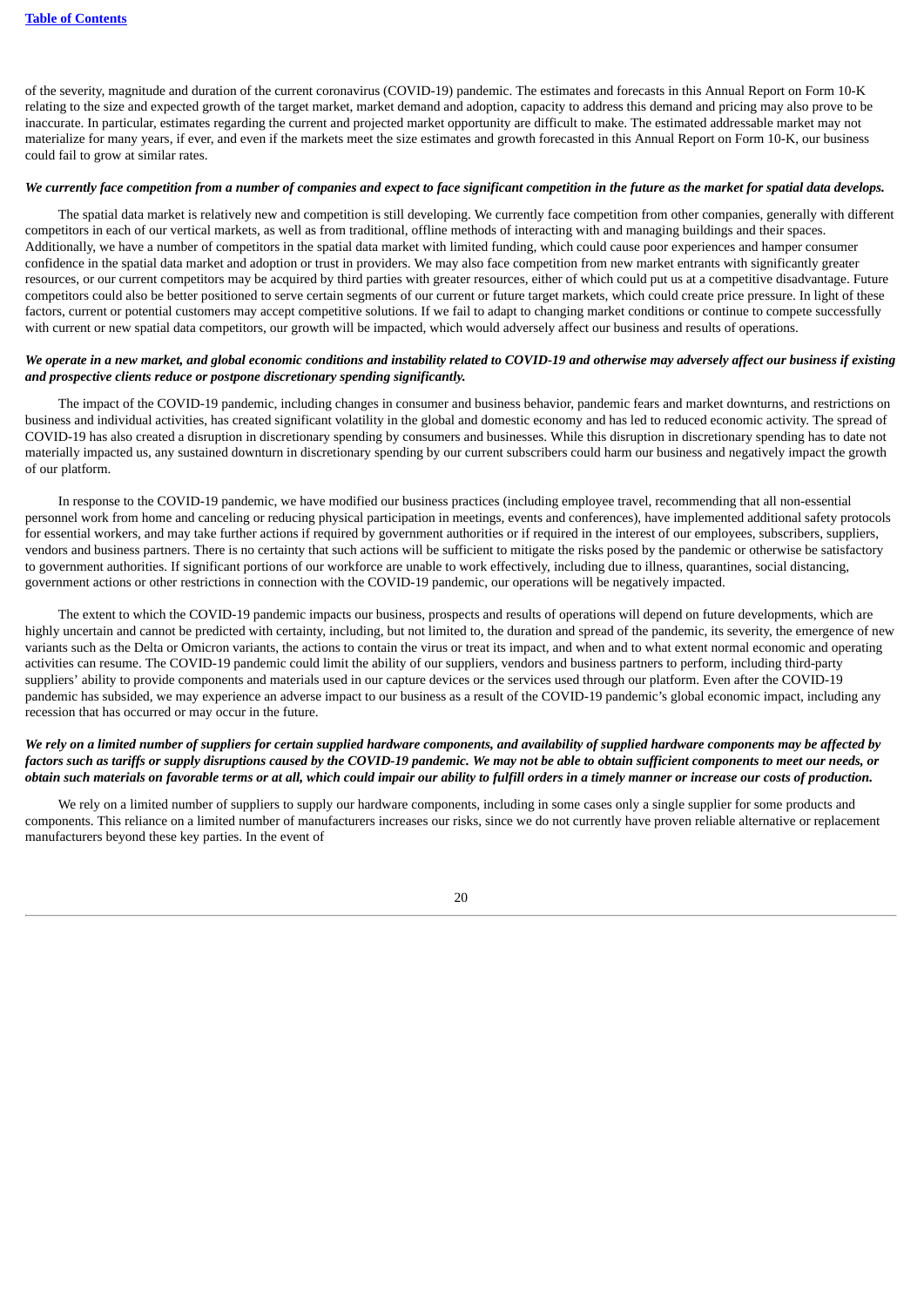interruption, we may not be able to increase capacity from other sources or develop alternate or secondary sources, and if such sources become available, they may result in material additional costs and substantial delays.

Unexpected changes in business conditions, materials pricing, labor issues, wars, trade policies, natural disasters, health epidemics such as the global COVID-19 pandemic, trade and shipping disruptions, port congestions and other factors beyond our or our suppliers' control could also affect these suppliers' ability to deliver components to us or to remain solvent and operational. Further, our suppliers are subject to government restrictions, including stay-at-home orders, as a result of the COVID-19 pandemic. Such restrictions may have a material adverse effect on our suppliers' ability to manufacture and supply such components in a timely manner. Such disruptions could adversely affect our business if it is not able to meet customer demands. In addition, some of our suppliers are located in China. Our access to suppliers in China may be limited or impaired as a result of tariffs or other government restrictions in response to geopolitical factors. Additionally, global shortage of semiconductors has been reported since early 2021 and has caused challenges in the manufacturing industry and impacted our supply chain and production as well. We have used alternative suppliers and alternative parts from time to time to mitigate the challenges caused by these shortages, but there is no guarantee we may be able to continually do so as we scale production to meet our growth targets. Additionally, if our suppliers do not accurately forecast and effectively allocate production or if they are not willing to allocate sufficient production to us, it may reduce our access to components and require us to search for new suppliers. The unavailability of any component or supplier could result in production delays, idle manufacturing facilities, product design changes and loss of access to important technology and tools for producing and supporting our products, as well as impact our capacity expansion and our ability to fulfill our obligations under customer contracts. Moreover, new product launch or product design changes by us have required and may in the future require us to procure additional components in a short amount of time. Our suppliers may not be willing or able to sustainably meet our timelines or our cost, quality and volume needs, or to do so may cost us more, which may require us to replace them with other sources.

If we face supply constraints for any of the reasons described above, it may not be possible to obtain or increase supplies on acceptable terms, which may undermine our ability to satisfy customer demands in a timely manner. For example, it may take a significant amount of time to identify a manufacturer that has the capability and resources to build and supply necessary hardware components in sufficient volume. Identifying suitable suppliers can be an extensive process that requires us to become satisfied with our suppliers' quality control, technical capabilities, responsiveness and service, financial stability, regulatory compliance, and labor and other ethical practices. Accordingly, a loss of any significant suppliers or manufacturers would have an adverse effect on our business, financial condition and operating results.

# If we are unable to attract and retain key employees and hire qualified management, technical, engineering and sales personnel, our ability to compete and *successfully grow our business would be adversely affected.*

Our success depends, in part, on our continuing ability to identify, hire, train and retain highly qualified personnel. Any inability to do so effectively would adversely affect our business. Competition for employees is intense and the ability to attract, hire, train and retain them depends on our ability to provide competitive compensation. We may not be able to attract, hire or retain qualified personnel in the future due to a very competitive labor market for talented individuals with technology experience, or any negative publicity related to us. If we are not successful in managing these risks, our business, financial condition, and operating results may be adversely impacted.

# Some of our facilities are located in an active earthquake zone or in areas susceptible to wildfires and other severe weather events. An earthquake, wildfire or other natural disaster or resource shortage, including public safety power shut-offs that have occurred and will continue to occur in California or other *states, could disrupt and harm our operations.*

Our headquarter and largest facility is located in California, an active earthquake zone. The occurrence of a natural disaster such as an earthquake, drought, flood, fire (such as the recent extensive wildfires in California, Washington, Oregon and Colorado), localized extended outages of critical utilities (such as California's public safety power shut-offs) or transportation systems, or any critical resource shortages could cause a significant interruption in our business, damage or destroy our facilities or inventory, or cause us to incur significant costs, any of which could harm our business, financial condition, and results of operations. Any insurance we maintain against such risks may not be adequate to cover losses in any particular case.

# *If we fail to retain current subscribers or add new subscribers, our business would be seriously harmed.*

We had over 503,000 free and paid subscribers as of December 31, 2021. Our future revenue growth will depend in significant part on our ability to retain our existing customers and increase the number of our subscribers. Spatial data is an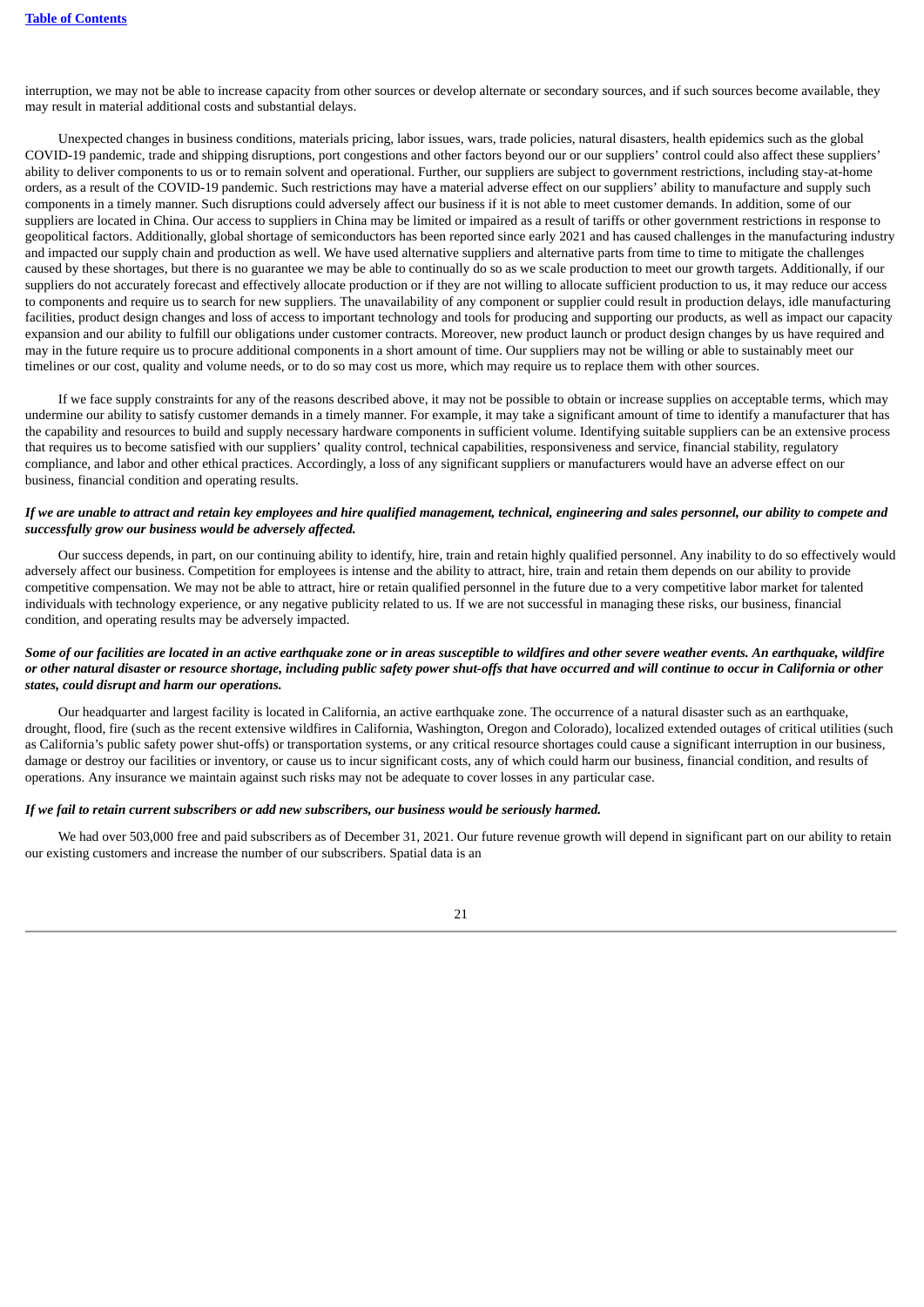emerging market, and consumers may not adopt the use of spatial data or our platform on a widespread basis or on the timelines we anticipate. It is possible that our paid subscriber growth rate could decline over time if we achieve higher market penetration rates. If current and potential subscribers do not perceive our platform and products as useful, we may not be able to attract new subscribers or retain existing subscribers.

There are many factors that could negatively affect subscriber retention and growth, including if:

- our competitors attempt to mimic our products, which could harm our subscriber engagement and growth;
- we fail to introduce new products and services or those we introduce are poorly received;
- we are unable to continue to develop products that work with a variety of mobile operating systems, networks, smartphones and computers;
- there are changes in subscriber sentiment about the quality or usefulness of our existing products;
- there are concerns about the privacy implications, safety, or security of our platform or products;
- there are changes in our platform or products that are mandated by legislation, regulatory authorities or litigation, including settlements or consent decrees that adversely affect the subscriber's experience;
- technical or other problems frustrate subscribers' experiences with our platform or products, particularly if those problems prevent us from delivering our products in a fast and reliable manner; or
- we fail to provide adequate service to subscribers.

Decreases to our subscriber retention or growth could seriously harm our business and results of operation.

# We may be unable to build and maintain successful relationships with our strategic alliances and reseller partners, and such alliances and partnerships may fail to perform, which could adversely affect our business, financial condition, results of operations and growth prospects.

We employ a go-to-market business model whereby a material portion of our revenue is generated by sales through our channel partners, such as resellers and value-added resellers, which further expand the reach of our direct sales force into additional geographies, sectors and industries. In particular, we have entered, and intend to continue to enter, into strategic alliance and reseller relationships in certain international markets where we do not have a local presence. If our channel partners are unsuccessful in marketing and selling access to our platform, it would limit our expansion into certain geographies, sectors and industries. If we are unable to develop and maintain effective sales incentive programs for our channel partners, we may not be able to incentivize these partners to sell access to our platform to customers.

Some of these partners may also market, sell and support offerings that are competitive with ours, may devote more resources to the marketing, sales and support of such competitive offerings, may have incentives to promote our competitors' offerings to the detriment of our own or may cease selling access to our products altogether. Our channel partners could subject us to lawsuits, potential liability and reputational harm if, for example, any of our channel partners misrepresents the functionality of our platform to customers or violates laws or our or their corporate policies. In addition, in circumstances where we do not enter into a direct agreement with end customers, we cannot be sure that on every occasion each channel partner has required end customers to agree to our standard terms which are protective of our solutions and technology, nor that the channel partners will enforce each failure by an end customer to comply with such terms. Our ability to achieve revenue growth in the future will depend, in significant part, on our success in maintaining successful relationships with our channel partners, identifying additional channel partners and training our channel partners to independently sell access to our platform. If our channel partners are unsuccessful in selling access to our platform, or if we are unable to enter into arrangements with or retain a sufficient number of high quality channel partners in each of the regions in which we market and sell our platform and keep them motivated to market and sell our platform, our business, financial condition, results of operations, and growth prospects would be adversely affected.

# Our business strategy includes growing our portfolio through potential future acquisitions, strategic investments, partnerships or alliances that could be difficult to identify and integrate. Such projects may divert the attention of key management personnel, disrupt our business, dilute our existing *stockholders' value and adversely affect our financial condition and results of operations.*

As part of our business strategy, we have in the past acquired, and may in the future acquire, additional assets, products, technologies or businesses that are complementary to our existing business. The process of identifying and consummating acquisitions and the subsequent integration of new assets and businesses into our existing business would

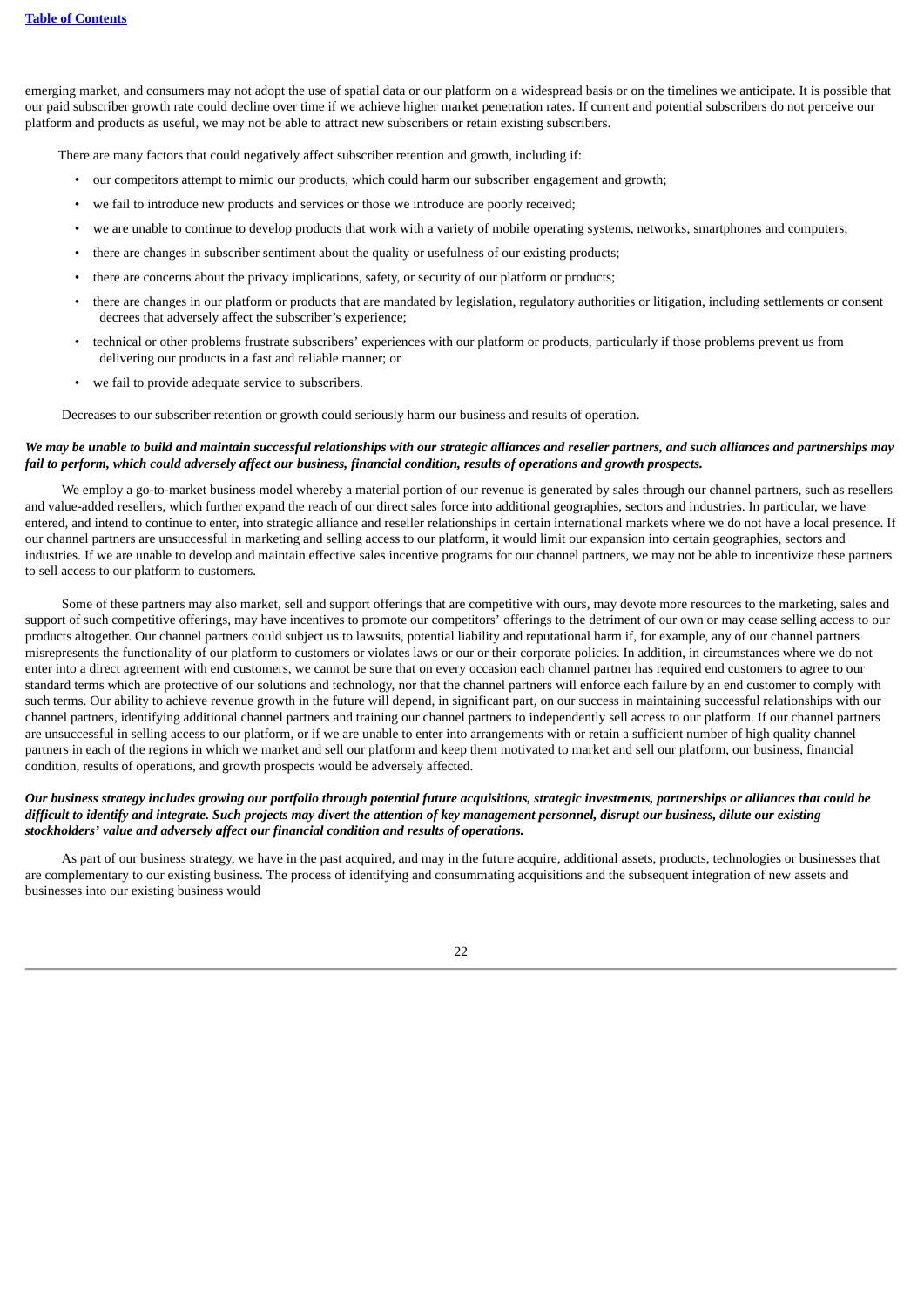require attention from management and could result in a diversion of resources from our existing business, which in turn could have an adverse effect on our operations.

Acquired assets or businesses may not generate the expected financial results. Acquisitions could also result in significant cash expenditures, potentially dilutive issuance of equity securities, amortization expenses for other intangible assets, exposure to potential unknown liabilities of acquired businesses, and potential goodwill impairment. We may not successfully evaluate or use the acquired technology or personnel, or accurately forecast the financial impact of an acquisition transaction, including accounting charges and tax liabilities. Further, the issuance of equity or securities convertible to equity to finance any such acquisitions could result in dilution to our shareholders and the issuance of debt could subject us to covenants or other restrictions that would impede our ability to manage our operations. We could become subject to legal claims following an acquisition or fail to accurately forecast the potential impact of any claims. Any of these issues could have a material adverse impact on our business and results of operations. Failure to successfully identify, complete, manage and integrate acquisitions could materially and adversely affect our business, financial condition and results of operations.

On January 5, 2022, we consummated the acquisition of 100% of the issued and outstanding equity interests in Enview, Inc., a privately-held company engaged in the development of artificial intelligence algorithms to identify natural and man-made features in geospatial data using various techniques, for an aggregate purchase price of approximately 1.59 million shares of the Company's Class A common stock, par value \$0.0001 per share and \$35.5 million in cash (the "Acquisition"). The completion of the Acquisition does not guarantee that we will ultimately strengthen our competitive position or achieve our goals or expected growth, and the Acquisition could be viewed negatively by our customers, analysts and investors, or experience unexpected competition from market participants. Any integration process may require significant time and resources. We may not be able to manage the process successfully and may experience a decline in our profitability as we incur expenses prior to fully realizing the benefits of the Acquisition. We could expend significant cash and incur acquisition related costs and other unanticipated liabilities associated with the Acquisition, the product or the technology, such as contractual obligations, potential security vulnerabilities of the acquired company and its products and services and potential intellectual property infringement. In addition, any acquired technology or product may not comply with legal or regulatory requirements and may expose us to regulatory risk and require us to make additional investments to make them compliant. Further, we may not be able to provide the same support service levels to the acquired technology or product that we generally offer with our other products.

Additional risks we may face in connection with acquisitions include:

- diversion of management time and focus from operating our business to addressing acquisition integration challenges;
- coordination of research and development and sales and marketing functions;
- integration of products and service offerings;
- retention of key employees from acquired companies;
- changes in relationships with strategic partners as a result of product acquisitions or strategic positioning resulting from acquisitions;
- cultural challenges associated with integrating employees from acquired companies into our organization;
- integration of acquired companies' accounting, management information, human resources and other administrative systems in our existing operations;
- the need to implement or improve controls, procedures, and policies at a business that prior to acquisition may have lacked sufficiently effective controls, procedures and policies;
- additional legal, regulatory or compliance requirements;
- financial reporting, revenue recognition or other financial or control deficiencies of acquired companies that we do not adequately address and that cause our reported results to be incorrect;
- liability for activities of acquired companies, including intellectual property infringement claims, violations of laws, commercial disputes, tax liabilities and other known and unknown liabilities;
- unanticipated write-offs or charges; and
- litigation or other claims in connection with acquired companies, including claims from terminated employees, customers, former stockholders or other third parties.

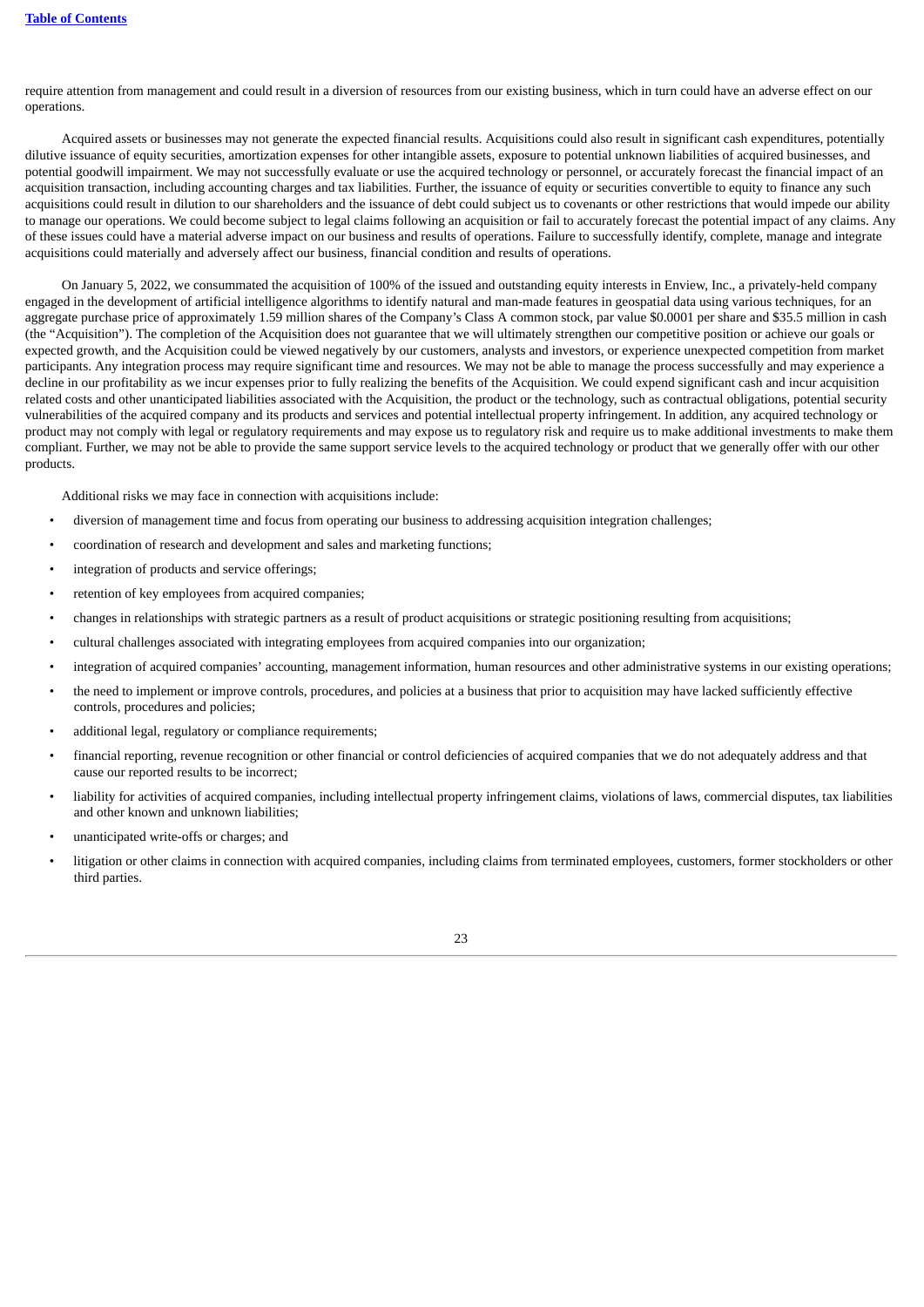Our failure to address these risks or other problems encountered in connection with acquisitions and investments could cause us to fail to realize the anticipated benefits of these acquisitions or investments, cause us to incur unanticipated liabilities and cause other harm to our business.

# We may need to raise additional funds to finance our operations and these funds may not be available when needed.

We may need to raise additional funds in the future to further scale our business and expand to additional markets. We may raise additional funds through the issuance of equity, equity-related or debt securities, or by obtaining credit from financial institutions. We cannot be certain that additional funds will be available on favorable terms when required, or at all. If we cannot raise additional funds when needed, our financial condition, results of operations, business and prospects could be materially and adversely affected. If we raise funds through the issuance of debt securities or other loan transactions, we could face significant interest payments, covenants that restrict our business, or other unfavorable terms. In addition, to the extent we raise funds through the sale of additional equity securities, our stockholders would experience additional dilution.

# We expect to incur research and development costs in developing new products, which could significantly reduce our profitability and may never result in *revenue.*

Our future growth depends on penetrating new markets, adapting existing products to new applications and customer requirements, and introducing new projects that achieve market acceptance. We plan to incur significant research and development costs in the future as part of our efforts to design, develop, manufacture and introduce new products and enhance existing products. Our research and development ("R&D") expense was approximately \$55.4 million and \$17.7 million for the years ended December 31, 2021 and 2020, respectively, and is expected to grow substantially in the future. Our R&D efforts may not produce successful results, and any of our new products may not achieve market acceptance, create additional revenue or become profitable.

# We have identified material weaknesses in our internal controls over financial reporting. If we are unable to remediate these material weaknesses or if management identifies additional material weaknesses in the future or otherwise fail to maintain effective internal controls over financial reporting, we may not be able to accurately or timely report our financial position or results of operations, which may adversely affect our business and stock price or cause *our access to the capital markets to be impaired.*

As disclosed in Item 9A of this report, we identified material weaknesses in our internal controls over financial reporting. A material weakness is a deficiency, or a combination of deficiencies, in internal controls over financial reporting, such that there is a reasonable possibility that a material misstatement of a company's annual or interim financial statements will not be prevented or detected on a timely basis. Our failure to implement and maintain effective internal control over financial reporting could result in errors in our financial statements that could result in a material restatement of our financial statements, and could cause us to fail to meet our reporting obligations, any of which could diminish investor confidence in us and cause a decline in the price of our common stock. Failure to implement and maintain effective internal control over financial reporting could also subject us to potential delisting from the stock exchange on which we are listed or to other regulatory investigations and civil or criminal sanctions.

As a public company, we are required pursuant to Section 404 of the Sarbanes-Oxley Act to furnish a report by management on the effectiveness of our internal controls over financial reporting for each annual report on Form 10-K to be filed with the SEC. This assessment will need to include disclosure of any material weaknesses identified by management in internal controls over financial reporting. Once we cease to be an emerging growth company, our independent registered public accounting firm will also be required to attest to the effectiveness of our internal controls over financial reporting in each annual report on Form 10-K to be filed with the SEC. We will be required to disclose material changes made in our internal controls over financial reporting on a quarterly basis. Failure to comply with the Sarbanes-Oxley Act could potentially subject us to sanctions or investigations by the SEC, the stock exchange on which our securities are listed or other regulatory authorities, which would require additional financial and management resources.

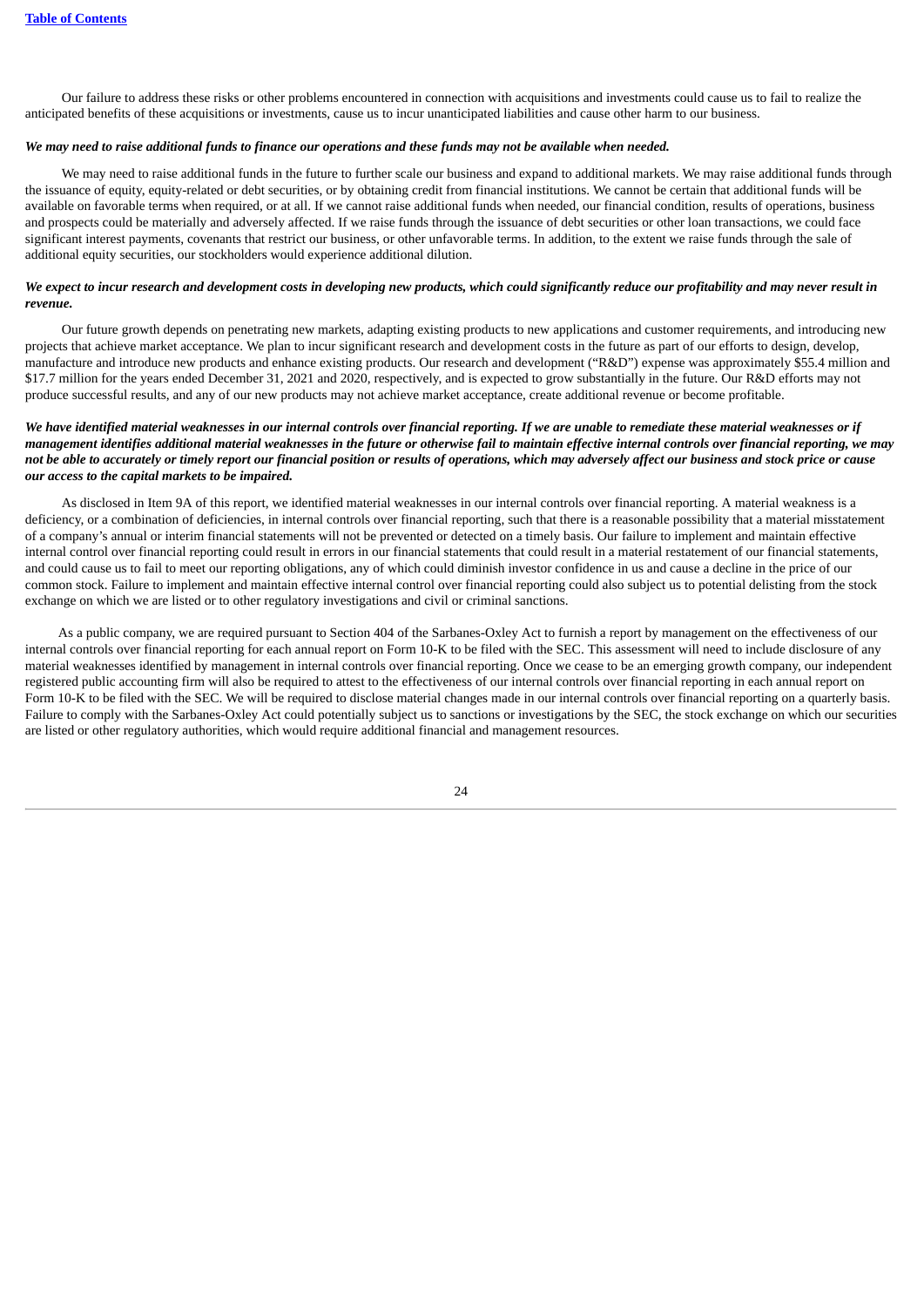## **Risks Related to Litigation**

## We are currently involved in litigation with one of our stockholders relating to the lock-up restrictions included in our Amended and Restated Bylaws.

On July 23, 2021, plaintiff William J. Brown, a former employee and a shareholder of Matterport, Inc. (now known as Matterport Operating, LLC) ("Legacy Matterport"), sued Legacy Matterport, Gores Holdings VI, Inc. (now known as Matterport, Inc.), Maker Merger Sub Inc., Maker Merger Sub II, LLC, and Legacy Matterport directors R.J. Pittman, David Gausebeck, Matt Bell, Peter Hebert, Jason Krikorian, Carlos Kokron and Michael Gustafson (collectively, the "Defendants") in the Court of Chancery of the State of Delaware. The plaintiff's complaint claims that Defendants imposed invalid transfer restrictions on his shares of Matterport stock in connection with the merger transactions between Matterport, Inc. and Legacy Matterport (the "Transfer Restrictions"), and that Legacy Matterport's board of directors violated their fiduciary duties in connection with a purportedly misleading letter of transmittal. The plaintiff is seeking damages and costs, as well as a declaration from the court that he may freely transfer his shares of Class A common stock of Matterport received in connection with the merger transactions.

An expedited trial regarding the facial validity of the Transfer Restrictions took place from December 1-2, 2021. On January 11, 2022, the court issued a ruling that the Transfer Restrictions did not apply to the plaintiff. The opinion did not address the validity of the Transfer Restrictions. Matterport filed a notice of appeal of the court's ruling on February 8, 2022. Separate proceedings regarding plaintiff's remaining claims are pending.

# We are currently and may from time to time be involved in lawsuits and other litigation matters that are expensive and time-consuming. If resolved *adversely, lawsuits and other litigation matters could seriously harm our business.*

We are currently involved in several lawsuits and other litigation proceedings, and we anticipate that we may from time to time be involved in other lawsuits and similar proceedings. Any such lawsuits or other proceedings to which we are a party may result in an onerous or unfavorable outcomes or judgment that may not be reversed on appeal, or we may decide to settle lawsuits or other proceedings on unfavorable terms. Any such negative outcome could result in payments of substantial monetary damages or fines, or changes to our products or business practices, and accordingly our business could be seriously harmed.

# **Risks Related to Our Intellectual Property, Information Technology, Data Privacy, Data Security and Regulatory Issues**

Legacy Matterport received a voluntary request for information from the Division of Enforcement of the SEC in an investigation relating to certain sales and repurchases of its securities in the secondary market. Although we believe we have cooperated fully with the request, we cannot predict the duration or ultimate resolution of the investigation, and cooperating with the request may require significant management time and resources, which could have an *adverse effect on our business and financial position.*

On January 29, 2021, Legacy Matterport received a voluntary request for information from the Division of Enforcement of the SEC relating to certain sales and repurchases of our securities in the secondary market. Although we believe we have cooperated fully with the request, we have not received any updates from the SEC and we cannot predict the duration or ultimate resolution of the investigation. Cooperating with any additional requests from the SEC may require significant management time and resources, which could have an adverse effect on our business and financial position.

# We rely significantly on the use of information technology. Cybersecurity risks – any technology failures causing a material disruption to operational technology or cyber-attacks on our systems affecting our ability to protect the integrity and security of customer and employee information – could harm our *reputation and/or could disrupt our operations and negatively impact our business.*

We increasingly rely on information technology systems to process, transmit and store electronic information. A significant portion of the communication between personnel, customers, business partners and suppliers depends on information technology. We use information technology systems and networks in our operations and supporting departments such as marketing, accounting, finance, and human resources. We also rely on third party technology and systems for a variety of reasons, including, without limitation, authentication technology, employee email, content delivery to customers, back-office support, and other functions. The future operation, success and growth of our business depends

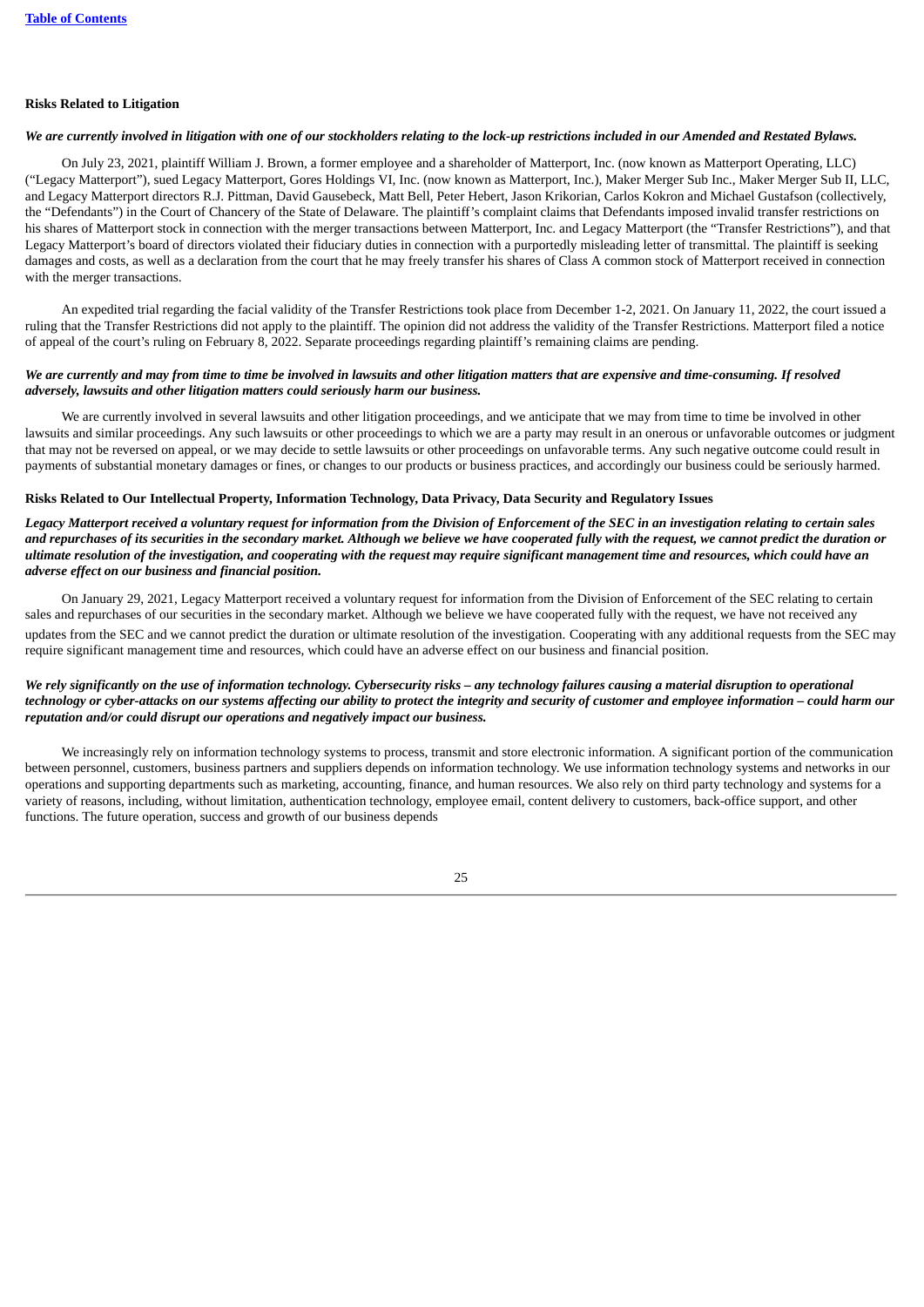on streamlined processes made available through our uninhibited access to information systems, global communications, internet activity and other network processes.

Like most companies, despite our current security measures, our information technology systems, and those of our third-party service providers, may be vulnerable to information security breaches, malware, viruses, physical or electronic break-ins and similar disruptions, which could lead to interruption and delays in our services and operations and loss, misuse or theft of data. Computer malware, viruses, hacking and phishing attacks against online networks have become more prevalent and may occur on our systems in the future. Ransomware attacks, including those from organized criminal threat actors, nation-states, and nation-state supported actors, are becoming increasingly prevalent and severe, and can lead to significant interruptions in our operations, loss of data and income, reputational loss, diversion of funds, and may result in fines, litigation and unwanted media attention. Extortion payments may alleviate the negative impact of a ransomware attack, but we may be unwilling or unable to make such payments due to, for example, applicable laws or regulations prohibiting payments. Further, stored data might be improperly accessed due to a variety of events beyond our control, including, but not limited to, natural disasters, terrorist attacks, telecommunications failures, computer viruses, hackers and other security issues.

Hackers and data thieves are increasingly sophisticated and operate large-scale and complex automated attacks which may remain undetected until after they occur. Any attempts by cyber attackers to disrupt our services or systems or those of our third party service providers could result in mandated user notifications, litigation, government investigations, significant fines and expenditures; product fulfillment delays, key personnel being unable to perform duties or communicate throughout the organization, loss of internet sales, significant costs for data restoration; damage our brand and reputation; and materially adversely affect our business and results of operations. Efforts to prevent cyber attackers from entering computer systems are expensive to implement, and we may not be able to avoid attacks that arise through computer systems of our third-party vendors. Despite our existing security procedures and controls, if our network were compromised, it could give rise to unwanted media attention, materially damage our customer relationships, harm our business, reputation, results of operations, cash flows and financial condition, result in fines or litigation, and may increase the costs we incur to protect against such information security breaches, such as increased investment in technology, the costs of compliance with consumer protection laws and costs resulting from consumer fraud.

We have not experienced any material attacks, disruptions, outages and other performance problems, but may do so in the future, due to a variety of factors, including infrastructure changes, third-party service providers, human or software errors and capacity constraints. When we have experienced such incidents, we have implemented controls and taken other

preventative actions to further strengthen our systems against future attacks. However, we cannot assure you that such measures will provide absolute security, that we will be able to react in a timely manner, or that our remediation efforts following an attack will be successful.

We have processes and procedures in place designed to enable us to recover from a disaster or catastrophe and continue business operations and have tested this capability under controlled circumstances. However, there are several factors ranging from human error to data corruption that could materially impact the efficacy of such processes and procedures, including by lengthening the time services are partially or fully unavailable to customers and users. It may be difficult or impossible to perform some or all recovery steps and continue normal business operations due to the nature of a particular disaster or catastrophe, especially during peak periods, which could cause additional reputational damages, or loss of revenues, any of which would adversely affect our business and financial results.

Moreover, while we maintain cyber insurance that may help provide coverage for these types of incidents, we cannot assure you that our insurance will be adequate to cover costs and liabilities related to security incidents or breaches. The successful assertion of one or more large claims against us that exceeds our available insurance coverage, or results in changes to our insurance policies (including premium increases or the imposition of large deductible or co-insurance requirements), could have an adverse effect on our business. In addition, we cannot be sure that our existing insurance coverage will continue to be available on acceptable terms or that our insurers will not deny coverage as to any future claim.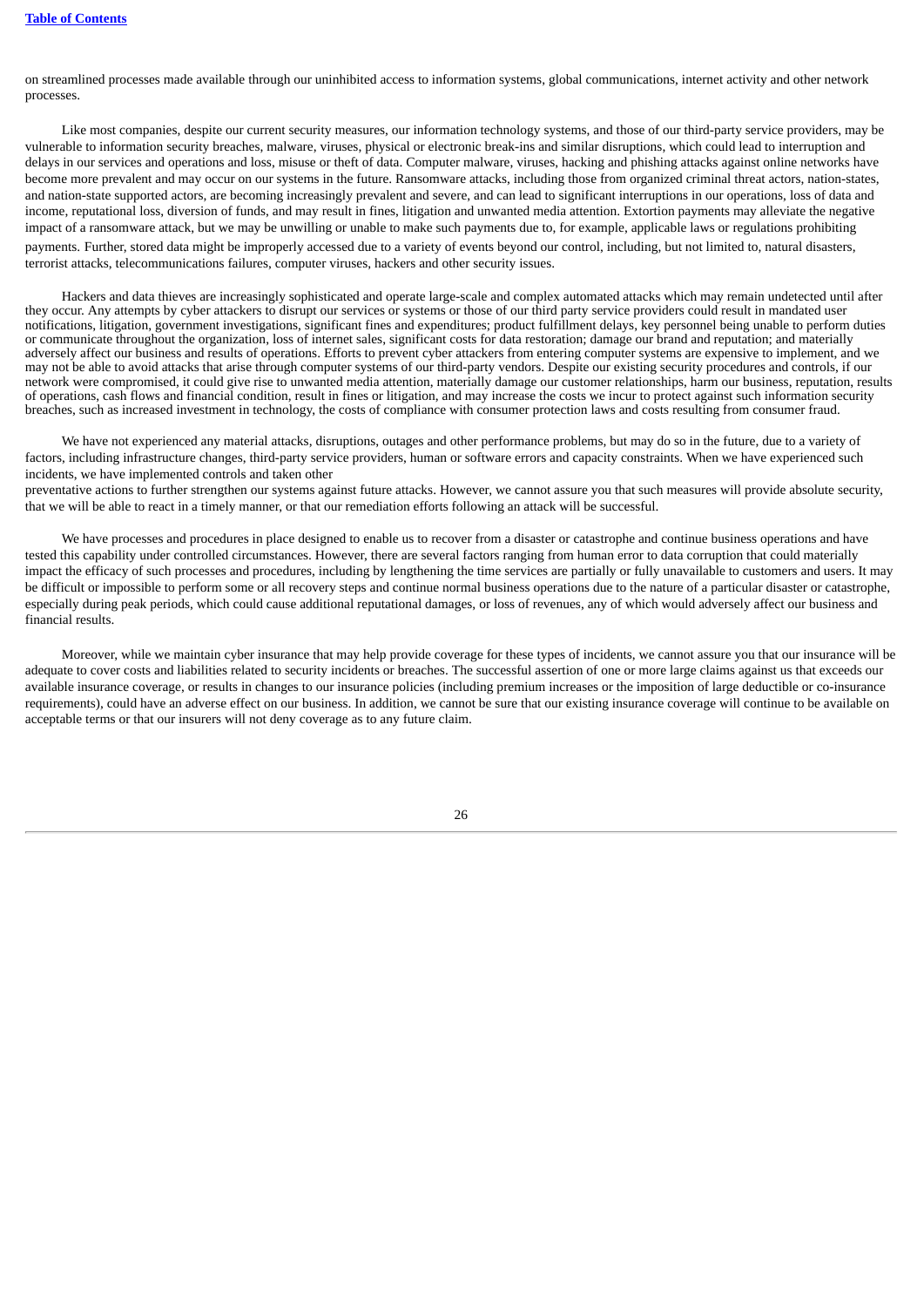Because we store, process, and use data, some of which contains personal information, we are subject to complex and evolving federal, state and foreign laws, regulations, industry standards, and other legal obligations regarding data privacy and security matters. Failure to comply with such laws, regulations, industry standards, and legal obligations could have a material adverse effect on our reputation, results of operations or financial condition, or have other *adverse consequences.*

As part of our normal business activities, we collect, store, retain, process, transmit, and use data, some of which contains personal information. As such, we are subject to various federal, state, and foreign laws and regulations, industry standards, and other legal obligations regarding data privacy and security matters. In addition, these existing laws and regulations are constantly evolving, and new laws and regulations that apply to our business are being introduced at every level of government in the United States, as well as internationally. As we seek to expand our business, we are, and may increasingly become subject to various laws, regulations, standards, and regulatory guidance relating to data privacy and security in the jurisdictions in which we operate. Any failure, or perceived failure, by us to comply with any federal or state privacy or security laws, regulations, regulatory guidance, industry standards, or other legal obligations relating to data privacy or security could adversely affect our reputation, results of operations or financial condition, and may result in claims, liabilities, proceedings or actions against us by governmental entities, customers or others.

In the United States, there are numerous federal and state data privacy and security laws, rules, and regulations governing the collection, storage, retention, transmission, use, retention, security, transfer, storage, and other processing of personal information, including federal and state data privacy laws, data breach notification laws, and consumer protection laws. For example, the FTC and many state attorneys general are interpreting federal and state consumer protection laws to impose standards for the online collection, use, dissemination, and security of data. Such standards require us to publish statements that describe how we handle personal data and choices individuals may have about the way we handle their personal data. If such information that we publish is considered untrue or inaccurate, we may be subject to government claims of unfair or deceptive trade practices, which could lead to significant liabilities and consequences. Moreover, according to the FTC, violating consumers' privacy rights or failing to take appropriate steps to keep consumers' personal data secure may constitute unfair acts or practices in or affecting commerce in violation of Section 5(a) of the Federal Trade Commission Act. State consumer protection laws provide similar causes of action for unfair or deceptive practices. Some states, such as California and Massachusetts, have passed specific laws mandating reasonable security measures for the handling of consumer data. Further, privacy advocates and industry groups have regularly proposed and sometimes approved, and may propose and approve in the future, self-regulatory standards with which we must legally comply or that contractually apply to us.

Our communications with our customers are subject to certain laws and regulations, including the Controlling the Assault of Non-Solicited Pornography and Marketing ("CAN-SPAM") Act of 2003, the Telephone Consumer Protection Act of 1991 (the "TCPA"), and the Telemarketing Sales Rule and analogous state laws, that could expose us to significant damages awards, fines and other penalties that could materially impact our business. For example, the TCPA imposes various consumer consent requirements and other restrictions in connection with certain telemarketing activity and other communication with consumers by phone, fax or text message. The CAN-SPAM Act and the Telemarketing Sales Rule and analogous state laws also impose various restrictions on marketing conducted use of email, telephone, fax or text message. As laws and regulations, including FTC enforcement, rapidly evolve to govern the use of these communications and marketing platforms, the failure by us, our employees or third parties acting at our direction to abide by applicable laws and regulations could adversely impact our business, financial condition and results of operations or subject us to fines or other penalties.

In addition, many state legislatures have adopted legislation that regulates how businesses operate online, including measures relating to privacy, data security, and data breaches. Such legislation includes the California Consumer Privacy Act ("CCPA"), which increases privacy rights for California consumers and imposes obligations on companies that process their personal information. Among other things, the CCPA gives California consumers expanded rights related to their personal information, including the right to access and delete their personal information and receive detailed information about how their personal information is used and shared. The CCPA also provides California consumers the right to opt-out of certain sales of personal information and may restrict the use of cookies and similar technologies for advertising purposes. The CCPA prohibits discrimination against individuals who exercise their privacy rights, and provides for civil penalties for violations enforceable by the California Attorney General as well as a private right of action for certain data breaches that result in the loss of personal information. This private right of action is expected to increase the likelihood of, and risks associated with, data breach litigation. Additionally, in November 2020, California passed the California Privacy Rights Act (the "CPRA"), which expands the CCPA significantly, including by expanding California consumers' rights with respect to certain personal information and creating a new state agency to oversee implementation and enforcement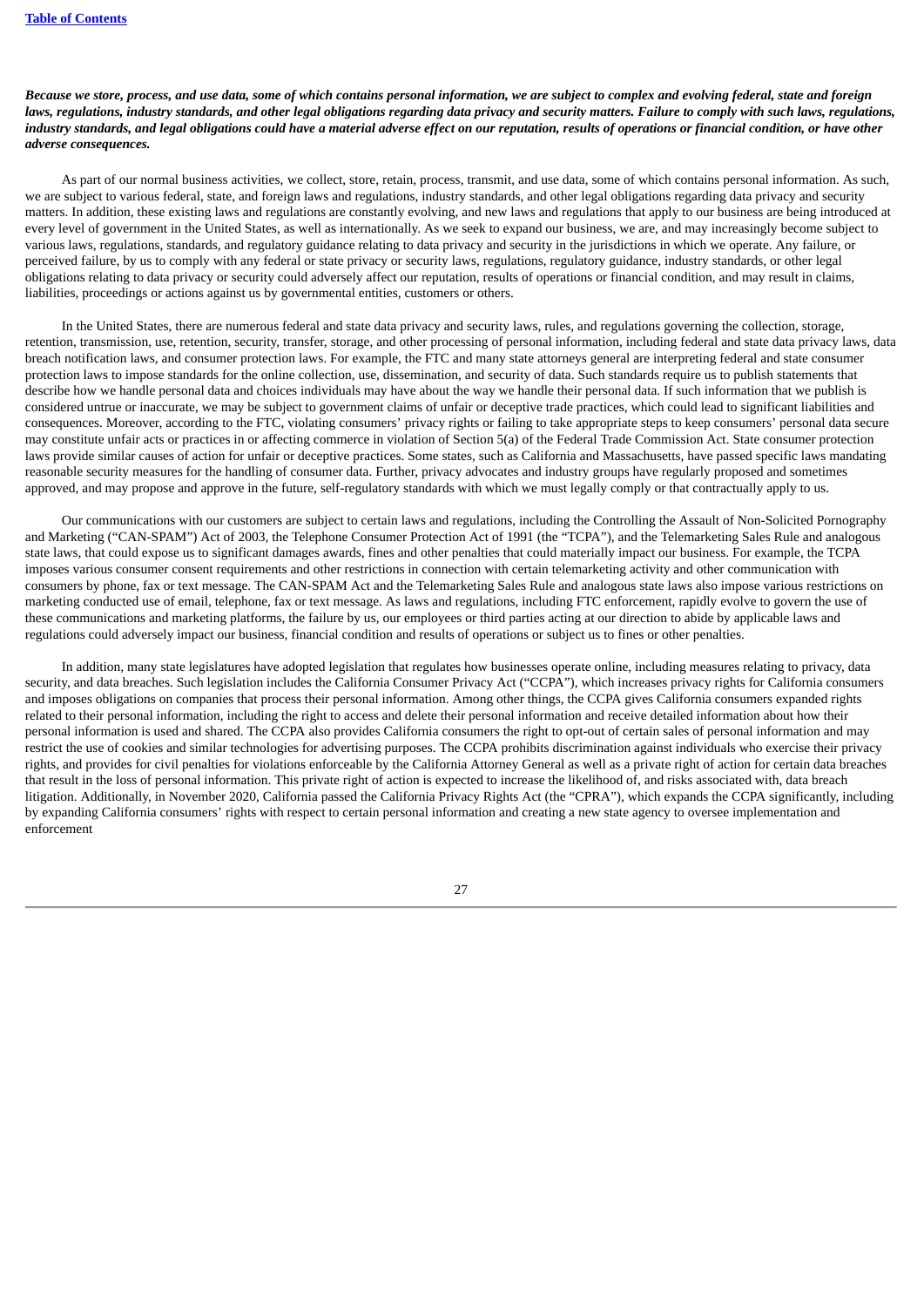efforts, potentially resulting in further uncertainty and requiring us to incur additional costs and expenses in an effort to comply. Many of the CPRA's provisions will become effective on January 1, 2023. The costs of compliance with, and the other burdens imposed by, these and other laws or regulatory actions may increase our operational costs, and/or result in interruptions or delays in the availability of systems.

Other states have enacted similar bills. For example, the Virginia Consumer Data Protection Act (the "VCDPA") gives consumers rights similar to the CCPA and also requires covered businesses to implement security measures and conduct data protection assessments. In addition, the Colorado Privacy Act (the "COPA") closely resembles the VCDPA. The VCDPA and COPA will become effective in 2023 and be enforceable by their respective states' Attorney General and/or district attorneys. We must comply with the VCDPA and COPA if our operations fall within the scope of these laws, which may increase our compliance costs and potential liability. Similar laws have been proposed in other states and at the federal level, reflecting a trend toward more stringent privacy legislation in the United States. This legislation may add additional complexity, variation in requirements, restrictions and potential legal risk, require additional investment in resources to compliance programs, could impact strategies and availability of previously useful data, and could result in increased compliance costs and/or changes in business practices and policies.

In addition, some laws may require us to notify governmental authorities and/or affected individuals of data breaches involving certain personal information or other unauthorized or inadvertent access to or disclosure of such information. We may need to notify governmental authorities and affected individuals with respect to such incidents. For example, laws in all 50 U.S. states may require businesses to provide notice to consumers whose personal information has been disclosed as a result of a data breach. These laws are not consistent with each other, and compliance in the event of a widespread data breach may be difficult and costly. We also may be contractually required to notify consumers or other counterparties of a security incident, including a breach. Regardless of our contractual protections, any actual or perceived security incident or breach, or breach of our contractual obligations, could harm our reputation and brand, expose us to potential liability or require us to expend significant resources on data security and in responding to any such actual or perceived breach. In the EEA, we are subject to the General Data Protection Regulation 2016/679 ("GDPR") and in the United Kingdom, we are subject to the United Kingdom data protection regime consisting primarily of the UK General Data Protection Regulation and the UK Data Protection Act 2018. The GDPR, and national supplementing legislation in EEA member states, and the United Kingdom regime, impose a strict data protection compliance regime.

For example, we are subject to European Union and United Kingdom rules with respect to cross-border transfers of personal data out of the EEA and the United Kingdom, respectively. Recent legal developments in Europe have created complexity and uncertainty regarding transfers of personal information from the EEA and the United Kingdom to the United States. Most recently, on July 16, 2020, the Court of Justice of the European Union ("CJEU") invalidated the EU-US Privacy Shield Framework ("Privacy Shield") under which personal information could be transferred from the EEA to US entities who had self-certified under the Privacy Shield scheme. Use of the standard contractual clauses must now be assessed on a case-by-case basis taking into account the legal regime applicable in the destination country, in particular applicable surveillance laws and rights of individuals, and additional measures and/or contractual provisions may need to be put in place. The European Commission has published revised standard contractual clauses for data transfers from the EEA: the revised clauses have been mandatory for relevant transfers since September 27, 2021, and in the United Kingdom, the Information Commissioner's Office has published new data transfer standard contracts for transfers from the UK under the UK GDPR, which will be mandatory for relevant transfers from September 21, 2022. These recent developments mean we have to review and may need to change the legal mechanisms by which we transfer data outside of the European Union and United Kingdom, including to the United States. As supervisory authorities issue further guidance on personal data export mechanisms, we could suffer additional costs, complaints and/or regulatory investigations or fines, and/or if we are otherwise unable to transfer personal data between and among countries and regions in which we operate, it could affect the manner in which we provide our services, and could adversely affect our financial results.

We are also subject to evolving EU and UK privacy laws on cookies, tracking technologies and e-marketing. In the EU and the UK under national laws derived from the ePrivacy Directive, informed consent is required for the placement of a cookie or similar technologies on a user's device and for direct electronic marketing to individuals (as opposed to businesses). The current national laws that implement the ePrivacy Directive are highly likely to be replaced across the EU (but not directly in the UK) by an EU regulation known as the ePrivacy Regulation which will significantly increase fines for non-compliance. Recent European court and regulatory decisions, as well as actions by NYOB (a not-for-profit privacy activist group), are driving increased attention to cookies and tracking technologies, and if this continues, this could lead to substantial costs, require significant systems changes, limit the effectiveness of our marketing activities, increase costs and subject us to additional liabilities.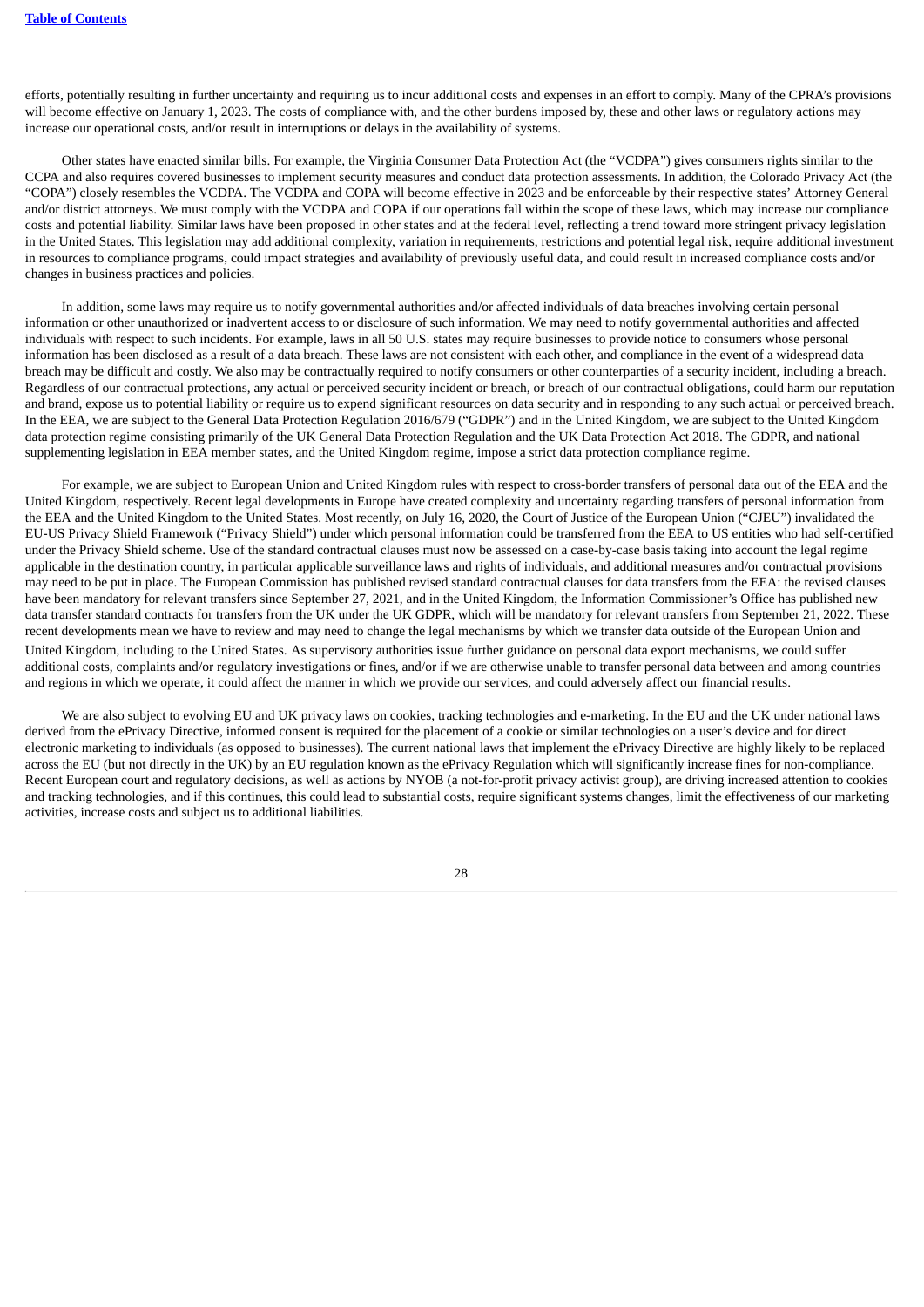We are subject to the supervision of local data protection authorities in the United Kingdom and those EEA jurisdictions where we are established or otherwise subject to the GDPR. Fines for certain breaches of the GDPR and the UK data protection regime are significant: up to the greater of  $\epsilon$ 20 million / £17.5 million or 4 % of total global annual turnover. In addition to the foregoing, a breach of the GDPR or UK GDPR could result in regulatory investigations, reputational damage, orders to cease/ change our processing of our data, enforcement notices, and/ or assessment notices (for a compulsory audit). We may also face civil claims including representative actions and other class action type litigation (where individuals have suffered harm), potentially amounting to significant compensation or damages liabilities, as well as associated costs, diversion of internal resources, and reputational harm.

Outside of the US and EU, many countries and territories have laws, regulations, or other requirements relating to privacy, data protection, information security, localized storage of data, and consumer protection, and new countries and territories are adopting such legislation or other obligations with increasing frequency. Many of these laws may require consent from consumers for the use of data for various purposes, including marketing, which may reduce our ability to market our products. There is no harmonized approach to these laws and regulations globally. Consequently, we would increase our risk of non-compliance with applicable foreign data protection laws by expanding internationally. We may need to change and limit the way we use personal information in operating our business and may have difficulty maintaining a single operating model that is compliant.

Further, because we accept debit and credit cards for payment, we are subject to the Payment Card Industry Data Security Standard, or the PCI Standard, issued by the Payment Card Industry Security Standards Council, with respect to payment card information. The PCI Standard contains compliance guidelines with regard to our security surrounding the physical and electronic storage, processing and transmission of cardholder data. Compliance with the PCI Standard and implementing related procedures, technology and information security measures requires significant resources and ongoing attention. Costs and potential problems and interruptions associated with the implementation of new or upgraded systems and technology, such as those necessary to achieve compliance with the PCI Standard or with maintenance or adequate support of existing systems could also disrupt or reduce the efficiency of our operations. Any material interruptions or failures in our payment related systems could have a material adverse effect on our business, results of operations and financial condition. If there are amendments to the PCI Standard, the cost of recompliance could also be substantial and we may suffer loss of critical data and interruptions or delays in our operations as a result. If we are unable to comply with the security standards established by banks and the payment card industry, we may be subject to fines, restrictions and expulsion from card acceptance programs, which could materially and adversely affect our business.

Any failure or perceived failure by us to comply with our posted privacy policies, our privacy-related obligations to users or other third parties, or any other legal obligations or regulatory requirements relating to privacy, data protection, or data security, may result in governmental investigations or enforcement actions, litigation (including customer class actions), claims, or public statements against us by consumer advocacy groups or others and could result in significant liability, cause our users to lose trust in us, and otherwise materially and adversely affect our reputation and business. Furthermore, the costs of compliance with, and other burdens imposed by, the laws, regulations, other obligations, and policies that are applicable to the businesses of our users may limit the adoption and use of, and reduce the overall demand for, our platform. Additionally, if third parties we work with violate applicable laws, regulations, or contractual obligations, such violations may put our users' data at risk, could result in governmental investigations or enforcement actions, fines, litigation, claims, or public statements against us by consumer advocacy groups or others and could result in significant liability, cause our users to lose trust in us, and otherwise materially and adversely affect our reputation and business.

## Our products are highly technical and may contain undetected software bugs or hardware errors, which could manifest in ways that could seriously harm *our reputation and our business.*

Our products and services are highly technical and complex. Our platform and any products we may introduce in the future may contain undetected software bugs, hardware errors, and other vulnerabilities. These bugs and errors can manifest in any number of ways in our products and services, including through diminished performance, security vulnerabilities, malfunctions, or even permanently disabled products. We have a practice of rapidly updating our products and some errors in our products may be discovered only after a product has been shipped and used by customers. Any errors, bugs or vulnerabilities discovered in our code after release could damage our reputation, drive away customers, lower revenue, and expose us to damages claims, any of which could seriously harm our business.

We could also face claims for product liability, tort, or breach of warranty. In addition, our contracts with subscribers contain provisions relating to warranty disclaimers and liability limitations, which may not be upheld. Defending a lawsuit, regardless of its merit, is costly and may divert management's attention and seriously harm our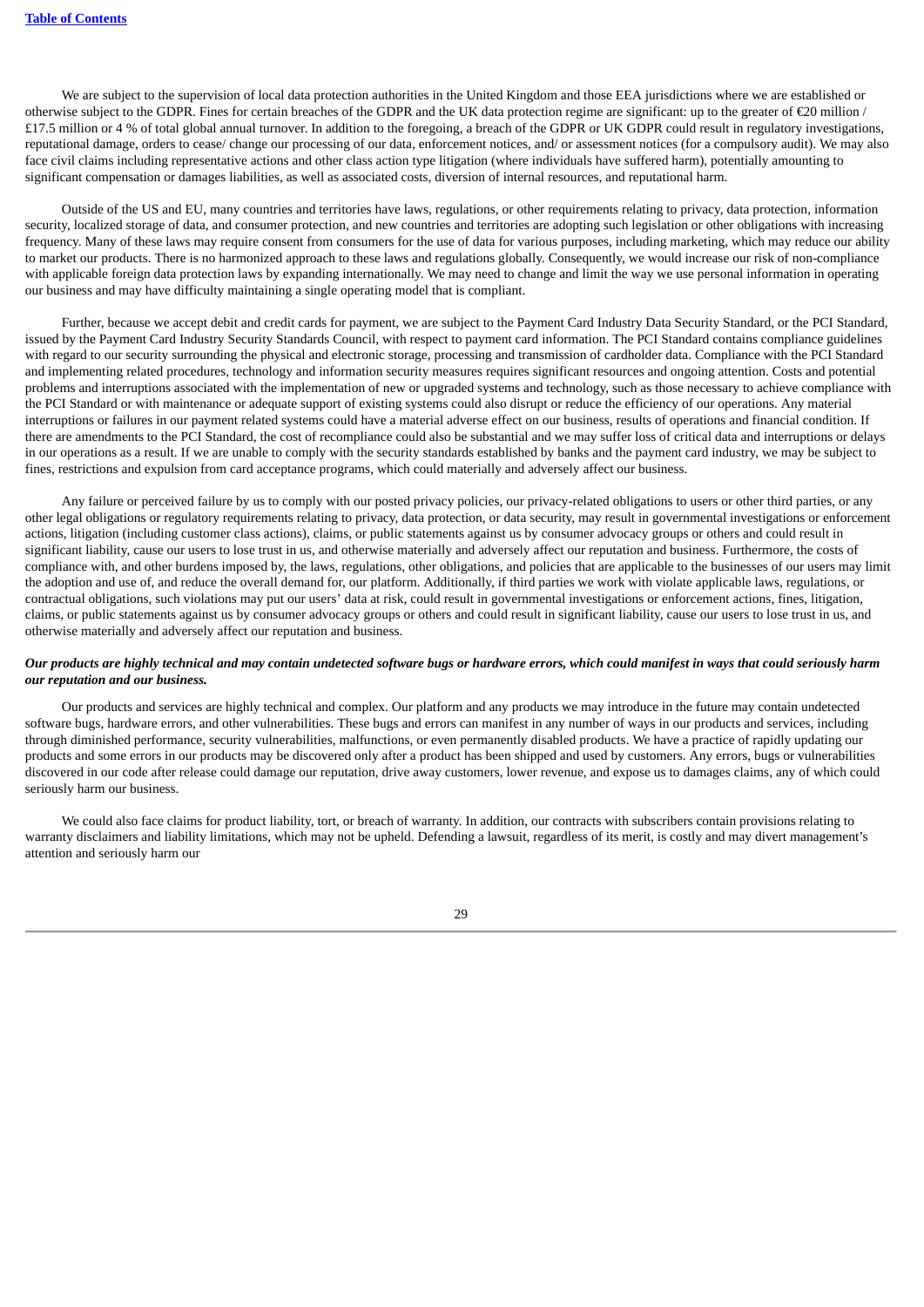reputation and business. In addition, if our liability insurance coverage proves inadequate or future coverage is unavailable on acceptable terms or at all, our business could be seriously harmed.

# Our products contain third-party open source software components, and failure to comply with the terms of the underlying open source software licenses *could restrict our ability to deliver our platform or subject us to litigation or other actions.*

Our products contain software modules licensed to us by third-party authors under "open source" licenses, and we expect to continue to incorporate such open source software in our products in the future. Use and distribution of open source software may entail greater risks than use of third-party commercial software, as open source licensors generally do not provide support, warranties, indemnification, or other contractual protections regarding infringement claims or the quality of the code. In addition, the public availability of such software may make it easier for others to compromise our platform.

Some open source licenses contain requirements that we make available source code for modifications or derivative works we create based upon the type of open source software we use, or grant other licenses to our intellectual property. We seek to ensure that our proprietary software is not combined with, and does not incorporate, open source software in ways that would require the release of the source code of our proprietary software to the public. However, if we combine our proprietary software with open source software in a certain manner, we could, under certain open source licenses, be required to release the source code of our proprietary software to the public. This would allow our competitors or new entrants to create similar offerings with lower development effort and time and ultimately could result in a loss of our competitive advantages. Alternatively, to avoid the public release of the affected portions of our source code, we could be required to expend substantial time and resources to re-engineer some or all of our software. Our platform incorporates software that is licensed under open source licenses which could require release of proprietary code if such platform was released or distributed in any manner that would trigger such a requirement to third parties. We take steps to ensure that our platform is not released or distributed. Additionally, some open source projects have vulnerabilities and architectural instabilities and are provided without warranties or support services to actively provide us patched versions when available, and which, if not properly addressed, could negatively affect the performance of our platform.

Although we have certain processes in place to monitor and manage our use of open source software to avoid subjecting our platform to conditions we do not intend, the terms of many open source licenses have not been interpreted by U.S. or foreign courts, and there is a risk that these licenses could be construed in a way that could impose unanticipated conditions or restrictions on our ability to provide or distribute our platform. From time to time, there have been claims challenging the ownership of open source software against companies that incorporate open source software into their platform, and the licensors of such open source software provide no warranties or indemnities with respect to such claims. As a result, we could be subject to lawsuits by parties claiming ownership of what we believe to be open source software. Moreover, we cannot assure you that our processes for monitoring and managing our use of open source software in our platform will be effective. If we are held to have breached or failed to fully comply with all the terms and conditions of an open source software license, or if an author or other third party that distributes such open source software were to allege that we had not complied with the conditions of one or more of these licenses, we could be required to incur significant legal expenses defending against such allegations, could be subject to significant damages, enjoined from the sale of subscriptions to our platform or other liability, or be required to seek costly licenses from third parties to continue providing our platform on terms that, if available at all, are not economically feasible, to re-engineer our platform, to discontinue or delay the provision of our platform if re-engineering could not be accomplished on a timely basis, or to make generally available, in source code form, our proprietary code, any of which would adversely affect our business, financial condition and results of operations.

#### *Our future growth and success are dependent upon the continuing rapid adoption of spatial data.*

Our future growth is highly dependent upon the adoption of spatial data by businesses and consumers. The market for spatial data is relatively new and rapidly evolving, characterized by rapidly changing technologies, competitive pricing and other competitive factors, evolving government regulation and industry standards and changing consumer demands and behaviors. Although demand for spatial data has grown in recent years, there is no guarantee that such growth will continue. If the market for spatial data develops more slowly than expected, or if demand for spatial data decreases, our business, prospects, financial condition and operating results would be harmed.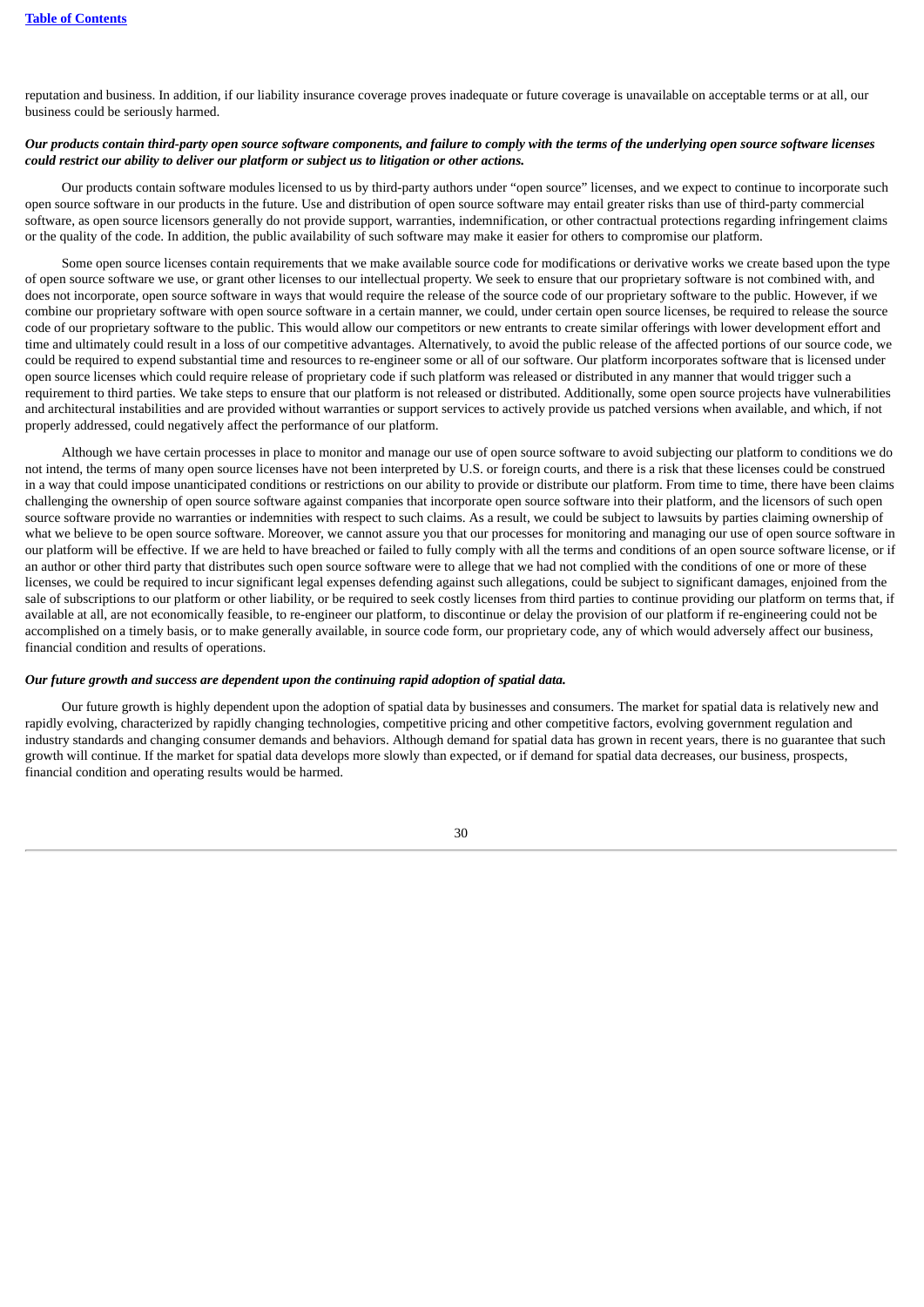# The spatial data market is characterized by rapid technological change, which requires us to continue to develop new services, products and service and product innovations. Any delays in such development could adversely affect market adoption of our products and services and could adversely affect our *business and financial results.*

Continuing technological changes in spatial data could adversely affect adoption of spatial data and/or our platform or products. Our future success will depend upon our ability to develop and introduce new capabilities and innovations to our platform and other existing product offerings, as well as introduce new product offerings, to address the changing needs of the spatial data market.

As the market for spatial data changes, we may need to upgrade or adapt our platform and introduce new products and services in order to serve our customers, which could involve substantial expense. Even if we are able to keep pace with changes in technology and develop new products and services, our research and development expenses could increase, our gross margins could be adversely affected in some periods and our prior products could become obsolete more quickly than expected.

We cannot assure that any new products and services will be released in a timely manner, or at all, or achieve market acceptance. Delays in delivering new products and services that meet customer needs could damage our relationships with customers and lead them to seek alternative products or services. Delays in introducing products and innovations or the failure to offer innovative products or services at competitive prices may cause our subscribers to use our competitors' products or services.

If we are unable to devote adequate resources to develop products or cannot otherwise successfully develop products or services that meet customer needs on a timely basis, our platform and other products could lose market share, our revenue could decline, we may experience higher operating losses and our business and prospects could be adversely affected.

# We may need to defend against intellectual property infringement or misappropriation claims, which may be time-consuming and expensive, and adversely *affect our business.*

Technology companies are frequently subject to litigation based on allegations of infringement or other violations of intellectual property rights. From time to time, the holders of intellectual property rights have previously and may in the future assert their rights and urge us to take licenses, and/or bring suits alleging infringement or misappropriation of such rights. There can be no assurance that we will be able to mitigate the risk of potential suits or other legal demands by such third parties. Although we may have meritorious defenses, there can be no assurance that we will be successful in defending against these allegations or in reaching business resolutions that are satisfactory to us. In addition, if we are determined to have infringed, or believe there is a high likelihood that we have infringed upon a third party's intellectual property rights, we may be required to cease making, selling or incorporating key components or intellectual property into the products and services we offer, to pay substantial damages and/or royalties, to redesign our products and services, and/or to establish and maintain alternative branding. Any litigation may also involve non-practicing entities or other adverse patent owners that have no relevant solution revenue, and therefore, our patent portfolio may provide little or no deterrence as we would not be able to assert our patents against such entities or individuals. To the extent that our subscribers and business partners become the subject of allegations or claims regarding the infringement or misappropriation of intellectual property rights related to our products and services, we have previously and may in the future be required to indemnify such subscribers and business partners. For example, we are currently indemnifying our client Redfin Corporation in a lawsuit brought by Appliance Computing III d/b/a Surefield. Specifically, Appliance Computing III d/b/a Surefield has asserted that Redfin's use of our 3D-Walkthrough technology infringes four patents. Redfin has asserted defenses in the litigation that the asserted patents are invalid and not infringed. Despite such defenses, we cannot guarantee a favorable outcome in the litigation or that our other clients' use of the 3D-Walkthrough technology does not infringe the asserted patents.

Our agreements with customers, channel partners and certain vendors include indemnification provisions under which we agree to indemnify them for losses suffered or incurred as a result of claims of intellectual property infringement pertaining to our products and technology. Some of these indemnity agreements provide for uncapped liability and some indemnity provisions survive termination or expiration of the applicable agreement. Any claim of infringement by a third party, even one without merit, whether against us or for which we are required to provide indemnification, could cause us to incur substantial costs defending against the claim, could distract our management from our business, and could require us to cease use of such intellectual property or develop a non-infringing design-around. Further, because of the substantial amount of discovery required in connection with intellectual property litigation, we risk compromising our confidential information during this type of litigation. Any dispute with a customer with respect to these intellectual property

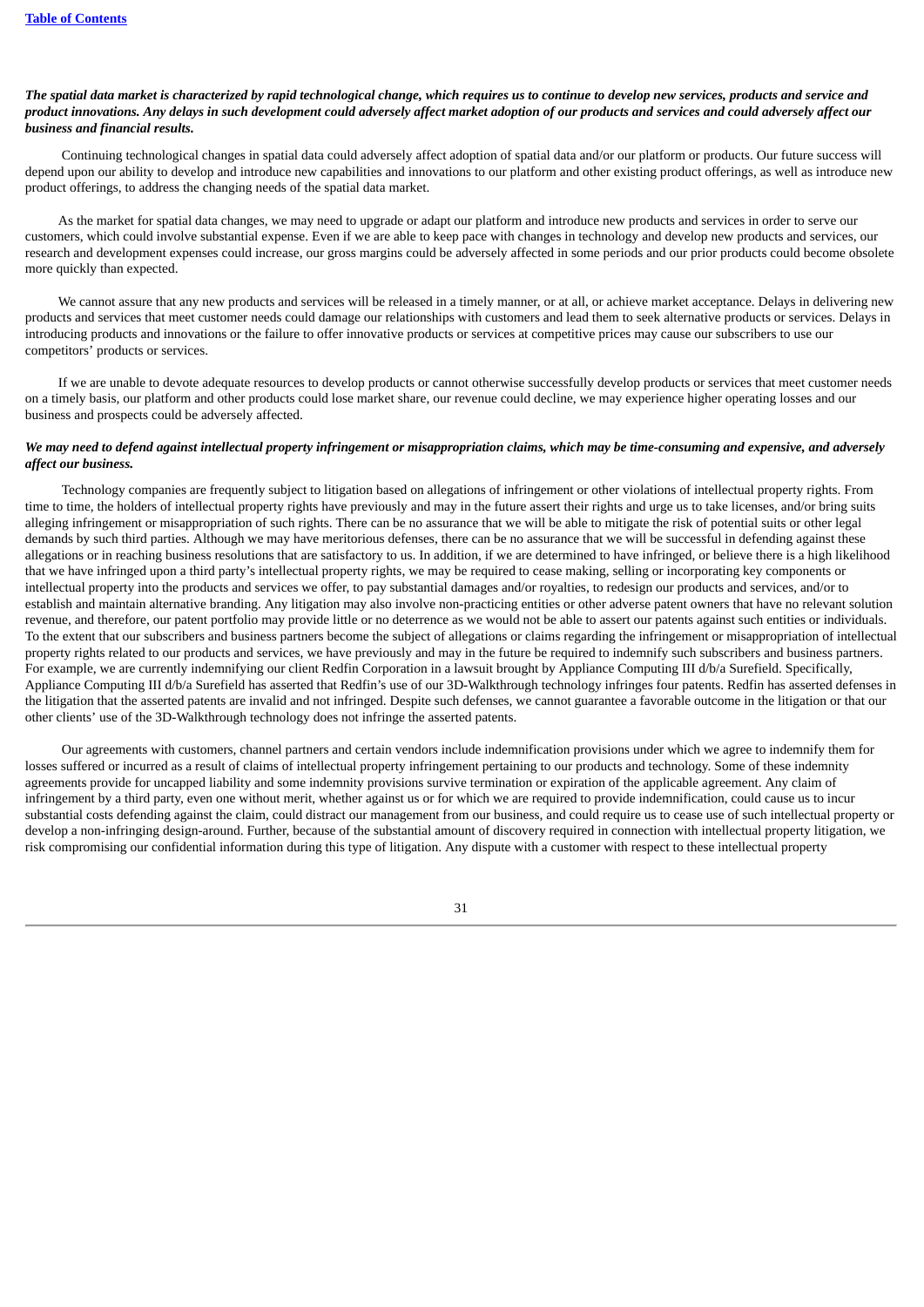indemnification obligations could have adverse effects on our relationship with that customer and other existing or new customers, and harm our business and operating results. We may be required to make substantial payments for legal fees, settlement fees, damages, royalties, or other fees in connection with a claimant securing a judgment against us, we may be subject to an injunction or other restrictions that cause us to cease selling subscriptions to our products, we may be subject to an injunction or other restrictions that cause us to rebrand or otherwise cease using certain trademarks in specified jurisdictions, or we may be required to redesign any allegedly infringing portion of our products or we may agree to a settlement that prevents us from distributing our platform or a portion thereof, any of which could adversely affect our business, financial condition and results of operations. In addition, although we carry insurance, our insurance may not be adequate to indemnify us for all liability that may be imposed, or otherwise protect us from liabilities or damages, and any such coverage may not continue to be available to us on acceptable terms or at all.

Even if we are not a party to any litigation between a subscriber or business partner and a third party relating to infringement by our products, an adverse outcome in any such litigation could make it more difficult for us to defend our products against intellectual property infringement claims in subsequent litigation in which we are a named party. If we are required to take one or more such actions, our business, prospects, brand, operating results and financial condition could be materially and adversely affected. In addition, any litigation or claims, whether or not valid, could result in substantial costs, negative publicity and diversion of resources and management attention.

With respect to any intellectual property rights claim, we may have to seek a license to continue operations that are found or alleged to violate such rights. Such licenses may not be available, or if available, may not be available on favorable or commercially reasonable terms and may significantly increase our operating expenses. Some licenses may be non-exclusive, and therefore our competitors may have access to the same technology licensed to us. If a third party does not offer us a license to its intellectual property on reasonable terms, or at all, we may be required to develop alternative, non-infringing technology, which could require significant time (during which we would be unable to continue to offer our affected offerings), effort and expense and may ultimately not be successful. Any of these events could adversely affect our business, results of operations and financial condition.

# Our business may be adversely affected if we are unable to protect our spatial data technology and intellectual property from unauthorized use by third *parties.*

Our success depends, at least in part, on our ability to protect our core spatial data technology and intellectual property. To accomplish this, we rely on, and plan to continue relying on, a combination of patents, trade secrets, employee and third-party nondisclosure agreements, copyright, trademarks, intellectual property licenses and other contractual rights to retain ownership of, and protect, our technology. Such agreements may not effectively prevent unauthorized use or disclosure of our confidential information, intellectual property or technology and may not provide an adequate remedy in the event of unauthorized use or disclosure of our confidential information, intellectual property or technology, and we may fail to consistently obtain, police and enforce such agreements. Failure to adequately protect our technology and intellectual property could result in competitors offering similar products, potentially resulting in the loss of some of our competitive advantage and a decrease in revenue, which would adversely affect our business prospects, financial condition and operating results.

The measures we take to protect our intellectual property from unauthorized use by others may not be effective for various reasons, including the following:

- any patent applications we submit may not result in the issuance of patents;
- the scope of issued patents may not be broad enough to protect proprietary rights;
- any issued patents may be challenged by competitors and/or invalidated by courts or governmental authorities;
- the costs associated with enforcing patents or other intellectual property rights may make aggressive enforcement impracticable;
- current and future competitors may circumvent patents or independently develop similar proprietary designs or technologies; and
- know-how and other proprietary information we purport to hold as a trade secret may not qualify as a trade secret under applicable laws.

Patent, trademark, and trade secret laws vary significantly throughout the world. Some foreign countries do not protect intellectual property rights to the same extent as do the laws of the United States, and effective intellectual property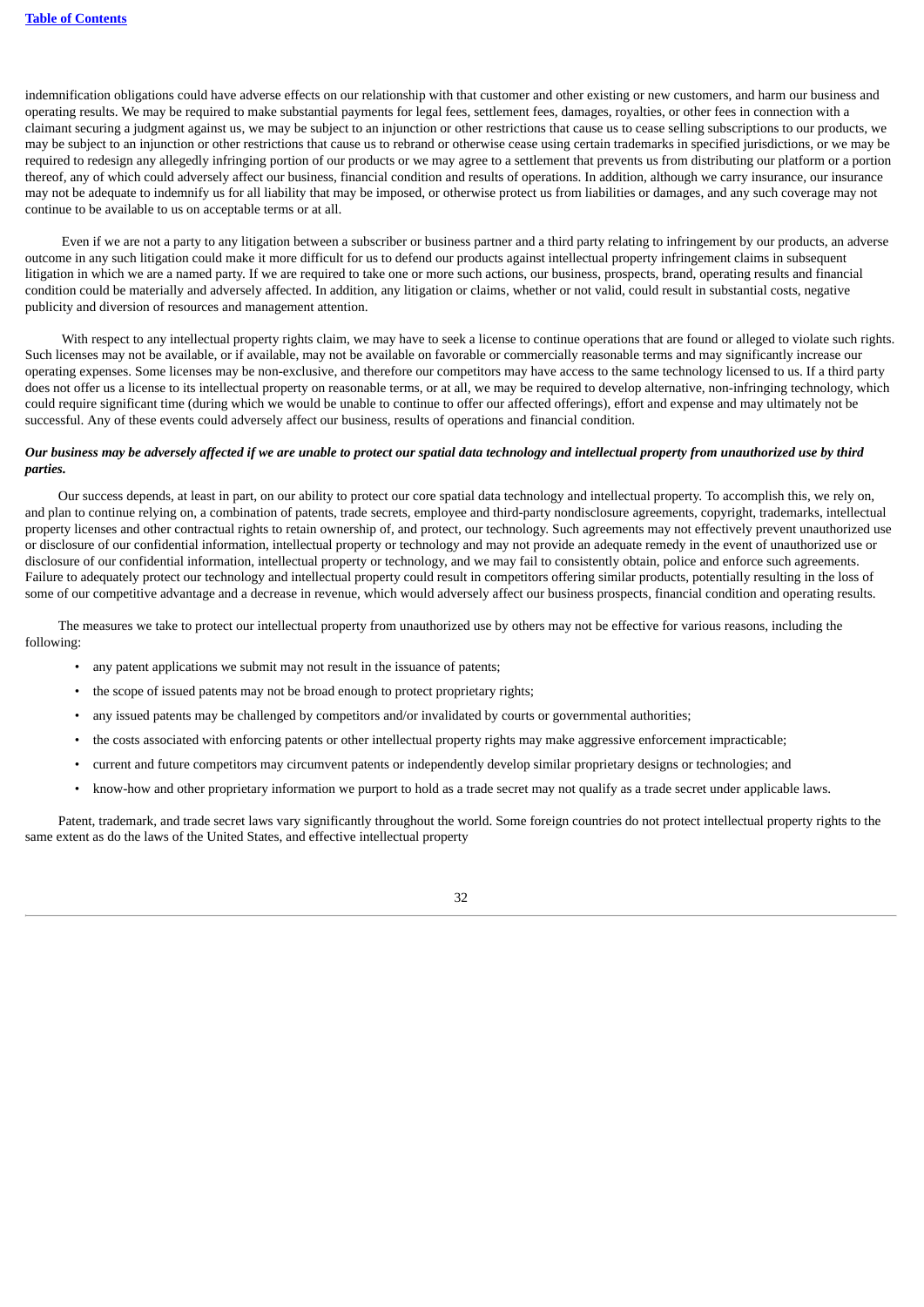protection may not be available in every country in which we operate or intend to operate our business. Further, policing the unauthorized use of our intellectual property in foreign jurisdictions may be difficult or impossible. Therefore, our intellectual property rights may not be as strong or as easily enforced outside of the United States.

# Changes to applicable U.S. tax laws and regulations or exposure to additional income tax liabilities could affect our business and future profitability.

We are a U.S. corporation that will be subject to U.S. corporate income tax on our worldwide operations. Moreover, most of our operations and customers are located in the United States, and as a result, we are subject to various U.S. federal, state and local taxes. New U.S. laws and policy relating to taxes may have an adverse effect on our business and future profitability. Further, existing U.S. tax laws, statutes, rules, regulations or ordinances could be interpreted, changed, modified or applied adversely to us.

# As a result of plans to expand our business operations, including to jurisdictions in which tax laws may not be favorable, our tax rates may fluctuate, tax obligations may become significantly more complex and subject to greater risk of examination by taxing authorities and we may be subject to future changes *in tax law, the impacts of which could adversely affect our after-tax profitability and financial results.*

In the event that our business expands domestically or internationally, our effective tax rates may fluctuate widely in the future. Future effective tax rates could be affected by operating losses in jurisdictions where no tax benefit can be recorded under U.S. law, changes in deferred tax assets and liabilities, or changes in tax laws. Factors that could materially affect our future effective tax rates include, but are not limited to, changes in tax laws or the regulatory environment, changes in accounting and tax standards or practices, changes in the composition of operating income by tax jurisdiction and pre-tax operating results of our business.

We may be subject to significant income, withholding and other tax obligations in the United States and may become subject to taxation in numerous additional state, local and non-U.S. jurisdictions with respect to income, operations and subsidiaries related to those jurisdictions. Our after-tax profitability and financial results could be subject to volatility or be affected by numerous factors, including the following:

- the availability of tax deductions, credits, exemptions, refunds and other benefits to reduce tax liabilities,
- changes in the valuation of deferred tax assets and liabilities, if any,
- expected timing and amount of the release of any tax valuation allowances, the tax treatment of stock-based compensation,
- changes in the relative amount of earnings subject to tax in the various jurisdictions,
- the potential business expansion into, or otherwise becoming subject to tax in, additional jurisdictions,
- changes to existing intercompany structure (and any costs related thereto) and business operations,
- the extent of intercompany transactions and the extent to which taxing authorities in relevant jurisdictions respect those intercompany transactions and
- the ability to structure business operations in an efficient and competitive manner.

Outcomes of audits or examinations by taxing authorities could have an adverse effect on our after-tax profitability and financial condition. Additionally, the IRS and several foreign tax authorities have increasingly focused attention on intercompany transfer pricing with respect to sales of products and services and the use of intangibles. Tax authorities could disagree with our intercompany charges, cross-jurisdictional transfer pricing or other matters and assess additional taxes. If we do not prevail in any such disagreements, our profitability may be affected.

Our after-tax profitability and financial results may also be adversely affected by changes in relevant tax laws and tax rates, treaties, regulations, administrative practices and principles, judicial decisions and interpretations thereof, in each case, possibly with retroactive effect.

## *Our ability to use our net operating loss carryforwards and certain other tax attributes may be limited.*

As of December 31, 2021, we had \$169.4 million of U.S. federal and \$89.4 million of state net operating loss carryforwards available to reduce future taxable income. Certain of these carryforwards may be carried forward indefinitely for U.S. federal tax purposes, while others are subject to expiration beginning in 2031. It is possible that we will not

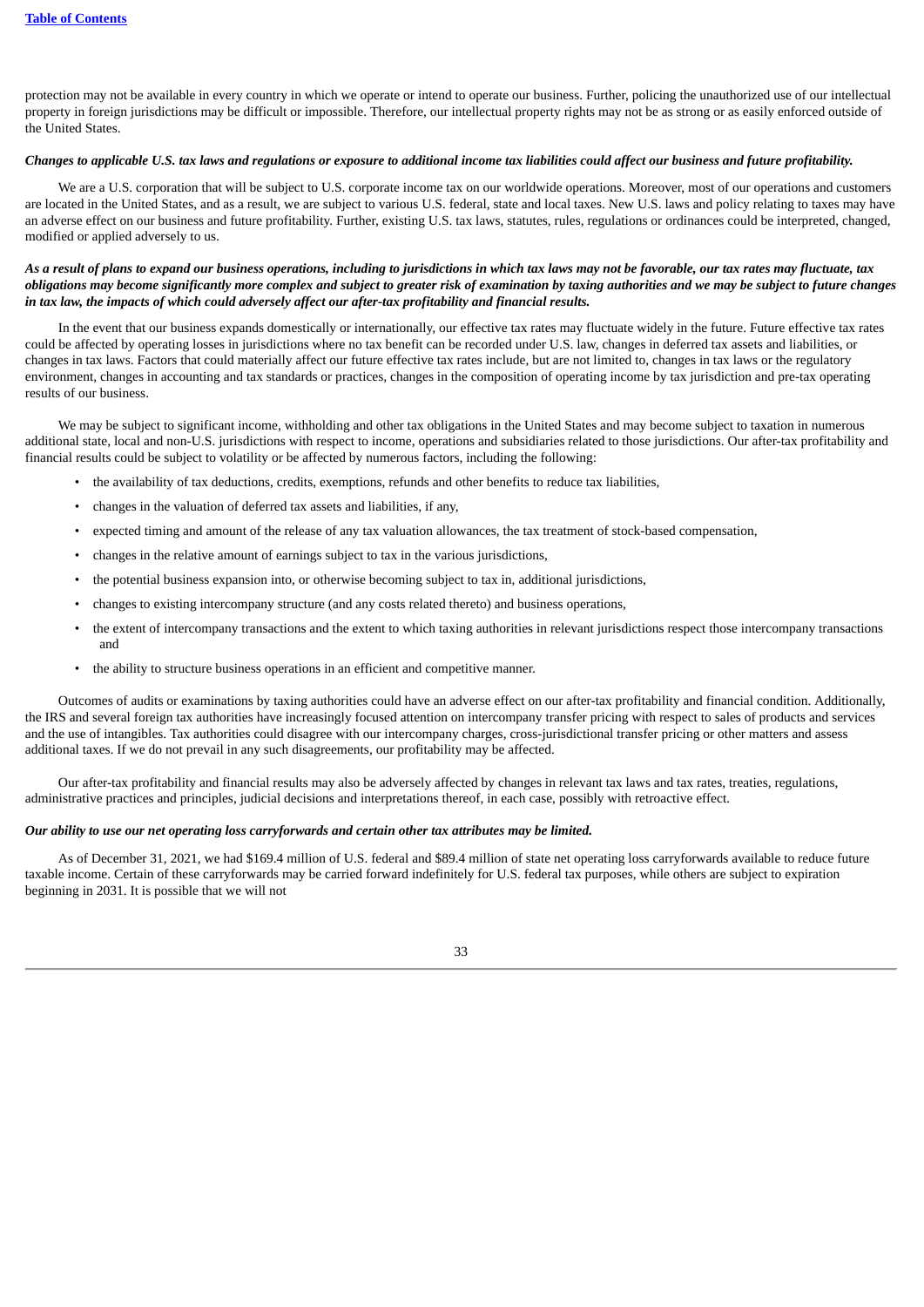generate taxable income in time to use all or a portion of these net operating loss carryforwards before their expiration or at all. Under legislative changes made in December 2017, U.S. federal net operating losses incurred in 2018 and in future years may be carried forward indefinitely, but the deductibility of such net operating losses is limited. In addition, our net operating loss carryforwards are subject to review and possible adjustment by the IRS, and state tax authorities. The federal and state net operating loss carryforwards and certain other attributes, such as research tax credits, may be subject to significant limitations under Section 382 and Section 383 of the U.S. Internal Revenue Code of 1986, as amended (the "Code"), respectively, and similar provisions of U.S. state law. Under those sections of the Code, if a corporation undergoes an "ownership change," the corporation's ability to use its pre-change net operating loss carryforwards and other pre-change attributes to offset its post-change income or tax may be limited. In general, an "ownership change" would occur if the percentage of our equity interests held by one or more of our "5-percent shareholders" (as such term is used in Section 382 of the Code) increased by more than 50 percentage points over the lowest percentage of our equity held by such 5-percent shareholders at any time during the relevant testing period (usually three years). Similar rules may apply under state tax laws. We have not undertaken an analysis of whether the Merger constituted an "ownership change" for purposes of Section 382 and Section 383 of the U.S. Tax Code. Our ability to utilize our net operating loss carryforwards and other tax attributes to offset future taxable income or tax liabilities may be limited as a result of ownership changes, including potential changes in connection with the Merger (as defined herein) or other transactions. As of December 31, 2021, the Company has not undertaken any analyses in respect of Section 382 to determine the annual limitation and if any of the tax attributes are subject to a permanent limitation.

# We are an "emerging growth company" and a "smaller reporting company" within the meaning of the Securities Act, and we intend to take advantage of certain exemptions from disclosure requirements available to emerging growth companies and/or smaller reporting companies, which could make our common stock less attractive to investors and may make it more difficult to compare performance with other public companies.

We are an emerging growth company ("EGC") as defined in the JOBS Act, and we intend to take advantage of certain exemptions from various reporting requirements that are applicable to other public companies that are not EGCs, including not being required to comply with the auditor attestation requirements of Section 404 of the Sarbanes-Oxley Act of 2002 (the "Sarbanes-Oxley Act"), reduced disclosure obligations regarding executive compensation in periodic reports and proxy statements, and exemptions from the requirements of holding a nonbinding advisory vote on executive compensation and stockholder approval of any golden parachute payments not previously approved. Investors may find our common stock less attractive because we will continue to rely on these exemptions. If some investors find our common stock less attractive as a result, there may be a less active trading market for our common stock, and the stock price may be more volatile.

An EGC may elect to delay the adoption of new or revised accounting standards, and under Section 102(b)(2) of the JOBS Act, we have elected to delay adoption of new or revised accounting standards until those standards apply to non-public business entities. As a result, the financial statements contained in this Annual Report on Form 10-K and those that we will file in the future may not be comparable to companies that comply with public business entities revised accounting standards effective dates.

We are also a "smaller reporting company" as defined under the Securities Act and Exchange Act. We may continue to be a smaller reporting company so long as either (i) the market value of shares of our common stock held by non-affiliates is less than \$250 million or (ii) our annual revenue was less than \$100 million during the most recently completed fiscal year and the market value of shares of our common stock held by non-affiliates is less than \$700 million. If we are a smaller reporting company at the time we cease to be an EGC, we may continue to rely on exemptions from certain disclosure requirements that are available to smaller reporting companies. Specifically, as a smaller reporting company, we may choose to present only the two most recent fiscal years of audited financial statements in our Annual Report on Form 10-K and have reduced disclosure obligations regarding executive compensation, and, similar to emerging growth companies, if we are a smaller reporting company under the requirements of clause (ii) above, we would not be required to obtain an attestation report on internal control over financial reporting issued by our independent registered public accounting firm.

# We have incurred and will continue to incur significant expenses and administrative burdens as a public company, which could have an adverse effect on *our business, financial condition and results of operations.*

We have incurred and will continue to incur increased legal, accounting, administrative and other costs and expenses as a public company that we did not incur as a private company. The Sarbanes-Oxley Act, including the requirements of Section 404 thereof, as well as rules and regulations subsequently implemented by the SEC, the Dodd-Frank Wall Street Reform and Consumer Protection Act of 2010 and the rules and regulations promulgated and to be promulgated

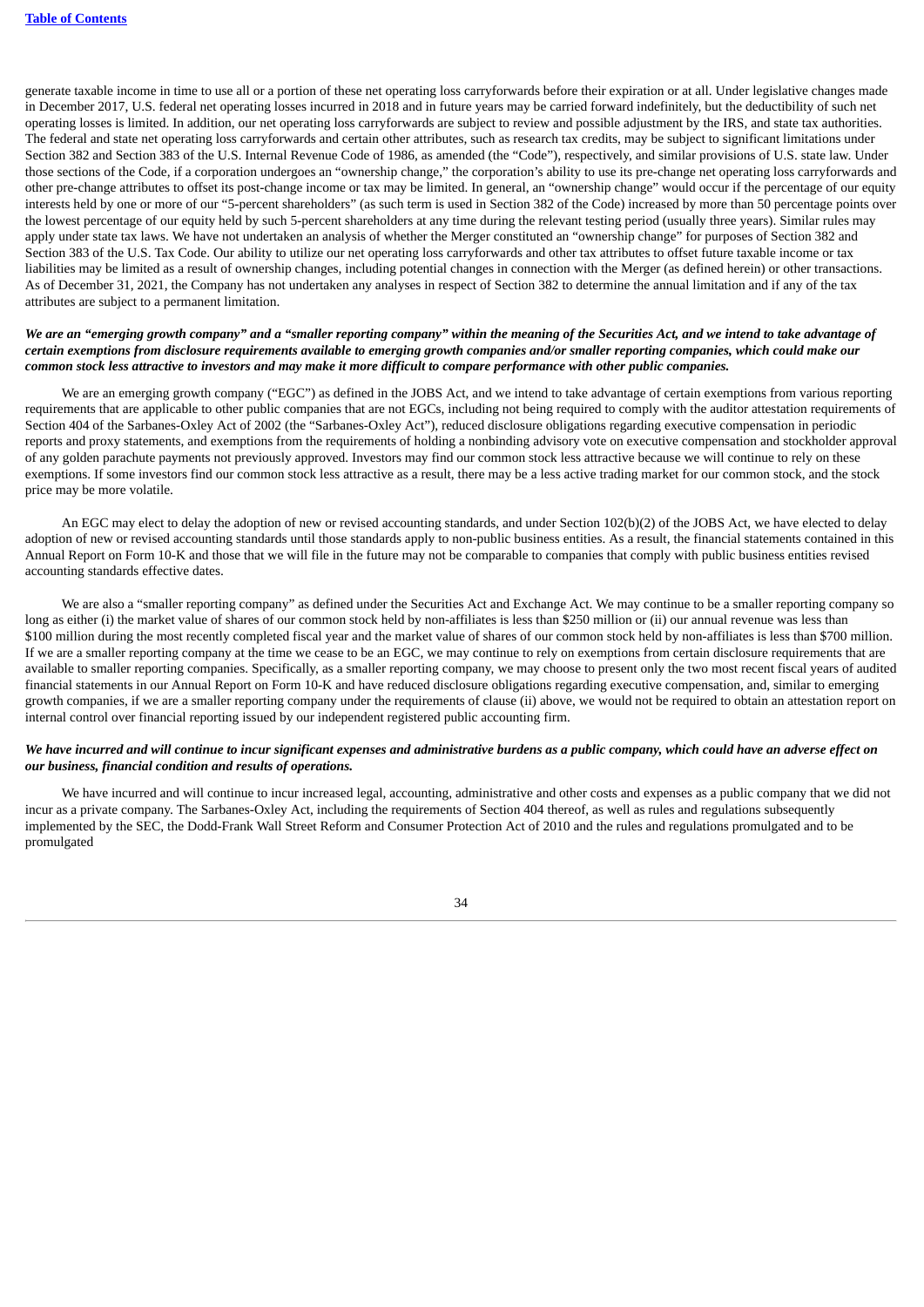thereunder, the Public Company Accounting Oversight Board and the securities exchanges, impose additional reporting and other obligations on public companies. Compliance with public company requirements increases costs and makes certain activities more time-consuming. A number of those requirements require us to carry out activities we had not done previously. In addition, expenses associated with SEC reporting requirements have been and will continue to be incurred. Furthermore, if any issues in complying with those requirements are identified (for example, if we identify a significant deficiency or additional material weaknesses in the internal control over financial reporting), we could incur additional costs to rectify those issues, and the existence of those issues could adversely affect our reputation or investor perceptions. In addition, we have purchased directors' and officers' liability insurance, which has substantial premiums. The additional reporting and other obligations imposed by these rules and regulations has increased and will continue to increase legal and financial compliance costs and the costs of related legal, accounting and administrative activities. Advocacy efforts by stockholders and third parties may also prompt additional changes in governance and reporting requirements, which could further increase costs.

# Failure to comply with laws relating to employment could subject us to penalties and other adverse consequences.

We are subject to various employment-related laws in the jurisdictions in which our employees are based. We face risks if we fail to comply with applicable United States federal or state employment laws, or employment laws applicable to our employees outside of the United States. In addition, we implemented a reduction in force and furloughed employees in 2020, and the attendant layoffs and/or furloughs could create an additional risk of claims being made on behalf of affected employees. Any violation of applicable wage laws or other employment-related laws could result in complaints by current or former employees, adverse media coverage, investigations, and damages or penalties which could have a materially adverse effect on our reputation, business, operating results and prospects. In addition, responding to any such proceedings may result in a significant diversion of management's attention and resources, significant defense costs, and other professional fees.

# Provisions in the Amended and Restated Bylaws designate the Court of Chancery of the State of Delaware as the sole and exclusive forum for certain types of actions and proceedings that may be initiated by our stockholders, which could limit the ability of our stockholders to obtain a favorable judicial forum for disputes with us or with our directors, officers or employees and may discourage stockholders from bringing such claims.

The Amended and Restated Bylaws provide that, unless we consent in writing to the selection of an alternative forum, and subject to the Court of Chancery of the State of Delaware having subject matter jurisdiction or personal jurisdiction over the parties named as defendants therein, the Court of Chancery of the State of Delaware will be the sole and exclusive forum for:

- any derivative action or proceeding brought on behalf of us;
- any action asserting a claim of breach of a fiduciary duty owed by any of our directors, officers or other employees or our stockholders;
- any action asserting a claim against us, our directors, officers or employees arising pursuant to any provision of the DGCL, the Second Amended and Restated Certificate of Incorporation or the Amended and Restated Bylaws; or
- any action asserting a claim against us, our directors, officers or employees governed by the internal affairs doctrine.

This exclusive forum provision may limit a stockholder's ability to bring a claim in a judicial forum that it finds favorable for disputes with us or any of our directors, officers, or other employees, which may discourage lawsuits with respect to such claims. However, this provision would not apply to suits brought to enforce a duty or liability created by the Exchange Act, which provides for the exclusive jurisdiction of the federal courts with respect to all suits brought to enforce any duty or liability created by the Exchange Act or the rules and regulations thereunder. Notwithstanding the foregoing, this exclusive forum provision will apply to other state and federal law claims including actions arising under the Securities Act. However, Section 22 of the Securities Act creates concurrent jurisdiction for federal and state courts over all suits brought to enforce any duty or liability created by the Securities Act or the rules and regulations thereunder. Accordingly, there is uncertainty as to whether a court would enforce this exclusive forum provision as written in connection with claims arising under the Securities Act, and investors cannot waive compliance with the federal securities laws and the rules and regulations thereunder. If a court were to find the exclusive forum provision contained in the Amended and Restated Bylaws to be inapplicable or unenforceable in an action, we may incur additional costs associated with resolving such action in other jurisdictions, which could harm our business, results of operations and financial condition.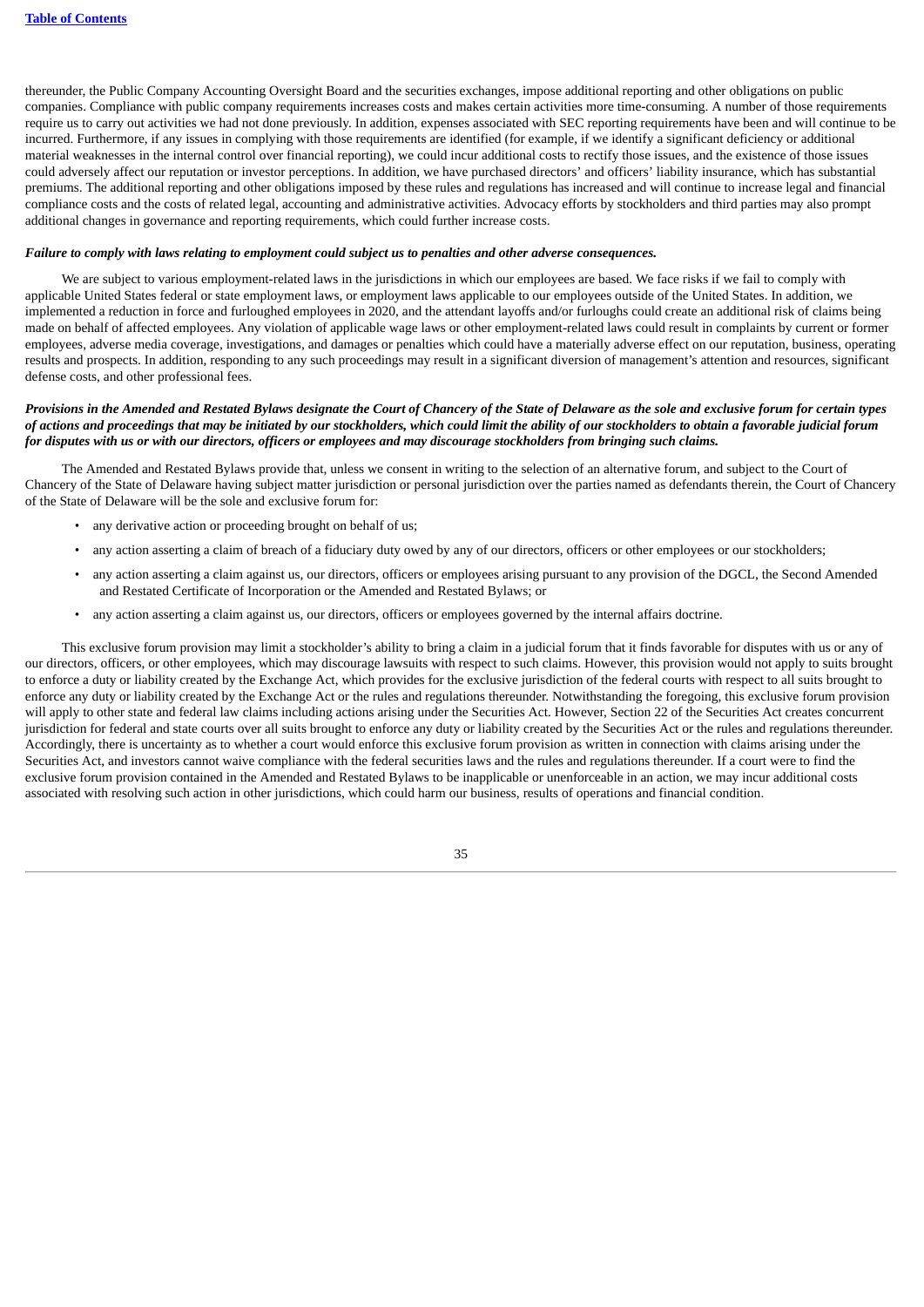# Unanticipated changes in effective tax rates or adverse outcomes resulting from examination of our income or other tax returns could adversely affect our *financial condition and results of operations.*

We are subject to income taxes in the United States and other jurisdictions, and our tax liabilities are subject to the allocation of expenses in differing jurisdictions. Our future effective tax rates could be subject to volatility or adversely affected by a number of factors, including:

- changes in the valuation of our deferred tax assets and liabilities;
- expected timing and amount of the release of any tax valuation allowances;
- tax effects of stock-based compensation;
- costs related to intercompany restructurings;
- changes in tax laws, regulations or interpretations thereof; or
- lower than anticipated future earnings in jurisdictions where we have lower statutory tax rates and higher than anticipated future earnings in jurisdictions where we have higher statutory tax rates.

In addition, we have been and may be subject to audits of our income, sales and other transaction taxes by taxing authorities. Outcomes of these audits could have an adverse effect on our financial condition and results of operations.

# Changes in laws, regulations or rules, or a failure to comply with any laws, regulations or rules, may adversely affect our business, investments and results *of operations.*

We are subject to laws, regulations and rules enacted by national, regional and local governments and Nasdaq. In particular, we are required to comply with certain SEC, Nasdaq and other legal or regulatory requirements. Compliance with, and monitoring of, applicable laws, regulations and rules may be difficult, time consuming and costly. Those laws, regulations or rules and their interpretation and application may also change from time to time and those changes could have a material adverse effect on our business, investments and results of operations. In addition, a failure to comply with applicable laws, regulations or rules, as interpreted and applied, could have a material adverse effect on our business and results of operations.

# The Warrants and Earn-out Shares to Legacy Matterport stockholders are accounted for as liabilities and are recorded at fair value upon issuance/grant with changes in fair value each period reported in our earnings, which could have an adverse effect on the market price of our common stock and/or an *adverse effect on our financial results.*

Management evaluated the terms of the warrants issued, including the private placement warrants ("Private Placement Warrants") and the publicly-traded warrants ("Public Warrants," together with the Private Placement Warrants, the "Warrants") in accordance with ASC 815, Derivatives and Hedging, and concluded that the Warrants are accounted for as a derivative liability and that derivative liability was recorded at fair value at their initial fair value on the date of issuance, and each balance sheet date thereafter, as determined based upon a valuation report obtained from an independent third-party valuation firm. Changes in the estimated fair value of the warrants are recognized as a non-cash gain or loss on the statements of operations. The Earn-out Shares are recorded at fair value and the impact of changes in fair value on earnings may have an adverse effect on the market price of our Common Stock. Due to the recurring fair value measurement, we expect that we will recognize non-cash gains or losses for each future reporting period and that the amount of such gains or losses could be material. For example, for the year ended December 31, 2021, we recognized non-cash losses on the change in fair value of approximately \$48.4 million on the Warrants and \$140.5 million on the Earn-out Shares. The impact of changes in fair value on earnings may have an adverse effect on the market price of our common stock and/or our financial results.

# **Risks Related to Ownership of Our Common Stock**

# Our financial condition and results of operations are likely to fluctuate on a quarterly basis in future periods, which could cause our results for a particular *period to fall below expectations, resulting in a decline in the price of our common stock.*

Our financial condition and results of operations have fluctuated in the past and may continue to fluctuate in the future due to a variety of factors, many of which are beyond our control. Our results may vary from period to period as a result of fluctuations in the number of subscribers using our products as well as fluctuations in the timing and amount of

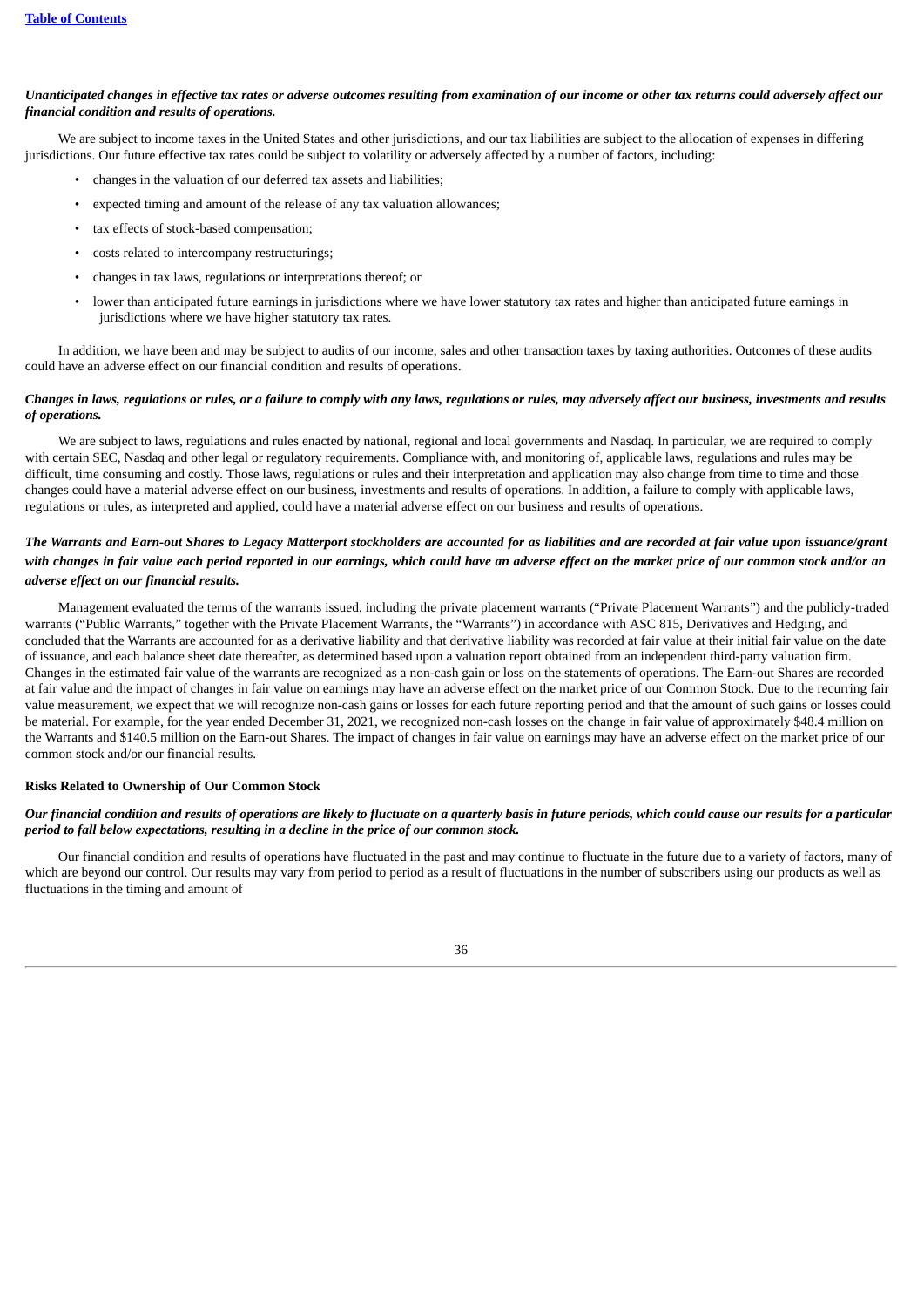our expenses. As a result, comparing our results of operations on a period-to-period basis may not be meaningful, and the results of any one period should not be relied on as an indication of future performance. In addition to the other risks described herein, the following factors could also cause our financial condition and results of operations to fluctuate on a quarterly basis:

- our ability to attract new subscribers and retain existing subscribers, including in a cost-effective manner;
- our ability to accurately forecast revenue and losses and appropriately plan our expenses;
- the timing of new product introductions, which can initially have lower gross margins;
- the effects of increased competition on our business;
- our ability to successfully maintain our position in and expand in existing markets as well as successfully enter new markets;
- our ability to protect our existing intellectual property and to create new intellectual property;
- supply chain interruptions and manufacturing or delivery delays;
- the length of the installation cycle for a particular location or market;
- the impact of COVID-19 on our workforce, or those of our customers, suppliers, vendors or business partners;
- disruptions in sales, production, service or other business activities or our inability to attract and retain qualified personnel; and
- the impact of, and changes in, governmental or other regulation affecting our business.

Fluctuations in operating results and cash flow could, among other things, give rise to short-term liquidity issues. In addition, revenue and other operating results in future quarters may fall short of the expectations of investors and financial analysts, which could have an adverse effect on our stock price.

## *We do not intend to pay cash dividends for the foreseeable future.*

We currently intend to retain our future earnings, if any, to finance the further development and expansion of our business and do not intend to pay cash dividends in the foreseeable future. Any future determination to pay dividends will be at the discretion of our board of directors and will depend on our financial condition, results of operations, capital requirements and future agreements and financing instruments, business prospects and such other factors as our board of directors deems relevant.

## **General Risk Factors**

## Our quarterly operating results may fluctuate significantly and could fall below the expectations of securities analysts and investors due to seasonality and *other factors, some of which are beyond our control, resulting in a decline in our stock price.*

Our quarterly operating results may fluctuate significantly because of several factors, including:

- labor availability and costs for hourly and management personnel;
- profitability of our products, especially in new markets and due to seasonal fluctuations;
- changes in interest rates;
- impairment of long-lived assets;
- macroeconomic conditions, both nationally and locally;
- negative publicity relating to products we serve;
- changes in consumer preferences and competitive conditions;
- expansion to new markets; and
- fluctuations in commodity prices.

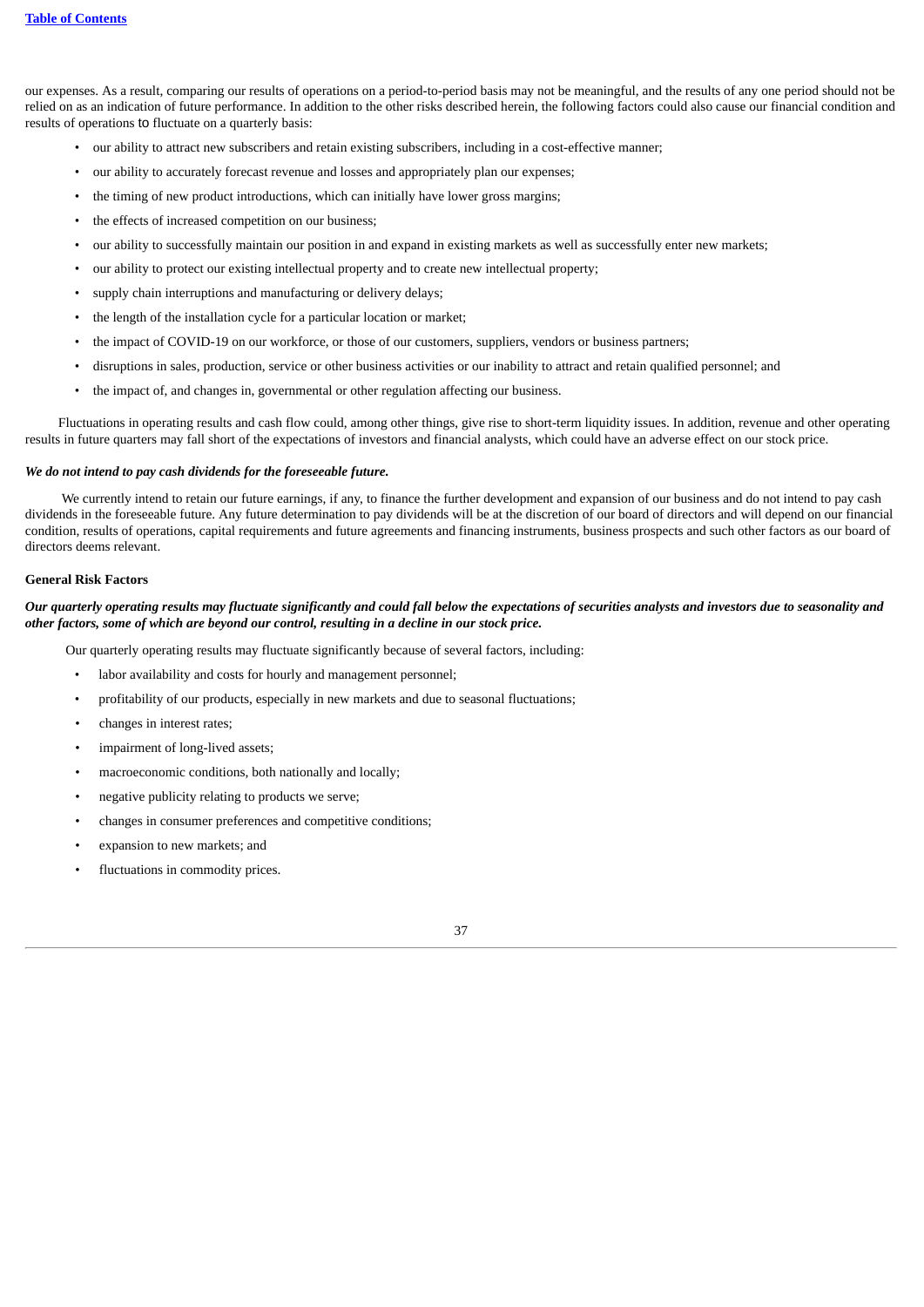## *The market price and trading volume of our common stock may be volatile and could decline significantly.*

The stock markets, including Nasdaq, on which we list our shares of common stock under the symbol "MTTR," have from time to time experienced significant price and volume fluctuations. Even if an active, liquid and orderly trading market develops and is sustained for our common stock, the market price of our common stock may be volatile and could decline significantly. In addition, the trading volume of our common stock may fluctuate and cause significant price variations to occur. If the market price of our common stock declines significantly, you may be unable to resell your shares at an attractive price (or at all). We cannot assure you that the market price of our common stock will not fluctuate widely or decline significantly in the future in response to a number of factors, including, among others, the following:

- the realization of any of the risk factors presented in this Annual Report on Form 10-K;
- actual or anticipated differences in our estimates, or in the estimates of analysts, for our revenues, results of operations, level of indebtedness, liquidity or financial condition;
- additions and departures of key personnel;
- failure to comply with the requirements of Nasdaq;
- failure to comply with the Sarbanes-Oxley Act or other laws or regulations;
- future issuances, sales, resales or repurchases or anticipated issuances, sales, resales or repurchases, of our securities;
- publication of research reports about us;
- the performance and market valuations of other similar companies;
- commencement of, or involvement in, litigation involving us;
- broad disruptions in the financial markets, including sudden disruptions in the credit markets;
- speculation in the press or investment community;
- actual, potential or perceived control, accounting or reporting problems;
- changes in accounting principles, policies and guidelines; and
- other events or factors, including those resulting from infectious diseases, health epidemics and pandemics (including the ongoing COVID-19 public health emergency), natural disasters, war, acts of terrorism or responses to these events.

In the past, securities class-action litigation has often been instituted against companies following periods of volatility in the market price of their shares. This type of litigation could result in substantial costs and divert our management's attention and resources, which could have a material adverse effect on us.

## If securities or industry analysts do not publish or cease publishing research or reports about us, our business, or our market, or if they change their recommendations regarding our common stock adversely, then the price and trading volume of our common stock could decline.

The trading market for our common stock will be influenced by the research and reports that industry or securities analysts may publish about us, our business, our market, or our competitors. Securities and industry analysts do not currently, and may never, publish research on us. If no securities or industry analysts commence coverage of us, our stock price and trading volume would likely be negatively impacted. If any of the analysts who cover us change their recommendation regarding our stock adversely, or provide more favorable relative recommendations about our competitors, the price of our common stock would likely decline. If any analyst who may cover us were to cease coverage of us or fail to regularly publish reports on us, we could lose visibility in the financial markets, which could cause our stock price or trading volume to decline.

## Future issuances of debt securities and equity securities may adversely affect us, including the market price of our common stock and may be dilutive to *existing stockholders.*

In the future, we may incur debt or issue equity-ranking senior to our common stock. Those securities will generally have priority upon liquidation. Such securities also may be governed by an indenture or other instrument containing covenants restricting its operating flexibility. Additionally, any convertible or exchangeable securities that we issue in the future may have rights, preferences and privileges more favorable than those of our common stock. Because our decision to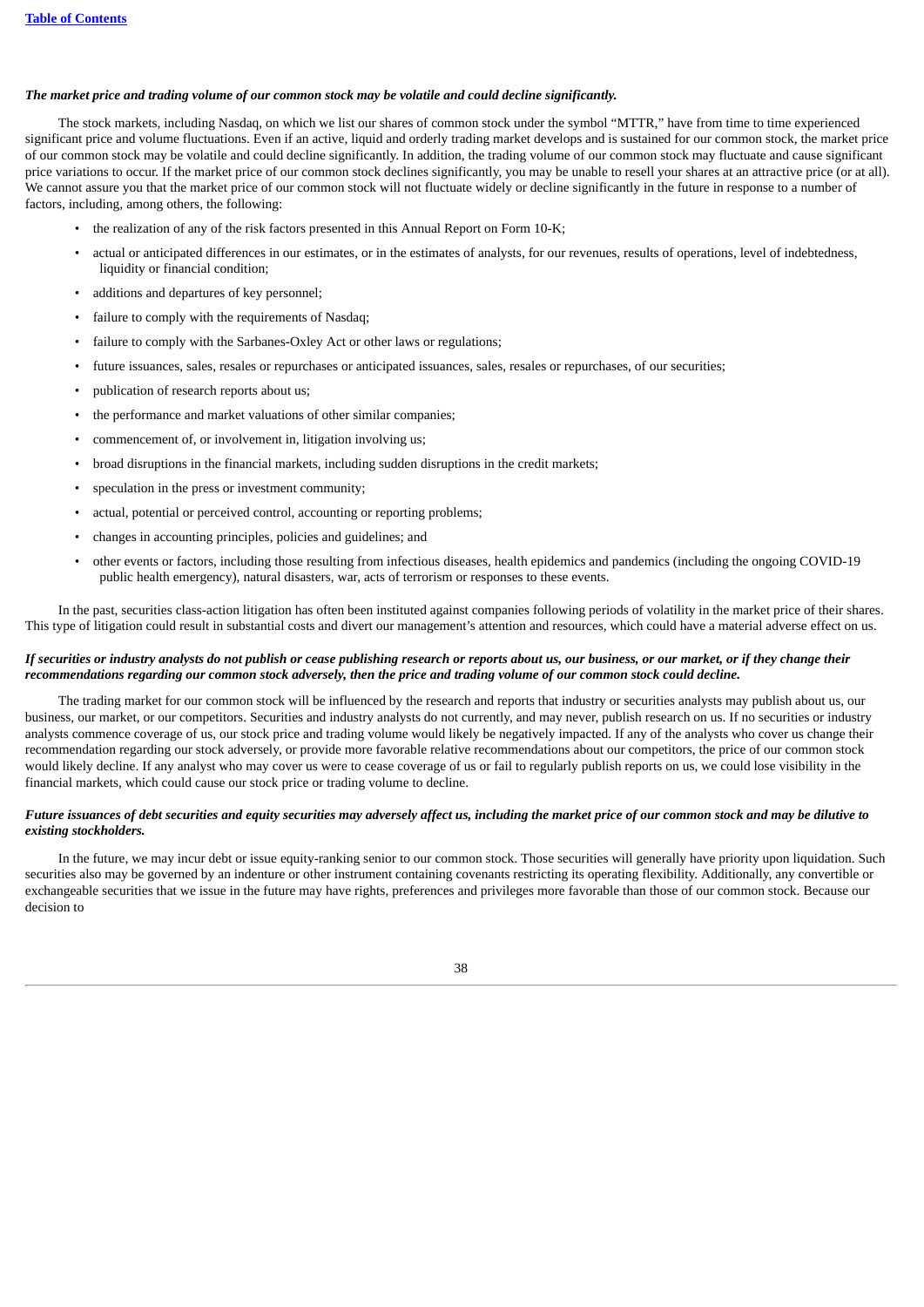issue debt or equity in the future will depend on market conditions and other factors beyond our control, we cannot predict or estimate the amount, timing, nature or success of our future capital raising efforts. As a result, future capital raising efforts may reduce the market price of our common stock and be dilutive to existing stockholders.

## **Item 1B. Unresolved Staff Comments**

None.

## **Item 2. Properties**

Matterport's corporate headquarters are located at 352 East Java Drive, Sunnyvale, California 94089, where we lease approximately 28,322 square feet of space. Our lease of this facility expires in the first quarter of 2025. We have additional leases in Chicago, Illinois and Lawrence, Kansas. We believe the existing facilities are in good operating condition and adequate to meet our needs for the immediate future. We may in the future procure additional space as we add employees and expand geographically.

#### **Item 3. Legal Proceedings**

On July 23, 2021, plaintiff William J. Brown, a former employee and a shareholder of Matterport, Inc. (now known as Matterport Operating, LLC) ("Legacy Matterport"), sued Legacy Matterport, Gores Holdings VI, Inc. (now known as Matterport, Inc.), Maker Merger Sub Inc., Maker Merger Sub II, LLC, and Legacy Matterport directors R.J. Pittman, David Gausebeck, Matt Bell, Peter Hebert, Jason Krikorian, Carlos Kokron and Michael Gustafson (collectively, the "Defendants") in the Court of Chancery of the State of Delaware. The plaintiff's complaint claims that Defendants imposed invalid transfer restrictions on his shares of Matterport stock in connection with the merger transactions between Matterport, Inc. and Legacy Matterport (the "Transfer Restrictions"), and that Legacy Matterport's board of directors violated their fiduciary duties in connection with a purportedly misleading letter of transmittal. The plaintiff is seeking damages and costs, as well as a declaration from the court that he may freely transfer his shares of Class A common stock of Matterport received in connection with the merger transactions.

An expedited trial regarding the facial validity of the Transfer Restrictions took place from December 1-2, 2021. On January 11, 2022, the court issued a ruling that the Transfer Restrictions did not apply to the plaintiff. The opinion did not address the validity of the Transfer Restrictions. Matterport filed a notice of appeal of the court's ruling on February 8, 2022. Separate proceedings regarding plaintiff's remaining claims are pending.

On May 11, 2020, Redfin Corporation ("Redfin") was served with a complaint by Appliance Computing, Inc. III, d/b/a Surefield ("Surefield"), filed in the United States District Court for the Western District of Texas, Waco Division. In the complaint, Surefield asserted that Redfin's use of Matterport's 3D-Walkthrough technology infringes four of Surefield's patents. Redfin has asserted defenses in the litigation that the asserted patents are invalid and not infringed. We have agreed to indemnify Redfin for the matter pursuant to our existing agreements with Redfin. The parties are vigorously defending this litigation. The case is tentatively set for trial in May 2022.

On January 29, 2021, Legacy Matterport received a voluntary request for information from the Division of Enforcement of the SEC relating to certain sales and repurchases of its securities in the secondary market. We believe we have complied fully with the request. We have not received any updates from the SEC as to the scope, duration or ultimate resolution of the investigation.

### **Item 4. Mine Safety Disclosures**

Not applicable.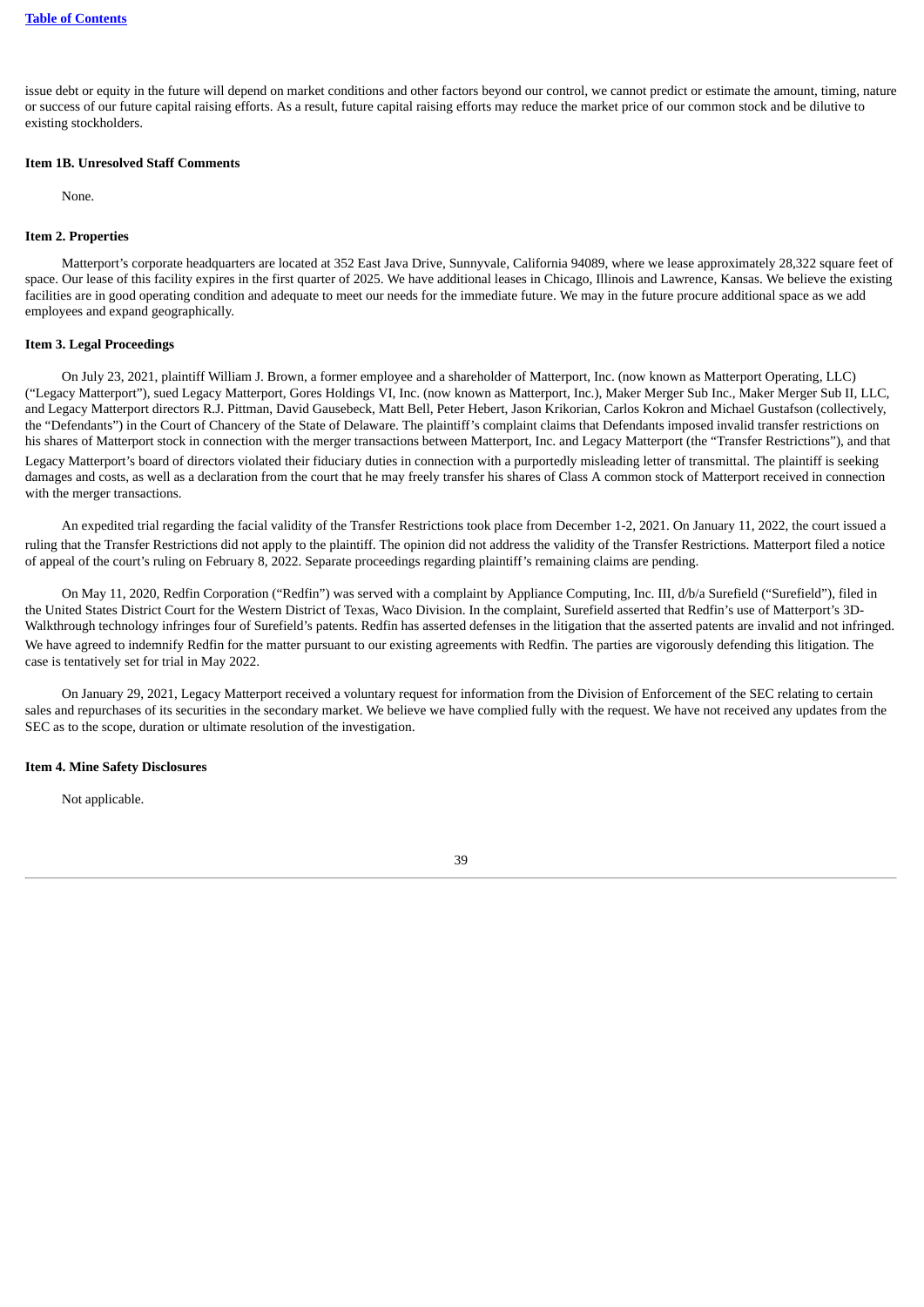**Part II**

## Item 5. Market for Registrant's Common Equity, Related Stockholder Matters and Issuer Purchases of Equity Securities

### **Market Information for Common Stock**

Our common stock has been listed on The Nasdaq Global Market ("Nasdaq") under the symbol "MTTR," since July 22, 2021. Prior to that date, there was no public trading market for our common stock or warrants. Our warrants were listed on The Nasdaq Global Market ("Nasdaq") under the symbol "MTTRW" from July 22, 2021 until January 14, 2022.

## **Holders of Record**

As of March 11, 2022, there were approximately 280,814,312 shares of common stock outstanding with 271 holders of record of our common stock. Because many of our shares of common stock are held by brokers and other institutions on behalf of stockholders, we are unable to estimate the total number of stockholders represented by these record holders. As of March 11, 2022, there were approximately 18 private warrants to purchase common stock outstanding, with 2,669,060 holders of record, respectively.

#### **Dividend Policy**

We have never declared or paid, and do not anticipate declaring or paying in the foreseeable future, any cash dividends on our capital stock. Prior to the Merger, GHVI had not paid any dividends on its common stock. Any future determination as to the declaration and payment of dividends, if any, will be at the discretion of our board of directors, subject to applicable laws, and will depend on then existing business conditions, including our financial condition, operating results, contractual restrictions, capital requirements, business prospects and other factors our board of directors may deem relevant.

## **Recent Sales of Unregistered Equity Securities**

As disclosed elsewhere in this Annual Report on Form 10-K, on January 5, 2022, we consummated the previously announced acquisition of 100% of the issued and outstanding equity interests in Enview, Inc. for an aggregate purchase price of approximately 1.59 million shares of the Company's common stock and \$35.5 million in cash (the "Acquisition"). The shares of Company common stock issued in connection with the Acquisition have not been registered under the Securities Act and were issued in reliance upon the exemption provided in Section 4(a)(2) of the Securities Act.

## **Issuer Purchases of Equity Securities**

None.

#### **Item 6. [Reserved]**

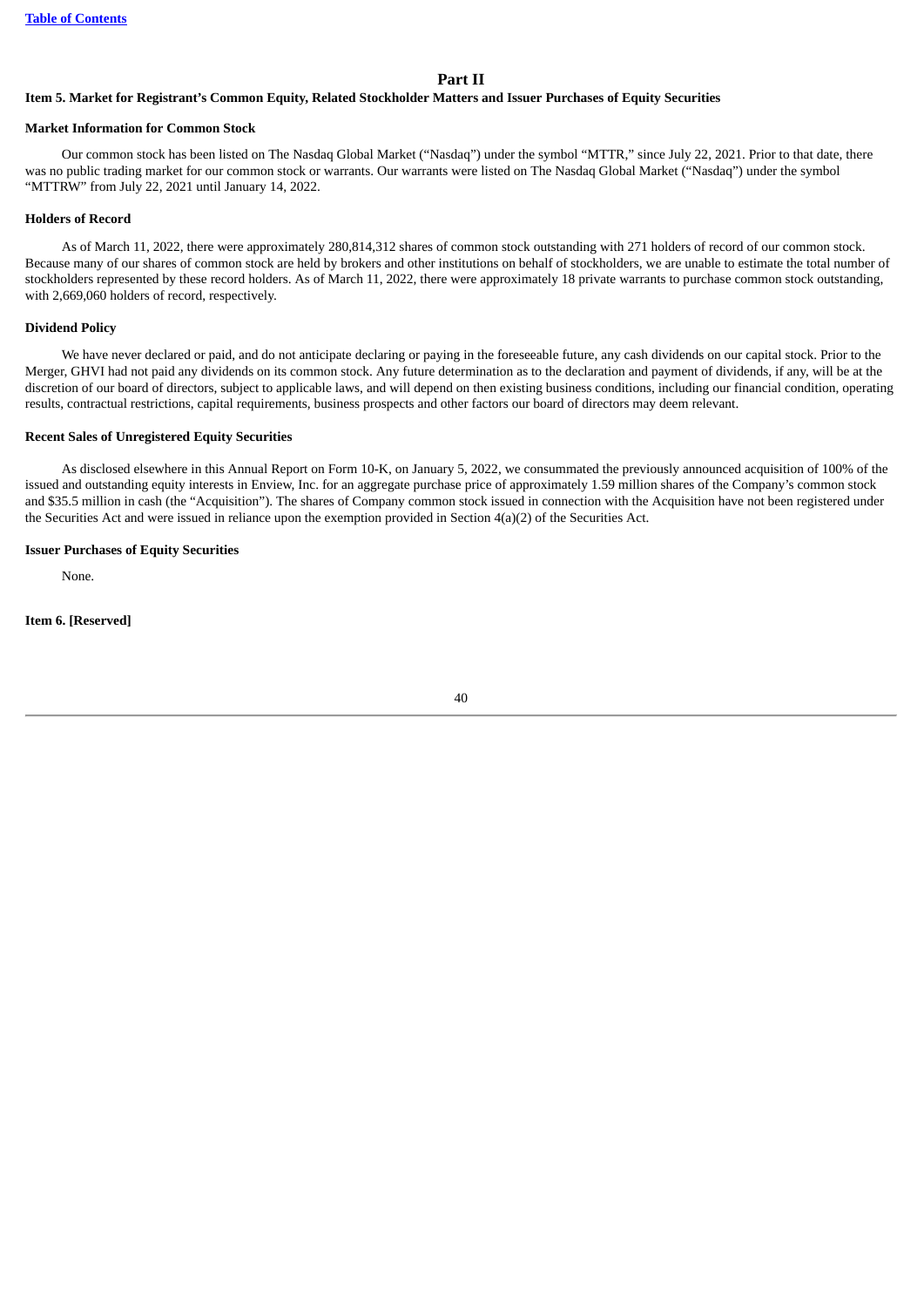## **Item 7. Management's Discussion and Analysis of Financial Condition and Results of Operations**

The following discussion and analysis provides information that Matterport's management believes is relevant to an assessment and understanding of Matterport's consolidated results of operations and financial condition. The discussion should be read together with our audited consolidated financial statements as of and for the years ended December 31, 2021 and 2020 and the accompanying notes, and other financial information included elsewhere within this Annual Report on Form 10-K. This discussion may contain forward-looking statements based upon Matterport's current expectations, estimates and projections that involve risks and uncertainties. Actual results could differ materially from those anticipated in these forward-looking statements as a result of various factors, including those discussed under "Risk Factors", "Cautionary Statement Regarding Forward-Looking Statements" and other disclosures included in this Annual Report on Form 10-K. Unless the context otherwise requires, all references in this section to "we," "our," "us," "the Company" or "Matterport" refer to the business of Matterport, Inc., a Delaware corporation, and its subsidiaries both prior to the consummation of and following the Merger *(as defined below).*

## **Overview**

Matterport is leading the digitization and datafication of the built world. We believe the digital transformation of the built world will fundamentally change the way people interact with buildings and the physical spaces around them. Our Company's website is www.matterport.com.

Since its founding in 2011, Matterport's pioneering technology has set the standard for digitizing, accessing and managing buildings, spaces and places online. Our platform's innovative software, spatial data-driven data science, and 3D capture technology have broken down the barriers that have kept the largest asset class in the world, buildings and physical spaces, offline and underutilized for many years. We believe the digitization and datafication of the built world will continue to unlock significant operational efficiencies and property values, and that Matterport is the platform to lead this enormous global transformation.

The world is rapidly moving from offline to online. Digital transformation has made a powerful and lasting impact across every business and industry today. Nevertheless, the global building stock remains largely offline today, and we estimate that less than 0.1% is penetrated by digital transformation. We were among the first to recognize the increasing need for digitization of the built world and the power of spatial data, the unique details underlying buildings and spaces, in facilitating the understanding of buildings and spaces. With approximately 6.7 million spaces under management as of December 31, 2021, we are continuing to penetrate the estimated \$228 trillion global building stock and expand our footprint across various end markets, including residential and commercial real estate, facilities management, retail, architecture, engineering and construction ("*AEC*"), insurance and repair, and travel and hospitality. We estimate our total addressable market to be more than four billion buildings and 20 billion spaces globally, yielding a more than \$240 billion market opportunity.

We believe the total addressable market for the digitization and datafication of the built world could expand beyond \$1 trillion as our spatial data platform continues to grow, powered by the following:

- **Bringing offline buildings online:** Traditionally, our customers needed to conduct site visits in-person to understand and assess their buildings and spaces. With the AI-powered capabilities of Cortex, our proprietary AI software engine, the world's building stock can move from offline to online and be accessible to our customers real-time and on demand from anywhere.
- **Driven by spatial data:** Cortex uses the breadth of the billions of data points we have accumulated over the years to improve the 3D accuracy of our digital twins. Our sophisticated algorithms also deliver significant commercial value to our subscribers by generating data-based insights that allow them to confidently make assessments and decisions about their properties. With approximately 6.7 million spaces under management as of December 31, 2021, our spatial data library is the clearinghouse for information about the built world.
- **Powered by AI and ML:** Artificial intelligence ("*AI*") and machine learning ("*ML*") technologies effectively utilize spatial data to create a robust virtual experience that is dynamic, realistic, interactive, informative and permits multiple viewing angles. AI and ML also make costly cameras unnecessary for everyday scans—subscribers can now scan their spaces by simply tapping a button on their smartphones. As a result, Matterport is a device agnostic platform, helping us more rapidly scale and drive towards our mission of digitizing and indexing the built world.

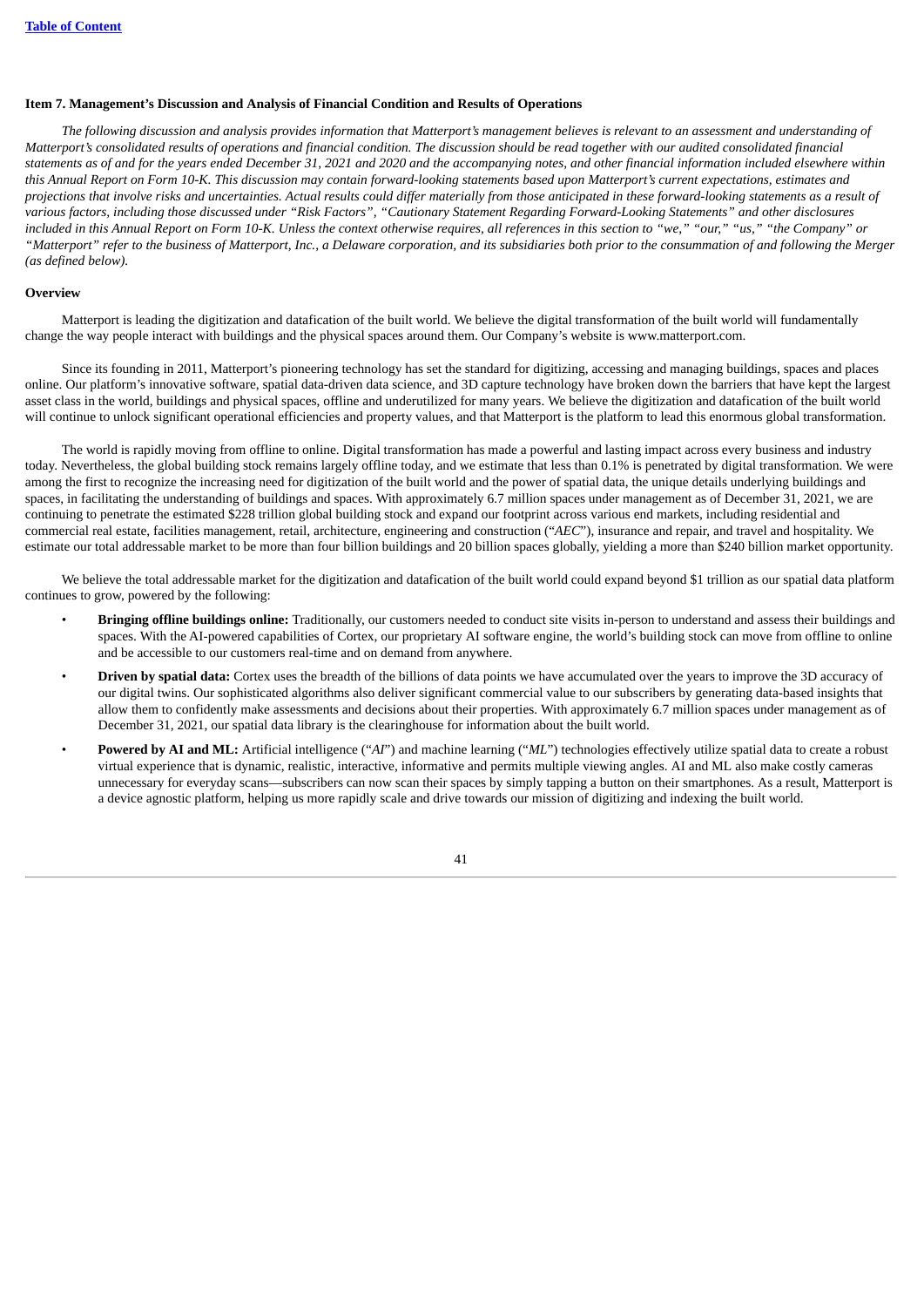We believe that Matterport has tremendous growth potential ahead. After securing market leading positions in a variety of geographies and vertical markets, we have demonstrated our repeatable value proposition and the ability of our sales growth model to scale. The magnitude of our total addressable market is so large that even with leading market share, we believe our penetration rates today are a small fraction of the opportunity for Matterport. With a mature and tested go-to-market playbook and team in place, we are focused on scaling execution across a carefully selected set of growth vectors, including: scaling the enterprise across industry verticals, expanding internationally, investing in R&D, and expanding partner integrations and third-party developer platforms.

## **Business Impact of COVID-19**

In April 2020, we implemented a workforce restructuring and reduced spending on certain development programs in order to preserve operating flexibility and working capital, given that the duration and impact of the coronavirus ("COVID-19") pandemic on our industry was highly uncertain during that period. We also modified our business practices, including reducing employee travel, recommending that all non-essential personnel work from home, and canceling or reducing physical participation in meetings, events and conferences. The COVID-19 pandemic did not adversely affect our revenue during the year ended December 31, 2021, and we have seen some signs of positive effects for our long-term business prospects as a result of the pandemic as businesses and consumers have increasingly adopted online technologies that allow them to manage their assets digitally and collaborate on tasks and projects via online platforms.

However, the future impact of the COVID-19 pandemic on our operational and financial performance will depend on certain developments, including the duration of the pandemic, impact on our customers and their spending habits, impact on our marketing efforts, effect on the growth of our customers' businesses and their usage of our platform, and impact on our suppliers, all of which are uncertain and cannot be predicted with certainty. Public and private sector policies and initiatives to reduce the transmission of COVID-19 and disruptions to our operations and the operations of our customers, and our third-party suppliers, along with the related global slowdown in economic activity, may result in decreased revenues and increased costs. Delays, interruptions and disruptions in our supply chain have and could continue to impact our ability to maintain supplies of products and the costs associated with obtaining products. It is possible that the COVID-19 pandemic, the measures taken by the federal, state, or local authorities and businesses affected and the resulting economic impact may materially and adversely affect our business, results of operations, cash flows and financial position as well as those of our customers. For more information on our operations and risks related to the COVID-19 pandemic, please see the section titled "*Risk Factors*" in this Annual Report on Form 10-K.

#### **The Merger**

On July 22, 2021, we consummated the previously announced merger (collectively with the other transactions described in the Merger Agreement (defined below), the "Merger", "Closing", or "Transactions") pursuant to an Agreement and Plan of Merger, dated February 7, 2021 (the "Merger Agreement"), by and among the Company (at such time named Gores Holding VI, Inc., a Delaware Corporation ("Gores", or "GHVI")), First Merger Sub, Second Merger Sub and Legacy Matterport. In connection with the consummation of the Merger, the registrant changed its name from Gores Holdings VI, Inc. to Matterport, Inc. First Merger Sub merged with and into Legacy Matterport, with Legacy Matterport continuing as the surviving corporation (the "First Merger"), and immediately following the First Merger and as part of the same overall transaction as the First Merger, Legacy Matterport merged with and into Second Merger Sub, with Second Merger Sub continuing as the surviving entity as a wholly owned subsidiary of the Company, under the new name "Matterport Operating, LLC" (the "Merger"). In connection with the Closing, we changed our name to Matterport, Inc. On July 23, 2021, our Class A common stock and warrants began trading on the Nasdaq Global Market under the symbols "MTTR" and "MTTRW," respectively.

In connection with the Merger, the Company raised gross proceeds of \$640.1 million, including the contribution of \$345.1 million of cash held in Gores' trust account from its initial public offering and an aggregate purchase price of \$295.0 million in a private placement pursuant to the subscription agreements ("Private Investment in Public Equity" or "PIPE") at \$10.00 per share of Gores' Class A common stock. The Company paid \$0.9 million to Gores' stockholders who redeemed Gores' Class A common stock immediately prior to the Closing. The Company and Gores incurred \$10.0 million and \$26.3 million transaction costs, respectively. The total transaction cost was \$36.3 million, consisting of underwriting, legal, and other professional fees, of which \$35.7 million was recorded to additional paid-in capital as a reduction of proceeds and the remaining \$0.6 million was expensed immediately upon the Closing. The aggregate consideration paid to Legacy Matterport stockholders in connection with the Merger (excluding any potential Earn-Out Shares), was 218,875,000 shares of the Company Class A common stock, par value \$0.0001 per share. The Per Share Matterport Stock Consideration was equal to approximately 4.1193 (the "Exchange Ratio").

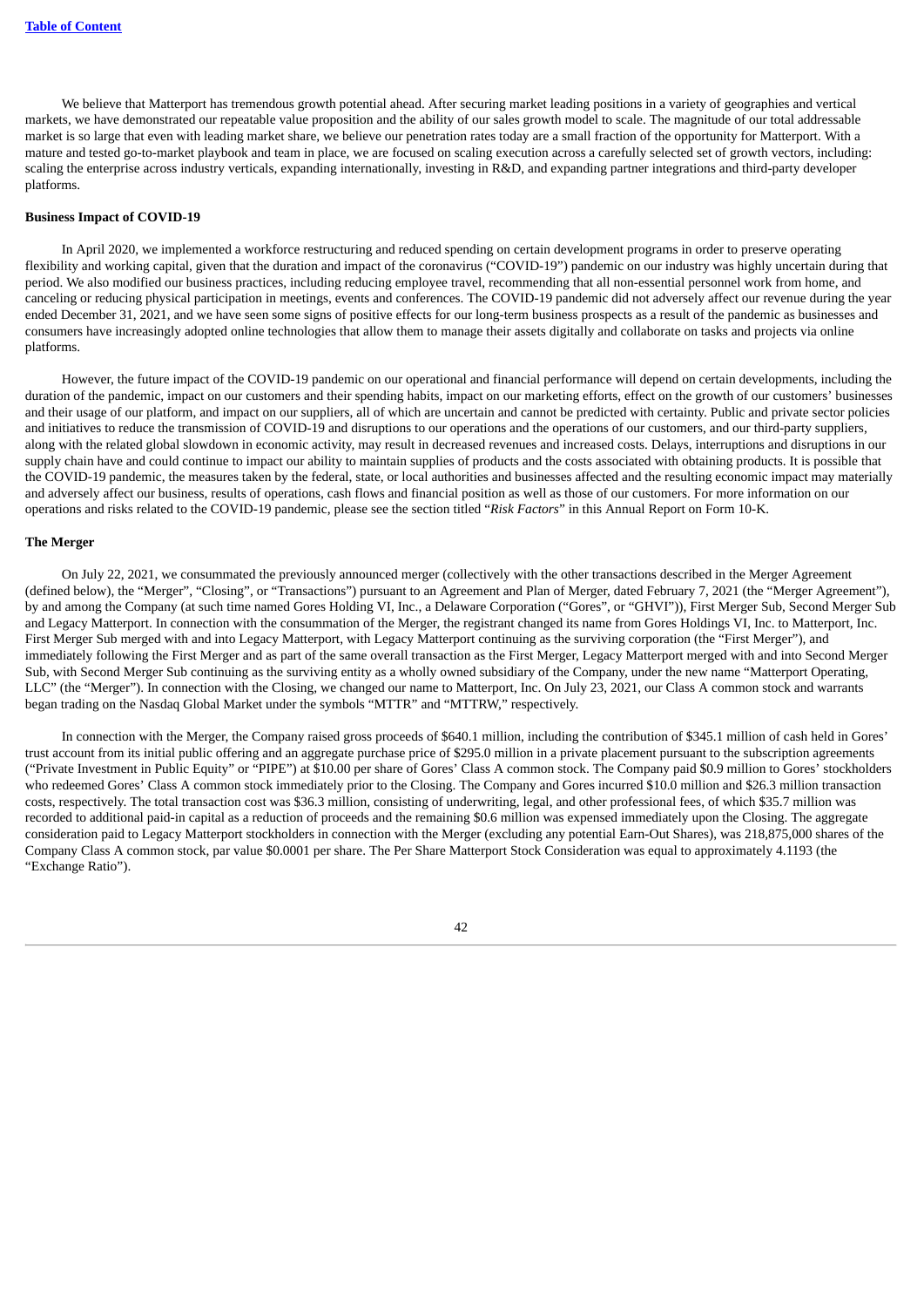The Merger was accounted for as a reverse recapitalization in accordance with U.S. GAAP. Under this method of accounting, Gores was treated as the "acquired" company for financial reporting purposes. This determination was primarily based on holders of Matterport capital stock comprising a relative majority of the voting power of the combined entity upon consummation of the Merger and having the ability to nominate the majority of the governing body of the combined entity, Matterport's senior management comprising the senior management of the combined entity, and Matterport's operations comprising the ongoing operations of the combined entity. Accordingly, for accounting purposes, the financial statements of the combined entity upon consummation of the Merger represented a continuation of the financial statements of Matterport with the Merger being treated as the equivalent of Matterport issuing stock for the net assets of Gores, accompanied by a recapitalization. The net assets of Gores were stated at historical cost, with no goodwill or other intangible assets recorded. Operations prior to the Merger were presented as those of Matterport in this report of the combined entity. All periods prior to the Merger have been retroactively adjusted using the Exchange Ratio for the equivalent number of shares outstanding immediately after the Merger to effect the reverse recapitalization. See Note 3, in our consolidated financial statements included in this Annual Report on Form 10-K for additional detail about the Merger.

#### **Our Business Model**

We generate revenue by selling subscriptions to our AI-powered spatial data platform to customers, licensing our data to third parties, selling capture devices (including our Matterport Pro2 camera) and by providing services to customers from our technicians and through in-application purchases. We are focused on driving substantial annual growth in subscription revenue and maintaining modest growth in license, product and services revenue.

We serve customers of all sizes, at every stage of maturity, from individuals to large enterprises, and we see opportunities for growth across all of our customer segments. We are particularly focused on increasing sales efficiency and driving customer growth and recurring revenue growth from large enterprises.

## *Subscription Revenue*

Our AI-powered spatial data platform creates high-fidelity and high-accuracy digital twins of physical spaces and generates valuable data analytics and insights for customers. We derive subscription revenue from the sale of subscription plans to subscribers of all sizes ranging from individuals to large enterprises.

Our subscription plans are priced from free to custom plans tailored to the needs of larger-scale businesses. Our standard subscription plans for individuals and small businesses range from a free online Matterport account with a single user and a single active space that can be captured with an iPhone or an Android smartphone to multiple-user accounts that provide for the capture of unlimited active spaces. The pricing of our subscription plans increases as the number of users and active spaces increase. The wide variety and flexibility of our subscription plans enable us to retain existing subscribers and grow our subscriber base across diverse end markets, with particular focus on large enterprise subscribers. Subscription revenue accounted for approximately 55% and 48% of our total revenue for the years ended December 31, 2021 and 2020, respectively.

The majority of our subscription services are billed either monthly or annually in advance and are typically non-refundable and noncancellable. Consequently, for month-to-month subscriptions, we recognize the revenue monthly, and for annual or longer subscriptions, we record deferred revenue on our consolidated balance sheet and recognize the deferred revenue ratably over the subscription term.

#### *License Revenue*

We also offer data license solutions that allow certain customers to use our digital twin data for their own needs. We began offering these solutions in 2020. License revenue accounted for approximately 4% of our total revenue for each of the years ended December 31, 2021 and 2020. Data licenses to date have been granted as perpetual licenses and are therefore recognized at a point in time upon transfer of control when the customer accepts delivery of the licensed data or other property. We expect our license revenue to fluctuate from year to year based on the number of new licenses purchased by our customers as we obtain new customers for our license solutions and the delivery of our licensed content is accepted by our customers during each year.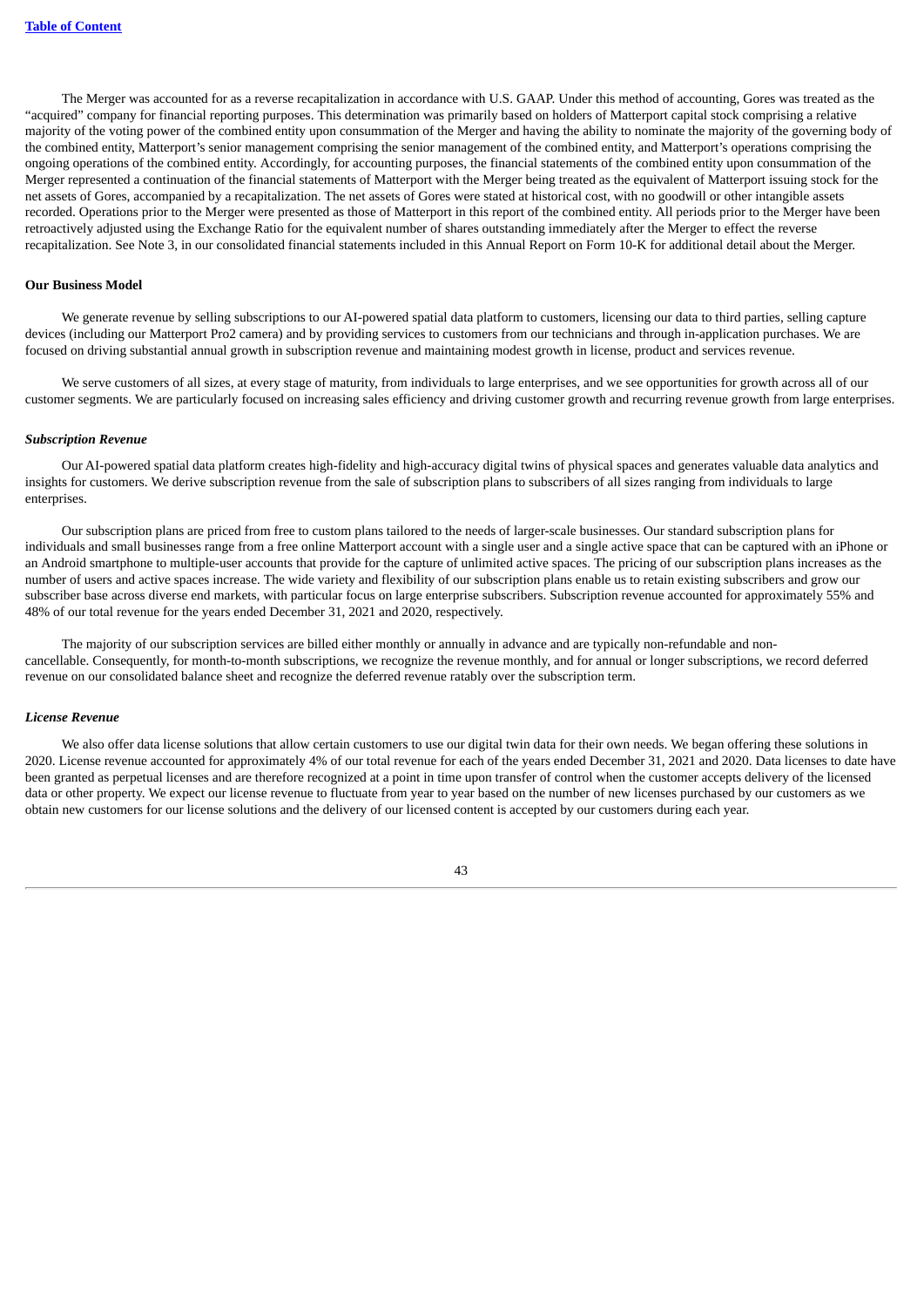## *Product Revenue*

We offer a comprehensive set of solutions designed to provide our customers with access to state-of-the-art capture technology that produces the highquality data necessary to process images into dimensionally accurate digital twins. We derive product revenue from sales of our innovative 3D capture product, the Pro2 Camera, which has played an integral part in shaping the 3D building and property visualization ecosystem. Recently, we also have begun to offer capture devices and accessories manufactured by third parties. The Pro2 Camera has driven adoption of our solutions and has generated the unique high-quality and scaled data set that has enabled Cortex to become the pioneering software engine for digital twin creation, and we expect that future sales of our Pro2 Camera and third-party capture devices will continue to drive increased adoption of our solutions. Product revenue accounted for approximately 29% and 39% of our total revenue for the years ended December 31, 2021 and 2020, respectively.

#### *Services Revenue*

Most of our customers are able to utilize the Pro2 Camera or other compatible capture devices to scan digital twins without external assistance, as the camera is relatively easy to configure and requires minimal training. However, our customers sometimes may also request professional assistance with the data capture process. We generate professional services revenue from Matterport Capture Services, a fully managed solution for enterprise subscribers worldwide that require on-demand scheduling of experienced and reliable Matterport professionals to scan their properties. In addition, we derive services revenue from inapp purchases, made by subscribers using our smartphone applications or by logging in to their subscriber account. Services revenue accounted for approximately 12% and 9% of our total revenue for the years ended December 31, 2021 and 2020, respectively.

#### **Key Metrics**

We monitor the following key metrics to help us evaluate our business, identify trends affecting our business, formulate business plans, and make strategic decisions. The calculation of the key metrics discussed below may differ from other similarly titled metrics used by other companies, analysts, investors and other industry participants.

#### *Spaces Under Management*

We track the number of spaces that have been scanned and filed on the Matterport platform, which we refer to as spaces under management, because we believe that the number of spaces under management is an indicator of market penetration and the growth of our business. A space can be a single room or building, or any one contiguous scan of a discrete area, and is composed of a collection of imagery and spatial data that is captured and reconstructed in a dimensionally accurate digital twin of the scanned space. For tracking purposes, we treat each scanned and filed space as a unique file or model. We have a history of growing the number of our spaces under management and, as of December 31, 2021, we had approximately 6.7 million spaces under management. The scale of our spaces under management allows us to directly monetize each space managed for our paid subscribers as well as increase our ability to offer new and enhanced services to subscribers, which in turn provides us with an opportunity to convert subscribers from free subscription plans to paid plans. We believe our spaces under management will continue to grow as our business expands with our current customers and as we add new free and paid subscribers.

The following chart shows our spaces under management for each of the periods presented (in millions):

|                                 | Year ended December | $\cdot$ |
|---------------------------------|---------------------|---------|
|                                 | 2021                | 2020    |
| Spaces<br>management<br>s under | $\mathbf{u}$        | -⊶      |

#### *Total Subscribers*

We believe that our ability to increase the number of subscribers on our platform is an indicator of market penetration, the growth of our business and future revenue trends. For purposes of our business, a "subscriber" is an individual or entity that has signed up for a Matterport account during the applicable measurement period. We include both free and paid subscribers in our total subscriber count. We refer to a subscriber that has signed up for a free account and typically scans only one free space allocated to the account as a "free subscriber." We refer to a subscriber that has signed up for one of our paid subscription levels and typically scans at least one space as a "paid subscriber." Our paid subscribers typically enter into monthly subscriptions with us. We generally consider a single organization to be a single subscriber if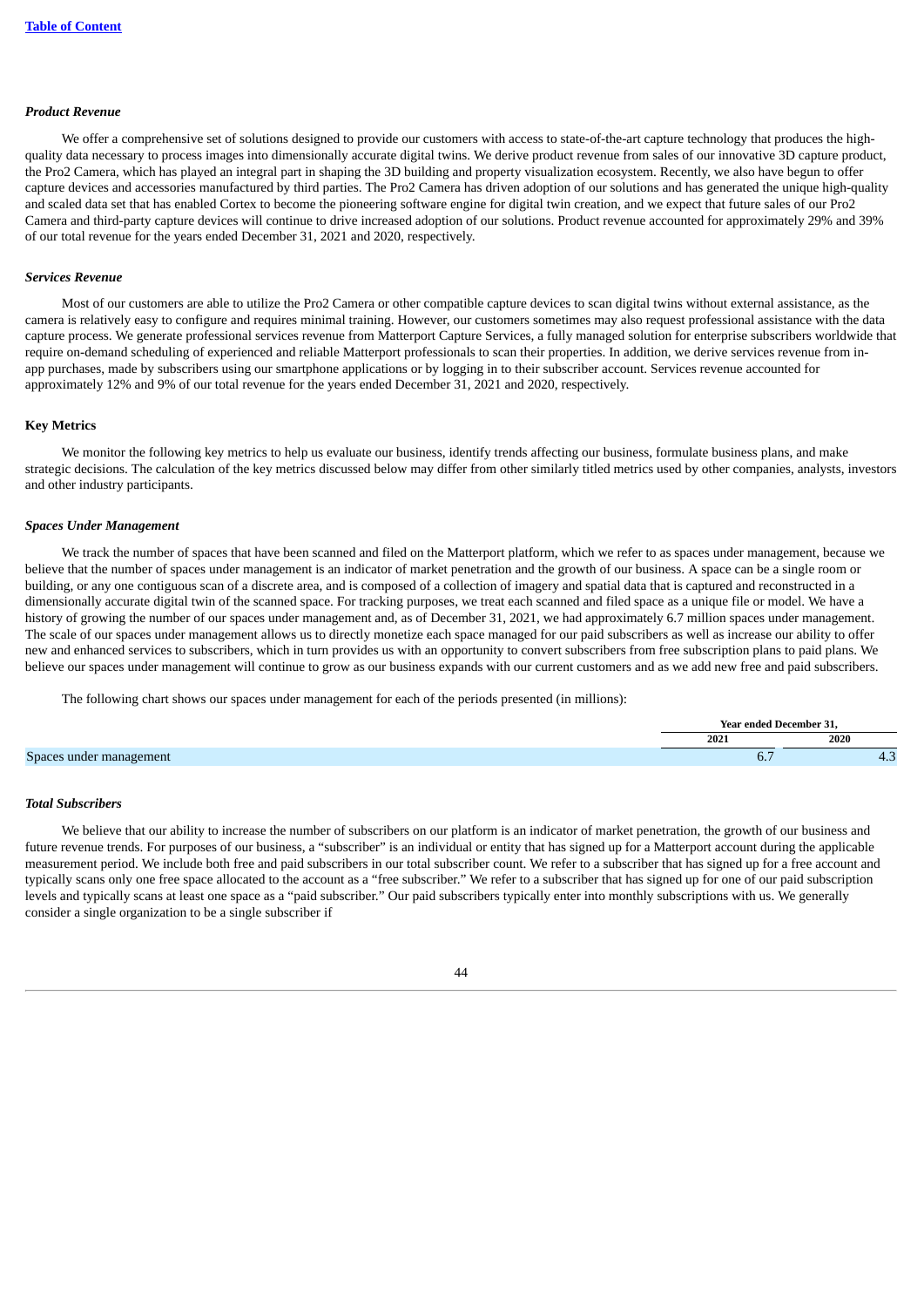the organization has entered into a discrete enterprise agreement with us, even if the organization includes multiple divisions, segments or subsidiaries that utilize our platform. If multiple individuals, divisions, segments or subsidiaries within an organization have each entered into a discrete subscription with us, we consider each individual account to be a separate subscriber.

We believe the number of paid subscribers on our platform is an important indicator of future revenue trends, and we believe the number of free subscribers on our platform is important because free subscribers may over time become paid subscribers on our platform and are therefore another indicator of our future revenue trend. We continue to demonstrate strong growth in the number of free and paid subscribers on our platform as indicated by our results for the year ended December 31, 2021.

The following chart shows the number of our free subscribers, paid subscribers and total subscribers for each of the periods presented (in thousands):

|                   | Year ended December 31, |      |
|-------------------|-------------------------|------|
|                   | 2021                    | 2020 |
| Free subscribers  | 448                     | 210  |
| Paid subscribers  |                         | 44   |
| Total subscribers | 503                     | 254  |

#### *Net Dollar Expansion Rate*

We believe our ability to retain and grow the subscription revenue generated by our existing subscribers is an important measure of the health of our business and our future growth prospects. We track our performance in this area by measuring our net dollar expansion rate from the same set of customers across comparable periods. We calculate this metric on a quarterly basis by comparing the aggregate amount of subscription revenue attributable to a subscriber cohort for the most recent quarter divided by the amount of subscription revenue attributable to the same subscriber cohort for the same quarter in the previous fiscal year. Our calculation for the applicable quarter includes any subscriber in the cohort that upgrades or downgrades the subscriber's respective subscription level or churns. Our net dollar expansion rate can fluctuate from quarter to quarter due to a number of factors, including, but not limited to, the number of subscribers that upgrade or downgrade their respective subscription levels or a higher or lower churn rate during any given quarter.

|                           | <b>Three Months Ended December 31.</b> |                   |  |  |  |
|---------------------------|----------------------------------------|-------------------|--|--|--|
|                           | 2021                                   | 2020              |  |  |  |
| Net dollar expansion rate | 110 %                                  | $\sim$ 0.7<br>ᆚᅶᄼ |  |  |  |

### **Non-GAAP Financial Measures**

In addition to our results of operations below, we report certain financial measures that are not required by, or presented in accordance with, U.S. generally accepted accounting principles ("GAAP"). These measures have limitations as analytical tools when assessing our operating performance and should not be considered in isolation or as a substitute for GAAP measures, including gross profit and net income. We may calculate or present our non-GAAP financial measures differently than other companies who report measures with similar titles and, as a result, the non-GAAP financial measures we report may not be comparable with those of companies in our industry or in other industries.

#### *Non-GAAP Income (loss) from Operations*

We calculate non-GAAP loss from operations as GAAP loss from operations excluding stock-based compensation expenses and transaction costs of our acquisition of Enview, Inc. announced in the fourth quarter of 2021. We believe this measure provides our management and investors with consistency and comparability with our past financial performance and is an important indicator of the performance and profitability of our business. Additionally, this measure eliminates the effects of stock-based compensation and the transaction costs of our acquisition of Enview, Inc. announced in the fourth quarter of 2021, which we do not consider to be indicative of our overall operating performance.

The following table presents our non-GAAP loss from operations for each of the periods presented (in thousands):

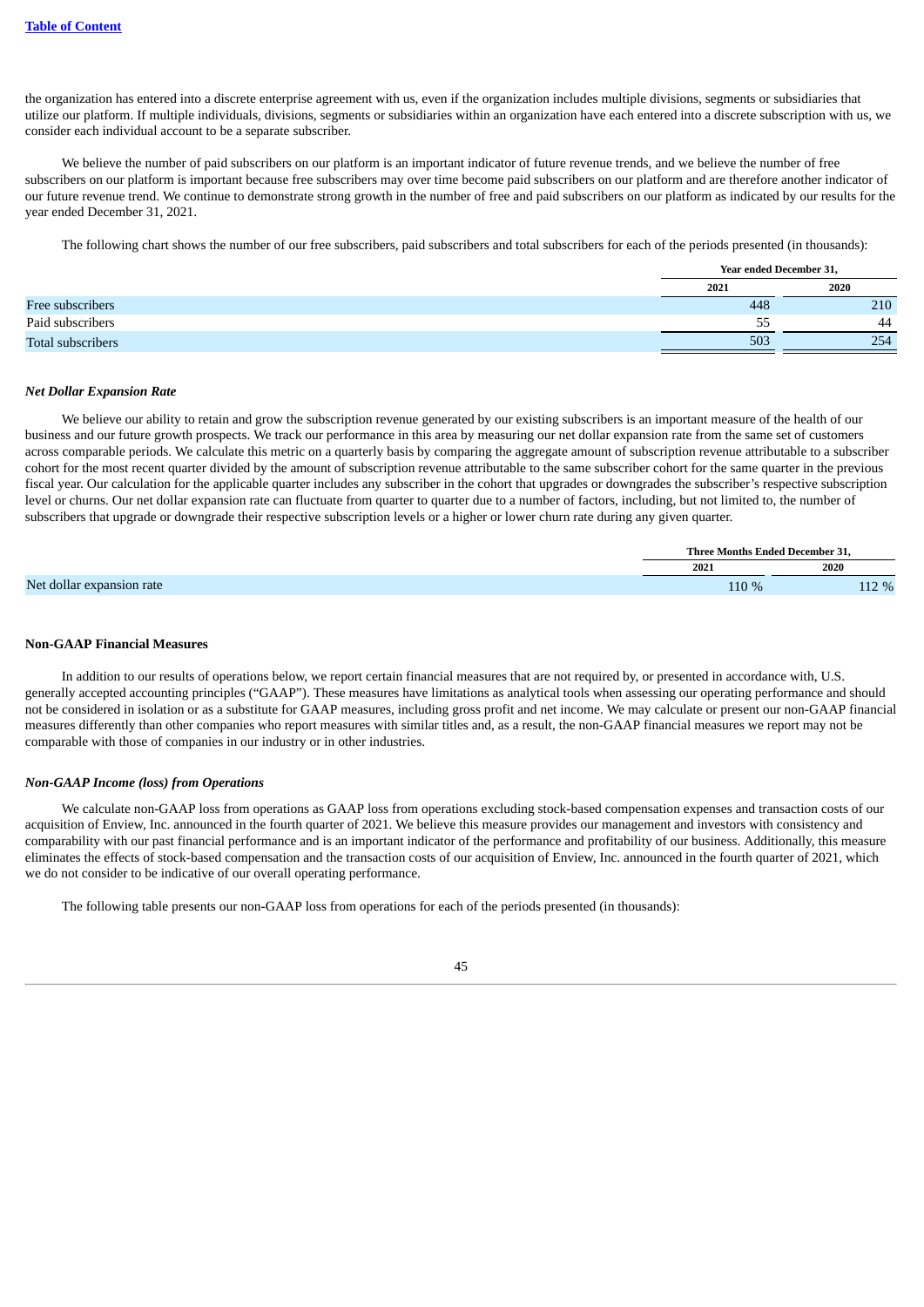|                                                 | Year ended December 31, |  |           |  |  |
|-------------------------------------------------|-------------------------|--|-----------|--|--|
|                                                 | 2021                    |  | 2020      |  |  |
| <b>GAAP</b> loss from operations                | $(147,768)$ \$          |  | (11, 562) |  |  |
| Add back: stock based compensation expense, net | 100.844                 |  | 2,505     |  |  |
| Add back: acquisition-related costs             | 887                     |  |           |  |  |
| Non-GAAP loss from operations                   | (46,037)                |  | (9,057)   |  |  |
|                                                 |                         |  |           |  |  |

### *Free Cash Flow*

We calculate free cash flow as net cash used in operating activities less purchases of property and equipment and capitalized software and development costs. We believe this metric provides our management and investors with an important indicator of the ability of our business to generate additional cash from our business operations or our need to access additional sources of cash, in order to fund our operations and investments.

The following table presents our free cash flow for each of the periods presented (in thousands):

|                                                  | Year ended December 31, |  |         |  |  |
|--------------------------------------------------|-------------------------|--|---------|--|--|
|                                                  | 2021                    |  | 2020    |  |  |
| Net cash used in operating activities            | (38, 808)               |  | (3,597) |  |  |
| Less: purchases of property and equipment        | 810                     |  | 30      |  |  |
| Less: capitalized software and development costs | 7.200                   |  | 4,854   |  |  |
| Free cash flow                                   | (46, 818)               |  | (8,481) |  |  |

### **Factors Affecting Our Performance**

We believe that our growth and financial performance are dependent upon many factors, including the key factors described below, which are in turn subject to significant risks and challenges, including those discussed below and in the section of this Annual Report on Form 10-K titled "*Risk Factors.*".

## *Penetrating a Largely Undigitized Global Property Market*

Despite the rapid pace of digital transformation in today's world, the massive global building stock, estimated by Savills to be \$228 trillion in total property value as of 2017, remains largely undigitized today, and we estimate that less than 0.1% is penetrated by digital transformation. As a first mover in digital twin creation and spatial data library construction, we see significant opportunities to continue leading the digitization and datafication of the built world. We estimate that there are more than 4 billion buildings and 20 billion spaces in the world globally, yielding a more than \$240 billion market opportunity. We believe that as Matterport's unique spatial data library and property data services continue to grow, this opportunity could increase to more than \$1 trillion based on the size of the building stock and the untapped value creation available to buildings worldwide. The constraints created by the COVID-19 pandemic have only reinforced and accelerated the importance of the solutions that we have developed for diverse markets over the past decade.

Through providing a comprehensive set of solutions from cutting-edge capture technology and high-accuracy digital twins to valuable property insights, our AI-powered platform delivers value across the property lifecycle to subscribers from various end markets, including residential and commercial real estate, facilities management and retail, AEC, insurance and repair, and travel and hospitality. As of December 31, 2021, we had over 503,000 subscribers on our platform and approximately 6.7 million spaces under management, which we believe represents more than 100 times number of spaces under management by the rest of the market, and we aim to continue scaling our platform and strengthen our foothold in various end markets and geographies to deepen our market penetration. We believe that the breadth and depth of the Matterport platform along with the strong network effect from our growing spatial data library will lead to increased adoption of our solutions across diverse end markets, enabling us to drive further digital transformation of the built world.

## *Adoption of our Solutions by Enterprise Subscribers*

We are pioneering the transformation of the built world from offline to online. We provide a complete, data-driven set of solutions for the digitization and datafication of the built world across a diverse set of use cases and industries. We

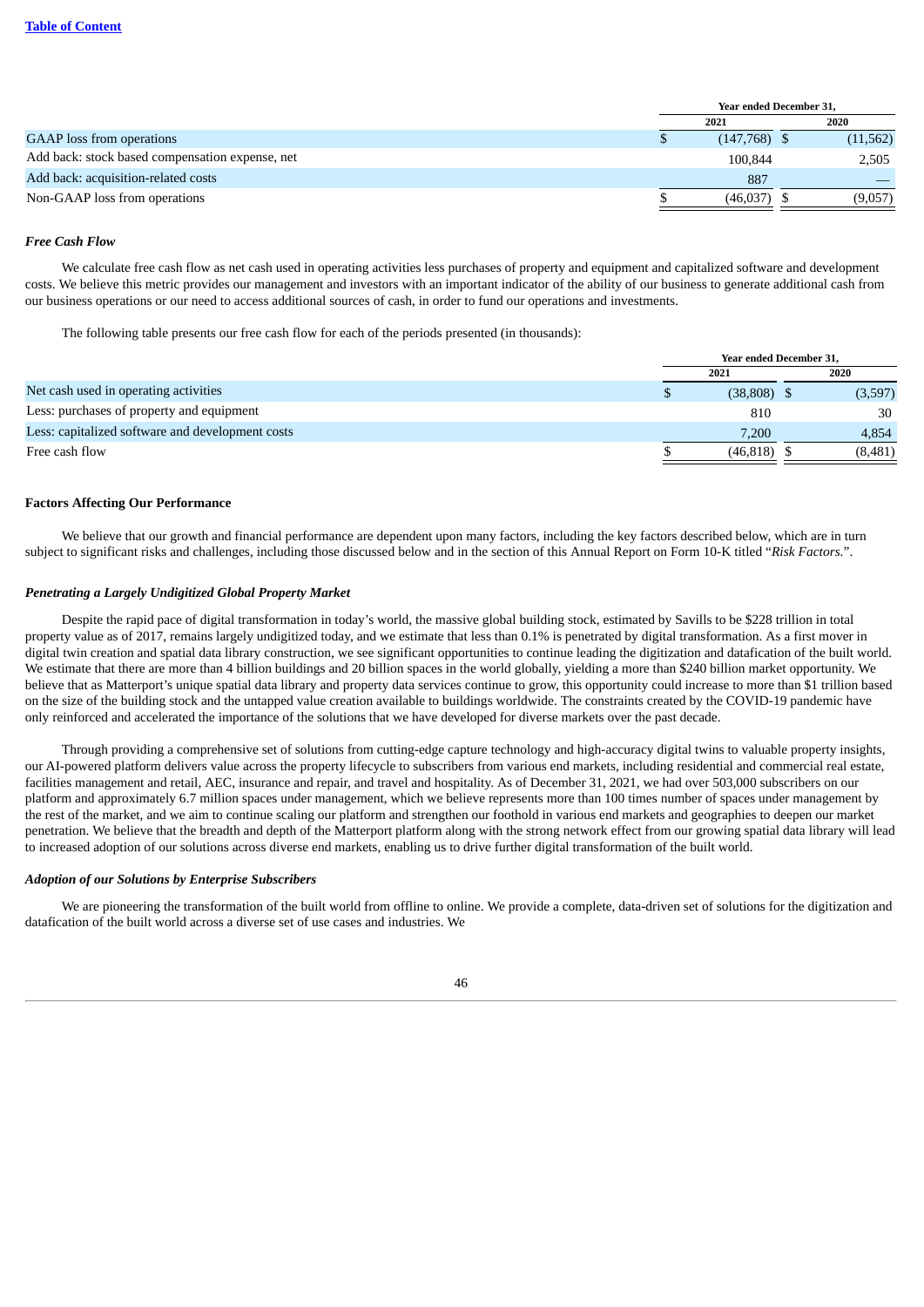take a largely offline global property market to the online world using a data-based approach, creating a digital experience for subscribers to interact with buildings and spaces and derive actionable insights. Our Cortex AI-driven engine and software platform uses the breadth of the billions of data points we have accumulated over the years to improve the 3D accuracy of our digital twin models. Our machine learning algorithms also deliver significant commercial value to our subscribers by generating data-based insights that allow them to confidently make assessments and decisions about their properties. We provide enterprise subscribers with a comprehensive solution that includes all of the capture, design, build, promote, insure, inspect and manage functionality of our platform. We believe that our scale of data, superior capture technology, continued focus on innovation and considerable brand recognition will drive a continued adoption of our all-in-one platform by enterprise subscribers. We are particularly focused on acquiring and retaining large enterprise subscribers due to the significant opportunities to expand our integrated solutions to different parts of an organization and utilize digital twins for more use cases within an organization. We will continue improving our proprietary spatial data library and AI-powered platform while increasing investments in direct sales and account-based marketing to enhance enterprise adoption of our solutions.

#### *Retention and Expansion of Existing Subscribers*

Our ability to increase revenue depends in part on retaining our existing subscribers and expanding their use of our platform. We offer an integrated, comprehensive set of solutions including spatial data capturing, digital twin creation, publication, vertical-market specific content, and property analytics. We have a variety of subscription plans to meet the needs of every subscriber, including free subscription plans and several standard paid subscription plans, and we are able to provide customized subscription plans tailored to the specific needs of large enterprises. As we seek to develop long-term subscriber relationships, our value proposition to subscribers is designed to serve the entirety of the property lifecycle, from design and build to maintenance and operations, promotion, insure, repair, restore, secure and finance. As a result, we believe we are uniquely positioned to grow our revenue with our existing subscribers as our platform helps them discover opportunities to drive short and long term returns on their property investments.

Given the all-in-one nature of our platform and its ease of use, we are also able to drive adoption of our solutions across various parts of an organization. For example, we started a long-term relationship with a large commercial real estate client when we were engaged to create digital twins for available office spaces for promotion and leasing. We were then able to expand the relationship by working with the subscriber's construction team to redesign office spaces through integrating our digital twins with the construction team's design software. Most recently, we signed a global agreement with the client's real estate acquisition team to conduct due diligence of potential real property acquisitions.

As a result of our long-term focus and expansion strategy, we have been able to consistently retain our subscribers and drive increased usage of our platform. Our net dollar expansion rate of 110% and 112% for the three months ended December 31, 2021 and 2020 demonstrates the stickiness and growth potential of our platform.

#### *Scaling Across Various Industry Verticals*

Matterport's fundamental go-to-market model is built upon a subscription first approach. We have invested aggressively to unlock a scalable and costeffective subscription flywheel for customer adoption. With our large spatial data library and pioneering AI-powered capabilities, we pride ourselves on our ability to deliver value across the property lifecycle to subscribers from various end markets, including residential and commercial real estate, facilities management and retail, AEC, insurance and repair, and travel and hospitality. Going forward, we will continue to improve our spatial data library and AIpowered platform to address the workflows of the industries we serve, while expanding our solutions and reaching new real estate segments. We also plan to increase investments in industry-specific sales and marketing initiatives to increase sales efficiency and drive subscriber and recurring revenue growth. While we expect that these investments will result in a considerable increase in our operating expenses, we expect operating margins to improve over the long term as we continue to scale and gain higher operating leverage.

#### *International Expansion*

We are focused on continuing to expand our AI-powered spatial data platform to all corners of the world. Given that the global building stock remains largely undigitized today and with the vast majority of the world's buildings located outside of the United States, we expect significant opportunities in pursuing the digitization and datafication of the building stock worldwide. We use a "land and expand" model to capitalize on the potential for geographic expansion. As we continue to seek to further penetrate our existing geographies in order to add their spatial data to our platform. In the second half of 2021, we expanded availability of our industry-leading Matterport Pro2 camera in United Kingdom, France,

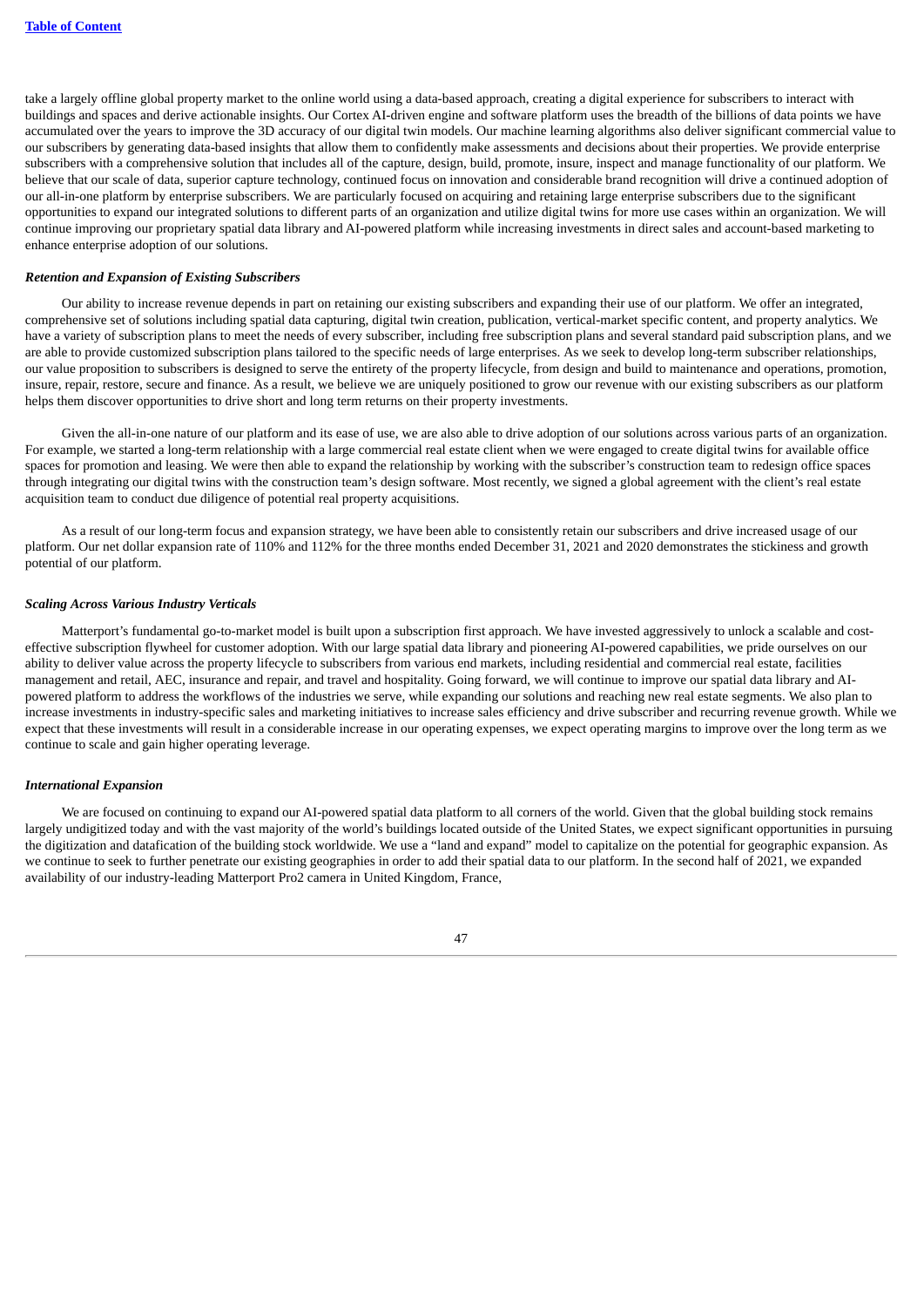Italy and Spain and introduced Matterport for Android, making 3D capture available to anyone with a compatible Android device in more than 170 countries around the world. We continued expansion of Capture Services™ On-Demand to 5 countries and 142 cities as of December 31, 2021. Subscribers outside the United States accounted for approximately 39% of our subscription revenues for year ended December 31, 2021. Given the flexibility and ease of use of our platform and capture device agnostic data capture strategy, we believe that we are well-positioned to further penetrate existing and additional geographies.

To scale our international penetration, we plan to continue to increase our investment in sales and marketing efforts across the globe, including building up sales and marketing teams in North America, Europe, the Middle East and Africa, and the Asia Pacific region. With multiple sales attachment points and a global marketing effort, we believe that we can further penetrate enterprises and businesses worldwide through channel partnerships and direct sales. Such international expansion efforts will also involve additional investments in our market research teams to tailor platform solutions, subscription plans and pricing for each market. These international expansion activities may impact our near-term profitability as we lay the foundation for international growth. Nevertheless, we believe that customers around the world will derive value from the universal utility and flexibility of our spatial data platform which transforms how customers interact with their physical spaces in the modern age.

## *Investing in Research and Innovation for Growth*

We will continue to invest in research and development to improve Cortex, expand our solutions portfolio, and support seamless integration of our platform with third-party software applications. We plan to concentrate on in-house innovation and expect to consider acquisitions on an opportunistic basis. We have a robust pipeline of new product releases. For example, in May 2020, we launched Matterport for iPhone, which gave every recent iPhone owner the ability to capture and collaborate on 3D spaces and resulted in significant subscriber growth and digital twin creations. In April 2021, Matterport announced the official release of the Android Capture app, giving Android users the ability to quickly and easily capture buildings and spaces in immersive 3D. We see significant potential for future subscriber growth as we release more products and create additional upselling opportunities. We will also strengthen our AI and ML capabilities as we enlarge our spatial data library, enabling continuous improvement of the fidelity and accuracy of digital twins and enhancing the commercial value from data-driven analytics. In June 2021, Matterport announced a collaboration with Facebook AI (now known as Meta) to release the world's largest dataset of 3D spaces for academic research and a partnership with Apex, a national provider of advanced store surveys, to enable retail brands across the U.S. and Canada to access, collect and evaluate building data and information. In August 2021, we announced a new integration with Xactimate that allows property professionals to order a TruePlan of a Matterport 3D model with a single click in Verisk's Xactimate solution. Also in August 2021, we launched Notes, an interactive collaboration and communication tool for its digital twins to unlock big productivity gains for teams. In October 2021, we launched Matterport for Mobile, making 3D capture freely available to more than one billion Android mobile device users worldwide. These investments may impact our operating profitability in the near term, but we expect our operating margins to improve over the long term as we solidify our scale and reach.

While we plan to concentrate on in-house innovation, we may also pursue acquisitions of products, teams and technologies on an opportunistic basis to further expand the functionality of and use cases for our platform. As with organic research and development, we adopt a long-term perspective in the evaluation of acquisition opportunities in order to ensure sustainable value creation for our customers.

#### *Expanding Partner Integrations and Third-Party Developer Platform*

We aim to foster a strong network of partners and developers around our Matterport platform. Through integration with our open, scalable and secure enterprise platform, organizations across numerous industries have been able to automate workflows, enhance subscriber experiences and create custom extensions for high-value vertical applications. For example, in May 2020, we rolled out integration capability with Autodesk to assist construction teams with streamlining documentation across workflows and collaborate virtually. In July 2021, by partnering with PTC, we offer a joint solution that gives customers a highly visual and interactive way to deliver digital content onto the environments captured by our platform. Going forward, we plan to develop additional strategic partnerships with leading software providers to enable more effective integrations and enlarge our marketplace of third-party software applications. In November 2021, we launched a new plugin for Autodesk Revit customers, allowing them to upload a Matterport Scan-to-BIM file into Autodesk Revit and start creating and managing information on a construction or design project across its different stages. In December 2021, we extended the availability of the Matterport platform in AWS Marketplace so that AWS customers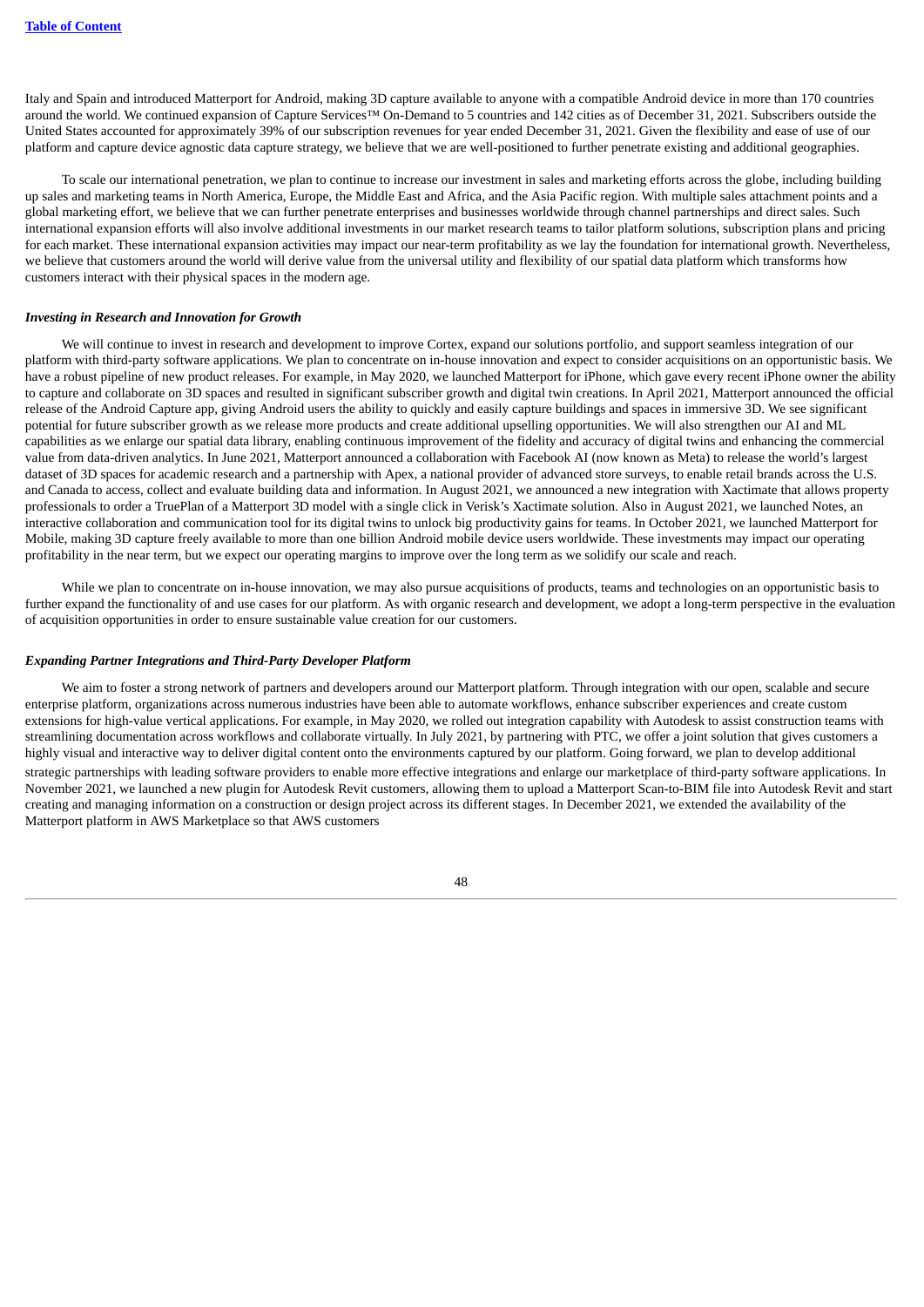will be able to access Matterport's digital twin technology with AWS add-ons that potentially increase the value of digitization.

We believe that our future growth and scale depend partially upon our ability to develop a strong ecosystem of partners and developers which can augment the value of our platform. Going forward, we plan to establish additional strategic partnerships with leading software providers through the Matterport Platform Partner Program, in which our industry partners and developers can build, develop, and integrate with our spatial data library. We will also invest in the Matterport Developer Program to enlarge our marketplace of value-added third-party applications built on top of the Matterport platform. We expect that monetization opportunities from partner integrations and the third-party developer marketplace will allow us to drive subscriber growth and develop a more loyal subscriber base, and the revenue derived from the marketplace will grow over time.

## **Components of Results of Operations**

#### *Revenue*

Our revenue consists of subscription revenue, license revenue, services revenue and product revenue.

*Subscription revenue*—We provide our software as a service on our Matterport platform. Subscribers use our platform under different subscription levels based on the number of active scanned spaces. We typically bill our subscribers monthly in advance based on their subscription level and recognize revenue on a monthly basis based on the subscription level.

*License revenue*—We provide spatial data to customers in exchange for payment of a license fee. Under these license arrangements, customers take right to possession of the spatial data and pay a fee for an agreed scope of use.

*Services revenue*—Services revenue consist of capture services and add-on services. Capture services consist of professional services in which a Matterport-qualified third-party technician will provide on-site digital capture services for the customer. Under these arrangements, we will pay the third-party technician directly and bill the customer directly. Add-on services consist of additional software features that the customer can purchase. These services are typically provided by third parties under our direction and oversight and we pay the third party directly and bill the subscriber directly for the provisions of such services.

*Product revenue*—Product revenue consists of revenue from the sale of capture devices, including our Pro2 Camera, and out-of-warranty repair fees. Customers place orders for the capture devices, and we fulfill the order and ship the devices directly to the customer or, in some cases, we arrange for the shipment of devices from third parties directly to the customer. We recognize product revenue associated with a sale in full at the time of shipment of the capture device. In some cases, customers prepay for the ordered device and, in other cases we bill the customer upon shipment of the device. Customers purchasing capture devices from us also typically subscribe to the Matterport platform for use with their captured spaces. However, we do not require Pro2 Camera owners to have a subscription when purchasing a Pro2 Camera. We will also repair Pro2 Cameras for a fee if the nature of the repair is outside the scope of the applicable warranty.

#### *Cost of Revenue*

Cost of revenue consists of cost of subscription revenue, cost of license revenue, cost of services revenue, and cost of product revenue.

*Cost of subscription revenue—*Cost of subscription revenue consists primarily of costs associated with hosting and delivery services for our platform to support our subscribers and other users of our subscribers' spatial data, along with our customer support operations. Cost of subscription revenue also includes amortization of internal-use software and stock-based compensation.

*Cost of license revenue—*Cost of license revenue consists primarily of costs associated with data curation and delivery costs associated with providing spatial data to customers.

*Cost of services revenue—*Cost of services revenue consists primarily of costs associated with capture services and costs for add-on features. Costs for capture services are primarily attributable to services rendered by third-party technicians that digitally capture spaces on behalf of the applicable customer, as well as administration and support costs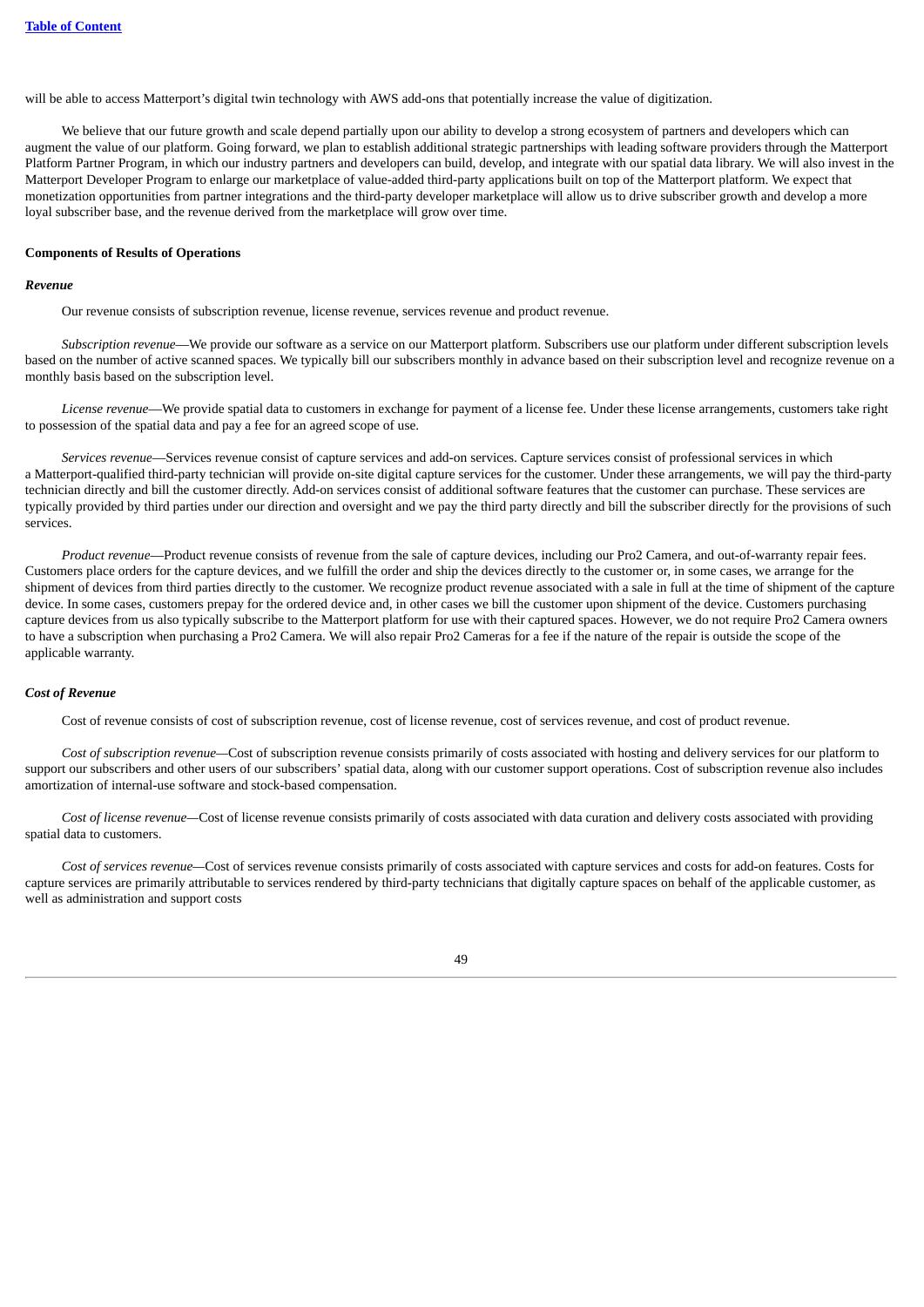associated with managing the program. Costs for add-on features are primarily attributable to services rendered by third-party contractors that develop the floor plans or other add-ons applications purchased by our subscribers as well as support costs associated with delivering the applications.

*Cost of product revenue—*Cost of product revenue consists primarily of costs associated with the manufacture of our Pro2 Camera, warranty and repair expenses relating to Pro2 Cameras and personnel-related expenses associated with manufacturing employees including salaries, benefits, bonuses, overhead and stock-based compensation. Cost of product revenue also includes depreciation of property and equipment, costs of acquiring third-party capture devices, and costs associated with shipping devices to customers.

#### *Operating Expenses*

Our operating expenses consist primarily of research and development expenses, selling, general and administrative expenses. Personnel costs are the most significant component of operating expenses and consist of salaries, benefits, bonuses, stock-based compensation, and sales commissions. Operating expenses also include overhead costs.

*Research and development expenses—*Research and development expenses consist primarily of personnel-related expenses associated with our research and development employees, including salaries, benefits, bonuses, and stock-based compensation. Research and development expenses also include third-party contractor or professional services fees, and software and subscription services dedicated for use by our research and development organization. We expect that our research and development expenses will increase in absolute dollars as our business grows, particularly as we incur additional costs related to continued investments in our platform and products. In addition, research and development expenses that qualify as internal-use software development costs are capitalized, the amount of which may fluctuate significantly from period to period.

*Selling, general and administrative expenses—*Selling, general, and administrative expenses consist primarily of personnel-related expenses associated with our sales and marketing, finance, legal, information technology, human resources, facilities, and administrative employees, including salaries, benefits, bonuses, sales commissions, and stock-based compensation. We capitalize and amortize commissions associated with attracting new paid subscribers and services revenue equal to a period of three years, which is the estimated period for which we expect to benefit from the sales commissions. Selling, general and administrative expenses also include external legal, accounting, and other professional services fees, software and subscription services, and other corporate expenses. Following the Closing, we have incurred and expect to incur in the future additional expenses as a result of operating as a public company, including costs to comply with the rules and regulations applicable to companies listed on a national securities exchange, costs related to compliance and reporting obligations, and increased expenses for insurance, investor relations, and professional services. We expect that our selling, general and administrative expenses will continue to increase in absolute dollars as our business grows. See "*The Merger*" above.

#### *Interest Income*

Interest income consists of interest income earned on our cash and cash equivalents and investments.

### *Interest Expense*

Interest expense consists primarily of interest payments for our debt facilities. See "*Liquidity and Capital Resources—Debt and Financing Arrangements.*"

#### *Transaction costs expensed*

Transaction costs consist of legal, accounting, banking fees and other costs that were directly related to the consummation of the Merger.

#### *Change in fair value of warrants liabilities*

The public and private warrants are subject to fair value remeasurement at each balance sheet date. Matterport expects to incur incremental income (expense) in the consolidated statements of operations for the fair value change for the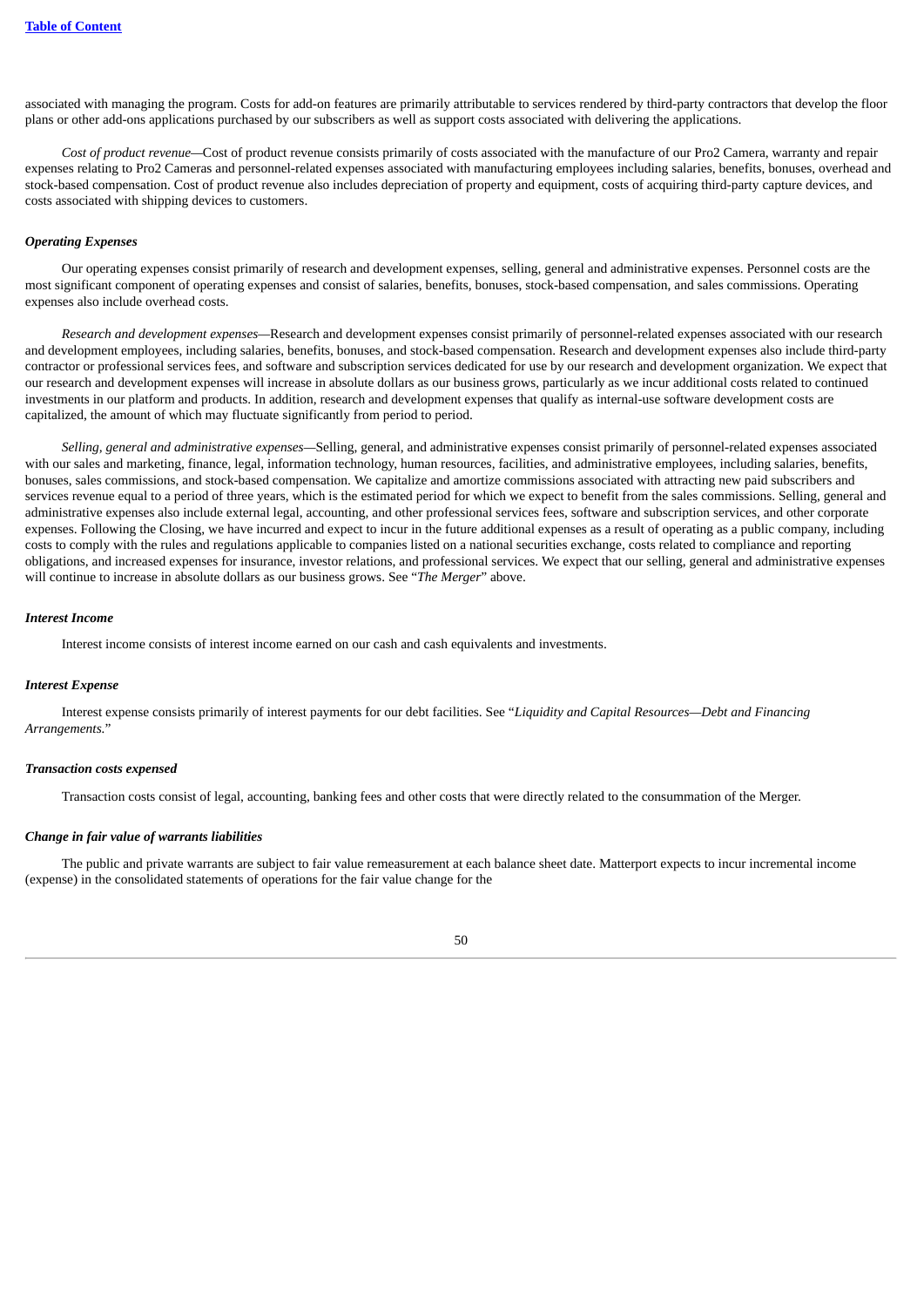outstanding public and private warrants liabilities at the end of each reporting period or through the exercise of such warrants.

## *Change in fair value of contingent earn-out liability*

The contingent obligation to issue Earn-out Shares to Matterport Legacy Stockholders was accounted for as a liability because the Earn-out triggering events determine the number of Earn-out Shares required. The estimated fair value of the total Earn-out Shares was determined based on a Monte Carlo simulation valuation model and are subject to remeasurement to fair value at each balance sheet date. Matterport expects to incur incremental income (expense) in the consolidated statements of operations for the fair value adjustments for the outstanding earn-out liability at the end of each reporting period.

## *Provision for Income Taxes*

Provision for income taxes consists primarily of income taxes in certain foreign and state jurisdictions in which we conduct business. We record income taxes using the asset and liability method. Under this method, deferred income tax assets and liabilities are recorded based on the estimated future tax effects of differences between the financial statement and income tax basis of existing assets and liabilities. These differences are measured using the enacted statutory tax rates that are expected to apply to taxable income for the years in which differences are expected to reverse. We recognize the effect on deferred income taxes of a change in tax rates in income in the period that includes the enactment date.

We record a valuation allowance to reduce our deferred tax assets and liabilities to the net amount that we believe is more likely than not to be realized. We consider all available evidence, both positive and negative, including historical levels of income, expectations and risks associated with estimates of future taxable income and ongoing tax planning strategies in assessing the need for a valuation allowance.

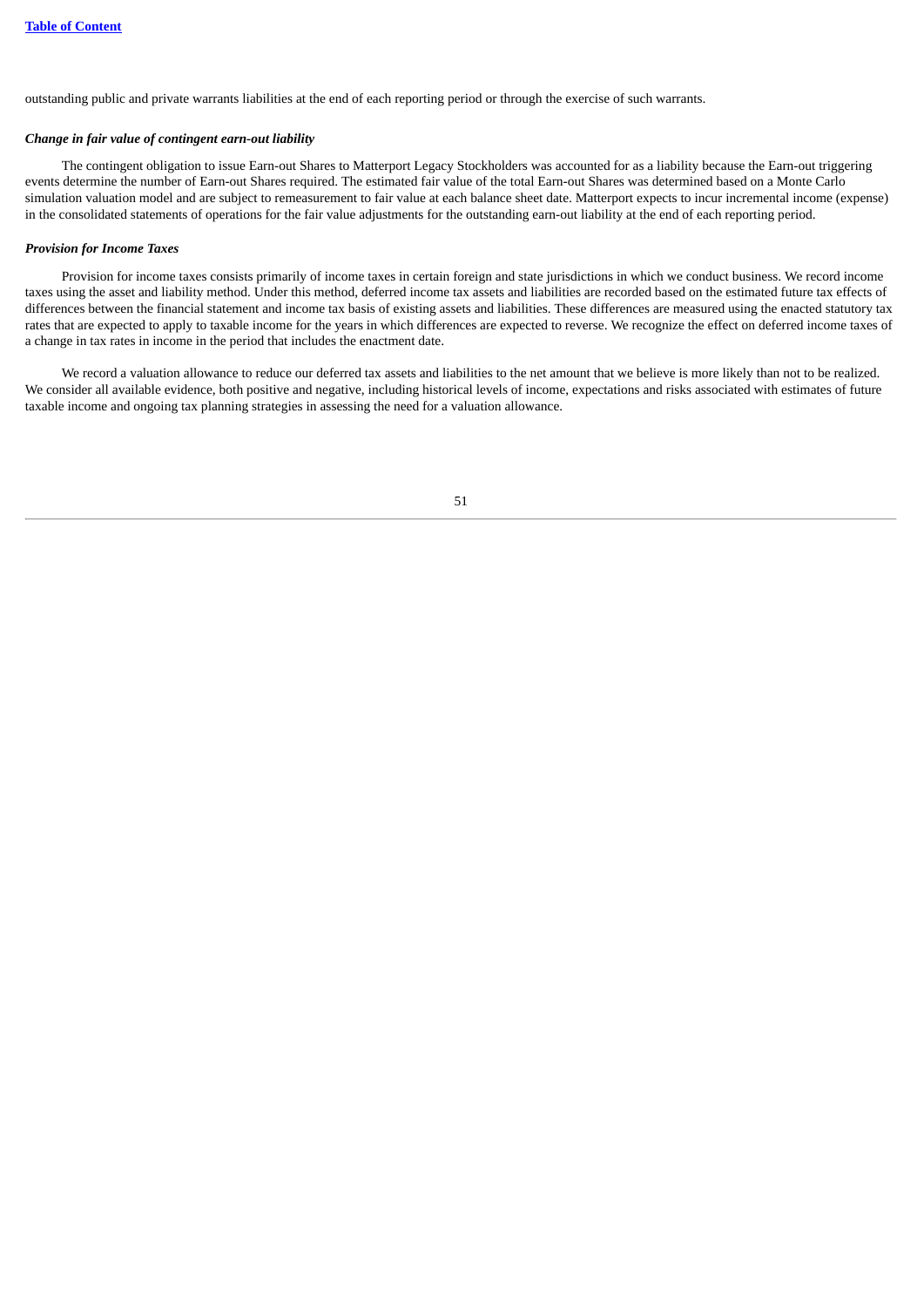## **RESULTS OF OPERATIONS**

## *Year Ended December 31, 2021, Compared to the Year Ended December 31, 2020*

The following table sets forth our results of operations for the years ended December 31, 2021 and 2020 (in thousands, except percentages). The periodto-period comparison of results is not necessarily indicative of results for future periods.

|                                                       | <b>Year Ended December 31,</b> |      |               | Change        |               |  |
|-------------------------------------------------------|--------------------------------|------|---------------|---------------|---------------|--|
|                                                       | 2021                           |      | 2020          | <b>Amount</b> | $\frac{0}{0}$ |  |
| Revenue:                                              |                                |      |               |               |               |  |
| Subscription                                          | \$<br>61,275                   | - \$ | 41,558 \$     | 19,717        | 47 %          |  |
| License                                               | 4,761                          |      | 3,500         | 1,261         | 36 %          |  |
| <b>Services</b>                                       | 12,592                         |      | 7,702         | 4,890         | 63 %          |  |
| Product                                               | 32,546                         |      | 33,124        | (578)         | (2)%          |  |
| Total revenue                                         | 111,174                        |      | 85,884        | 25,290        | 29 %          |  |
| Costs of revenue:                                     |                                |      |               |               |               |  |
| Subscription                                          | 14,754                         |      | 11,445        | 3,309         | 29 %          |  |
| License                                               |                                |      | 69            | (69)          | (100)%        |  |
| <b>Services</b>                                       | 10,046                         |      | 6,131         | 3,915         | 64 %          |  |
| Product                                               | 26,403                         |      | 20,300        | 6.103         | 30 %          |  |
| Total costs of revenue                                | 51,203                         |      | 37,945        | 13,258        | 35 %          |  |
| Gross profit                                          | 59,971                         |      | 47,939        | 12,032        | 25 %          |  |
| Gross margin                                          | 54%                            |      | 56%           |               |               |  |
| Operating expenses:                                   |                                |      |               |               |               |  |
| Research and development                              | 55,379                         |      | 17,710        | 37,669        | 213 %         |  |
| Selling, general, and administrative                  | 152,360                        |      | 41,791        | 110,569       | 265 %         |  |
| Total operating expenses                              | 207,739                        |      | 59,501        | 148,238       | 249 %         |  |
| Loss from operations                                  | (147,768)                      |      | (11, 562)     | (136, 206)    | 1178 %        |  |
| Other income (expense):                               |                                |      |               |               |               |  |
| Interest income                                       | 1,811                          |      | 19            | 1,792         | 9,432 %       |  |
| Interest expense                                      | (676)                          |      | (1,501)       | 825           | (55)%         |  |
| <b>Transaction costs</b>                              | (565)                          |      |               | (565)         | $-$ %         |  |
| Change in fair value of warrants liabilities          | (48, 370)                      |      |               | (48, 370)     | $-$ %         |  |
| Change in fair value of contingent earn-out liability | (140, 454)                     |      |               | (140, 454)    | $-$ %         |  |
| Other expense, net                                    | (2, 255)                       |      | (900)         | (1, 355)      | 151 %         |  |
| Total expense                                         | (190, 509)                     |      | (2, 382)      | (188, 127)    | 7,898 %       |  |
| Loss before provision (benefit) for income taxes      | (338, 277)                     |      | (13,944)      | (324, 333)    | 2,326 %       |  |
| Provision (benefit) for income taxes                  | (217)                          |      | 77            | (294)         | (382)%        |  |
| Net loss                                              | \$<br>$(338,060)$ \$           |      | $(14,021)$ \$ | (324, 039)    | 2,311 %       |  |

## *Revenues*

Total revenue increased by \$25.3 million, or 29%, to \$111.2 million for the year ended December 31, 2021, from \$85.9 million for the year ended December 31, 2020. The increase in revenue is attributable to growth from subscription, license, and services revenues, offset by a decrease in product revenue.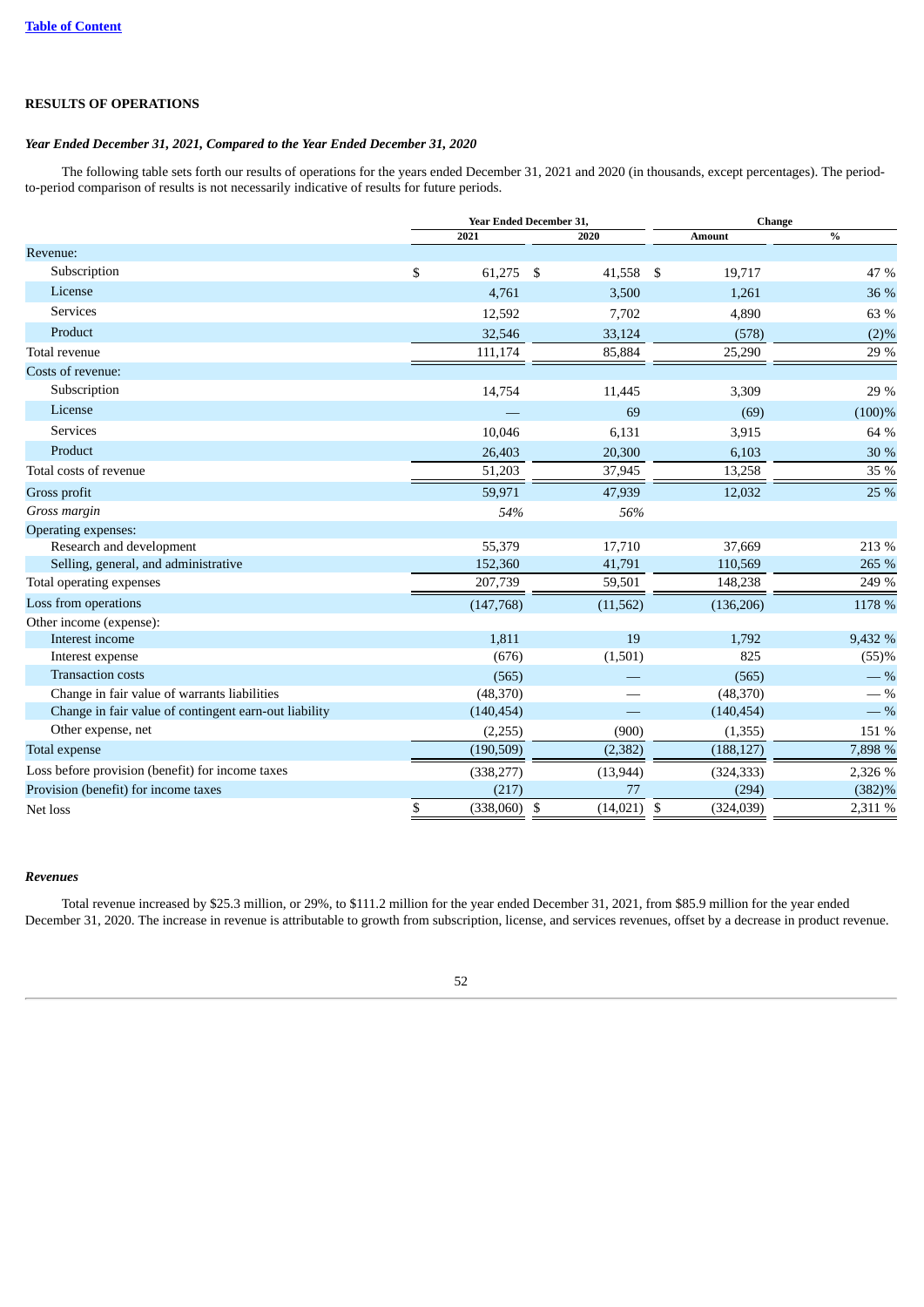|    | Year Ended December 31, |   |        |    |        |      |        |      |  |  |  |  |  |  |      |  |  |        |
|----|-------------------------|---|--------|----|--------|------|--------|------|--|--|--|--|--|--|------|--|--|--------|
|    | 2021                    |   |        |    |        |      |        |      |  |  |  |  |  |  | 2020 |  |  | Change |
|    | <b>Amount</b>           |   | Amount |    |        |      | Amount | $\%$ |  |  |  |  |  |  |      |  |  |        |
|    |                         |   |        |    |        |      |        |      |  |  |  |  |  |  |      |  |  |        |
| \$ | 61,275                  | S | 41,558 | S. | 19,717 | 47 % |        |      |  |  |  |  |  |  |      |  |  |        |
|    | 4,761                   |   | 3,500  |    | 1,261  | 36 % |        |      |  |  |  |  |  |  |      |  |  |        |
|    | 12,592                  |   | 7,702  |    | 4,890  | 63 % |        |      |  |  |  |  |  |  |      |  |  |        |
|    | 32,546                  |   | 33,124 |    | (578)  | (2)% |        |      |  |  |  |  |  |  |      |  |  |        |
|    | 111,174                 |   | 85,884 |    | 25,290 | 29 % |        |      |  |  |  |  |  |  |      |  |  |        |
|    |                         |   |        |    |        |      |        |      |  |  |  |  |  |  |      |  |  |        |

Subscription revenue increased by \$19.7 million, or 47%, to \$61.3 million for the year ended December 31, 2021, from \$41.6 million for the year ended December 31, 2020, primarily due to higher volume of subscription plans from both new and existing subscribers. Of the \$19.7 million increase, approximately \$6.6 million was attributable to the higher volume of subscription plans from additional new subscribers during the year ended December 31, 2021 and approximately \$13.1 million was attributable to additional sales to existing customers during that period.

License revenue can fluctuate from period to period, depending on the timing of completed transactions and any associated implementation work that we must perform to recognize revenue. License revenue increased by \$1.3 million, or 36%, to \$4.8 million for the year ended December 31, 2021 from \$3.5 million for the year ended December 31, 2020 primarily due to onboarding of new license customers.

Services revenue increased by \$4.9 million, or 63%, to \$12.6 million for the year ended December 31, 2021, from \$7.7 million for the year ended December 31, 2020. The increase was primarily attributable to increased sales of capture services and add-on services, primarily driven by our investment in growing our capture services business and the increase in the number of our subscribers.

Product revenue decreased by \$0.6 million, or 2%, to \$32.5 million for the year ended December 31, 2021, from \$33.1 million for the year ended December 31, 2020. Although demand remained strong in 2021, the decrease was primarily due to the global supply chain constraints.

For further information related to the impact of COVID-19, please see "*Business Impact of COVID-19*."

## *Cost of Revenue*

Our cost of revenue consists of cost of subscription revenue, cost of license revenue, cost of services revenue and cost of product revenue.

|                              | <b>Year Ended December 31,</b> |        |   |                        |  |        |           |      |  |               |        |
|------------------------------|--------------------------------|--------|---|------------------------|--|--------|-----------|------|--|---------------|--------|
|                              | 2021<br>Amount                 |        |   |                        |  |        |           | 2020 |  | <b>Change</b> |        |
|                              |                                |        |   |                        |  |        |           |      |  |               | Amount |
|                              |                                |        |   | (dollars in thousands) |  |        |           |      |  |               |        |
| Cost of subscription revenue | \$                             | 14,754 | S | $11,445$ \$            |  | 3,309  | 29 %      |      |  |               |        |
| Cost of license revenue      |                                |        |   | 69                     |  | (69)   | $(100)\%$ |      |  |               |        |
| Cost of services revenue     |                                | 10,046 |   | 6,131                  |  | 3,915  | 64 %      |      |  |               |        |
| Cost of products revenue     |                                | 26,403 |   | 20,300                 |  | 6,103  | 30 %      |      |  |               |        |
| <b>Total cost of revenue</b> |                                | 51,203 |   | 37,945                 |  | 13,258 | 35 %      |      |  |               |        |

Total cost of revenue increased by \$13.3 million, or 35%, to \$51.2 million for the year ended December 31, 2021, from \$37.9 million for the year ended December 31, 2020. The increase was primarily attributable to an increase in cost of products revenue, increase in subscription services provided, and capture services sold.

Cost of subscription revenue increased by \$3.3 million, or 29%, to \$14.8 million for the year ended December 31, 2021, from \$11.4 million for the year ended December 31, 2020. The increase was primarily attributable to increased costs related to hosting and delivery services for our platform to support the growth of subscription services provided.

Cost of license revenue did not fluctuate significantly year over year.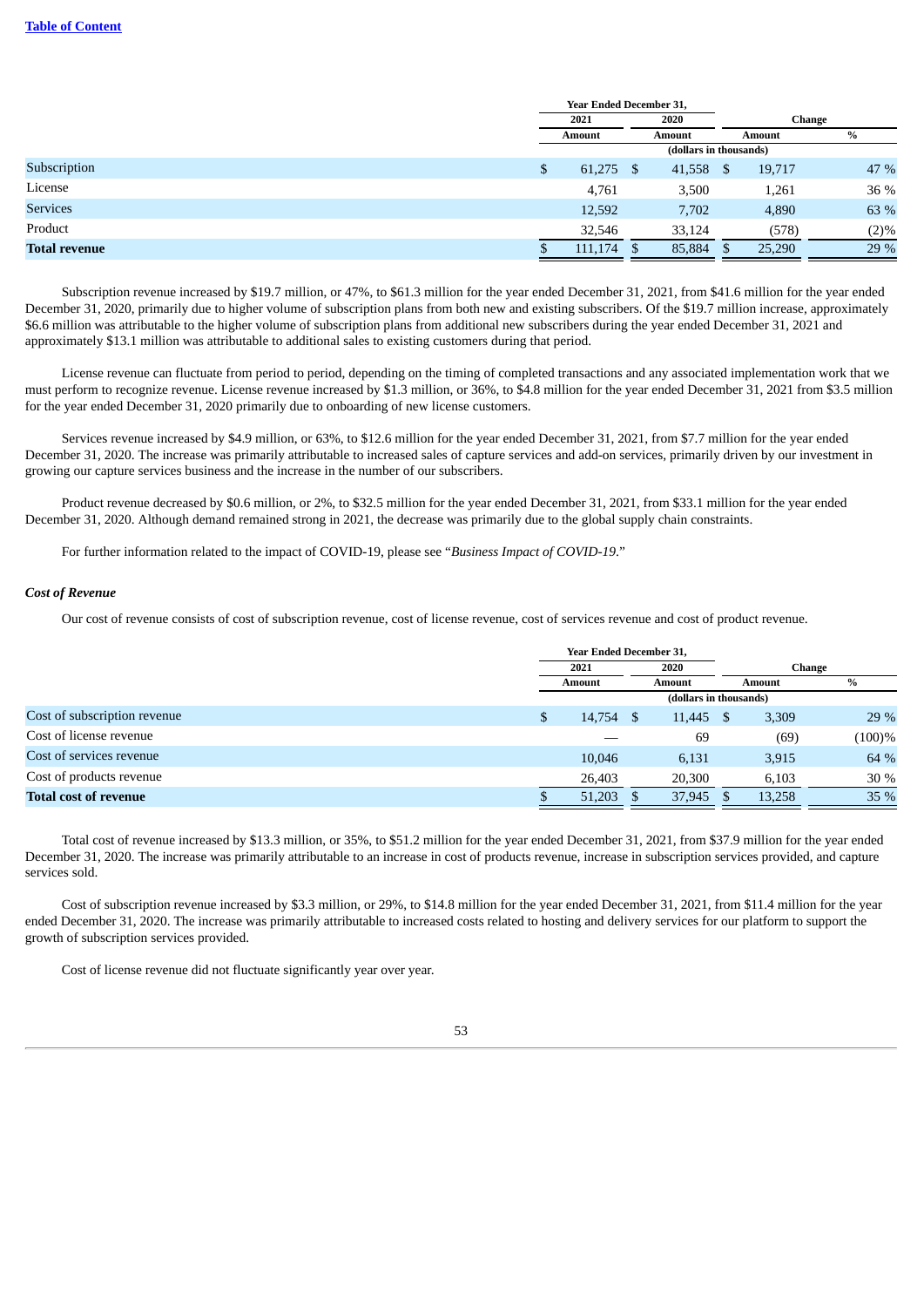Cost of services revenue increased by \$3.9 million, or 64%, to \$10.0 million for the year ended December 31, 2021, from \$6.1 million for the year ended December 31, 2020. The increase was primarily attributable to an increase in volume and cost related to capture services sold.

Cost of products revenue increased by \$6.1 million, or 30%, to \$26.4 million for the year ended December 31, 2021, from \$20.3 million for the year ended December 31, 2020. The increase was primarily attributable to increased costs related to materials to expedite and secure material to meet the demand for capture devices in the current supply chain environment, as well as increased direct labor, and manufacturing overhead to support the capture devices sold.

#### *Gross Profit and Gross Margin*

|              | <b>Year Ended December 31,</b> |  |        |  |  |  |
|--------------|--------------------------------|--|--------|--|--|--|
|              | 2021                           |  | 2020   |  |  |  |
|              | (dollars in thousands)         |  |        |  |  |  |
| Gross profit | 59,971                         |  | 47,939 |  |  |  |
| Gross margin | 54 %                           |  | 56 %   |  |  |  |

Gross profit increased by \$12.0 million, or 25%, to \$60.0 million for the year ended December 31, 2021, from \$47.9 million for the year ended December 31, 2020. Gross margin decreased to 54% during the year ended December 31, 2021 from 56% during the year ended December 31, 2020. The increase in gross profit is primarily due to an increase of subscription and license revenue, which have higher gross margins compared to the gross margins of product revenue. The decrease in gross margin was primarily driven by the decrease in product gross margin from 39% for the year ended December 31, 2020 to 19% for the year ended December 31, 2021 primarily as we have used alternative

suppliers and alternative parts from time to time to mitigate the challenges caused by supply chain shortage, partially offset by the higher subscription and license revenue gross margins.

## *Research and Development Expenses*

|                                   | <b>Year Ended December 31,</b> |        |        |        |        |        |       |  |
|-----------------------------------|--------------------------------|--------|--------|--------|--------|--------|-------|--|
|                                   | 2021                           |        | 2020   |        | Change |        |       |  |
|                                   | Amount                         |        | Amount |        | Amount |        |       |  |
|                                   | (dollars in thousands)         |        |        |        |        |        |       |  |
| Research and development expenses |                                | 55,379 |        | 17.710 |        | 37,669 | 213 % |  |

Research and development expenses increased by \$37.7 million, or 213%, to \$55.4 million for the year ended December 31, 2021 from \$17.7 million for the year ended December 31, 2020. The increase was primarily attributable to a \$3.5 million increase in personnel-related costs, including an increase in salaries as a result of increased headcount, \$28.4 million increase in stock-based compensation, and an increase of \$3.0 million of professional services to support our continued investment in our platform and products.

#### *Selling, General and Administrative Expenses*

|                                              |  | Year Ended December 31, |  |           |  |         |       |  |  |  |  |  |  |  |  |        |        |  |      |
|----------------------------------------------|--|-------------------------|--|-----------|--|---------|-------|--|--|--|--|--|--|--|--|--------|--------|--|------|
|                                              |  | 2021                    |  | 2020      |  | Change  |       |  |  |  |  |  |  |  |  |        |        |  |      |
|                                              |  | Amount                  |  |           |  |         |       |  |  |  |  |  |  |  |  | Amount | Amount |  | $\%$ |
|                                              |  | (dollars in thousands)  |  |           |  |         |       |  |  |  |  |  |  |  |  |        |        |  |      |
| Selling, general and administrative expenses |  | 152.360                 |  | 41.791 \$ |  | 110.569 | 265 % |  |  |  |  |  |  |  |  |        |        |  |      |

Selling, general and administrative expenses increased by \$110.6 million, or 265%, to \$152.4 million for the year ended December 31, 2021, from \$41.8 million for the year ended December 31, 2020. The increases were primarily attributable to increases in personnel-related costs, including \$12.0 million increase in salaries as a result of increased headcount, \$70.9 million increase in stock-based compensation, an increase of \$7.2 million in legal fees due to an increase in acquisition costs and litigation activities, and a \$4.7 million increase in consulting fees to support the growth in our business operations.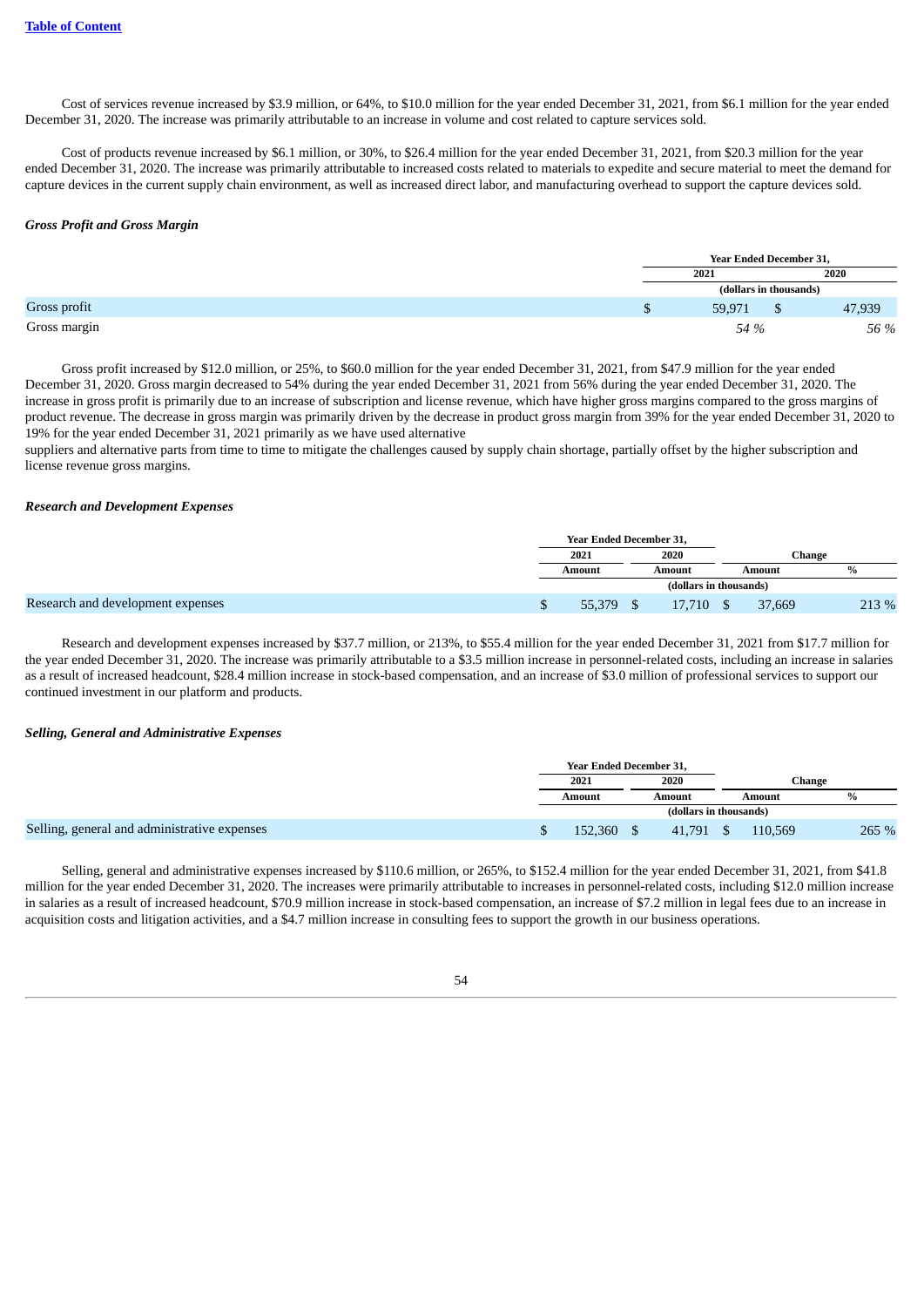## *Interest Income*

|                 | <b>Year Ended December 31,</b> |      |    |
|-----------------|--------------------------------|------|----|
|                 | 2021                           | 2020 |    |
|                 | (dollars in thousands)         |      |    |
| Interest income | 1.811                          |      | 19 |

Interest income increased by \$1.8 million, or 9,432%, to \$1.8 million for the year ended December 31, 2021, from \$0.02 million for the year ended December 31, 2020. The increase was primarily attributable to interest earned on our cash equivalents and investments during the year ended December 31, 2021.

#### *Interest Expense*

|                  |   | <b>Year Ended December 31,</b> |         |
|------------------|---|--------------------------------|---------|
|                  |   | 2021                           | 2020    |
|                  |   | (dollars in thousands)         |         |
| Interest expense | ╜ | (676)                          | (1,501) |

Interest expense decreased for the year ended December 31, 2021 compared to the year ended December 31, 2020, primarily due to repayment of our outstanding loans during the year ended December 31, 2021. As of December 31, 2021, we had no outstanding loans.

## *Transaction costs*

|                          |       | <b>Year Ended December 31,</b> |  |
|--------------------------|-------|--------------------------------|--|
|                          | 2021  | 2020                           |  |
|                          |       | (dollars in thousands)         |  |
| <b>Transaction costs</b> | (565) |                                |  |

For the year ended December 31, 2021, we expensed \$0.6 million of transaction costs in relation to the consummation of the Merger.

## *Change in Fair Value of Warrants Liabilities*

|                                              |      |          | <b>Year Ended December 31.</b> |  |
|----------------------------------------------|------|----------|--------------------------------|--|
|                                              | 2021 |          | 2020                           |  |
|                                              |      |          | (dollars in thousands)         |  |
| Change in fair value of warrants liabilities |      | (48,370) |                                |  |

We recognized a change in fair value of warrants liabilities of \$48.4 million for the year ended December 31, 2021 due to the increase in the fair value of our outstanding Public and Private Warrants since the Closing of the Merger.

## *Change in Fair Value of Contingent Earn-out Liability*

|                                                       | <b>Year Ended December 31,</b> |      |                          |
|-------------------------------------------------------|--------------------------------|------|--------------------------|
|                                                       | 2021                           | 2020 |                          |
|                                                       | (dollars in thousands)         |      |                          |
| Change in fair value of contingent earn-out liability | $(140, 454)$ \$                |      | $\overline{\phantom{a}}$ |

We recognized a change in fair value of contingent earn-out liability of \$140.5 million for the year ended December 31, 2021, primarily due to the increase in the fair value of the Company common stock since the Closing of the Merger.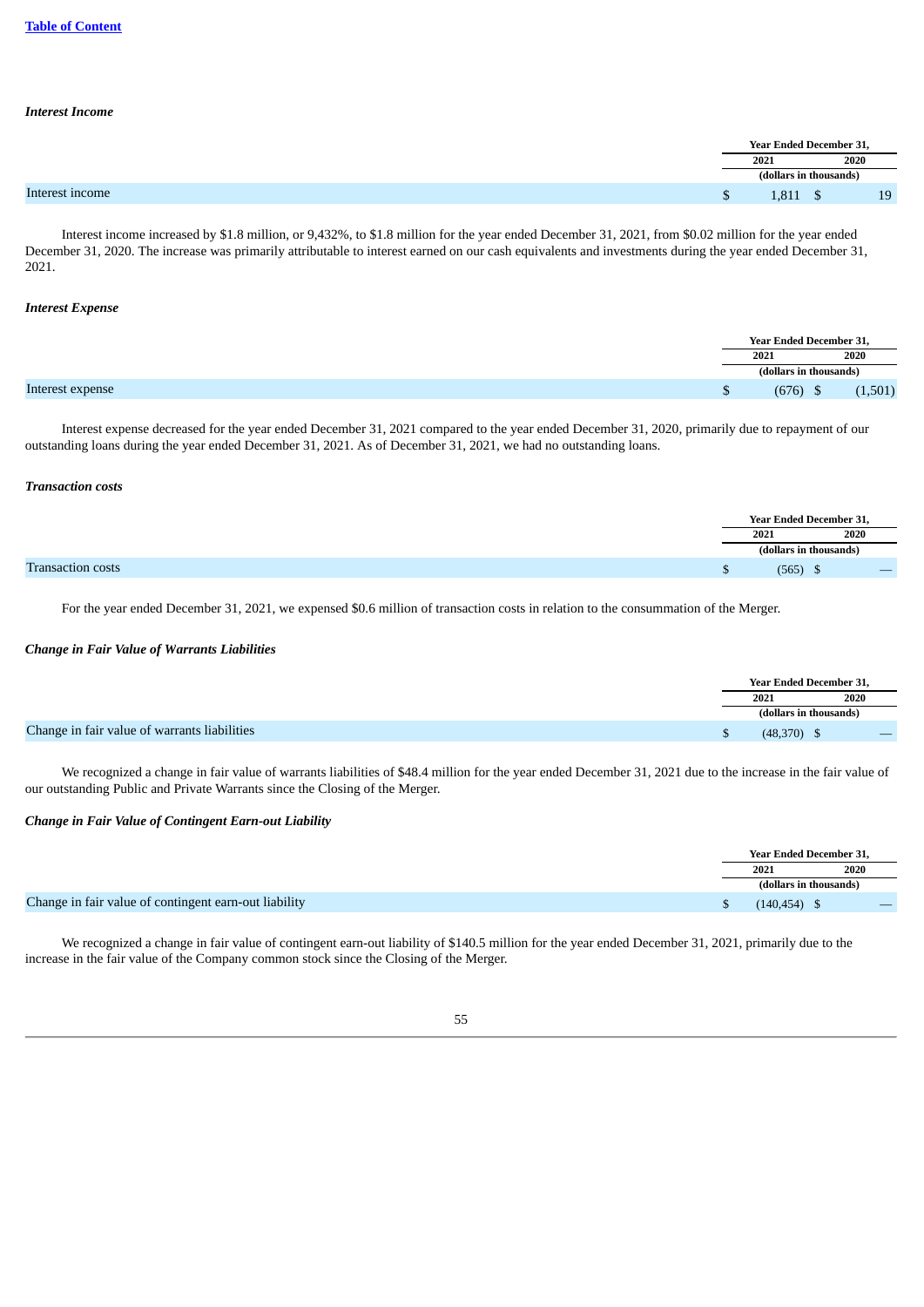#### *Other (Expense) Income, Net*

| 2021 | 2020                                                                |
|------|---------------------------------------------------------------------|
|      |                                                                     |
|      | (900)                                                               |
|      | <b>Year Ended December 31,</b><br>(dollars in thousands)<br>(2,255) |

Other expense increased by \$1.4 million, or 151%, to \$2.3 million for the year ended December 31, 2021 from \$0.9 million for the year ended December 31, 2020. The increase was primarily due to amortization of investment premium and loss on debt extinguishment.

#### *Provision for Income Taxes*

|                            | <b>Year Ended December 31,</b> |      |                |
|----------------------------|--------------------------------|------|----------------|
|                            | 2021                           | 2020 |                |
|                            | (dollars in thousands)         |      |                |
| Provision for income taxes |                                |      | $\blacksquare$ |

The provision for income taxes did not significantly fluctuate year over year. The U.S. federal statutory tax rate is 21%, while our effective tax rate for the year ended December 31, 2021 and 2020 was 0.1% and (0.6)%, respectively. The difference was due primarily to the tax benefit of stock-based compensation in a foreign jurisdiction.

## **LIQUIDITY AND CAPITAL RESOURCES**

## *Sources of Liquidity*

Our capital requirements will depend on many factors, including the growth and expansion of our paid subscribers, development of our technology and software platform (including research and development efforts), expansion of our sales and marketing activities and sales, general and administrative expenses. As of December 31, 2021, we had cash, cash equivalents, restricted cash and investments of approximately \$668.6 million. Our cash equivalents primarily consist of cash on hand and amounts on deposit with financial institutions. To date, our principal sources of liquidity have been proceeds received from the issuance of equity, the proceeds from the Merger and proceeds from warrant and option exercises for cash.

|                                               |                        | <b>Year Ended December 31,</b> |      |        |  |
|-----------------------------------------------|------------------------|--------------------------------|------|--------|--|
|                                               |                        | 2021                           | 2020 |        |  |
|                                               | (dollars in thousands) |                                |      |        |  |
| Cash, cash equivalents, and investments:      |                        |                                |      |        |  |
| Cash and cash equivalents                     |                        | 139,519 \$                     |      | 51,850 |  |
| Restricted cash                               |                        | 468                            |      | 400    |  |
| Investments                                   |                        | 528,590                        |      |        |  |
| Total cash, cash equivalents, and investments |                        | 668.577                        |      | 52,250 |  |
|                                               |                        |                                |      |        |  |

We believe our existing cash resources are sufficient to support planned operations for the next 12 months. We completed the Merger and PIPE Financing on July 22, 2021, pursuant to which we received net proceeds of \$612.9 million. We received \$76.6 million in proceeds from the Public and Private Warrants exercised in cash in the last month of the year ended December 31, 2021. As a result, management believes that its current financial resources are sufficient to continue operating activities for at least one year past the issuance date of the financial statements.

We have incurred negative cash flows from operating activities and significant losses from operations in the past. We expect to continue to incur operating losses at least for the next 12 months due to the investments that we intend to make in our business. Our future capital requirements will depend on many factors, including increase in our customer base, the timing and extent of spend to support the expansion of sales, marketing and development activities, and the impact of the COVID-19 pandemic. As a result, we may require additional capital resources to grow our business. We believe that current cash, cash equivalents and investments will be sufficient to fund our operations for at least the next 12 months.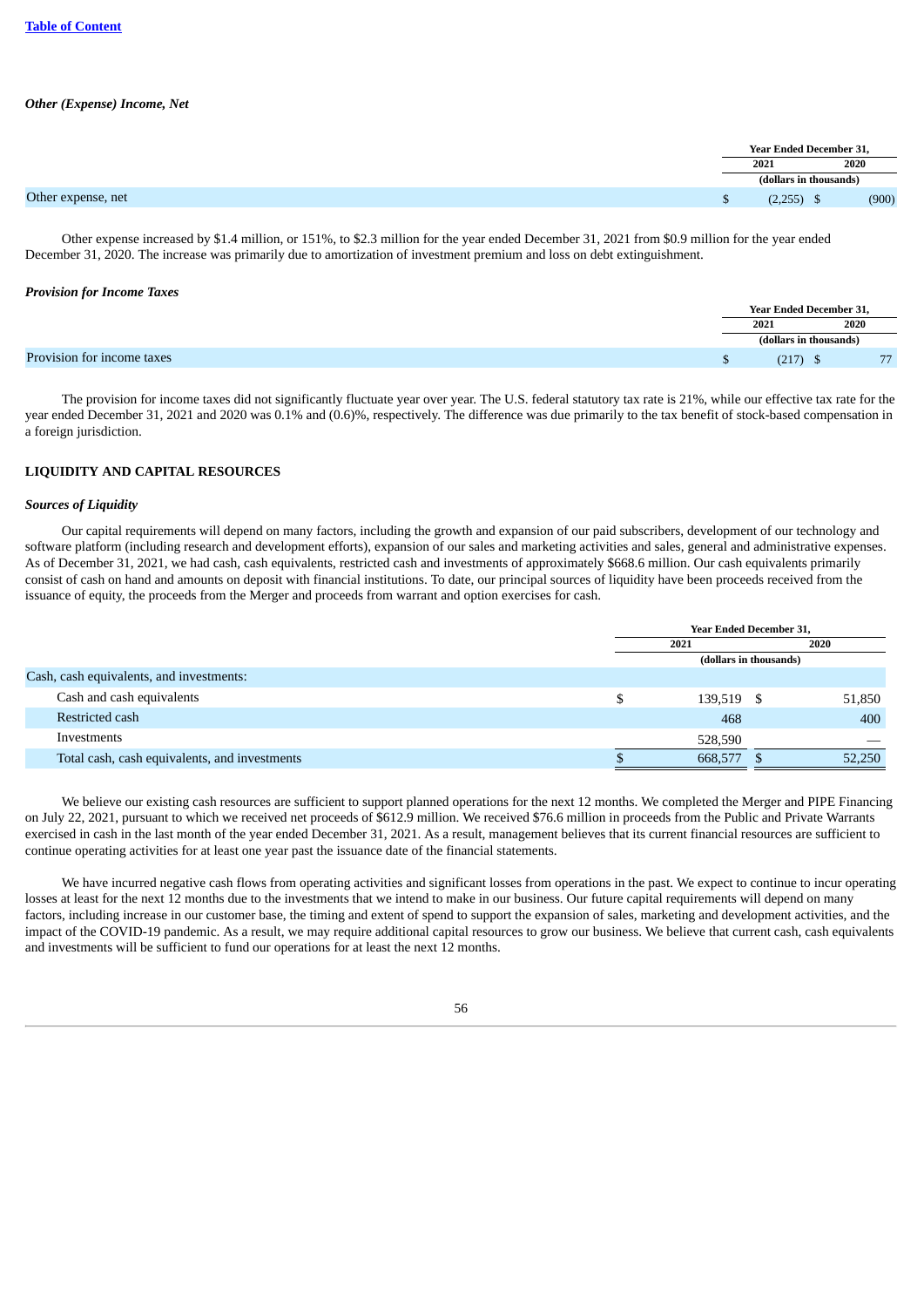## *Debt and Financing Arrangements*

Debt consists of our 2019 Term Loan, our 2018 Term Loan, our 2020 Term Loan, and our line of credit. During the year ended December 31, 2021, the Company repaid in full the 2019 Term Loan of \$2.4 million, the Line of Credit of \$3.0 million, the 2018 Term Loan of \$5.6 million including \$0.5 million of final payment fee and \$0.1 million interest and prepayment fee, and the 2020 Term Loan of \$2.0 million. As of December 31, 2021, there were no amounts outstanding under our term loans or line of credit.

## *2019 Term Loan*

The 2019 term loan is secured by certain assets and has customary negative and affirmative covenants. The loan has a maturity date of May 1, 2023 and bears interest rate at a floating per annum rate equal to the greater of (a) the Prime Rate + 1% and (b) 5.25%. The 2019 Term loan was fully repaid in July 2021.

#### *Line of Credit*

Our line of credit with third-party lender is secured by our accounts receivable and has customary negative and affirmative covenants. The loan has a maturity date of December 14, 2021 and bears interest at a floating per annum rate of equal to the greater of (a) the Prime Rate + 0.5% and (b) 5.25%. The Line of Credit was fully repaid in July 2021.

#### *2018 Term Loan*

The 2018 term loan is repayable in 48 monthly scheduled installments commencing on May 1, 2018. We are required to make interest-only payments for the first 12 months starting May 2018 and thereafter to make 36 equal installment payments through the maturity date of the loan. The loan is secured by certain assets and has customary negative and affirmative covenants. The loan has a maturity date of May 1, 2022 and bears interest at a fixed per annum rate of 11.5%. The 2018 Term loan was fully repaid in July 2021.

## *2020 Term Loan*

The 2020 term loan is provided under two facilities; facility A is comprised of \$1.0 million maturing in 36 months, and facility B is comprised of \$1.0 million maturing in 30 months. Principal is payable in 24 equal installments commencing on May 31, 2021 through April 30, 2023. The loan is secured by a letter of credit and has customary negative and affirmative covenants. The facility term loan has a maturity date of April 30, 2023 and bears interest at a fixed per annum rate of 4.75%. The 2020 Term loan was fully repaid in August 2021.

## *Other commitments*

We lease office space under operating leases for our U.S. headquarters and other locations in the United States that expire at various dates through 2025. In addition, we have purchase obligations, which include contracts and issued purchase orders containing non-cancellable payment terms to purchase third-party goods and services. As of December 31, 2021, our 12-month lease obligations (through December 31, 2022) totaled approximately \$1.3 million, or approximately \$4.2 million through the year ending December 31, 2025. Our non-cancellable purchase obligations as of December 31, 2021 totaled approximately \$12.0 million and are mostly due throughout the year ending December 31, 2022.

## *Cash Flows*

The following table set forth a summary of our cash flows for the year ended December 31, 2021 and 2020 (in thousands):

|                             | <b>Year Ended December 31,</b> |         |
|-----------------------------|--------------------------------|---------|
|                             | 2021                           | 2020    |
| Cash provided by (used in): |                                |         |
| <b>Operating activities</b> | (38, 808)                      | (3,597) |
| Investing activities        | (541, 821)                     | (4,884) |
| <b>Financing activities</b> | 668,449                        | 50,462  |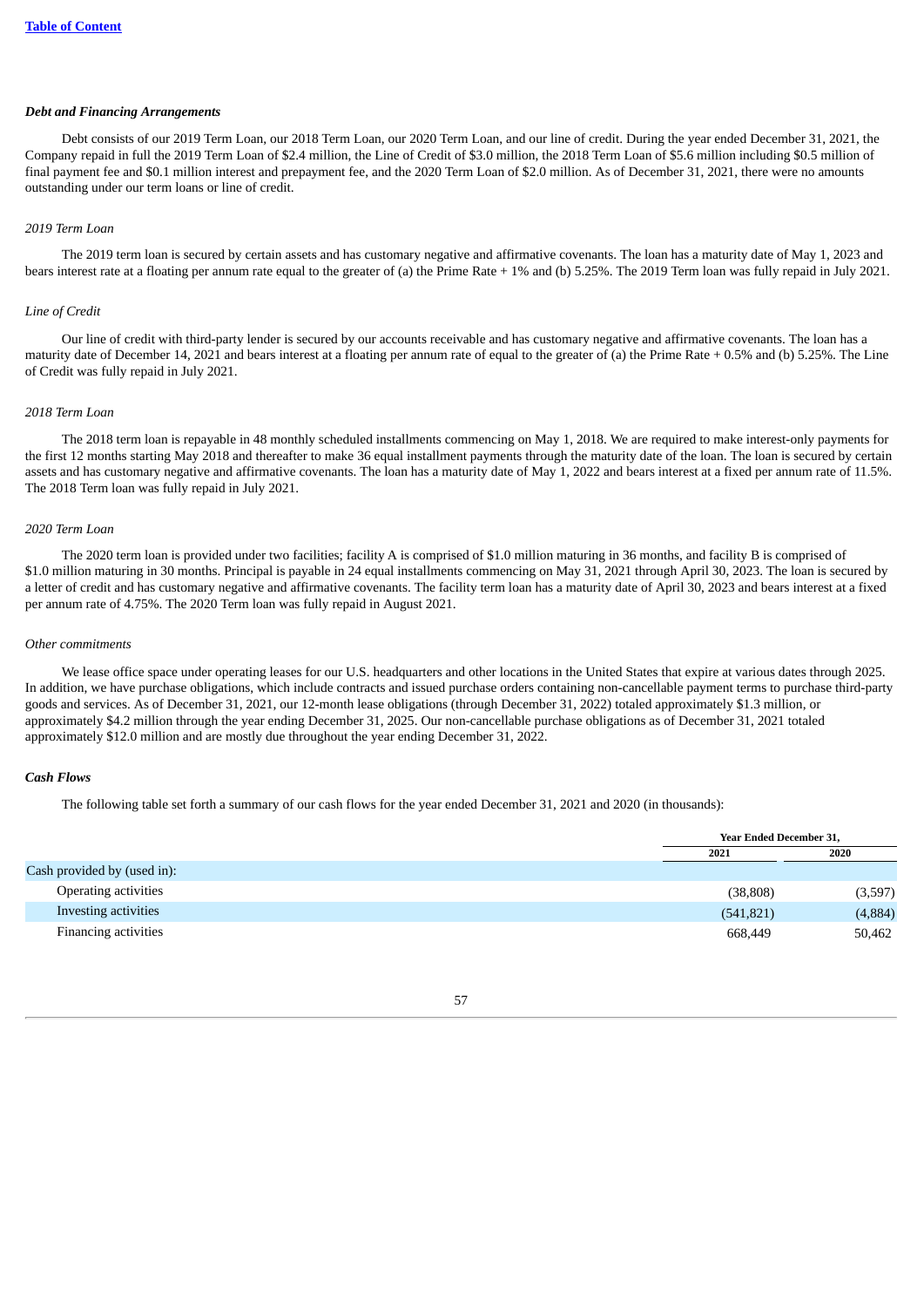#### *Net Cash Used in Operating Activities*

Net cash used in operating activities was \$38.8 million for the year ended December 31, 2021. This amount primarily consisted of a net loss of \$338.1 million, offset by non-cash charges of \$297.3 million, and a change in net operating assets and liabilities of \$2.0 million. The non-cash charges primarily consisted of \$5.8 million of depreciation and amortization expense, \$1.4 million of amortization of investment premiums, net of accretion of discounts, \$100.6 million of stock-based compensation expense, \$48.4 million of change in fair value of warrants liabilities, \$140.5 million of change in fair value of contingent earn-out liability, and \$0.6 million of transaction costs related to reverse recapitalization. Changes in net operating assets and liabilities primarily consisted of an increase in accounts payable, deferred revenue, accruals and other liabilities, which was partially offset by an increase in accounts receivable, prepaid expenses and other assets, and inventories.

Net cash used in operating activities was \$3.6 million for the year ended December 31, 2020. This amount primarily consisted of a net loss of \$14.0 million, offset by non-cash charges of \$9.3 million, and an increase in net operating assets and liabilities of \$1.1 million. The non-cash charges primarily consisted of \$4.8 million of depreciation and amortization expense, \$2.5 million of stock-based compensation expense, \$1.0 million of loss on extinguishment of loan and convertible note, \$0.8 million increase of allowance for doubtful accounts, and \$0.2 million amortization of debt discount and debt issuance costs. Changes of net operating assets and liabilities primarily consisted of an increase in accounts payable, deferred revenue and accruals and other liabilities, which was partially offset by an increase in account receivable, prepaid and other assets, and inventories.

#### *Net Cash Used in Investing Activities*

Net cash used in investing activities was \$541.8 million for the year ended December 31, 2021. This amount primarily consisted of investments in available-for-sale securities of \$532.6 million, capitalized software and development costs of \$7.2 million, an investment in convertible notes receivable of \$1.0 million and purchases of property and equipment of \$0.8 million.

Net cash used in investing activities was \$4.9 million for the year ended December 31, 2020. This amount primarily consisted of capitalized software and development costs.

#### *Net Cash Provided by Financing Activities*

Net cash provided by financing activities was \$668.4 million for the year ended December 31, 2021. This amount primarily consisted of \$612.9 million proceeds from reverse recapitalization and PIPE financing, net, \$76.6 million proceeds from exercise of warrants, \$2.1 million proceeds from exercise of stock options, partially offset by \$10.0 million payment of transaction costs related to reverse recapitalization and repayment of debt of \$13.1 million.

Net cash provided by financing activities was \$50.5 million for the year ended December 31, 2020. This amount primarily consisted of proceeds from issuance of redeemable convertible preferred stock, net, of \$43.7 million, proceeds from issuance of convertible notes of \$8.5 million, proceeds from external loans of \$6.2 million, partially offset by repayment of debt of \$8.0 million.

### **Emerging Growth Company Status**

Section 102(b)(1) of the JOBS Act exempts emerging growth companies from being required to comply with new or revised financial accounting standards until private companies are required to comply with the new or revised financial accounting standards. The JOBS Act provides that a company can choose not to take advantage of the extended transition period and comply with the requirements that apply to non-emerging growth companies, and any such election to not take advantage of the extended transition period is irrevocable.

The Company is an "emerging growth company" as defined in Section 2(a) of the Securities Act, and has elected to take advantage of the benefits of the extended transition period for new or revised financial accounting standards. The Company will remain an emerging growth company until the earliest of (i) the last day of the fiscal year in which the market value of common stock that is held by non-affiliates exceeds \$700 million as of the end of that year's second fiscal quarter, (ii) the last day of the fiscal year in which the Company has total annual gross revenue of \$1.07 billion or more during such fiscal year (as indexed for inflation), (iii) the date on which the Company has issued more than \$1 billion in non-convertible debt in the prior three-year period or (iv) December 31, 2025, and the Company expects to continue to take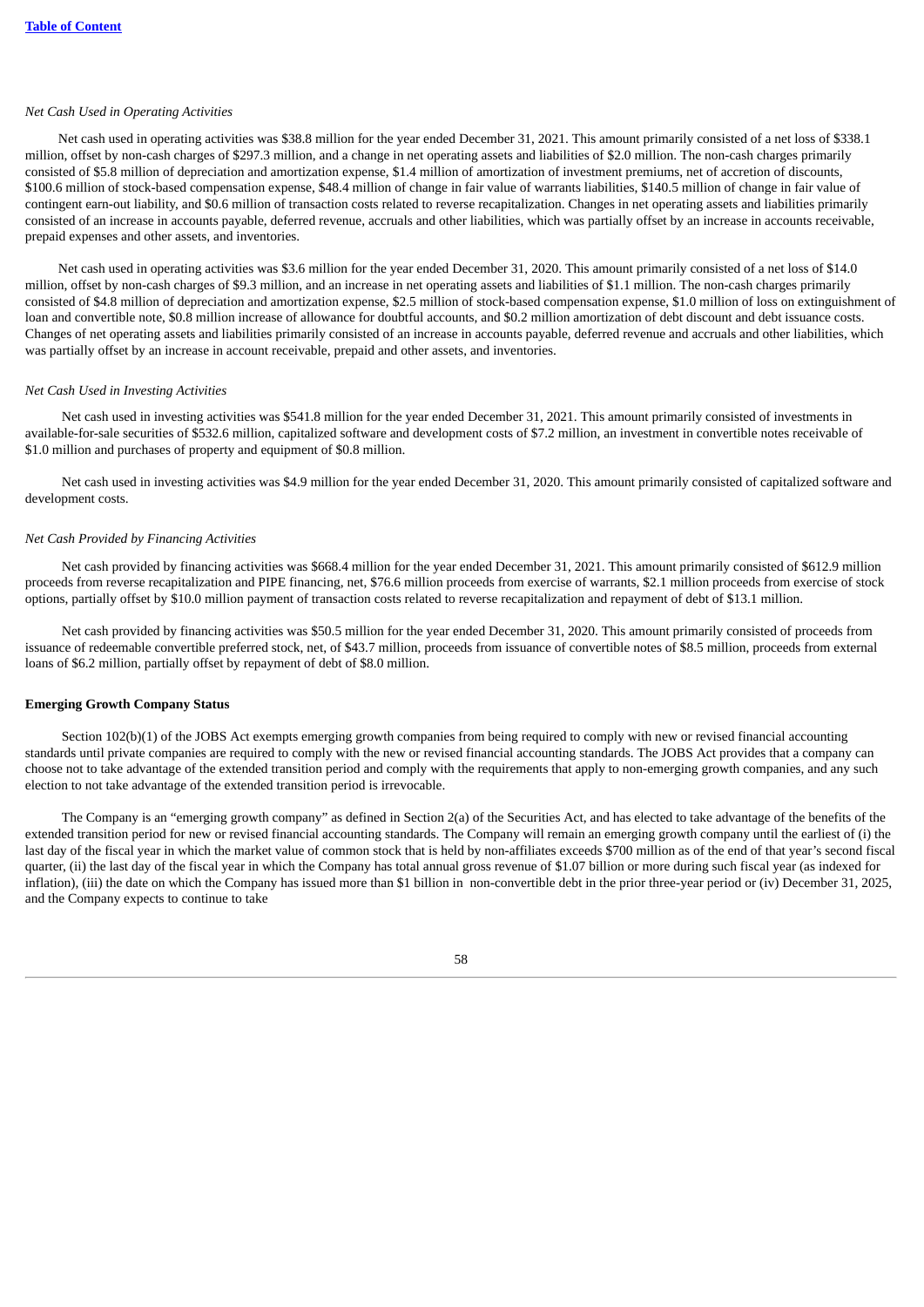advantage of the benefits of the extended transition period, although it may decide to early adopt such new or revised accounting standards to the extent permitted by such standards. This may make it difficult or impossible to compare the Company's financial results with the financial results of another public company that is either not an emerging growth company or is an emerging growth company that has chosen not to take advantage of the extended transition period exemptions because of the potential differences in accounting standards used.

## **CRITICAL ACCOUNTING POLICIES AND ESTIMATES**

Our discussion and analysis of our financial condition and results of operations are based upon our consolidated financial statements, which have been prepared in accordance with GAAP. We evaluated the development and selection of our critical accounting policies and estimates and believe that the following involve a higher degree of judgment or complexity and are most significant to reporting our results of operations and financial position and are therefore discussed as critical. The following critical accounting policies reflect the significant estimates and judgements used in the preparation of our consolidated financial statements. Actual results could differ materially from those estimates and assumptions, and those differences could be material to our consolidated financial statements. We re-evaluate our estimates on an ongoing basis. For information on our significant accounting policies, refer to Note 2.—Summary of Significant Accounting Policies of our audited consolidated financial statements included in this Annual Report on Form 10-K.

## *Revenue*

Effective January 1, 2019, our revenue recognition policy is a critical policy due to the adoption of the guidance from ASC 606, Revenue from Contracts with Customers, and because of the variety of revenue generating transactions. We determine the amount of revenue to be recognized through the application of the following steps: (1) identify the contract; (2) identify the performance obligations; (3) determine the transaction price; (4) allocate the transaction price to the performance obligations; and (5) recognize revenue when (or as) performance obligations are satisfied.

We identify performance obligations in our contracts with customers, which primarily include subscription, license, services and products. The transaction price is determined based on the amount which we expect to be entitled to in exchange for providing the promised goods and services to our customer. The transaction price in the contract is allocated to each distinct performance obligation on a relative standalone selling price basis. Revenue is recognized when performance obligations are satisfied. In certain transactions the transaction price is considered variable and an estimate of the constrained transaction price is recorded by us. Changes in variable consideration may result in an increase or a decrease to revenue. Changes to the estimated variable consideration were not material for the periods presented.

Contract payment terms vary, and are generally net 30 days. Collectability is assessed based on a number of factors including collection history and creditworthiness of the customer. If collectability of substantially all consideration to which we are entitled under the contract is determined to be not probable, revenue is not recorded until collectability becomes probable at a later date.

#### *Stock-Based Compensation*

We measure and record the expense related to stock-based awards based on the fair value of those awards as determined on the date of grant. We recognize stock-based compensation expense over the requisite service period of the individual grant, generally equal to the vesting period and use the straightline method to recognize stock-based compensation. For stock-based awards with performance conditions, we record compensation expenses when it is deemed probable that the performance condition will be met. We account for forfeitures as they occur. We selected the Black-Scholes option-pricing model as the method for determining the estimated fair value for stock options. The Black-Scholes option-pricing model requires the use of highly subjective and complex assumptions, which determine the fair value of stock-based awards, including the option's expected term and the price volatility of the underlying stock.

We calculated the fair value of options granted by using the Black-Scholes option-pricing model with the following assumptions:

*Expected Volatility*—We estimated volatility for option grants by evaluating the average historical volatility of a peer group of companies for the period immediately preceding the option grant for a term that is approximately equal to the options' expected term.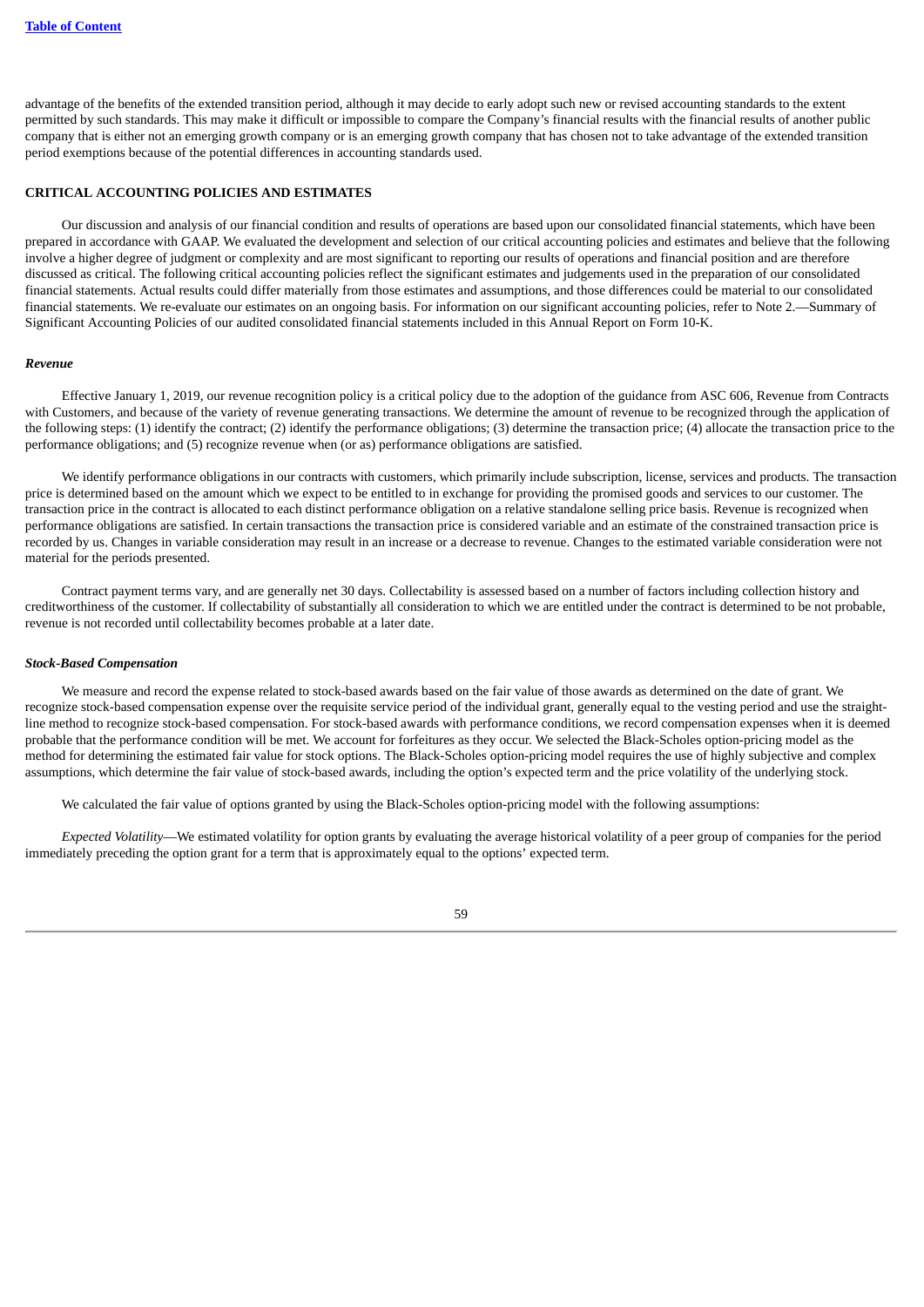*Expected Term*—The expected term of the Matterport's options represents the period that the stock-based awards are expected to be outstanding.

We have elected to use the midpoint of the stock options vesting term and contractual expiration period to compute the expected term, as we do not have sufficient historical information to develop reasonable expectations about future exercise patterns and post vesting employment termination behavior.

*Risk-Free Interest Rate*—The risk-free interest rate is based on the implied yield available on US Treasury zero coupon issues with a term that is equal to the options' expected term at the grant date.

*Dividend Yield* —We have never declared or paid dividends and do not anticipate declaring dividends. As such, the dividend yield has been estimated to be zero.

Refer to Note 14—Stock Plan, to our audited consolidated financial statements included elsewhere in this Annual Report on Form 10-K for details regarding our stock-based compensation plans.

#### *Common Stock Valuation*

Prior to the Closing date, in the absence of a public trading market for our common stock, on each grant date, the fair value of our common stock had historically been determined by our board of directors with inputs from management, taking into account our most recent valuations from an independent thirdparty valuation specialist. Our board of directors intended all stock options granted to have an exercise price per share not less than the per share fair value of our common stock on the date of grant. The valuations of our common stock were determined in accordance with the guidelines outlined in the American Institute of Certified Public Accountants Practice Aid, Valuation of Privately-Held-Company Equity Securities Issued as Compensation. The assumptions used to determine the estimated fair value of our common stock were based on numerous objective and subjective factors, combined with management's judgment, including:

- relevant precedent transactions involving our capital stock;
- external market conditions affecting the industry and trends within the industry;
- the rights, preferences and privileges of our redeemable convertible preferred stock relative to those of our common stock;
- our financial condition and operating results, including our levels of available capital resources;
- the progress of our research and development efforts, our stage of development and business strategy;
- the likelihood of achieving a liquidity event, such as an initial public offering or a sale of our given prevailing market conditions;
- the history and nature of our business, industry trends and competitive environment;
- the lack of marketability of our common stock;
- recent secondary stock sales and tender offers;
- equity market conditions affecting comparable public companies; and
- general U.S. and global market conditions.

In determining the fair value of our common stock, we established the enterprise value of our business using the market approach. Under the market approach, a group of guideline publicly traded companies with similar financial and operating characteristics to Matterport were selected, and valuation multiples based on the guideline public companies' financial information and market data were calculated. Based on the observed valuation multiples, an appropriate multiple was selected to apply to our historical and forecasted revenue results.

In allocating the equity value of our business among the various classes of equity securities prior to December 2020, we used the option pricing model ("*OPM*") method, which models each class of equity securities as a call option with a unique claim on our assets. The OPM treated our common stock and redeemable convertible preferred stock as call options on an equity value with exercise prices based on the liquidation preference of our redeemable convertible preferred stock. The common stock was modeled as a call option with a claim on the equity value at an exercise price equal to the remaining value immediately after our redeemable convertible preferred stock is liquidated. The exclusive reliance on the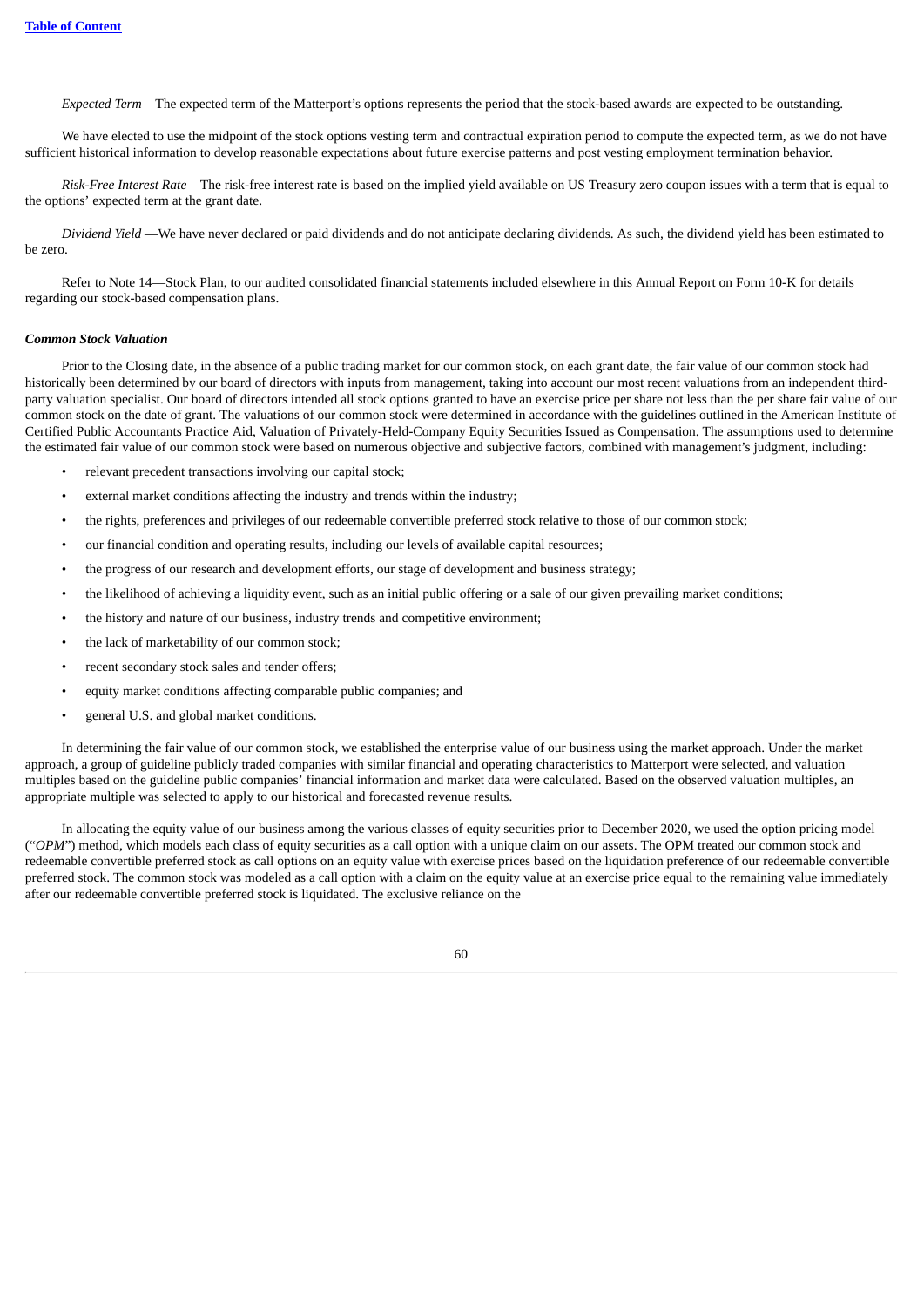OPM until December 2020 was appropriate when the range of possible future outcomes was difficult to predict and resulted in a highly speculative forecast.

Since December 2020, we used a hybrid method utilizing a combination of the OPM and the probability weighted expected return method ("PWERM"). The PWERM is a scenario-based methodology that estimates the fair value of common stock based upon an analysis of future values for Matterport, assuming various outcomes. The common stock value was based on the probability-weighted present value of expected future investment returns considering each of the possible outcomes available as well as the rights of each class of shares. The future value of the common stock under each outcome was discounted back to the valuation date at an appropriate risk-adjusted discount rate and probability weighted to arrive at an indication of value for the common stock. We considered two different scenarios: (a) a transaction with a SPAC, (b) remaining a private company. Under the hybrid method, we used the OPM, the if-converted method, and the liquidation method to allocate the equity value of our business among the various classes of stock. The if-converted method presumes that all shares of our redeemable convertible preferred stock convert into shares of common stock based upon their conversion terms and differences in the rights and preferences of the share of redeemable convertible preferred stock are ignored. The liquidation method presumes payment of proceeds in accordance with the liquidation terms of each class of stock.

After the allocation to the various classes of equity securities, a discount for lack of marketability ("*DLOM*") was applied to arrive at a fair value of common stock. A DLOM was meant to account for the lack of marketability of a stock that was not publicly traded. In making the final determination of common stock value, consideration was also given to recent sales of common stock.

Application of these approaches and methodologies involved the use of estimates, judgments and assumptions that are highly complex and subjective, such as those regarding our expected future revenue, expenses and future cash flows, discount rates, market multiples, the selection of comparable public companies, and the probability of and timing associated with possible future events. Changes in any or all of these estimates and assumptions or the relationships between those assumptions impacted our valuations as of each valuation date and may have had a material impact on the valuation of our common stock.

## *Warrants Liability*

The Company assumed publicly-traded warrants ("Public Warrants") and private warrants ("Private Warrants") upon the Closing. The Company accounts for warrants for shares of the Company's Class A common stock that are not indexed to its own stock as liabilities at fair value on the balance sheet. The warrants are subject to remeasurement at each balance sheet date and any change in fair value is recognized in the Company's statement of operations. For issued or modified warrants that meet all of the criteria for equity classification, the warrants are required to be recorded as a component of additional paid-in capital at the time of issuance. For issued or modified warrants that do not meet all the criteria for equity classification, the warrants are required to be recorded as a liability at their initial fair value on the date of issuance, and each balance sheet date thereafter. Changes in the estimated fair value of the warrants are recognized as a non-cash gain or loss on the statements of operations.

#### *Earn-out Arrangement*

In connection with the reverse recapitalization and pursuant to the Merger Agreement, eligible Legacy Matterport stockholders and Legacy Matterport stock options and restricted share units (RSUs) holders are entitled to receive an aggregate of 23,460,000 shares of the Company's Class A common shares ("Earn-out Shares") upon the Company achieving certain Earn-out triggering events during the Earn-out Period (as described in Note 13 of our consolidated financial statements included in this Annual Report Form 10-K).

In accordance with ASC 815-40, Earn-out Shares issuable to Legacy Matterport common stockholders in respect of such common stock are not solely indexed to the common stock and therefore are accounted for as contingent earn-out liability on the consolidated balance sheet at the reverse recapitalization date and subsequently remeasured at each reporting date with changes in fair value recorded a component of other expense, net in the consolidated statements of operations.

Earn-out Shares issuable to certain holders of Legacy Matterport stock options and RSUs in respect of such stock options and RSUs (the "Earn-out Awards") are subject to forfeiture and are accounted for in accordance with ASC 718.

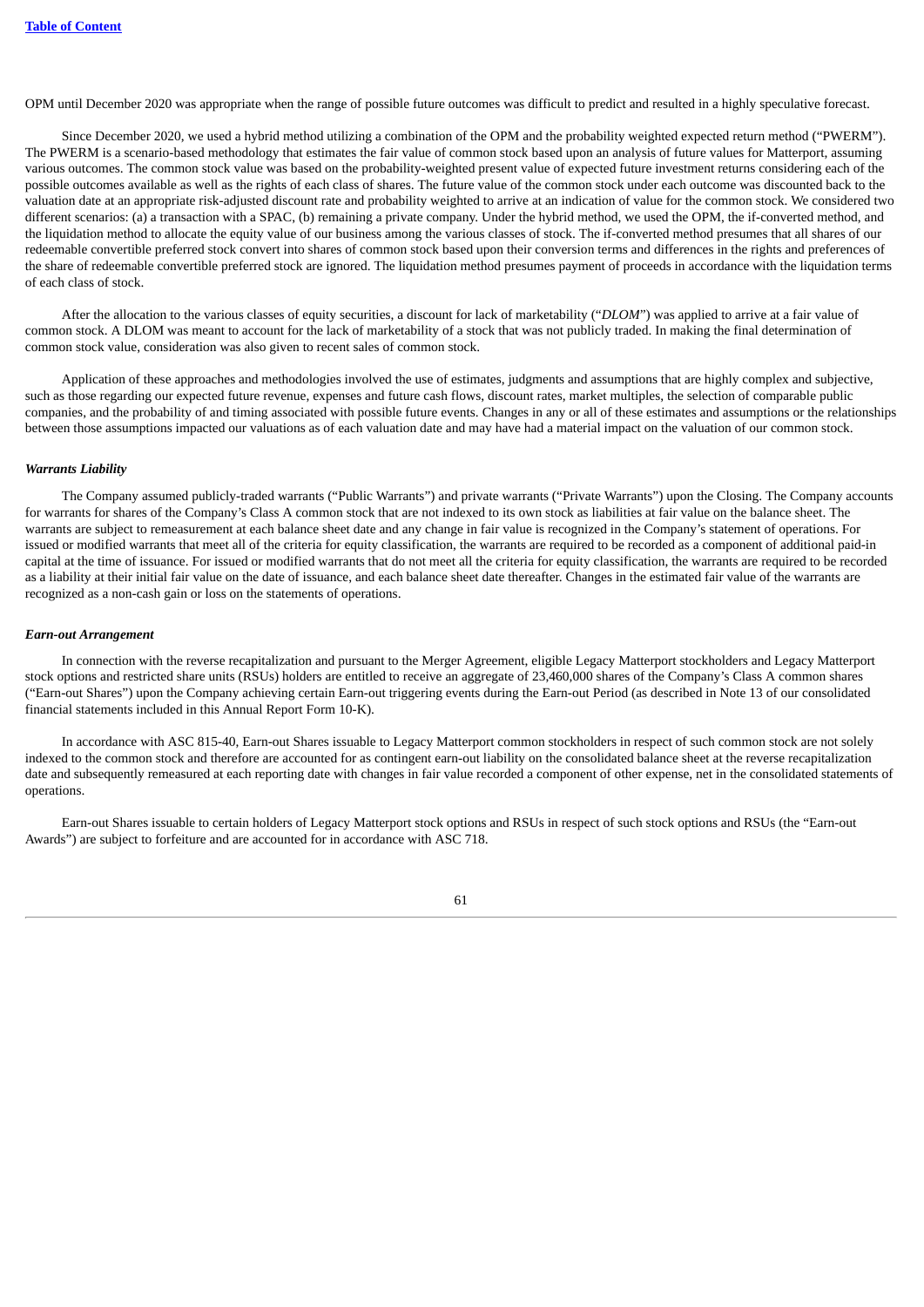The Company measures and recognizes stock-compensation expense based on the fair value of the Earn-out Awards over the derived service period for each tranche. Forfeitures are accounted for as they occur.

Upon the forfeiture of Earn-out Shares issuable to any eligible holder of Legacy Matterport stock options and RSUs, the forfeited Earn-out awards are subject to reallocation and grant on a pro rata basis to the remaining eligible Legacy Matterport stockholders and stock options and RSUs holders. The reallocated issuable shares to Legacy Matterport common stockholders are recognized as contingent earn-out liability, and the reallocated issuable shares to Legacy Matterport stock options and RSUs holders are recognized as stock-based compensation over the remaining derived service period based on the fair value on the date of the reallocation.

Upon Closing, the estimated fair value of the Earn-out Shares is allocated proportionally to contingent earn-out liability and the grant date fair value of the Earn-out Awards. The estimated fair value of the Earn-out Shares is determined using a Monte Carlo simulation prioritizing the most reliable information available. The assumptions utilized in the calculation are based on the achievement of certain stock price milestones, including the current Company common stock price, expected volatility, risk-free rate, expected term and dividend rate. The contingent earn-out liability is categorized as a Level 3 fair value measurement because the Company estimates projections during the Earn-out Period utilizing unobservable inputs. See Note 6 "Fair Value Measurement" and Note 13 "Contingent Earn-Out Liability" for additional information.

If the applicable triggering event is achieved for a tranche, the Company will account for the Earn-out Shares for such tranche as issued and outstanding common stock.

The Earn-out triggering events were achieved as of January 18, 2022, and all Earn-out Shares were issued to eligible recipients on February 1, 2022.

#### *Recent Accounting Pronouncements*

For a discussion of the recent accounting pronouncements, refer to "Accounting Pronouncements" in Note 2. Summary of Significant Accounting Policies of our consolidated financial statements included in this Annual Form 10-K.

### **Item 7A. Quantitative and Qualitative Disclosures About Market Risk**

Matterport is subject to market risk, primarily relating to potential losses arising from adverse changes in foreign currency exchange rates.

## **Foreign Currency Exchange Risk**

Our results of operations and cash flows are subject to fluctuations due to changes in foreign currency exchange rates. Currently, substantially all of our revenue is generated in U.S. dollars. Our expenses are generally denominated in the currencies of the jurisdictions in which we conduct our operations, which are primarily in the United States, U.K. and Singapore. Our results of operations and cash flows in the future may be adversely affected due to an expansion of non-U.S. dollar denominated contracts, growth of our international entities, and changes in foreign exchange rates. The effect of a hypothetical 10% change in foreign currency exchange rates applicable to our business would not have a material impact on our historical or current consolidated financial statements. To date, we have not engaged in any hedging strategies. As our international operations grow, we will continue to reassess our approach to manage the risk relating to fluctuations in currency rates.

## **Inflation Risk**

We do not believe that inflation has had a material effect on our business, financial condition, or results of operations. If our costs become subject to significant inflationary pressures, we may not be able to fully offset such higher costs through price increases. Our inability or failure to do so could harm our business, financial condition, and operating results.

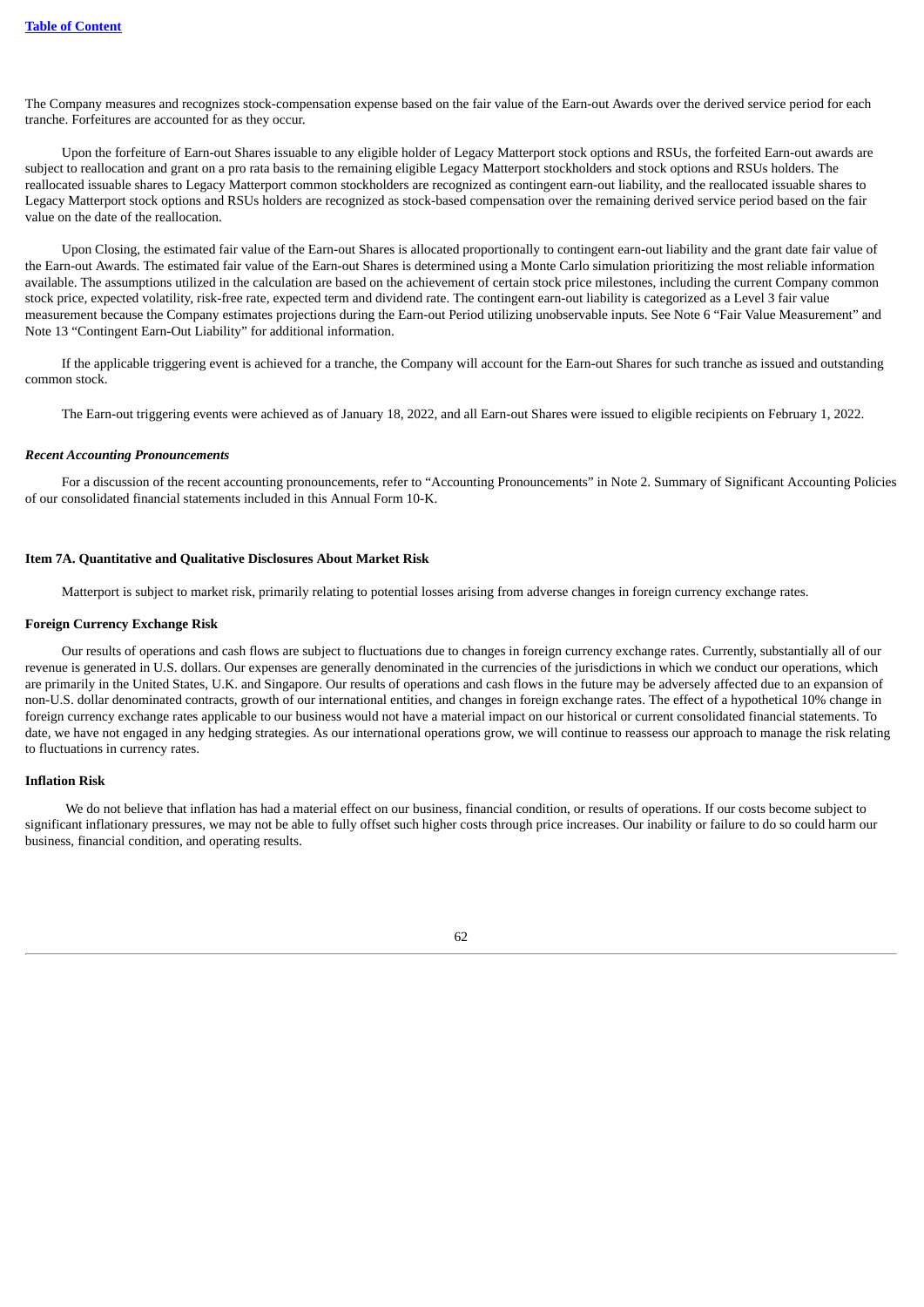# **Item 8. Financial Statements and Supplementary Data**

# **INDEX TO CONSOLIDATED FINANCIAL STATEMENTS**

<span id="page-62-0"></span>

| <b>Report of Independent Registered Public Accounting Firm (PCAOB ID: 238)</b>                                                                 | 59        |
|------------------------------------------------------------------------------------------------------------------------------------------------|-----------|
| Consolidated Balance Sheets as of December 31, 2021 and 2020                                                                                   | <u>61</u> |
| Consolidated Statements of Operations for the Years Ended December 31, 2021 and 2020                                                           | 62        |
| Consolidated Statements of Comprehensive Loss for the Years Ended December 31, 2021 and 2020                                                   | <u>62</u> |
| Consolidated Statements of Redeemable Convertible Preferred Stock and Stockholders' Equity (Deficit) for the Years Ended December 31, 2021 and |           |
| 2020                                                                                                                                           | 63        |
| Consolidated Statements of Cash Flows for the Years Ended December 31, 2021 and 2020                                                           | 64        |
| Notes to the Consolidated Financial Statements                                                                                                 | 65        |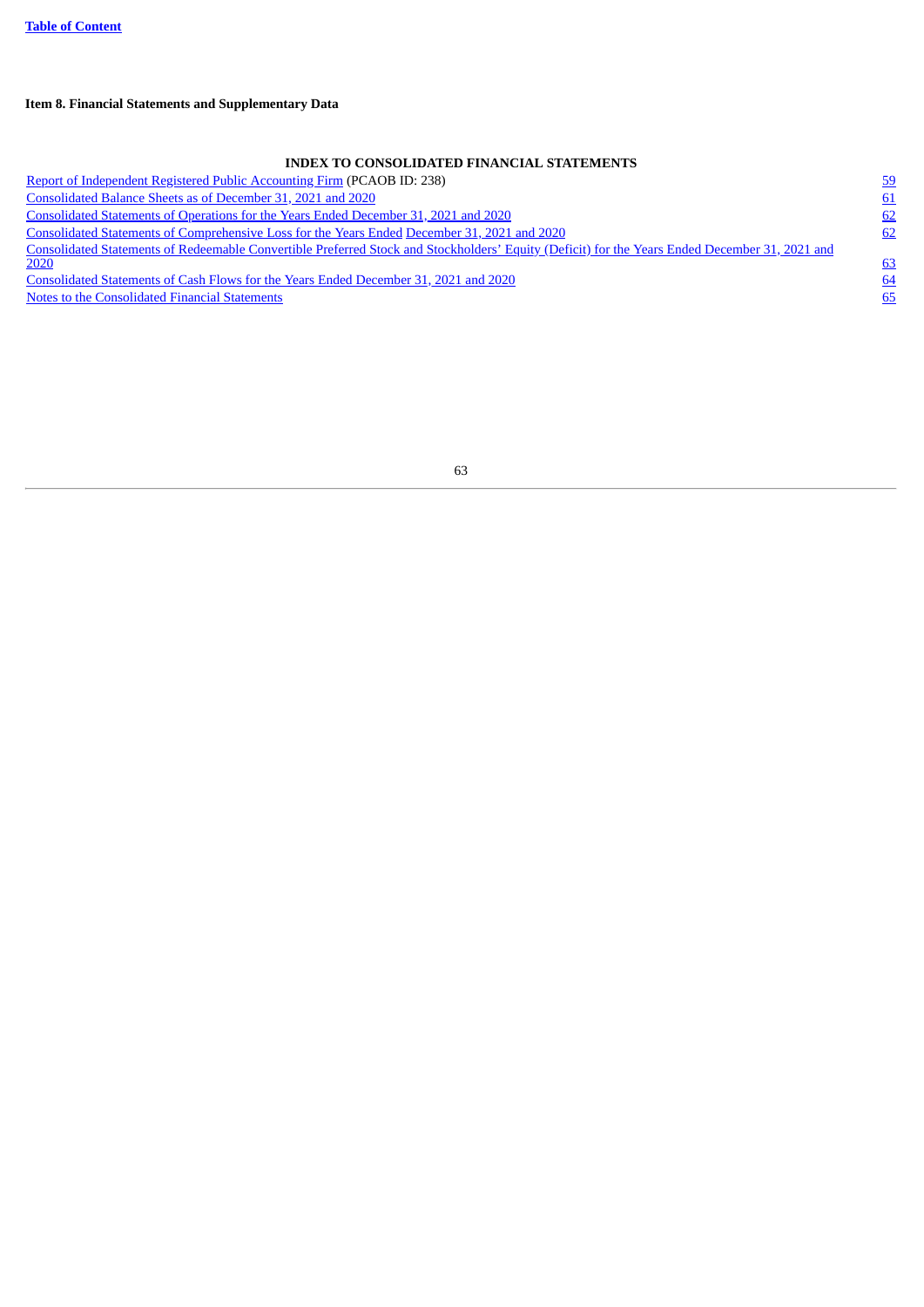## **REPORT OF INDEPENDENT REGISTERED PUBLIC ACCOUNTING FIRM**

To the Board of Directors and Stockholders of Matterport, Inc.

#### *Opinion on the Financial Statements*

We have audited the accompanying consolidated balance sheets of Matterport Inc. and its subsidiaries (the "Company") as of December 31, 2021 and 2020, and the related consolidated statements of operations, of comprehensive loss, of redeemable convertible preferred stock and stockholders' equity (deficit), and of cash flows for the years then ended, including the related notes (collectively referred to as the "consolidated financial statements"). In our opinion, the consolidated financial statements present fairly, in all material respects, the financial position of the Company as of December 31, 2021 and 2020, and the results of its operations and its cash flows for the years then ended in conformity with accounting principles generally accepted in the United States of America.

## *Basis for Opinion*

These consolidated financial statements are the responsibility of the Company's management. Our responsibility is to express an opinion on the Company's consolidated financial statements based on our audits. We are a public accounting firm registered with the Public Company Accounting Oversight Board (United States) (PCAOB) and are required to be independent with respect to the Company in accordance with the U.S. federal securities laws and the applicable rules and regulations of the Securities and Exchange Commission and the PCAOB.

We conducted our audits of these consolidated financial statements in accordance with the standards of the PCAOB. Those standards require that we plan and perform the audit to obtain reasonable assurance about whether the consolidated financial statements are free of material misstatement, whether due to error or fraud.

Our audits included performing procedures to assess the risks of material misstatement of the consolidated financial statements, whether due to error or fraud, and performing procedures that respond to those risks. Such procedures included examining, on a test basis, evidence regarding the amounts and disclosures in the consolidated financial statements. Our audits also included evaluating the accounting principles used and significant estimates made by management, as well as evaluating the overall presentation of the consolidated financial statements. We believe that our audits provide a reasonable basis for our opinion.

/s/PricewaterhouseCoopers LLP

Atlanta, Georgia March 18, 2022

<span id="page-63-0"></span>We have served as the Company's auditor since 2019.

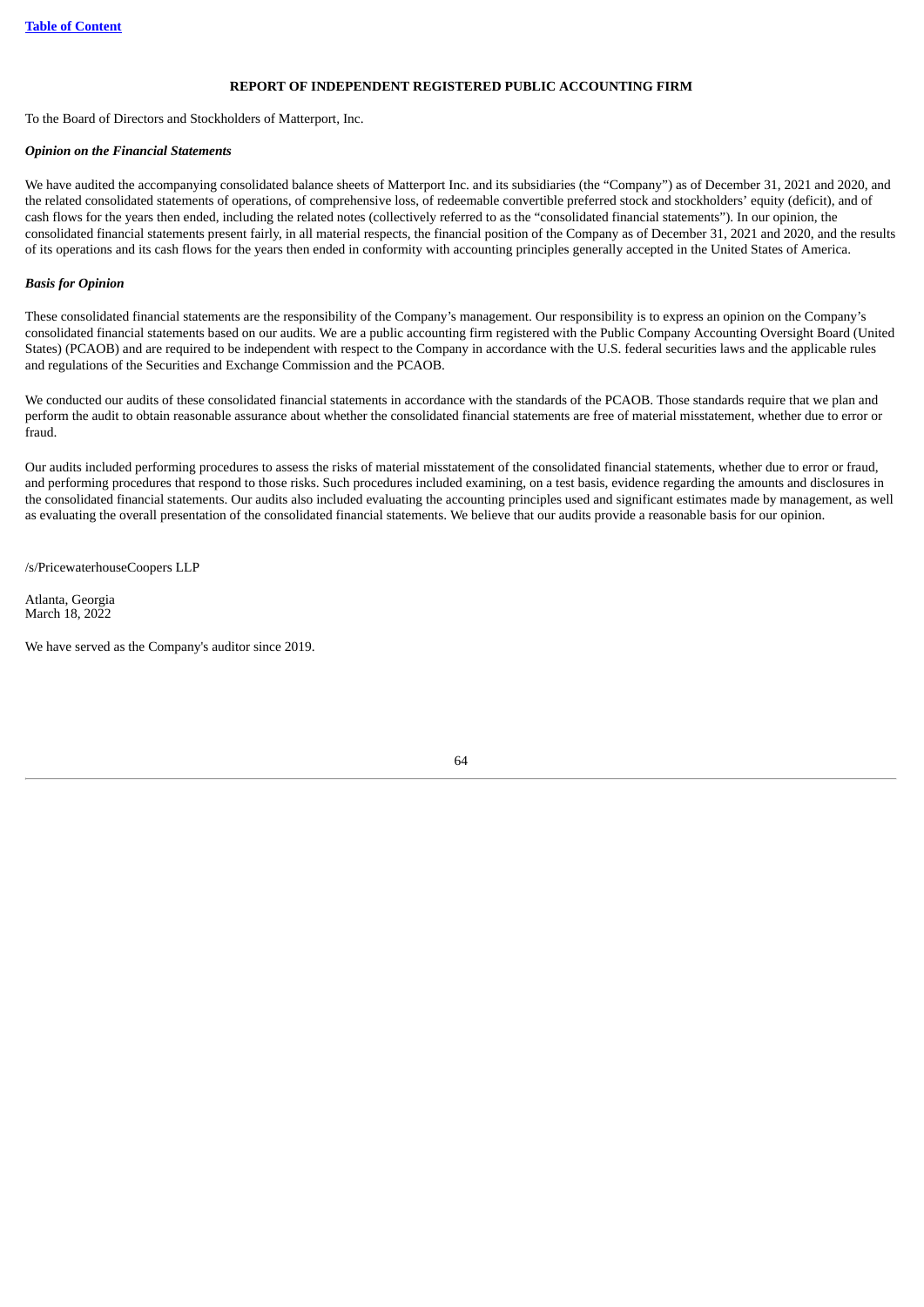## **MATTERPORT INC. CONSOLIDATED BALANCE SHEETS (In thousands, except per share data)**

|                                                                                                                                                                                                                                                                                                                                       |              | <b>Year Ended December 31,</b> |              |                |
|---------------------------------------------------------------------------------------------------------------------------------------------------------------------------------------------------------------------------------------------------------------------------------------------------------------------------------------|--------------|--------------------------------|--------------|----------------|
|                                                                                                                                                                                                                                                                                                                                       |              | 2021                           |              | 2020           |
| <b>ASSETS</b>                                                                                                                                                                                                                                                                                                                         |              |                                |              |                |
| Current assets:                                                                                                                                                                                                                                                                                                                       |              |                                |              |                |
| Cash and cash equivalents                                                                                                                                                                                                                                                                                                             | \$           | 139.519                        | \$           | 51,850         |
| Restricted cash                                                                                                                                                                                                                                                                                                                       |              | 468                            |              | 400            |
| Short-term investments                                                                                                                                                                                                                                                                                                                |              | 264,931                        |              |                |
| Accounts receivable, net of allowance of \$291 and \$799, as of December 31, 2021 and December 31, 2020, respectively                                                                                                                                                                                                                 |              | 10,879                         |              | 3,924          |
| Inventories                                                                                                                                                                                                                                                                                                                           |              | 5,593                          |              | 3,646          |
| Prepaid expenses and other current assets                                                                                                                                                                                                                                                                                             |              | 16,313                         |              | 2,453          |
| Total current assets                                                                                                                                                                                                                                                                                                                  |              | 437,703                        |              | 62,273         |
| Property and equipment, net                                                                                                                                                                                                                                                                                                           |              | 14,118                         |              | 8,210          |
| Long-term investments                                                                                                                                                                                                                                                                                                                 |              | 263,659                        |              |                |
| Other assets                                                                                                                                                                                                                                                                                                                          |              | 3,696                          |              | 1,369          |
| <b>Total assets</b>                                                                                                                                                                                                                                                                                                                   | $\mathbb{S}$ | 719,176                        | \$           | 71,852         |
| LIABILITIES, REDEEMABLE CONVERTIBLE PREFERRED STOCK AND STOCKHOLDERS' EQUITY                                                                                                                                                                                                                                                          |              |                                |              |                |
| (DEFICIT)                                                                                                                                                                                                                                                                                                                             |              |                                |              |                |
| <b>Current liabilities</b>                                                                                                                                                                                                                                                                                                            |              |                                |              |                |
| Accounts payable                                                                                                                                                                                                                                                                                                                      | \$           | 12,227                         | \$           | 3,434          |
| Current portion of long-term debt                                                                                                                                                                                                                                                                                                     |              |                                |              | 8,215          |
| Deferred revenue                                                                                                                                                                                                                                                                                                                      |              | 11,074                         |              | 4,606          |
| Accrued expenses and other current liabilities                                                                                                                                                                                                                                                                                        |              | 10,026                         |              | 6,995          |
| Total current liabilities                                                                                                                                                                                                                                                                                                             |              | 33,327                         |              | 23,250         |
| Warrants liability                                                                                                                                                                                                                                                                                                                    |              | 38,974                         |              |                |
| Contingent earn-out liability                                                                                                                                                                                                                                                                                                         |              | 377,576                        |              |                |
| Long-term debt                                                                                                                                                                                                                                                                                                                        |              |                                |              | 4,502          |
| Deferred revenue, non-current                                                                                                                                                                                                                                                                                                         |              | 874                            |              | 297            |
| Other long-term liabilities                                                                                                                                                                                                                                                                                                           |              | 262                            |              | 335            |
| <b>Total liabilities</b>                                                                                                                                                                                                                                                                                                              |              | 451,013                        |              | 28,384         |
| Commitments and contingencies (Note 8)                                                                                                                                                                                                                                                                                                |              |                                |              |                |
| Redeemable convertible preferred stock, \$0.0001 par value; 30,000 and 125,405 shares authorized as of December 31, 2021<br>and 2020, respectively; nil and 124,979 shares issued and outstanding as of December 31, 2021 and 2020; and liquidation<br>preference of nil and \$166,131 as of December 31, 2021 and 2020, respectively |              |                                |              | 164,168        |
| Stockholders' equity (deficit):                                                                                                                                                                                                                                                                                                       |              |                                |              |                |
| Common stock, \$0.0001 par value; 640,000 shares and 230,680 shares authorized as of December 31, 2021 and 2020,<br>respectively; and 250,173 shares and 38,981 shares issued and outstanding as of December 31, 2021 and 2020,<br>respectively                                                                                       |              | 25                             |              | $\overline{4}$ |
| Additional paid-in capital                                                                                                                                                                                                                                                                                                            |              | 737,735                        |              | 9,159          |
| Accumulated other comprehensive income (loss)                                                                                                                                                                                                                                                                                         |              | (1,539)                        |              | 135            |
| Accumulated deficit                                                                                                                                                                                                                                                                                                                   |              | (468, 058)                     |              | (129,998)      |
| Total stockholders' equity (deficit)                                                                                                                                                                                                                                                                                                  |              | 268,163                        |              | (120,700)      |
| Total liabilities, redeemable convertible preferred stock and stockholders' equity (deficit)                                                                                                                                                                                                                                          | $\mathbb{S}$ | 719,176                        | $\mathbb{S}$ | 71,852         |

<span id="page-64-0"></span>The accompanying notes are an integral part of these consolidated financial statements.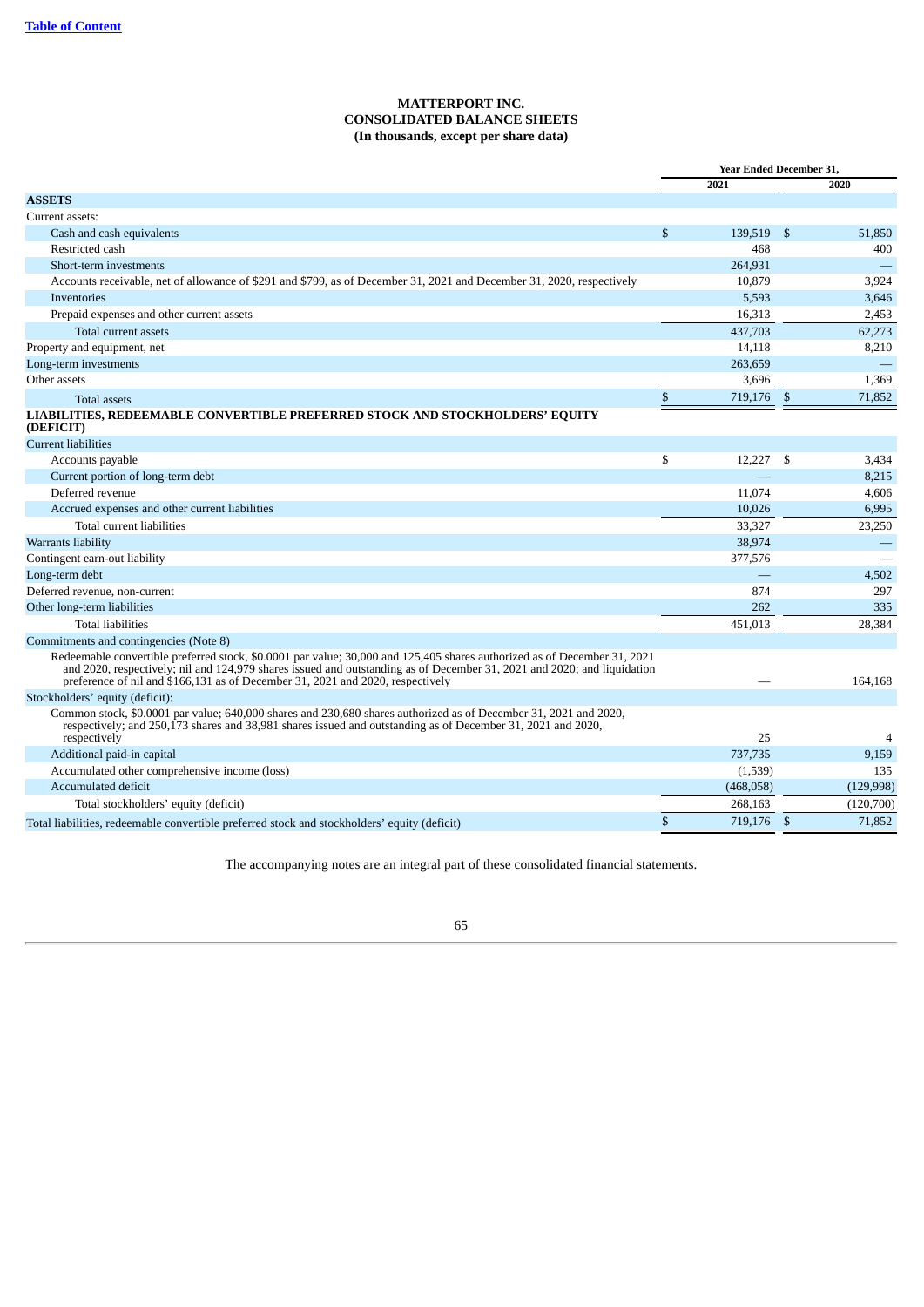## **MATTERPORT, INC. CONSOLIDATED STATEMENTS OF OPERATIONS (In thousands, except per share data)**

|                                                                          |                            | <b>Year Ended December 31,</b> |           |  |
|--------------------------------------------------------------------------|----------------------------|--------------------------------|-----------|--|
|                                                                          | 2021                       |                                | 2020      |  |
| Revenue:                                                                 |                            |                                |           |  |
| Subscription                                                             | \$                         | 61,275 \$                      | 41,558    |  |
| License                                                                  | 4,761                      |                                | 3,500     |  |
| <b>Services</b>                                                          | 12,592                     |                                | 7,702     |  |
| Product                                                                  | 32,546                     |                                | 33,124    |  |
| Total revenue                                                            | 111,174                    |                                | 85,884    |  |
| Costs of revenue:                                                        |                            |                                |           |  |
| Subscription                                                             | 14,754                     |                                | 11,445    |  |
| License                                                                  |                            |                                | 69        |  |
| Services                                                                 | 10,046                     |                                | 6,131     |  |
| Product                                                                  | 26,403                     |                                | 20,300    |  |
| Total costs of revenue                                                   | 51,203                     |                                | 37,945    |  |
| Gross profit                                                             | 59,971                     |                                | 47,939    |  |
| Operating expenses:                                                      |                            |                                |           |  |
| Research and development                                                 | 55,379                     |                                | 17,710    |  |
| Selling, general, and administrative                                     | 152,360                    |                                | 41,791    |  |
| Total operating expenses                                                 | 207,739                    |                                | 59,501    |  |
| Loss from operations                                                     | (147, 768)                 |                                | (11, 562) |  |
| Other income (expense):                                                  |                            |                                |           |  |
| Interest income                                                          | 1,811                      |                                | 19        |  |
| Interest expense                                                         |                            | (676)                          | (1,501)   |  |
| <b>Transaction costs</b>                                                 | (565)                      |                                |           |  |
| Change in fair value of warrants liabilities                             | (48, 370)                  |                                |           |  |
| Change in fair value of contingent earn-out liability                    | (140, 454)                 |                                |           |  |
| Other expense, net                                                       | (2,255)                    |                                | (900)     |  |
| Total expense                                                            | (190, 509)                 |                                | (2, 382)  |  |
| Loss before provision (benefit) for income taxes                         | (338, 277)                 |                                | (13, 944) |  |
| Provision (benefit) for income taxes                                     |                            | (217)                          | 77        |  |
| Net loss                                                                 | $\frac{1}{2}$<br>(338,060) | $\mathbf{\mathcal{S}}$         | (14, 021) |  |
| Net loss per share, basic and diluted                                    | \$                         | $(2.58)$ \$                    | (0.43)    |  |
| Weighted-average shares used in per share calculation, basic and diluted | 131,278                    |                                | 32,841    |  |

<span id="page-65-0"></span>The accompanying notes are an integral part of these consolidated financial statements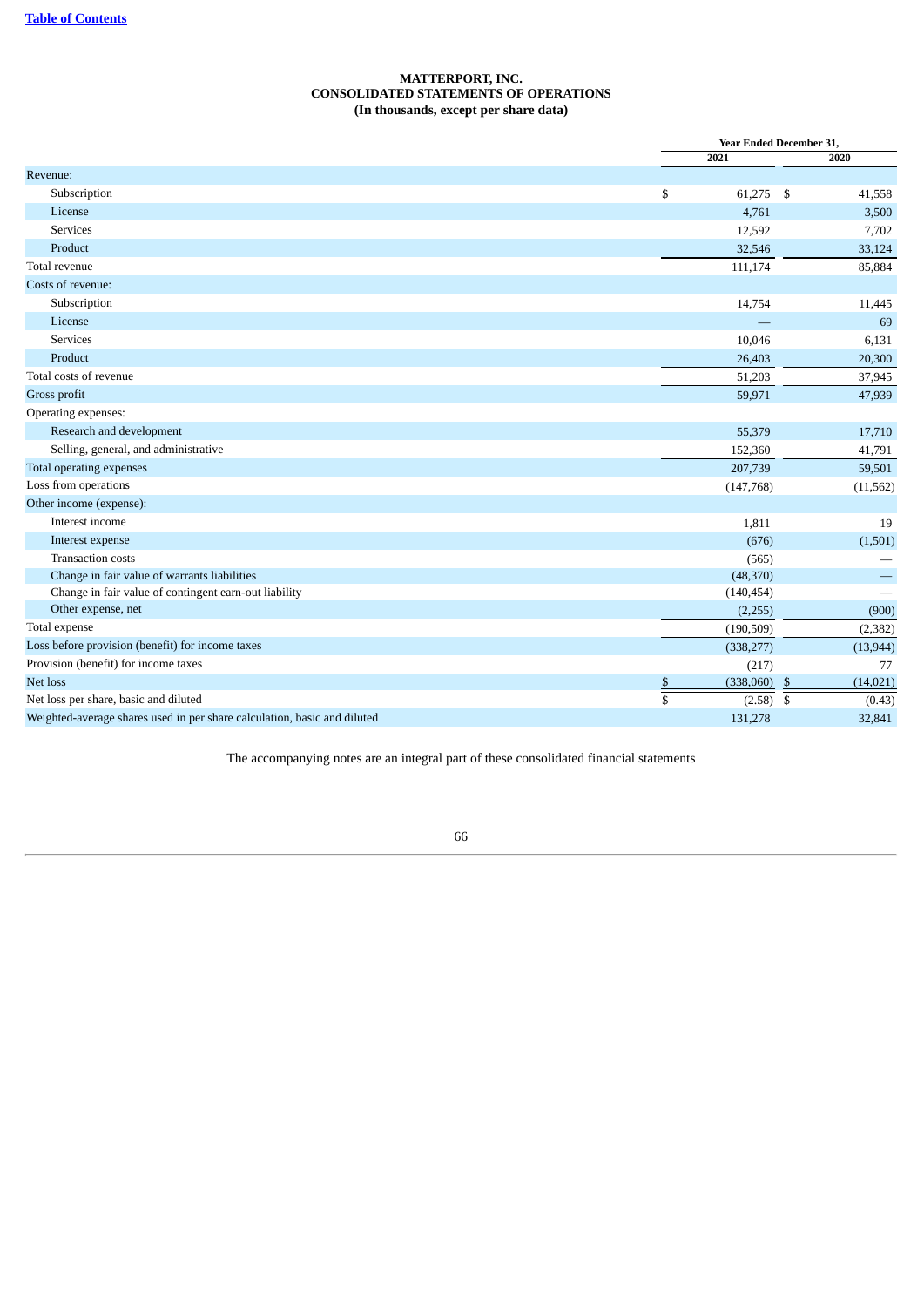## **MATTERPORT, INC. CONSOLIDATED STATEMENTS OF COMPREHENSIVE LOSS (In thousands)**

|                                                              | <b>Year Ended December 31,</b> |  |           |  |
|--------------------------------------------------------------|--------------------------------|--|-----------|--|
|                                                              | 2021                           |  | 2020      |  |
| Net loss                                                     | $(338,060)$ \$                 |  | (14,021)  |  |
| Other comprehensive income (loss), net of taxes:             |                                |  |           |  |
| Foreign currency translation gain (loss)                     | (187)                          |  | 99        |  |
| Unrealized loss on available-for-sale securities, net of tax | (1,487)                        |  | _         |  |
| Other comprehensive income (loss)                            | $(1,674)$ \$                   |  | 99        |  |
| Comprehensive loss                                           | (339,734)                      |  | (13, 922) |  |
|                                                              |                                |  |           |  |

<span id="page-66-0"></span>The accompanying notes are an integral part of these consolidated financial statements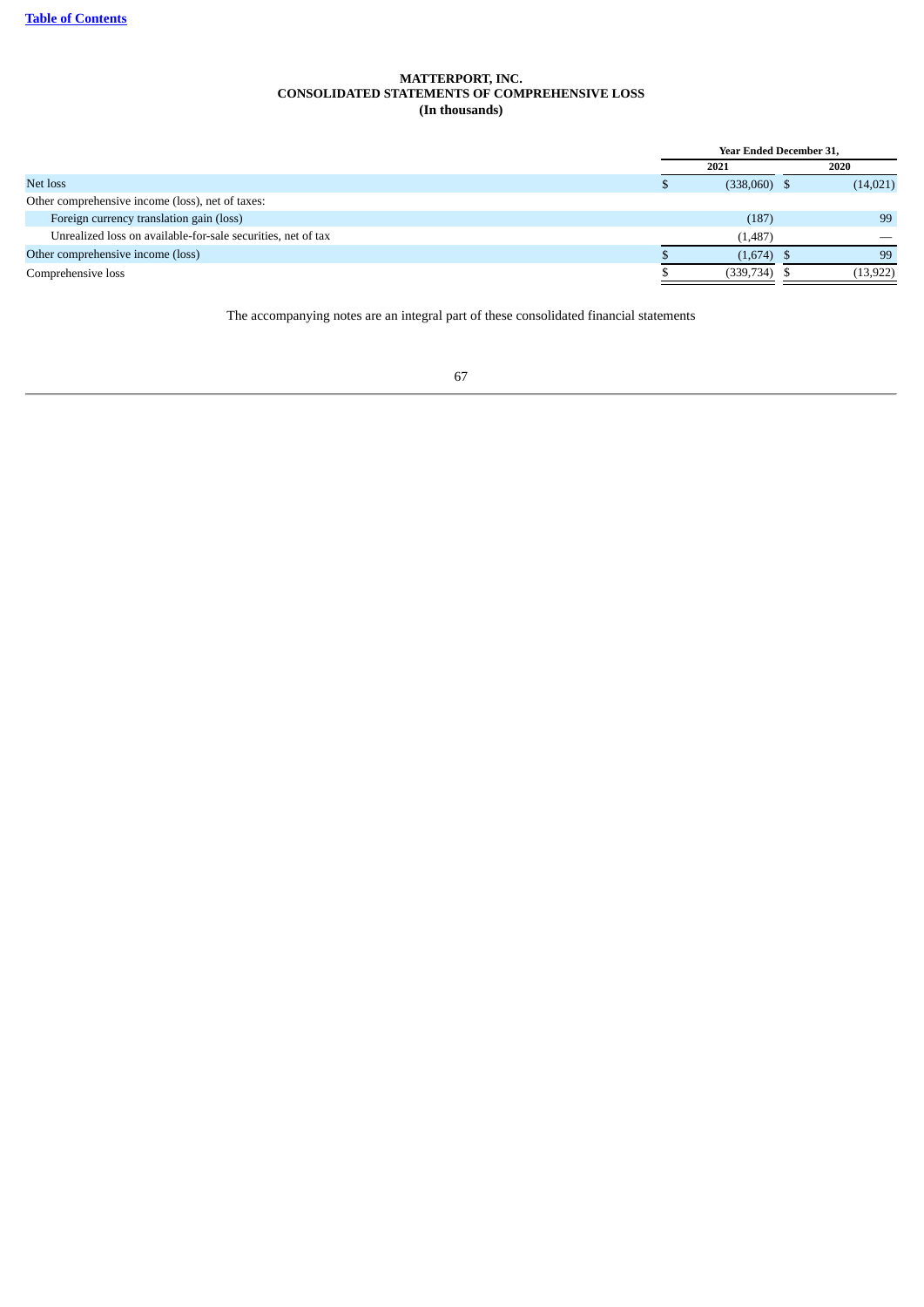#### **MATTERPORT, INC. CONSOLIDATED STATEMENTS OF REDEEMABLE CONVERTIBLE PREFERRED STOCK AND STOCKHOLDERS' EQUITY (DEFICIT) (In thousands)**

|                                                                                         | <b>Redeemable Convertible</b><br><b>Preferred Stock</b><br>Shares <sup>(1)</sup> |              | <b>Amount</b> | Shares <sup>(1)</sup> | <b>Common Stock</b><br><b>Amount</b> |                | <b>Additional</b><br>Paid-In<br>Capital |            | <b>Accumulated</b><br>Other<br>Comprehensive Accumulated<br>Income (loss) |         | <b>Deficit</b> |                 | <b>Total</b><br>Stockholders'<br><b>Equity (Deficit)</b> |            |
|-----------------------------------------------------------------------------------------|----------------------------------------------------------------------------------|--------------|---------------|-----------------------|--------------------------------------|----------------|-----------------------------------------|------------|---------------------------------------------------------------------------|---------|----------------|-----------------|----------------------------------------------------------|------------|
| <b>Balance as of December 31, 2019</b>                                                  | 98,542                                                                           | $\mathbf{s}$ | 110,978       | 32,132                | $\mathbf{s}$                         | 3 <sup>1</sup> | $\mathbf{s}$                            | $5,871$ \$ |                                                                           | 36      | -S             | $(115,539)$ \$  |                                                          | (109, 629) |
| Net loss                                                                                |                                                                                  |              |               |                       |                                      |                |                                         |            |                                                                           |         |                | (14, 021)       |                                                          | (14, 021)  |
| Other comprehensive income                                                              |                                                                                  |              |               |                       |                                      |                |                                         |            |                                                                           | 99      |                |                 |                                                          | 99         |
| Conversion of convertible note to Series D<br>redeemable convertible preferred stock    | 4,729                                                                            |              | 9,501         |                       |                                      |                |                                         |            |                                                                           |         |                |                 |                                                          |            |
| Issuance of Series D redeemable convertible preferred<br>stocks net of issuance costs   | 21,708                                                                           |              | 43,689        |                       |                                      |                |                                         |            |                                                                           |         |                |                 |                                                          |            |
| Issuance of common stock upon exercise of stock<br>options                              |                                                                                  |              |               | 7,293                 |                                      | $\mathbf{1}$   |                                         | 1,538      |                                                                           |         |                |                 |                                                          | 1,539      |
| Issuance of common stock warrants net of issuance<br>costs                              |                                                                                  |              |               |                       |                                      |                |                                         | 55         |                                                                           |         |                |                 |                                                          | 55         |
| Settlement of vested stock options                                                      |                                                                                  |              |               |                       |                                      |                |                                         | (956)      |                                                                           |         |                |                 |                                                          | (956)      |
| Repurchase and Retirement of common stock                                               |                                                                                  |              |               | (444)                 |                                      |                |                                         |            |                                                                           |         |                | (438)           |                                                          | (438)      |
| Stock-based compensation                                                                |                                                                                  |              |               |                       |                                      |                |                                         | 2,651      |                                                                           |         |                |                 |                                                          | 2,651      |
| <b>Balance as of December 31, 2020</b>                                                  | 124,979                                                                          | $\mathbf{s}$ | 164,168       | 38,981 \$             |                                      | $\overline{4}$ | $\mathbf{s}$                            | $9,159$ \$ |                                                                           | 135     | $\mathbf{s}$   | $(129,998)$ \$  |                                                          | (120, 700) |
| Net loss                                                                                |                                                                                  |              |               |                       |                                      |                |                                         |            |                                                                           |         |                | (338,060)       |                                                          | (338,060)  |
| Other comprehensive loss                                                                |                                                                                  |              |               |                       |                                      |                |                                         |            |                                                                           | (1,674) |                |                 |                                                          | (1,674)    |
| Conversion of convertible note to Series D<br>redeemable convertible preferred stock    | (125, 031)                                                                       |              | (164, 461)    | 126,461               |                                      | 13             |                                         | 164,448    |                                                                           |         |                |                 |                                                          | 164,461    |
| Issuance of Series D redeemable convertible preferred<br>stock to a customer            | 52                                                                               |              | 293           |                       |                                      |                |                                         |            |                                                                           |         |                |                 |                                                          |            |
| Issuance of common stock upon exercise of stock<br>options                              |                                                                                  |              |               | 4,072                 |                                      |                |                                         | 2,068      |                                                                           |         |                |                 |                                                          | 2.068      |
| Issuance of common stock upon exercise of legacy<br>Matterport common stock warrants    |                                                                                  |              |               | 1,038                 |                                      |                |                                         |            |                                                                           |         |                |                 |                                                          |            |
| Issuance of common stock upon the reverse<br>recapitalization, net of transaction costs |                                                                                  |              |               | 72,531                |                                      | 7              |                                         | 539,890    |                                                                           |         |                |                 |                                                          | 539,897    |
| Issuance of common stock upon exercise of public and<br>private warrants                |                                                                                  |              |               | 7,090                 |                                      | $\mathbf{1}$   |                                         | 155,055    |                                                                           |         |                |                 |                                                          | 155,056    |
| Earn-out liability recognized upon the closing of the<br>reverse recapitalization       |                                                                                  |              |               |                       |                                      |                |                                         | (237, 122) |                                                                           |         |                |                 |                                                          | (237, 122) |
| Stock-based compensation                                                                |                                                                                  |              |               |                       |                                      |                |                                         | 104,237    |                                                                           |         |                |                 |                                                          | 104,237    |
| <b>Balance as of December 31, 2021</b>                                                  | —                                                                                | \$           |               | 250,173               | \$                                   | 25             | \$                                      | 737,735 \$ |                                                                           | (1,539) | -\$            | $(468, 058)$ \$ |                                                          | 268,163    |

<span id="page-67-0"></span>(1) The shares of the Company's common and redeemable convertible preferred stock, prior to the Merger (as defined in Note 1) have been retroactively restated to reflect the exchange ratio of<br>approximately 4.1193 establish

The accompanying notes are an integral part of these consolidated financial statements.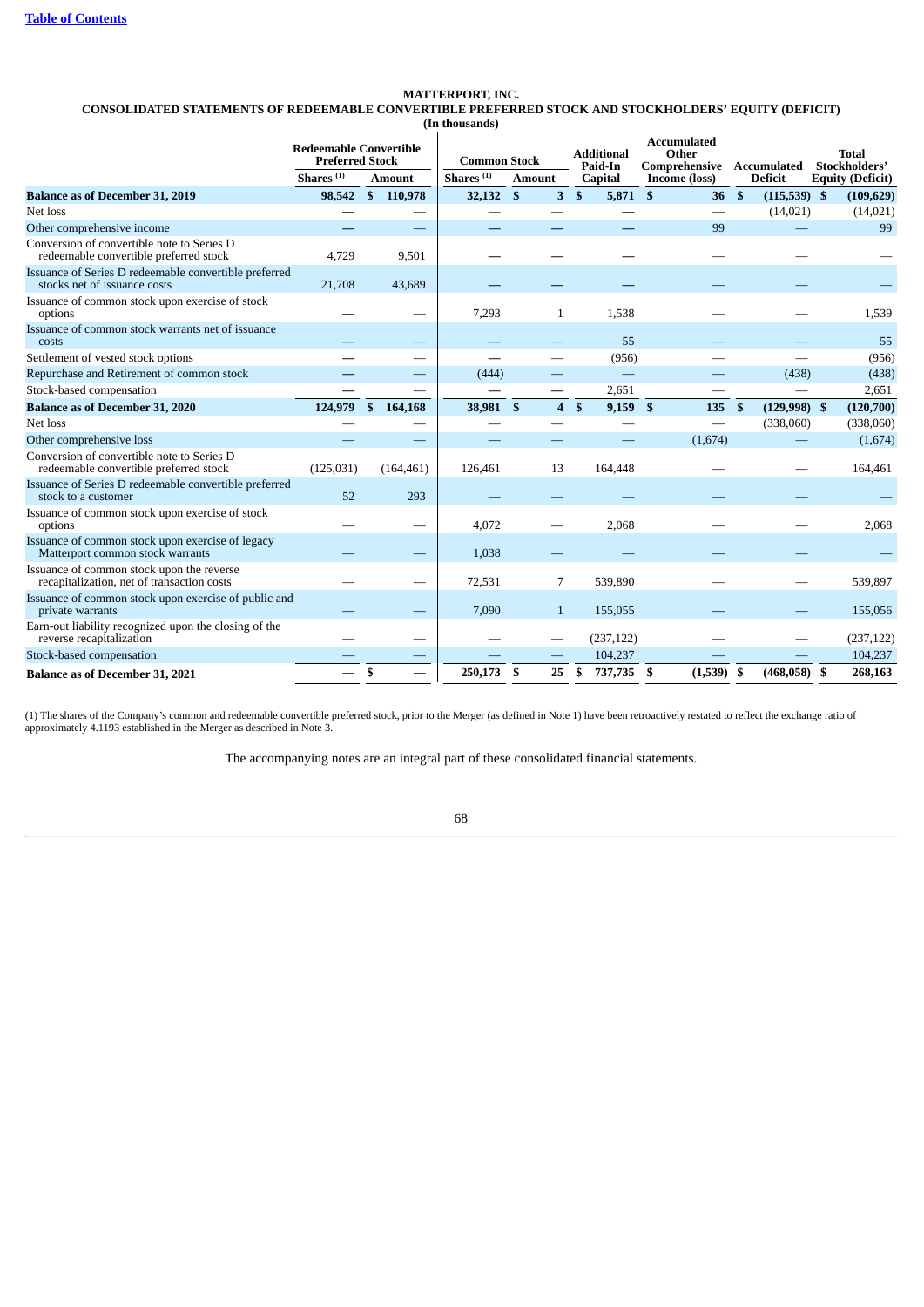## **MATTERPORT, INC. CONSOLIDATED STATEMENTS OF CASH FLOWS FOR THE YEARS ENDED DECEMBER 31, 2021 AND 2020 (In thousands)**

|                                                                                                                        | Year Ended December 31, |                |                |           |
|------------------------------------------------------------------------------------------------------------------------|-------------------------|----------------|----------------|-----------|
|                                                                                                                        |                         | 2021           |                | 2020      |
| <b>CASH FLOWS FROM OPERATING ACTIVITIES</b>                                                                            |                         |                |                |           |
| Net Loss                                                                                                               | \$                      | $(338,060)$ \$ |                | (14, 021) |
| Adjustments to reconcile net loss to net cash used in operating activities:                                            |                         |                |                |           |
| Depreciation and amortization                                                                                          |                         | 5,824          |                | 4,778     |
| Amortization of debt discount                                                                                          |                         | 135            |                | 223       |
| Amortization of investment premiums, net of accretion of discounts                                                     |                         | 1,370          |                |           |
| Stock-based compensation, net of amounts capitalized                                                                   |                         | 100,605        |                | 2,505     |
| Change in fair value of warrants liabilities                                                                           |                         | 48,370         |                |           |
| Change in fair value of contingent earn-out liability                                                                  |                         | 140,454        |                |           |
| <b>Transaction costs</b>                                                                                               |                         | 565            |                |           |
| Deferred income taxes                                                                                                  |                         | (385)          |                |           |
| Loss on extinguishment of debt and convertible notes                                                                   |                         | 210            |                | 955       |
| Allowance for doubtful accounts                                                                                        |                         | 222            |                | 846       |
| Other                                                                                                                  |                         | (102)          |                | (4)       |
| Changes in operating assets and liabilities:                                                                           |                         |                |                |           |
| Accounts receivable                                                                                                    |                         | (7,170)        |                | (3,264)   |
| Inventories                                                                                                            |                         | (1,946)        |                | (1,731)   |
| Prepaid expenses and other assets                                                                                      |                         | (7, 751)       |                | (1, 109)  |
| Accounts payable                                                                                                       |                         | 8,812          |                | 616       |
| Deferred revenue                                                                                                       |                         | 7,602          |                | 2,524     |
| Accrued expenses and other liabilities                                                                                 |                         | 2,437          |                | 4,085     |
| Net cash used in operating activities                                                                                  |                         | (38, 808)      |                | (3,597)   |
| <b>CASH FLOWS FROM INVESTING ACTIVITIES:</b>                                                                           |                         |                |                |           |
| Purchases of property and equipment                                                                                    |                         | (810)          |                | (30)      |
| Capitalized software and development costs                                                                             |                         | (7,200)        |                | (4, 854)  |
| Purchase of investments                                                                                                |                         | (532, 561)     |                |           |
| Investment in privately held companies                                                                                 |                         | (250)          |                |           |
| Investment in convertible notes                                                                                        |                         | (1,000)        |                |           |
| Net cash used in investing activities                                                                                  |                         |                |                |           |
| <b>CASH FLOW FROM FINANCING ACTIVITIES:</b>                                                                            |                         | (541, 821)     |                | (4,884)   |
|                                                                                                                        |                         |                |                |           |
| Proceeds from reverse recapitalization and PIPE financing, net                                                         |                         | 612,854        |                |           |
| Payment of transaction costs related to reverse recapitalization                                                       |                         | (10, 013)      |                |           |
| Proceeds from issuance of redeemable convertible preferred stock, net                                                  |                         |                |                | 43,689    |
| Proceeds from exercise of stock options                                                                                |                         | 2,068          |                | 1,538     |
| Proceeds from exercise of warrants                                                                                     |                         | 76,607         |                |           |
| Proceeds from debt, net                                                                                                |                         |                |                | 6,221     |
| Proceeds from convertible notes, net of issuance costs                                                                 |                         |                |                | 8,457     |
| Repayment of debt                                                                                                      |                         | (13,067)       |                | (8,049)   |
| Settlement of vested stock options                                                                                     |                         |                |                | (956)     |
| Repurchase of common stock                                                                                             |                         |                |                | (438)     |
| Net cash provided by financing activities                                                                              |                         | 668,449        |                | 50,462    |
| Net change in cash, cash equivalents, and restricted cash                                                              |                         | 87,820         |                | 41,981    |
| Effect of exchange rate changes on cash                                                                                |                         | (83)           |                | 117       |
| Cash, cash equivalents, and restricted cash at beginning of year                                                       |                         | 52,250         |                | 10,152    |
| Cash, cash equivalents, and restricted cash at end of period                                                           | \$                      | 139,987        | $\mathfrak{S}$ | 52,250    |
| Supplemental disclosures of cash flow information                                                                      |                         |                |                |           |
| Cash paid for interest                                                                                                 | \$                      | 753            | \$             | 1,071     |
| Cash paid for taxes                                                                                                    | \$                      | 80             | $\sqrt{5}$     | 52        |
| Supplemental disclosures of non-cash investing and financing information                                               |                         |                |                |           |
| Contingent earn-out liability recognized upon the closing of the reverse recapitalization and re-allocation            | \$                      | 237,122 \$     |                |           |
| Conversion of redeemable convertible preferred stock into common stock in connection with the reverse recapitalization | \$                      | 164,461 \$     |                |           |
| Exchange of convertible notes for redeemable convertible preferred stock                                               | \$                      |                | $\mathfrak{F}$ | 9,501     |
|                                                                                                                        |                         |                |                |           |

<span id="page-68-0"></span>The accompanying notes are an integral part of these consolidated financial statements.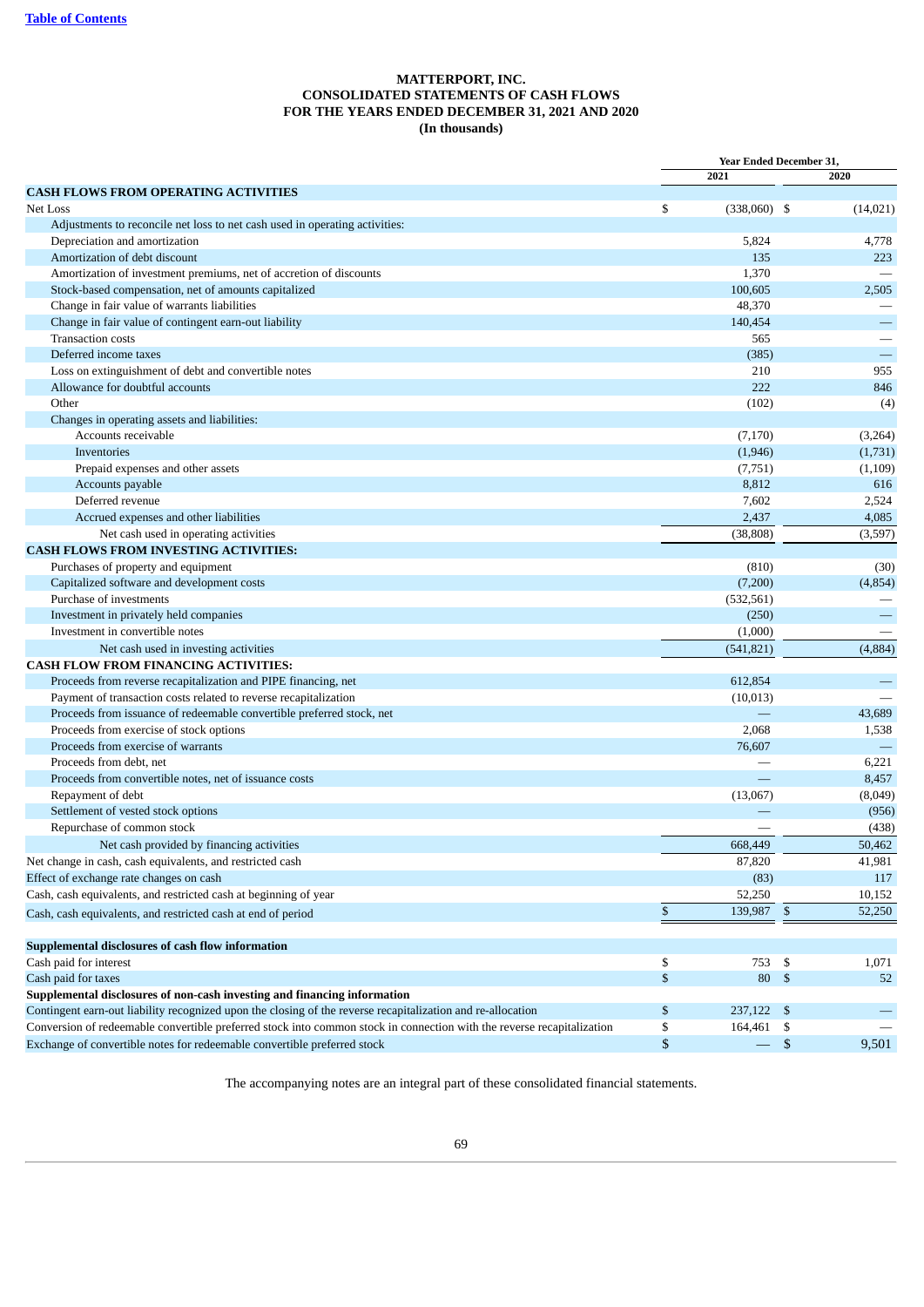## **MATTERPORT, INC. NOTES TO CONSOLIDATED FINANCIAL STATEMENTS**

## **1. ORGANIZATION AND DESCRIPTION OF BUSINESS**

Matterport, Inc. and its subsidiaries (collectively, "Matterport" or the "Company") is leading the digitization and datafication of the built world. Matterport's pioneering technology has set the standard for digitizing, accessing and managing buildings, spaces and places online. Matterport's platform comprising innovative software, spatial data-driven data science, and 3D capture technology has broken down the barriers that have kept the largest asset class in the world, buildings and physical spaces, offline and underutilized for so long. The Company was incorporated in the state of Delaware in 2011. The Company is headquartered at Sunnyvale, California.

On July 22, 2021 (the "Closing Date"), the Company consummated the merger (collectively with the other transactions described in the Merger Agreement, the "Merger", "Closing", or "Transactions") pursuant to an Agreement and Plan of Merger, dated February 7, 2021 (the "Merger Agreement"), by and among the Company (formerly known as Gores Holdings VI, Inc.) (the "Company"), the pre-Merger Matterport, Inc. (now known as Matterport Operating, LLC) ("Legacy Matterport"), Maker Merger Sub, Inc. ("First Merger Sub"), a direct, wholly owned subsidiary of the Company, and Maker Merger Sub II, LLC ("Second Merger Sub"), a direct, wholly owned subsidiary of the Company, pursuant to which First Merger Sub merged with and into Legacy Matterport, with Legacy Matterport continuing as the surviving corporation (the "First Merger"), and immediately following the First Merger and as part of the same overall transaction as the First Merger, Legacy Matterport merged with and into Second Merger Sub, with Second Merger Sub continuing as the surviving entity as a wholly owned subsidiary of the Company, under the new name "Matterport Operating, LLC" (the "Mergers"). Upon the closing of the Merger, we changed our name to Matterport, Inc. See Note 3 " Reverse Recapitalization" for additional information.

## **2. SUMMARY OF SIGNIFICANT ACCOUNTING POLICIES**

#### **Basis of Presentation**

The accompanying consolidated financial statements have been prepared in conformity with accounting principles generally accepted in the United States of America ("U.S. GAAP").

### **Reclassification**

Certain prior-period amounts have been reclassified in the accompanying Consolidated Financial Statements and Notes thereto in order to conform to the current period presentation.

#### **Principles of Consolidation**

The accompanying consolidated financial statements include the accounts of the Company and its wholly owned subsidiaries. All significant intercompany balances and transactions have been eliminated in consolidation.

#### **Use of Estimates**

The preparation of the accompanying consolidated financial statements in conformity with U.S. GAAP requires management to make certain estimates and assumptions that affect the reported amounts and disclosures in the consolidated financial statements and accompanying notes. Significant estimates include assumptions related to the fair value of common stock and other assumptions used to measure stock-based compensation, valuation of deferred tax assets, the estimate of net realizable value of inventory, allowance for doubtful accounts, the fair value of common stock warrants, public and private warrants liability, and earn-out shares, and the determination of stand-alone selling price ("SSP") of various performance obligations. As of December 31, 2021, future impact of the COVID-19 pandemic on the Company's operational and financial performance will depend on certain developments, including the duration and spread of the pandemic, impact on the Company's subscribers and their spending habits, impact on the Company's marketing efforts, and effect on the Company's suppliers, all of which are uncertain and cannot be predicted with certainty. As a result, many of the Company's estimates and assumptions required increased judgment and these estimates may change materially in future periods.

Management evaluates its estimates and assumptions on an ongoing basis using historical experience and various other factors, including the current economic environment and the impact of COVID-19, which management believes to be

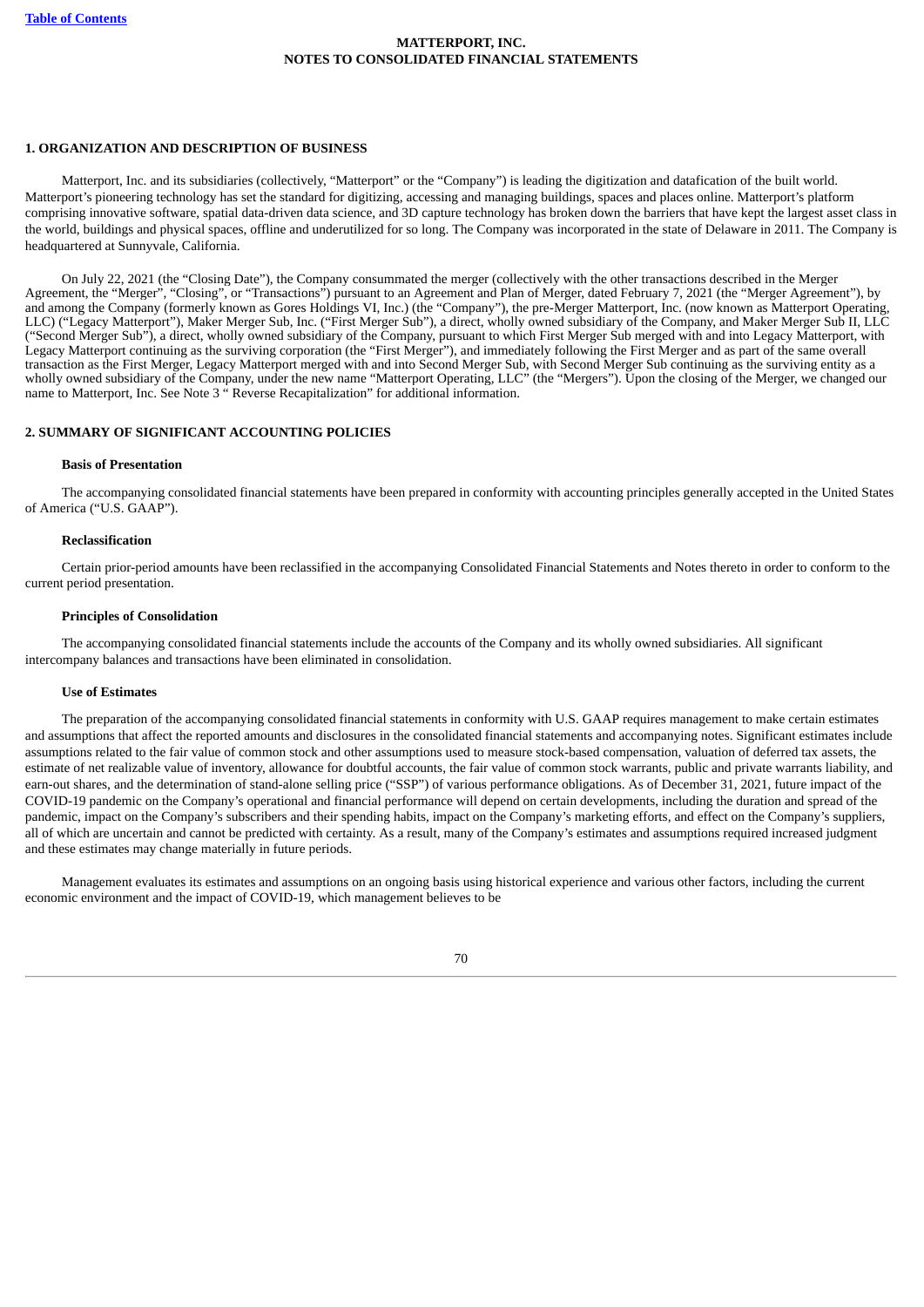## **MATTERPORT, INC. NOTES TO CONSOLIDATED FINANCIAL STATEMENTS**

reasonable under the circumstances, the results of which form the basis for making judgments about the carrying values of assets and liabilities that are not readily apparent from other sources. The Company adjusts such estimates and assumptions when dictated by facts and circumstances. Changes in those estimates resulting from continuing changes in the economic environment will be reflected in the consolidated financial statements in future periods. Actual results may differ materially from those estimates.

## **Segment information**

The Company has a single operating segment and reportable segment. The Company's chief operating decision-maker is its Chief Executive Officer, who reviews financial information presented on a consolidated basis for purposes of making operating decisions, assessing financial performance, and allocating resources. Refer to Note 4, for information regarding the Company's revenue by geography. Substantially all of the Company's long-lived assets are located in the United States.

## **Concentration of Credit Risk and Other Risks and Uncertainties**

Financial instruments that subject the Company to concentrations of credit risk consist primarily of cash and cash equivalents, investments, and accounts receivable. The Company maintains its cash balances in accounts held by major banks and financial institutions located in the United States. Such bank deposits from time to time may be exposed to credit risk in excess of the Federal Deposit Insurance Corporation insurance limit, and the Company considers such risk to be minimal.

We invest only in high-quality credit instruments and maintain our cash and cash equivalents and available-for-sale investments in fixed income securities. Management believes that the financial institutions that hold our investments are financially sound and, accordingly, are subject to minimal credit risk. Deposits held with banks may exceed the amount of insurance provided on such deposits.

The Company's accounts receivable is derived from customers located both inside and outside the United States. The Company mitigates its credit risks by performing ongoing credit evaluations of the financial condition of its customers and requires advance payment from customers in certain circumstances. The Company generally does not require collateral from its customers. No customer accounted for more than 10% of the Company's total accounts receivable at December 31, 2021 and 2020. No customer accounted for more than 10% of the Company's total revenue for the years ended December 31, 2021 and 2020.

## **Cash, Cash Equivalents, and Restricted Cash**

The Company considers all highly liquid investments purchased with an original maturity of 90 days or less to be cash equivalents. Cash and cash equivalents include cash on hand and amounts on deposit with financial institutions. Amounts receivable from credit card processors of approximately \$0.7 million and \$0.8 million as of December 31, 2021 and 2020, respectively, are also considered cash equivalents because they are both short-term and highlyliquid in nature and are typically converted to cash approximately three to five business days from the date of the underlying transaction.

The Company had restricted cash of \$0.5 million and \$0.4 million as of December 31, 2021 and 2020. The restricted cash is cash deposits restricted under the 2020 Term Loan. Refer to Note 7. Debt for additional information.

#### **Accounts Receivable, Net**

Accounts receivable consists of current trade receivables due from customers recorded at the invoiced amount, net of allowances for doubtful accounts.

The Company's accounts receivable represent amounts due from customers arising from revenue and are stated at the amount the Company expects to collect from outstanding balances. On a periodic basis, the Company evaluates accounts receivable estimated to be uncollectible and provides allowances, as necessary, for doubtful accounts. As of December 31, 2021 and 2020, the allowance for doubtful accounts was \$0.3 million and \$0.8 million, respectively.

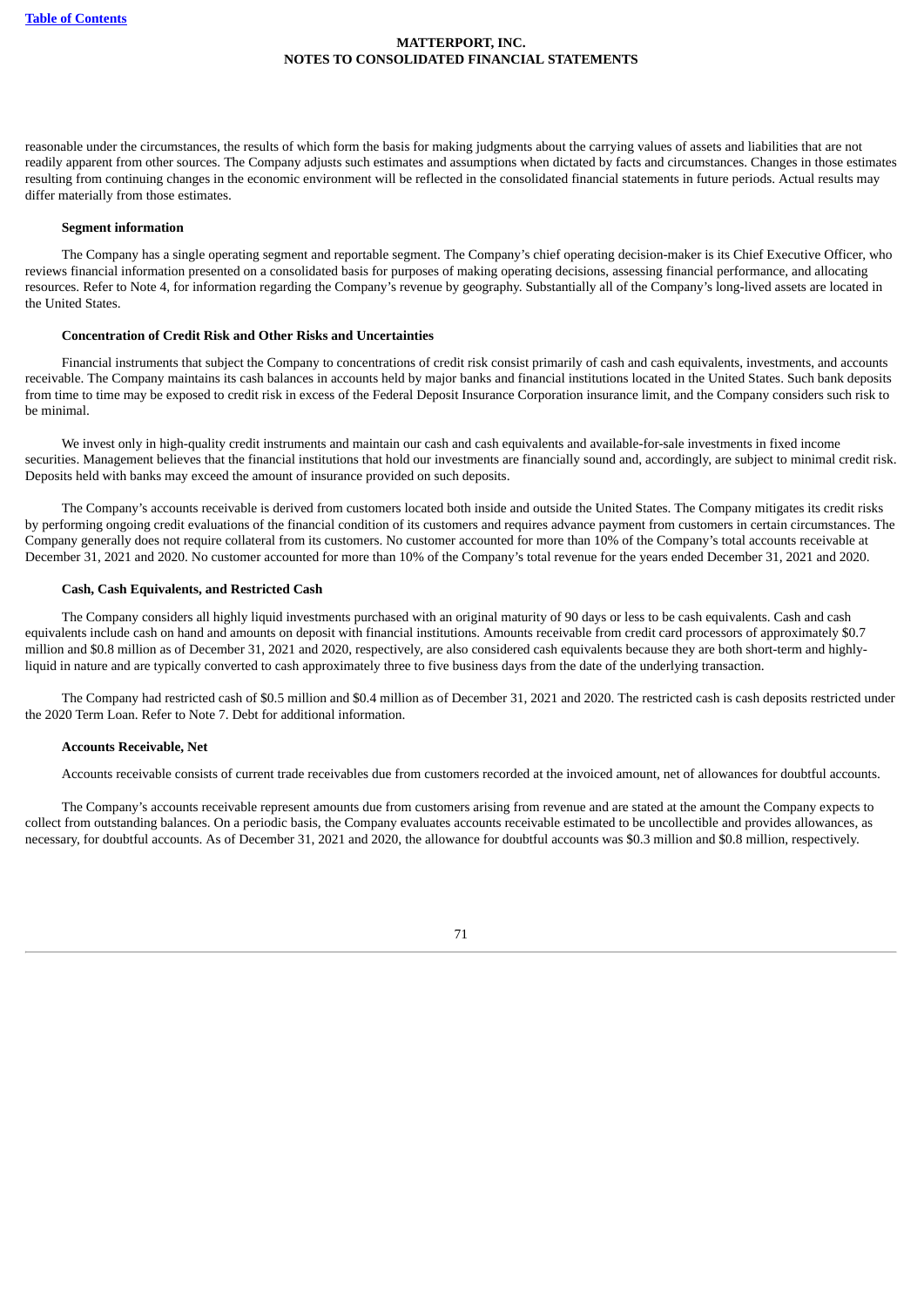## **MATTERPORT, INC. NOTES TO CONSOLIDATED FINANCIAL STATEMENTS**

#### **Fair Value Measurement**

The Company accounts for certain of its financial assets and liabilities at fair value. The Company uses a three-level hierarchy, which prioritizes, within the measurement of fair value, the use of market-based information over entity-specific information for fair value measurements based on the nature of inputs used in the valuation of an asset or liability as of the measurement date. Fair value focuses on an exit price and is defined as the price that would be received to sell an asset or paid to transfer a liability in an orderly transaction between market participants at the measurement date. When determining the fair value measurements for assets and liabilities which are required to be recorded at fair value, the Company considers the principal or most advantageous market in which the Company would transact and the market-based risk measurements or assumptions that market participants would use in pricing the asset or liability, such as risks inherent in valuation techniques, transfer restrictions and credit risks. The inputs or methodology used for valuing financial instruments are not necessarily an indication of the risk associated with investing in those financial instruments.

Accounts receivable and accounts payable are carried at cost, which approximates fair value due to the short maturity of these instruments. Short-term and long-term debt is carried at amortized cost, which approximates its fair value based on borrowing rates as of December 31, 2020 available to the Company for loans with similar terms. The fair value of the Company's debt is determined based on Level 2 inputs using primarily observable markets.

#### **Inventories**

Inventories consist primarily of finished goods, assemblies, and raw materials. Assemblies are generally purchased from contract manufacturers. Inventories are valued at the lower of cost or net realizable value. Costs are determined using standard cost, which approximates actual cost on a first-in, first-out basis. The Company assesses the valuation of inventory and periodically adjusts the value for estimated excess and obsolete inventory based upon estimates of future demand and market conditions, as well as damaged or otherwise impaired goods.

The Company recorded a provision for excess and obsolete inventory of nil and \$0.1 million for the years ended December 31, 2021 and 2020, respectively.

## **Property and Equipment, Net**

Property and equipment are stated at cost, less accumulated depreciation and are depreciated on a straight-line basis over their estimated useful lives as follows:

| Machinery and equipment                    | 2 - 7 years                                 |
|--------------------------------------------|---------------------------------------------|
| Furniture and fixtures                     | 3 years                                     |
| Capitalized software and development costs | 3 years                                     |
| Leasehold improvements                     | Shorter of remaining lease term or 10 years |

Upon retirement or sale, the cost and related accumulated depreciation are removed from the consolidated balance sheets and the resulting gain or loss is reflected in general and administrative expenses in the consolidated statements of operations. Maintenance and repairs are charged to operations as incurred.

## **Long-Lived Assets, Net**

The Company evaluates the recoverability of its property and equipment and finite-lived intangible assets for possible impairment whenever events or circumstances indicate that the carrying amount of such assets may not be recoverable. The evaluation is performed at the lowest level for which identifiable cash flows are largely independent of the cash flows of other assets and liabilities. Recoverability of these assets is measured by a comparison of the carrying amounts to the future undiscounted cash flows the assets are expected to generate. If such review determines that the carrying amount of specific property and equipment is not recoverable, the carrying amount of such assets is reduced to its fair value. There was no impairment of long-lived assets for the years ended December 31, 2021 and 2020.

Acquired property and equipment and finite-lived intangible assets are amortized over their useful lives. The Company evaluates the estimated remaining useful life of these assets when events or changes in circumstances warrant a

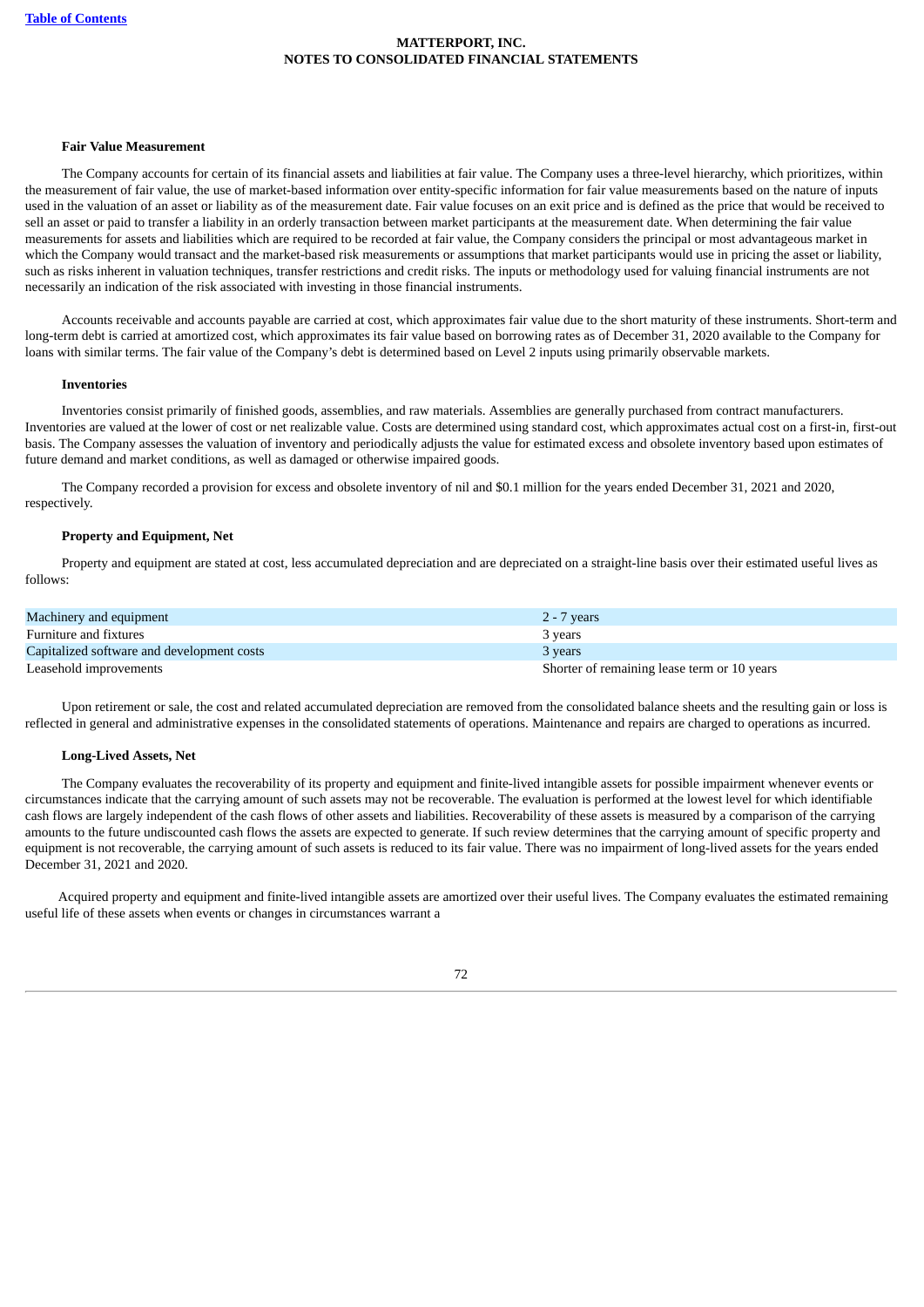revision to the remaining period of amortization. If the Company revises the estimated useful life assumption for any asset, the remaining unamortized balance is amortized or depreciated over the revised estimated useful life on a prospective basis.

#### **Investments**

The Company classifies its investments in marketable and non-marketable securities as available-for-sale debt securities at the time of purchase based on the legal form of the security, the Company's intended holding period for the security, and the nature of the transaction. Investments not considered cash equivalents and with maturities within one year or less from the consolidated balance sheet date are classified as short-term investments. Investments with maturities greater than one year from the consolidated balance sheet date are classified as long-term investments.

Unrealized gains and losses on available-for-sale debt securities are excluded from net income (loss) and reported in accumulated other comprehensive income (loss) ("AOCI") as a separate component of stockholders' equity. Other income (expense), net, includes interest, amortization of purchase premiums and discounts, realized gains and losses on sales of securities and other-than-temporary declines in the fair value of securities, if any. The cost of securities sold is based on the specific identification method. We regularly review all of our investments for other-than-temporary declines in fair value. Our review includes the consideration of the cause of the impairment, including the creditworthiness of the security issuers, the number of securities in an unrealized loss position, the severity and duration of the unrealized losses, whether we have the intent to sell the securities and whether it is more likely than not that we will be required to sell the securities before the recovery of their amortized cost basis. When we determine that the decline in fair value of an investment is below our accounting basis and the decline is other-than-temporary, we reduce the carrying value of the security we hold and record a loss for the amount of such decline.

The Company also has certain private equity investments without readily determinable fair values due to the absence of quoted market prices, the inherent lack of liquidity, and the fact that inputs used to measure fair value are unobservable and require management's judgment. The Company elected the measurement alternative to record these investments at cost and to adjust for impairments and observable price changes resulting from transactions with the same issuer within the statement of operations. Refer to Note 6. Fair Value Measurements for additional information.

#### **Transaction costs**

Transaction costs consist of direct legal, accounting and other fees relating to the consummation of the Merger. These costs were initially capitalized as incurred in other assets on the consolidated balance sheets. Upon the Closing, transaction costs related to the issuance of shares were recognized in stockholders' equity (deficit) while costs associated with the public and private warrants liabilities were expensed in the consolidated statements of operations. The Company and Gores incurred \$10.0 million and \$26.3 million transaction costs, respectively. The total transaction cost was \$36.3 million, consisting of underwriting, legal, and other professional fees, of which \$35.7 million was recorded to additional paid-in capital as a reduction of proceeds and the remaining \$0.6 million was expensed immediately upon the Closing. As of December 31, 2020, \$0.1 million of deferred transaction costs were included within other assets in the consolidated balance sheet.

### **Business Combination**

Business acquisitions are accounted for using the acquisition method under Accounting Standards Codifications ("ASC") 805, Business Combinations ("ASC 805"), which requires recording assets acquired and liabilities assumed at fair value as of the acquisition date. Under the acquisition method of accounting, each tangible and separately identifiable intangible assets acquired and liabilities assumed is recorded based on their preliminary estimated fair values on the acquisition date. The initial valuations are derived from estimated fair value assessments and assumptions used by management. Acquisition related costs are expensed as incurred in the Consolidated Statements of Operations. No acquisitions closed during the year ended December 31, 2021 and 2020. The Company incurred \$0.9 million of acquisition-related costs for the year ended December 31, 2021 for the acquisition announced in the fourth quarter of fiscal year 2021.

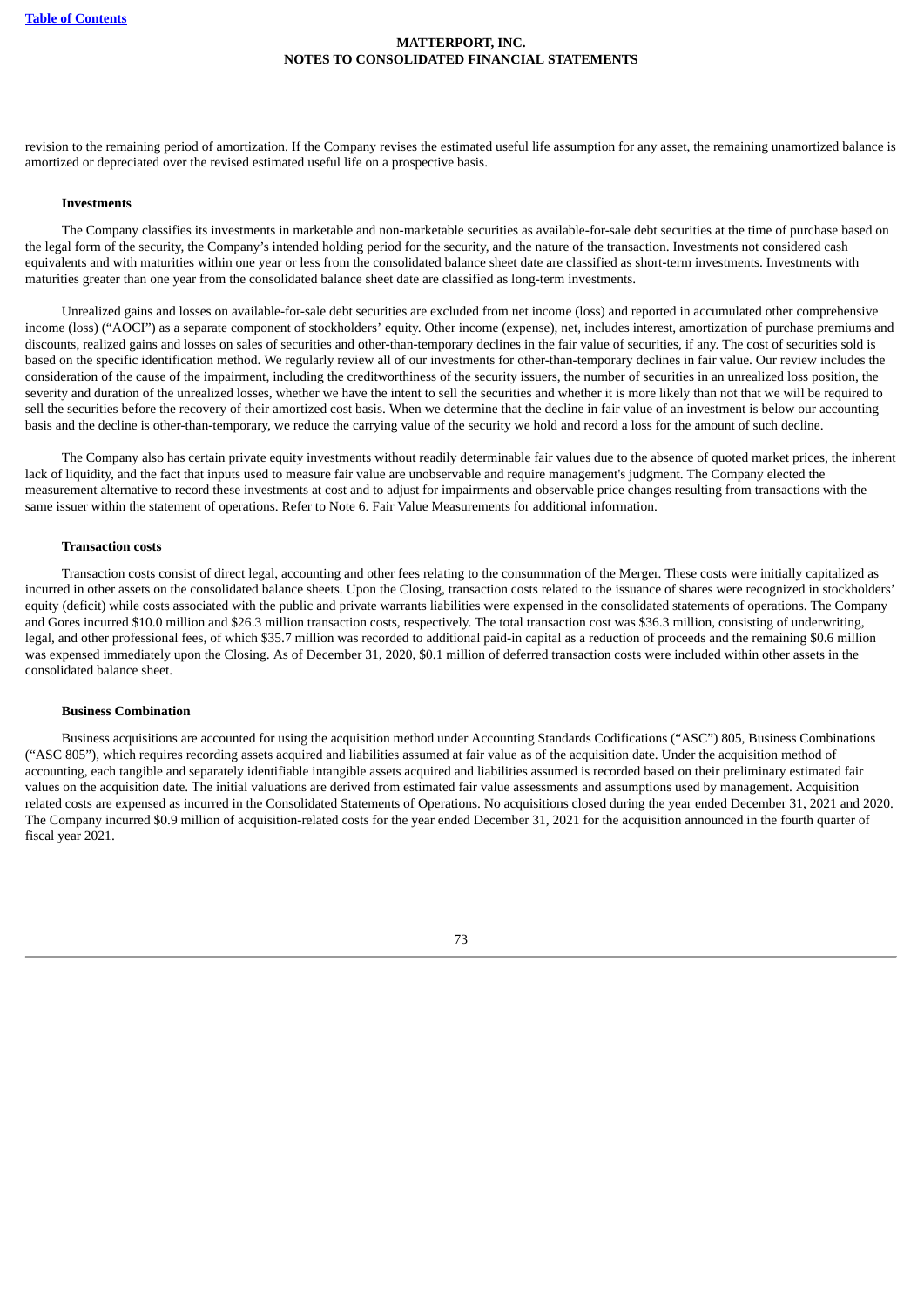#### **Warrants Liability**

The Company assumed publicly-traded warrants ("Public Warrants") and private warrants ("Private Warrants") upon the Closing. The Company accounts for warrants for shares of the Company's Class A common stock that are not indexed to its own stock as liabilities at fair value on the balance sheet. The warrants are subject to remeasurement at each balance sheet date and any change in fair value is recognized in the Company's statement of operations. For issued or modified warrants that meet all of the criteria for equity classification, the warrants are required to be recorded as a component of additional paid-in capital at the time of issuance. For issued or modified warrants that do not meet all the criteria for equity classification, the warrants are required to be recorded as a liability at their initial fair value on the date of issuance, and each balance sheet date thereafter. Changes in the estimated fair value of the warrants are recognized as a non-cash gain or loss on the statements of operations.

#### **Earn-out Arrangement**

In connection with the reverse recapitalization and pursuant to the Merger Agreement, eligible Legacy Matterport stockholders and Legacy Matterport stock option and restricted share unit ("RSU") holders are entitled to receive an aggregate of 23,460,000 shares of the Company's Class A common stock ("Earn-out Shares") upon the Company achieving certain Earn-out Triggering Events during the Earn-out Period (as described in Note 13).

In accordance with ASC 815-40, Earn-out Shares issuable to Legacy Matterport common stockholders in respect of such common stock are not solely indexed to the common stock and therefore are accounted for as contingent earn-out liability on the consolidated balance sheet at the reverse recapitalization date and subsequently remeasured at each reporting date with changes in fair value recorded a component of other income (expense), net in the consolidated statements of operations.

Earn-out Shares issuable to certain holders of Legacy Matterport stock options and RSUs in respect of such stock options and RSUs (the "Earn-out Awards") are subject to forfeiture and are accounted for in accordance with ASC 718. The Company measures and recognizes stock-compensation expense based on the fair value of the Earn-out Awards over the derived service period for each tranche. Forfeitures are accounted for as they occur.

Upon the forfeiture of Earn-out Shares issuable to any eligible holder of Legacy Matterport stock options and RSUs, the forfeited Earn-out awards are subject to reallocation and grant on a pro rata basis to the remaining eligible Legacy Matterport stockholders and stock options and RSUs holders. The reallocated issuable shares to Legacy Matterport common stockholders are recognized as contingent earn-out liability, and the reallocated issuable shares to Legacy Matterport stock options and RSUs holders are recognized as stock-based compensation expense over the remaining derived service period based on the fair value on the date of the reallocation.

The estimated fair value of the Earn-out Shares is allocated proportionally to contingent earn-out liability and the grant date fair value of the Earn-out Awards. The estimated fair value of the Earn-out Shares is determined using a Monte Carlo simulation prioritizing the most reliable information available. The assumptions utilized in the calculation are based on the achievement of certain stock price milestones, including the current Company common stock price, expected volatility, risk-free rate, expected term and dividend rate. The contingent earn-out liability is categorized as a Level 3 fair value measurement because the Company estimates projections during the Earn-out Period utilizing unobservable inputs. See Note 6 "Fair Value Measurement" and Note 13 "Contingent Earn-Out Liability" for additional information.

If the applicable earn-out triggering event is achieved for a tranche, the Company will account for the Earn-out Shares for such tranche as issued and outstanding common stock. As of December 31, 2021, the earn-out triggering events have not yet been achieved, the Earn-out Shares are contingently issuable and not reflected in the consolidated financial statements. Refer to Note 19. Subsequent Events for additional information.

#### **Comprehensive Loss and Foreign Currency Translation**

The functional currency of Matterport, Inc. and its wholly owned subsidiary in Singapore is the U.S. dollar. Matterport, Inc.'s United Kingdom ("U.K.") subsidiary uses the British Pound as its functional currency to maintain its books and records. Matterport, Inc., therefore, translates its monetary assets and liabilities for its subsidiaries with a functional currency other than the U.S. dollar by using the applicable exchange rate as of the consolidated balance sheet date, and the consolidated statements of comprehensive loss and consolidated statements of cash flows are translated at

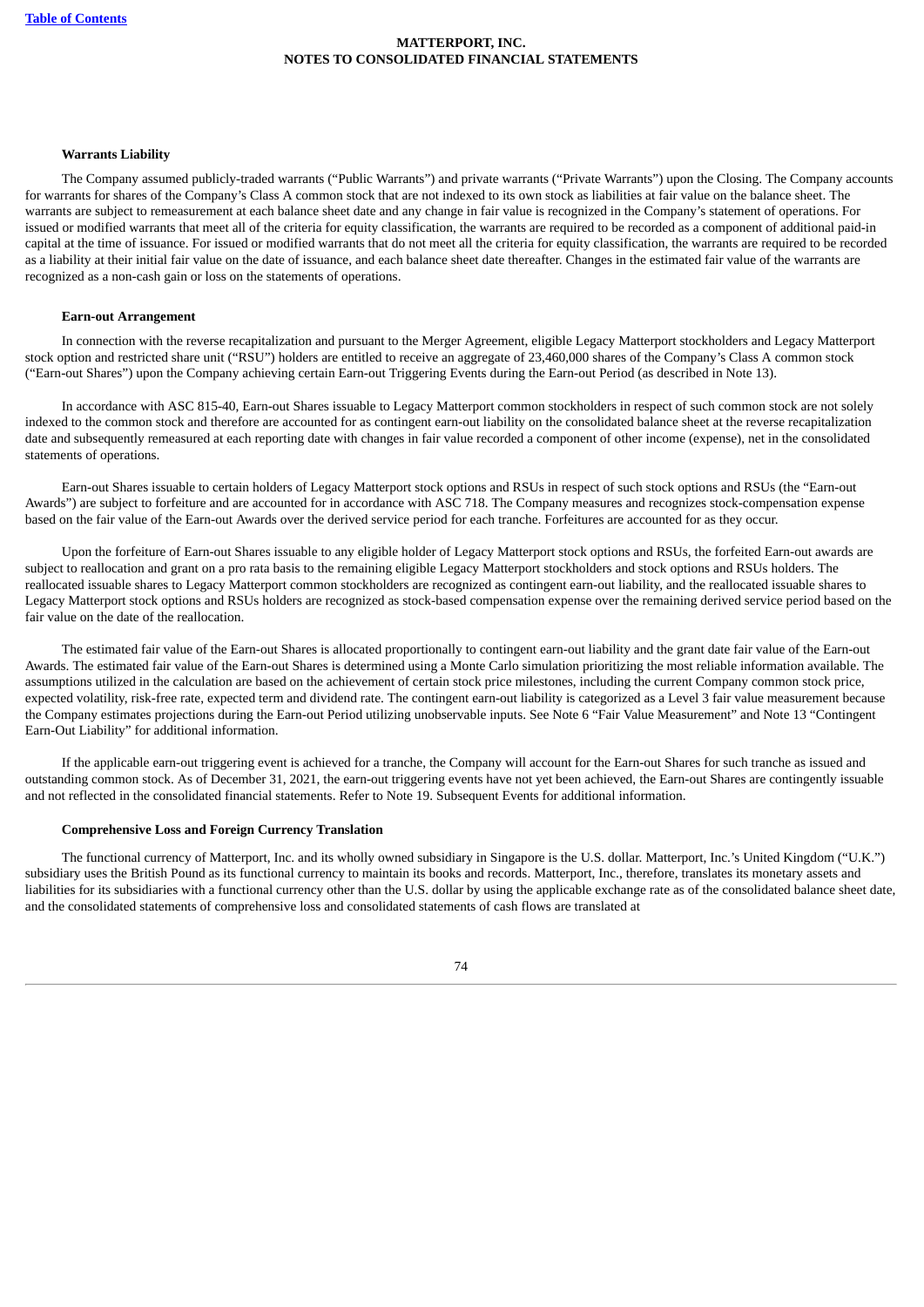average exchange rates during the reporting period. Equity accounts are translated at historical rates. Adjustments resulting from the translation of the consolidated financial statements are recorded as accumulated other comprehensive income or loss.

For transactions that occur in a foreign currency other than the functional currency of Matterport, Inc. or its subsidiaries, the Company records the transaction at the applicable rate on the date of recognition. Monetary assets and liabilities are remeasured at each consolidated balance sheet date until settled and changes are reported as transaction gains or losses in other income (expense), net in the consolidated statements of comprehensive loss.

#### **Revenue Recognition**

The Company adopted Accounting Standards Codification ("ASC") Topic 606, Revenue from Contracts with Customers, on January 1, 2019, using the full retrospective method. The Company determines the amount of revenue to be recognized through the application of the following steps: (1) identify the contract; (2) identify the performance obligations; (3) determine the transaction price; (4) allocate the transaction price to the performance obligations; and (5) recognize revenue when (or as) performance obligations are satisfied. In accordance with ASC 606, the Company recognizes revenue upon transfer of control of goods or services to customers, in an amount that reflects the consideration to which the Company expects to be entitled in exchange for those goods or services.

#### *Nature of Revenue*

The Company recognizes revenue from subscription, license, services and sale of products.

*Subscription* — Revenues comprises of fees that provide customer access to ordered subscription services. Customers have the ability to select from several levels of subscription to the Matterport platform ("Subscription Levels"). Each selected Subscription Level includes Subscription Level-specific features and Subscription Level-specific pricing for add-ons that are available to the user at any time during the subscription term.

Subscription fees are invoiced in advance of the service being provided to the customer. Typical payment terms provide that customers pay within 30 days of invoice. The portion of the transaction price allocated to the subscription is recognized ratably over the subscription term, which typically ranges from one month to a year as the Company's management has concluded that the nature of the Company's promise to the customer is to provide continuous access to the Matterport platform, which represents a stand-ready obligation provided throughout the subscription period. Annual and monthly subscriptions are renewed automatically at the end of each term.

The Company's contracts with customers typically do not include termination rights for convenience, nor do they include terms with a significant financing component.

*License* — The Company provides a perpetual license to spatial data assets in exchange for a fixed license fee. The license represents right-to-use intellectual property and revenue is recognized at the point in time control of license transfers to the customer.

*Services* — The Company provides capture services of spatial data and other add-on services to existing subscription customers. Capture services and other add-on services are typically invoiced in arrears on a monthly basis as services are provided. The Company recognizes revenue as the services are delivered.

*Product* — The Company provides 3D capture cameras and third-party capture devices to customers. Cameras are invoiced upon shipment. The portion of the transaction price allocated to the camera is recognized upon control transferring to the customer. Revenue from sales to end users is recognized upon shipment, net of estimates of returns, as these buyers are entitled to return the camera within 30 days from the date of purchase for a full refund. These rights are accounted for as variable consideration and recognized as a reduction to the revenue recognized. Estimates of returns are made at contract inception and updated each reporting period. Revenue from sales to value-added resellers is recognized upon shipment and resellers do not have rights of return.

The Company accounts for shipping and handling activities related to contracts with customers as costs to fulfill the Company's promise to transfer the associated products, rather than as a separate performance obligation. Accordingly, the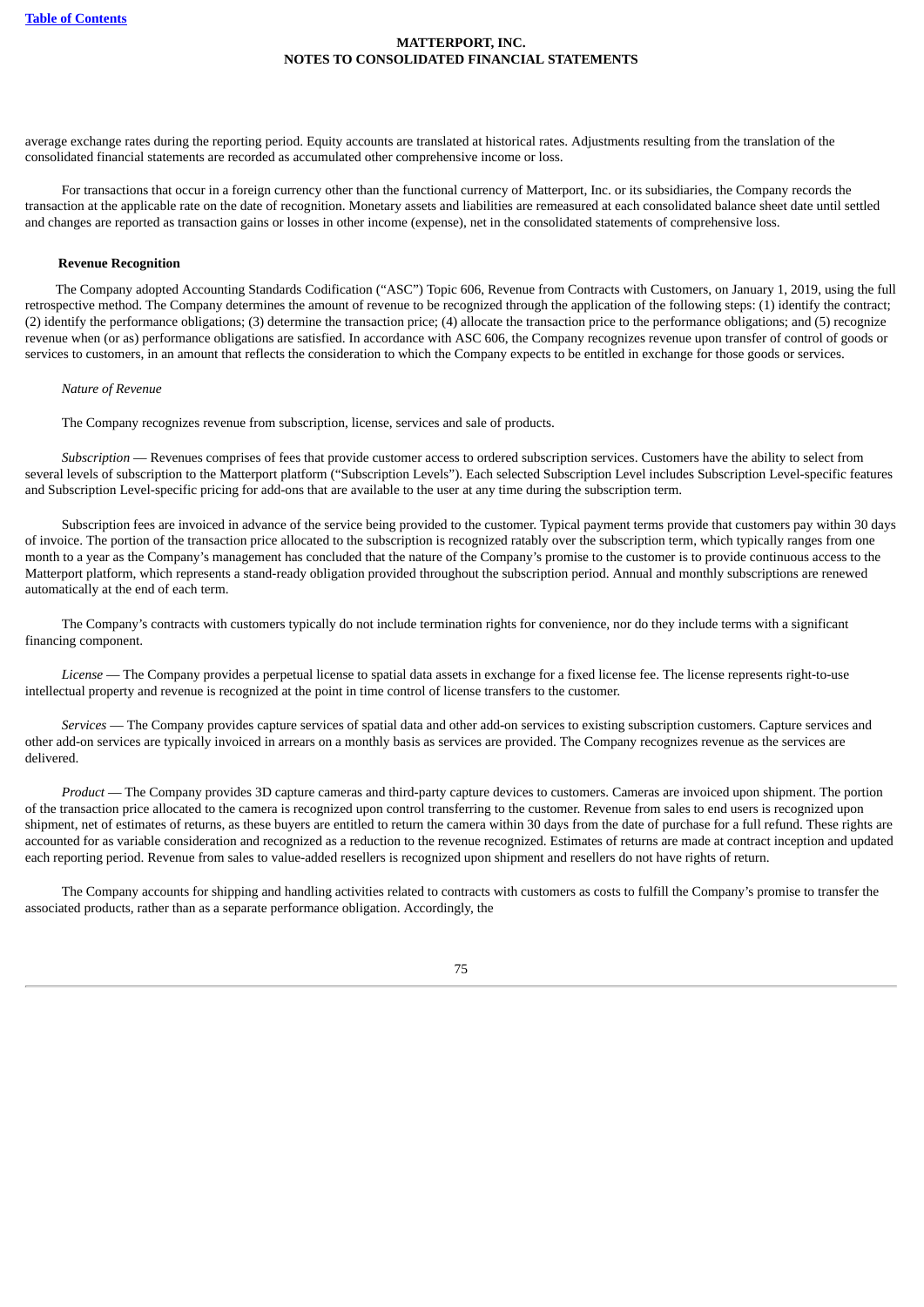Company records amounts billed for shipping and handling costs as a component of net product sales, and classifies such costs as a component of cost of products.

#### *Arrangements with Multiple Performance Obligations*

The Company's contracts with customers frequently include multiple performance obligations that may consist of subscription, license, services and products. For these contracts, the transaction price is allocated to each performance obligation on a relative SSP. The SSP is the price at which the Company would sell a promised product or service separately to a customer. Judgment is required to determine the SSP for each distinct performance obligation.

The Company determines SSP based on the Company's best estimates and judgments by considering its pricing strategies, historical selling price of these performance obligations in similar transactions, bundling and discounting practices, customer and geographic information, and other factors. More than one SSP may exist for individual goods and services due to the stratification of those goods and services, considering attributes such as the size of the customer and geographic region. The allocation of transaction price among performance obligations in a contract may impact the amount and timing of revenue recognized in the consolidated statements of operations during a given period.

#### **Deferred Commission, Net**

Incremental costs of obtaining a contract with a customer consist primarily of direct sales commissions incurred upon execution of the contract. These costs require capitalization under ASC 340-40, *Other Assets and Deferred Costs — Contracts and Customers*, and amortization over the estimated period over which the benefit is expected to be received as direct sales commissions paid for subscription renewals are not commensurate with the amounts paid for initial contracts. The Company applies the practical expedient and expenses commissions when incurred if the amortization period is one year or less. The capitalized direct commission costs are included in other assets on the Company's consolidated balance sheets and the amortization of these costs is included in selling, general, and administrative in the Company's consolidated statements of operations. Deferred commission, net was \$1.6 million and \$0.8 million for the years ended December 31, 2021 and 2020, respectively.

#### **Advertising Costs**

Advertising costs are expensed as incurred and included in selling, general, and administrative in the consolidated statements of operations. Advertising expense was \$10.5 million and \$4.1 million for the years ended December 31, 2021 and 2020, respectively.

#### **Research and Development Costs**

Research and development costs are expensed as incurred and consist primarily of salaries, consulting services, and other direct expenses.

#### **Internal-Use Software Development Costs**

The Company capitalizes certain costs related to developed or modified software solely for its internal use and cloud-based applications used to deliver the Matterport platform. The Company capitalizes costs during the application development stage once the preliminary project stage is complete, management authorizes and commits to funding the project, and it is probable that the project will be completed and that the software will be used to perform the function intended. Costs related to preliminary project activities and post-implementation activities are expensed as incurred.

#### **Stock-Based Compensation**

The Company measures and records the expense related to stock-based payment awards based on the fair value of those awards as determined on the date of grant. The Company recognizes stock-based compensation expense over the requisite service period of the individual grant, generally equal to the vesting period and uses the straight-line method to recognize stock-based compensation. For stock options with performance conditions, the Company records compensation expense when it is deemed probable that the performance condition will be met. The Company accounts for forfeitures as they occur. The Company selected the Black-Scholes option-pricing model as the method for determining the estimated fair value for stock options. The Black-Scholes optionpricing model requires the use of highly subjective and complex

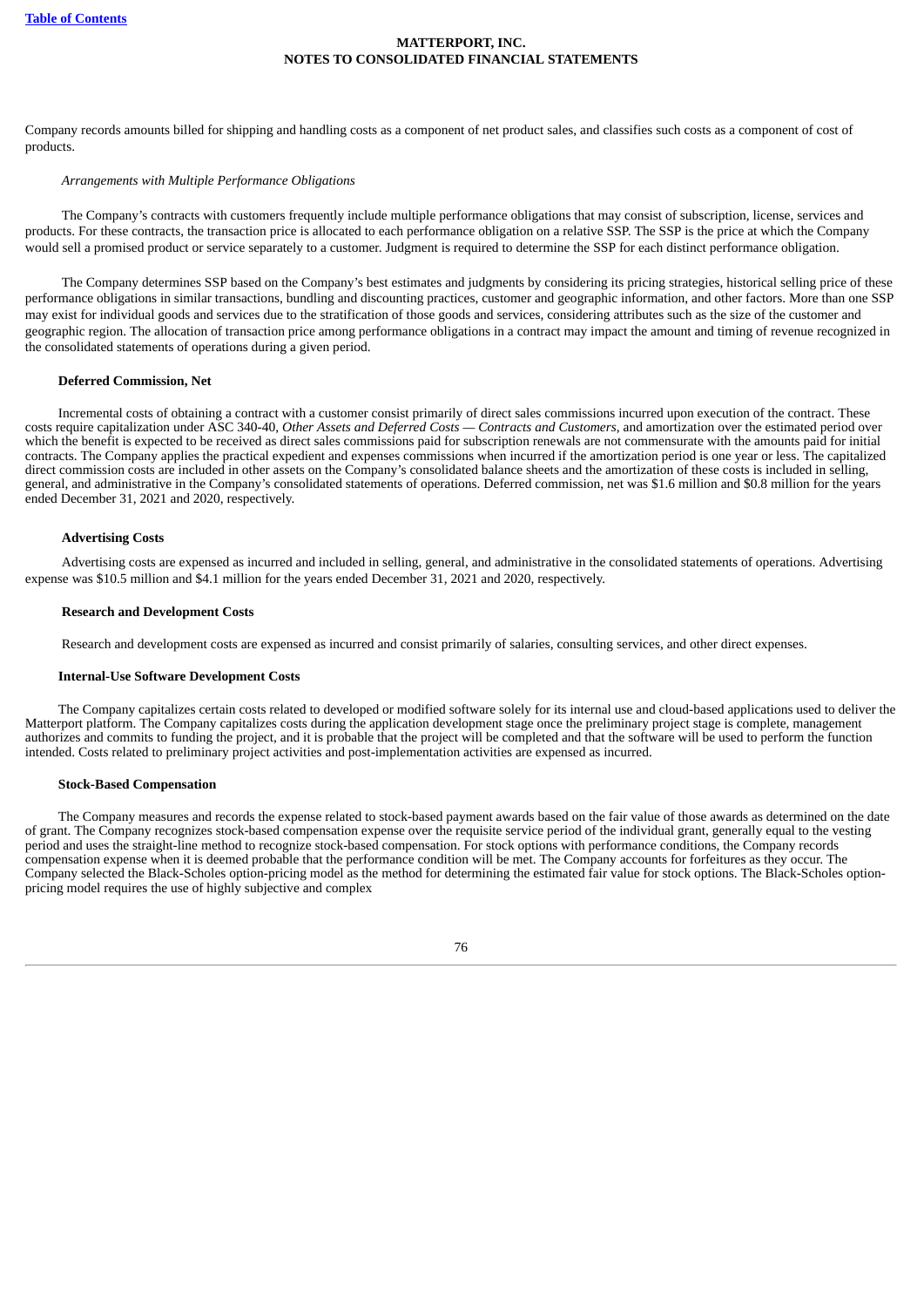assumptions, which determine the fair value of stock-based awards, including the option's expected term and the price volatility of the underlying stock.

The Company calculates the fair value of options granted by using the Black-Scholes option-pricing model with the following assumptions:

*Expected Volatility* — The Company estimated volatility for option grants by evaluating the average historical volatility of a peer group of companies for the period immediately preceding the option grant for a term that is approximately equal to the options' expected term.

*Expected Term* — The expected term of the Company's options represents the period that the stock-based awards are expected to be outstanding. The Company has elected to use the midpoint of the stock options vesting term and contractual expiration period to compute the expected term, as the Company does not have sufficient historical information to develop reasonable expectations about future exercise patterns and post-vesting employment termination behavior.

*Risk-Free Interest Rate* — The risk-free interest rate is based on the implied yield available on U.S. Treasury zero coupon issues with a term that is equal to the options' expected term at the grant date.

*Dividend Yield* — The Company has never declared or paid dividends and does not anticipate declaring dividends. As such, the dividend yield has been estimated to be zero.

#### **Common Stock Valuation**

In the absence of a public trading market for the Company's common stock prior to the Merger, on each grant date, the fair value of the Company's common stock was determined by the Company's board of directors with inputs from management, taking into account the most recent valuations from an independent third-party valuation specialist. The valuations of the Company's common stock were determined in accordance with the guidelines outlined in the American Institute of Certified Public Accountants Practice Aid, Valuation of Privately-Held-Company Equity Securities Issued as Compensation.

The Company used a hybrid method utilizing a combination of the option-pricing model and the probability weighted expected return method ("PWERM") to allocate the Company's equity value among outstanding common stock. After the allocation to the various classes of equity securities, a discount for lack of marketability was applied to arrive at a fair value of common stock. Application of these approaches and methodologies involved the use of estimates, judgments and assumptions that are highly complex and subjective, such as those regarding the Company's expected future revenue, expenses and future cash flows, discount rates, market multiples, the selection of comparable public companies, and the probability of and timing associated with possible future events.

### **Redeemable Convertible Preferred Stock**

The Company records redeemable convertible preferred stock at fair value on the dates of issuance, net of issuance costs. The Company classifies its redeemable convertible preferred stock as mezzanine equity outside of stockholders' deficit when the stock contains contingent redemption features that are not solely within the Company's control. The Company does not adjust the carrying values of shares of its redeemable convertible preferred stock to the liquidation preferences of such shares until it is reasonably certain that the event that would obligate the Company to pay the liquidation preferences to the holders of the redeemable convertible preferred stock will occur.

#### **Common Stock Warrants**

The Company generally accounts for warrants issued in connection with debt and equity financings as a component of equity unless the warrants include a conditional obligation to issue a variable number of shares or if there is a deemed possibility that the Company may need to settle the warrants in cash, in which case the Company records the fair value of the warrants as a liability. All the Company's outstanding common stock warrants as of December 31, 2020, were classified as equity.

#### **Income Taxes**

The Company utilizes the asset and liability method for computing its income tax provision. Deferred tax assets and liabilities reflect the expected future consequences of temporary differences between the financial reporting and tax bases of assets and liabilities as well as operating loss, capital loss, and tax credit carryforwards, using enacted tax rates. The

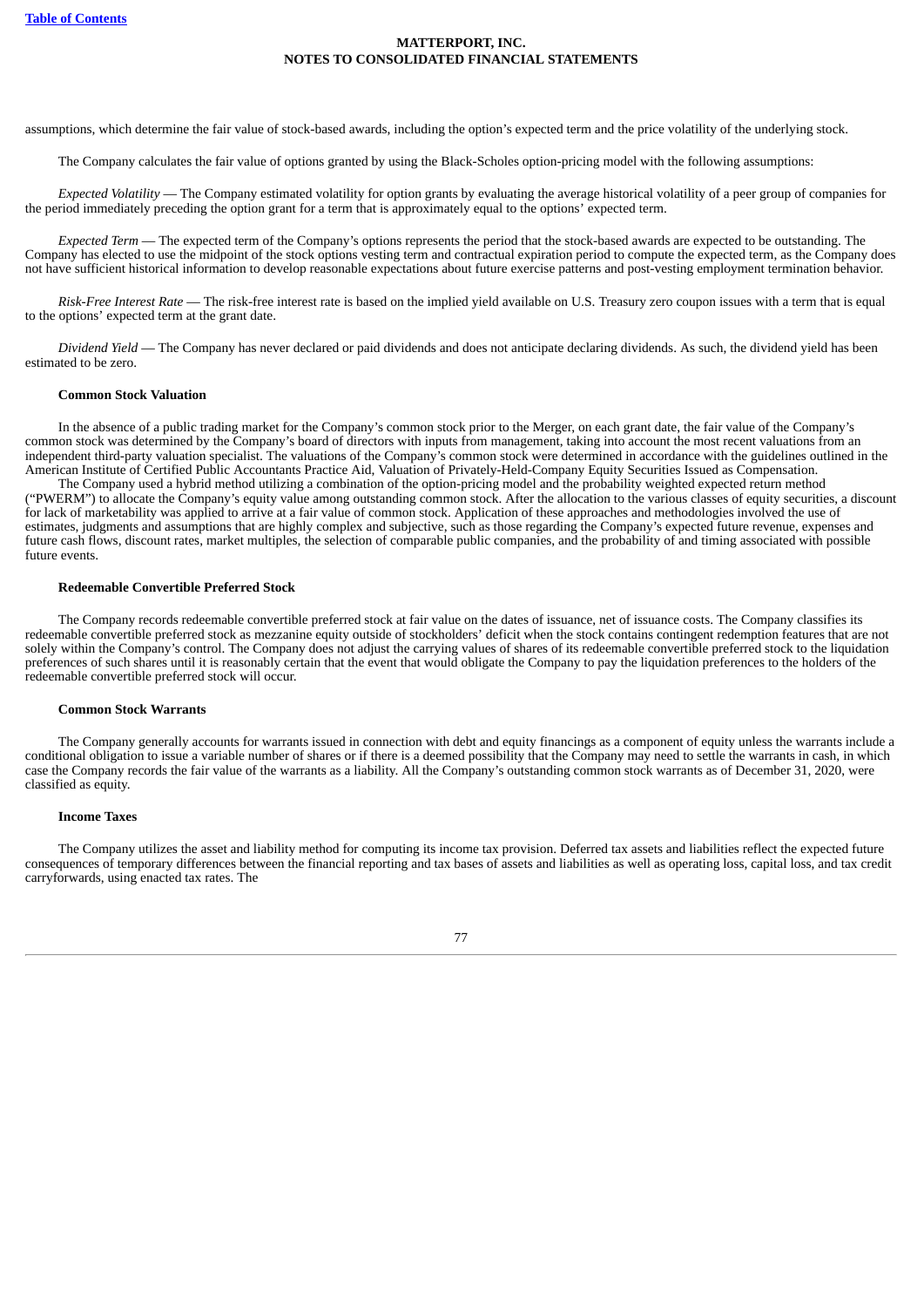Company's management makes estimates, assumptions, and judgments to determine the Company's provision for income taxes, deferred tax assets and liabilities, and any valuation allowance recorded against deferred tax assets. The Company assesses the likelihood that its deferred tax assets will be recovered from future taxable income and, to the extent the Company believes recovery is not likely, establishes a valuation allowance.

The Company recognizes the tax benefit from an uncertain tax position only if it is more likely than not the tax position will be sustained on examination by the taxing authorities based on the technical merits of the position. The tax benefits recognized from such positions are then measured based on the largest benefit that has a greater than 50% likelihood of being realized upon settlement.

#### **Net Loss per Share Attributable to Common Stockholders**

Basic and diluted net loss per share attributable to common stockholders is presented in conformity with the two-class method required for participating securities. The Company considers all series of redeemable convertible preferred stock to be participating securities. Under the two-class method, the net loss attributable to common stockholders is not allocated to the redeemable convertible preferred stock as the holders of the Company's redeemable convertible preferred stock do not have a contractual obligation to share in the losses.

Under the two-class method, basic net loss per share attributable to common stockholders is computed by dividing the net loss attributable to common stockholders by the weighted-average number of shares of common stock outstanding during the period.

Diluted earnings per share attributable to common stockholders adjusts basic earnings per share for the potentially dilutive impact of stock options, warrants, and redeemable convertible preferred stock. As the Company has reported loss for the periods presented, all potentially dilutive securities are antidilutive, and accordingly, basic net loss per share equals diluted net loss per share.

### **Comprehensive Income (loss)**

Comprehensive income (loss) consists of net income (loss) and other comprehensive income (loss). Other comprehensive income (loss) reflects gains and losses that are recorded as a component of stockholders' equity (deficit) and are excluded from net income (loss). Other comprehensive income (loss) consists of foreign currency translation adjustments related to consolidation of foreign entities and unrealized gain (loss) on marketable securities classified as available-forsale.

#### **Accounting Pronouncements**

The Company is provided the option to adopt new or revised accounting guidance as an "emerging growth company" under the Jumpstart Our Business Startups Act of 2012 either (1) within the same periods as those otherwise applicable to public business entities or (2) within the same time periods as nonpublic business entities, including early adoption when permissible. With the exception of standards the Company elected to early adopt, when permissible, the Company has elected to adopt new or revised accounting guidance within the same time period as non-public business entities, as indicated below. As a result, the Company's financial statements may not be comparable to companies that comply with public company effective dates because of this election.

### *Recently Adopted Accounting Standards*

In August 2018, the FASB issued ASU No. 2018-15, Intangibles — Goodwill and Other — Internal-Use Software (Subtopic 350-40): Customer's Accounting for Implementation Costs Incurred in a Cloud Computing Arrangement That Is a Service Contract, which requires customers to apply internal-use software guidance to determine the implementation costs that are able to be capitalized. Under the new standard, capitalized implementation costs are generally amortized over the term of the arrangement, beginning when the module or component of the hosting arrangement is ready for its intended use. All capitalized implementation amounts will be required to be presented in the same line items of the consolidated financial statements as the related hosting fees. The Company adopted ASU No. 2018-15 beginning January 1, 2021 on a prospective method. The adoption did not have a material impact on the Company's consolidated financial statements.

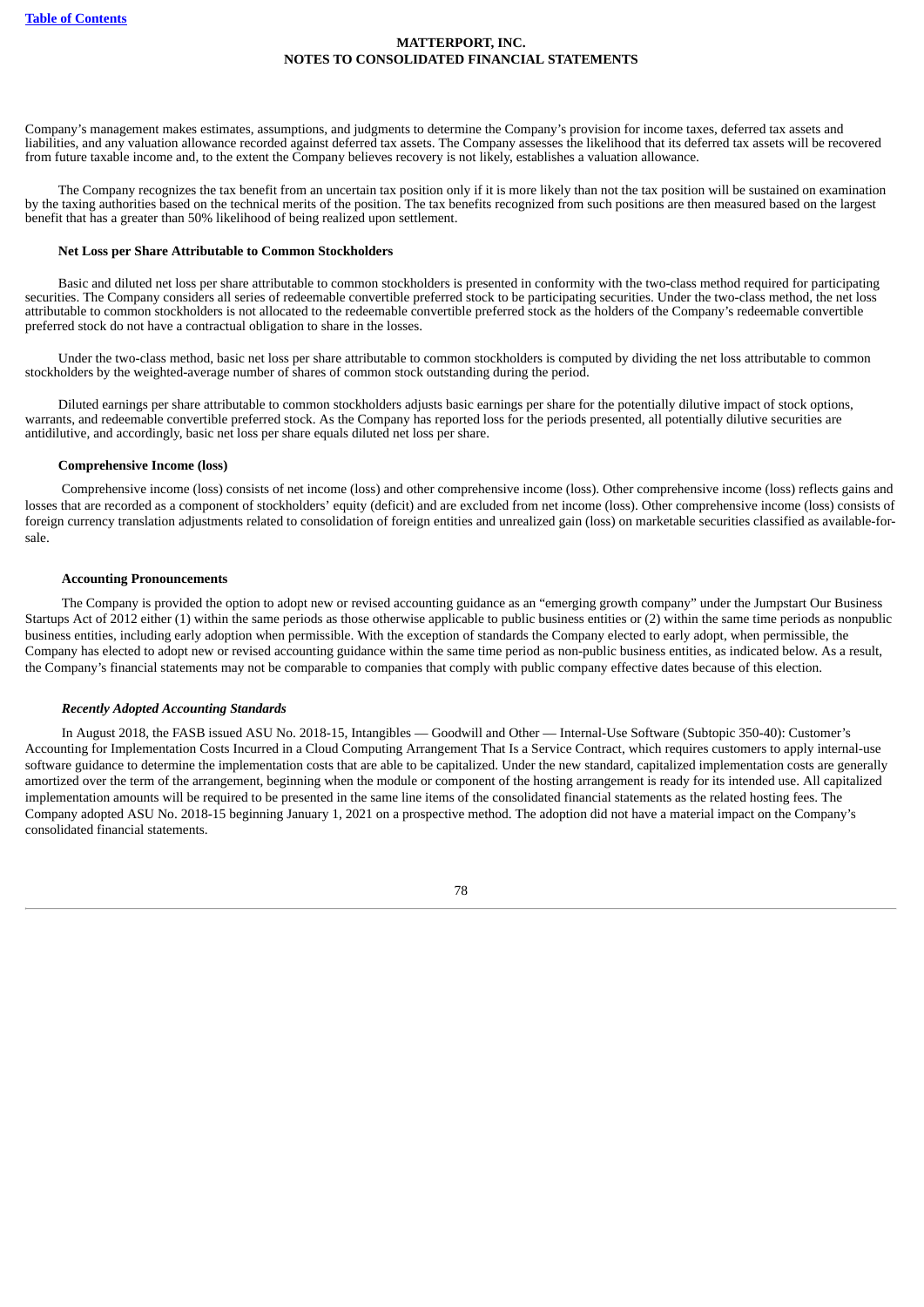#### *Recently Issued Accounting Standards Not yet Adopted*

In February 2016, the FASB issued ASU No. 2016-02, *Leases (Topic 842).* This ASU requires a lessee to recognize on the statement of financial position a liability to make lease payments (the lease liability) and a right-to-use asset ("ROU asset") representing its right to use the underlying asset for the lease term. In July 2018, the FASB issued ASU No. 2018-11, *Leases (Topic 842): Targeted Improvements*, which provides an alternative modified transition method. Under this method, the cumulative-effect adjustment to the opening balance of retained earnings is recognized on the date of adoption with comparative prior periods not restated. The new standard, including related amendments subsequently issued by the FASB, is effective for the Company beginning January 1, 2022. The Company will adopt the new guidance on the alternative modified transition basis, thereby recognizing the cumulative effect of initially applying Topic 842 as an adjustment to opening retained earnings on the adoption date, without revising the balances of comparative periods. The Company plans on electing the package of transitional practical expedients upon adoption which, among other provisions, allows the Company to not reassess under the new standard prior conclusions about lease identification, lease classification and initial direct costs, for any existing leases on the adoption date. In addition, for the facility leases, the Company intends to elect to account for lease and non-lease components as a single lease component. The Company will also make an accounting policy election not to record leases that, at the lease commencement date, have a lease term of 12 months or less on the balance sheet. The Company has substantially completed its evaluation of the effect that the adoption of this guidance will have on its consolidated financial statements. In connection with the adoption of the new guidance, the Company expects to recognize ROU assets of approximately \$3.6 million and lease liabilities of approximately \$3.8 million on its statement of financial position for operating leases, with limited impact to its results of operations and cash flows. The Company believes that substantially all of its undiscounted future minimum operating lease commitments based on its current lease portfolio that were not recognized on its consolidated balance sheet as of December 31, 2021 and as disclosed in Note 8 to the consolidated financial statements, will be subject to the new standard.

In June 2016, the FASB issued ASU No. 2016-13, *Financial instruments—Credit Losses (Topic 326): Measurement of Credit Losses on Financial Instruments*, and subsequent related ASUs, which amends the guidance on the impairment of financial instruments by requiring measurement and recognition of expected credit losses for financial assets held. This ASU is effective for public business entities that meet the definition of a Securities and Exchange Commission filer, excluding eligible smaller reporting companies for fiscal years beginning after December 15, 2019, including interim periods within those fiscal years. For all other entities, including emerging growth companies, it is effective for fiscal years beginning after December 15, 2022, including interim periods within those fiscal years. The Company expects to adopt ASU No. 2016-13 beginning January 1, 2023, and is currently evaluating the impact on the Company's consolidated financial statements.

In December 2019, the FASB issued ASU No. 2019-12, *Income Taxes (Topic 740): Simplifying the Accounting for Income Taxes*. ASU No. 2019- 12 removes certain exceptions to the general principles in Topic 740 and also clarifies and amends existing guidance to improve consistent application. ASU No. 2019-12 will be effective for public entities for interim and annual periods beginning after December 15, 2020, with early adoption permitted. ASU No. 2019- 12 will be effective for all other entities, including emerging growth companies, for annual periods beginning after December 15, 2021, and interim periods beginning after December 15, 2022, with early adoption permitted. The Company expects to adopt ASU No. 2019-12 beginning January 1, 2022, and does not expect the adoption will have a material impact on the Company's consolidated financial statements.

In October 2021, the FASB issues ASU No. 2021-08, Business Combinations (Topic 805): Accounting for Contract Assets and Contract Liabilities from *Contracts with Customers.* ASU 2021-08 requires an acquirer in a business combination to recognize and measure contract assets and contract liabilities acquired in a business combination in accordance with ASC 606, Revenue from Contract with Customers, as if it had originated the contracts. This ASU is effective for pubic entities for interim and annual periods beginning after December 15, 2022. ASU No. 2021-08 will be effective for all other entities, including emerging growth companies, for annual periods beginning after December 15, 2023, including interim periods within those fiscal years. Early adoption is permitted. The Company expects to adopt ASU 2021-08 beginning January 1, 2023, and is currently assessing the impact the guidance will have on the Company's consolidated financial statements.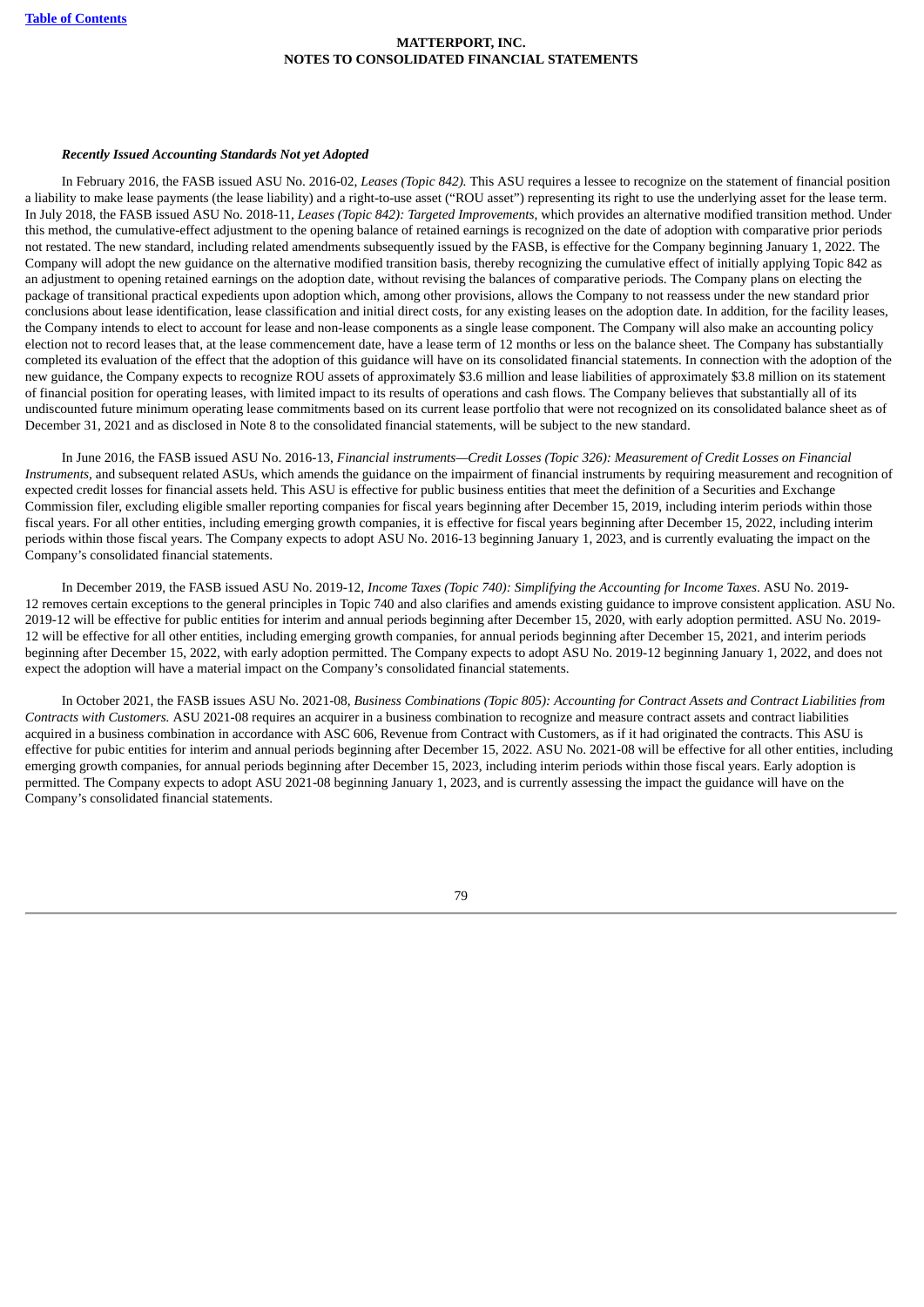### **3. REVERSE RECAPITALIZATION**

On July 22, 2021, in connection with the Merger, the Company raised gross proceeds of \$640.1 million, including the contribution of \$345.1 million of cash held in Gores' trust account from its initial public offering and an aggregate purchase price of \$295.0 million in a private placement pursuant to the subscription agreements ("Private Investment in Public Equity" or "PIPE) at \$10.00 per share of Gores' Class A common stock. The Company paid \$0.9 million to Gores' stockholders who redeemed Gores' Class A common stock immediately prior to the Closing. The Company and Gores incurred \$10.0 million and \$26.3 million transaction costs, respectively. The total transaction cost was \$36.3 million, consisting of underwriting, legal, and other professional fees, of which \$35.7 million was recorded to additional paid-in capital as a reduction of proceeds and the remaining \$0.6 million was expensed immediately upon the Closing. The aggregate consideration paid to Legacy Matterport stockholders in connection with the Merger (excluding any potential Earn-Out Shares), was 218,875,000 shares of the Company Class A common stock, par value \$0.0001 per share. The Per Share Matterport Stock Consideration was equal to approximately 4.1193 (the "Exchange Ratio").

The following transactions were completed concurrently upon the Closing:

- Immediately prior to the Closing, 52,236 shares Series D redeemable convertible preferred stock of Legacy Matterport were issued to a customer of Legacy Matterport.
- each issued and outstanding share of Legacy Matterport preferred stock was canceled and converted into the right to receive a total of 126,460,926 shares of the Matterport Class A common stock;
- each Legacy Matterport warrant was exercised in full in exchange for the issuance of 1,038,444 shares of Matterport Class A common stock to the holder of such Matterport Warrant;
- each issued and outstanding share of Legacy Matterport common stock (including the items mentioned in above points) was canceled and converted into the right to receive an aggregate number of shares of Class A common stock equal to the Per Share Matterport Stock Consideration;
- each outstanding vested and unvested Legacy Matterport common stock option was converted into a rollover option, exercisable for shares of Matterport Class A common stock with the same terms except for the number of shares exercisable and the exercise price, each of which was adjusted using the Per Share Matterport Stock Consideration; and
- each outstanding and unvested Legacy Matterport RSU was converted into a rollover RSU for shares of Matterport Class A common stock with the same terms except for the number of shares, which were adjusted using the Per Share Matterport Stock Consideration

The Merger was accounted for as a reverse recapitalization in accordance with U.S. GAAP. Under this method of accounting, Gores was treated as the "acquired" company for financial reporting purposes. This determination was primarily based on holders of Matterport capital stock comprising a relative majority of the voting power of the combined entity upon consummation of the Merger and having the ability to nominate the majority of the governing body of the combined entity, Matterport's senior management comprising the senior management of the combined entity, and Matterport's operations comprising the ongoing operations of the combined entity. Accordingly, for accounting purposes, the financial statements of the combined entity upon consummation of the Merger represented a continuation of the financial statements of Matterport with the Merger being treated as the equivalent of Matterport issuing stock for the net assets of Gores, accompanied by a recapitalization. The net assets of Gores were stated at historical cost, with no goodwill or other intangible assets recorded. Operations prior to the Merger were presented as those of Matterport in this report of the combined entity. All periods prior to the Merger have been retroactively adjusted using the Exchange Ratio for the equivalent number of shares outstanding immediately after the Merger to effect the reverse recapitalization.

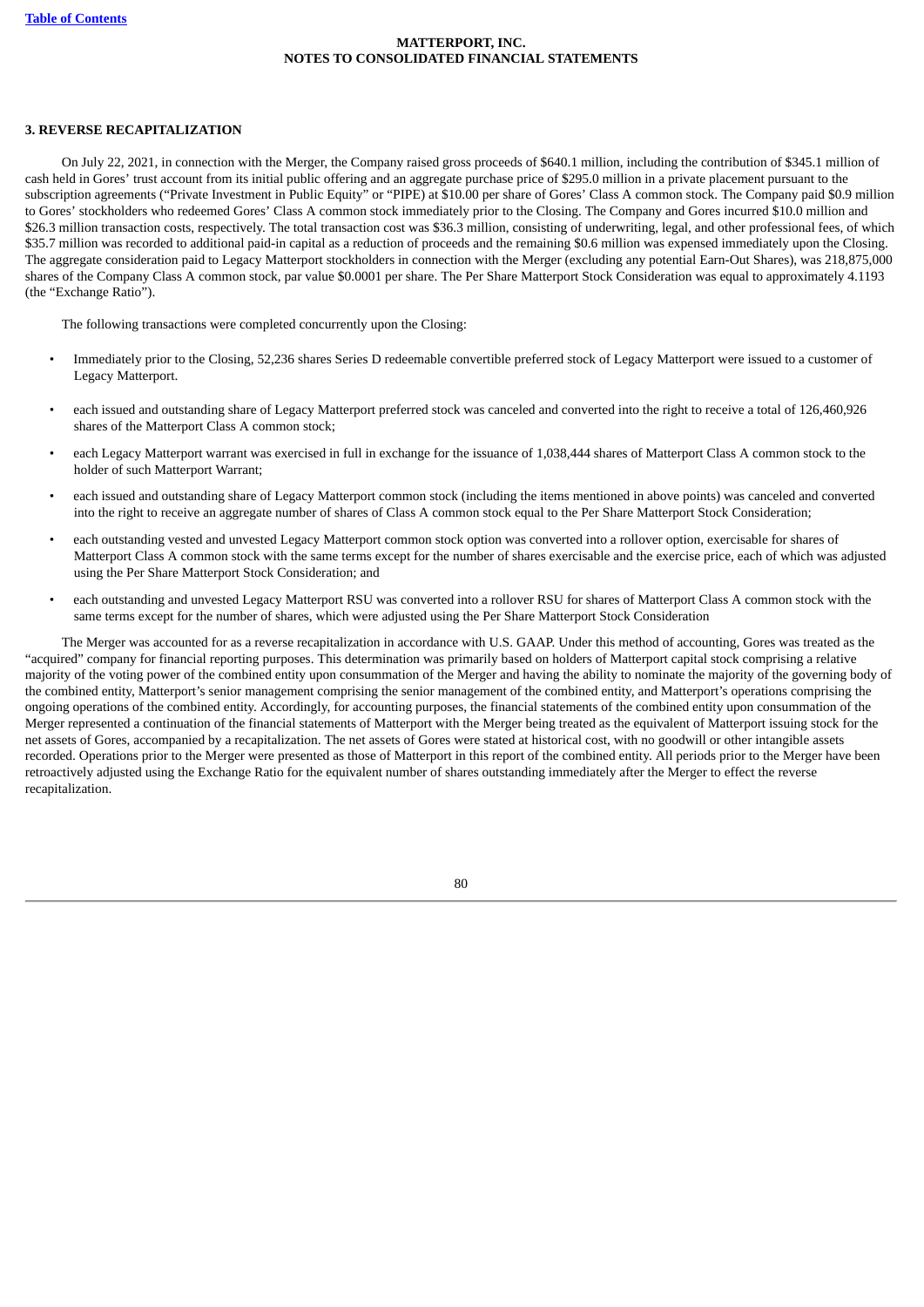The number of shares of Class A common stock issued immediately following the consummation of the Merger was as follows (shares are in thousands):

|                                                                      | <b>Shares</b> |
|----------------------------------------------------------------------|---------------|
| Legacy Matterport Stockholders <sup>(1)</sup>                        | 169,425       |
| Public Stockholders of Gores                                         | 34,406        |
| Initial Stockholders (defined below) of Class F Stock <sup>(2)</sup> | 8,625         |
| PIPE Investors $(3)$                                                 | 29,500        |
| <b>Total</b>                                                         | 241,956       |

(1) Excludes 23,460,000 shares of Class A common stock issuable in earn-out arrangement as they are not issuable until 180 days after the Closing and are contingently issuable based upon the triggering events that have not yet been achieved.

(2) Represents shares of Class A common stock issued into which shares of Class F common stock of the Company ("Class F Stock") were converted upon the consummation of the Merger. Excludes<br>4,079,000 shares of Class A Stock

(3) Includes the Initial Stockholders' ownership of 4,079,000 shares of Class A Stock purchased under the Sponsor Subscription Agreement and includes 15,000 shares of Class A Stock purchased by the Initial Stockholders (excluding the Sponsor) in the PIPE Investment.

# **4. REVENUE**

**Disaggregated Revenue**—The following table shows the revenue by geography for the years ended December 31, 2021 and 2020, respectively (in thousands):

|                      | <b>Year Ended December 31,</b> |  |        |  |  |
|----------------------|--------------------------------|--|--------|--|--|
|                      | 2021                           |  | 2020   |  |  |
| Revenue:             |                                |  |        |  |  |
| <b>United States</b> | 67,544                         |  | 52,093 |  |  |
| International        | 43,630                         |  | 33,791 |  |  |
| Total revenue        | 111,174                        |  | 85,884 |  |  |

No country other than the United States accounted for more than 10% of the Company's revenue for the years ended December 31, 2021 and 2020, respectively. The geographical revenue information is determined by the ship-to address of the products and the billing address of the customers of the services.

The following table shows over time versus point-in-time revenue for the years ended December 31, 2021 and 2020, respectively (in thousands):

|                       | <b>Year Ended December 31,</b> |  |        |  |  |  |
|-----------------------|--------------------------------|--|--------|--|--|--|
|                       | 2021                           |  | 2020   |  |  |  |
| Over time revenue     | 73,867                         |  | 49,260 |  |  |  |
| Point-in-time revenue | 37,307                         |  | 36,624 |  |  |  |
| <b>Total</b>          | 111,174                        |  | 85,884 |  |  |  |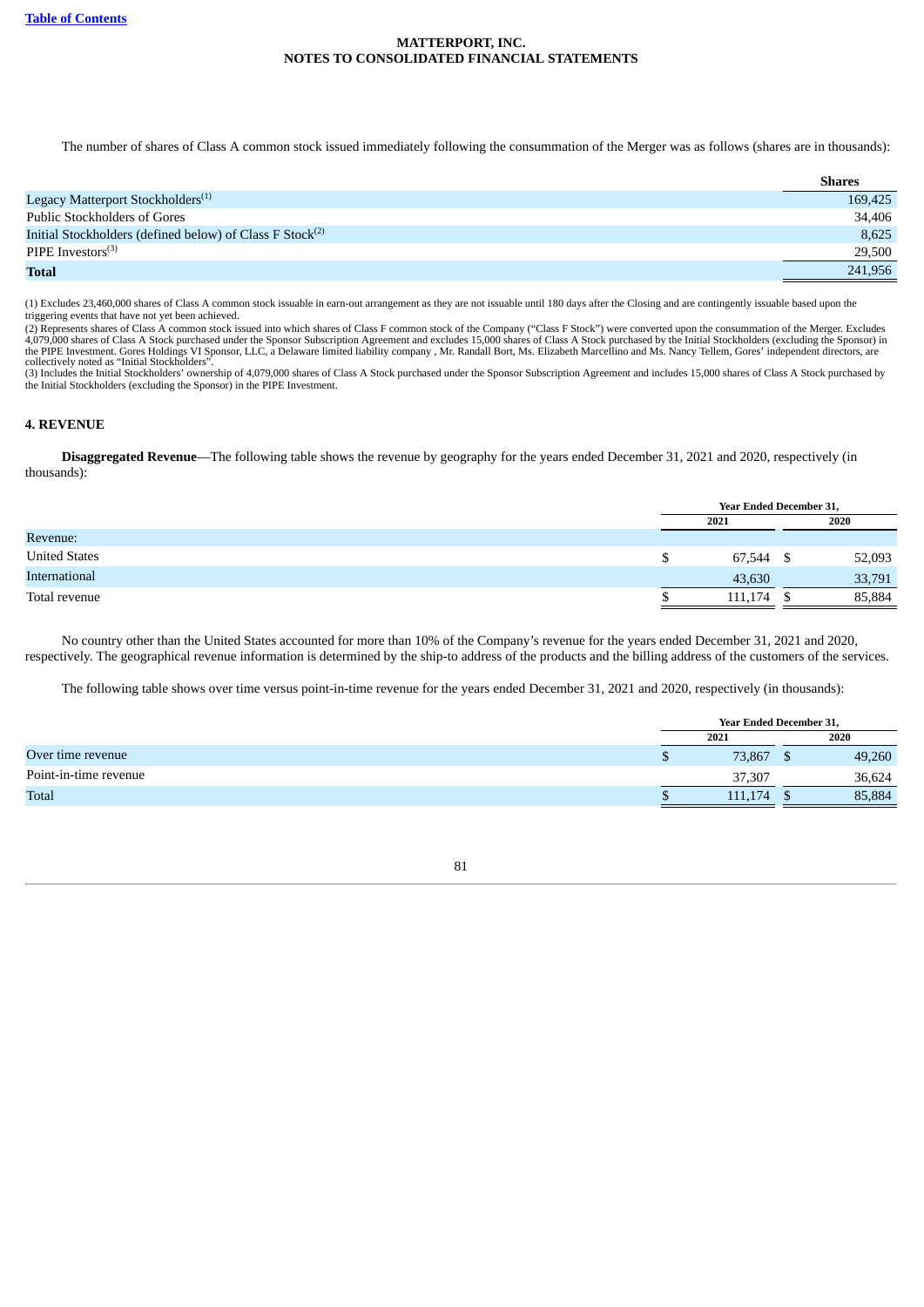**Contract Balances**—The timing of revenue recognition differs from the timing of invoicing to customers and this timing difference results in contract liabilities (deferred revenue) on the Company's consolidated balance sheets. The contract balances as of December 31, 2021 and 2020 were as follows (in thousands):

|                              | Year Ended December 31, |  |       |  |  |
|------------------------------|-------------------------|--|-------|--|--|
|                              | 2021                    |  | 2020  |  |  |
| Accounts receivable, net     | 8.898                   |  | 2,700 |  |  |
| Unbilled accounts receivable | 1,981                   |  | 1,224 |  |  |
| Deferred revenue             | 11.948                  |  | 4,903 |  |  |

During fiscal years 2021 and 2020, the Company recognized revenue of \$4.5 million and \$2.2 million that was included in the deferred revenue balance at the beginning of the fiscal year, respectively. Contracted but unsatisfied performance obligations were \$25.9 million and \$12.2 million at the end of fiscal years 2021 and 2020 and consisted of deferred revenue and backlog, respectively. The contracted but unsatisfied or partially unsatisfied performance obligations expected to be recognized over the next 12 months at the end of fiscal year 2021 were \$21.6 million and the remaining thereafter.

# **5. BALANCE SHEET COMPONENTS**

**Allowance for Doubtful Accounts**—Allowance for doubtful accounts as of December 31, 2021 and 2020 were as follows (in thousands):

| <b>Year Ended December 31,</b> |                                     |  |  |  |
|--------------------------------|-------------------------------------|--|--|--|
| 2021                           | 2020                                |  |  |  |
|                                | (337)                               |  |  |  |
|                                | (846)                               |  |  |  |
|                                | 384                                 |  |  |  |
|                                | (799)                               |  |  |  |
|                                | $(799)$ \$<br>(222)<br>730<br>(291) |  |  |  |

**Inventories**—Inventories as of December 31, 2021 and 2020, consisted of the following (in thousands):

|                                   | <b>Year Ended December 31,</b> |       |  |       |  |
|-----------------------------------|--------------------------------|-------|--|-------|--|
|                                   |                                | 2021  |  | 2020  |  |
| <b>Finished Goods</b>             |                                | 295   |  | 538   |  |
| Work in process                   |                                | 2,043 |  | 2,219 |  |
| Purchased parts and raw materials |                                | 3,255 |  | 889   |  |
| Total inventories                 |                                | 5,593 |  | 3,646 |  |

**Property and Equipment, Net**—Property and equipment as of December 31, 2021 and 2020, consisted of the following (in thousands):

|                                            |           | <b>Year Ended December 31,</b> |           |  |  |  |
|--------------------------------------------|-----------|--------------------------------|-----------|--|--|--|
|                                            | 2021      |                                | 2020      |  |  |  |
| Machinery and equipment                    | 2,324     | - S                            | 1,435     |  |  |  |
| Furniture and fixtures                     | 355       |                                | 359       |  |  |  |
| Leasehold improvements                     | 728       |                                | 733       |  |  |  |
| Capitalized software and development costs | 28,964    |                                | 18,126    |  |  |  |
| Total property and equipment               | 32,371    |                                | 20,653    |  |  |  |
| Accumulated depreciation and amortization  | (18, 253) |                                | (12, 443) |  |  |  |
| Total property and equipment, net          | 14,118    |                                | 8,210     |  |  |  |
|                                            |           |                                |           |  |  |  |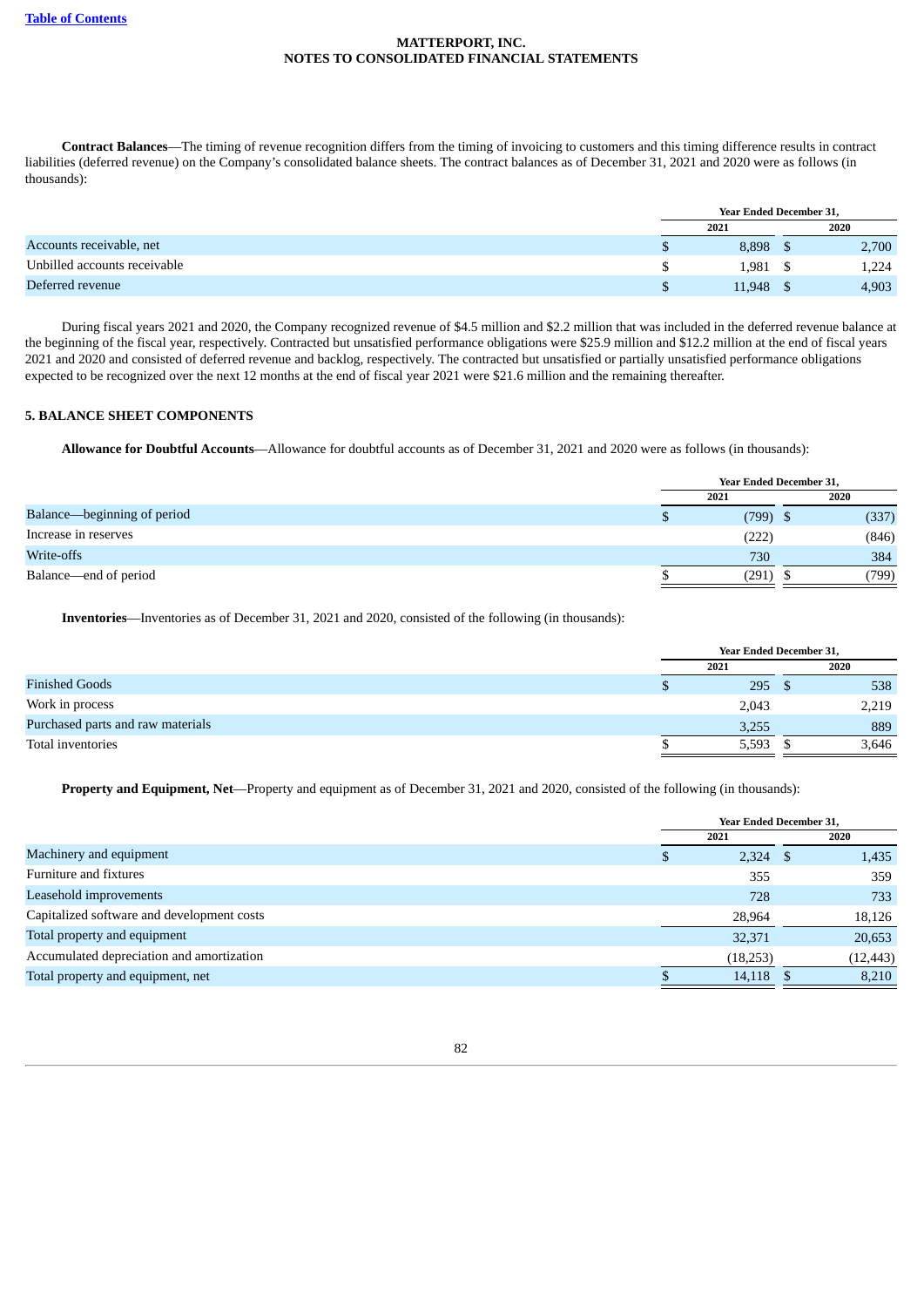Depreciation and amortization expenses were \$5.8 million and \$4.8 million for the years ended December 31, 2021 and 2020, respectively.

Additions to capitalized software and development costs, inclusive of stock-based compensation in the years ended December 31, 2021 and 2020, was \$10.8 million and \$5.0 million, respectively. These are recorded as part of property and equipment, net on the consolidated balance sheets. Amortization expense was \$5.5 million and \$4.5 million for years ended December 31, 2021 and 2020, respectively, of which \$4.7 million and \$3.9 million was recorded to costs of revenue related to subscription and \$0.8 million and \$0.6 million to selling, general and administrative in the consolidated statements of operations, respectively.

**Accrued Expenses and Other Current Liabilities**—Accrued expenses and other current liabilities as of December 31, 2021 and 2020, consisted of the following (in thousands):

|                                                      | <b>Year Ended December 31,</b> |     |       |  |  |
|------------------------------------------------------|--------------------------------|-----|-------|--|--|
|                                                      | 2021                           |     | 2020  |  |  |
| Accrued compensation                                 | 2,754                          | - S | 3,208 |  |  |
| Tax payable                                          | 1,063                          |     | 1,164 |  |  |
| <b>ESPP Contribution</b>                             | 693                            |     |       |  |  |
| Transaction cost payable                             |                                |     | 135   |  |  |
| Other current liabilities                            | 5,516                          |     | 2,488 |  |  |
| Total accrued expenses and other current liabilities | 10,026                         |     | 6,995 |  |  |

### **6. FAIR VALUE MEASUREMENTS**

We categorize assets and liabilities recorded or disclosed at fair value on the consolidated balance sheets based upon the level of judgment associated with inputs used to measure their fair value. The categories are as follows:

*Level 1*—Inputs are unadjusted quoted prices for identical assets or liabilities in active markets.

*Level 2*—Inputs to the valuation methodology include quoted prices for similar assets and liabilities in active markets, or inputs that are observable for the asset or liability, either directly or indirectly through market corroboration, for substantially the full term of the financial instrument.

*Level 3*—Inputs to the valuation methodology are unobservable and significant to the fair value measurement. The inputs require significant management judgment or estimation.

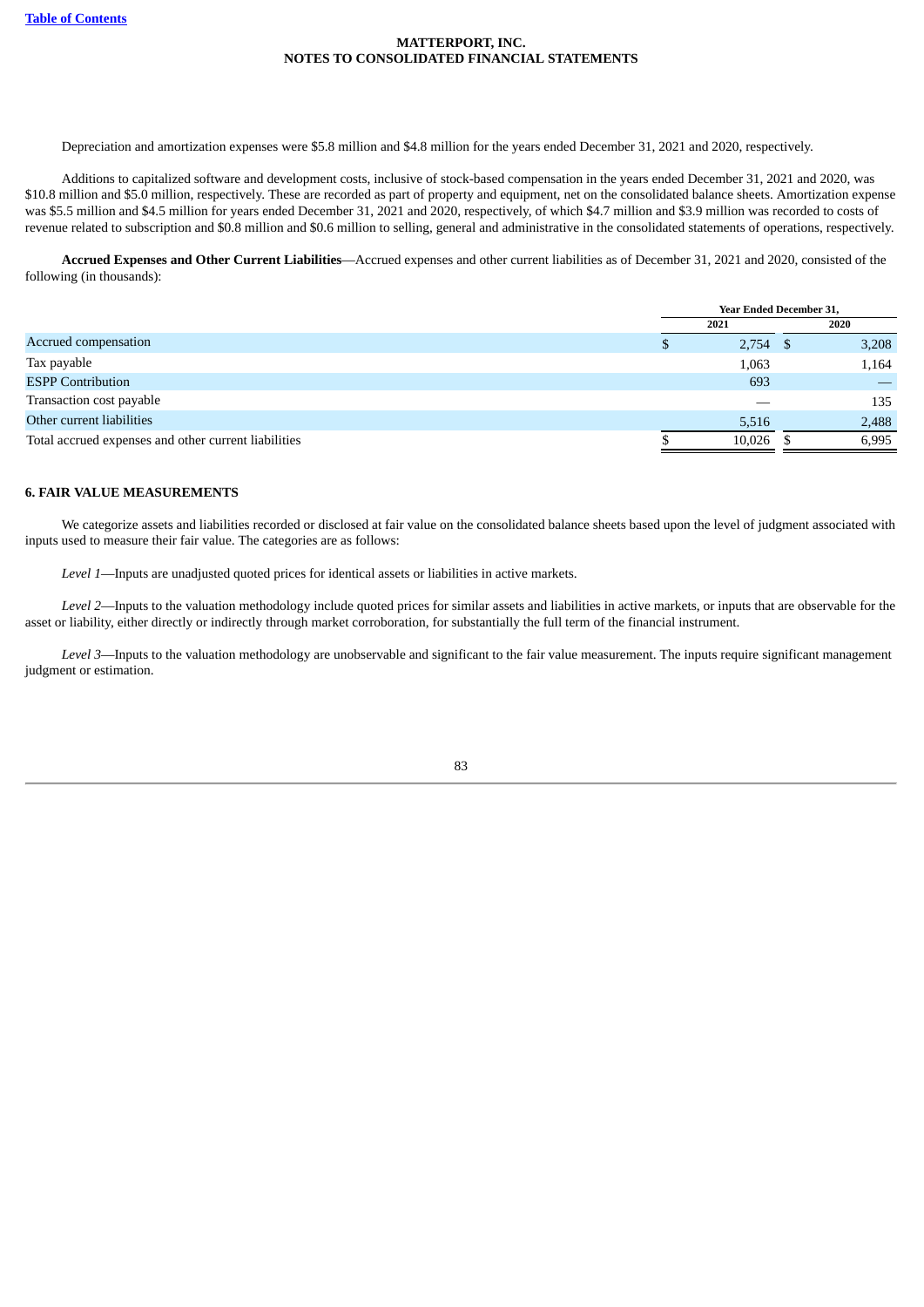The Company's financial assets and liabilities that were measured at fair value on a recurring basis were as follows (in thousands):

|                                           |               | <b>December 31, 2021</b> |                         |               |               |          |                |              |
|-------------------------------------------|---------------|--------------------------|-------------------------|---------------|---------------|----------|----------------|--------------|
|                                           |               | Level 1                  |                         | Level 2       |               | Level 3  |                | <b>Total</b> |
| <b>Financial Assets:</b>                  |               |                          |                         |               |               |          |                |              |
| Cash equivalents:                         |               |                          |                         |               |               |          |                |              |
| Money market funds                        | \$            | 44,142                   | -\$                     |               |               |          |                | 44,142       |
| Total cash equivalents                    | \$            | 44,142 \$                |                         |               | \$            |          | \$             | 44,142       |
| Short-term investments:                   |               |                          |                         |               |               |          |                |              |
| Non-U.S. government and agency securities |               |                          |                         | 24,317        |               |          |                | 24,317       |
| Corporate debt securities                 |               |                          |                         | 92,737        |               |          |                | 92,737       |
| Commercial paper                          |               |                          |                         | 147,877       |               |          |                | 147,877      |
| Total short-term investments              | $\mathsf{\$}$ | $\equiv$                 | $\mathbf{s}$            | 264,931 \$    |               | $\equiv$ | $\mathfrak{S}$ | 264,931      |
| Long-term investments:                    |               |                          |                         |               |               |          |                |              |
| U.S. government and agency securities     | \$            | 185,075 \$               |                         | $\frac{1}{2}$ | $\mathbf S$   |          | \$             | 185,075      |
| Corporate debt securities                 |               |                          |                         | 78,584        |               |          |                | 78,584       |
| Total long-term investments               | \$            | 185,075                  | $\mathbf{s}$            | 78,584        | $\mathbf{s}$  |          | $\mathsf{\$}$  | 263,659      |
| Other assets:                             |               |                          |                         |               |               |          |                |              |
| Convertible notes receivable              | $rac{1}{3}$   |                          |                         |               |               | 1,107    | \$             | 1,107        |
| Total other assets:                       |               |                          | $\overline{\mathbf{s}}$ |               | \$            | 1,107    | $\mathbb{S}$   | 1,107        |
|                                           |               |                          |                         |               |               |          |                |              |
| Total assets measured at fair value       | \$            | 229,217                  | - \$                    | 343,515 \$    |               | 1,107    | \$             | 573,839      |
|                                           |               |                          |                         |               |               |          |                |              |
| <b>Financial Liabilities:</b>             |               |                          |                         |               |               |          |                |              |
| Public warrants liability                 | \$            | 15,645 \$                |                         |               | $\mathbf S$   |          | \$             | 15,645       |
| Private warrants liability                |               |                          |                         | 23,329        |               |          |                | 23,329       |
| Contingent earn-out liability             |               |                          |                         |               |               | 377,576  |                | 377,576      |
| Total liabilities measured at fair value  | \$            | 15,645                   | <sup>\$</sup>           | 23,329        | $\mathcal{S}$ | 377,576  | \$             | 416,550      |

|                                     | <b>December 31, 2020</b> |  |                          |  |                                 |     |              |  |
|-------------------------------------|--------------------------|--|--------------------------|--|---------------------------------|-----|--------------|--|
|                                     | Level 1                  |  | Level 2                  |  | Level 3                         |     | <b>Total</b> |  |
| <b>Financial Assets:</b>            |                          |  |                          |  |                                 |     |              |  |
| Cash equivalents:                   |                          |  |                          |  |                                 |     |              |  |
| Money market funds                  | $43,116$ \$              |  | $\overline{\phantom{m}}$ |  | $\overline{\phantom{a}}$        | - 8 | 43,116       |  |
| Total cash equivalents              | 43,116 \$                |  | $\overline{\phantom{m}}$ |  | $\hspace{0.1mm}-\hspace{0.1mm}$ |     | 43,116       |  |
|                                     |                          |  |                          |  |                                 |     |              |  |
| Total assets measured at fair value | 43.116                   |  | $\overline{\phantom{a}}$ |  |                                 |     | 43,116       |  |
|                                     |                          |  |                          |  |                                 |     |              |  |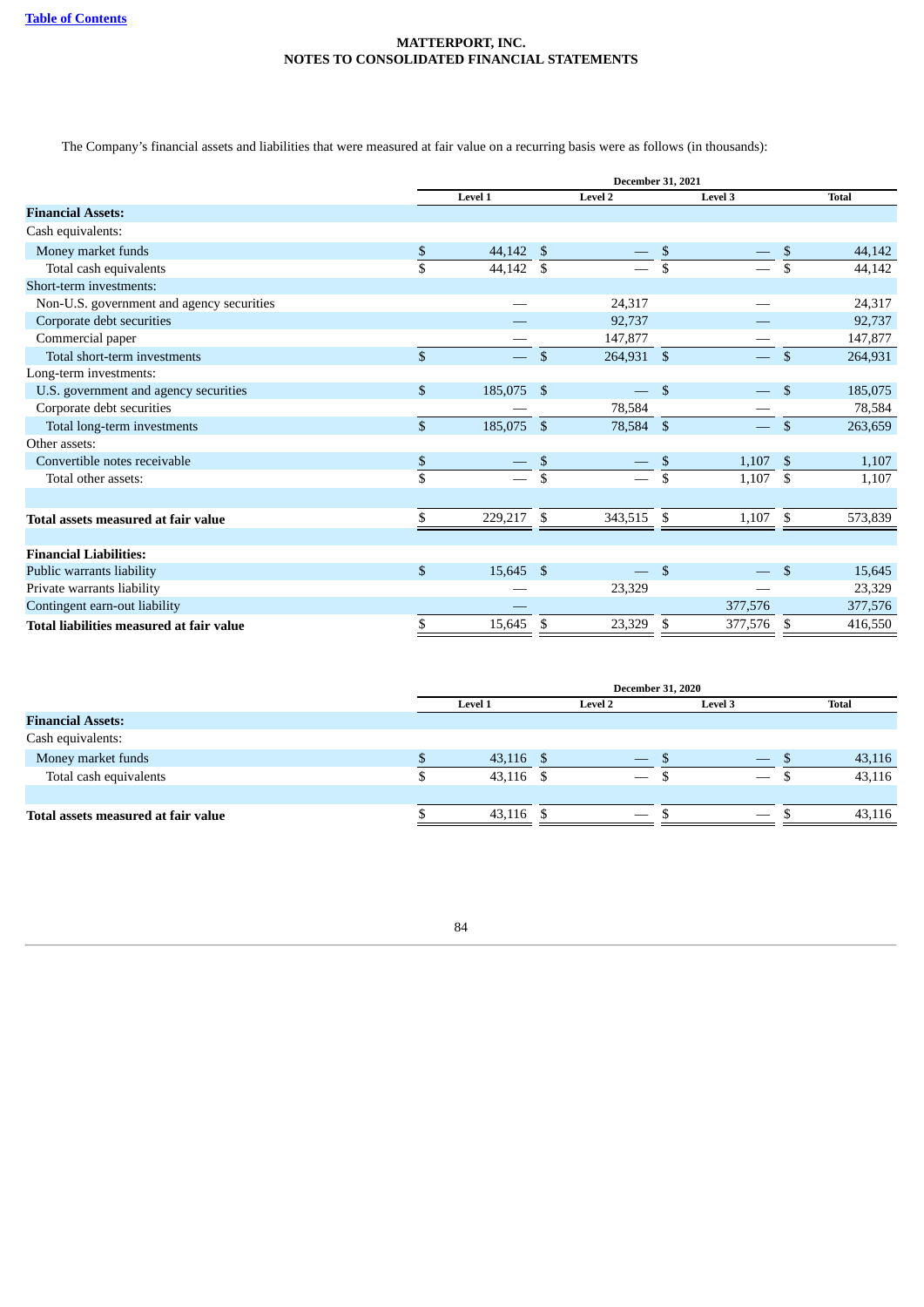#### *Available-for-sale Debt Securities*

The following table summarizes the amortized cost, unrealized gains and losses, and fair value of our available-for-sale debt securities as of December 31, 2021 (in thousands). There were no investments as of December 31, 2020.

|                                           | <b>December 31, 2021</b> |                       |  |                          |  |                          |  |                   |  |
|-------------------------------------------|--------------------------|-----------------------|--|--------------------------|--|--------------------------|--|-------------------|--|
|                                           |                          | <b>Amortized Cost</b> |  | <b>Unrealized Gains</b>  |  | <b>Unrealized Losses</b> |  | <b>Fair Value</b> |  |
| Investments:                              |                          |                       |  |                          |  |                          |  |                   |  |
| U.S. government and agency securities     |                          | 186,113 \$            |  | $\overline{\phantom{0}}$ |  | $(1,038)$ \$             |  | 185,075           |  |
| Non-U.S. government and agency securities |                          | 24,385                |  |                          |  | (68)                     |  | 24,317            |  |
| Corporate debt securities                 |                          | 171,772               |  |                          |  | (451)                    |  | 171,321           |  |
| Commercial paper                          |                          | 147,914               |  |                          |  | (37)                     |  | 147,877           |  |
| Convertible notes receivable              |                          | 1,000                 |  | 107                      |  |                          |  | 1,107             |  |
| Total available-for-sale investments      |                          | 531,184 \$            |  | 107                      |  | $(1,594)$ \$             |  | 529,697           |  |

Unrealized losses related to these securities are due to interest rate fluctuations as opposed to credit quality. In addition, we do not intend to sell and it is not likely that we would be required to sell these securities before recovery of their amortized cost basis, which may be at maturity. As a result, there were no other-than-temporary impairments recorded for these securities at December 31, 2021.

In January 2021, Legacy Matterport entered a convertible note agreement with a privately held company as a strategic investment for a principal of \$1.0 million. The note bears an interest rate of 5.0% per annum and matures in January 2023. The convertible note receivable is accounted for as available-for-sale debt securities in other assets based on "Level 3" inputs, which consist of unobservable inputs and reflect management's estimates of assumptions that market participants would use in pricing the asset, with unrealized holding gains and losses excluded from earnings and reported in other comprehensive income (loss). The fair value of the convertible note receivable was determined using a probability-weighted assessment of redemption and conversion scenarios upon the investee closing additional financing. The key inputs to determining fair values under that approach included probability of repayment and conversion scenarios, and discount rates. As of December 31, 2021, the Company applied a probability of 70% and 30% to the conversion and repayment scenario, respectively and an average discount rate of 16.2% in the valuation.

The following table summarizes the amortized cost and fair value of our available-for-sale debt securities as of December 31, 2021, by contractual yearsto-maturity (in thousands):

|                                 | <b>Amortized Cost</b> |         | <b>Fair Value</b> |
|---------------------------------|-----------------------|---------|-------------------|
| Due within one year             |                       | 265,216 | 264,931           |
| Due between one and three years |                       | 265,968 | 264,766           |
| <b>Total</b>                    |                       | 531.184 | 529,697           |

### **7. DEBT**

The Company's short-term and long-term debt is secured by substantially all the assets of the Company and subject the Company to certain affirmative and negative covenants. Failure to comply with these covenants could result in an event of default, which may lead to an acceleration of the amounts owed and other remedies.

**2015 Term Loan and Line of Credit***—*On May 20, 2015, the Company entered into a Loan and Security Agreement with a lender (the "2015 Agreement") to borrow a term loan up to \$4.0 million ("2015 Term Loan"). The Company borrowed the full \$4.0 million term loan on September 23, 2016. The term loan matured on September 30, 2019. The Company was required to make 36 equal installment payments of principal starting October 2016 through September 2019. The term loan bore interest at a floating per annum rate equal to 1.0% above the prime rate published by Wall Street Journal (the "Prime Rate"). Interest was payable monthly. The Company repaid the 2015 Term Loan by September 2019. The agreement also allowed the Company to borrow under financing of eligible accounts, for up to \$1.0 million ("2015 Account Financing"). The Company did not borrow any amount under the 2015 Account Financing.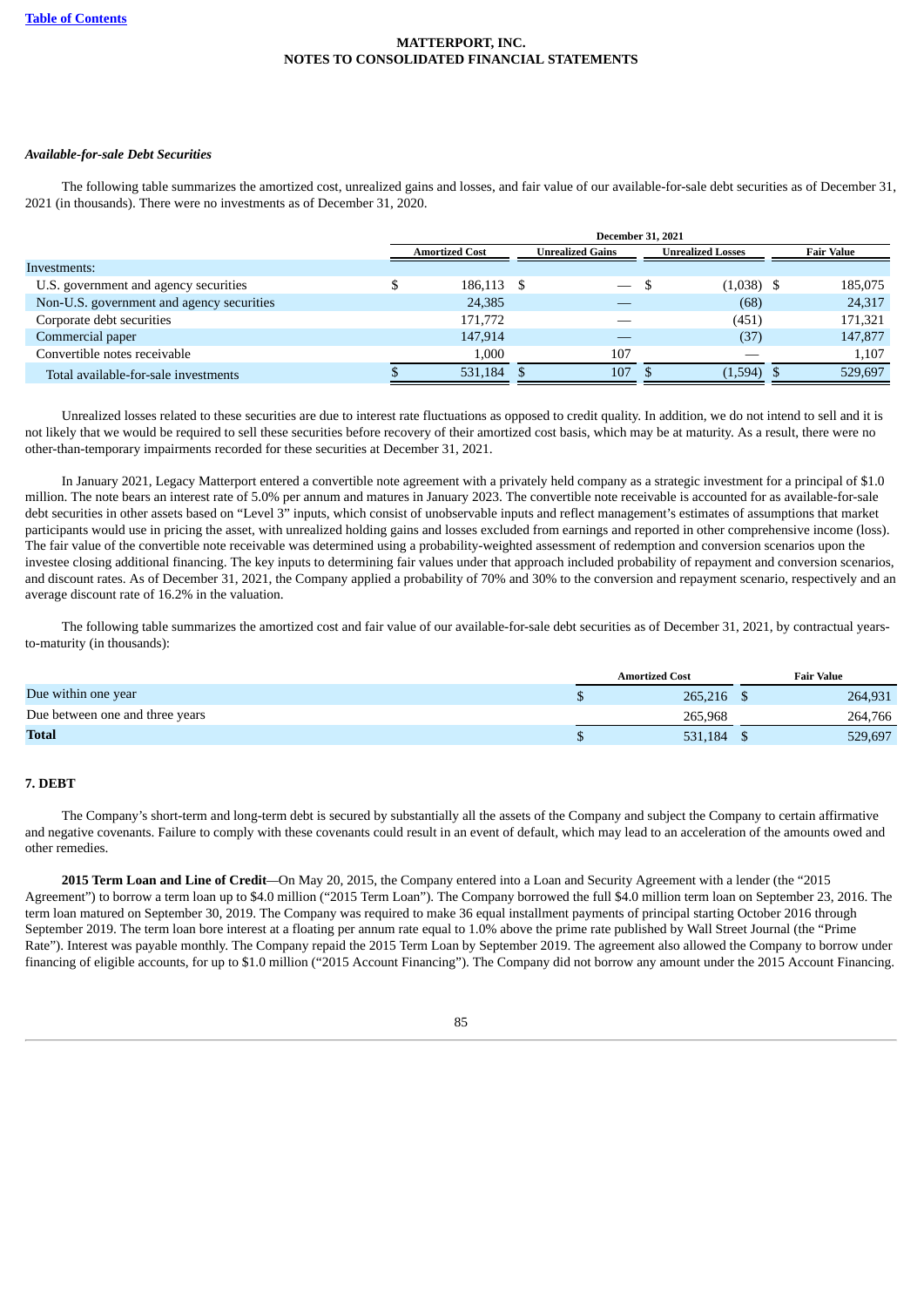On May 22, 2017, the Company amended and restated the 2015 Agreement with the lender (the "2015 Amended and Restated Agreement") for an additional revolving line of credit up to \$2.0 million. The line of credit bore interest at a floating per annum rate equal to 0.5% above the Prime Rate. The line of credit matured on May 22, 2019.

On October 26, 2017, the Company amended the 2015 Amended and Restated Agreement with the lender (the "2017 Amendment") for an additional term loan up to \$1.5 million ("2017 Term Loan"). The Company borrowed the full \$1.5 million on November 3, 2017. The Company was required to make monthly interest-only payments starting December 2017 and 36 equal installment payments of principal starting October 2018 through September 2021. The term loan bore interest at a floating per annum rate equal to the greater of (a) 1.0% above the Prime Rate; and (b) 5.25%. Interest was payable monthly.

On September 16, 2019, the Company amended and restated the 2015 Amended and Restated Agreement and the 2017 Amendment with the lender (the "2017 Second Amended and Restated Agreement"). The agreement provided the Company with a term loan up to \$3.0 million ("2019 Term Loan"). The loan must be first used to repay the prior term loan and accrued interest. The Company borrowed the full \$3.0 million on September 16, 2019, and \$1.0 million of the amount was used to repay in full the outstanding principal and interest under the 2017 Term Loan. The term loan matures on May 1, 2023. The Company was required to make 36 equal installments payments of principal, plus monthly payment of accrued interest starting in June 2020 through May 2023. The term loan bears interest at a floating per annum rate equal to the greater of (a) 1.0% above the Prime Rate and (b) 5.25%. The amendment also provided the Company with a revolving line of credit up to \$3.0 million due in September 2020. The Company borrowed \$3.0 million under the line of credit on September 27, 2019. The principal amount outstanding under the revolving line of credit bears interest at a floating per annum rate equal to the greater of (a) 0.5% above the Prime Rate and (b) 5.25%. Interest is payable monthly. The restructuring of the term loan was accounted for as an extinguishment. The loss on extinguishment was not material.

On April 28, 2020, the Company amended the 2017 Second Amended and Restated Agreement with the lender (the "2020 Amendment") to increase the limit of the revolving line of credit from \$3.0 million to \$5.0 million and extend the maturity date of the revolving line to December 15, 2020. On December 22, 2020, the Company amended and extended the line of credit maturity date from December 15, 2020, through December 14, 2021. The interest rates for the term loan and the revolving line of credit were 5.25%. As of December 31, 2020, \$3.0 million of principal was outstanding under the 2020 Amendment revolving line of credit. In July 2021, the Company repaid in full the Line of Credit of \$3.0 million.

For years ended December 31, 2021 and 2020, the Company recorded \$0.2 million and \$0.3 million of interest expenses under the 2019 Term Loan and the Line of Credit. The Company repaid \$2.4 million and \$0.6 million of principal outstanding under the 2019 Term Loan during the years ended December 31, 2021 and 2020, respectively. The 2015 Term Loan was fully repaid as of September 30, 2021.

**2018 Term Loan***—*On April 20, 2018, the Company entered into a \$10.0 million term loan agreement (the "2018 Agreement") with a lender maturing on May 1, 2022. The loan was repayable in 48 monthly scheduled installments commencing on May 1, 2018. The Company was required to make interest-only payments for the first 12 months starting May 2018 and thereafter to make 36 equal installment payments through the maturity date of the loan. The interest rate was fixed at 11.5% per annum.

The Company accreted the final payment liability up to the redemption amount as part of the 2018 Agreement term loan balance and recognized interest expense over the term of the loan.

The Company incurred certain debt issuance costs in connection with the above loan agreements. Such cost was capitalized against the loan proceeds. The Company also issued warrants to purchase common stock in conjunction with the above loan agreements. The Company determined the fair value of the warrants using the Black-Scholes option-pricing model, which was recorded to additional paid-in capital and an adjustment against the loan proceeds. The debt issuance cost was capitalized and amortized as interest expense over the initial term of the agreement.

For the years ended December 31, 2021 and 2020, the Company recorded \$0.3 million and \$0.8 million of interest expense, respectively, and repaid \$5.6 million and \$3.2 million of principal outstanding under the 2018 Agreement, respectively. As of December 31, 2020, there was \$5.1 million of principal outstanding under the 2018 Agreement. The amount repaid in the year ended December 31, 2021 included a \$0.5 million required final payment fee pursuant to the

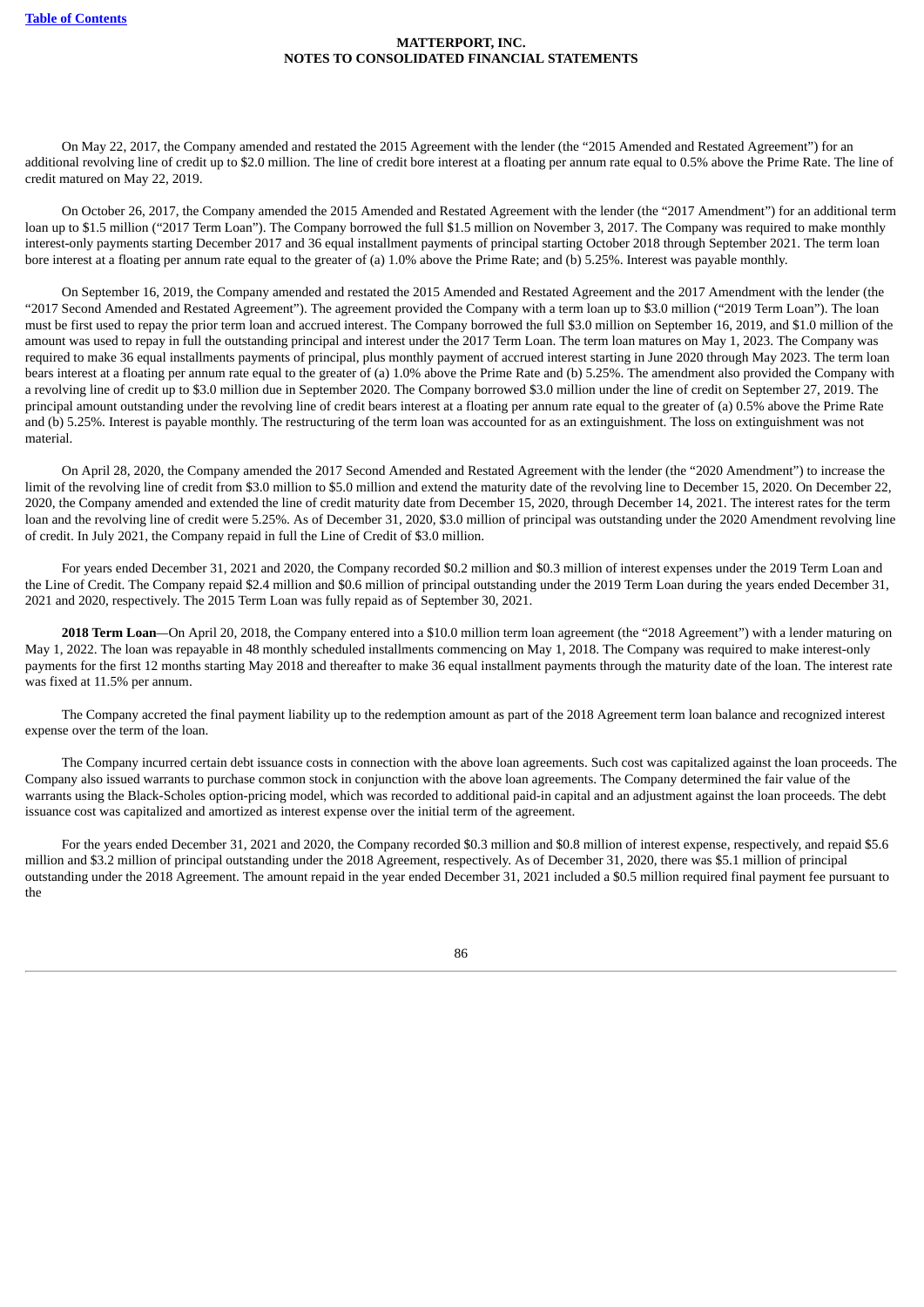2018 Agreement and \$0.1 million prepayment fee as the Company fully repaid the 2018 Term Loan in July 2021. The Company recorded \$0.1 million loss on the extinguishment for the year ended December 31, 2021.

**2020 Term Loan***—*On February 20, 2020, the Company entered into a \$2.0 million term loan agreement ("2020 Term Loan") with a lender. The loan was provided under two facilities: facility A was comprised of \$1.0 million maturing in 36 months, and facility B was comprised of \$1.0 million maturing in 30 months. On April 17, 2020, the Company borrowed \$1.0 million from facility A, and on October 12, 2020 the Company borrowed the full \$1.0 million from facility B. In addition to the principal payment, both loan facilities require a fixed monthly coupon payment. The aggregated annual coupon payment was \$0.1 million. The principal was payable in 24 equal installments commencing on May 31, 2021 through April 30, 2023. The interest rate was fixed at 4.75% per annum.

The Company incurred certain debt issuance costs in connection with the above loan agreements. Such cost was capitalized against the loan proceeds. The Company also issued warrants to purchase common stock in conjunction with the above loan agreements. The Company determined the fair value of the warrants using the Black-Scholes option-pricing model, which is recorded to additional paid-in capital and an adjustment against the loan proceeds. The debt issuance costs were amortized as additional interest expense over the term of the agreement.

For the years ended December 31, 2021 and 2020, the Company recorded \$0.2 million and \$0.1 million of interest expense, respectively. The Company started repayment of principal in May 2021 and repaid \$2.0 million of principal outstanding in year ended December 31, 2021. The Company fully repaid the 2020 Term Loan and recorded \$0.1 million loss on the 2018 Term Loan extinguishment for year ended December 31, 2021. For the year ended December 31, 2020, the Company did not repay any principal outstanding under the 2020 Term Loan.

**2020 Note**—In April 2020, the Company entered into a Paycheck Protection Program Note ("PPP Note") for \$4.3 million pursuant to the PPP under the Coronavirus Aid, Relief, and Economic Security ("CARES") Act administered by the U.S. Small Business Administration ("SBA"). The term of the PPP Note was two years with a maturity date in April 2022 and contained a fixed annual interest rate of 1.0%. Principal and interest were payable monthly and could be prepaid by the Company at any time prior to maturity with no prepayment penalties. The Company repaid in full the PPP Note in May 2020. The Company recorded \$0.1 million of interest expense for year ended December 31, 2020.

The Company fully repaid all debt as of December 31, 2021. Debt obligations as of December 31, 2020, consisted of the following (in thousands):

|                                         | December 31,<br>2020 |
|-----------------------------------------|----------------------|
| Line of credit                          | 3,000                |
| 2019 term loan                          | 2,417                |
| 2018 term loan                          | 5,650                |
| 2020 term loan                          | 2,000                |
| Total debt                              | 13,067               |
| Less: unamortized debt discount         | (350)                |
| Total debt, net of debt discount        | 12,717               |
| Less: Current portion of long-term debt | (8,215)              |
| Long-term debt                          | 4,502                |

# **8. COMMITMENTS AND CONTINGENCIES**

**Lease and Purchase Obligation**—The Company leases offices under operating leases for its U.S. headquarters and international locations that expire at various dates through 2025. Under the lease agreements that contain escalating rent provisions, lease expense is recorded on a straight-line basis over the lease term. Rent expense for the year ended December 31, 2021 and 2020, was \$1.8 million and \$2.5 million, respectively. In addition, the Company has purchase obligations, which includes agreements and issued purchase orders containing non-cancelable payment terms to purchase goods and services.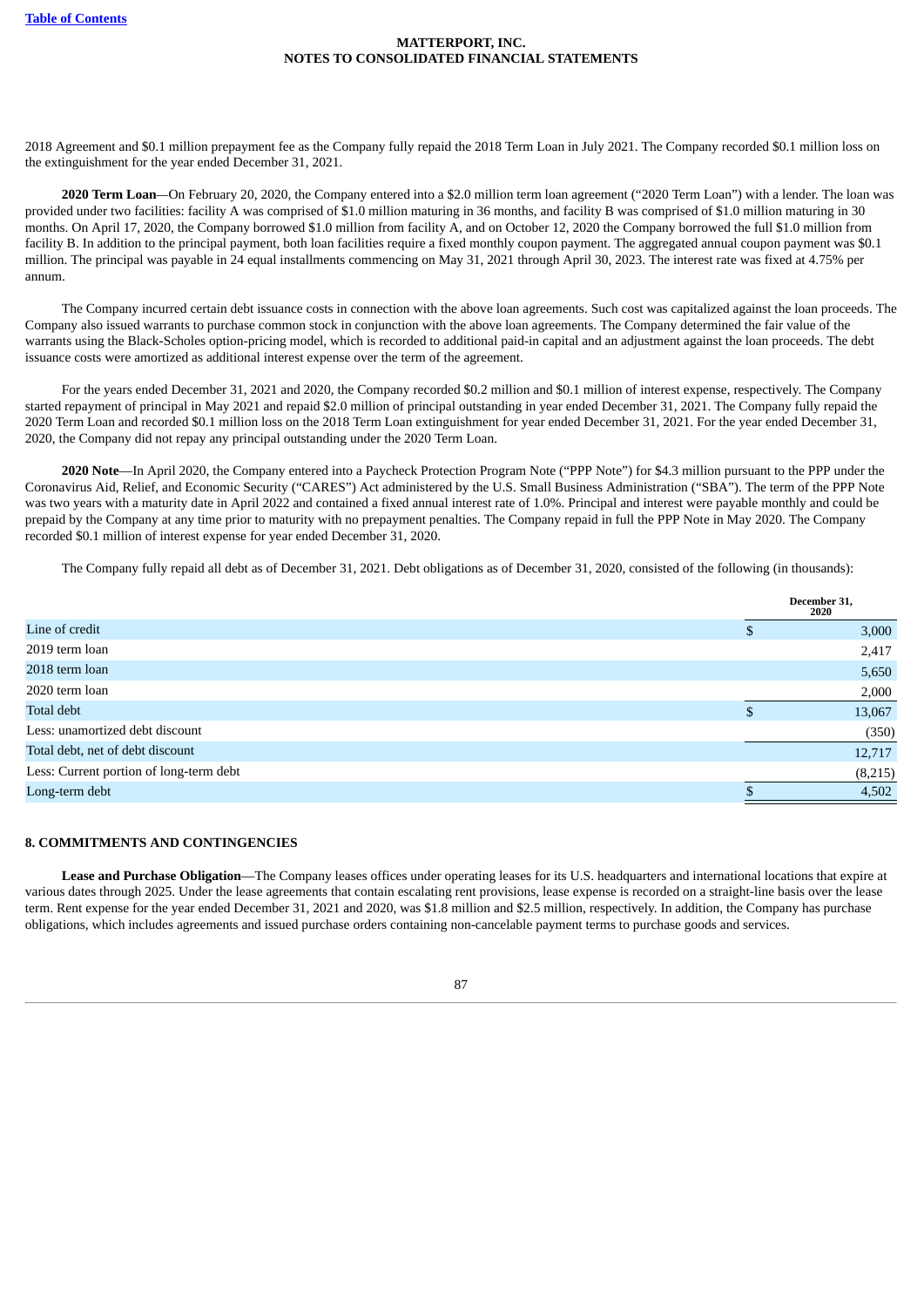### As of December 31, 2021, future minimum operating lease payments and purchase obligations are as follows (in thousands):

|            |   | <b>Operating</b><br>Leases | Purchase<br><b>Obligations</b> |    | <b>Total Lease</b><br>and Purchase<br><b>Obligations</b> |
|------------|---|----------------------------|--------------------------------|----|----------------------------------------------------------|
| 2022       | Ψ | 1,312                      | 11,505                         | -S | 12,817                                                   |
| 2023       |   | 1,339                      | 308                            |    | 1,647                                                    |
| 2024       |   | 1,306                      | 175                            |    | 1,481                                                    |
| 2025       |   | 207                        |                                |    | 207                                                      |
| Thereafter |   |                            |                                |    |                                                          |
| Total      |   | 4,164                      | 11,988                         | ъ  | 16,152                                                   |

**Litigation**—The Company is named from time to time as a party to lawsuits and other types of legal proceedings and claims in the normal course of business. The Company accrues for contingencies when it believes that a loss is probable and that it can reasonably estimate the amount of any such loss and the Company has made an assessment of the probability of incurring any such losses and whether or not those losses are estimable.

On July 23, 2021, plaintiff William J. Brown, a former employee and a shareholder of Matterport, Inc. (now known as Matterport Operating, LLC) ("Legacy Matterport"), sued Legacy Matterport, Gores Holdings VI, Inc. (now known as Matterport, Inc.), Maker Merger Sub Inc., Maker Merger Sub II, LLC, and Legacy Matterport directors R.J. Pittman, David Gausebeck, Matt Bell, Peter Hebert, Jason Krikorian, Carlos Kokron and Michael Gustafson (collectively, the "Defendants") in the Court of Chancery of the State of Delaware. The plaintiff's complaint claims that Defendants imposed invalid transfer restrictions on his shares of Matterport stock in connection with the merger transactions between Matterport, Inc. and Legacy Matterport (the "Transfer Restrictions"), and that Legacy Matterport's board of directors violated their fiduciary duties in connection with a purportedly misleading letter of transmittal. The plaintiff is seeking damages and costs, as well as a declaration from the court that he may freely transfer his shares of Class A common stock of Matterport received in connection with the merger transactions. An expedited trial regarding the facial validity of the Transfer Restrictions took place from December 1-2, 2021. On January 11, 2022, the court issued a ruling that the Transfer Restrictions did not apply to the plaintiff. The opinion did not address the validity of the Transfer Restrictions. Matterport filed a notice of appeal of the court's ruling on February 8, 2022. Separate proceedings regarding plaintiff's remaining claims are pending.

On May 11, 2020, Redfin Corporation ("Redfin") was served with a complaint by Appliance Computing, Inc. III, d/b/a Surefield ("Surefield"), filed in the United States District Court for the Western District of Texas, Waco Division. In the complaint, Surefield asserted that Redfin's use of Matterport's 3D-Walkthrough technology infringes four of Surefield's patents. Redfin has asserted defenses in the litigation that the asserted patents are invalid and not infringed. We have agreed to indemnify Redfin for the matter pursuant to our existing agreements with Redfin. The parties are vigorously defending this litigation. The case is tentatively set for trial in May 2022.

On January 29, 2021, Legacy Matterport received a voluntary request for information from the Division of Enforcement of the SEC relating to certain sales and repurchases of its securities in the secondary market. We believe we have complied fully with the request. We have not received any updates from the SEC as to the scope, duration or ultimate resolution of the investigation.

The Company monitors developments in these legal matters that could affect the any estimate if the Company had previously accrued. As of December 31, 2021 and 2020, there were no amounts accrued that the Company believes would be material to its financial position.

**Indemnification**—In the ordinary course of business, the Company enters into certain agreements that provided for indemnification by the Company of varying scope and terms to customers, vendors, directors, officers, employees and other parties with respect to certain matters. Indemnification includes losses from breach of such agreements, services provided by the Company, or third-party intellectual property infringement claims. These indemnities may survive termination of the underlying agreement and the maximum potential amount of future indemnification payments, in some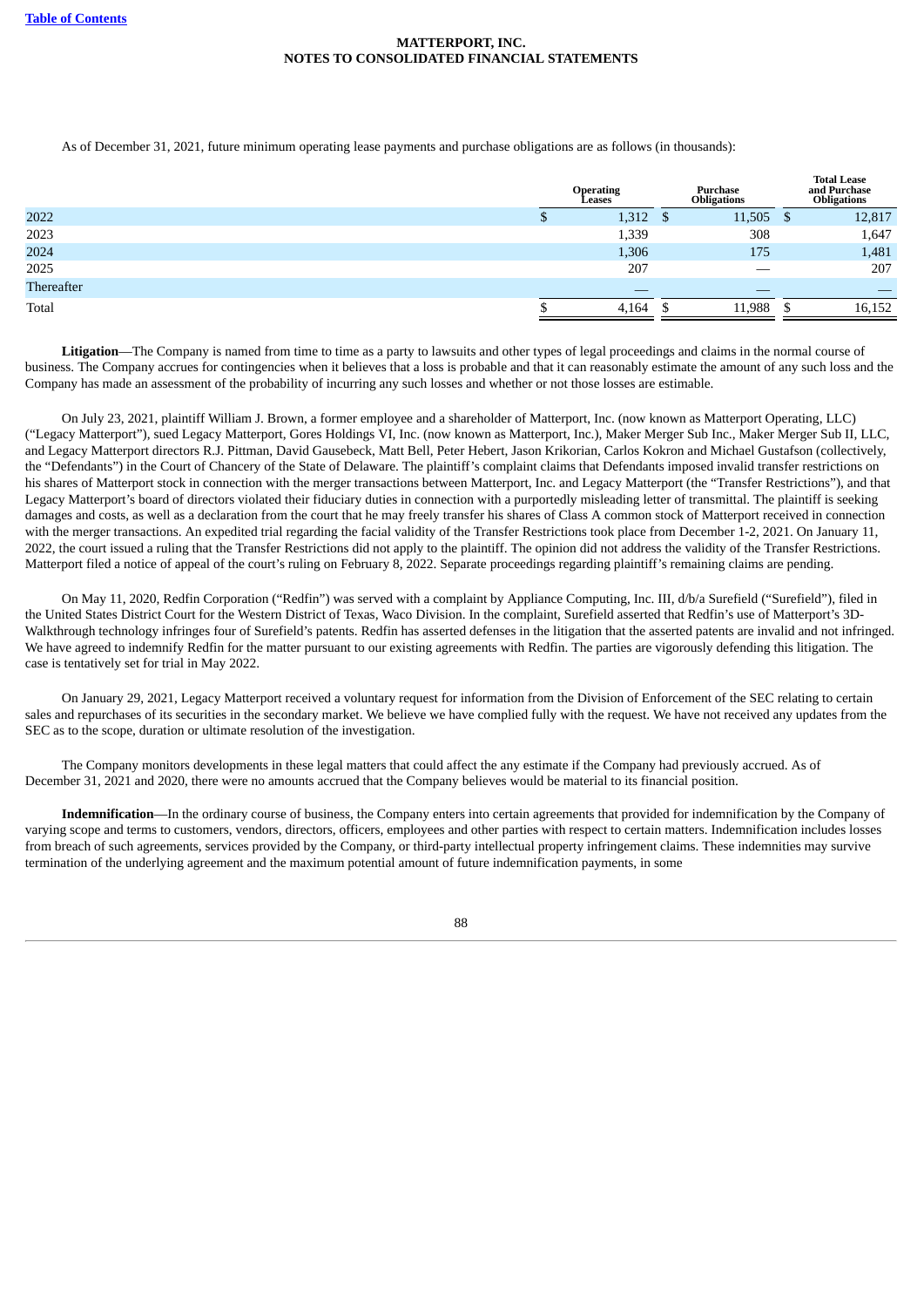circumstances, are not subject to a cap. As of December 31, 2021, there were no known events or circumstances that have resulted in a material indemnification liability.

# **9. CONVERTIBLE NOTES**

The Company issued convertible notes between January 2020 and March 2020 to various investors amounting to \$8.5 million ("2020 Notes"). The convertible notes carry an interest rate of 5.0% per annum. The notes mature in January 2022 and cannot be prepaid without written consent. As per the terms of the convertible note agreement, if a qualified financing, defined as a transaction or series of transactions by which the Company sells redeemable convertible preferred stock for aggregate gross proceeds of at least \$10.0 million, occurs prior to the payment of the notes, then the notes plus accrued and unpaid interest shall automatically convert into shares of redeemable convertible preferred stock at a price paid by the other purchasers of the redeemable convertible preferred stock sold in the qualified financing discounted by 10.0% if converted prior to January 2021, and on or after January 2021 by 15.0%. If no qualified financing occurs on or prior to the maturity date, then the outstanding principal amount of these convertible notes and all accrued and unpaid interest shall be converted into Series D redeemable convertible preferred stock at a conversion price of \$2.0181 per share. During April and June 2020, the Company completed the Series D redeemable convertible preferred stock financing and subsequently issued 21,708,519 shares of Series D redeemable convertible preferred stock at \$2.0181 per share for total cash proceeds of \$43.8 million. Accordingly, as this meets the qualified financing requirement, all of the convertible notes, including unpaid accrued interest of \$8.6 million converted into 4,728,975 shares of Series D redeemable convertible preferred stock at \$1.8163 per share in April 2020. The combined aggregate amount of the proceeds from the Series D redeemable convertible preferred stock financing and the converted notes was \$52.4 million.

The 2020 Notes contain an embedded derivative. The fair value of the derivative was recorded as a liability with an offsetting amount recorded as a debt discount, and the debt discount is recorded against the carrying amount of the related convertible notes outstanding. The amortization of the debt discount was recorded as interest expense. The embedded derivative liability was re-valued to the current fair value at the end of each reporting period using the income-based approach. Upon conversion, the embedded derivative liability was re-valued at the conversion, and then the related fair value amount was recorded to other (expense) income in the consolidated statements of operations as part of loss on debt extinguishment. The fair value of the embedded derivative upon issuance was \$1.0 million and was adjusted to \$0.9 million upon conversion in April 2020. Interest expense was accreted on the convertible notes between issuance and conversion. Interest expense on the convertible notes that are included in interest expense are nil and \$0.1 million for the years ended December 31, 2021 and 2020, respectively.

### **10. REDEEMABLE CONVERTIBLE PREFERRED STOCK**

Upon the Closing on July 22, 2021, all issued and outstanding shares of Legacy Matterport redeemable convertible preferred stock was cancelled and converted into the right to receive an aggregate 126,460,926 shares of Matterport Class A common stock. A total of \$164.5 million redeemable convertible preferred stock was reclassified into common stock and additional paid-in capital on the consolidated balance sheet.

As of December 31, 2020, the Company's redeemable convertible preferred stock consisted of the following (in thousands, except per share data):

|                              |    | <b>December 31, 2020</b>      |                             |                                                   |                                                      |  |                   |  |                                        |                         |
|------------------------------|----|-------------------------------|-----------------------------|---------------------------------------------------|------------------------------------------------------|--|-------------------|--|----------------------------------------|-------------------------|
| Convertible preferred stock: |    | Original<br>Issuance<br>Price | <b>Shares</b><br>Authorized | <b>Shares</b><br><b>Issued and</b><br>Outstanding | <b>Shares of Common</b><br><b>Stock if converted</b> |  | Carrying<br>Value |  | Aggregate<br>Liquidation<br>Preference | <b>Dividend</b><br>Rate |
| Series Seed redeemable       | D  | 0.3507                        | 24.861                      | 24.861                                            | 24,861                                               |  | 7,350             |  | 8,720                                  | 8.0%                    |
| Series A-1 redeemable        | Æ  | 0.4261                        | 7,570                       | 7,570                                             | 7,570                                                |  | 3.165             |  | 3,226                                  | 8.0%                    |
| Series B redeemable          | Ъ. | 0.8194                        | 19.527                      | 19.527                                            | 20.957                                               |  | 15.905            |  | 16.000                                 | 8.0 %                   |
| Series C redeemable          |    | 1.7194                        | 30,730                      | 30.727                                            | 30,727                                               |  | 52.696            |  | 52,832                                 | 8.0%                    |
| Series D redeemable          |    | 2.0181                        | 42,717                      | 42,294                                            | 42,294                                               |  | 85,052            |  | 85,353                                 | 8.0 %                   |
|                              |    |                               | 125.405                     | 124,979                                           | 126,409                                              |  | 164.168           |  | 166,131                                |                         |

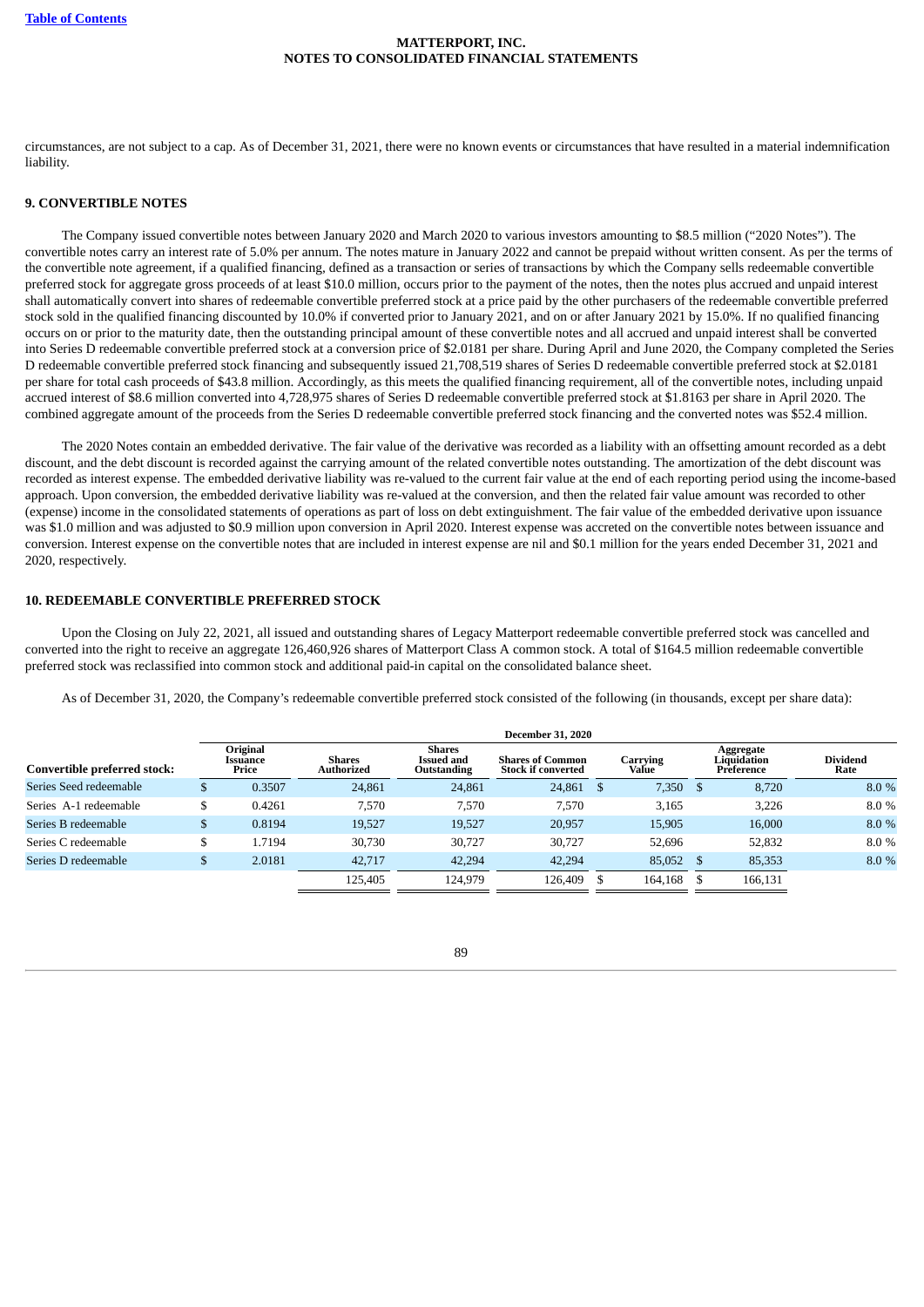### **11. STOCKHOLDERS' EQUITY**

On July 22, 2021, the Company issued 72.5 million Matterport Class A common shares to public stockholders of Gores, Initial Stockholders of Class F Stock, and PIPE investors for an aggregate gross proceeds of \$640.1 million. The Company paid \$0.9 million to Gores' stockholders who redeemed Gores' Class A common stock immediately prior to the Closing. The Company and Gores incurred \$10.0 million and \$26.3 million transaction costs, respectively. The total transaction cost was \$36.3 million, consisting of underwriting, legal and other professional fees, of which \$35.7 million was recorded to additional paid-in capital as a reduction of proceeds and the remaining \$0.6 million was expensed immediately.

The Company has retroactively adjusted the shares issued and outstanding prior to July 22, 2021 to give effect to the exchange ratio established in the Merger Agreement to determine the number of shares of common stock into which they were converted. Immediately prior to the Closing, 232.7 million shares were authorized to issue at \$0.001 par value. Immediately following the Closing, 670 million share were authorized to issue at \$0.0001 par value, including 640 million shares of common stock and 30 million shares of preferred stock. There were 242.0 million shares of common stock outstanding with a par value of \$0.0001 upon the Closing. The holder of each share of common stock is entitled to one vote.

The Company had reserved shares of common stock for future issuance as of December 31, 2021 as follows (in thousands):

|                                                                           | December 31,<br>2021 |
|---------------------------------------------------------------------------|----------------------|
| Common stock reserved for Earn-out                                        | 23,460               |
| Public and private warrants to purchase common stock                      | 4.260                |
| Common stock options outstanding and unvested RSUs                        | 66,971               |
| Shares available for future grant under 2021 Employee Stock Purchase Plan | 7.259                |
| Shares available for future grant under 2021 Incentive Award Plan         | 3,415                |
| Total shares of common stock reserved                                     | 105,365              |

**Common Stock Warrants**— The Company issued warrants to purchase common stock in connection with loan agreements entered from three lenders as disclosed below and in Note 7 "Debt". Those warrants were considered equity at inception and were recorded to additional paid-in capital. The warrants have a contractual 10-year life from the issuance date.

All previously issued common stock warrants were fully vested and exercisable as of December 31, 2020. In February 2021, the holders of all of the Company's outstanding warrants entered into agreement with the Company to exercise their warrants contingent upon, and effective immediately prior to, the consummation of the First Merger. In the event of an acquisition in which the fair market value of one share is greater than the warrant exercise price as of the date of the acquisition, all outstanding and unexercised warrants shall automatically be deemed to be cashless exercised immediately prior to the consummation of the acquisition. In the event of an acquisition where the fair market value per share is less than the warrant exercise price in effect immediately prior to the acquisition, then warrants will expire immediately prior to the consummation of the acquisition. On July 22, 2021, all the common stock warrants were exercised. The Company issued 1.0 million shares of the Class A common stock to the holders of the common stock warrants upon the Closing.

As of December 31, 2020, the unamortized debt discount related to the above warrants were \$0.2 million. The company fully amortized the remaining debt discount associated with the above warrants of \$0.2 million during the year ended December 31, 2021 upon the full repayment of the debt as discussed Note 7 "Debt".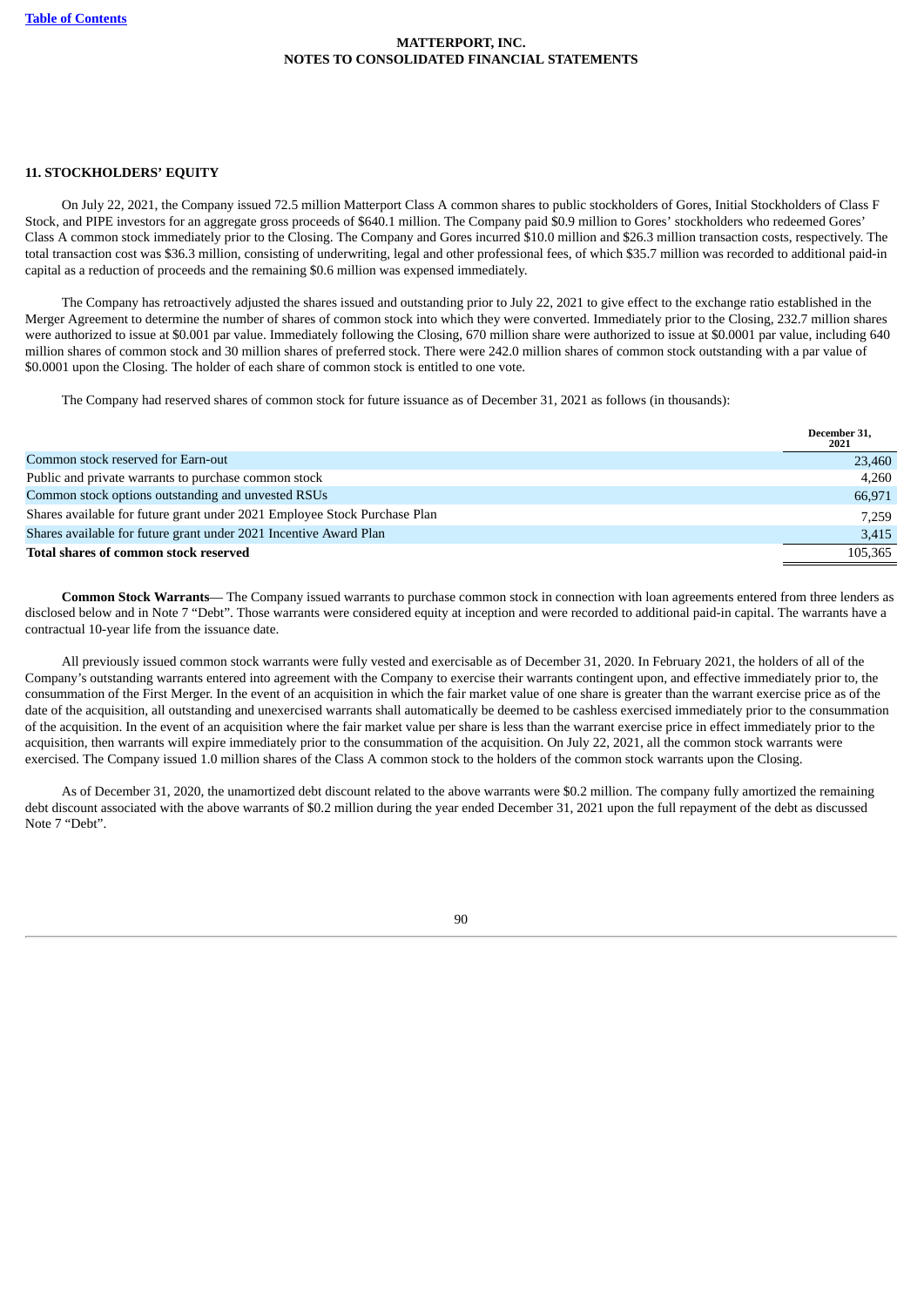### **Accumulated Other Comprehensive Income**

The following table summarizes the changes in accumulated other comprehensive income (loss) by component, net of tax (in thousands):

|                              | <b>Foreign Currency</b><br><b>Translation. Net of Tax</b> | Unrealized Losses on<br>Available-for-Sale Debt<br><b>Securities. Net of Tax</b> | <b>Total</b> |
|------------------------------|-----------------------------------------------------------|----------------------------------------------------------------------------------|--------------|
| Balance at December 31, 2020 | 135<br>ъ                                                  |                                                                                  | 135          |
| Net unrealized loss          | $^{\prime}187$                                            | (1.487)                                                                          | (1,674)      |
| Balance at December 31, 2021 | (52)<br>υО                                                | (1,487)                                                                          | (1,539)      |

|                              | <b>Foreign Currency</b><br><b>Translation. Net of Tax</b> | Unrealized Gains on<br>Available-for-Sale Debt<br>Securities. Net of Tax | <b>Total</b> |
|------------------------------|-----------------------------------------------------------|--------------------------------------------------------------------------|--------------|
| Balance at December 31, 2019 | 36                                                        |                                                                          | 36           |
| Net unrealized gain          | 99                                                        |                                                                          | 99           |
| Balance at December 31, 2020 | 135                                                       | $-$                                                                      | 135          |
|                              |                                                           |                                                                          |              |

### **12. PUBLIC AND PRIVATE WARRANTS**

Prior to the Closing, GHVI issued 6,900,000 Public Warrants and 4,450,000 Private Warrants. Each whole warrant entitles the holder to purchase one share of the Company's common stock at a price of \$11.50 per share, subject to adjustments. The Warrants are exercisable from December 15, 2021 and will expire on July 22, 2026, which is five years after the Closing.

# *Redemption of Public Warrants*

Once the Public Warrants become exercisable, the Company may redeem the outstanding warrants for cash, in whole and not in part, upon not less than 30 days' prior written notice of redemption ("Redemption Period") at a price of \$0.01 per warrant, if, and only if, the reported last sale price of the common stock equals or exceeds \$18.00 per share for any 20 trading days within a 30-trading day period ending three business day before we send the notice of redemption to the Public Warrant holders. If the Company calls the Public Warrants for redemption, the Company will have the option to require all holders that wish to exercise the Public Warrants to do so on a "cashless basis", as described in the warrant agreement. The warrants holders have the right to exercise their outstanding warrants prior to the scheduled redemption date during the Redemption Period at \$11.50 per share.

Commencing 90 days after the Public Warrants become exercisable, we may redeem the outstanding Public Warrants, in whole and not in part, for a price equal to a number of shares of the Company's Class A common stock to be determined based on a predefined rate based on the redemption date and the "fair market value" of the Company's Class A common stock. The "fair market value" of our Class A common stock shall mean the average last reported sale price of our common stock for the 10 trading days ending on the third trading day prior to the date on which the notice of redemption is sent to the holders of Public Warrants upon a minimum of 30 days' prior written notice of redemption to each warrant holder, if, and only if, the last reported sale price of our Class A common stock equals or exceeds \$10.00 per share on the trading day prior to the date on which we send the notice of redemption to the warrant holders.

The Private Warrants have terms and provisions that are identical to those of the Warrants sold as part of the Units in the Public Offering, except that the Sponsor has agreed not to transfer, assign or sell any of the Private Warrants (except to certain permitted transferees) until 30 days after the completion of the Merger. Additionally, the Private Warrants are exercisable on a cashless basis and are non-redeemable so long as they are held by the initial purchasers or their permitted

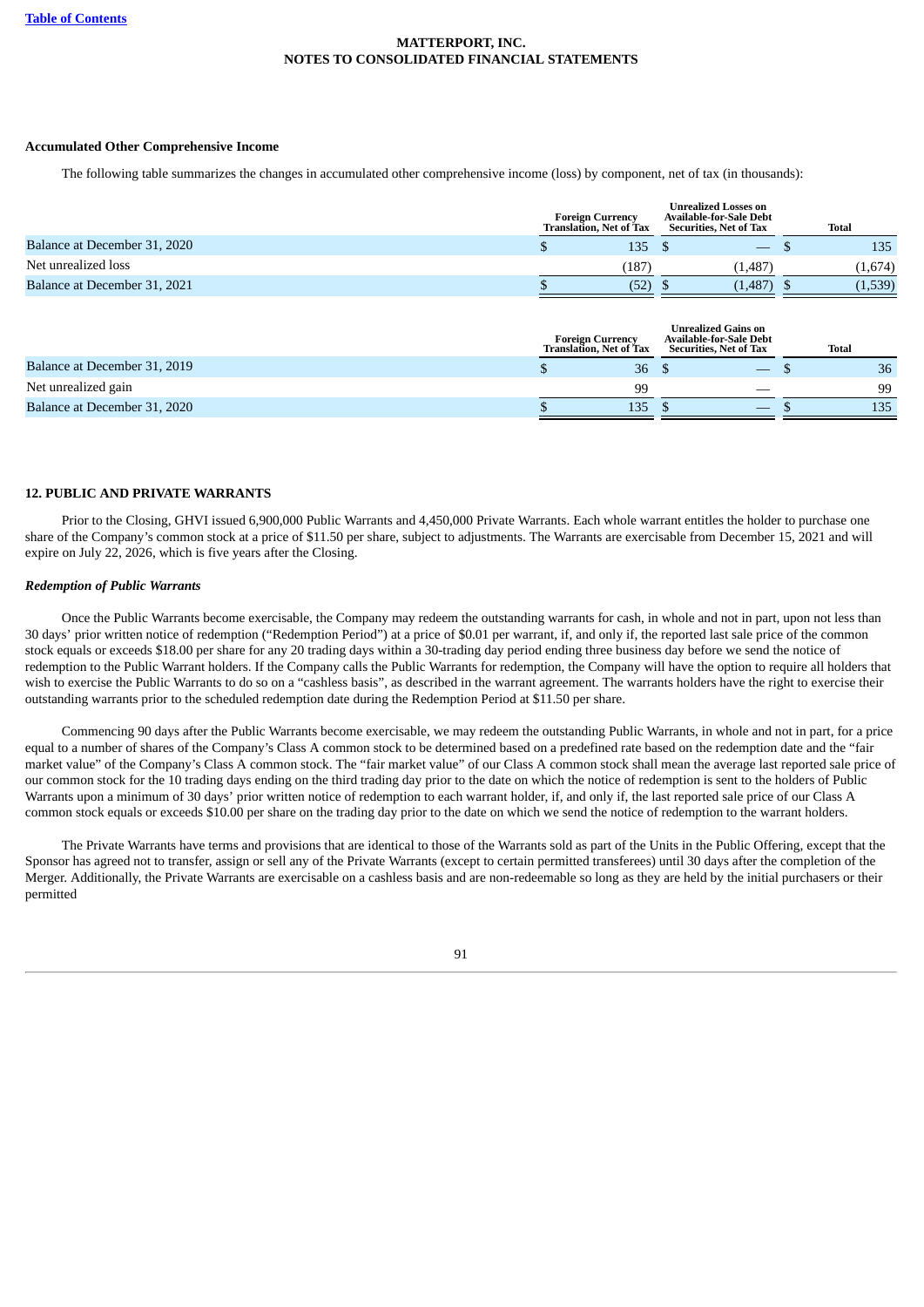transferees. The Private Placement Warrants are non-redeemable for cash so long as they are held by the initial purchasers or their permitted transferees.

The Company filed a Registration Statement on Form S-1 on August 19, 2021 related to the issuance of an aggregate of up to 11,350,000 shares of Class A common stock issuable upon the exercise of the Warrants, which was declared effective by the SEC on August 26, 2021. On December 15, 2021, the Company announced to redeem all outstanding Matterport public warrants that remain outstanding at 5:00 p.m. New York City time on January 14, 2022 (the "Redemption Date") for a redemption price of \$0.01 per warrant. The Public Warrants may be exercised by the holders thereof until 5:00 p.m. New York City time on the Redemption Date to purchase fully paid and non-assessable shares of Common Stock underlying such warrants, at the exercise price of \$11.50 per share. Any Public Warrants that remain unexercised at 5:00 p.m. New York City time on the Redemption Date will be void and no longer exercisable, and the holders of those Public Warrants will be entitled to receive only the redemption price of \$0.01 per warrant.

The following table summarizes the Public and Private Warrants activities during the year ended December 31, 2021 (in thousands):

|                                                 | Private                |                 |                       |
|-------------------------------------------------|------------------------|-----------------|-----------------------|
|                                                 | <b>Public Warrants</b> | <b>Warrants</b> | <b>Total Warrants</b> |
| Warrants assumed upon the Closing of the Merger | 6.900                  | 4.450           | 11,350                |
| Warrants Exercised                              | (4.348)                | (2,742)         | (7,090)               |
| Outstanding as of December 31, 2021             | 2,552                  | 1,708           | 4,260                 |

The Public Warrants have been classified as Level 1 as the Public Warrants have adequate trading volume to provide a reliable indication of value since the Closing Date. The Private Warrants have been classified as Level 2 since the Closing Date. Public Warrants and the Private Warrants were valued at \$9.14 and \$9.16 as of December 31, 2021, respectively. The fair value of the Private Warrants was deemed to be substantially the same as the fair value of the Public Warrants because the Private Warrants have similar terms and are subject to substantially the same redemption features as the Public Warrants.

The Warrants are measured at fair value on a recurring basis. The following table presents the changes in the fair value of warrant liabilities (in thousands):

|                                          | <b>Public Warrants</b> | <b>Private Warrants</b> | <b>Total Warrant</b><br>Liabilities |
|------------------------------------------|------------------------|-------------------------|-------------------------------------|
| Fair value at Closing of the Merger<br>Ф | 38.984                 | 25.143                  | 64,127                              |
| Change in fair value                     | 29.431                 | 18.939                  | 48.370                              |
| Warrants Exercised                       | (45,086)               | (28, 437)               | (73, 523)                           |
| Fair value at December 31, 2021          | 23.329                 | 15.645                  | 38,974                              |

### **13. CONTINGENT EARN-OUT AWARDS**

Legacy Matterport Stockholders and certain holders of Legacy Matterport Stock Options and RSUs are entitled to receive a number of Earn-out Shares comprising up to 23,460,000 shares of Class A common stock in the aggregate. There are six distinct tranches, and each tranche has 3,910,000 Earn-out shares. Pursuant to the Merger Agreement, Common Share Price means the share price equal to the volume weighted average price of the Matterport Class A Stock for a period of at least 10 days out of 30 consecutive trading days ending on the trading day immediately prior to the date of determination. If the Common Share Price exceeds \$13.00, \$15.50, \$18.00, \$20.50, \$23.00, and \$25.50, the Earn-out shares are issuable during the period beginning on the 180th day following the Closing and ending on the fifth anniversary of such date (the "Earn-out Period"). The Earn-out shares are subject to early release if a change of control that will result in the holders of the Company common stock receiving a per share price equal to or in excess of the price target as above (collectively, the "Earn-Out Triggering Events").

Any Earn-out Shares issuable to any holder of Matterport Stock Options and Matterport RSUs in respect of such Matterport Stock Options and Matterport RSUs shall be issued to such holder only if such holder continues to provide

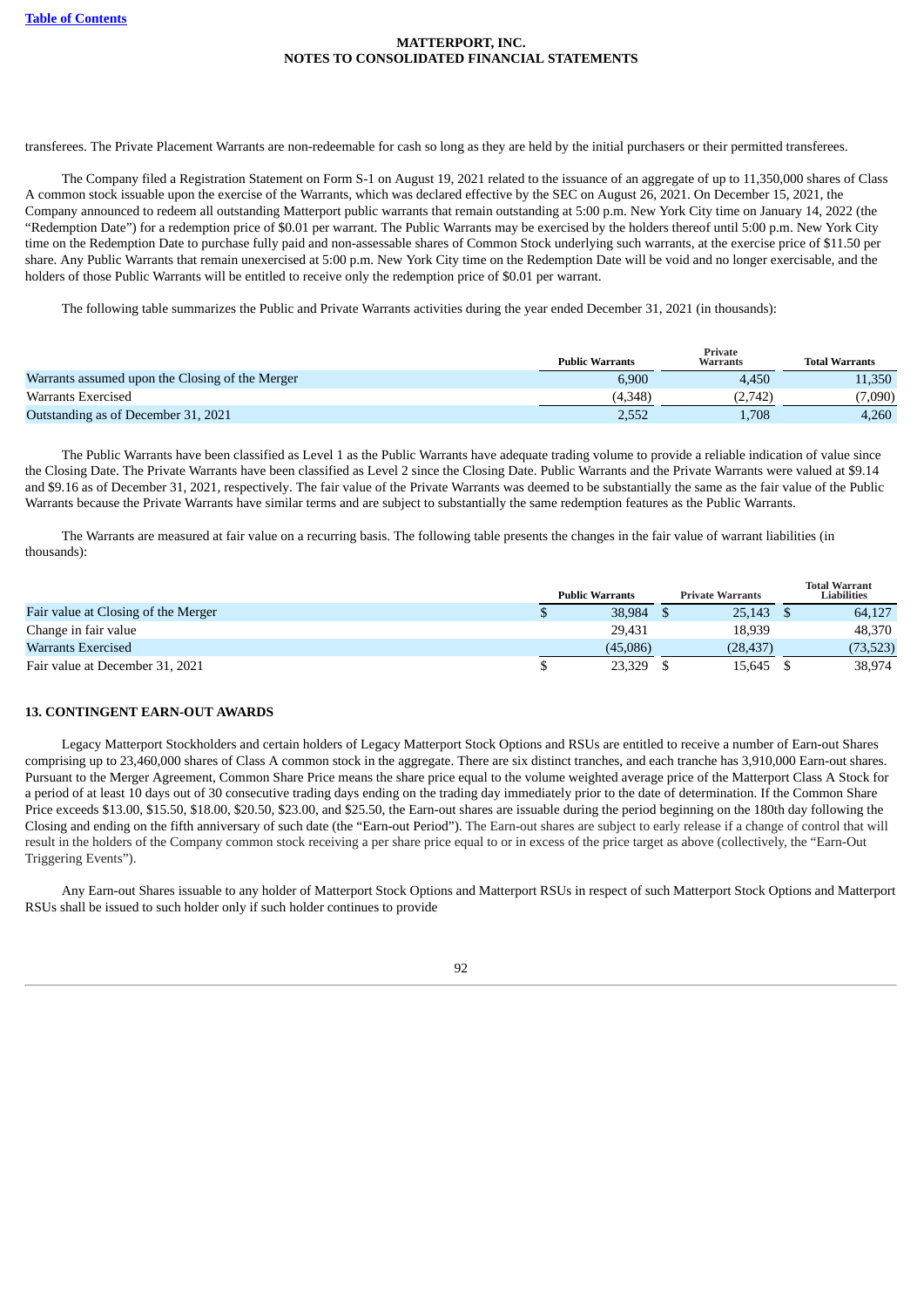services to the Post-Combination Company through the date of the occurrence of the corresponding triggering event that causes such Earn-out Shares to become issuable. Any Earn-out Shares that are forfeited pursuant to the preceding sentence shall be reallocated to the other Legacy Matterport Stockholders and Legacy Matterport Stock Options and RSUs holders who remain entitled to receive Earn-out Shares in accordance with their respective Earn-out pro rata shares.

The estimated fair value of the total Earn-out Shares was determined based on a Monte Carlo simulation valuation model using a distribution of potential outcomes on monthly basis over the Earn-out Period using the most reliable information available to be issued include events that are not solely indexed to the common stock of the Company. Assumptions used in the valuation are described below:

|                            | As of |                          |  |                      |  |
|----------------------------|-------|--------------------------|--|----------------------|--|
|                            |       | <b>December 31, 2021</b> |  | <b>July 22, 2021</b> |  |
| Current stock price        | ზ     | 20.64                    |  | 14.47                |  |
| Expected term (in years)   |       | 5.1                      |  | 5.5                  |  |
| <b>Expected volatility</b> |       | 67.0 %                   |  | 51.5 %               |  |
| Risk-free interest rate    |       | $1.3\%$                  |  | $0.8\%$              |  |
| Expected dividend yield    |       | $0\%$                    |  | $0\%$                |  |

At the Closing, the estimated fair value of the total Earn-out Shares was \$294.8 million. The contingent obligation to issue Earn-out Shares to Matterport legacy Stockholders was accounted for as a liability because the Earn-out Triggering Events that determine the number of Earn-out Shares required. The Earnout pro rata Shares issuable to holders of Legacy Matterport's RSUs and holders of Legacy Matterport's Stock Options for such holders with respect to such holders' Legacy RSUs and Options are accounted as stock-based compensation expense as they are subject to forfeiture based on the satisfaction of certain employment conditions, see Note 14. Stock Plan for more information.

The Company recognized \$231.6 million contingent earn-out liability attributable to the Earn-out Shares to Matterport legacy Stockholders upon the Closing on July 22, 2021. The following table sets forth a summary of the changes in the estimated fair value of the earn-out liabilities, which are measured at fair value on a recurring basis using significant unobservable inputs (in thousands):

|                                                                         | <b>Fair Value Measurements</b><br><b>Using Significant</b><br><b>Unobservable Inputs</b><br>(Level 3) |
|-------------------------------------------------------------------------|-------------------------------------------------------------------------------------------------------|
| Balance at December 31, 2020                                            |                                                                                                       |
| Contingent earn-out liability recognized upon the closing of the Merger | 231,627                                                                                               |
| Reallocation of Earn-out Shares to earn-out liability upon forfeitures  | 5,495                                                                                                 |
| Change in fair value of earn-out liability                              | 140.454                                                                                               |
| Balance at December 31, 2021                                            | 377,576                                                                                               |

As of December 31, 2021, the Earn-out triggering events have not yet been achieved, the Earn-out Shares are contingently issuable and not reflected in the consolidated financial statements. On January 18, 2022, all six Earn-out Triggering Events for issuing up to 23,460,000 Earn-out Shares occurred. Refer to Note 19. Subsequent Events for additional information.

### **14. STOCK PLAN**

**Amended and Restated 2011 Stock Incentive Plan**—On June 17, 2011, the Company's Board and stockholders approved the Matterport, Inc. 2011 Stock Incentive Plan, (the "2011 Stock Plan"), which allows for the issuance of incentive stock options ("ISOs"), non-qualified stock options ("NSOs"), the issuance of restricted stock awards ("RSAs"), and the sale of stock to its employees, the Board, and consultants. As of December 31, 2020, the Company had granted primarily ISOs.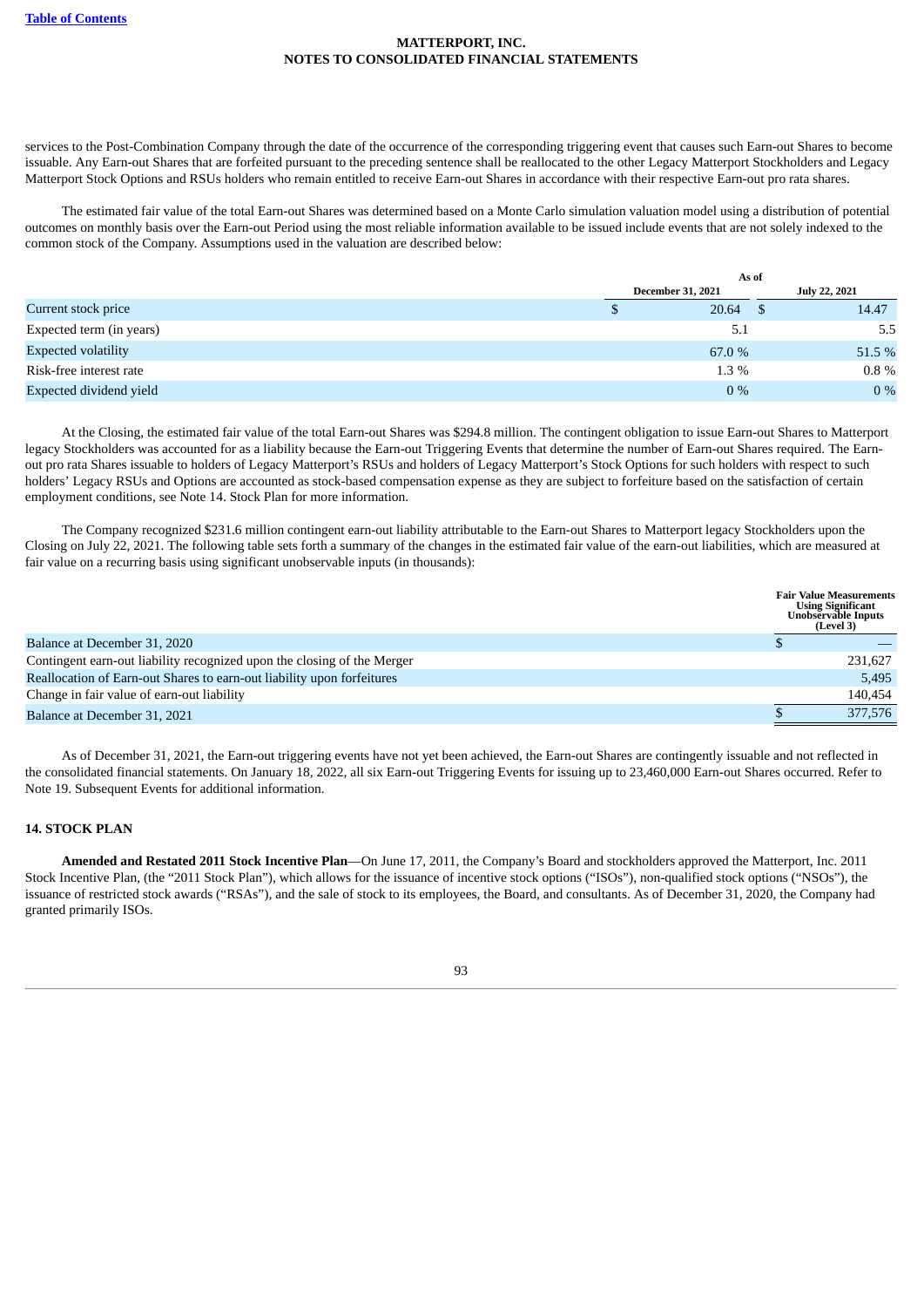On February 12, 2021, the Company amended and restated the 2011 Stock Plan to allow the Company to grant restricted stock units ("RSUs") and extended the terms of the plan until February 12, 2022, unless terminated earlier. No shares are available for future grant under the 2011 Plan due to the termination of the 2011 Plan in connection with the Closing. There were 67.8 million shares authorized under the 2011 Stock Plan prior to its termination, and 2.1 million shares were assumed under the 2021 Incentive Award Plan.

### **2021 Incentive Award Plan**

In connection with the Closing on July 22, 2021, the Company approved the 2021 Incentive Award Plan ("2021 Plan"), an incentive compensation plan for the benefit of eligible employees, consultants, and directors of the Company and its subsidiaries. The Company concurrently assumed the 2011 Plan and all outstanding awards thereunder, effective as of the Closing, and no further awards shall be granted under the 2011 Plan. The 2021 Plan provides that the initial aggregate number of shares of Class A common stock, available for issuance pursuant to awards thereunder shall be the sum of (a) 10% of the outstanding shares of Class A common stock as of the Closing, which is equivalent to 24.2 million shares of Class A common stock (the "Initial Plan Reserve"), (b) any shares of Class A common stock subject to outstanding equity awards under the amended and restated 2011 Stock Plan which, following the effective date of the 2021 Plan, become available for issuance under the 2021 Plan and (c) an annual increase on the first day of each calendar year beginning on January 1, 2022 and ending on and including January 1, 2031 equal to a number of shares equal to 5% of the aggregate number of shares of Class A common stock outstanding on the final day of the immediately preceding calendar year. The maximum aggregate number of shares of common stock that may be issued under the 2021 Plan upon the exercise of ISOs is 181.5 million shares of Class A common stock.

Shares forfeited due to employee termination or expiration are returned to the share pool. Similarly, shares withheld upon exercise to provide for the exercise price and/or taxes due and shares repurchased by the Company are also returned to the pool.

#### **2021 Employee Stock Purchase Plan**

In connection with the Closing on July 22, 2021, as discussed in Note 3, the Company approved the 2021 Employee Stock Purchase Plan ("2021 ESPP"). The 2021 ESPP provides that the aggregate number of shares of Class A common stock available for issuance pursuant to awards under the 2021 ESPP shall be the sum of (a) 3% of the number of outstanding shares of Class A common stock as of the Closing, which is equivalent to 7.3 million shares of Class A common stock (the "Initial ESPP Reserve"), and (b) an annual increase on the first day of each calendar year beginning on January 1, 2022 and ending on and including January 1, 2031 equal to the lesser of (i) 1% of the aggregate number of shares of Class A common stock outstanding on the last day of the immediately preceding fiscal year and (ii) such smaller number of shares of common stock as may be determined by the Company; provided, however, that the number of shares of common stock that may be issued or transferred pursuant to the rights granted under the 2021 ESPP shall not exceed 15.25% of the outstanding shares of Class A common stock as of the Closing, which is equivalent to 36.9 million shares.

Our 2021 ESPP permits eligible employees to acquire shares of our common stock at 85% of the lower of the fair market value of our common stock on the first trading day of each offering period or on the purchase date. If the fair market value of our common stock on the purchase date is lower than the first trading day of the offering period, the current offering period will be cancelled after purchase and a new 24-month offering period will begin. Participants may purchase shares of common stock through payroll deductions of up to 15% of their eligible compensation, subject to purchase limits of 3,000 shares per each purchase period and \$25,000 worth of stock for each calendar year.

The 2021 ESPP provides for consecutive offering periods that will typically have a duration of approximately 24 months in length and is comprised of four purchase periods of approximately six months in length. The offering periods are scheduled to start on the first trading day on or after June 1 and December 1 of each year, except for the first offering period commenced on which began on July 23, 2021 and will end on May 31, 2022. As of December 31, 2021, a total of 7.3 million shares of our common stock are available for sale under our 2021 ESPP. For the year ended December 31, 2021, there were no shares of common stock purchased under the 2021 ESPP.

**Shares Available for Future Grant**—The Company issues new shares upon a stock option exercise or release. As of December 31, 2021, shares authorized and available for future grant under the Company's 2021 Plan and 2021 ESPP are 3.4 million shares and 7.3 million shares, respectively.

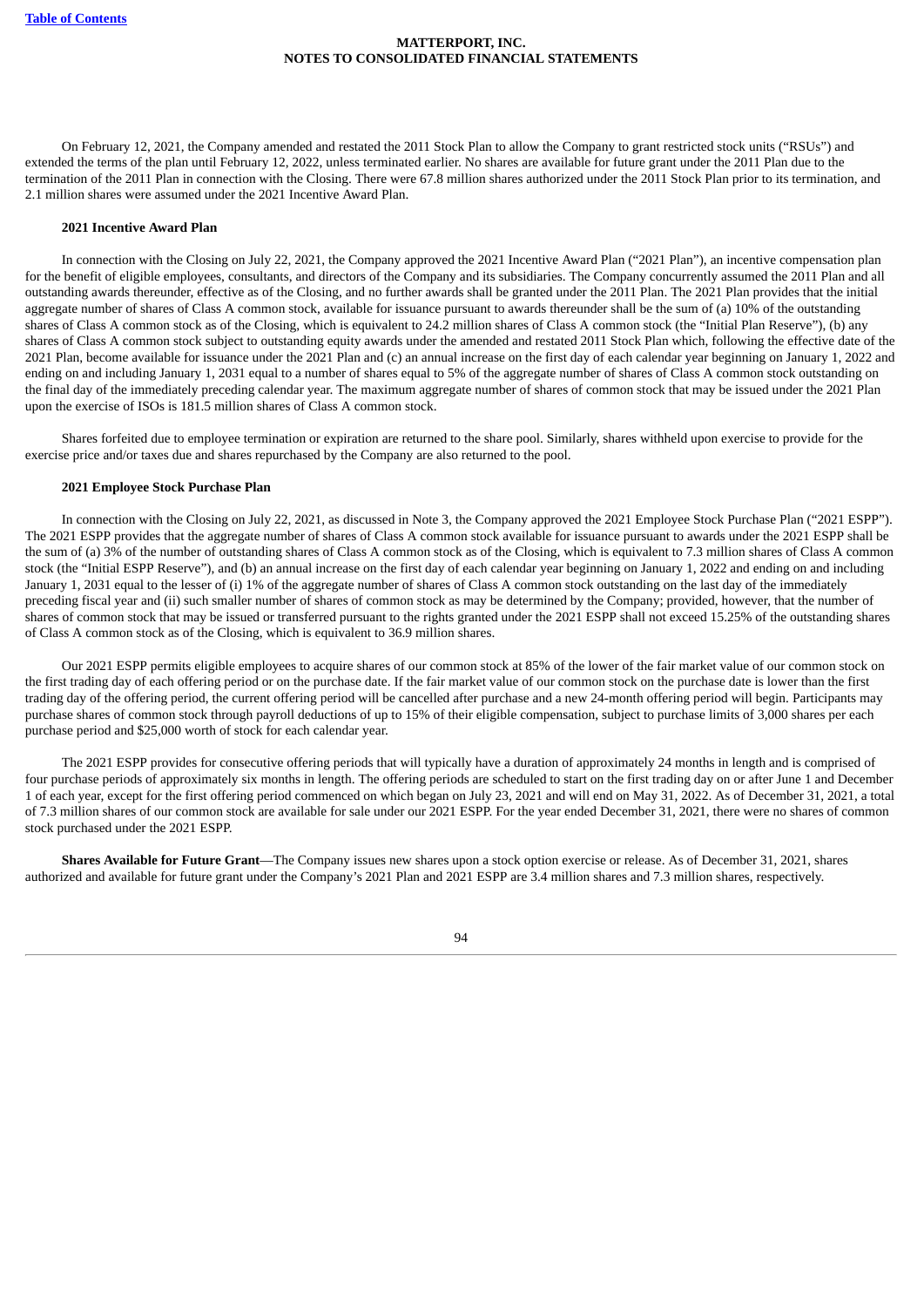**Stock Option Activities**—The following table summarizes the stock option activities under the Company's stock plans for year ended December 31, 2021 (in thousands, except for per share data):

|                                                  | <b>Options Outstanding</b> |  |                                                            |                                                                         |                              |
|--------------------------------------------------|----------------------------|--|------------------------------------------------------------|-------------------------------------------------------------------------|------------------------------|
|                                                  | Number of<br><b>Shares</b> |  | Weighted-<br>Average<br><b>Exercise Price Per</b><br>Share | Weighted-<br>Average<br>Remaining<br>Contractual<br><b>Term (Years)</b> | Aggregate<br>Intrinsic Value |
| Balance—December 31, 2019                        | 48,762 \$                  |  | 0.50                                                       | 8.1 \$                                                                  | 7,698                        |
| Granted                                          | 13,349                     |  | 0.81                                                       |                                                                         |                              |
| Expired or canceled                              | (5,612)                    |  | 0.54                                                       |                                                                         |                              |
| Exercised                                        | (7,293)                    |  | 0.21                                                       |                                                                         |                              |
| Balance—December 31, 2020                        | 49,206 \$                  |  | 0.62                                                       | 8.1 \$                                                                  | 245,565                      |
| Expired or canceled                              | (2,907)                    |  | 0.69                                                       |                                                                         |                              |
| Exercised                                        | (4,072)                    |  | 0.51                                                       |                                                                         | \$<br>48,660                 |
| Balance-December 31, 2021                        | 42,227                     |  | 0.63                                                       | 6.9 <sup>5</sup>                                                        | 844,909                      |
| Options vested and exercisable—December 31, 2021 | 29,351                     |  | 0.58                                                       | 6.5 <sup>5</sup>                                                        | 588,842                      |

As of December 31, 2021, unrecognized stock-based compensation expense related to unvested options was \$3.7 million, which is expected to be amortized over a weighted-average vesting period of 1.9 years.

On April 1, 2021, the Company amended the performance condition of the 866,597 performance-based stock option (PSO) awards previously granted to a senior executive in March 2019. Originally, the PSO awards were eligible to vest and become exercisable upon the consummation of the earlier of a change in control or an initial public offering ("IPO"), subject to certain share price targets. The vesting of the award also required continued employment up to the consummation of the change in control or IPO. As a result of the modification, the PSO awards shall vest and become exercisable upon the closing of the Merger. Upon the Closing, the Company recognized \$8.1 million stock-based compensation expense related to the 866,597 PSOs as they became fully vested and exercisable.

**RSU and PRSU Activities**—The following table summarizes the time-based restricted stock unit (RSU) and performance-based restricted stock unit (PRSU) activity under the Company's stock plans for the year ended December 31, 2021 (in thousands, except per share data):

|                           | <b>RSUs and PRSUs</b>           |                                                                                |  |  |
|---------------------------|---------------------------------|--------------------------------------------------------------------------------|--|--|
|                           | Number of<br>Shares             | Weighted-<br>Average<br><b>Grant-Date Fair Value</b><br><b>Price Per Share</b> |  |  |
| Balance-December 31, 2020 | $\hspace{0.1mm}-\hspace{0.1mm}$ | ۰D                                                                             |  |  |
| Granted                   | 27,036                          | 17.47                                                                          |  |  |
| Vested                    | (1, 474)                        | 17.31                                                                          |  |  |
| Canceled or forfeited     | (818)                           | 10.54                                                                          |  |  |
| Balance-December 31, 2021 | 24,744                          | 17.70                                                                          |  |  |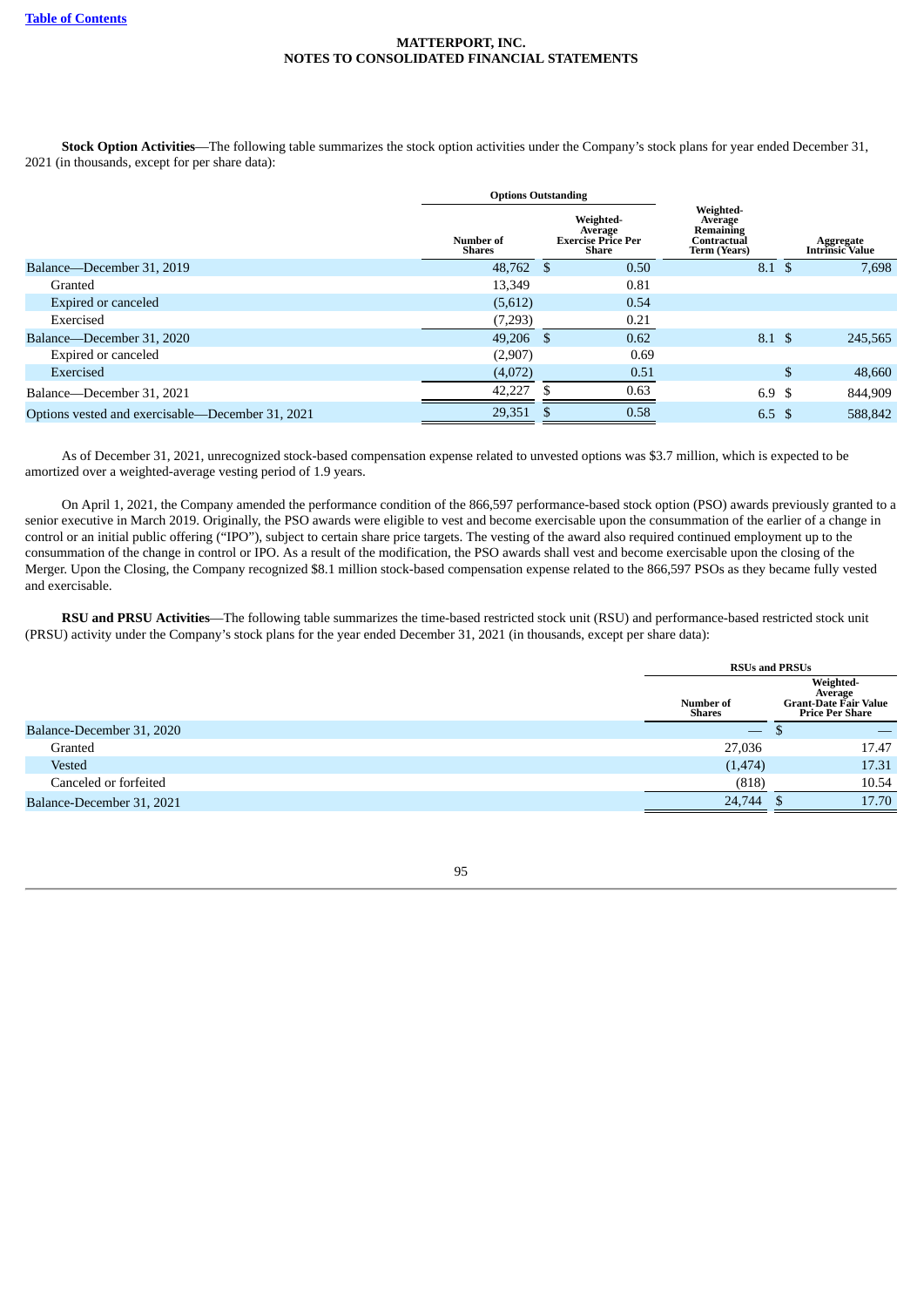Stock-based compensation expense for awards with only service conditions are recognized on a straight-line basis over the requisite service period of the related award. The PRSU awards have both service-based and performance-based vesting conditions. The service-based vesting condition for these awards is typically satisfied over four years with a cliff vesting period of one year and continued vesting quarterly thereafter, subject to continued service. The performance-based vesting condition is satisfied upon the occurrence of a liquidity event, as defined in the Amended and Restated 2011 Stock Plan. The performance based vesting condition was deemed satisfied upon the Closing. The Company recognized \$6.1 million stock-based compensation expenses on the Closing for the portion of these RSUs for which the service-based vesting condition had been satisfied and the performance condition of the RSUs was met.

As of December 31, 2021, unrecognized compensation costs related to unvested RSUs and PRSUs were \$387.9 million and \$15.4 million, respectively. The remaining unrecognized compensation costs for RSUs and RSUs are expected to be recognized over a weighted-average period of 3.6 years and 1.8 years, respectively, excluding additional stock-based compensation expense related to any future grants of stock-based awards.

#### **Earn-out Award Activities**

As discussed in Note 13 "Contingent Earn-Out Liability", the pro rata Earn-out Shares issuable to holders of Legacy Matterport's RSUs and holders of Legacy Matterport's Stock Options for such holders with respect to such holders' Legacy RSUs and Options are expected to be accounted as stock-based compensation expense as they are subject both a market condition and a service condition to the eligible employees.

The following table summarizes the Earn-out Award activity under the Earn-out Arrangement pursuant to the Merger Agreement during the year ended December 31, 2021 (in thousands, except for per share data):

|                             | <b>Earn-out Award Outstanding</b> |                                                                            |  |
|-----------------------------|-----------------------------------|----------------------------------------------------------------------------|--|
|                             | <b>Number of Shares</b>           | Weighted-Average<br><b>Grant-Date Fair Value</b><br><b>Price Per Share</b> |  |
| Balance - December 31, 2020 | — S                               |                                                                            |  |
| Granted                     | 5,112                             | 12.63                                                                      |  |
| Forfeited                   | (412)                             | 12.58                                                                      |  |
| Balance - December 31, 2021 | 4,700                             | 12.64                                                                      |  |

As of December 31, 2021, unrecognized compensation cost related to Earn-out Awards was \$28.0 million. As of December 31, 2021, the Earn-out Triggering Events have not yet been achieved, the Earn-out Shares are contingently issuable and not reflected in the consolidated financial statements. On January 18, 2022, all six Earn-out Triggering Events for issuing up to 23,460,000 Earn-out Shares occurred. Refer to Note 19, Subsequent Events, for additional information.

**Employee Stock Options Valuation**—The fair value of options on the date of grant is estimated based on the Black-Scholes option-pricing model using the single-option award approach. No options were granted during the year ended December 31, 2021. The assumptions used to estimate the fair value of stock options granted during the year ended December 31, 2020 were as follows:

|                         | <b>Year Ended December</b><br>31, |  |
|-------------------------|-----------------------------------|--|
|                         | 2020                              |  |
| Expected term           | $5.5 - 6.1$ years                 |  |
| Expected volatility     | $38.5 - 44.9\%$                   |  |
| Risk-free interest rate | $0.3 - 1.5\%$                     |  |
| Expected dividend yield | 0%                                |  |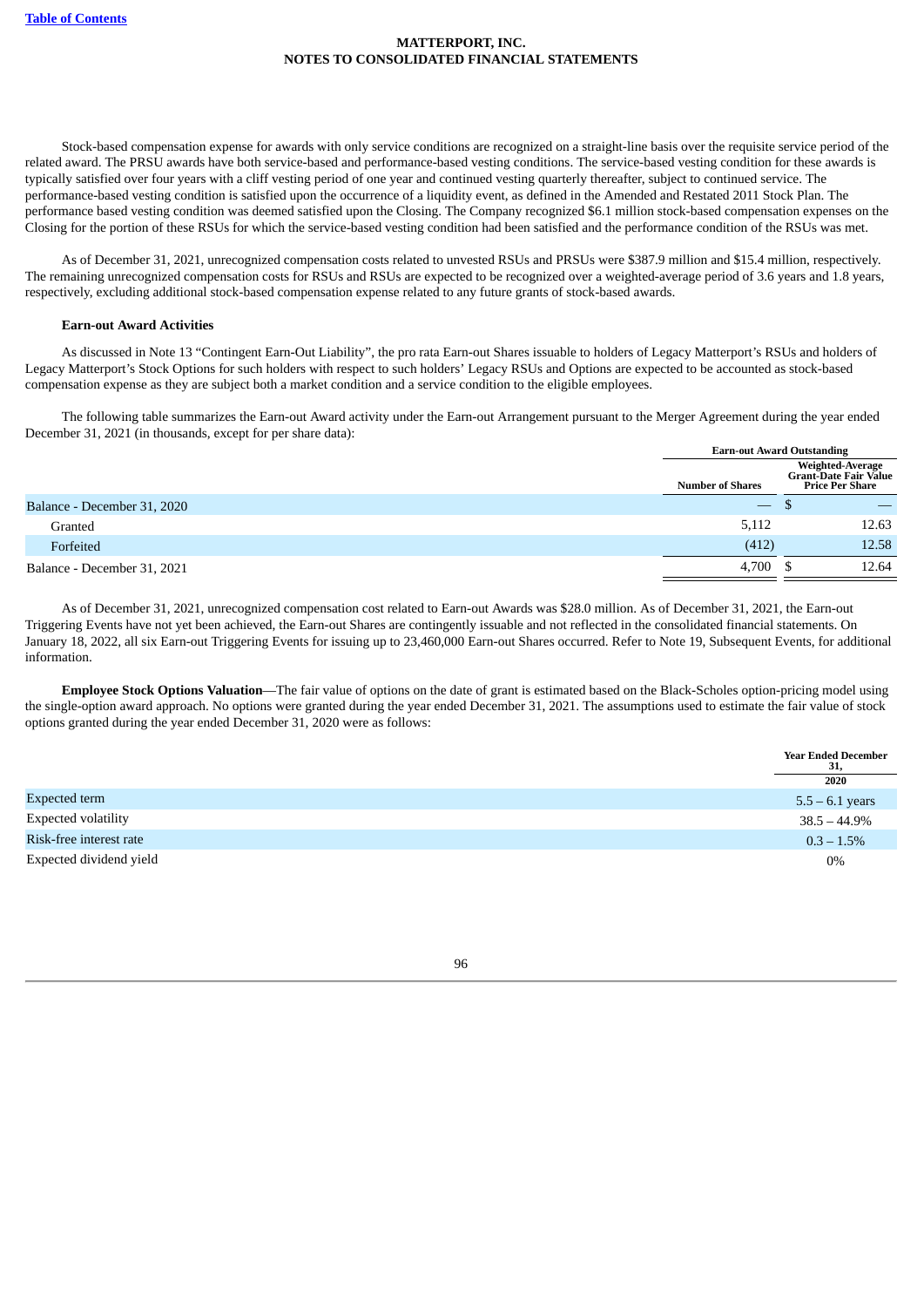**Earn-out Awards Valuation**— The assumptions used to estimate the fair value of Earn-out Awards granted during the year ended December 31, 2021 were as follows:

| <b>Inception to</b><br>December 31, |
|-------------------------------------|
| 2021                                |
| $$13.93 - $27.86$                   |
| $5.1 - 5.5$ years                   |
| $40.0\% - 67.0\%$                   |
| $0.8\% - 1.3\%$                     |
| 0%                                  |
|                                     |

**Employee Stock Purchase Plan**—The fair value of shares issued under our 2021 ESPP are estimated on the grant date using the Black-Scholes option pricing model. The following table summarizes the assumptions used and the resulting grant-date fair values of our ESPP:

|                                 | <b>Year Ended December</b><br>31. |
|---------------------------------|-----------------------------------|
|                                 | 2021                              |
| Expected term                   | $0.50 - 2.0$ years                |
| <b>Expected volatility</b>      | $27.9 - 43.4\%$                   |
| Risk-free interest rate         | $0.1 - 0.6\%$                     |
| Expected dividend yield         | $0\%$                             |
| Grant-date fair value per share | $$7.59 - $14.36$                  |

The expected volatility is based on the average volatility of a peer group of representative public companies with sufficient trading history over the expected term. The expected term represents the term from the first day of the offering period to the purchase dates within each offering period. The dividend yield assumption is based on our expectations about our anticipated dividend policy. The risk-free interest rate is based on the implied yield available on U.S. Treasury zero-coupon issues with maturities that approximate the expected term. During the three months ended December 31, 2021, the Company recorded of \$1.8 million stock-based compensation expense related to the ESPP. As of December 31, 2021, unrecognized compensation cost related to the ESPP was \$8.4 million, which is expected to be recognized over the remaining weighted-average service period of 1.4 years.

**Stock-based Compensation**— The Company recognizes stock-based compensation expense for awards with only service conditions on a straight-line basis over the requisite service period of the related award and recognizes stock-based compensation expenses for awards with performance conditions on a straight-line basis over the requisite service period for each separate vesting portion of the awards when it is probable that the performance condition will be achieved. The stock-based compensation expenses of Earn-out Awards are recognized on a straight-line basis over the derived services period during which the market conditions are expected to be met. Forfeitures are accounted for in the period in which they occur.

The amount of stock-based compensation related to stock-based awards to employees in the Company's consolidated statements of operations for the years ended December 31, 2021 and 2020 were as follows (in thousands):

|                                                      | <b>Year Ended December 31.</b> |         |  |       |
|------------------------------------------------------|--------------------------------|---------|--|-------|
|                                                      |                                | 2021    |  | 2020  |
| Costs of revenue                                     |                                | 3.083   |  | 135   |
| Research and development                             |                                | 25,691  |  | 624   |
| Selling, general, and administrative                 |                                | 71.831  |  | 1,746 |
| Stock-based compensation, net of amounts capitalized |                                | 100,605 |  | 2,505 |
| Capitalized stock-based compensation                 |                                | 3.632   |  | 146   |
| Total stock-based compensation                       |                                | 104,237 |  | 2,651 |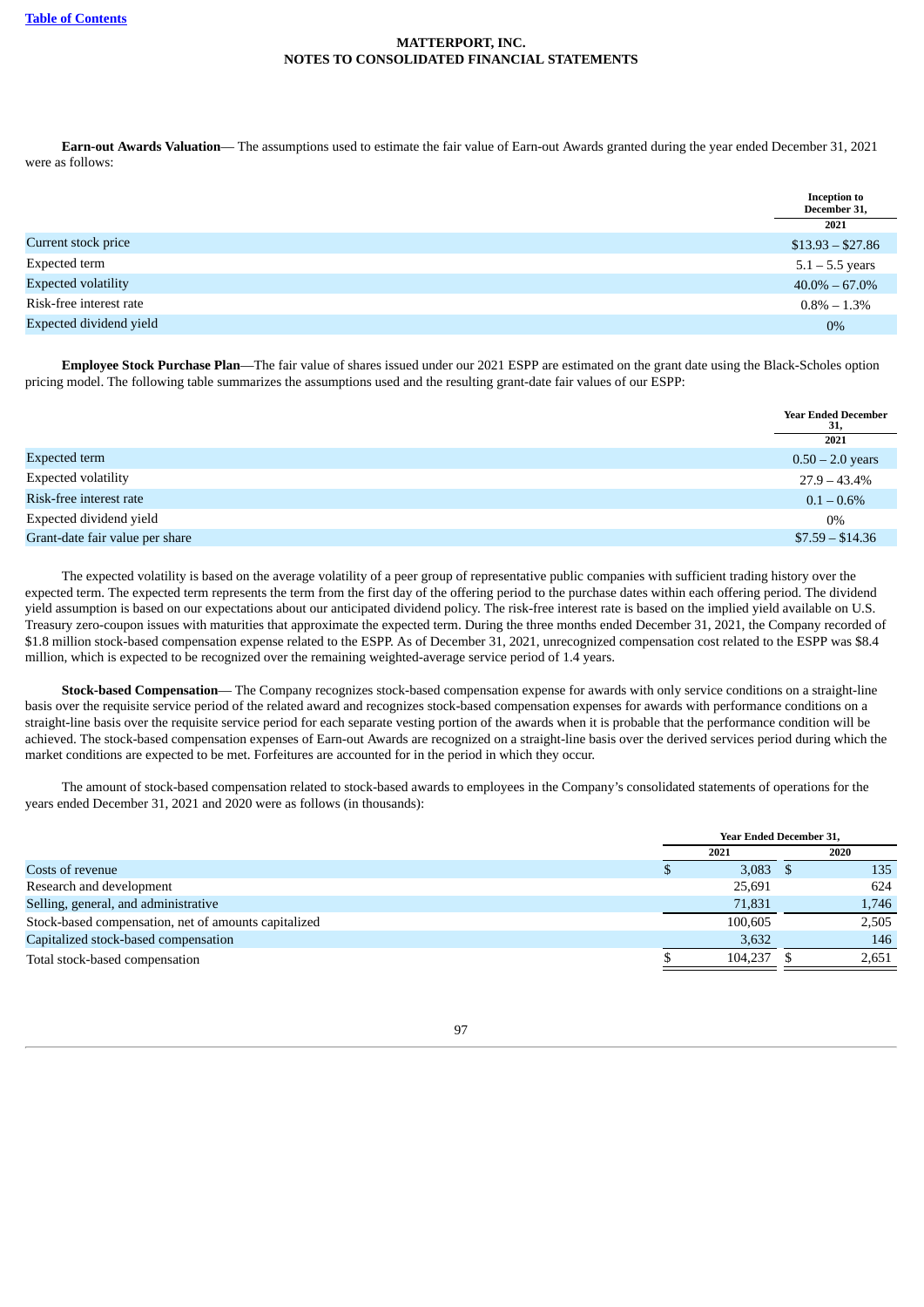# **15. INCOME TAXES**

The components of the net loss before income taxes, determined by jurisdiction, for the years ended December 31, 2021 and 2020 were as follows (in thousands):

|                          | <b>Year Ended December 31,</b> |            |                |  |
|--------------------------|--------------------------------|------------|----------------|--|
|                          | 2021                           |            | 2020           |  |
| <b>United States</b>     |                                | (339,094)  | (14,294)<br>-S |  |
| Foreign                  |                                | 817        | 350            |  |
| Loss before income taxes |                                | (338, 277) | (13, 944)      |  |

The provision for income taxes for the years ended December 31, 2021 and 2020 were as follows (in thousands):

|                            | <b>Year Ended December 31,</b> |        |  |
|----------------------------|--------------------------------|--------|--|
|                            | 2021                           | 2020   |  |
| Current                    |                                |        |  |
| State                      | 22                             | 8<br>S |  |
| International              | 146                            | 69     |  |
| Total current tax expense  | 168                            | 77     |  |
| <b>United States</b>       | __                             | __     |  |
| International              | (385)                          |        |  |
| Total deferred tax expense | (385)                          |        |  |
| Total tax expense          | (217)                          | 77     |  |
|                            |                                |        |  |

Deferred income taxes reflect the net effects of temporary differences between the carrying amounts of assets and liabilities for financial reporting purposes and the amounts used for income tax purposes.

The components of the deferred tax assets for the years ended December 31, 2021 and 2020 consisted of the following (in thousands):

|                                               | <b>Year Ended December 31,</b> |              |  |  |
|-----------------------------------------------|--------------------------------|--------------|--|--|
|                                               | 2021                           | 2020         |  |  |
| Deferred tax assets:                          |                                |              |  |  |
| Net operating loss carryforwards              | \$<br>41,555 \$                | 29,734       |  |  |
| Research and development credits carryforward | 6,858                          | 5,009        |  |  |
| Accruals                                      | 317                            | 988          |  |  |
| Other                                         | 348                            | 62           |  |  |
| Interest expense carryforward                 | 562                            | 566          |  |  |
| Fixed assets                                  | 112                            | 128          |  |  |
| Stock-based compensation                      | 10,580                         | 604          |  |  |
| Total deferred tax assets                     | 60,332                         | 37,091<br>-S |  |  |
| Less: valuation allowance                     | (56, 344)                      | (35,023)     |  |  |
| Deferred tax liabilities:                     |                                |              |  |  |
| Intangibles                                   | (3,214)                        | (1,876)      |  |  |
| Deferred commissions                          | (389)                          | (192)        |  |  |
| Total deferred tax liabilities                | (3,603)                        | (2,068)      |  |  |
| Net deferred tax assets                       | 385                            |              |  |  |
|                                               |                                |              |  |  |

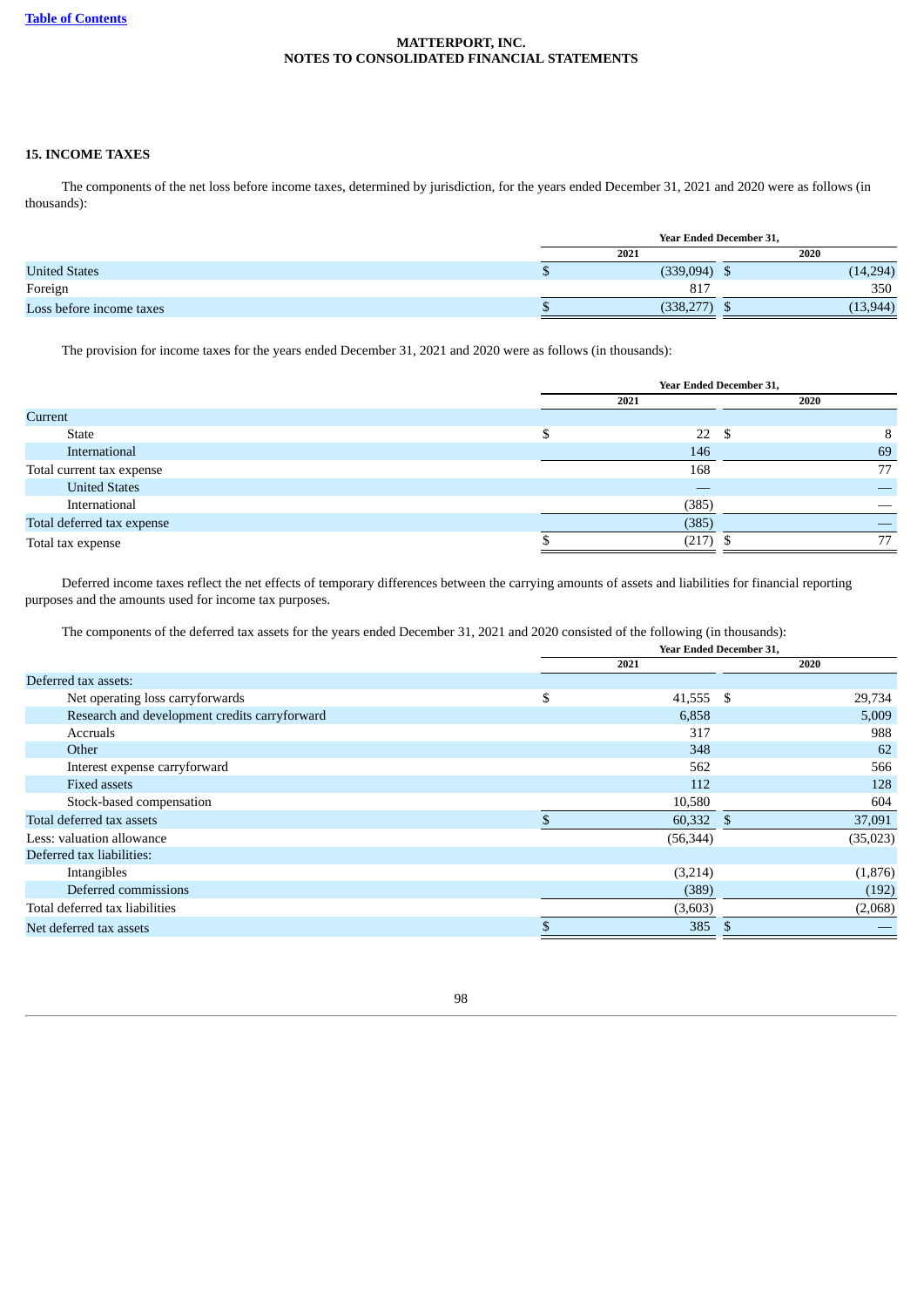The table below presents the changes in the valuation allowance for deferred tax assets for the years ended December 31, 2021 and 2020 (in thousands):

| <b>Description</b>                          | <b>Balance at beginning</b><br>of period | <b>Additions charges to</b><br>costs and expenses | Write-offs and<br>deductions      | <b>Balance at end of</b><br>period |
|---------------------------------------------|------------------------------------------|---------------------------------------------------|-----------------------------------|------------------------------------|
| Valuation allowance for deferred tax assets |                                          |                                                   |                                   |                                    |
| For the Year Ended December 31, 2021        | 35.023                                   | 21.321                                            |                                   | 56.344                             |
| For the Year Ended December 31, 2020        | 31,081                                   | 3.942                                             | $\overbrace{\phantom{aaaaa}}^{x}$ | 35,023                             |

Net operating loss and tax credit carryforwards as of December 31, 2021 were as follows (in thousands):

|                                        | Amount |         | <b>Expiration Years</b> |
|----------------------------------------|--------|---------|-------------------------|
| NOLs, federal (Post December 31, 2017) |        | 108,007 | Do Not Expire           |
| NOLs, federal (Pre January 1, 2018)    |        | 61,397  | 12/31/2031              |
| NOLs, state                            |        | 89,392  | 12/31/2032              |
| Tax credits, federal                   |        | 7.378   | 12/31/2032              |
| Tax credits, state                     |        | 5,130   | Do Not Expire           |

The effective tax rate of the Company's provision for income taxes differed from the federal statutory rate as of December 31, 2021 and 2020, and was as follows:

|                                                       | <b>Year Ended December 31,</b> |           |  |
|-------------------------------------------------------|--------------------------------|-----------|--|
|                                                       | 2021                           | 2020      |  |
| Statutory federal income benefit rate                 | 21.0 %                         | 21.0 %    |  |
| State income tax rate                                 | $1.1\,$                        | 7.0       |  |
| Change in valuation allowance                         | (6.3)                          | (28.3)    |  |
| Research and development credits                      | 0.3                            | 2.9       |  |
| Other                                                 | (4.2)                          | (0.8)     |  |
| Convertible notes — nondeductible                     |                                | (1.6)     |  |
| Stock-based compensation                              | (0.2)                          | (0.9)     |  |
| Change in fair value of contingent earn-out liability | (8.7)                          |           |  |
| Change in fair value of warrants liabilities          | (3.0)                          |           |  |
| Foreign rate differential                             | 0.1                            |           |  |
| Effective tax rate                                    | $0.1\%$                        | $(0.6)\%$ |  |

The Company had net operating loss carryovers ("NOLs") for federal and state income tax purposes of approximately, \$169.4 million and \$89.4 million, respectively, as of December 31, 2021. \$61.4 million of federal NOLs will expire beginning in 2031, while \$108.0 million generated after the Tax Cuts and Jobs Act (the "TCJA"), will have an indefinite life. The state NOLs will expire if unused in years 2031 through 2032.

The Company's utilization of NOLs is subject to an annual limitation due to ownership changes that have occurred previously or that could occur in the future as provided in Section 382 of the Code ("Section 382"), as well as similar state provisions. Section 382 limits the utilization of NOLs when there is a greater than 50% change of ownership as determined under the regulations. Since its formation, the Company has raised capital through the issuance of capital stock and various convertible instruments which, combined with the purchasing shareholders' subsequent disposition of these shares, has resulted in multiple ownership changes as defined by Section 382, and could result in an ownership change in the future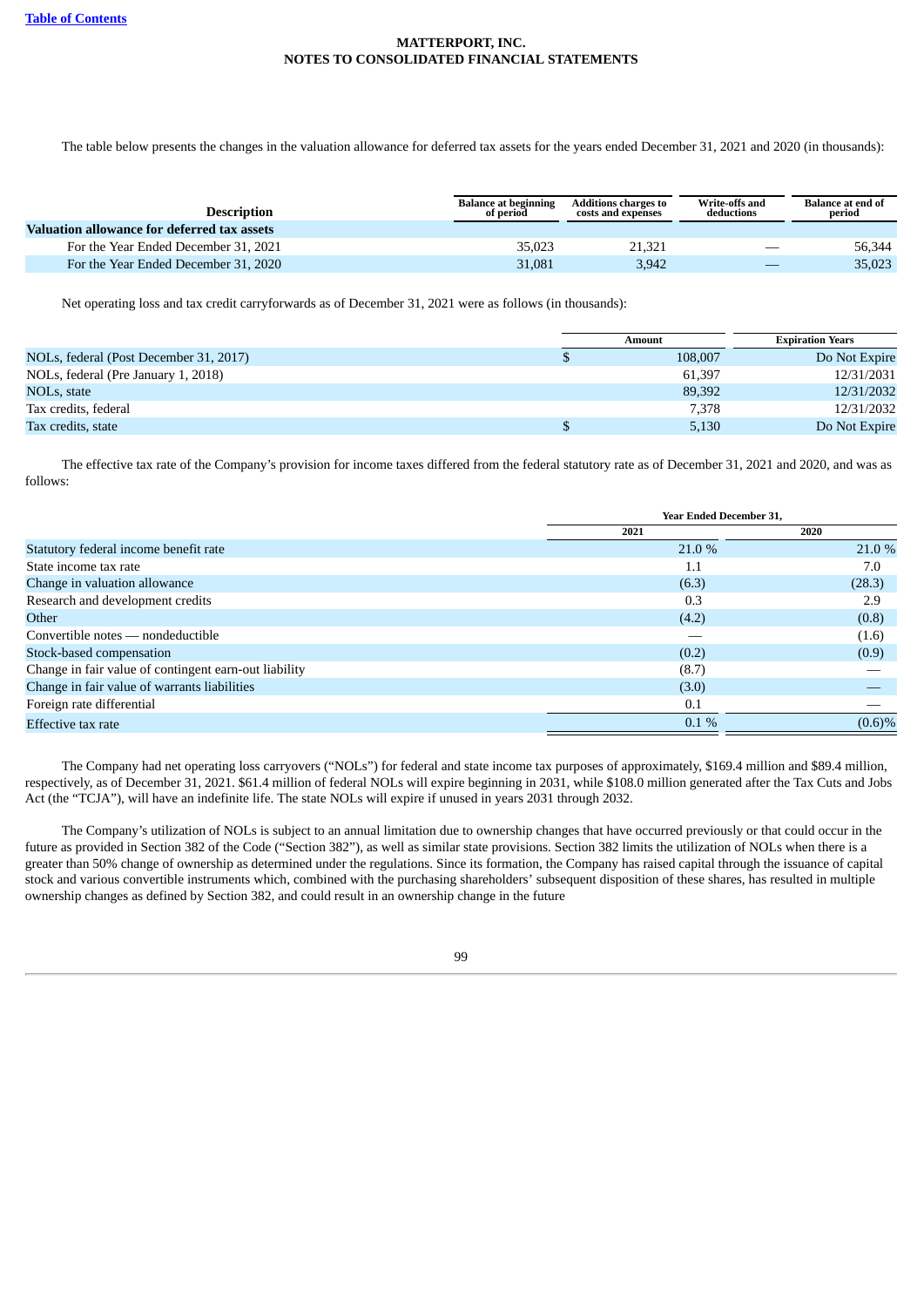upon subsequent disposition. The Company has not undertaken an analysis of whether the Merger constituted an "ownership change" for purposes of Section 382 and Section 383 of the U.S. Tax Code. Our ability to utilize our net operating loss carryforwards and other tax attributes to offset future taxable income or tax liabilities may be limited as a result of ownership changes, including changes in connection with the Merger or other transactions. The Company's utilization of NOLs may also be adversely affected by future changes in federal and state tax laws and regulations. As of December 31, 2021, the Company has not undertaken any analyses in respect of Section 382 to determine the annual limitation and if any of the tax attributes are subject to a permanent limitation.

In assessing the realization of deferred tax assets, management considers whether it is more likely than not that some portion or all the deferred tax assets will not be realized. The ultimate realization of deferred tax assets is dependent upon future generation for taxable income during the periods in which temporary differences representing net future deductible amounts become deductible. Management considers the scheduled reversal of deferred tax liabilities, projected future taxable income and tax planning strategies in making this assessment. In making such determination, the Company considered all available positive and negative evidence and continued to conclude that as of December 31, 2021, it is not more likely than not that the Company will realize the benefits of its remaining net deferred tax assets and no valuation allowance should be released in the current period. As of December 31, 2021, the Company has a valuation allowance for federal, state, and foreign deferred tax assets that the Company believes will, more likely than not, be unrealizable.

The Company evaluated the provisions of ASC 740 related to the accounting for uncertainty in income taxes recognized in an enterprise's financial statements. ASC 740 prescribes a comprehensive model for how a company should recognize, present, and disclose uncertain positions that the Company has taken or expects to take in its tax return. For those benefits to be recognized, a tax position must be more-likely-than-not to be sustained upon examination by taxing authorities. Differences between tax positions taken or expected to be taken in a tax return and the net benefit recognized and measured pursuant to the interpretation are referred to as "unrecognized benefits." A liability is recognized (or amount of net operating loss carry forward or amount of tax refundable is reduced) for unrecognized tax benefit because it represents an enterprise's potential future obligation to the taxing authority for a tax position that was not recognized as a result of applying the provisions of ASC 740.

If applicable, interest costs related to the unrecognized tax benefits are required to be calculated and would be classified as income tax expenses in the Consolidated Statement of Operations. Penalties would be recognized as a component of "Selling, general and administrative expenses" in the Consolidated Statement of Operations.

A reconciliation of the Company's unrecognized tax benefits for the years ended December 31, 2021 and 2020, was as follows (in thousands):

|                                                          | Year Ended December 31, |            |  |       |
|----------------------------------------------------------|-------------------------|------------|--|-------|
|                                                          |                         | 2021       |  | 2020  |
| Unrecognized tax benefits $-$ beginning                  |                         | $3,662$ \$ |  | 2,906 |
| Gross Increases — prior-year unrecognized tax benefits   |                         |            |  |       |
| Gross Increases — current-year unrecognized tax benefits |                         | 1.341      |  | 756   |
| Unrecognized tax benefits $-$ ending                     |                         | 5,003      |  | 3.662 |

The entire amount of the unrecognized tax benefits would not impact the Company's effective tax rate if recognized. During the years ended December 31, 2021 and 2020, the Company did not recognize accrued interest and penalties related to unrecognized tax benefits. The Company does not anticipate that the amount of existing unrecognized tax benefits will significantly increase or decrease during the next 12 months.

The Company files income tax returns in the U.S. federal and state jurisdictions. Due to net operating loss carryforwards, all years since the inception of incorporation remain open for income tax authorities' examination. The Company is not currently under examination by income tax authorities in federal, state, or other foreign jurisdictions.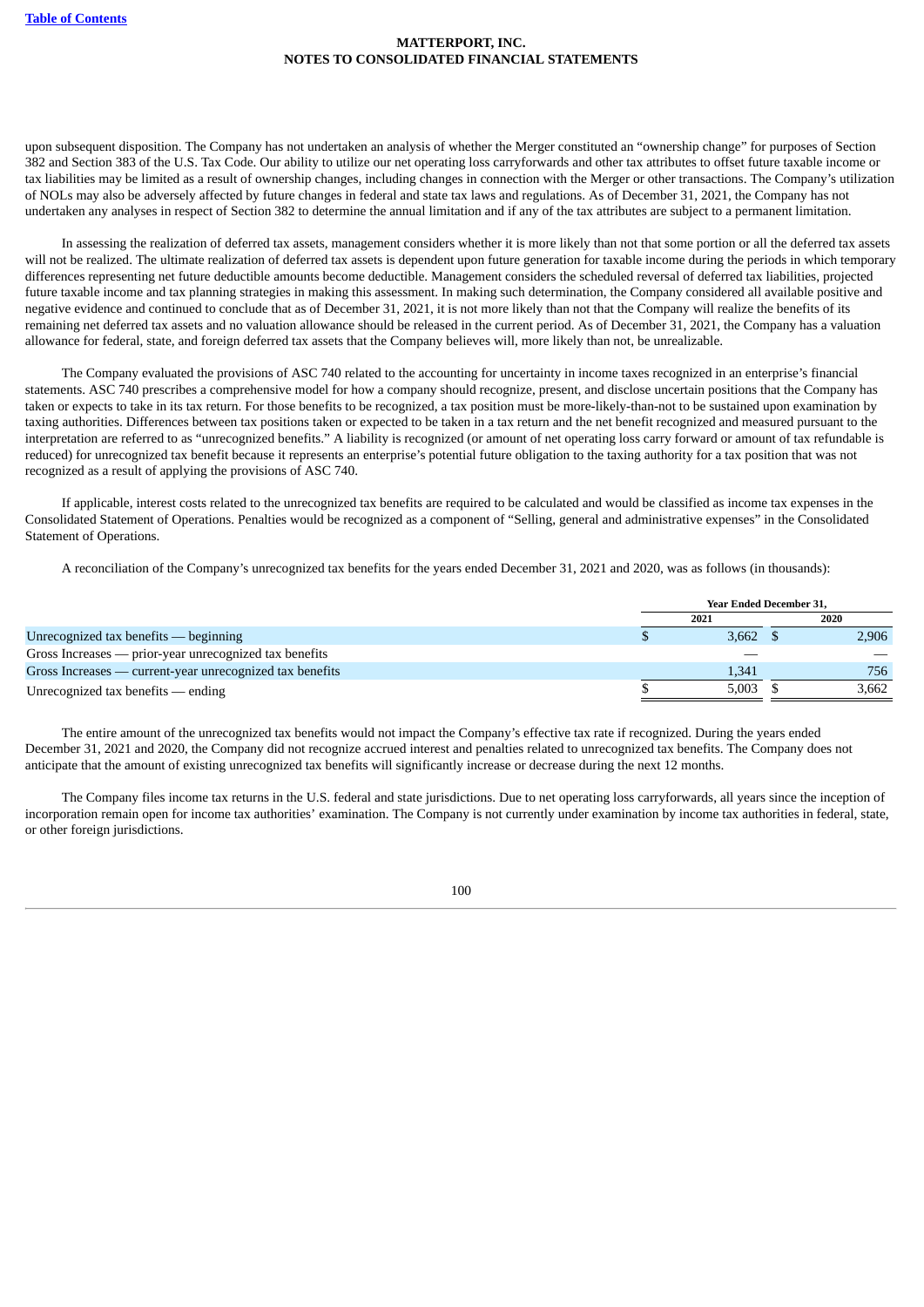# **16. NET LOSS PER SHARE ATTRIBUTABLE TO COMMON STOCKHOLDERS**

As a result of the Reverse Recapitalization, the Company has retroactively adjusted the weighted-average number of shares of common stock outstanding prior to the Closing Date by multiplying them by the exchange ratio of approximately 4.1193 used to determine the number of shares of common stock into which they converted. The common stock issued as a result of the redeemable convertible preferred stock conversion on the Closing Date was included in the basic net loss per share calculation on a prospective basis.

Net loss per share attributable to common stockholders was computed by dividing loss by the weighted-average number of common shares outstanding for the years ended December 31, 2021 and 2020 (in thousands, except for per share data):

|                                                                                                                                | <b>Year Ended December 31.</b> |           |        |          |
|--------------------------------------------------------------------------------------------------------------------------------|--------------------------------|-----------|--------|----------|
|                                                                                                                                |                                | 2021      |        | 2020     |
| <b>Numerator:</b>                                                                                                              |                                |           |        |          |
| Net loss attributable to common stockholders, basic and diluted                                                                |                                | (338,060) |        | (14,021) |
| <b>Denominator:</b>                                                                                                            |                                |           |        |          |
| 131.278<br>Weighted average shares used in computing net loss per share attributable to common stockholders, basic and diluted |                                |           | 32.841 |          |
| Net loss per share attributable to common stockholders, basic and diluted                                                      |                                | (2.58)    |        | (0.43)   |

The following potentially dilutive outstanding securities were excluded from the computation of diluted net loss per share attributable to common stockholders, basic and diluted, because their effect would have been anti-dilutive or issuance of such shares is contingent upon the satisfaction of certain conditions which were not satisfied by the end of the period (shares in thousands):

|                                                     |        | As of December 31. |  |
|-----------------------------------------------------|--------|--------------------|--|
|                                                     | 2021   | 2020               |  |
| Public and private warrants                         | 4.260  |                    |  |
| Earn-out shares                                     | 23,460 |                    |  |
| Redeemable convertible preferred stock, all series  |        | 126,409            |  |
| Warrants to purchase common stock                   |        | 1,081              |  |
| Common stock options outstanding                    | 42,227 | 49,206             |  |
| Unvested RSUs                                       | 24,744 |                    |  |
| <b>ESPP Shares</b>                                  | 706    |                    |  |
| Total potentially dilutive common stock equivalents | 95,397 | 176.696            |  |

## **17. RELATED-PARTY TRANSACTIONS**

From January 2020 to March 2020, Matterport issued convertible promissory notes in an aggregate principal amount of \$8.5 million ("2020 Notes") to investors, including (i) \$400,000 aggregate principal amount to DCM VI, L.P., an affiliate of Jason Krikorian, a member of the Matterport board of directors, (ii) \$2.0 million aggregate principal amount to Lux Co-Invest Opportunities, L.P., an affiliate of Peter Hébert, a member of the Matterport board of directors, and (iii) \$1,000,000 aggregate principal amount to QUALCOMM Ventures LLC, an affiliate of Carlos Kokron, a member of the Matterport board of directors. The 2020 Notes accrued interest at a rate of 5% per annum. Refer to Note 9. Convertible Notes.

# **18. EMPLOYEE BENEFITS PLANS**

The Company has a defined contribution retirement and savings plan intended to qualify under Section 401 of the Internal Revenue Code (the "401(k) Plan") covering substantially all US employees. The 401(k) Plan allows each

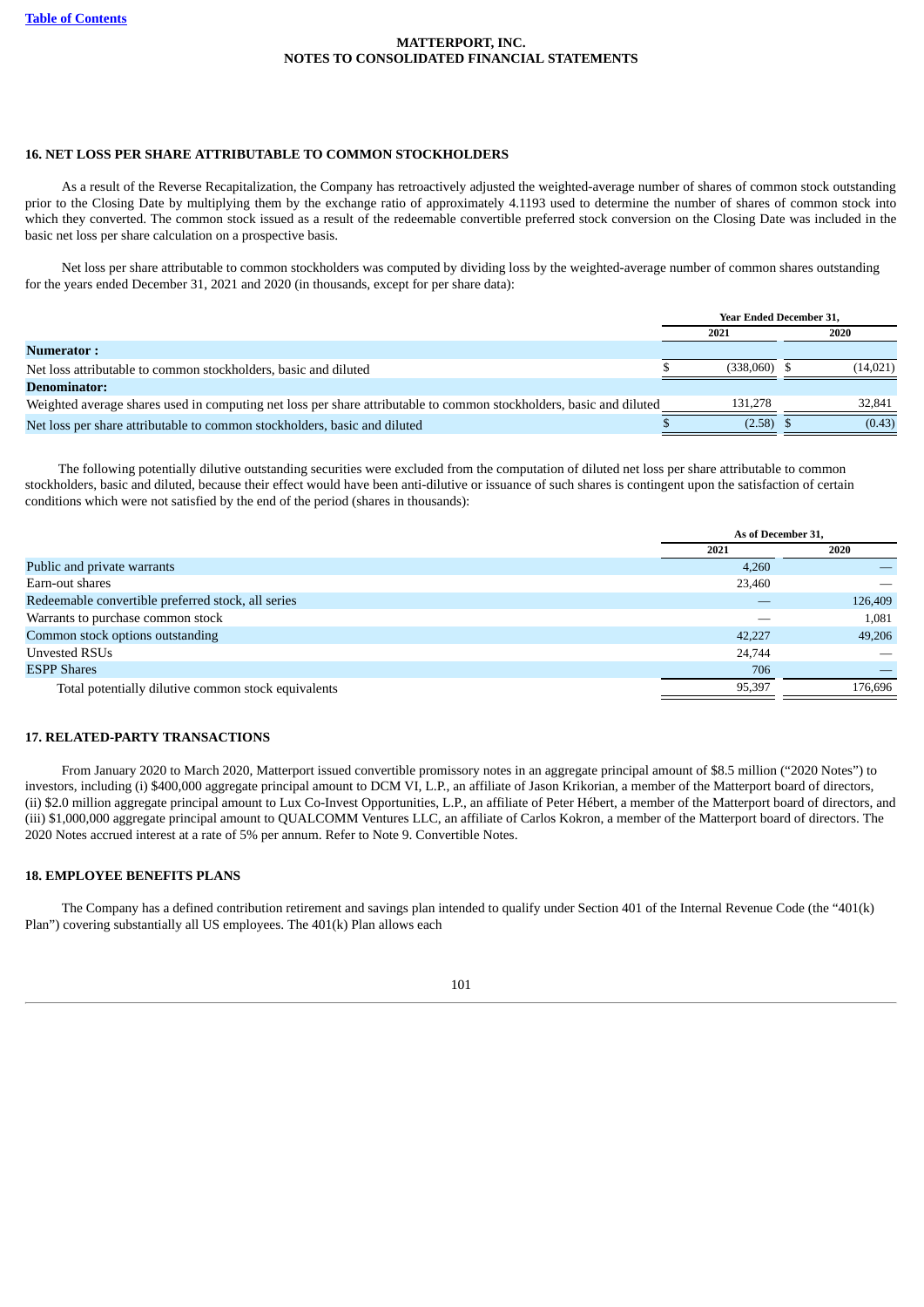participant to contribute up to an amount not to exceed an annual statutory maximum. The Company contracted with a third-party provider to act as a custodian and trustee and to process and maintain the records of participant data. Substantially all of the expenses incurred for administering the 401(k) Plan are paid by the Company. The Company discontinued providing contributions in the 401(k) Plan match since May 1, 2020. For the year ended December 31, 2020, the Company made \$0.2 million of discretionary matching contribution.

The Company contributes to a defined contribution pension plan for eligible employees in the U.K. Pension plan benefits are based primarily on participants' compensation and years of service credited as specified under the terms of the plan. The Company made \$0.3 million and \$0.2 million matching contributions to the U.K. pension plan for the year ended December 31, 2021 and 2020.

### **19. SUBSEQUENT EVENTS**

In December 2021, we entered into a definitive agreement to acquire Enview, Inc. ("Enview"), a privately-held company engaged in the development of artificial intelligence algorithms to identify natural and man-made features in geospatial data using various techniques, for total consideration of approximately 1.6 million shares of the Company's Class A common stock, par value \$0.0001 per share ("Common Stock"), and \$35.5 million in cash. All shares of Common Stock issued in the transaction are subject to a lock-up period expiring 180 days following the closing of the transaction. The acquisition closed on January 5, 2022. The Company is still in the process of preparing the initial accounting for the transaction and expects to establish a preliminary purchase price allocation with respect to this transaction by the end of the first quarter of fiscal year 2022.

On January 14, 2022, the Public Warrants ceased trading on the Nasdaq Global Market. As of the Redemption Date of January 14, 2022, 9.1 million shares of Common Stock have been issued upon the exercise of Public Warrants and Private Warrants by the holders thereof at an exercise price of \$11.50 per share, resulting in aggregate proceeds to Matterport of \$104.5 million, including 7.1 million shares issued upon the exercise of Public Warrants and Private Warrants by the holders with a total proceeds of \$76.6 million received during the year ended December 31, 2021. The remaining 0.6 million unexercised and outstanding Public Warrants as of 5:00 p.m. January 14, 2022 New York City time were redeemed at a price of \$0.01 per Public Warrant and, as a result, no Public Warrants remained outstanding thereafter. Warrants to purchase Common Stock that were issued under the Warrant Agreement in a private placement simultaneously with the Company's initial public offering and that are still held by the initial holders thereof or their permitted transferees were not subject to this redemption and remain outstanding. A total of 2.8 million private warrants were exercised as of the Redemption Date, resulting in 1.7 million private warrants unexercised and outstanding .

On January 18, 2022, all six Earn-out Triggering Events for issuing up to 23.5 million Earn-out Shares occurred. A total of 21.5 million Earn-out Shares were issued on February 1, 2022 after withholding some of these Earn-out Shares to cover tax withholding obligations. We will recognize the unamortized stock-based compensation related to the Earn-out Shares amounted to \$28.0 million as of December 31, 2021 in the quarter ended March 31, 2022, as both Triggering event condition satisfied and the service condition was met. No further Earn-out Shares remained contingently issuable thereafter.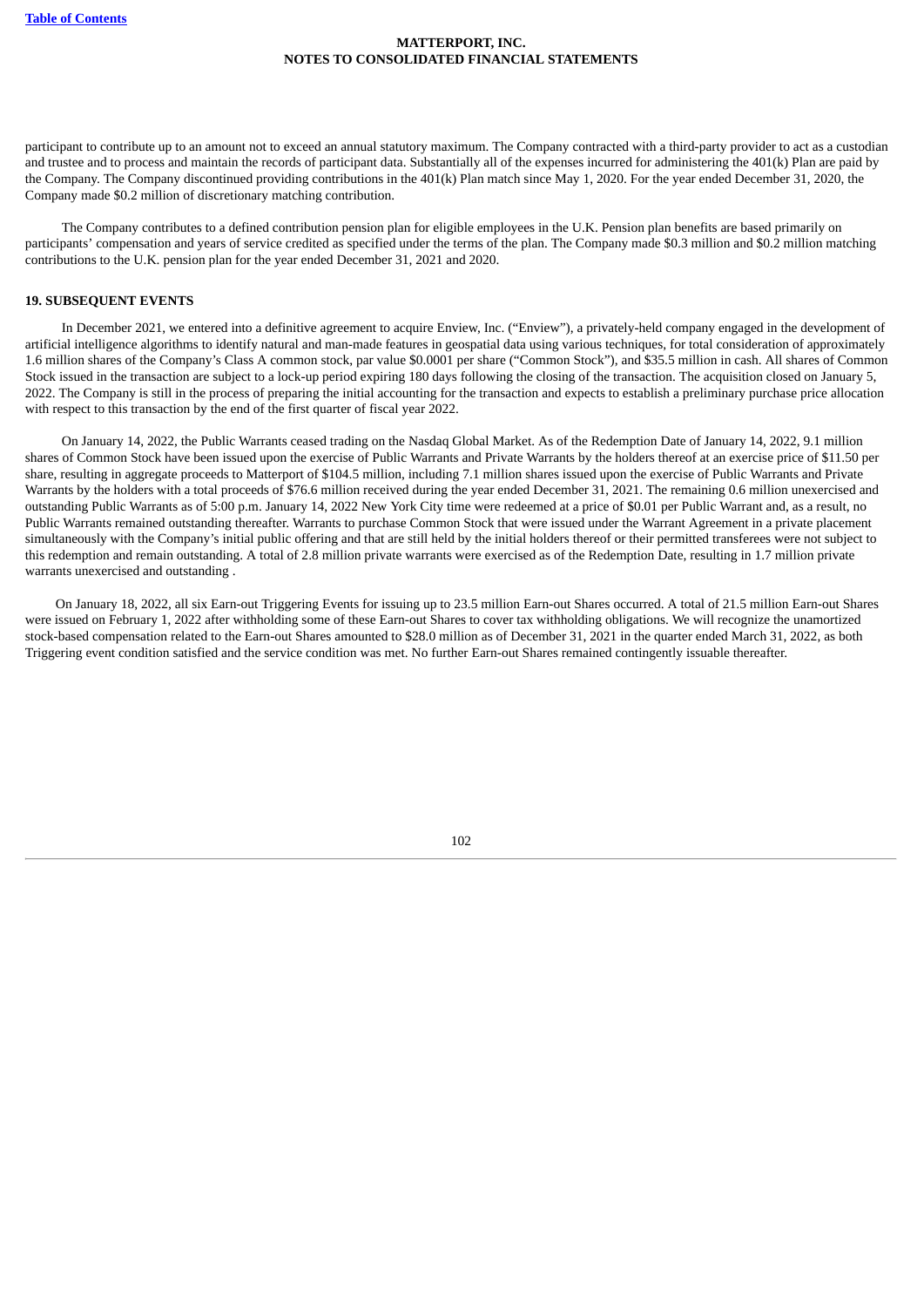# **Item 9. Changes in and Disagreements With Accountants on Accounting and Financial Disclosures**

None.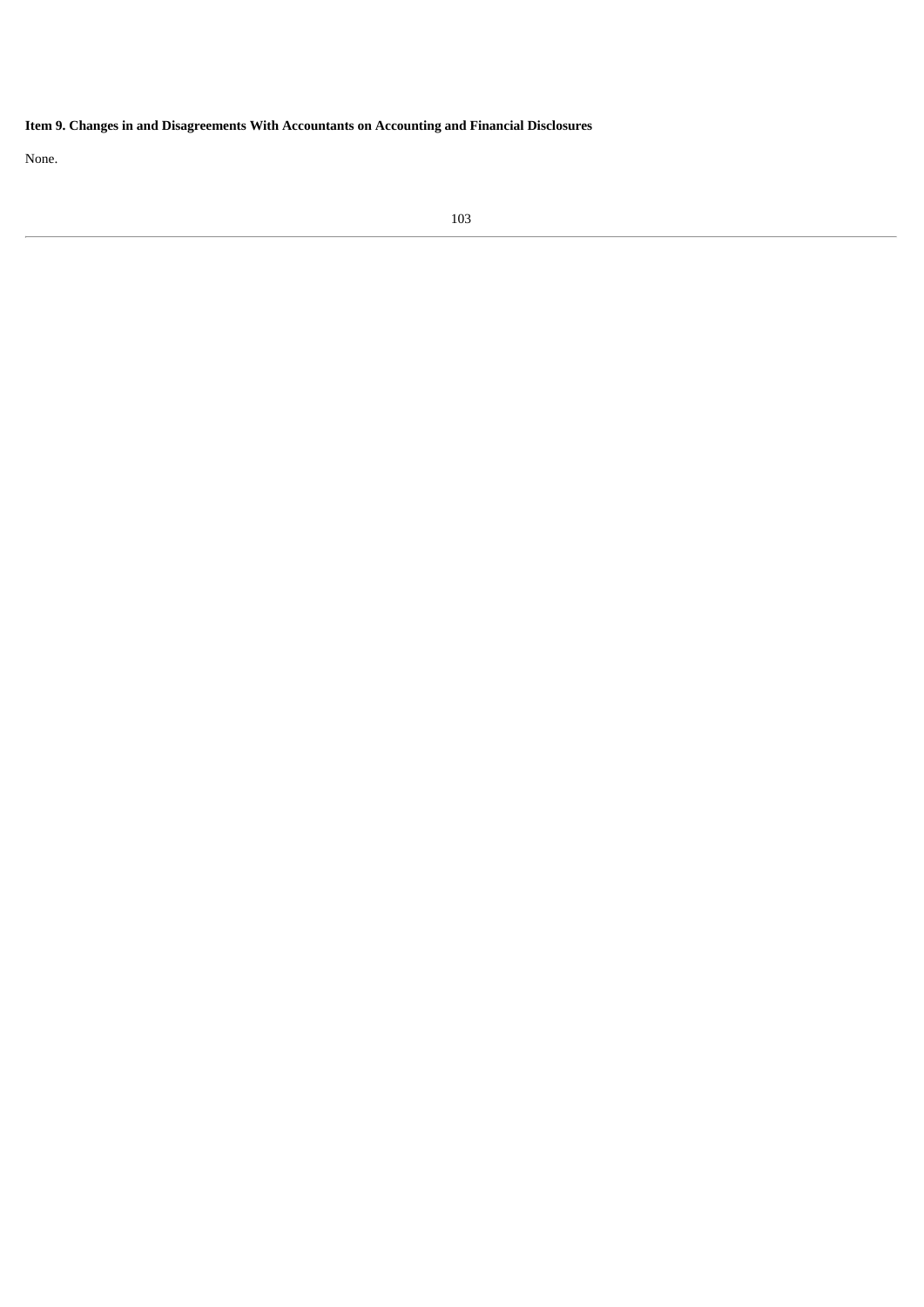# **Item 9A. Controls and Procedures**

#### *Inherent Limitations on Effectiveness of Controls*

Our management does not expect that our disclosure controls and procedures will prevent all errors and all fraud. A control system, no matter how well conceived and operated, can provide only reasonable, not absolute, assurance that the objectives of the control system are met. Further, the design of a control system must reflect the fact that there are resource constraints, and management is required to apply judgment in evaluating the benefits of possible controls and procedures relative to their costs. Because of the inherent limitations in all control systems, no evaluation of controls can provide absolute assurance that all control issues and instances of fraud, if any, have been detected. These inherent limitations include the realities that judgments in decision making can be faulty, and that breakdowns can occur because of a simple error or mistake. Additionally, controls can be circumvented by the individual acts of some persons, by collusion of two or more people or by management override of the controls. The design of any system of controls also is based in part upon certain assumptions about the likelihood of future events, and there can be no assurance that any design will succeed in achieving its stated goals under all potential future conditions; over time, controls may become inadequate because of changes in conditions, or the degree of compliance with policies or procedures may deteriorate. Because of the inherent limitations in a cost-effective control system, misstatements due to error or fraud may occur and not be detected.

#### *Material Weaknesses in Internal Control over Financial Reporting*

Management identified material weaknesses in our internal control over financial reporting. A material weakness is a deficiency or a combination of deficiencies, in a company's internal control over financial reporting, such that there is a reasonable possibility that a material misstatement of the company's annual or interim financial statements will not be prevented or detected on a timely basis.

- We did not effectively design and maintain control environment commensurate with our financial reporting requirements. Specifically, we did not maintain a sufficient complement of personnel with an appropriate degree of internal controls and accounting knowledge, experience, and training commensurate with our accounting and reporting requirements. This material weakness contributed to the following additional material weaknesses.
- We did not effectively design and maintain controls over the period-end financial reporting process, to achieve complete, accurate and timely financial accounting, reporting and disclosures, including segregation of duties and adequate controls related to journal entries, account reconciliations and accounting for significant, or unusual transactions. This material weakness resulted in material audit adjustments to debt and derivatives, and immaterial audit adjustments to property and equipment, prepaid expenses, depreciation expense and selling, general and administrative ("SG&A") expenses in the consolidated financial statements for the years ended December 31, 2020, and immaterial misstatements to the consolidated financial statements for year ended December 31, 2021.
- We did not effectively design and maintain controls over information technology ("IT") general controls for information systems that are relevant to the preparation of our consolidated financial statements. Specifically, we did not design and maintain (i) program change management controls to ensure that information technology program and data changes affecting financial IT applications and underlying accounting records are identified, tested, authorized and implemented appropriately; (ii) user access controls to ensure appropriate segregation of duties and that adequately restrict user and privileged access to our financial applications, programs and data to appropriate personnel; (iii) computer operations controls to ensure that critical batch jobs are monitored, and data backups are authorized and monitored; and (iv) testing and approval controls for program development to ensure that new software development is aligned with business and IT requirements.

These IT deficiencies did not result in a material misstatement to our consolidated financial statements; however, when aggregated, these deficiencies could impact maintaining effective segregation of duties, as well as the effectiveness of IT-dependent controls (such as automated controls that address the risk of material misstatement to one or more assertions, along with the IT controls and underlying data that support the effectiveness of system-generated data and reports). Ineffective IT-dependent controls could result in misstatements potentially impacting all financial statement accounts and disclosures that would not be prevented or detected. Accordingly, management has determined these deficiencies in the aggregate constitute a material weakness.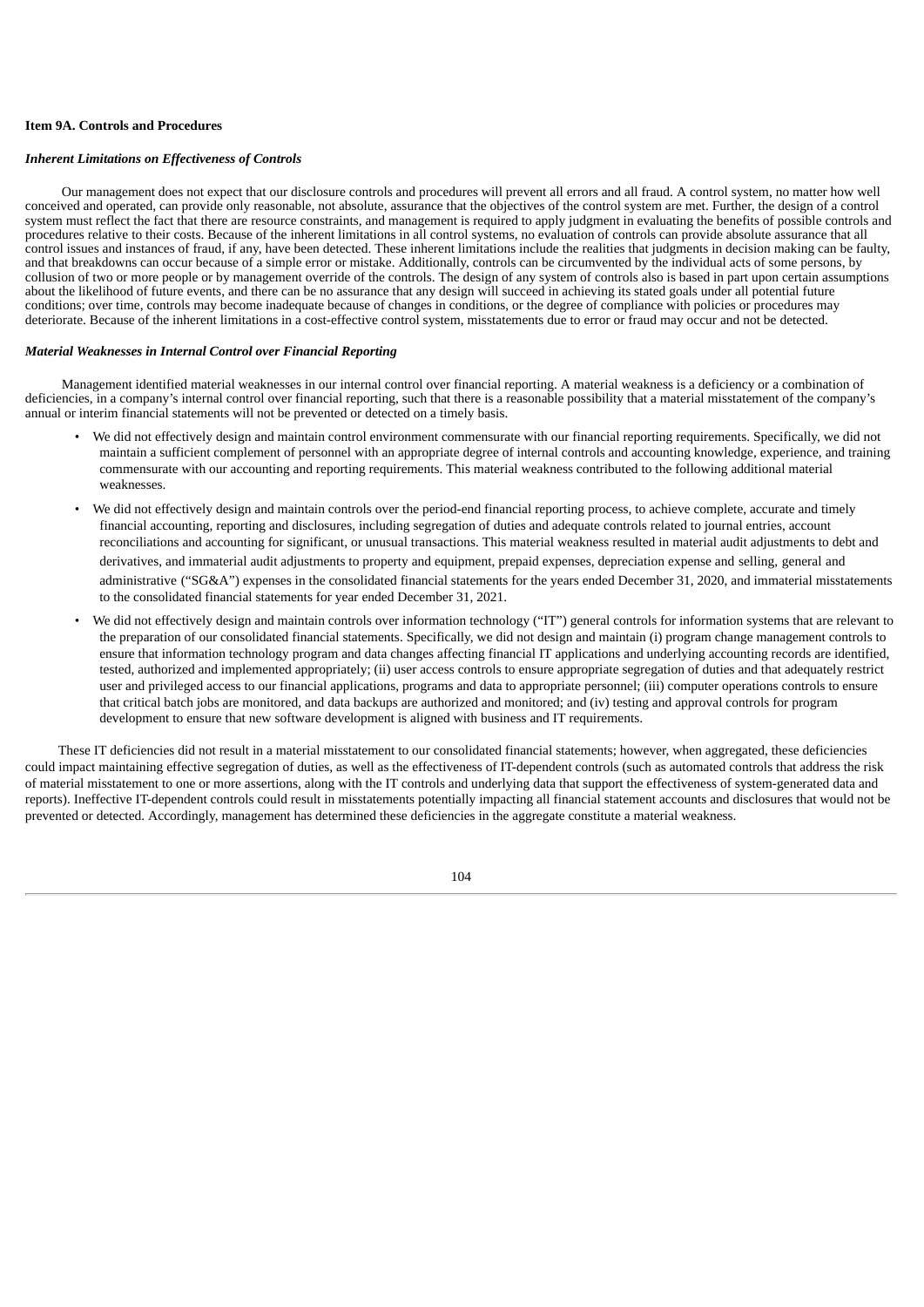Additionally, each of these material weaknesses could result in a misstatement of one or more account balances or disclosures that would result in a material misstatement to our annual or interim consolidated financial statements that would not be prevented or detected. Ineffective internal controls over financial reporting could expose us to an increased risk of financial reporting fraud and the misappropriation of assets.

### *Remediation Plan*

We have committed significant effort to address these identified material weaknesses and designated resources to the remediation and improvement of our internal control over financial reporting. These remediation measures are ongoing and include the following:

- we hired and continued to hire additional accounting and finance resources with public company experience, in addition to utilizing third-party consultants and specialists, to supplement our internal resources;
- we designed and implemented controls to formalize roles and review responsibilities to align the team's skills and experience, including segregation of duties considerations:
- we engaged a third-party IT consulting firm to assist in designing and implementing IT general controls, including controls over change management, program development approvals and testing, the review and update of user access rights and privileges and appropriate segregation of duties; and
- we are in the process of implementing comprehensive access control protocols for our enterprise resource planning environment to implement restrictions on user and privileged access to certain applications, establishing additional controls over the preparation and review of journal entries, establishing additional controls to verify transactions are properly classified in the financial statements.

The elements of our remediation plan can only be accomplished over time and are subject to continued review, implementation and testing by management, as well as oversight by the audit committee of our board of directors, to determine that it is achieving its objectives. We cannot guarantee that these initiatives will ultimately have the intended effects. While we have implemented a variety of steps to remediate these weaknesses, the material weaknesses will not be considered remediated until our remediation plan has been fully implemented, the applicable controls operate for a sufficient period of time, and we have concluded, through testing, that the newly implemented and enhanced controls are operating effectively.

### *Evaluation of Disclosure Controls and Procedures*

Disclosure controls and procedures (as such terms are defined in Rules 13a-15(e) and 15d-15(e) under the Exchange Act) are designed to ensure that information required to be disclosed in our reports filed or submitted under the Exchange Act is recorded, processed, summarized and reported within the time periods specified in the SEC's rules and forms, and that such information is accumulated and communicated to management, including our principal executive and principal financial officers, or persons performing similar functions, as appropriate, to allow timely decisions regarding required disclosure.

Under the supervision and with the participation of our management, including our Chief Executive Officer and Chief Financial Officer, we conducted an evaluation of the effectiveness of our disclosure controls and procedures as of the year ended December 31, 2021. Based upon that evaluation, our Chief Executive Officer and Chief Financial Officer concluded that the Company's disclosure controls and procedures were not effective as of December 31, 2021 because of material weaknesses in our internal control over financial reporting described above. In light of the material weaknesses described above, the Company performed additional analysis and other post-closing procedures to determine its consolidated financial statements are prepared in accordance with generally accepted accounting principles. Accordingly, management concluded that the financial statements included in this report fairly present in all material respects the Company's financial condition, results of operations and cash flows for the periods presented.

### *Management's Annual Report on Internal Control Over Financial Reporting*

As disclosed elsewhere in this Annual Report on Form 10-K, we completed the Merger on July 22, 2021. Prior to the Mergers, Gores, our predecessor, was a special purpose acquisition company formed for the purpose of effecting a merger, capital stock exchange, asset acquisition, stock purchase, recapitalization or similar business combination with one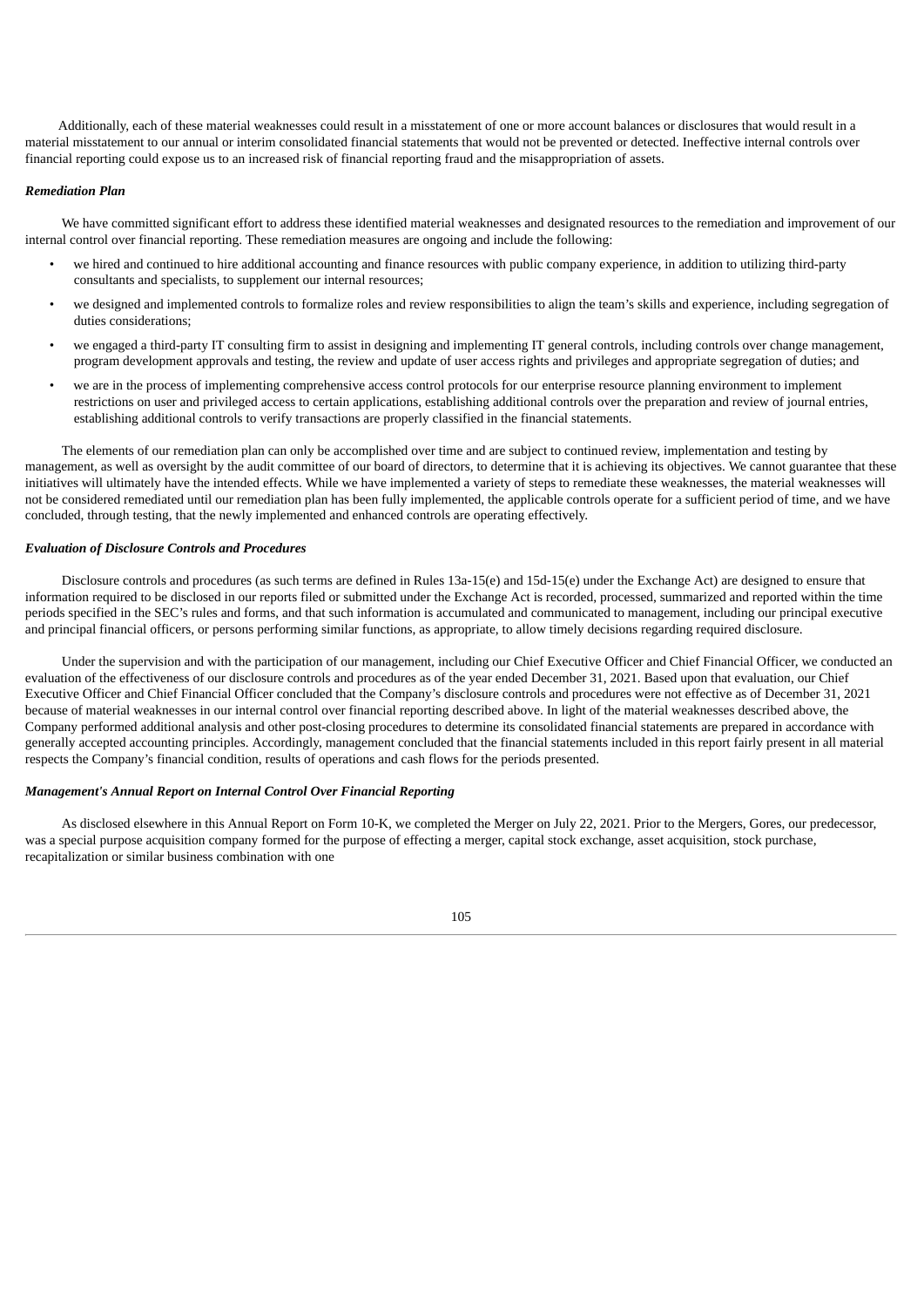or more businesses. As a result, previously existing internal controls are no longer applicable or comprehensive enough as of the assessment date, because Gores' operations prior to the Merger were insignificant compared to those of the consolidated entity post-Merger. As a result, management was unable, without incurring reasonable effort or expense, to complete an assessment of our internal control over financial reporting as of December 31, 2021. Accordingly, we are excluding management's report on internal control over financial reporting pursuant to Section 215.02 of the SEC Division of Corporate Finance's Regulation S-K Compliance and Disclosure Interpretations.

# *Changes in Internal Control over Financial Reporting*

There have been no changes in internal control over financial reporting during the quarter ended December 31, 2021 that have materially affected, or are reasonably likely to materially affect, the Company's internal control over financial reporting.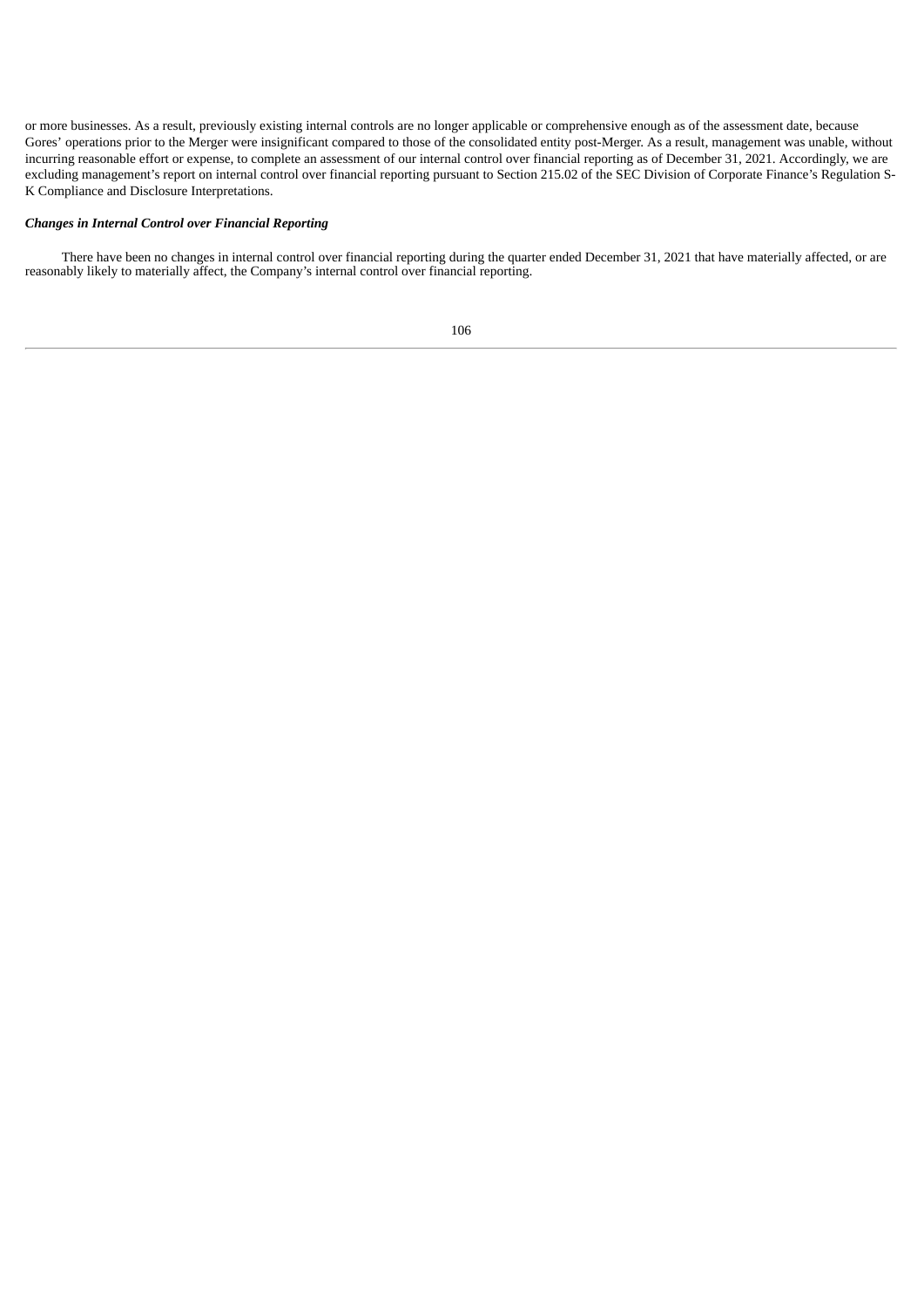# **Item 9B. Other Information**

None.

# **Item 9C. Disclosure Regarding Foreign Jurisdictions that Prevent Inspections.**

Not applicable.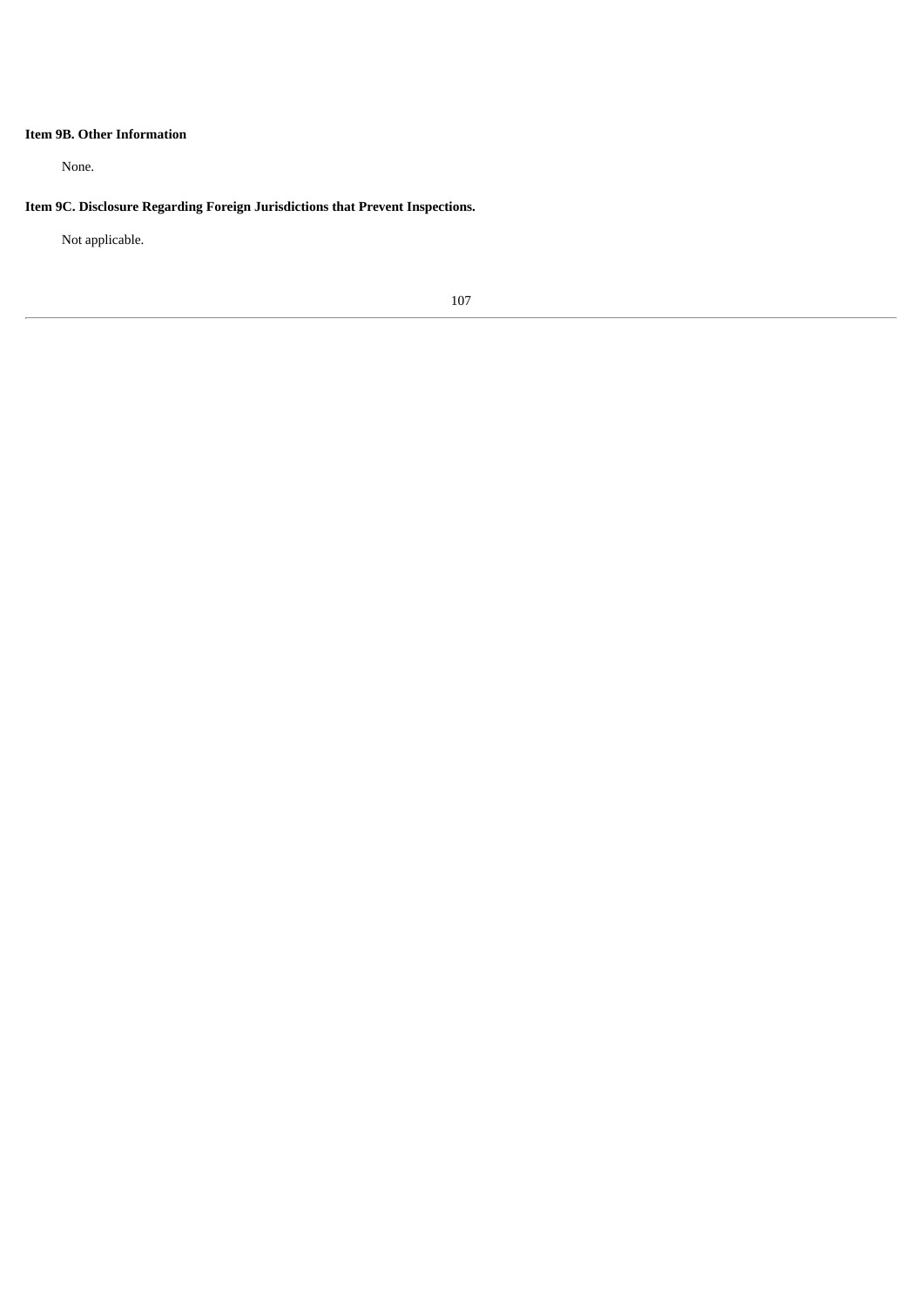# **Part III**

### **Item 10. Directors, Executive Officers and Corporate Governance**

The following sets forth certain information, as of December 31, 2021, concerning the persons who serve as our directors, executive officers and key employees.

| Name                                             | Age | <b>Position</b>                                  |
|--------------------------------------------------|-----|--------------------------------------------------|
| <b>Executive Officers and Employee Directors</b> |     |                                                  |
| R.J. Pittman                                     | 52  | Chief Executive Officer and Chairman             |
| James D. Fay                                     | 48  | <b>Chief Financial Officer</b>                   |
| Peter Presunka                                   | 64  | <b>Chief Accounting Officer</b>                  |
| Jay Remley                                       | 51  | Chief Revenue Officer                            |
| Japjit Tulsi                                     | 46  | Chief Technology Officer                         |
| <b>Non-Employee Directors</b>                    |     |                                                  |
| Peter Hébert                                     | 44  | Director                                         |
| Mike Gustafson                                   | 55  | <b>Director</b>                                  |
| Jason Krikorian                                  | 50  | Director                                         |
| <b>Key Employees</b>                             |     |                                                  |
| Jean Barbagelata                                 | 61  | Chief People Officer                             |
| David Gausebeck                                  | 45  | <b>Chief Scientist</b>                           |
| Dave Lippman                                     | 47  | Chief Design Officer                             |
| Lou Marzano                                      | 55  | Vice President of Hardware R&D and Manufacturing |

#### **Executive Officers and Employee Directors**

*R.J. Pittman*. Mr. Pittman serves as Chief Executive Officer of Matterport and as a Class I member and Chairman of the Matterport board. Mr. Pittman has served as Chief Executive Officer of Matterport and as a member of its board of directors since July 2021, and previously served as Chief Executive Officer and as a member of the board of directors of Legacy Matterport since December 2018. Over the past 25 years, Mr. Pittman has held senior leadership positions at eBay, Apple and Google, creating industry-changing Internet software companies and transformational products to accelerate the revolution of the digital economy. Prior to joining Matterport, Mr. Pittman was the Chief Product Officer at eBay from 2013 to July 2018. He led the global brand for one of the most recognized companies in the world as the driving force behind the look, feel, and functionality of the eBay marketplace. Mr. Pittman also served as a co-founder and Chief Executive Officer of several startups, including Groxis, the advanced search engine technology company that created the industry's first graphical information interface used by hundreds of prominent content services, including Google, Yahoo, and Amazon from 2001 to April 2006. Mr. Pittman has served on the Board of Directors of Jyve Corporation, a business optimization platform and talent marketplace, since 2018. Mr. Pittman holds a B.S. in Computer Engineering from the University of Michigan and an M.S. in Engineering- Economic Systems from Stanford University. We believe that Mr. Pittman is qualified to serve on the board of the Company because he has the long- term vision for Matterport and due to his operational and historical expertise gained from serving as Legacy Matterport's Chief Executive Officer since December 2018.

*James D. Fay*. Mr. Fay serves as Chief Financial Officer of Matterport. Mr. Fay has served as Matterport's Chief Financial Officer since July 2021 and served as the Chief Accounting Officer from October 2021 until December 2021, and Mr. Fay previously served as Chief Financial Officer of Legacy Matterport since September 2017. Mr. Fay has more than 20 years of experience as a globally-focused senior executive, lawyer and advisor for venture-backed and public technology companies and is responsible for Matterport's financial management and strategy, as well as legal and information technology matters. Prior to joining Matterport, Mr. Fay served as the Chief Financial Officer of View from September 2013 to September 2017, where he was responsible for managing financial, legal, human resources and other operations matters. Mr. Fay also served as Chief Financial Officer and General Counsel of NeoPhotonics Corporation from January 2009 to September 2013. Mr. Fay served as a strategic advisor to Sierra Instruments from March 2016 to May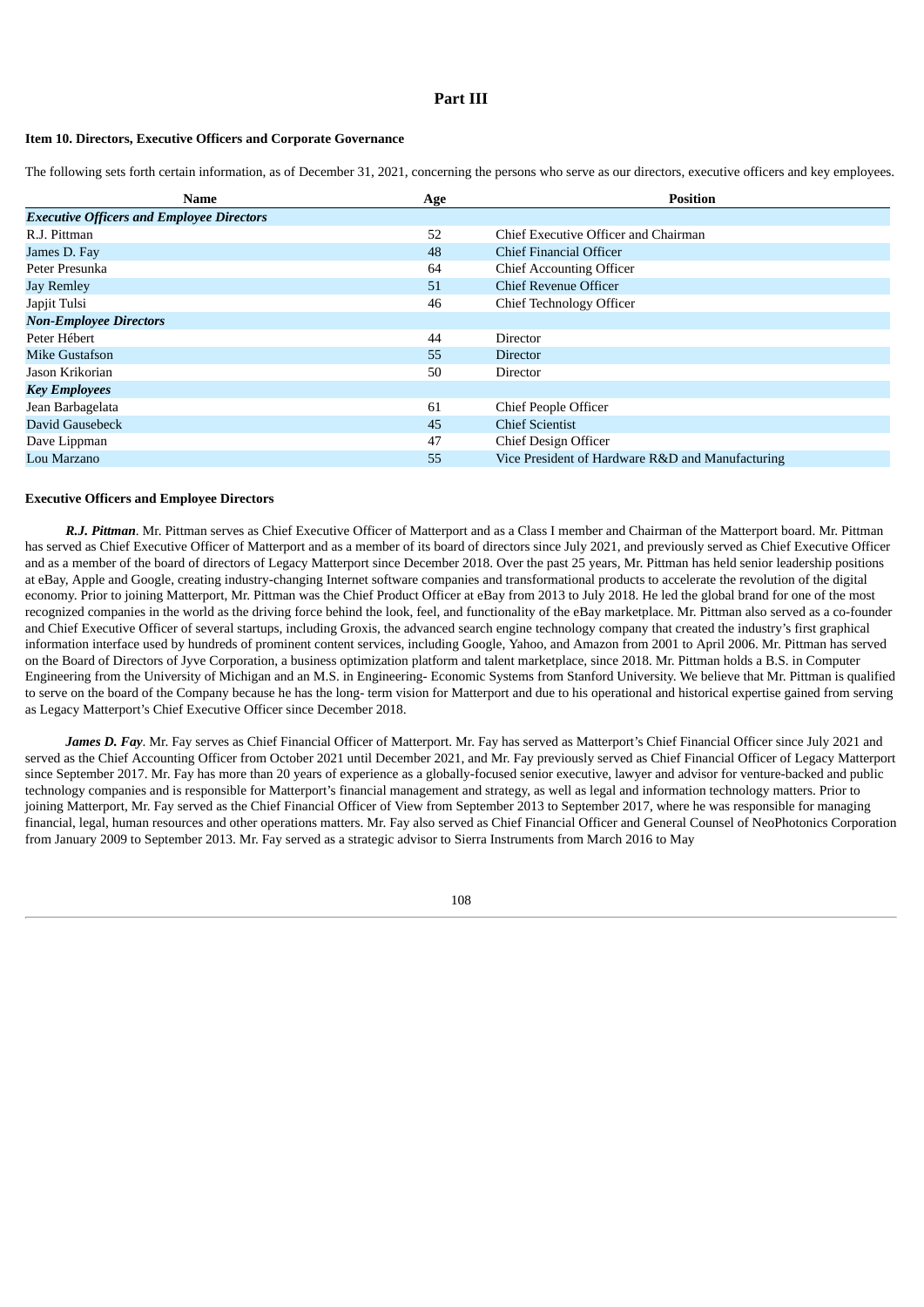2019 and as an advisory board member of Top Time Corp. from September 2006 to February 2018. Mr. Fay holds a B.A. in International Business and a B.A. in French Language from North Central College, and a J.D. from Harvard Law School.

*Jay Remley*. Mr. Remley serves as Chief Revenue Officer of Matterport. Mr. Remley has served as Matterport's Chief Revenue Officer since July 2021, and previously served as Chief Revenue Officer of Legacy Matterport since July 2019. Mr. Remley has more than 20 years of business development, sales and operations experience. He has built and led global go-to-market teams from startups to Fortune 100 companies. Mr. Remley served as the Chief Revenue Officer of PredictSpring Inc. from January 2018 to October 2018 and prior to that spent nearly eight years at Google LLC in various executive roles, including the Global Director for Google Cloud, where he lead regional and global business teams across Google Commerce and Google Cloud, and served as Global Director of Google Maps. Prior to Google, Jay served as the Vice President of Product Management and Business Development at Seagate Technology, from September 2008 to June 2010, where he led global sales operations before establishing and building the Seagate SaaS business. Mr. Remley has served as the Chairman of the Board of Directors of the Lupus Foundation of Northern California since 2007 and serves as an executive advisor to AMPEL BioSolutions, LLC and DxTerity. Mr. Remley holds a B.S. in Aviation from San Jose State University and an M.B.A. in Operations Management Information Systems from Santa Clara University.

*Japjit Tulsi*. Mr. Tulsi serves as Chief Technology Officer of Matterport. Mr. Tulsi has served as Matterport's Chief Technology Officer since July 2021, and previously served as Chief Technology Officer of Legacy Matterport since January 2020. Mr. Tulsi oversees Matterport's engineering and product team and sets the technical vision for Matterport. Prior to joining Matterport, Mr. Tulsi served as the Chief Technology Officer of Carta from July 2018 to January 2020, where he led technological innovations for private company investors, founders and employees to manage their equity and ownership. Mr. Tulsi also served as the Vice President of Engineering of eBay Inc. from January 2015 to June 2018, where he led engineering for new product technology and development, including eBay's AI-powered shopping assistant, ShopBot. Prior to that he held executive leadership positions at Microsoft - Product Ads and Google—Google Analytics and YouTube long form media. Mr. Tulsi has served on the Board of Directors of Grassroots Ecology since 2019 and previously served on the Board of Directors of Acterra from April 2014 to June 2019. Mr. Tulsi holds a Bachelor's Degree from Panjab University.

*Peter Presunka.* Mr. Presunka serves as Chief Accounting Officer of Matterport. Mr. Presunka has served in this position since December 2021. Prior to serving as Chief Accounting Officer of Matterport, Mr. Presunka worked as a Contractor and Director of Technical Accounting Services at SOAProjects, Inc. since 2018. Before entering this role, Mr. Presunka served as a Commercial LED Controller for Lumileds LLC from January 2016 and as a Corporate Controller at NEXTracker from August 2015 to December 2016. Mr. Presunka also served as a Corporate Controller for Nanometrics from 2008 to 2011. Mr. Presunka holds a B.S. in Engineering Physics from McMaster University, an M.B.A. in Finance from McMaster University and a Masters in Accounting Taxation from San Jose State University.

## *Non-Employee Directors*

*Peter Hébert*. Mr. Hébert serves as a Class I member of the Matterport board. Mr. Hébert has served on Matterport's board of directors since July 2021, and previously served as a member of the board of directors of Legacy Matterport since February 2013. Mr. Hébert is the co-founder of Lux Capital, for which he has served as the Managing Partner since 2000. Mr. Hébert leads Lux Capital's active investments in Avail, Bright Machines, Flex Logix, Ingenuity Brands, Lux Health Tech Acquisition Corp. (NASDAQ: LUXA), Matterport, Mendaera, and Ripcord. In 2003, he led the spin-off of Lux Research, and as its founding Chief Executive Officer, helped build Lux Research into a leading emerging- technology research firm. Mr. Hébert began his career at Lehman Brothers, where he worked in the firm's top-ranked Equity Research group. He was a Chancellor's Scholar and graduated *cum laude* from Syracuse University's Newhouse School. We believe Mr. Hébert is qualified to serve on the Matterport board based on his extensive experience investing in and supporting the growth of technology companies.

*Mike (Gus) Gustafson*. Mr. Gustafson serves as a Class III member of the Matterport board. Mr. Gustafson has served on Matterport's board of directors since July 2021, and previously served as a member of the board of directors of Legacy Matterport since January 2018. Mr. Gustafson has served as executive chairman and a member of the board of directors of Druva, Inc. since April 2016. He is also the sole member of Carve Your Destiny, LLC, a consulting company and serves as a member of the board of directors of Everspin Technologies, Inc. (NASDAQ: MRAM), PDF Solutions (NASDAQ: PDFS), Reltio Inc., and Pavilion Data Systems. Mr. Gustafson was previously the Chief Executive Officer and Chairman of Virident Systems from September 2012 to October 2013 and the Chief Executive Officer and member of the

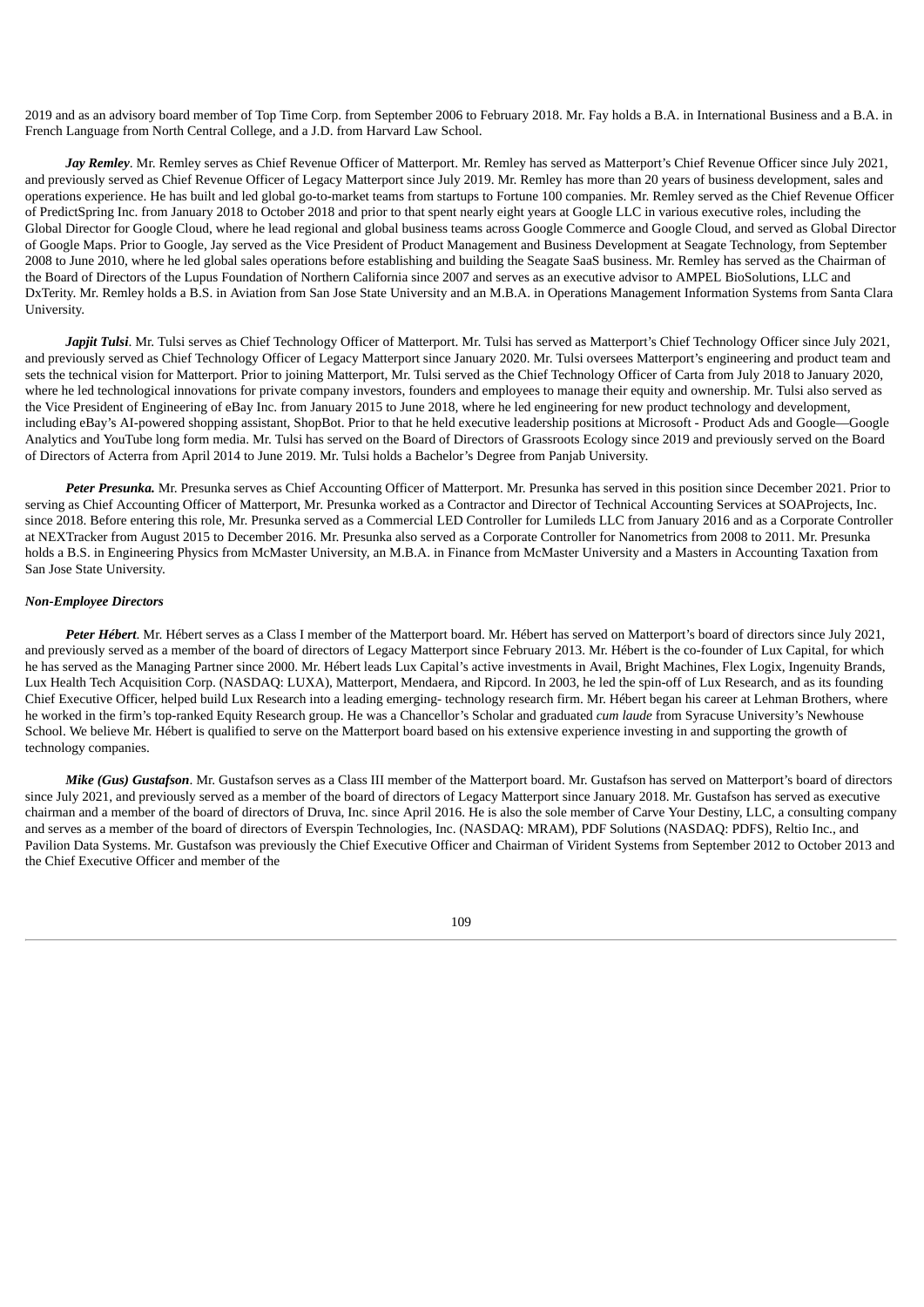board of directors of BlueArc Corporation from June 2004 to September 2011. In addition, he has served as Senior Vice President at Western Digital Corporation, Senior Vice President and General Manager of File & Content Business at Hitachi Data Systems, Senior Vice President of Sales, Marketing and Services at McDATA Corporation, and various executive roles with International Business Machines Corporation early in his career. Mr. Gustafson also serves as a member of the Board of Trustees of the NorCal MS Society. Mr. Gustafson is a graduate of Washington University in St. Louis—John M. Olin School of Business. We believe Mr. Gustafson is qualified to serve on the Post-Combination Company board based on his extensive experience investing in and supporting the growth of technology companies.

*Jason Krikorian*. Mr. Krikorian serves as a Class II member of the Matterport board. Mr. Krikorian has served on Matterport's board of directors since July 2021, and previously served as a member of the board of directors of Legacy Matterport since June 2014. Mr. Krikorian has served as a General Partner of DCM, an international venture capital firm, since 2010 and is the co-founder of Sling Media, the DCM-backed pioneering digital media company that created Slingbox. Prior to Sling Media, Mr. Krikorian was a Partner at id8 Group where he advised leading global technology companies on digital media product strategy. He began his career at BCG where he advised Fortune 500 clients in the retail, automotive and utilities sectors. Mr. Krikorian leads DCM's active investments in ART19, Augmedix, Brigit, FloSports, FuboTV, Life360, PLAYSTUDIOS, Shift, SigFig, Siren, and UJET, among others. Mr. Krikorian holds a B.A. in Psychology from the University of California, Berkeley and an M.B.A. and J.D. from the University of Virginia. We believe Mr. Krikorian is qualified to serve on the Matterport board based on his extensive experience investing in and supporting the growth of technology companies.

### *Key Employees*

*Jean Barbagelata*. Ms. Barbagelata serves as Chief People Officer of Matterport. Ms. Barbagelata has served as Matterport's Chief People Officer since July 2021, and previously served as Chief People Officer of Legacy Matterport since August 2017. Ms. Barbagelata is responsible for building an incredible team and culture at Matterport. Ms. Barbagelata has more than 20 years of experience with rapidly expanding companies domestically and around the world, serving as a strategic business partner to leadership teams. Prior to Matterport, Ms. Barbagelata was the Vice President of People and Places at The RealReal from May 2015 to August 2017, where she developed and executed human resources strategies in support of the company's doubled year-over-year growth. Ms. Barbagelata has also held human resources leadership roles with Salesforce, PeopleSoft, and Oracle. Ms. Barbagelata holds a B.S. in Business from the University of Wisconsin, Madison.

*David Gausebeck*. Mr. Gausebeck serves as Chief Scientist of Matterport. Mr. Gausebeck has served as Chief Scientist of Matterport since July 2021. Mr. Gausebeck is a co-founder of Legacy Matterport and previously served as the Chief Scientist and as a member of its board of directors since its founding in 2011 to July 2021. As one of Legacy Matterport's founders, he developed much of the computer vision technology that Matterport employs and continues to develop and improve algorithms as he manages the technological research and operations for Matterport. Prior to founding Matterport, Mr. Gausebeck served as a Staff Technical Architect at PayPal, Inc. from August 1999 to January 2008 where he helped build the core back-end security systems as well as the first commercial implementation of a CAPTCHA. Mr. Gausebeck holds a B.S. in Computer Science from the University of Illinois at Urbana-Champaign.

*Dave Lippman*. Mr. Lippman serves as Chief Design Officer of Matterport. Mr. Lippman has served as Matterport's Chief Design Officer since July 2021, and previously served as Chief Design Officer of Legacy Matterport since January 2019. Mr. Lippman oversees all aspects of Matterport's user experience, brand and industrial design. Mr. Lippman has more than 20 years of experience building simple, useful and beautifully crafted experiences at scale. Before Matterport, Mr. Lippman was Vice President of Design at eBay from April 2014 to July 2018, leading the end-to-end transformation of the company's core products and brand. Earlier in his career, Mr. Lippman led design for the Apple Online Store and co-founded Sisu, a multi-disciplinary design studio based in Los Angeles. Mr. Lippman studied design and visual communications at Parsons School of Design.

*Lou Marzano*. Mr. Marzano serves as Vice President of Hardware R&D and Manufacturing of Matterport. Mr. Marzano has served as Matterport's Vice President of Hardware R&D and Manufacturing since July 2021, and previously served as Vice President of Hardware R&D and Manufacturing of Legacy Matterport since December 2018. At Matterport, Mr. Marzano is responsible for the development and delivery of innovative and uniquely differentiated capture devices to the market. Mr. Marzano has more than 20 years of experience leading R&D teams to develop and deliver products across a wide range of technologies and industries. Prior to Matterport, Mr. Marzano served at Bentek Corporation as Senior Vice President of Engineering and Operations from October 2017 to December 2018 and as Vice President of Engineering from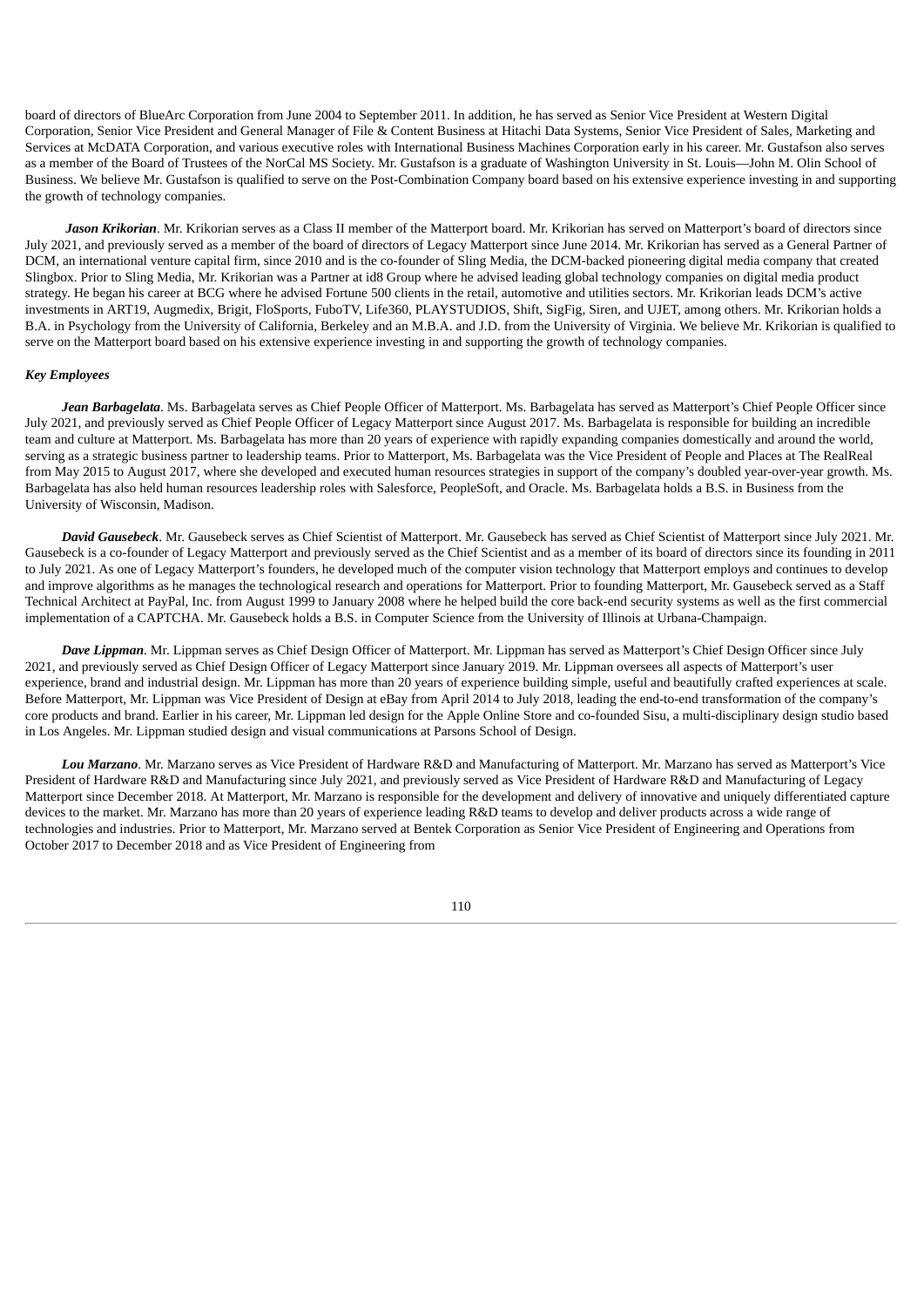October 2013 to October 2017, leading Bentek's manufacturing plants and supply chain operations to eliminate material shortages, reduce labor costs, and improve on-time delivery. Earlier in his career, Mr. Marzano was Director of Engineering at Hewlett-Packard where he led cross-functional engineering and program management teams for HP's consumer laptops product line. Mr. Marzano has a B.S.E.E. in Digital Systems from Santa Clara University and an M.B.A. in Business Administration and Management from Santa Clara University's Leavey School of Business.

## **Family Relationships**

There are no family relationships among any of our executive officers or directors.

## **Corporate Governance**

### *Composition of the Board of Directors*

Our business and affairs are organized under the direction of our board. Our board consists of four members. The primary responsibilities of our board are to provide oversight, strategic guidance, counseling and direction to our management. Our board will meet on a regular basis and additionally as required.

Pursuant to the Second Amended and Restated Certificate of Incorporation, our board is divided into three classes, Class I, Class II and Class III, with members of each class serving staggered three-year terms. Our board is divided into the following classes:

- Class I consists of R.J. Pittman and Peter Hébert, whose terms will expire at the Company's first annual meeting of stockholders to be held after consummation of the Merger;
- Class II consists of Jason Krikorian, whose term will expire at the Company's second annual meeting of stockholders to be held after consummation of the Merger; and
- Class III consists of Mike Gustafson, whose term will expire at the Company's third annual meeting of stockholders to be held after consummation of the Merger.

At each annual meeting of stockholders, the successors to directors whose terms then expire will be elected to serve from the time of election and qualification until the third annual meeting following their election and until their successors are duly elected and qualified. This classification of the board may have the effect of delaying or preventing changes in the Company's control or management. The Company's directors may be removed for cause by the affirmative vote of the holders of a majority of the Company's voting stock.

### *Director Independence*

The board has determined that each of the directors of the Company, other than R.J. Pittman, qualify as an independent director, as defined under the listing rules of Nasdaq, and our board consists of a majority of "independent directors," as defined under the rules of the SEC and Nasdaq listing rules relating to director independence requirements. In addition, we are subject to the rules of the SEC and Nasdaq relating to the membership, qualifications, and operations of the audit committee, as discussed below.

### *Board Leadership Structure*

Our board does not have a policy requiring the positions of the Chairman of the board and Chief Executive Officer to be separate or held by the same individual. The board believes that this determination should be based on circumstances existing from time to time, based on criteria that are in our best interests and the best interests of our stockholders, including the composition, skills and experience of the board and its members, specific challenges faced by us or the industry in which we operate and governance efficiency. Our board designated Mr. Pittman as Chairman of the board because it believes that Mr. Pittman's strategic vision for the business, his in-depth knowledge of Matterport's operations, and his experience serving as the Chief Executive Officer of Matterport make him well qualified to serve as both Chairman of the board and Chief Executive Officer.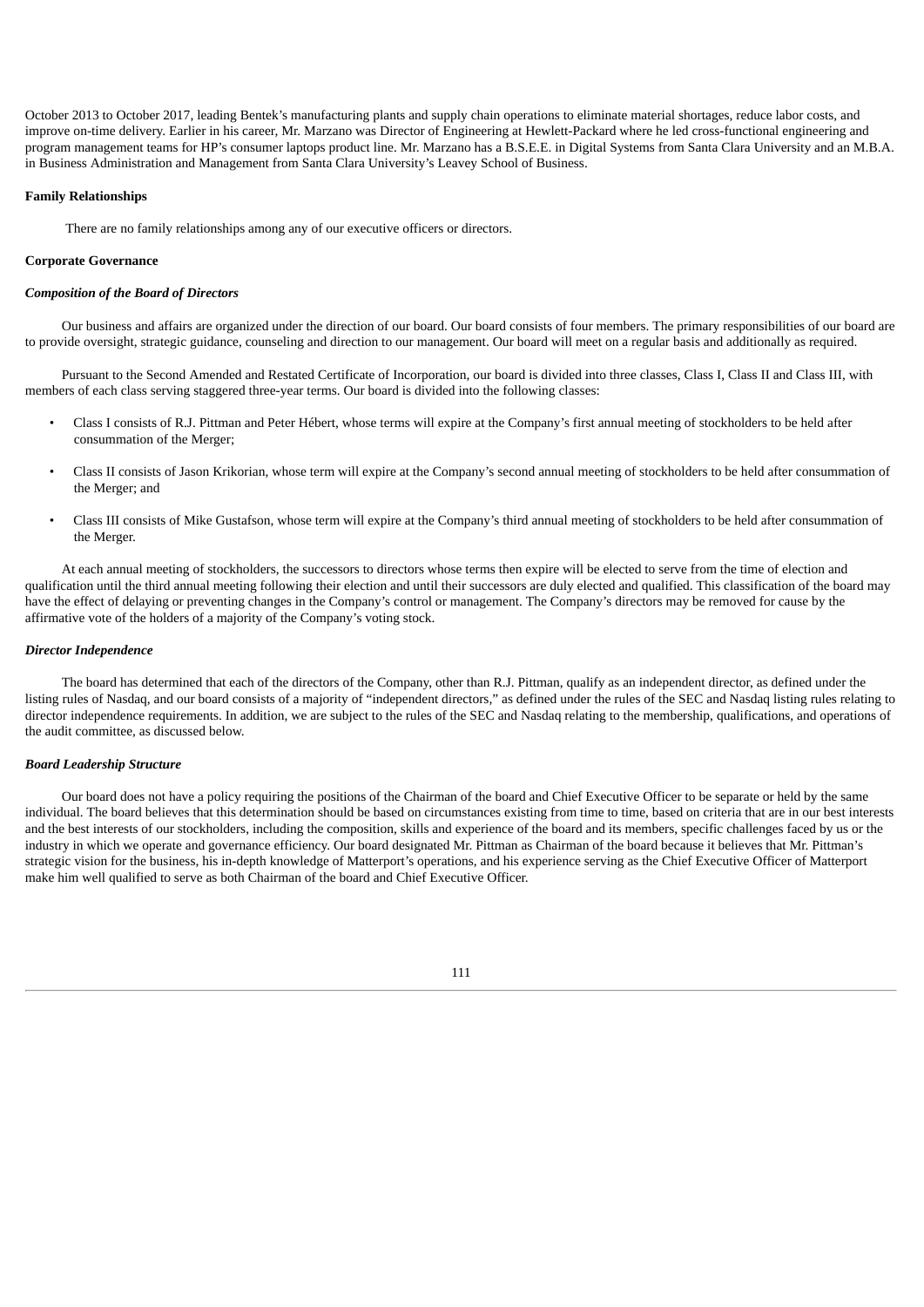## *Committees of the Board of Directors*

Our board established an audit committee, a compensation committee and a nominating and corporate governance committee, each of which has the composition and responsibilities described below. Members serve on these committees until their resignation or until otherwise determined by the Company board. The board may establish other committees as it deems necessary or appropriate from time to time.

Each committee operates under a charter approved by the board. Copies of each charter are posted on the Investor Relations section of our website at www.matterport.com. Our website and the information contained on, or that can be accessed through, our website is not deemed to be incorporated by reference in, and is not considered part of, this Annual Report on Form 10-K.

### *Audit Committee*

*Our audit* committee consists of Peter Hébert, Jason Krikorian, and Mike Gustafson. The board has determined that each of Messrs. Hébert, Krikorian and Gustafson meets the requirements for independence and financial literacy under the current Nasdaq listing standards and SEC rules and regulations, including Rule 10A-3. In addition, each of Messrs. Hébert, Krikorian and Gustafson is an "audit committee financial expert" within the meaning of Item 407(d) of Regulation S-K promulgated under the Securities Act. This designation does not impose any duties, obligations, or liabilities that are greater than are generally imposed on members of the audit committee and Company board. The audit committee is responsible for, among other things:

- selecting a qualified firm to serve as the independent registered public accounting firm to audit the Company's financial statements;
- helping to ensure the independence and overseeing the performance of the independent registered public accounting firm;
- reviewing and discussing the results of the audit with the independent registered public accounting firm and reviewing, with management and that firm, the Company's interim and year-end operating results;
- reviewing the Company's financial statements and critical accounting policies and estimates;
- reviewing the adequacy and effectiveness of the Company's internal controls;
- developing procedures for employees to submit concerns anonymously about questionable accounting, internal accounting controls, or audit matters;
- overseeing the Company's policies on risk assessment and risk management;
- overseeing compliance with the Company's code of business conduct and ethics;
- reviewing related party transactions; and
- approving or, as permitted, pre-approving all audit and all permissible non-audit services (other than *de minimis* non-audit services) to be performed by the independent registered public accounting firm.

The audit committee operates under a written charter, which satisfies the applicable rules of the SEC and the listing standards of Nasdaq, and is available on the Company's website. All audit services to be provided to the Company and all permissible non-audit services, other than de minimis non-audit services, to be provided to the Company by the Company's independent registered public accounting firm will be approved in advance by the audit committee.

## *Compensation Committee*

Our compensation committee consists of Jason Krikorian and Mike Gustafson, each of whom meets the requirements for independence under the current Nasdaq listing standards and SEC rules and regulations. Each member of

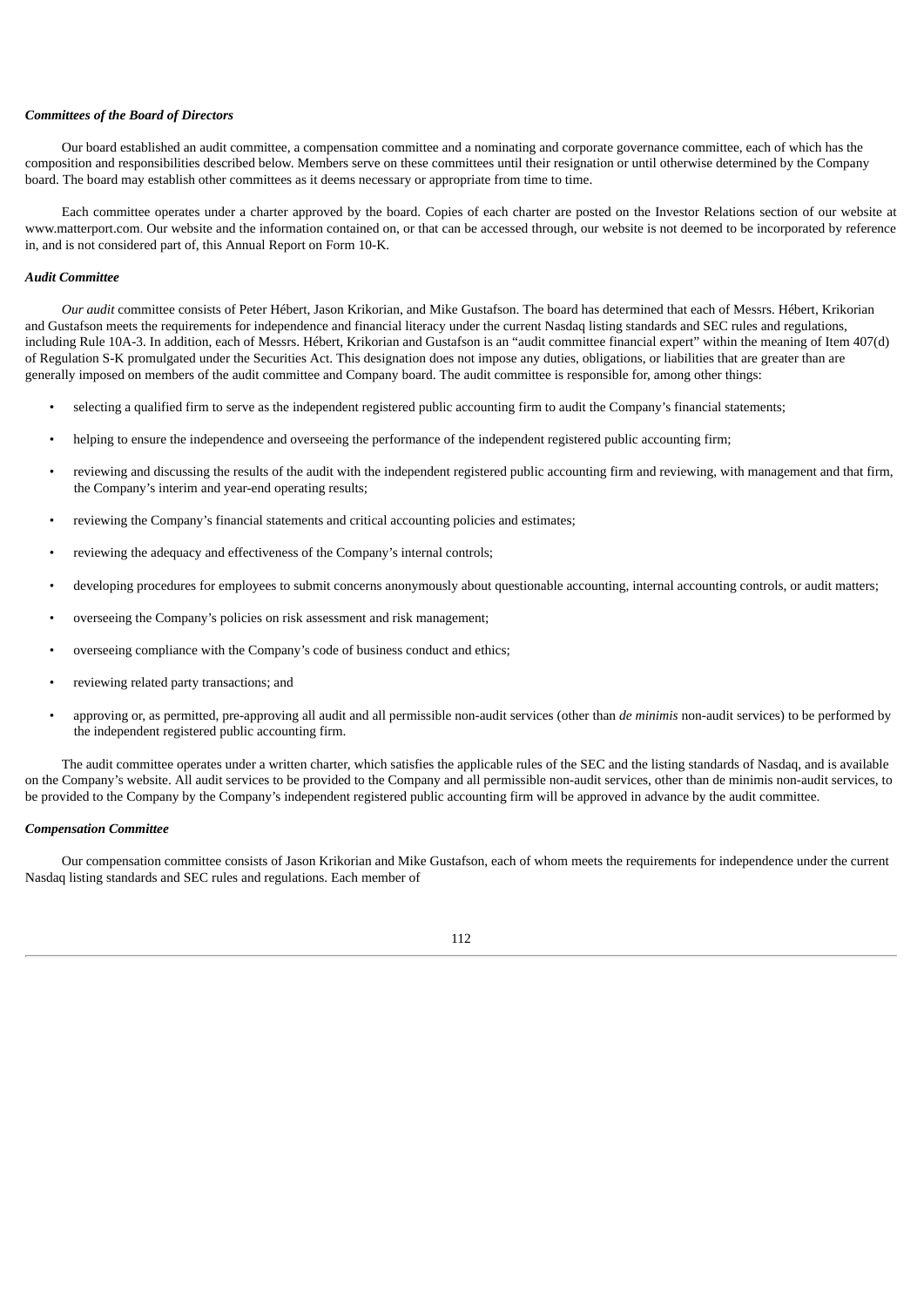the committee is a non-employee director, as defined in Rule 16b-3 promulgated under the Exchange Act. The compensation committee is responsible for, among other things:

- reviewing, approving and determining, or making recommendations to the board of Company regarding, the compensation of the Company's executive officers, including the Chief Executive Officer;
- making recommendations regarding non-employee director compensation to the Company's full board of directors;
- administering the Company's equity compensation plans and agreements with the Company executive officers;
- reviewing, approving and administering incentive compensation and equity compensation plans; and
- reviewing and approving the Company's overall compensation philosophy.

The compensation committee operates under a written charter, which satisfies the applicable rules of the SEC and Nasdaq listing standards, and is available on the Company's website.

### *Nominating and Corporate Governance Committee*

Our nominating and corporate governance committee consists of Jason Krikorian and Make Gustafson, each of whom meets the requirements for independence under the current Nasdaq listing standards and SEC rules and regulations. The nominating and corporate governance committee is responsible for, among other things:

- identifying, evaluating and selecting, or making recommendations to the Company board regarding nominees for election to the board of directors and its committees;
- considering and making recommendations to the Company board regarding the composition of the board of directors and its committees;
- developing and making recommendations to the Company board regarding corporate governance guidelines and matters;
- overseeing the Company's corporate governance practices;
- overseeing the evaluation and the performance of the Company board and individual directors; and
- contribute to succession planning.

The nominating and corporate governance committee operates under a written charter, which satisfies the applicable rules of the SEC and the Nasdaq listing standards and is available on the Company's website.

### *Delinquent Section 16(a) Reports*

Section 16(a) of the Exchange Act requires our executive officers and directors, our principal accounting officer and persons who beneficially own more than 10% of our comment stock to file with the SEC reports of their ownership and changes in their ownership of our common stock. To our knowledge, based solely on review of the copies of such reports and amendments to such reports with respect to the year ended December 31, 2021 filed with the SEC and on written representations by our directors and executive officers, principal accounting officer and beneficial owners of greater than 10% of our common stock were filed on a timely basis during the year ended December 31, 2021 or prior fiscal years other than the following: (i) two Forms 4 filed by Mr. Pittman reporting a total of three transactions not reported on a timely basis; (ii) one Form 4 filed by Mr. Kucharski reporting one transaction not reported on a timely basis; (iii) one Form 4 filed by Mr. Presunka reporting one transaction not reported on a timely basis; (iv) three Forms 4 filed by Mr. Fay reporting three transactions not reported on a timely basis; (v) one Form 4 filed by Mr. Tulsi reporting two transactions not reported on a timely basis; (vi) two Forms 4 filed by Mr. Remley reporting three transactions not reported on a timely basis; (vii) two Forms 4 filed by Mr. Hébert reporting two transactions not reported on a timely basis; (viii) one Form 4 filed by Mr.

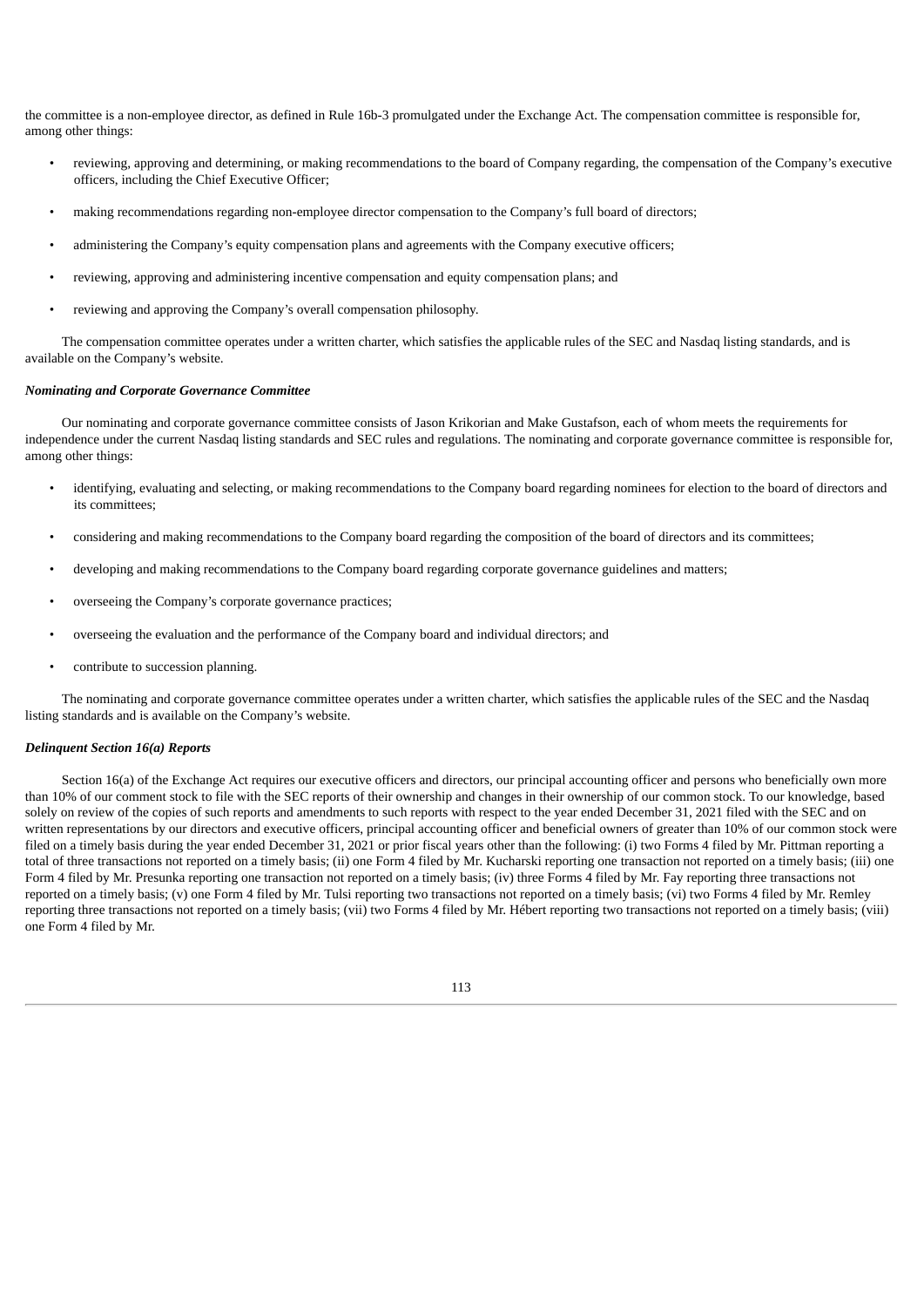Gustafson reporting two transactions not reported on a timely basis and (ix) one Form 4 filed by Mr. Krikorian reporting two transactions not filed on a timely basis.

## *Code of Business Conduct and Ethics*

The Company board adopted a Code of Business Conduct and Ethics that applies to all of the Company's directors, officers and employees, including the Company's principal executive officer, principal financial officer, principal accounting officer or controller, or persons performing similar functions. The Code of Business Conduct and Ethics is available on the Corporate Governance section of the Company's website. In addition, the Company posts on the Corporate Governance section of the Company's website all disclosures that are required by law or the listing standards of the Nasdaq concerning any amendments to, or waivers from, any provision of the Code of Business Conduct and Ethics. The reference to the Company's website address in this Annual Report on Form 10-K does not include or incorporate by reference the information on the Company's website into this Annual Report on Form 10-K.

### *Compensation Committee Interlocks and Insider Participation*

None of the members of the compensation committee is or has been at any time one of the Company's officers or employees. None of the Company's executive officers currently serves, or in the past fiscal year has served, as a member of the board of the Company or compensation committee (or other board of directors committee performing equivalent functions or, in the absence of any such committee, the entire board of directors) of any entity that has one or more executive officers serving as a member of the Company board or compensation committee.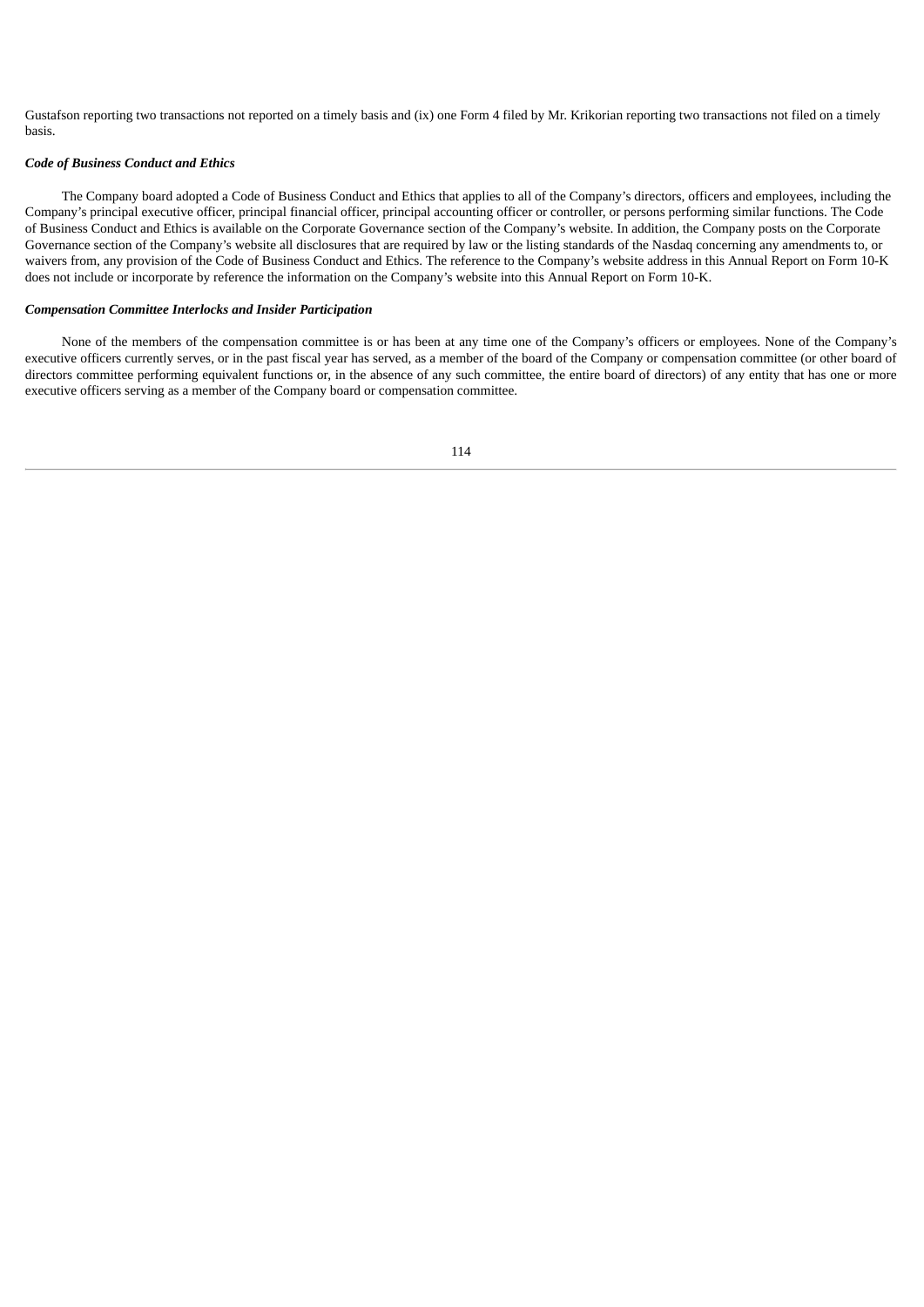### **Item 11. Executive Compensation**

Throughout this section, unless otherwise noted, "the Company," "we," "us," "our" and similar terms refer to Legacy Matterport prior to the Merger, and to *Matterport, Inc. following the Merger.*

This section discusses the material components of the executive compensation program for our executive officers who are named in the "2021 Summary Compensation Table" below. In 2021, our "named executive officers" and their positions were as follows:

- R.J. Pittman, our Chief Executive Officer;
- James D. Fay, our Chief Financial Officer; and
- Japjit Tulsi, our Chief Technology Officer

This discussion may contain forward-looking statements that are based on our current plans, considerations, expectations and determinations regarding future compensation programs. Actual compensation programs that we adopt in the future may differ materially from the currently planned programs summarized in this discussion. As an "emerging growth company" as defined in the JOBS Act, we are not required to include a Compensation Discussion and Analysis section and have elected to comply with the scaled disclosure requirements applicable to emerging growth companies. In addition, as an emerging growth company, we are not required to submit certain executive compensation matters to our stockholders for advisory votes, such as "say-on-pay" and "sayon-frequency" of say-on-pay votes.

### **2021 and 2020 Summary Compensation Table**

The following table sets forth information concerning the compensation of our named executive officers for the fiscal years presented.

|                                    |      |             |                                            | <b>Options</b>           | Stock<br>Awards | <b>Non-Equity</b><br><b>Incentive Plan</b><br>Compensation (\$) | <b>All Other</b>          |             |
|------------------------------------|------|-------------|--------------------------------------------|--------------------------|-----------------|-----------------------------------------------------------------|---------------------------|-------------|
| <b>Name and Principal Position</b> | Year | Salary (\$) | <b>Bonus</b> $({}^{\circ}\!\!\!\!3)^{(1)}$ | Awards (\$)              | $(5)^{(2)}$     |                                                                 | Compensation $(\$)^{(4)}$ | Total (\$)  |
| R.J. Pittman                       | 2021 | 390,000     |                                            | $\overline{\phantom{a}}$ | 157,368,502     | 163.691                                                         |                           | 157,922,193 |
| Chief Executive Officer            | 2020 | 375,000     |                                            |                          |                 | 152.859                                                         |                           | 527,859     |
| James D. Fay                       | 2021 | 368,000     |                                            | $\overline{\phantom{0}}$ | 67,887,128      | 198,869                                                         | —                         | 68,453,997  |
| Chief Financial Officer            | 2020 | 360,500     | --                                         | 248,750                  |                 | 162.356                                                         | 4.807                     | 776,413     |
| Japjit Tulsi                       | 2021 | 282,500     | 50,000                                     | $\overline{\phantom{a}}$ | 36,459,347      | 119.683                                                         | $-$                       | 36,911,530  |
| Chief Technology Officer           | 2020 | 254,506     | 50,000                                     | 756,000                  |                 | 87.429                                                          | —                         | 1,147,935   |

(1) Amount represents a sign-on bonus paid to Mr. Tulsi in connection with his commencement of employment with us that 50% was paid in January 2020 and the remaining 50% was paid to him in January 2021 pursuant to his employment offer letter with us.

(2) Amounts represent the aggregate grant date fair value of restricted stock units ("RSUs") and Earn-out awards granted to our named executive officers computed in accordance with ASC Topic 718. Assumptions used to calculate these amounts are included in Item 8 Note 14 included in this report.

(3) Amounts represent bonuses earned under our annual bonus plan for 2021. For additional information on these amounts, see "—Narrative to Summary Compensation Table – 2021 Bonuses" below. (4) Amounts represent employer matching contributions under our 401(k) plan.

### **Narrative to the Summary Compensation Table**

### *2021 Salaries*

The named executive officers receive a base salary to compensate them for services rendered to our Company. The base salary payable to each named executive officer is intended to provide a fixed component of compensation reflecting the executive's skill set, experience, role and responsibilities. In April 2021, Mr. Pittman's base salary was increased from \$375,000 to \$395,000, Mr. Fay's base salary was increased from \$360,500 to \$370,500, and Mr. Tulsi's base salary was increased from \$275,000 to \$285,000.

Our board of directors and compensation committee may adjust the base salaries of our named executive officers from time to time in their discretion.

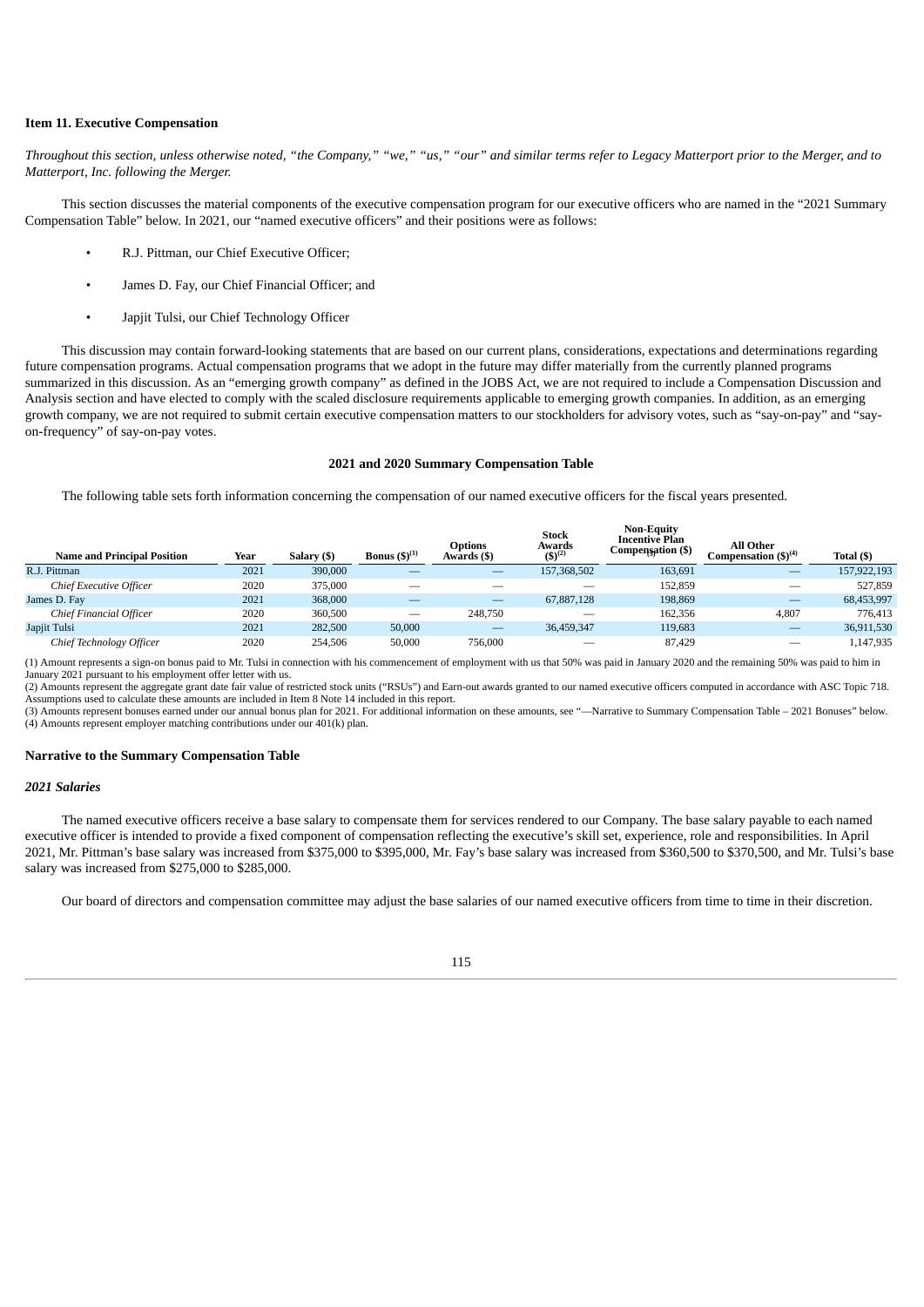## *2021 Bonuses*

We maintained an annual performance-based cash bonus program for 2021 in which each of our named executive officers participated. Bonus payments under the 2021 bonus program were determined based on achievement of certain corporate and individual performance goals approved by our board, subject to the recipient's continued employment through the payment date. Each named executive officer's target bonus under the 2021 bonus program was expressed as a percentage of base salary, as follows: Mr. Pittman: 30%; Mr. Fay: 35%; and Mr. Tulsi: 30%.

Under our 2021 bonus program, named executive officers were eligible to earn up to 50% of their respective target bonuses on a quarterly basis (i.e., 12.5% per quarter) based on the attainment of quarterly Company revenue, business unit performance and operational efficiency performance goals (weighted at one-third each), with any earned bonus paid following the end of the applicable calendar quarter. Named executive officers were eligible to earn the remaining 50% of their respective target bonuses on an annual basis based on the attainment of annual Company revenue, business unit performance and operational efficiency performance goals (weighted at one-third each) and the attainment of individual performance metrics, with any such earned bonus paid following the end of calendar year 2021. The actual aggregate bonuses paid to our named executives under our 2021 bonus program, as determined by our compensation committee based on the level at which the applicable corporate and individual performance goals were attained, are set forth above in the Summary Compensation Table in the column titled "Non-Equity Incentive Plan Compensation."

Our board of directors and compensation committee may adjust the target bonus opportunities of our named executive officers from time to time in their discretion.

### *2021 Equity Compensation*

Prior to 2021, we historically granted stock options to our named executive officers under our Amended and Restated 2011 Stock Incentive Plan. In connection with the closing of the Merger, we adopted our 2021 Incentive Award Plan (the "2021 Plan") and Employee Stock Purchase Plan, and granted restricted stock units ("RSUs") to our named executive officers under the 2021 Plan. We grant equity awards to our named executive officers in order to attract and retain them, as well as to align their interests with the interests of our stockholders.

In October 2021, we granted Mr. Pittman an award of 7,471,228 RSUs, Mr. Fay an award of 3,481,034 RSUs, and Mr. Tulsi an award of 1,740,517 RSUs, in each case, under the 2021 Plan. Each RSU represents the right to receive one share of our Class A common stock upon vesting. Each award vests as to 1/16th of the underlying RSUs on each quarterly anniversary of July 15, 2021, subject to the applicable executive's continued service through the applicable vesting date. Under each award, if we undergo a change in control and the applicable executive's employment is terminated by us or a successor entity without "cause" (as defined in the applicable award agreement) or such executive resigns due to certain material adverse changes to the executive's position, work location, base compensation or working conditions, in either case, within 12 months following such change in control, then the award shall vest as to the number of RSUs that would have otherwise vested over the 12 months following such executive's date of termination.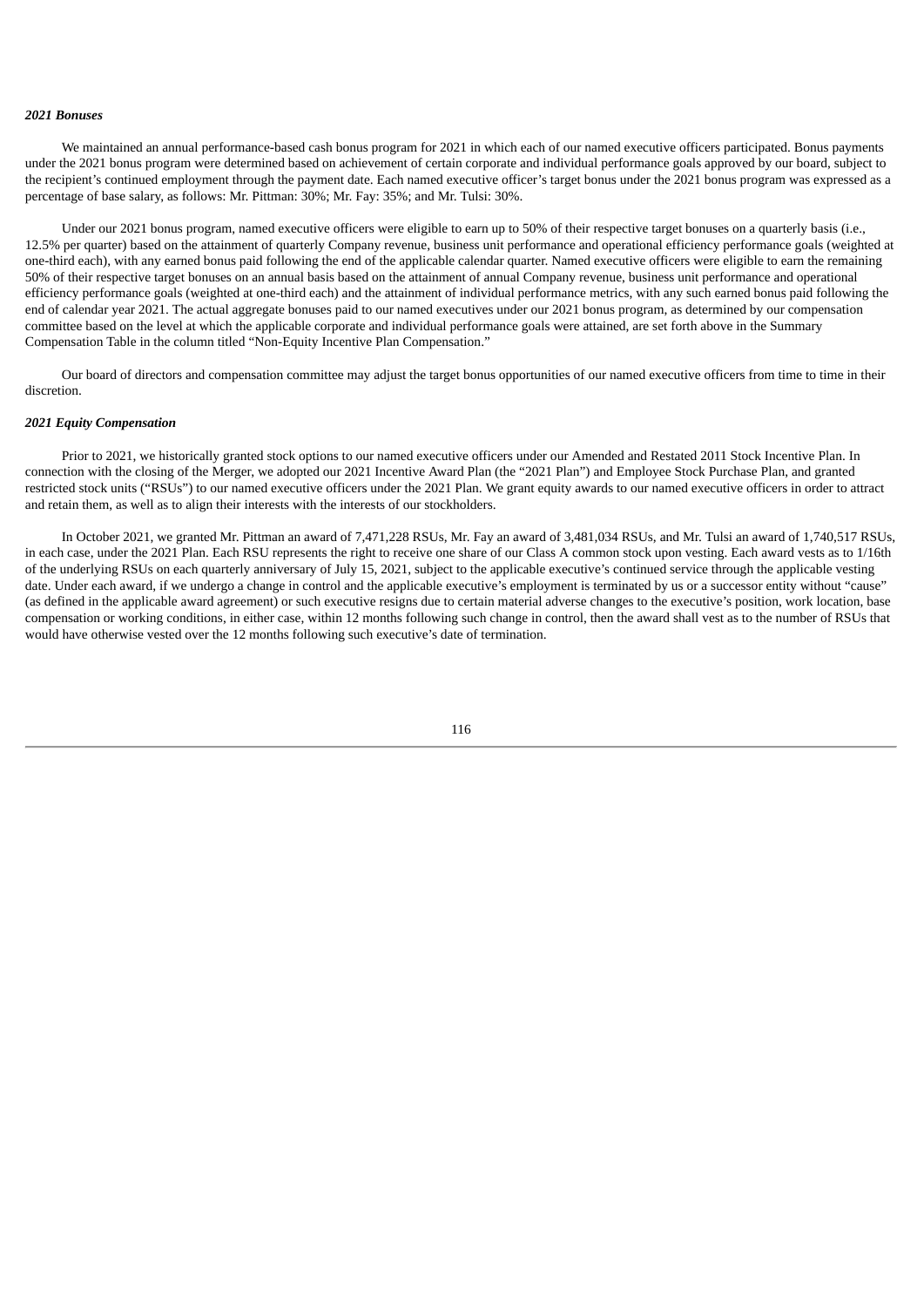## **Other Elements of Compensation**

### *Retirement Plans*

We currently maintain a 401(k) retirement savings plan for our employees, including our named executive officers, who satisfy certain eligibility requirements. Our named executive officers are eligible to participate in the 401(k) plan on the same terms as other full-time employees. The Code allows eligible employees to defer a portion of their compensation, within prescribed limits, on a pre-tax basis through contributions to the 401(k) plan. In 2020, we made discretionary matching contributions in respect of certain contributions made by participants in the 401(k) plan (up to a specified percentage of the employee contributions), and any such matching contributions become fully vested after an employee has provided two years of service. We did not make any matching contributions under the 401(k) plan in 2021. We believe that providing a vehicle for tax-deferred retirement savings though our 401(k) plan adds to the overall desirability of our executive compensation package and further incentivizes our employees, including our named executive officers, in accordance with our compensation policies.

## *Employee Benefits and Perquisites*

All of our full-time employees, including our named executive officers, are eligible to participate in our health and welfare plans, including:

- medical, dental and vision benefits;
- medical and dependent care flexible spending accounts;
- short-term and long-term disability insurance; and
- life insurance

We believe the perquisites described above are appropriate to provide a competitive compensation package to our named executive officers.

### *No Tax Gross-Ups*

We do not make gross-up payments to cover our named executive officers' personal income taxes that may pertain to any of the compensation or perquisites paid or provided by our Company.

## **Outstanding Equity Awards at Fiscal Year-End**

The following table summarizes the outstanding equity awards held by our named executive officers as of December 31, 2021:

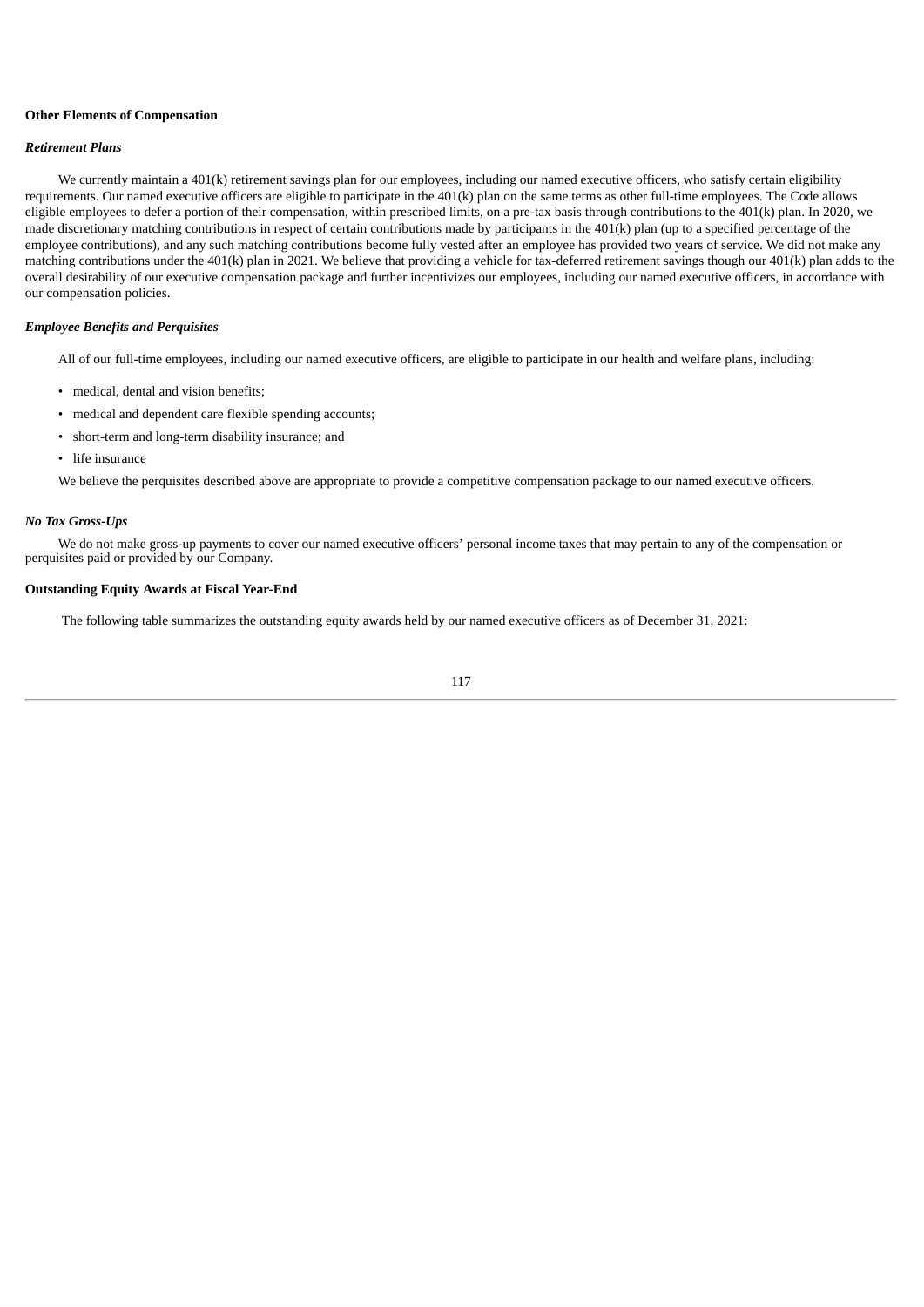|              |                   |                                 |                | <b>Option Awards</b>                                                                             |                                                                                                    |                                        |                                  | <b>Stock Awards</b>                                                                                                 |              |                                                                                                                                        |  |
|--------------|-------------------|---------------------------------|----------------|--------------------------------------------------------------------------------------------------|----------------------------------------------------------------------------------------------------|----------------------------------------|----------------------------------|---------------------------------------------------------------------------------------------------------------------|--------------|----------------------------------------------------------------------------------------------------------------------------------------|--|
| Name         | <b>Grant Date</b> | <b>Vesting Start Date</b>       |                | Number of<br><b>Securities</b><br><b>Underlying</b><br>Unexercised<br>Options (#)<br>Exercisable | Number of<br><b>Securities</b><br>Underlying<br><b>Unexercised</b><br>Options (#)<br>Unexercisable | Option<br><b>Exercise Price</b><br>(S) | Option<br><b>Expiration Date</b> | <b>Stock</b><br>Awards-<br>Number<br>of Shares<br>or Units of<br><b>Stock That</b><br><b>Have Not</b><br>Vested (#) |              | <b>Stock</b><br>Awards-<br><b>Market Value</b><br>of Shares or<br><b>Units of Stock</b><br><b>That Have Not</b><br>Vested $(\$)^{(1)}$ |  |
| R.J. Pittman | 03/21/2019        | 12/3/2018                       | $(2)$ $(3)(5)$ | 11,526,565                                                                                       |                                                                                                    | 0.66                                   | 3/21/2029                        |                                                                                                                     |              |                                                                                                                                        |  |
|              | 03/21/2019        | $\hspace{0.1mm}-\hspace{0.1mm}$ | (4)            | 866,597                                                                                          |                                                                                                    | 0.66                                   | 3/21/2029                        |                                                                                                                     |              |                                                                                                                                        |  |
|              | 03/21/2019        | 12/3/2018                       | (2)(5)         | 454,329                                                                                          | 151,444                                                                                            | 0.66                                   | 3/21/2029                        |                                                                                                                     |              |                                                                                                                                        |  |
|              | 07/22/2021        | 07/22/2021                      | (8)            | —                                                                                                |                                                                                                    |                                        |                                  | 1,440,701                                                                                                           | - \$         | 29,736,069                                                                                                                             |  |
|              | 10/1/2021         | 07/15/2021                      | (6)(7)         | —                                                                                                |                                                                                                    | --                                     | $\overline{\phantom{m}}$         | 7,004,277                                                                                                           | - \$         | 144,568,277                                                                                                                            |  |
| James D. Fay | 10/5/2017         | 09/11/2017                      | (2)            | 1,473,881                                                                                        |                                                                                                    | 0.35                                   | 10/05/2027                       |                                                                                                                     |              |                                                                                                                                        |  |
|              | 10/14/2020        | 10/14/2020                      | (2)(9)         | 125,213                                                                                          | 364,728                                                                                            | 1.14                                   | 10/14/2030                       |                                                                                                                     |              |                                                                                                                                        |  |
|              | 07/22/2021        | 07/22/2021                      | (8)            |                                                                                                  |                                                                                                    |                                        |                                  | 238,779                                                                                                             | - \$         | 4,928,399                                                                                                                              |  |
|              | 10/1/2021         | 07/15/2021                      | (6)(7)         |                                                                                                  |                                                                                                    |                                        |                                  | 3,263,470 \$                                                                                                        |              | 67,358,021                                                                                                                             |  |
| Japjit Tulsi | 02/6/2020         | 01/21/2020                      | (2)(6)         | 1,381,675                                                                                        | 1,501,821                                                                                          | 0.66                                   | 2/06/2030                        |                                                                                                                     |              |                                                                                                                                        |  |
|              | 07/22/2021        | 07/22/2021                      | (8)            |                                                                                                  |                                                                                                    |                                        |                                  | 319,584                                                                                                             | - \$         | 6,596,214                                                                                                                              |  |
|              | 10/1/2021         | 07/15/2021                      | (6)(7)         |                                                                                                  |                                                                                                    |                                        |                                  | 1,631,735                                                                                                           | $\mathbf{s}$ | 33,679,010                                                                                                                             |  |

(1) Amount determined by multiplying the number of RSUs that have not vested by \$20.64, the closing price of our Class A common stock on December 31, 2021.

(2) Represents an option vesting with respect to 25% of the shares subject to the option on the first anniversary of the vesting start date, and with respect to 1/48th of the shares subject to the option monthly thereafter, subject to the applicable executive's continued service through the applicable vesting date.

(3) Represents an option that may be exercised as to all of the shares subject thereto before vesting, with any shares purchased subject to the Company's right of repurchase at the original exercise price upon a termination of service, which repurchase right lapses in accordance with the option vesting schedule (described in Note (2) above).

(4) This option vested in full upon the closing of the Merger.

(5) (i) If the Company undergoes a change in control and the executive's employment is terminated without "cause" (as defined in the executive's offer letter) in connection with or following the change in control, the option shall vest in full, and (ii) if the Company undergoes a change in control and executive resigns his employment for "good reason" (as defined in the executive's offer letter) in connection with or following the change in control, or the executive's employment is terminated without "cause" other than in connection with or following a change in control, the option shall vest as to the number of shares that would have vested over the 12 months following the executive's date of termination. Additionally, if the Company undergoes a change in control and the successor entity does not assume or substitute the option, the executive remains in continued employment with us through the closing of the change in control, and the executive's employment with the successor entity<br>does not continue follo extent such option would have vested upon the executive's termination of employment.

(6) If the Company undergoes a change in control and the executive's employment is terminated by us or a successor entity without "cause" (as defined in the applicable award agreement) or the executive resigns due to certain material adverse changes to the executive's position, work location, base compensation or working conditions, in either case, within 12 months following such change in control, then the option shall vest as to the number of shares that would have vested over the 12 months following the executive's date of termination.

(7) Represents an RSU award vesting with respect to 1/16th of the total RSUs subject thereto on each quarterly anniversary of the vesting start date, subject to the applicable executive's continued service through the applicable vesting date.

(8) Represents Earn-out shares that are issuable during the period beginning on the 180th day following the Closing and ending on the fifth anniversary of such date (the "Earn-out Period"), if the Common Share Price exceeds \$13.00, \$15.50, \$18.00, \$20.50, \$23,00 and \$25.50. Pursuant to the Merger Agreement, Common Share Price means the share price equal to the volume weighted average<br>price of the Matterport Class A subject to early release if a change of control that will result in the holders of the Company common stock receiving a per share price equal to or in excess of the price target as above (collectively, the "Earn-Out Triggering Events"). The estimated fair value of the total Earn-out Shares was determined based on a Monte Carlo simulation valuation model using a distribution of potential outcomes on monthly basis over the Earn-out Period using the most reliable information available to be issued include events that are not solely indexed to the common stock of the Company, see Note 14. Stock Plan under item 8 for more information.

(9) If the Company undergoes a change in control and the executive's employment is terminated by us or a successor entity without "cause" or the executive resigns due to certain material adverse changes to the executive's position, work location, base compensation or working conditions at any time following such change in control, then the option shall fully vest.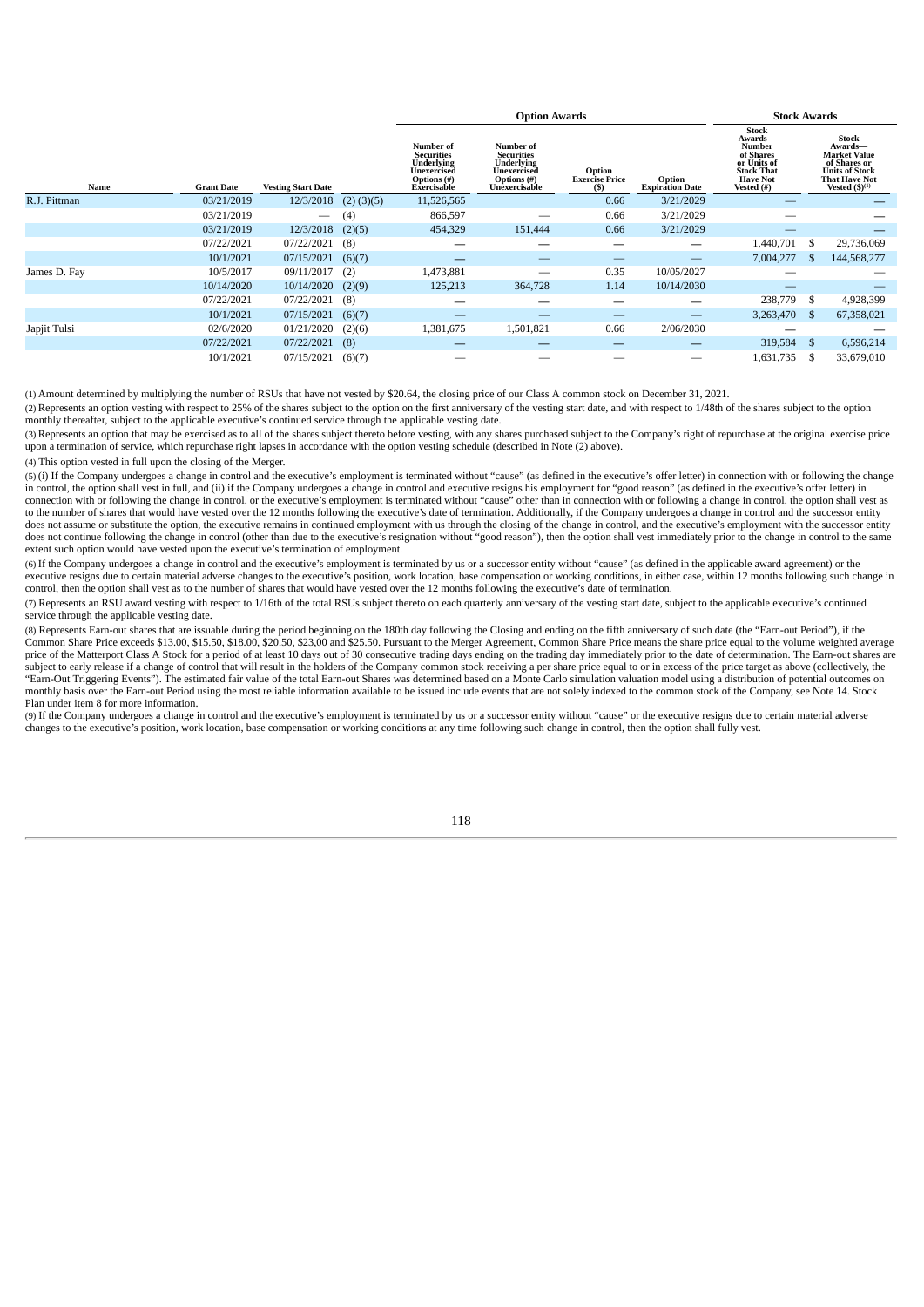### **Executive Compensation Arrangements**

### *Offer of Employment Letters*

During 2021, we were party to employment offer letters with Messrs. Pittman, Fay, and Tulsi, the material terms of which are summarized below.

#### *Mr. Pittman's Offer Letter*

We entered into an employment offer letter with Mr. Pittman in November 2018, pursuant to which Mr. Pittman serves as our Chief Executive Officer. Mr. Pittman's offer letter sets forth the terms and conditions of his initial employment, including his initial base salary, target annual bonus opportunity and terms of his initial stock option grants.

Under his offer letter, if Mr. Pittman's employment with us is terminated without "cause" (as defined therein), then he will be eligible for the following severance benefits: (i) continued payment of his then-current base salary for 12 months, (ii) reimbursements for the cost of COBRA premiums for up to 12 months, and (iii) accelerated vesting as to the number of shares underlying each outstanding equity award that would have vested over the 12 months following the date of termination. Mr. Pittman will also be eligible for the foregoing accelerated vesting upon a termination of his employment due to his death or disability. The foregoing severance benefits are subject to Mr. Pittman (or his estate) executing and not revoking a general release of claims in favor of us and returning all Company property to us upon his termination.

Additionally, if the Company undergoes a change in control and the successor entity does not assume or substitute Mr. Pittman's outstanding equity awards, he remains in continued employment with us through the closing of the change in control, and Mr. Pittman's employment with the successor entity does not continue following the change in control (other than due to his resignation without "good reason" (as defined in the offer letter)), then equity awards shall vest immediately prior to the change in control to the same extent such awards would have vested upon Mr. Pittman's termination of employment.

### *Mr. Fay's Offer Letter*

We entered into an employment offer letter with Mr. Fay in July 2017, pursuant to which Mr. Fay serves as our Chief Financial Officer. Mr. Fay's offer letter sets forth the terms and conditions of his initial employment, including his initial base salary, target annual bonus opportunity, an initial stock option grant, and eligibility to participate in our employee benefit plans.

Under his offer letter, if Mr. Fay's employment with us is terminated without "cause" (as defined in the option agreement evidencing the stock option granted to him on October 5, 2017) or he resigns due to certain material adverse changes to his position, work location, base compensation or working conditions (an "Involuntary Termination") within 24 months following a change in control of the Company, then he will be eligible for the following severance benefits: (i) an amount equal to three months of his base salary, and (ii) an amount equal to his target annual bonus for the year of termination, prorated based on the period during which Mr. Fay was employed during such year (plus an additional three months). Additionally, if Mr. Fay experiences an Involuntary Termination at any time following a change in control of the Company, all of his then-outstanding Company stock options will fully vest.

Alternatively, if Mr. Fay experiences an Involuntary Termination before or more than 24 months after a change in control of the Company, he will be eligible to receive three months of his continued base salary, subject to his execution of a release of claims in favor of us.

### *Mr. Tulsi's Offer Letter*

We entered into an employment offer letter with Mr. Tulsi in January 2020, pursuant to which Mr. Tulsi serves as our Chief Technology Officer. Mr. Tulsi's offer letter sets forth the terms and conditions of his initial employment, including his initial base salary, target annual bonus opportunity, an initial stock option grant, and eligibility to participate in our employee benefit plans. Mr. Tulsi's offer letter also provides for the payment of a sign-on bonus of \$100,000, with 50% of such bonus paid in July 2020 and the remaining 50% paid in January 2021.

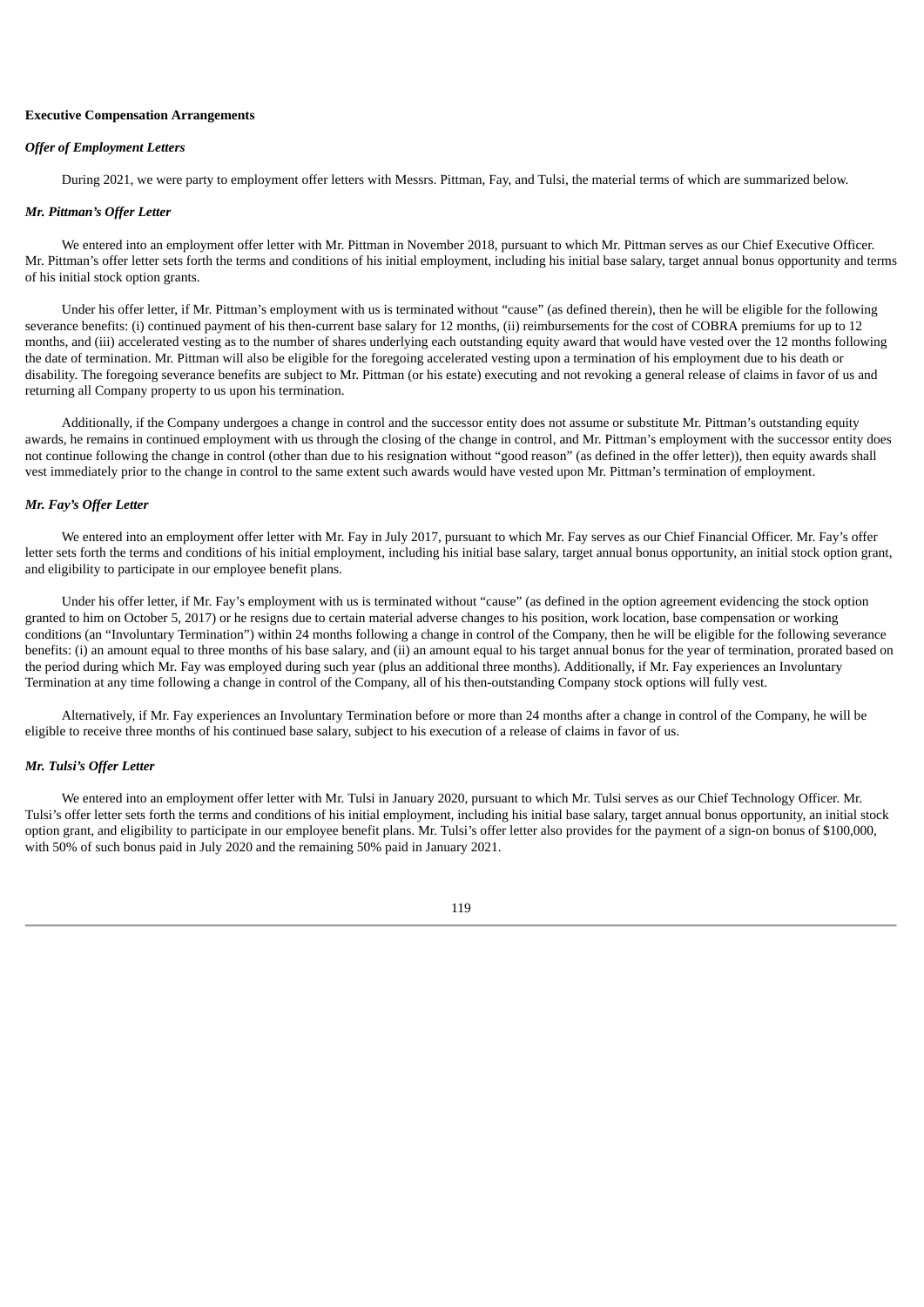### *Director Compensation*

Before the Merger, we did not maintain a formal non-employee director compensation program; however, we previously granted stock options to nonemployee directors from time to time. Additionally, we reimbursed our non-employee directors for their reasonable expenses incurred in attending meetings of our board and its committees. None of our non-employee directors received any cash, equity, or other compensation for their services in 2021. As of December 31, 2021, Mike Gustafson held an option covering 475,645 shares of our Class A common stock, and none of our other non-employee directors held Company equity awards as of December 31, 2021.

Mr. Pittman receives no additional compensation for his service as a director, and the compensation provided to him during 2021 as an employee is set forth in the Summary Compensation Table above.

In February 2022, our board of directors adopted a non-employee director compensation program (the "Director Compensation Program"), which provided our non-employee directors with fixed annual cash retainer fees as well as equity incentive awards for their service on the Board, as summarized below.

Under the Director Compensation Program, commencing January 1, 2022, each non-employee director receives an annual cash retainer of \$30,000. The members of the following committees receive additional annual cash retainers in the amounts set forth below, depending on whether the member serves as chairperson of the committee:

|                                               | ${\bf hair}$ |        | <b>Non-Chair</b> |
|-----------------------------------------------|--------------|--------|------------------|
| <b>Audit Committee</b>                        |              | 20,000 | 10,000           |
| <b>Compensation Committee</b>                 |              | 14,000 | 7,000            |
| Nominating and Corporate Governance Committee |              | 8,000  | 4.000            |

All cash retainers are paid quarterly in arrears within 30 days following the end of the applicable quarter (and prorated for partial service during a quarter).

Upon a non-employee director's initial appointment or election to our Board, the director will automatically be granted an award of a number of RSUs calculated by dividing (a) \$350,000 by (b) the average closing trading price of our Class A common stock over the 30 consecutive trading days ending with the trading day immediately preceding the grant date (an "Initial Award"). Each Initial Award will vest as to one-third of the total RSUs on each anniversary of the grant date, subject to continued service on the Board through each applicable vesting date.

Additionally, on the date of each annual stockholders meeting, each non-employee director who serves immediately before and will continue to serve immediately after the meeting will be automatically granted an award of a number of RSUs calculated by dividing (a) \$175,000 by (b) the average closing trading price of our Class A common stock over the 30 consecutive trading days ending with the trading day immediately preceding the grant date (the "Annual Award"). Each Annual Award will vest on the earlier of (i) the first anniversary of the grant date, or (ii) immediately before our next annual stockholders meeting following the grant date, subject to continued service on the Board through the applicable vesting date.

If we undergo a change in control, each Initial Award and Annual Award then-held by a non-employee director will vest in full immediately before such change in control if the non-employee director will not continue on the board of directors of the successor company following such change in control.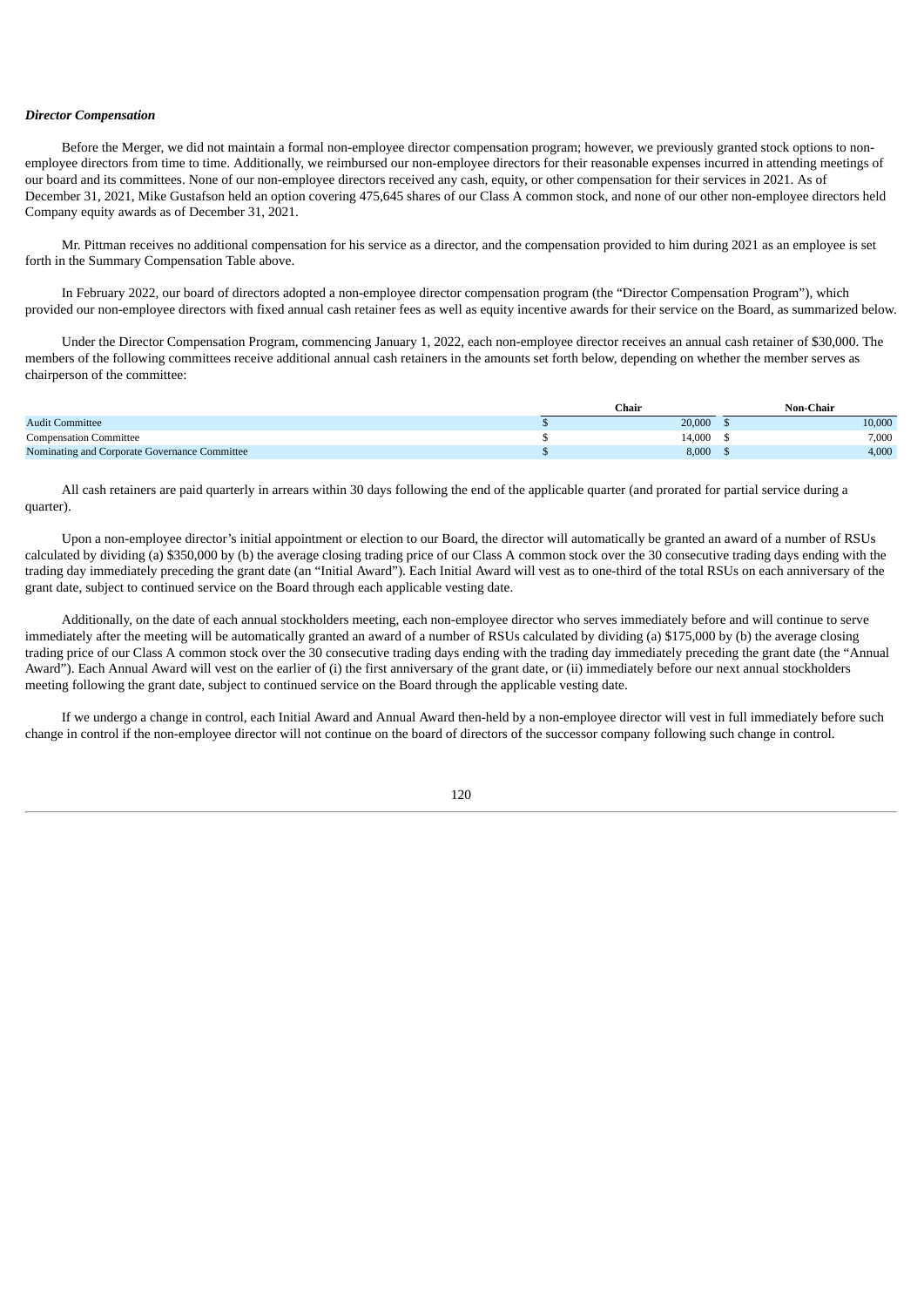### **Item 12. Security Ownership of Certain Beneficial Owner and Management and Related Stockholder Matters**

### **Securities Authorized For Issuance under Equity Compensation Plans (As of December 31, 2021)**

| <b>Plan category:</b>                                         | <b>Number of Securities to be Issued Upon</b><br><b>Exercise of Outstanding Options,</b><br><b>Warrants, and Rights</b> | <b>Weighted-Average Exercise Price of</b><br><b>Outstanding Options, Warrants, and</b><br>Rights <sup>(2)</sup> | <b>Number of Securities Available for</b><br><b>Future Issuance Under Equity</b><br><b>Compensation Plans (excludes securities</b><br>reflected in first column) |  |  |
|---------------------------------------------------------------|-------------------------------------------------------------------------------------------------------------------------|-----------------------------------------------------------------------------------------------------------------|------------------------------------------------------------------------------------------------------------------------------------------------------------------|--|--|
| Equity compensation plans approved by<br>security holders (1) | 66,970,500                                                                                                              | 0.63                                                                                                            | 10,673,270                                                                                                                                                       |  |  |
| Equity compensation plans not approved by security holders    |                                                                                                                         |                                                                                                                 | 4,700,002                                                                                                                                                        |  |  |
| <b>Total</b>                                                  | 66,970,500                                                                                                              | 0.63                                                                                                            | 15,373,272                                                                                                                                                       |  |  |

(1) Includes our 2021 Plan. Our 2021 Plan provides that the initial aggregate number of shares of common stock, available for issuance pursuant to awards thereunder shall be the sum of (a) 10% of the outstanding shares of common stock as of the Closing (b) any shares of Class A common stock subject to outstanding equity awards under the amended and restated 2011 Stock Plan which, following the effective date of the 2021 Plan, become available for issuance under the 2021 Plan and (c) an annual increase on the first day of each calendar year beginning on January 1, 2022 and following the effective da ending on and including January 1, 2031 equal to a number of shares equal to 5% of the aggregate number of shares of Class A common stock outstanding on the final day of the immediately preceding calendar year. Our 2021 ESPP provides that the aggregate number of shares of Class A common stock available for issuance pursuant to awards under the 2021 ESPP shall be the sum of (a) 3% of the number of outstanding shares of Class A common stock as of the Closing and (b) an annual increase on the first day of each calendar year beginning on January 1, 2022 and ending on and including January 1, 2031 equal to the lesser of (i) 1% of the aggregate number of shares of Class A common stock outstanding on the last day of the immediately preceding fiscal year and (ii) such including January 1, 2031 smaller number of shares of common stock as may be determined by the Company; provided, however, that the number of shares of common stock that may be issued or transferred pursuant to the rights granted under the 2021 ESPP shall not exceed 15.25% of the outstanding shares of Class A common stock as of the Closing.

(2) The weighted average exercise price does not take into account outstanding RSUs and PRSUs, which have no exercise price, or outstanding rights under the 2021 ESPP.

### **Certain Beneficial Owners and Management**

The following table sets forth information regarding the beneficial ownership of our voting shares by:

- each person who is known to be the beneficial owner of more than 5% of our voting shares;
- each of our executive officers and directors; and
- all of our executive officers and directors as a group.

Beneficial ownership is determined according to the rules of the SEC, which generally provide that a person has beneficial ownership of a security if he, she or it possesses sole or shared voting or investment power over that security, including options and warrants that are currently exercisable or exercisable within 60 days of December 31, 2021.

Percentage ownership of our voting securities is based on 280,814,312 shares of our common stock issued and outstanding as of March 11, 2022.

Unless otherwise indicated, we believe that all persons named in the table below have sole voting and investment power with respect to the voting securities beneficially owned by them.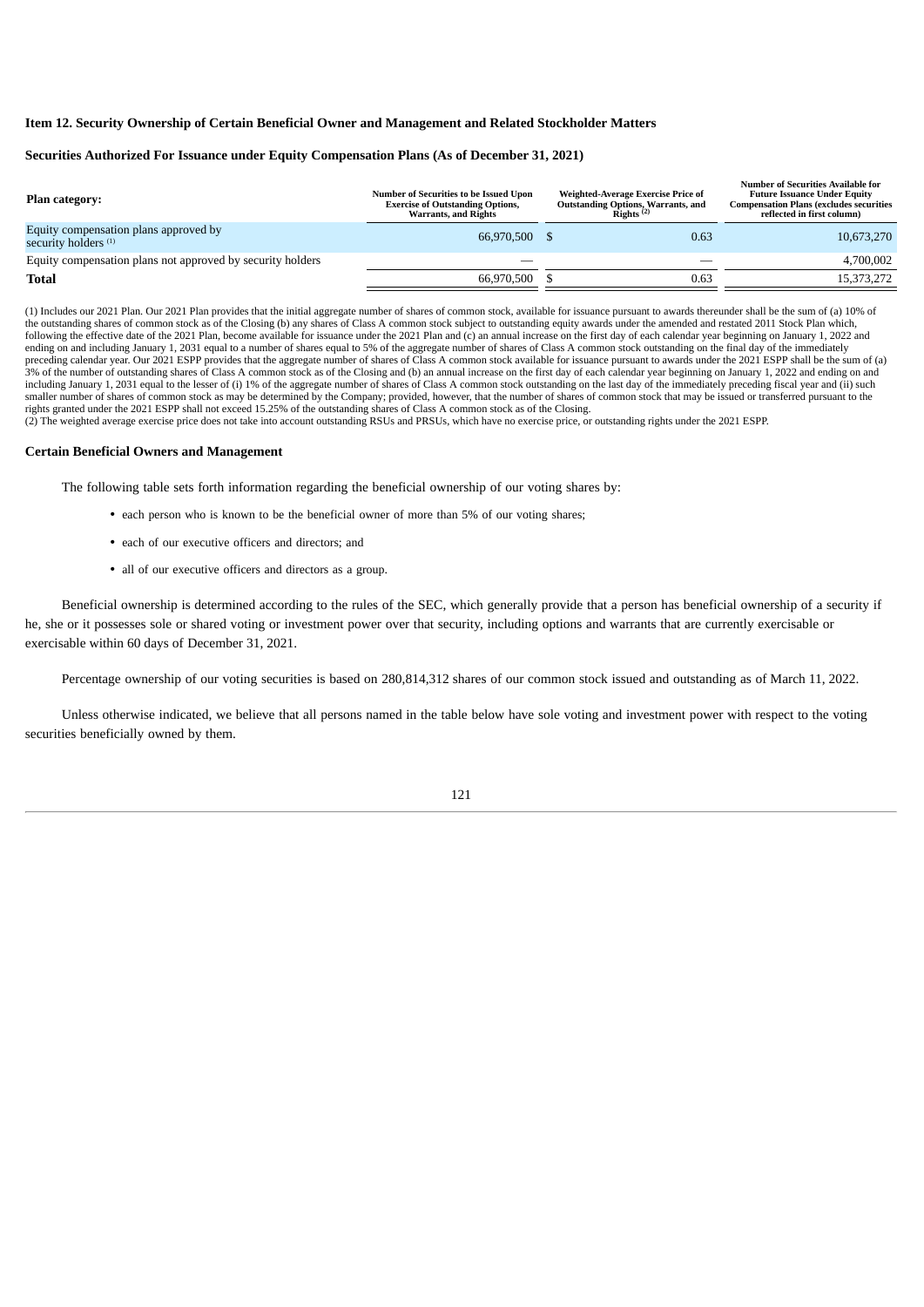| <b>Name and Address of Beneficial Owners</b>                                   | Number of<br><b>Shares</b> of<br>Common<br>Stock | $%$ of<br>Common<br>Stock |
|--------------------------------------------------------------------------------|--------------------------------------------------|---------------------------|
| Directors and Executive Officers of the Company                                |                                                  |                           |
| R.J. Pittman <sup>(1)(2)</sup>                                                 | 14, 134, 778                                     | 5.0 %                     |
| James D. Fay $(1)(3)$                                                          | 1,470,327                                        | *                         |
| Jay Remley <sup>(1)(4)</sup>                                                   | 1,664,578                                        |                           |
| Japjit Tulsi (1)(5)                                                            | 1,796,524                                        |                           |
| Mike Gustafson $(1)(6)$                                                        | 619,280                                          |                           |
| Peter Presunka <sup>(1)</sup>                                                  |                                                  | *                         |
| Peter Hébert <sup>(7)</sup>                                                    | 21,938,167                                       | 7.8 %                     |
| Jason Krikorian <sup>(8)</sup>                                                 | 22,062,456                                       | 7.9 %                     |
| All Directors and Executive Officers of the Company as a Group (7 individuals) | 63,686,110                                       | 22.7 %                    |
| <b>Five Percent Holders of the Company</b>                                     |                                                  |                           |
| Entities affiliated with Lux Capital Management <sup>(7)</sup>                 | 21,938,167                                       | 7.8 %                     |
| DCM VI, $L.P.(8)$                                                              | 22,062,456                                       | 7.9 %                     |
| R.J. Pittman $(1)(2)$                                                          | 14, 134, 778                                     | 5.0%                      |

\* Less than one percent.

(1) The principal business address is c/o Matterport, Inc., 352 East Java Drive, Sunnyvale, California 94089.

(2) Consists of (a) 1,249,426 shares of Common Stock and (b) 12,885,352 options exercisable for shares of Common Stock.

(3) Consists of (a) 602,906 shares of Common Stock and (b) 867,421 options exercisable for shares of Common Stock.

(4) Consists of (a) 306,590 shares of Common Stock and (b) 1,357,988 options exercisable for shares of Common Stock. (5) Consists of (a) 294,704 shares of Common Stock and (b) 1,501,820 options exercisable for shares of Common Stock.

(6) Consists of (a) 143,635 shares of Common Stock and (b) 475,645 options exercisable for shares of Common Stock.

(7) Consists of (a) 229,793 shares of Common Stock held by Peter Hebert (b) 15,174,620 shares of Common Stock held by Lux Ventures III, L.P., (c) 5,806,341 shares of Common Stock held by Lux Co-Invest Venture Partners III, LLC is the general partner of each of Lux Ventures III L.P. and Lux Ventures III Special Founders Fund, L.P. and exercises voting and dispositive power over the shares noted herein held thereby. Lux Co-Invest Partners, LLC is the general partner of Lux Co-Invest Opportunities, L.P. and exercises voting and dispositive power over the shares noted herein held<br>by Lux Co-Invest Opport Ventures Cayman III General Partner Limited. The individual managers, as the sole managers of Lux Venture Partners III, LLC, Lux Co-Invest Partners, LLC and Lux Ventures Cayman III General Partner Limited, may be deemed to share voting and dispositive power for the shares noted herein held by Lux Ventures III, L.P., Lux Co-Invest Opportunities, L.P., Lux Ventures Cayman III, L.P. and Lux Ventures III Special Founders Fund, L.P. Each of Lux Venture Partners III, LLC, Lux Co-Invest Partners, LLC and Lux Ventures Cayman III General Partner Limited, and the individual managers<br>separately disclaim beneficia Management, 920 Broadway, 11th Floor, New York, NY 10010.

(8) Consists of shares of Common Stock held by DCM VI, L.P. Jason Krikorian is a general partner at DCM, which is an affiliate of DCM VI, L.P. Mr. Krikorian disclaims beneficial ownership of all shares held by DCM VI, L.P. except to the extent of his pecuniary interest therein. The address of DCM VI, L.P. and Mr. Krikorian is 2420 Sand Hill Road, Suite 200, Menlo Park, CA 94025.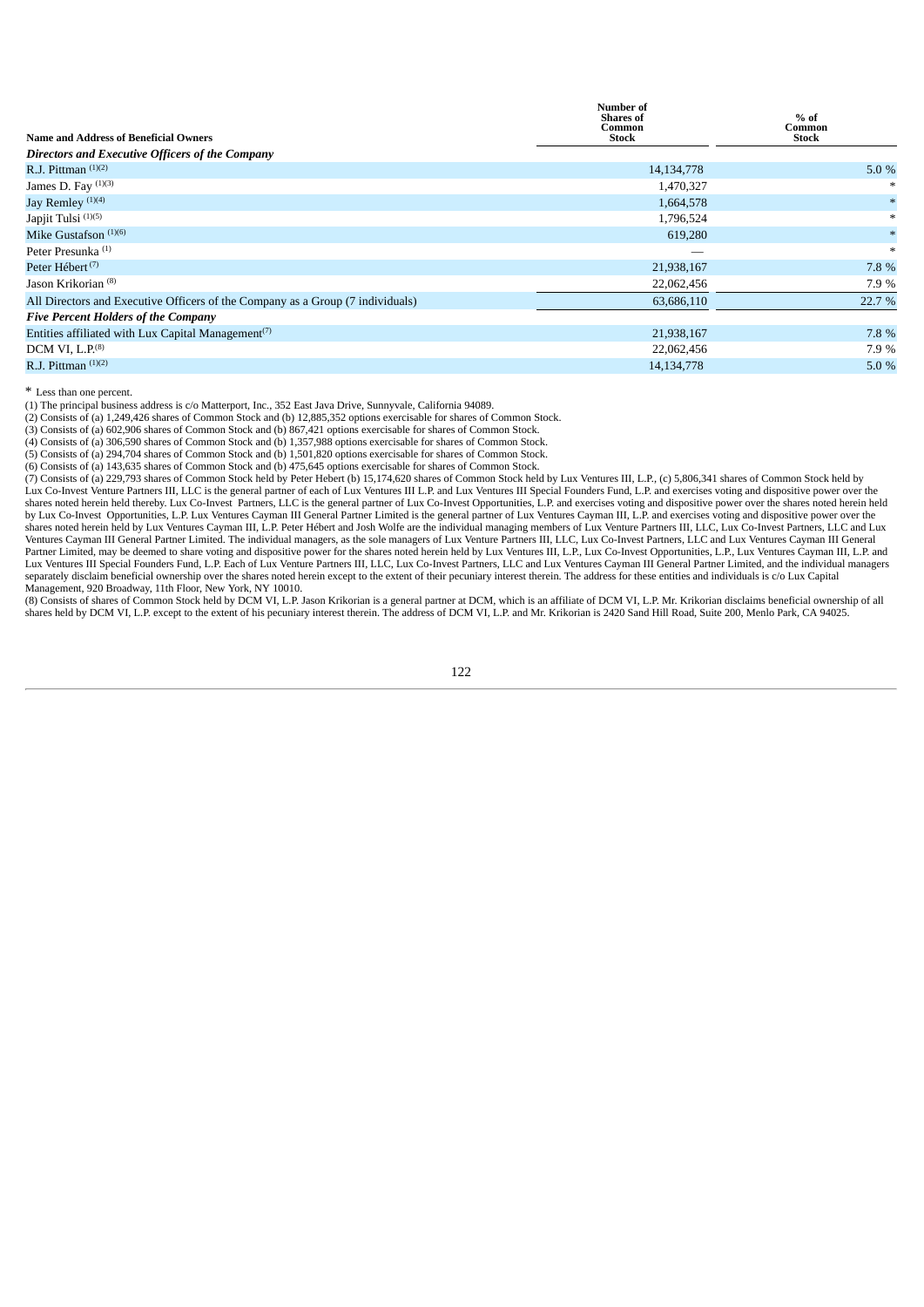### **Item 13. Certain Relationships and Related Transactions, and Director Independence**

## **Policies and Procedures for Approval of Related Person Transactions**

Our board of directors recognizes the fact that transactions with related persons present a heightened risk of conflicts of interests (or the perception thereof). We have a written related party transactions policy that is in conformity with the requirements for issuers having publicly held common stock that is listed on Nasdaq. The policy provides that officers, directors, holders of more than 5% of any class of the Company's voting securities, and any member of the immediate family of and any entity affiliated with any of the foregoing persons, will not be permitted to enter into a related-party transaction with the Company without the prior consent of the audit committee, or other independent members of the board in the event it is inappropriate for the audit committee to review such transaction due to a conflict of interest. Any request for the Company to enter into a transaction with an executive officer, director, principal stockholder, or any of their immediate family members or affiliates, in which the amount involved exceeds \$120,000, must first be presented to the audit committee for review, consideration, and approval. In approving or rejecting the proposed transactions, the audit committee will take into account all of the relevant facts and circumstances available.

Any proposed transaction that has been identified as a Related-Person Transaction may be consummated or materially amended only following approval by the Audit Committee in accordance with the provisions of our policy. No director may participate in approval of a related person transaction for which he or she is a related person. In the event that it is inappropriate for the Audit Committee to review the transaction for reasons of conflict of interest or otherwise, after taking into account possible recusals by Audit Committee members, then the related person transaction shall be approved by another independent body of our board of directors. Any related person transaction, if not a related person transaction when originally consummated, or if not initially identified as a related person transaction prior to consummation, shall be submitted to the Audit Committee for review and ratification as soon as reasonably practicable. The Audit Committee shall consider whether to ratify and continue, amend and ratify, or terminate and rescind such related person transaction.

Our management will update the Audit Committee as to any material changes to any approved or ratified related person transaction and will provide a status report at least annually of all then current related person transactions. No director may participate in approval of a related person transaction for which he or she is a related person.

## **Relationships and Transactions with Directors, Executive Officers and Significant Stockholders**

Other than compensation and indemnification arrangements for our directors and executive officers, which are described elsewhere in this Annual Report on Form 10-K, the following is a description of each transaction since January 1, 2018 and each currently proposed transaction in which:

- we, GHVI or Legacy Matterport have been or are to be a participant;
- the amounts involved exceeded or exceeds \$120,000; and
- any of our directors, executive officers or holders of more than 5% of our outstanding capital stock, or any immediate family member of, or person sharing the household with, any of these individuals or entities, had or will have a direct or indirect material interest.

### *Amended and Restated Registration Rights Agreement*

In connection with the Closing, the Company, Gores Holdings VI Sponsor, LLC (our "Sponsor"), certain directors of GHVI (together with the Sponsor, the "Gores Holders"), and the stockholders of Legacy Matterport party thereto (the "Matterport Holders" and together with the Gores Holders, the "Registration Rights Holders") entered into an Amended and Restated Registration Rights Agreement, dated as of July 22, 2021 (the "Amended and Restated Registration Rights Agreement").

Under the Amended and Restated Registration Rights Agreement, the Company is obligated to file a registration statement with the SEC to register the resale of (a) any (i) outstanding shares of common stock or any Private Placement Warrants, (ii) shares of common stock issued or issuable upon the conversion of the Founder Shares and upon exercise of the Private Placement Warrants, and (iii) shares of common stock issued as Earn-out Shares or issuable upon the conversion of any Earn-out Shares, in each case, held by the Matterport Holders, and (b) any other equity security of the Company issued or issuable with respect to any such share of common stock by way of a stock dividend or stock split or in

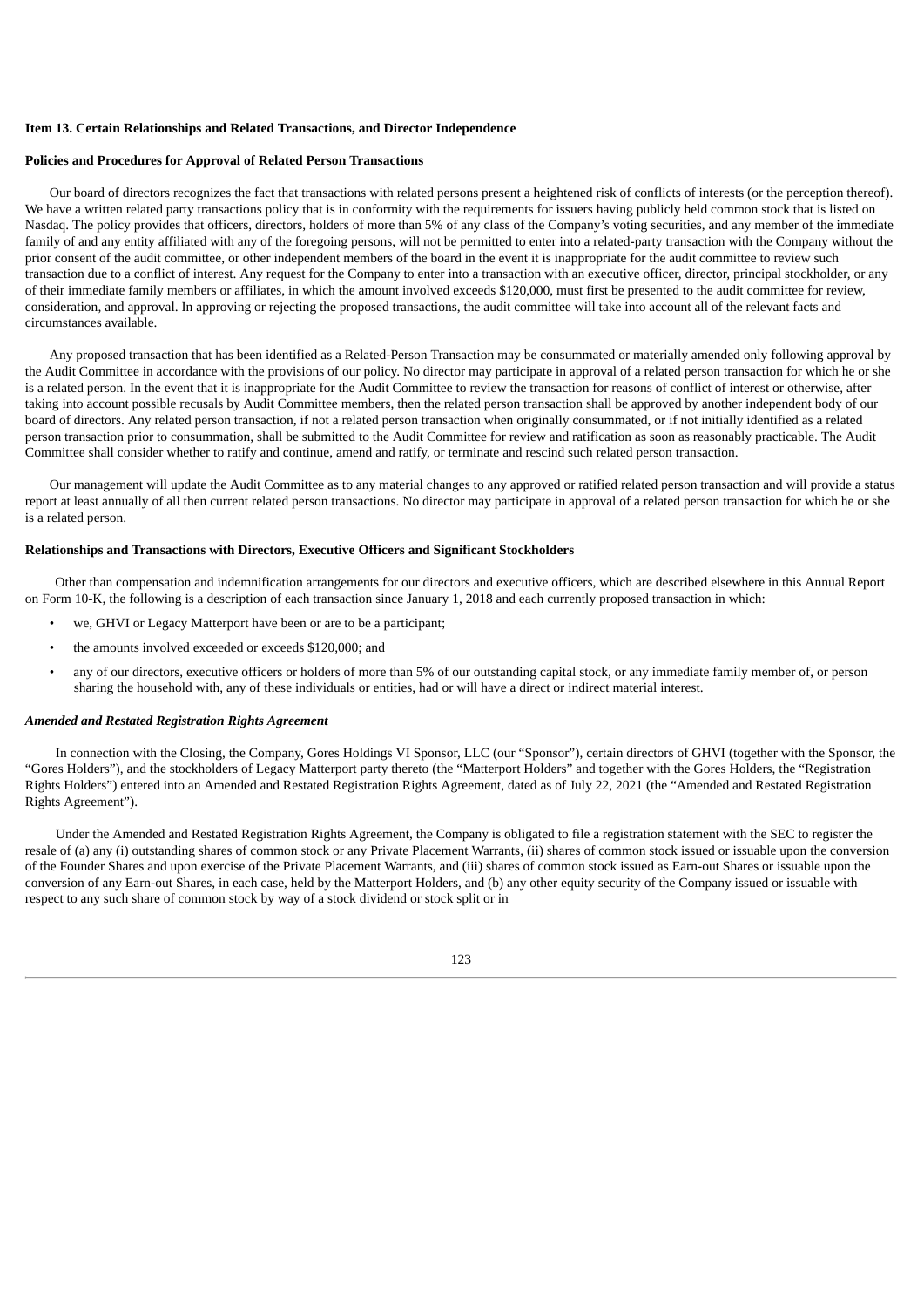connection with a combination of shares, recapitalization, merger, consolidation or other reorganization or otherwise, in each case held by such Registration Rights Holder.

The Company agreed to, within 30 days after the Closing, file with the SEC a shelf registration statement registering the resale of the common stock held by the Registration Rights Holders and use its reasonable best efforts to have such registration statement declared effective as soon as practicable after the filing thereof, but in no event later than 60 days following the filing deadline. In addition, pursuant to the terms of the Amended and Restated Registration Rights Agreement and subject to certain requirements and customary conditions, the Gores Holders are entitled to three demand registrations and the Matterport Holders are entitled to six demand registrations; provided, however, the Company is not obligated to participate in more than four demand registrations in any twelve-month period. Further, the Company is not obligated to participate in an underwritten offering if the aggregate gross proceeds from such offering are expected to be \$25 million or less. The Amended and Restated Registration Rights Agreement also provides "piggy-back" registration rights to such stockholders and their permitted transferees, subject to certain requirements and customary conditions.

## *Indemnification Agreements*

The Second Amended and Restated Certificate of Incorporation contains provisions limiting the liability of executive officers and directors, and the Amended and Restated Bylaws provide that the Company will indemnify each of its executive officers and directors to the fullest extent permitted under Delaware law. The Second Amended and Restated Certificate of Incorporation and the Amended and Restated Bylaws also provide the board with discretion to indemnify certain key employees when determined appropriate by the board.

We have entered into indemnification agreements with all of our directors and executive officers and certain other key employees. The indemnification agreements provide that the Company will indemnify each of its directors, executive officers, and other key employees against any and all expenses incurred by such director, executive officer, or other key employee because of his or her status as one of the Company's directors, executive officers, or other key employees, to the fullest extent permitted by Delaware law, the Second Amended and Restated Certificate of Incorporation and the Amended and Restated Bylaws. In addition, the indemnification agreements provide that, to the fullest extent permitted by Delaware law, the Company will advance all expenses incurred by its directors, executive officers, and other key employees in connection with a legal proceeding involving his or her status as a director, executive officer, or key employee.

## **Pre-Merger Relationships and Related Party Transactions of GHVI**

### *Founder Shares*

On July 24, 2020, the Sponsor purchased 17,250,000 shares of GHVI's Class F common stock, par value \$0.0001 per share (the "Founder Shares") for an aggregate purchase price of \$25,000, or approximately \$0.001 per share. Subsequently, the Sponsor transferred 25,000 Founder Shares to each of GHVI's three independent directors at their original purchase price. On October 1, 2020, the Sponsor surrendered 8,625,000 Founder Shares to GHVI for no consideration, on October 23, 2020, GHVI effected a stock dividend with respect to the Founder Shares of 6,468,750 shares thereof and on November 13, 2020 the Sponsor surrendered 6,468,750 Founder Shares to GHVI for no consideration, resulting in an aggregate of 8,625,000 outstanding Founder Shares. As a result of such surrenders and stock dividend, the per-share purchase price increased to approximately \$0.003 per share.

In connection with the Closing, the Founder Shares automatically converted into shares of Class A common stock on a one-for-one basis and continue to be subject to the transfer restrictions applicable to the Founder Shares. The Gores Holders have agreed not to transfer, assign or sell any Founder Shares until 180 days after the Closing.

### *Private Placement Warrants*

On December 15, 2020, the Sponsor purchased 4,450,000 Private Placement Warrants at a price of \$2.00 per Private Placement Warrant, or \$8,900,000 in the aggregate. Each Private Placement Warrant entitles the holder to purchase one share of common stock at \$11.50 per share. The Private Placement Warrants may not be redeemed by us so long as they are held by the Sponsor or its permitted transferees. If any Private Placement Warrants are transferred to holders other than the Sponsor or its permitted transferees, such Private Placement Warrants will be redeemable by us and exercisable by the holders on the same basis as the Public Warrants sold in the GHVI IPO. The Sponsor and its permitted transferees have the option to exercise the Private Placement Warrants on a physical (cash) or net share (cashless) basis. The sale of the Private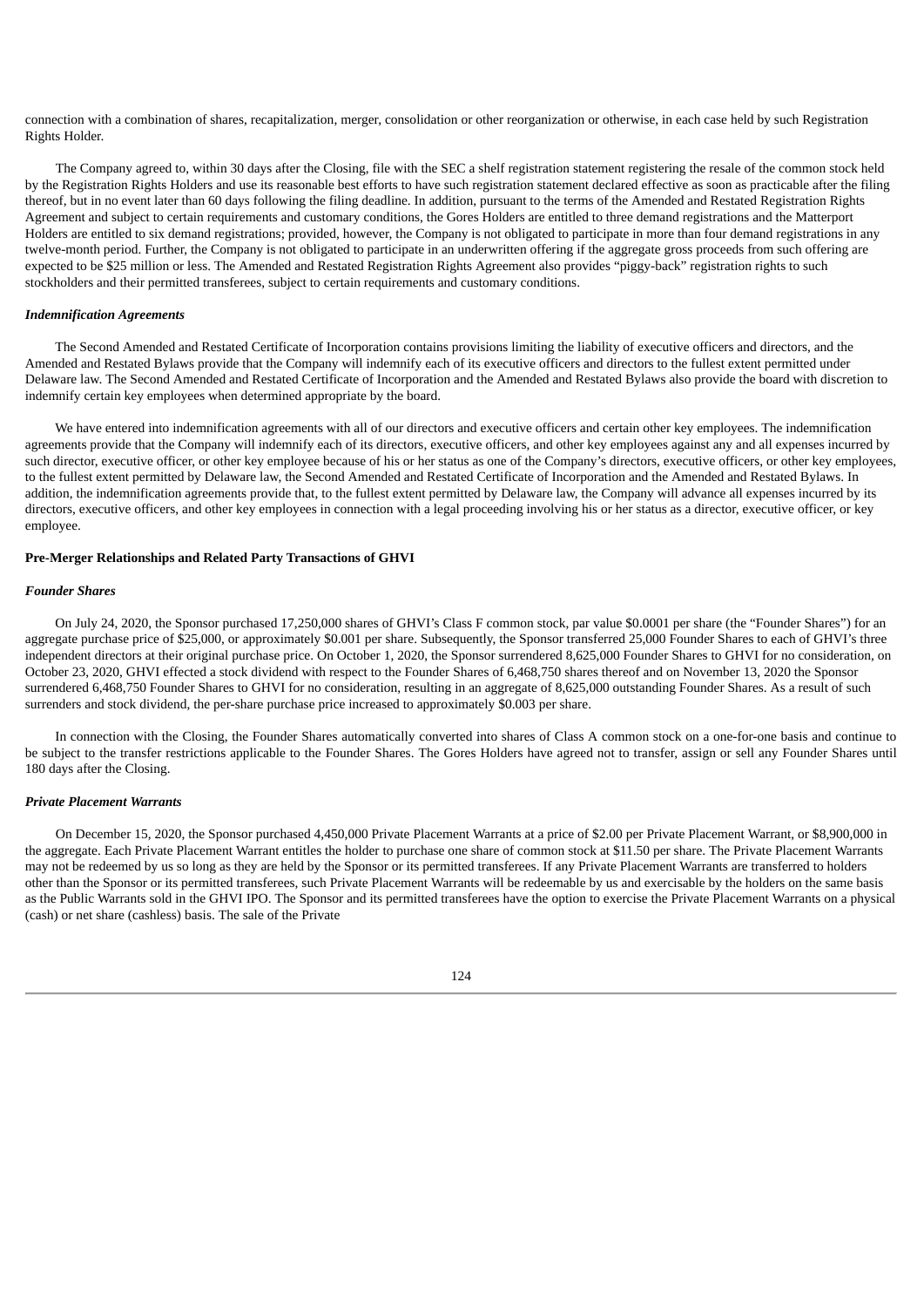Placement Warrants was made pursuant to the exemption from registration contained in Section 4(a)(2) of the Securities Act.

### *Administrative Services Agreement*

On December 10, 2020, GHVI entered into an agreement to pay monthly recurring expenses to The Gores Group of \$20,000 for office space, utilities and secretarial support. This agreement terminated upon the Closing.

### **Pre-Merger Relationships and Related Party Transactions of Legacy Matterport**

## *Legacy Matterport Series D Preferred Stock Financing*

From February 2019 to June 2020, Legacy Matterport issued and sold shares of its Series D Preferred Stock to investors, including (i) Lux Co-Invest Opportunities, L.P., an affiliate of Peter Hébert, a member of the Legacy Matterport board of directors, (ii) DCM VI, L.P., an affiliate of Jason Krikorian, a member of the Legacy Matterport board of directors, and (iii) QUALCOMM Ventures LLC, an affiliate of Carlos Kokron, a member of the Legacy Matterport board or directors, for an aggregate purchase price of approximately \$85.4 million. In connection with the Closing, each share of Legacy Matterport's Series D Preferred Stock was exchanged for Per Share Company Stock Consideration and the right to receive its Earn-out pro rata share of any Earn-out Shares issued.

The following table summarizes purchases of shares of Legacy Matterport's Series D Preferred Stock by Lux Co-Invest Opportunities, L.P., DCM VI, L.P. and QUALCOMM Ventures LLC.

| Name                                    | Shares of Series $D_i$ Preferred Stock | <b>Total Purchase Price</b> |
|-----------------------------------------|----------------------------------------|-----------------------------|
| Lux Co-Invest Opportunities, L.P. $(2)$ | 5.498.666                              | 11,096,833                  |
| DCM VI, $L.P(3)$                        | 2,071,973 \$                           | 4.181.439                   |
| $QUALCOMM$ Ventures $LLC(4)$            | 1.734.888                              | 3,501,170                   |

(1) The shares of Series D Preferred Stock prior to the Merger have been retroactively restated to reflect the exchange ratio of approximately 4.1193 established in the Merger.

(2) Lux Co-Invest Opportunities, L.P. is an affiliate of Peter Hébert, a member of Legacy Matterport's board of directors.<br>(3) DCM VI, L.P. is an affiliate of Jason Krikorian, a member of Legacy Matterport's board of direc

(4) QUALCOMM Ventures LLC is an affiliate of Carlos Kokron, a member of Legacy Matterport's board of directors.

### *2020 Convertible Promissory Notes*

From January 2020 to March 2020, Legacy Matterport issued convertible promissory notes in an aggregate principal amount of \$8.5 million (the "2020 Notes") to investors, including (i) \$400,000 aggregate principal amount to DCM VI, L.P., an affiliate of Jason Krikorian, a member of the Legacy Matterport board of directors, (ii) \$2.0 million aggregate principal amount to Lux Co-Invest Opportunities, L.P., an affiliate of Peter Hébert, a member of the Legacy Matterport board of directors, and (iii) \$1,000,000 aggregate principal amount to QUALCOMM Ventures LLC, an affiliate of Carlos Kokron, a member of the Legacy Matterport board of directors. The 2020 Notes accrued interest at a rate of 5% per annum. All of the 2020 Notes were converted to Legacy Matterport's Series D Preferred Stock in April 2020 in connection with Legacy Matterport's Series D Preferred Stock financing. In connection with the Closing, each share of Legacy Matterport's Series D Preferred Stock was exchanged for Per Share Company Stock Consideration and the right to receive its Earn-out pro rata share of any Earn-out Shares issued.

The following table summarizes the number of shares of Series D Preferred Stock that were issued to each of DCM VI, L.P., Lux Co-Invest Opportunities, L.P. and QUALCOMM Ventures LLC upon the conversion of the 2020 Notes.

| Name                                             | Shares of Series D Preferred Stock issued upon conversion of the 2020 Notes <sup>(1)</sup> |
|--------------------------------------------------|--------------------------------------------------------------------------------------------|
| Lux Co-Invest Opportunities, L.P. <sup>(2)</sup> | 1.116.078                                                                                  |
| DCM VI. $L.P(3)$                                 | 558.039                                                                                    |
| $QUALCOMM$ Ventures $LLC(4)$                     | 223,216                                                                                    |
|                                                  |                                                                                            |

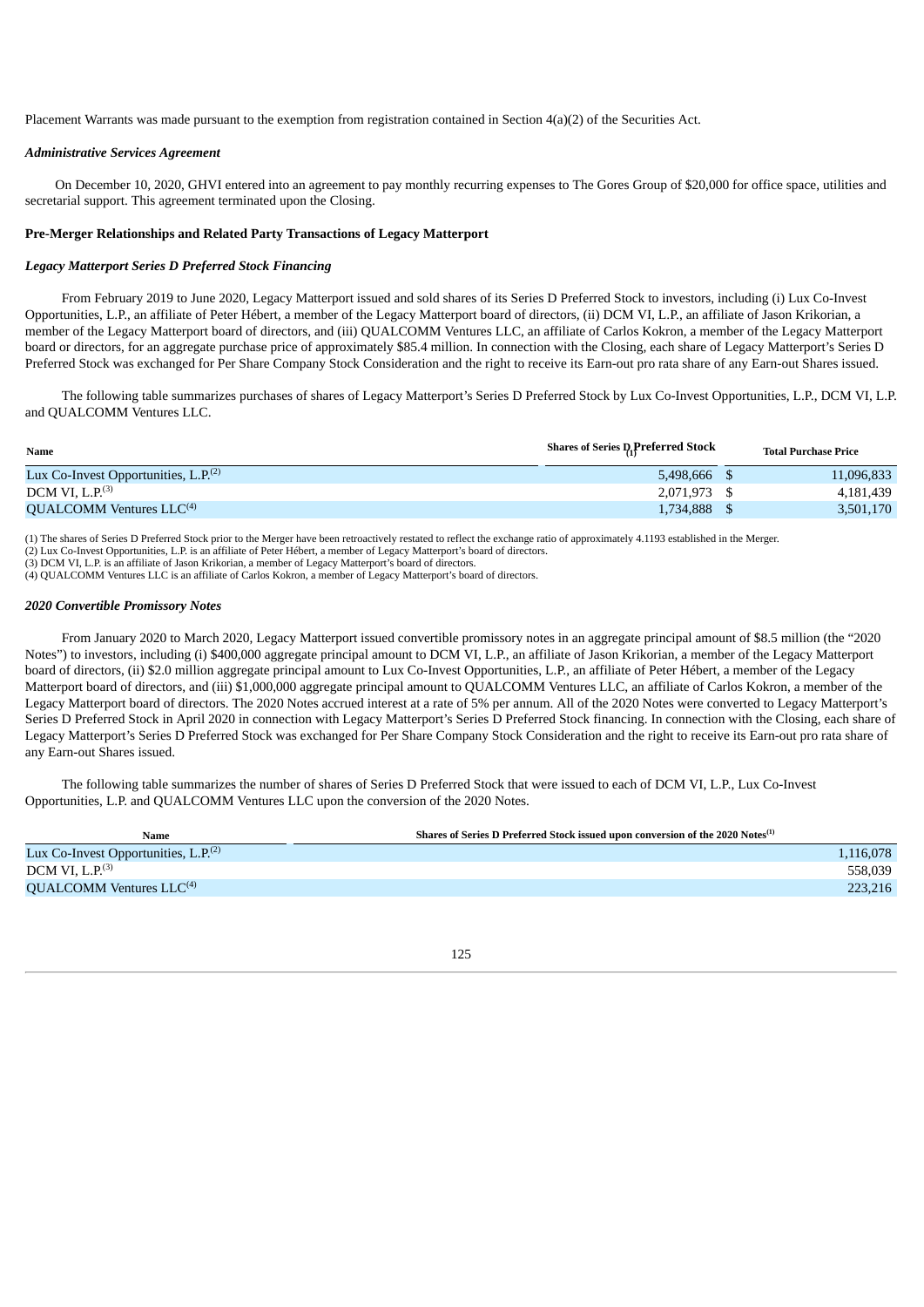(1) The shares of Series D Preferred Stock prior to the Merger have been retroactively restated to reflect the exchange ratio of approximately 4.1193 established in the Merger.

(2) Lux Co-Invest Opportunities, L.P. is an affiliate of Peter Hébert, a member of Matterport's board of directors. (3) QUALCOMM Ventures LLC is an affiliate of Carlos Kokron, a member of Matterport's board of directors.

(4) DCM VI, L.P. is an affiliate of Jason Krikorian, a member of Matterport's board of directors.

#### *Investors' Rights Agreement*

In February 2019, Legacy Matterport entered into an Amended and Restated Investors' Rights Agreement with certain holders of Legacy Matterport's capital stock including certain directors and 5% holders of Legacy Matterport's capital stock. This agreement terminated upon the Closing.

#### *Right of First Refusal and Co-Sale Agreement*

In February 2019, Legacy Matterport entered into an Amended and Restated Right of First Refusal and Co-Sale Agreement with certain holders of Legacy Matterport's capital stock including certain directors and 5% holders of Legacy Matterport's capital stock. This agreement terminated upon the Closing.

#### **Item 14. Principal Accounting Fees and Services**

### **Independent Registered Public Accounting Firm Fees and Services**

PricewaterhouseCoopers LLP was appointed as our independent registered accounting firm in July 2021, upon the dismissal of KPMG LLP. PricewaterhouseCoopers LLP has audited the financial statements of Legacy Matterport since 2019. The following tables present the aggregate fees billed by PricewaterhouseCoopers LLP and KPMG LLP to us (including Legacy Matterport, in the case of PricewaterhouseCoopers LLP) for the years ended December 31, 2021 and 2020 (in thousands):

|                               | <b>Years Ended</b> |                 |                   |  |
|-------------------------------|--------------------|-----------------|-------------------|--|
|                               | $2021^{(2)}$       | $2021^{(3)}$    | 2020              |  |
| Audit Fees <sup>(1)</sup>     | 3,080              | 1,063<br>Ъ      | 206<br>ూ          |  |
| <b>Audit-related Fees</b>     |                    | $\qquad \qquad$ |                   |  |
| <b>Tax Fees</b>               |                    |                 |                   |  |
| All Other Fees <sup>(4)</sup> |                    | $\qquad \qquad$ | $\qquad \qquad -$ |  |
| <b>Total Fees</b>             | 3,083              | 1,063           | 206               |  |

(1) Audit fees include fees for services performed to comply with the standards established by the Public Company Accounting Oversight Board, including the audit of our consolidated financial statements. This category also includes fees for audits provided in connection with statutory filings or services that generally only the principal independent auditor reasonably can provide, such as consent and assistance with and review of our SEC filings.

(2) Includes fees billed for professional services rendered in connection with the audit of our year-end consolidated financial statements, including, audited financial statements presented in our Registration Statement on Form S-1 and Form S-4 in connection with our Merger transaction, quarterly reviews and services that are provided by PricewaterhouseCoopers LLP in connection with regulatory filings. The amounts also include interim procedures and audit fees, as well as attendance at audit committee meetings. Included in the 2021 Audit Fees are fees billed in connection with our Merger.

(3) Represent fees billed for services for the period from January 1, 2021 through July 22, 2021 prior to the Merger. Audit Fees for professional services rendered by KPMG LLP includes reviewing the Company's two quarterly reports on Form 10-Q and Form S-4 in connection with our Merger filed with the SEC.

(4) "All Other Fees" consists of fees related to subscriptions to an accounting regulatory database.

### Policy on Audit Committee Pre-Approval of Audit and Permissible Non-Audit Services of Independent Registered Public Accounting Firm

Our audit committee's policy is to pre‑approve all audit and permissible non‑audit services provided by our independent registered public accounting firm, the scope of services provided by our independent registered public accounting firm and the fees for the services to be performed. These services may include audit services, audit-related services, tax services and other services. Pre-approval is detailed as to the particular service or category of services and is

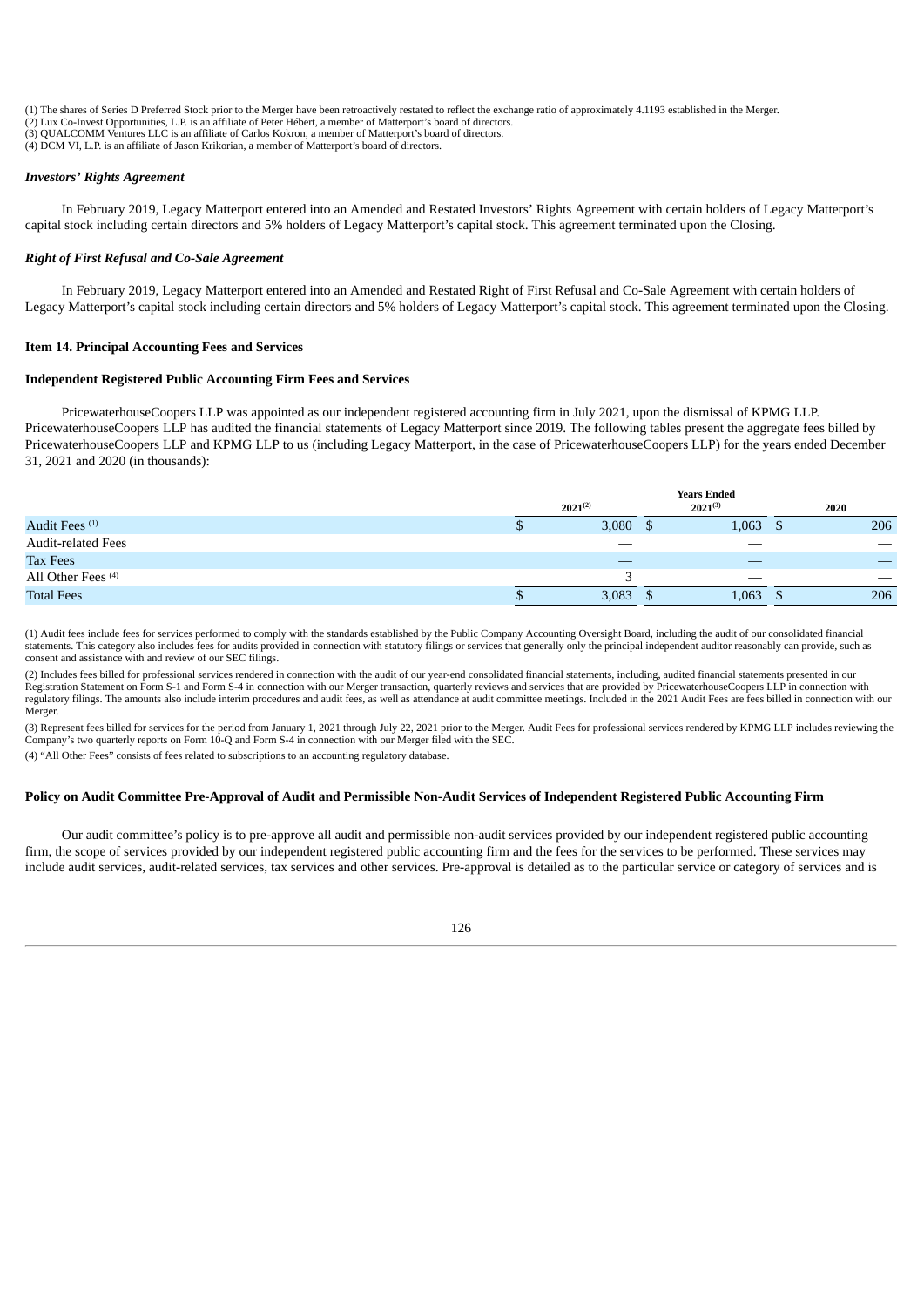generally subject to a specific budget. Our independent registered public accounting firm and management are required to periodically report to the audit committee regarding the extent of services provided by our independent registered public accounting firm in accordance with this pre-approval, and the fees for the services performed to date.

Prior to the Merger, all of the services listed in the table above provided by KPMG LLP were approved by Gores in accordance with its policies then in effect. Following the Merger, all of the services listed in the table above provided by PricewaterhouseCoopers LLP were approved by our board of directors.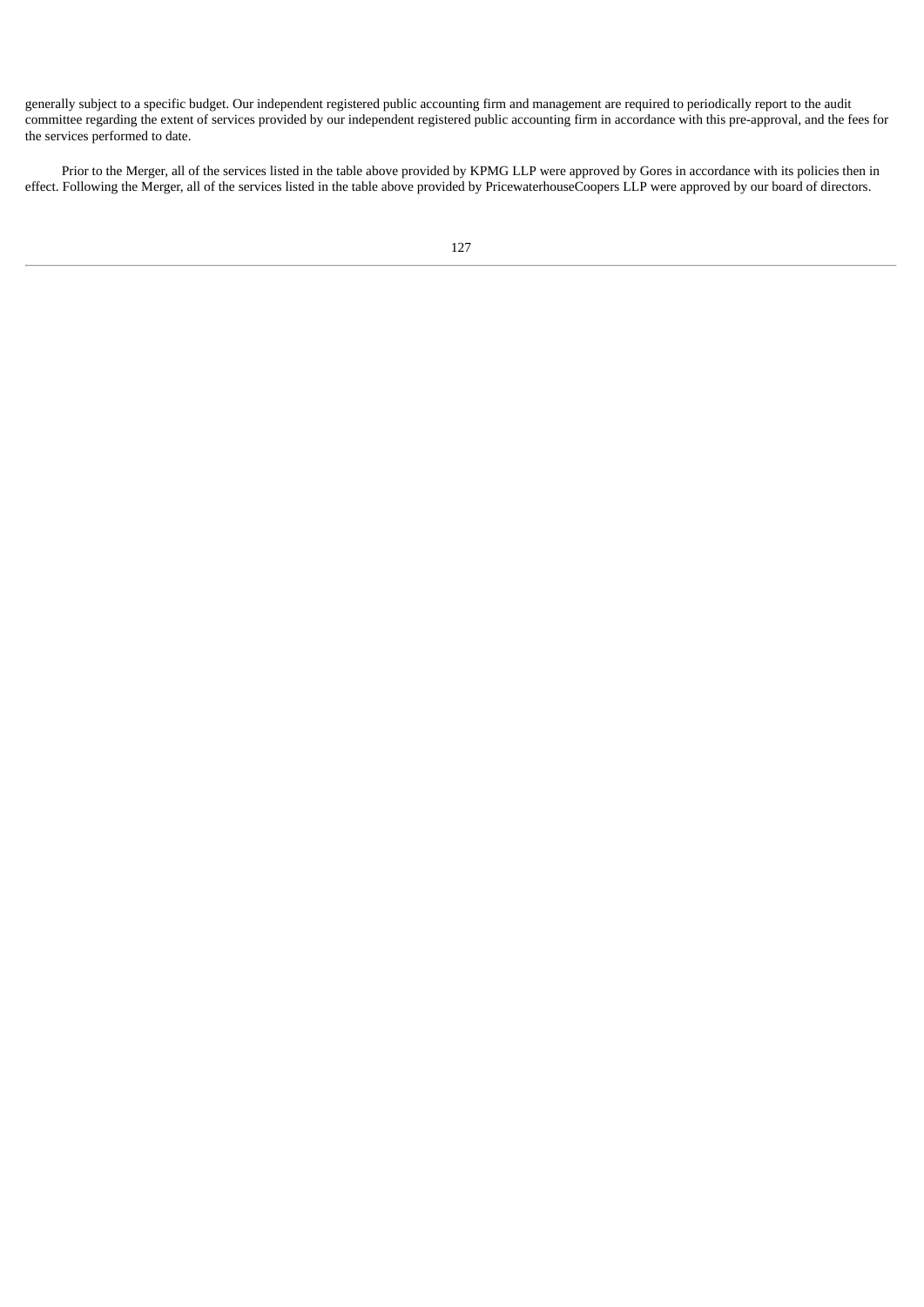## **Part IV**

## **Item 15. Exhibits and Financial Statement Schedules.**

(a) Documents files as part of this report

### 1. Consolidated Financial Statements

Our Consolidated Financial Statements are listed in the "Index to Consolidated Financial Statements" under Part II, Item 8 of this Annual Report on Form 10-K.

## 2. Financial Statement Schedules

Financial statement schedules have been omitted because they are not required, not applicable, not present in amounts sufficient to require submission of the schedule, or the required information is shown in the Consolidated Financial Statements or the notes thereto.

### 3. Exhibits †

The following is a list of exhibits filed as part of this Annual Report on Form 10-K.

| Exhibit<br><b>Number</b> | <b>Description</b>                                                                                                                                                                                                                                                                                              | Form  | File No.   | <b>Exhibit</b> | <b>Filing Date</b> | Filed<br>Herewith |
|--------------------------|-----------------------------------------------------------------------------------------------------------------------------------------------------------------------------------------------------------------------------------------------------------------------------------------------------------------|-------|------------|----------------|--------------------|-------------------|
| $2.1+$                   | Agreement and Plan of Merger, dated as of February 7, 2021, by and among Gores<br>Holdings VI, Inc., Maker Merger Sub, Inc., Maker Merger Sub II, LLC and Matterport, Inc.<br>(incorporated by reference to Exhibit 2.1 of the Company's Current Report on Form 8-K<br>filed with the SEC on February 8, 2021). | $8-K$ | 001-39790  | 2.1            | 7/28/2021          |                   |
| 3.1                      | Second Amended and Restated Certificate of Incorporation of the Company (incorporated<br>by reference to Exhibit 3.1 to the Company's Current Report on Form 8-K, filed with the<br>Securities and Exchange Commission on July 28, 2021).                                                                       | $8-K$ | 001-39790  | 3.1            | 7/28/2021          |                   |
| 3.2                      | Amended and Restated Bylaws of the Company.                                                                                                                                                                                                                                                                     | $8-K$ | 001-39790  | 3.2            | 7/28/2021          |                   |
| 4.1                      | Specimen Class A Common Stock Certificate.                                                                                                                                                                                                                                                                      | $S-1$ | 333-249312 | 4.2            | 10/5/2020          |                   |
| 4.2                      | Warrant Agreement, dated as of December 15, 2020, by and between Gores Holdings VI,<br>Inc. and Continental Stock Transfer & Trust Company, as warrant agent.                                                                                                                                                   | $8-K$ | 001-39790  | 4.1            | 12/16/2020         |                   |
| 4.3                      | Amendment to Warrant Agreement, dated as of July 22, 2021, by and among Matterport,<br>Inc., Continental Stock Transfer & Trust Company and American Stock Transfer & Trust<br>Company, as warrant agent.                                                                                                       | $8-K$ | 001-39790  | 4.3            | 7/28/2021          |                   |
| 10.1                     | Amended and Restated Registration Rights Agreement, dated as of July 22, 2021, by and<br>among the Company, Gores Sponsor VI LLC and certain other parties.                                                                                                                                                     | $8-K$ | 001-39790  | 10.1           | 7/28/2021          |                   |
| 10.2                     | Form of Indemnification Agreement.                                                                                                                                                                                                                                                                              | $8-K$ | 001-39790  | 10.2           | 7/28/2021          |                   |
| $10.3+$                  | Matterport, Inc. 2021 Incentive Award Plan and related forms of awards agreements.                                                                                                                                                                                                                              | $8-K$ | 001-39790  | 10.3(a)        | 7/28/2021          |                   |
| $10.4+$                  | Form of Option Agreement under the Matterport, Inc. 2021 Incentive Award Plan.                                                                                                                                                                                                                                  | $8-K$ | 001-39790  | 10.3(b)        | 7/28/2021          |                   |
| $10.5+$                  | Form of Restricted Stock Unit Agreement under the Matterport, Inc. 2021 Incentive Award<br>Plan.                                                                                                                                                                                                                | $8-K$ | 001-39790  | 10.3(c)        | 7/28/2021          |                   |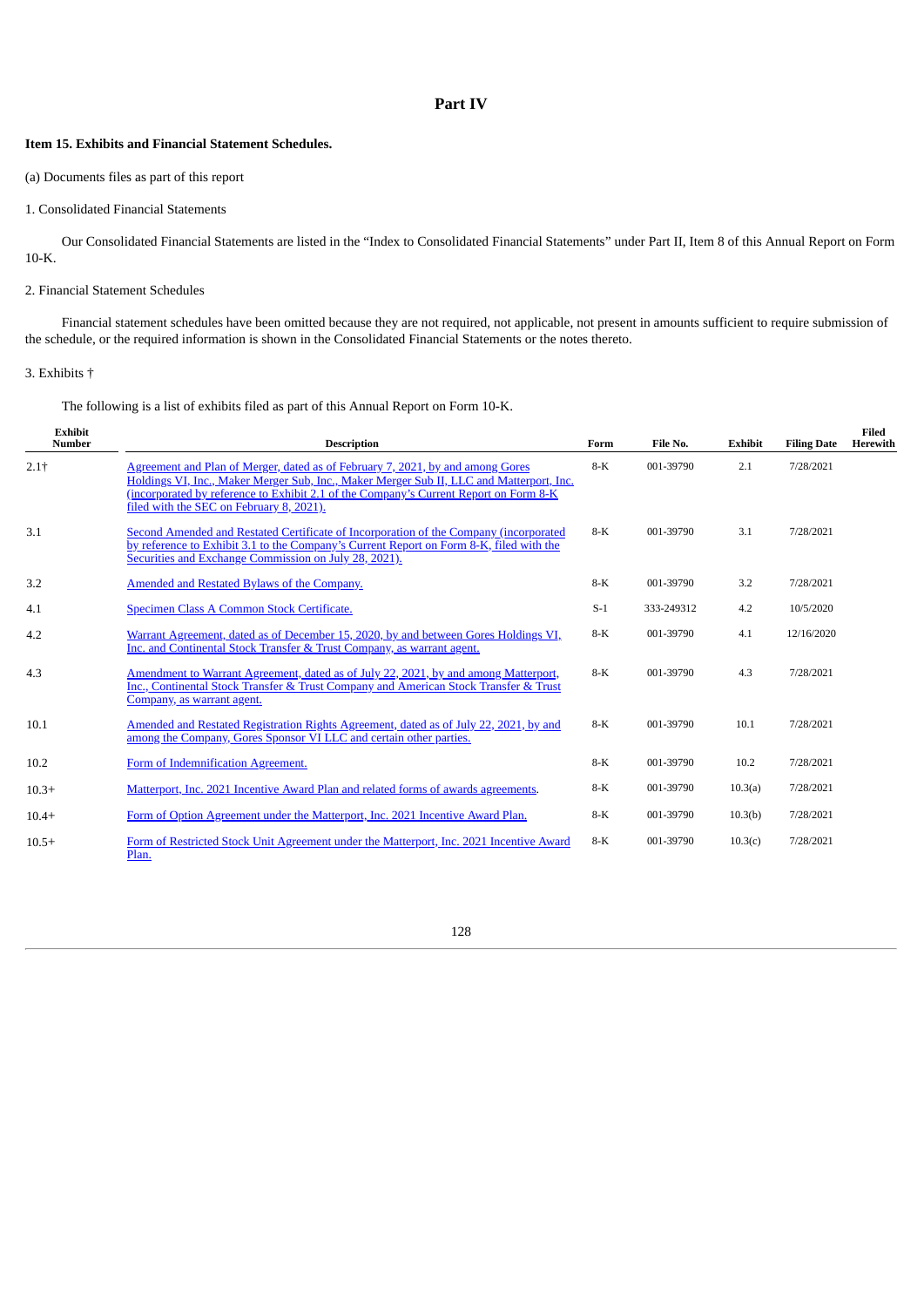| 10.6†       | Matterport, Inc. 2021 Employee Stock Purchase Plan.                                                                                                                       | $8-K$ | 001-39790  | 10.4  | 7/28/2021 |        |
|-------------|---------------------------------------------------------------------------------------------------------------------------------------------------------------------------|-------|------------|-------|-----------|--------|
| 10.7        | Form of Individual Investor Subscription Agreement.                                                                                                                       | 8-K   | 001-39790  | 10.1  | 2/8/2021  |        |
| 10.8        | Form of Institutional Investor Subscription Agreement.                                                                                                                    | $8-K$ | 001-39790  | 10.2  | 2/8/2021  |        |
| 10.9        | Offer Letter, dated November 20, 2018, by and between Matterport, Inc. and R.J. Pittman.                                                                                  | $S-4$ | 333-255050 | 10.6  | 4/6/2021  |        |
| 10.10       | Offer Letter, dated July 28, 2017, by and between Matterport, Inc. and James D. Fay.                                                                                      | $S-4$ | 333-255050 | 10.7  | 4/6/2021  |        |
| 10.11       | Offer Letter, dated January 16, 2020, by and between Matterport, Inc. and Japjit Tulsi.                                                                                   | $S-4$ | 333-255050 | 10.8  | 4/6/2021  |        |
| $10.12+$    | Matterport, Inc. Amended and Restated 2011 Stock Incentive Plan.                                                                                                          | 8-K   | 001-39790  | 10.5  | 7/28/2021 |        |
| $10.13+$    | Form of Option Agreement under the Matterport, Inc. Amended and Restated 2011 Stock<br><b>Incentive Plan.</b>                                                             | $S-4$ | 333-255050 | 10.10 | 4/6/2021  |        |
| $10.14+$    | Form of Restricted Stock Unit Agreement under the Matterport, Inc. Amended and Restated<br>2011 Stock Incentive Plan.                                                     | $S-4$ | 333-255050 | 10.11 | 4/6/2021  |        |
| 10.15       | Matterport, Inc. Non-Employee Director Compensation Program                                                                                                               |       |            |       |           |        |
| 21.1        | <b>List of Subsidiaries.</b>                                                                                                                                              |       |            |       |           |        |
| 23.1        | Consent of PricewaterhouseCoopers LLP, independent registered public accounting firm of<br>Matterport, Inc.                                                               |       |            |       |           |        |
| 31.1        | Certification of Principal Executive Officer Pursuant to Section 302 of the Sarbanes-Oxley<br>Act of 2002.                                                                |       |            |       |           |        |
| 31.2        | Certification of Principal Financial Officer Pursuant to Section 302 of the Sarbanes-Oxley<br><b>Act of 2002.</b>                                                         |       |            |       |           |        |
| 32.1        | Certification of Principal Executive Officer Pursuant to Section 906 of the Sarbanes-Oxley<br>Act of 2002.                                                                |       |            |       |           |        |
| 32.2        | Certification of Principal Financial Officer Pursuant to Section 906 of the Sarbanes-Oxley<br><b>Act of 2002.</b>                                                         |       |            |       |           |        |
| 101.INS     | Inline XBRL Instance Document - the instance document does not appear in the Interactive<br>Data file because its XBRL tags are embedded within the Inline XBRL document. |       |            |       |           |        |
| 101.SCH     | Inline XBRL Taxonomy Extension Schema Document.                                                                                                                           |       |            |       |           |        |
| 101.CAL     | Inline XBRL Taxonomy Extension Calculation Linkbase Document.                                                                                                             |       |            |       |           |        |
| 101.DEF     | Inline XBRL Taxonomy Extension Definition Linkbase Document.                                                                                                              |       |            |       |           |        |
| 101.LAB     | Inline XBRL Taxonomy Extension Label Linkbase Document.                                                                                                                   |       |            |       |           |        |
| 101.PRE     | Inline XBRL Taxonomy Extension Presentation Linkbase Document.                                                                                                            |       |            |       |           | $\ast$ |
| Exhibit 104 | Cover Page Interactive Data File (formatted as inline XBRL and contained in Exhibit 101)                                                                                  |       |            |       |           |        |

 $\overline{\phantom{a}}$ \* Filed herewith

<sup>†</sup> The schedules to this Exhibit have been omitted in accordance with Regulation S-K Item 601(b)(2). The Company agrees to furnish supplementally a copy of any omitted schedule to the Securities and Exchange Commission upon its request.



<sup>+</sup> Indicates a management contract or compensatory plan.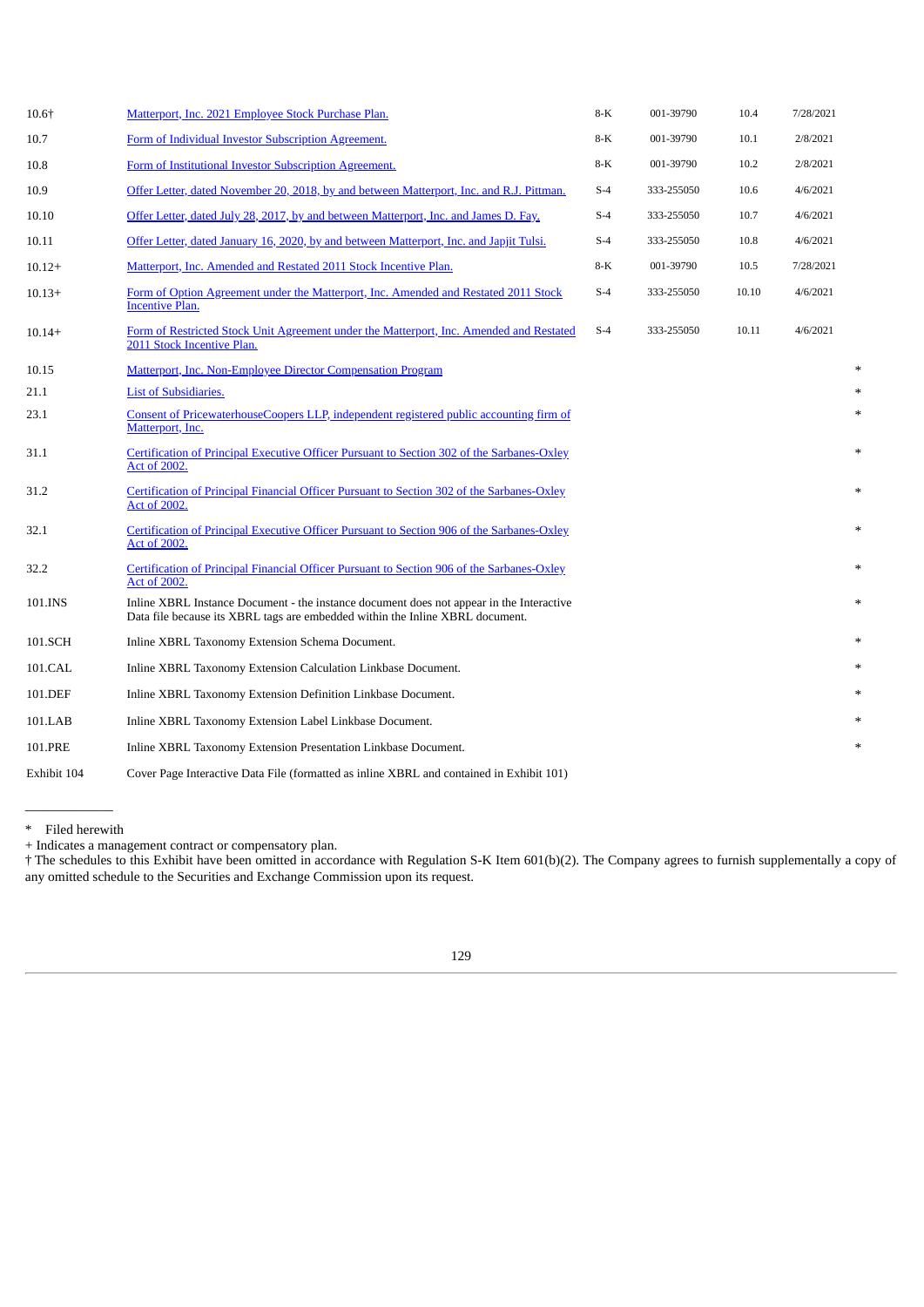# **Item 16. Form 10-K Summary**

None.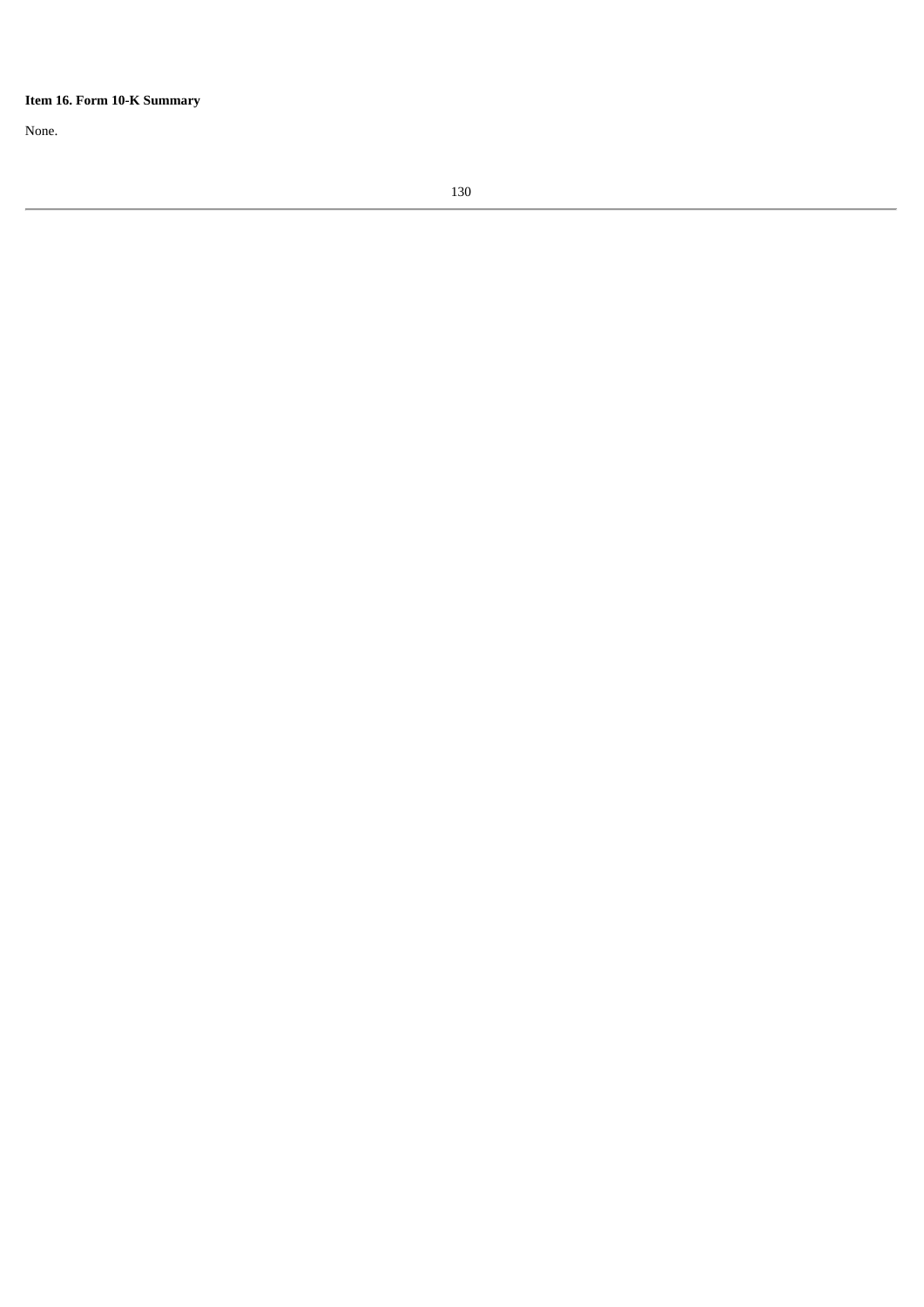## **SIGNATURES**

Pursuant to the requirements of Section 13 or 15(d) of the Securities Act of 1934, the registrant has duly caused this report to be signed on its behalf by the undersigned, thereunto duly authorized.

MATTERPORT, INC.

Date: March 18, 2022 By: /s/ R.J. Pittman

R.J. Pittman Chief Executive Officer

(Duly Authorized Officer and Principal Executive Officer)

Pursuant to the requirements of the Securities Act of 1934, this report has been signed by the following persons on behalf of the registrant and in the capacities and on the dates indicated.

| Signature                | Title                                                                 | Date           |
|--------------------------|-----------------------------------------------------------------------|----------------|
|                          | Chairman and Chief Executive Officer<br>(Principal Executive Officer) |                |
| /s/ R.J. Pittman         |                                                                       | March 18, 2022 |
| R.J. Pittman             |                                                                       |                |
|                          | Chief Financial Officer<br>(Principal Financial Officer)              |                |
| /s/ James D. Fay         |                                                                       | March 18, 2022 |
| James D. Fay             |                                                                       |                |
|                          | <b>Chief Accounting Officer</b><br>(Principal Accounting Officer)     |                |
| /s/ Peter Presunka       |                                                                       | March 18, 2022 |
| Peter Presunka           |                                                                       |                |
|                          | Director                                                              |                |
| /s/ Michael B. Gustafson |                                                                       | March 18, 2022 |
| Michael B. Gustafson     |                                                                       |                |
|                          | Director                                                              |                |
| /s/ Peter Hébert         |                                                                       | March 18, 2022 |
| Peter Hébert             |                                                                       |                |
|                          | Director                                                              |                |
| /s/ Jason Krikorian      |                                                                       | March 18, 2022 |
| Jason Krikorian          |                                                                       |                |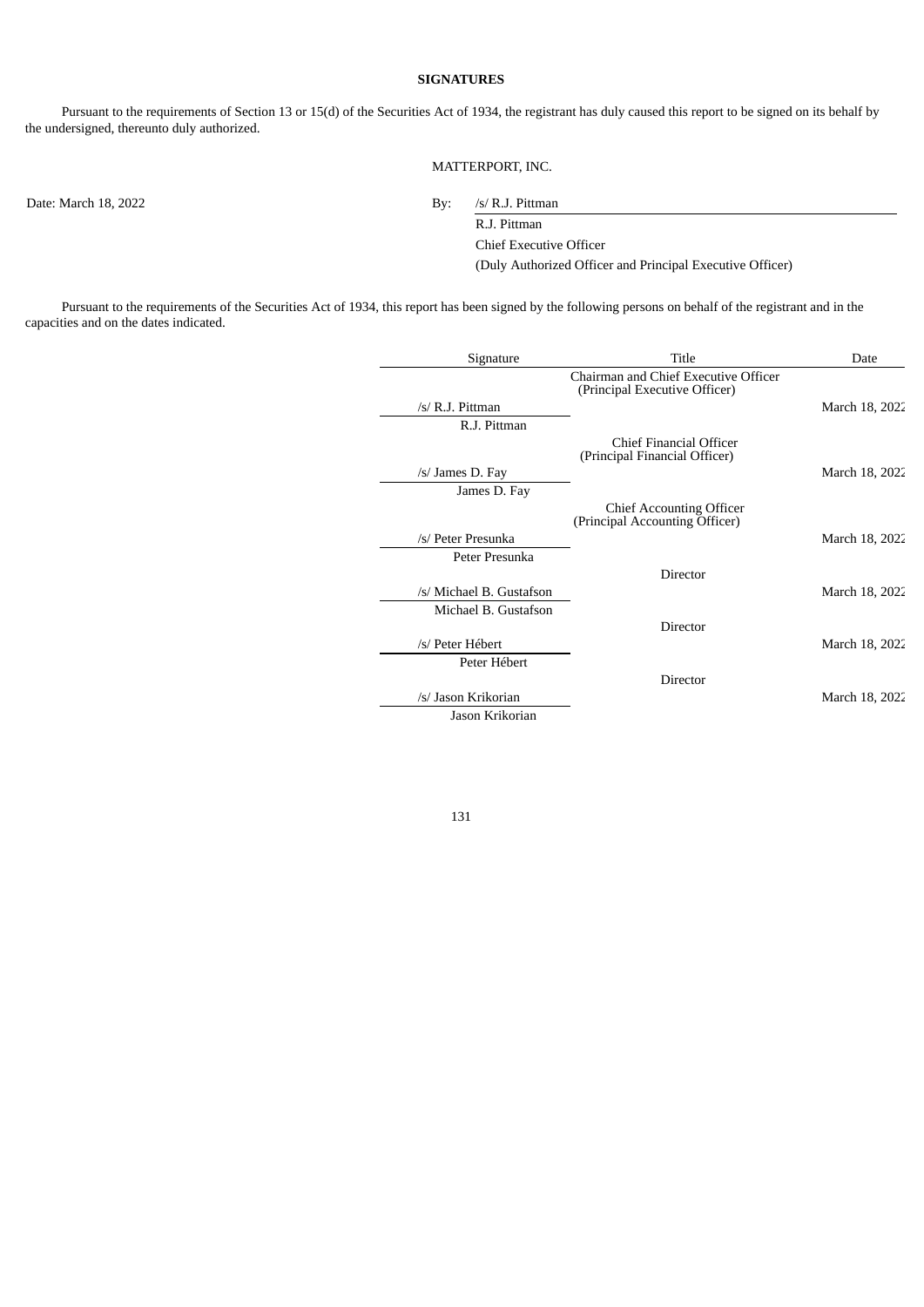### **MATTERPORT, INC.**

## **NON-EMPLOYEE DIRECTOR COMPENSATION PROGRAM**

<span id="page-131-0"></span>Eligible Directors (as defined below) on the board of directors (the "*Board*") of Matterport, Inc. (the "*Company*") shall be eligible to receive cash and equity compensation as set forth in this Non- Employee Director Compensation Program (this "*Program*"). The cash and equity compensation described in this Program shall be paid or be made, as applicable, automatically as set forth herein and without further action of the Board, to each member of the Board who is not an employee of the Company or any of its parents or subsidiaries and who is determined by the Board to be eligible to receive compensation under this Program (each, an "*Eligible Director*"), who may be eligible to receive such cash or equity compensation, unless such Eligible Director declines the receipt of such cash or equity compensation by written notice to the Company.

This Program has been adopted by the Board effective as of February 15, 2022 (the "*Effective Date*") and shall remain in effect until it is revised or rescinded by further action of the Board. This Program may be amended, modified or terminated by the Board at any time in its sole discretion. No Eligible Director shall have any rights hereunder, except with respect to equity awards granted pursuant to Section 2 of this Program.

### 1. Cash Compensation.

- a. Annual Retainers. Each Eligible Director shall be eligible to receive an annual cash retainer of \$30,000 for service on the Board.
- b. Additional Annual Retainers. An Eligible Director shall be eligible to receive an additional annual cash retainer for service on a committee of the Board, as set forth below:

|                                               | Chair     | Non-Chair |
|-----------------------------------------------|-----------|-----------|
| Audit Committee                               | 20.000 \$ | 10,000    |
| Compensation Committee                        | 14.000 \$ | 7.000     |
| Nominating and Corporate Governance Committee | 8.000 S   | 4.000     |

- c. Payment of Retainers. The annual cash retainers described in Sections  $1(a)$  and  $1(b)$  shall be earned on a quarterly basis based on a calendar quarter and shall be paid by the Company in arrears not later than 30 days following the end of each calendar quarter. In the event an Eligible Director does not serve as an Eligible Director, or in the applicable position(s) described in Section 1(b), for an entire calendar quarter, the retainer paid to such Eligible Director shall be pro-rated for the portion of such calendar quarter actually served as an Eligible Director, or in such position(s), as applicable.
- 2. Equity Compensation.
	- a. General. Eligible Directors shall be granted the Initial Awards and Annual Awards described below (collectively, "*Director Awards*"). The Director Awards described below shall be granted under and shall be subject to the terms and provisions of the Company's 2021 Incentive Award Plan or any other applicable Company equity incentive plan then-maintained by the Company (such plan, as may be amended from time to time, the "*Equity Plan*") and may be granted subject to the execution and delivery of award agreements, including any exhibits thereto, in substantially the forms approved by the Board prior to or in connection with such grants. All applicable terms of the Equity Plan apply to this Program as if fully set forth herein, and all grants of Director Awards hereby are subject in all respects to the terms of the Equity Plan. Capitalized terms not otherwise defined herein shall have the meanings ascribed to them in the Equity Plan.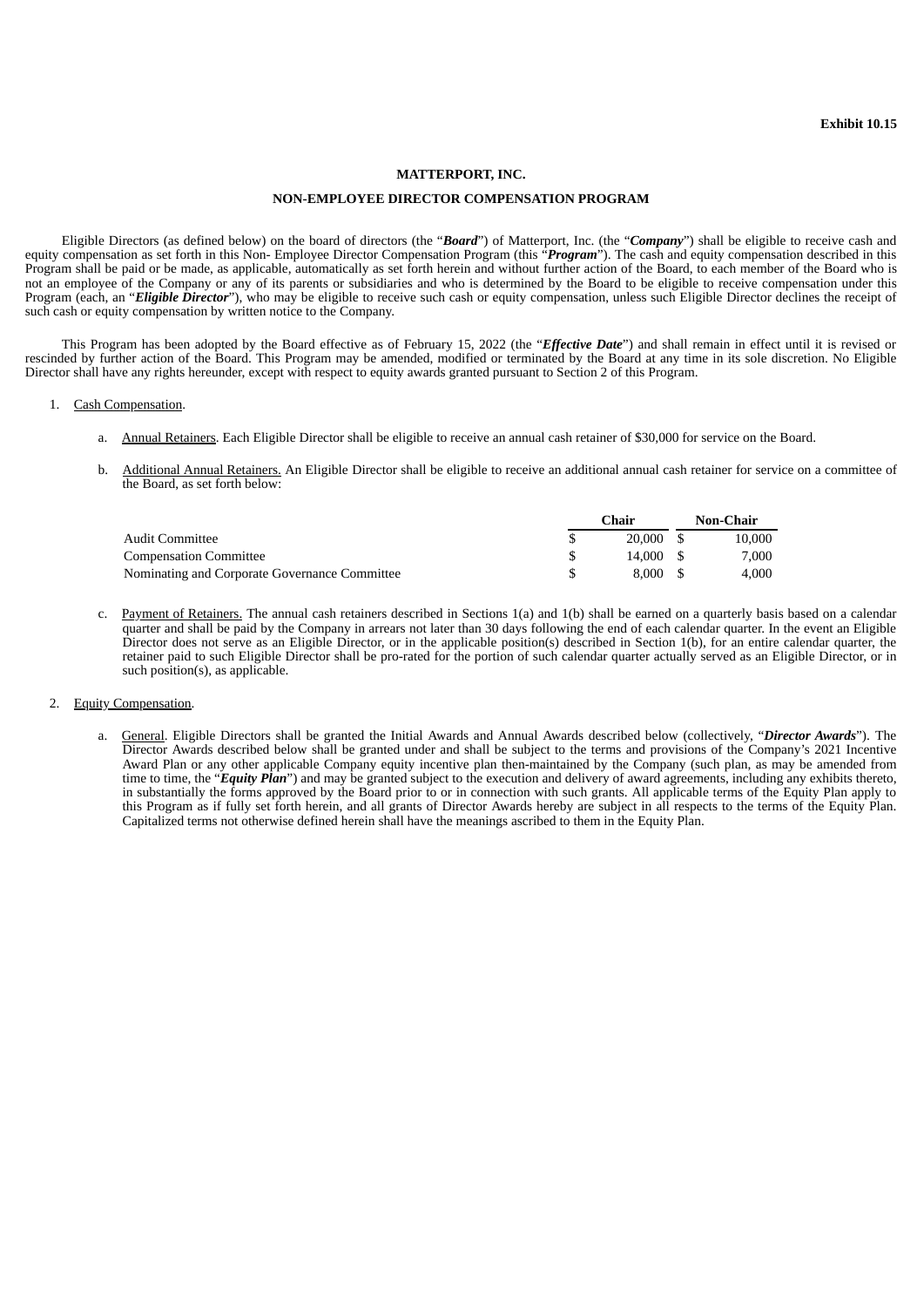- b. Initial Awards. Each Eligible Director who is initially elected or appointed to serve on the Board after the Effective Date shall be automatically granted an equity award (an "*Initial Award*") in the form of restricted stock units ("*RSUs*"), with the number of RSUs subject to each Initial Award determined by dividing (i) \$350,000 by (ii) the average closing trading price of the Company's Class A common stock over the 30 consecutive trading days ending with the trading day immediately preceding the applicable grant date, rounded down to the nearest whole RSU. Each Initial Award shall be granted on the date on which such Eligible Director is appointed or elected to serve on the Board, and shall vest as to one-third of the total RSUs underlying such Initial Award on each of the first three anniversaries of the applicable grant date, subject to such Eligible Director's continued service on the Board through the applicable vesting date.
- c. Annual Awards. Commencing with the annual meeting of the Company's stockholders (the "*Annual Meeting*") during calendar year 2022, each Eligible Director who is serving on the Board as of the date of the Annual Meeting and who will continue to serve on the Board immediately following such Annual Meeting (excluding any Eligible Director who is initially elected or appointed to serve on the Board at such Annual Meeting, which Eligible Director shall instead be granted an Initial Award pursuant to Section 2(b) above) shall be automatically granted an equity award (an "*Annual Award*") in the form of RSUs, with the number of RSUs subject to each Annual Award determined by dividing (i) \$175,000 by (ii) the average closing trading price of the Company's Class A common stock over the 30 consecutive trading days ending with the trading day immediately preceding the applicable grant date, rounded down to the nearest whole RSU. Each Annual Award shall vest in full on the earlier to occur of  $(x)$  the one-year anniversary of the applicable grant date and  $(y)$  the date of the next Annual Meeting following the grant date, subject to the applicable Eligible Director's continued service on the Board through the applicable vesting date.
- Accelerated Vesting. Notwithstanding anything herein to the contrary, an Eligible Director's Director Award(s) shall vest in full immediately prior to the occurrence of a Change in Control, subject to the Eligible Director's continued service on the Board until immediately prior to such Change in Control, to the extent outstanding at such time, if the Eligible Director will not become, as of immediately following such Change in Control, a member of the Board or the board of directors of the successor to the Company (or any parent thereof).
- 3. Compensation Limits. Notwithstanding anything to the contrary in this Program, all compensation payable under this Program will be subject to any limits on the maximum amount of non- employee Director compensation set forth in the Equity Plan, as in effect from time to time. As of the Effective Date, the Equity Plan provides that the sum of any cash or other compensation paid and the value of equity awards (determined as of the grant date in accordance with FASB ASC Topic 718, or any successor thereto) granted to a non-employee Director as compensation for services as a non- employee Director during any fiscal year of the Company may not exceed \$750,000 (increased to \$1,000,000 during the fiscal year in which a non-employee Director initially serves as a non-employee Director).

\*\*\*\*\*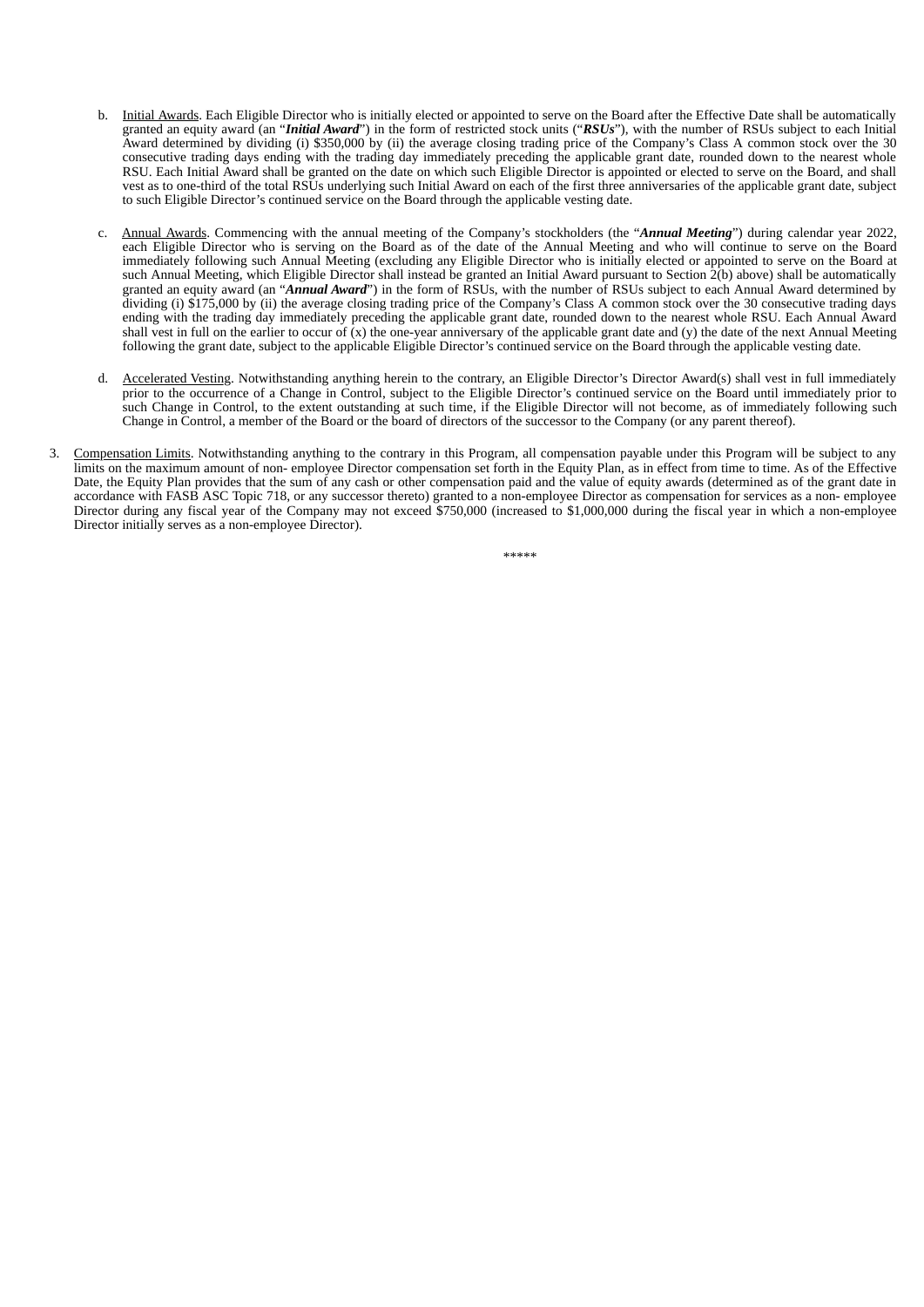# **Subsidiaries of Matterport, Inc.**

<span id="page-133-0"></span>

| <b>Legal Name</b>          | Jurisdiction of Incorporation |
|----------------------------|-------------------------------|
| Matterport Operating, LLC  | Delaware                      |
| Matterport (UK) Sales Ltd. | United Kingdom and Wales      |
| Matterport Pte. Ltd.       | Singapore                     |
| Enview, LLC                | Delaware                      |
| Matterport Japan K.K.      | Japan                         |
| Matterport B.V.            | Netherlands                   |
|                            |                               |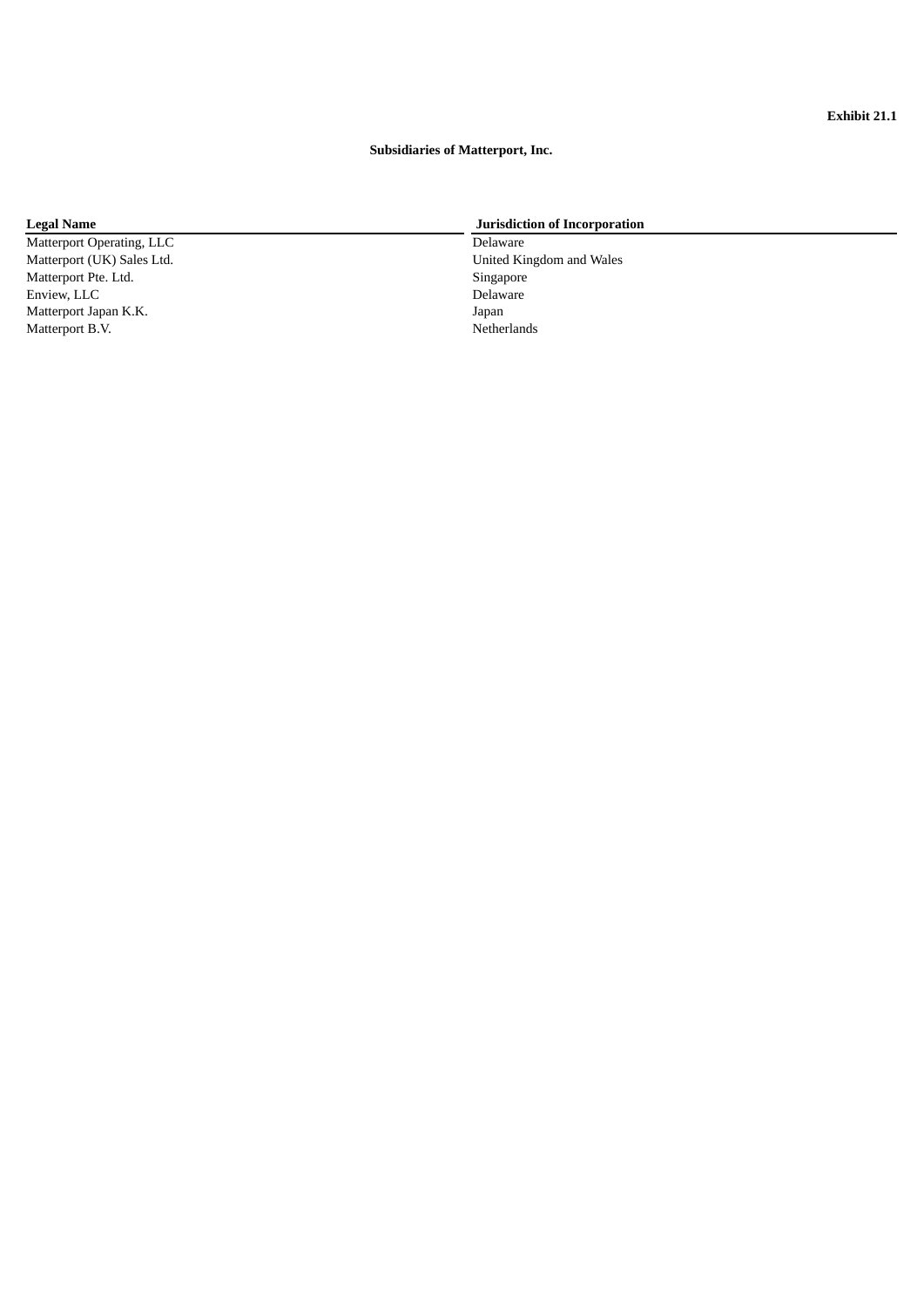# **CONSENT OF INDEPENDENT REGISTERED PUBLIC ACCOUNTING FIRM**

<span id="page-134-0"></span>We hereby consent to the incorporation by reference in the Registration Statement on Form S-8 (No. 333-259987) of Matterport, Inc. of our report dated March 18, 2022 relating to the financial statements, which appears in this Form 10-K.

/s/ PricewaterhouseCoopers LLP Atlanta, Georgia March 18, 2022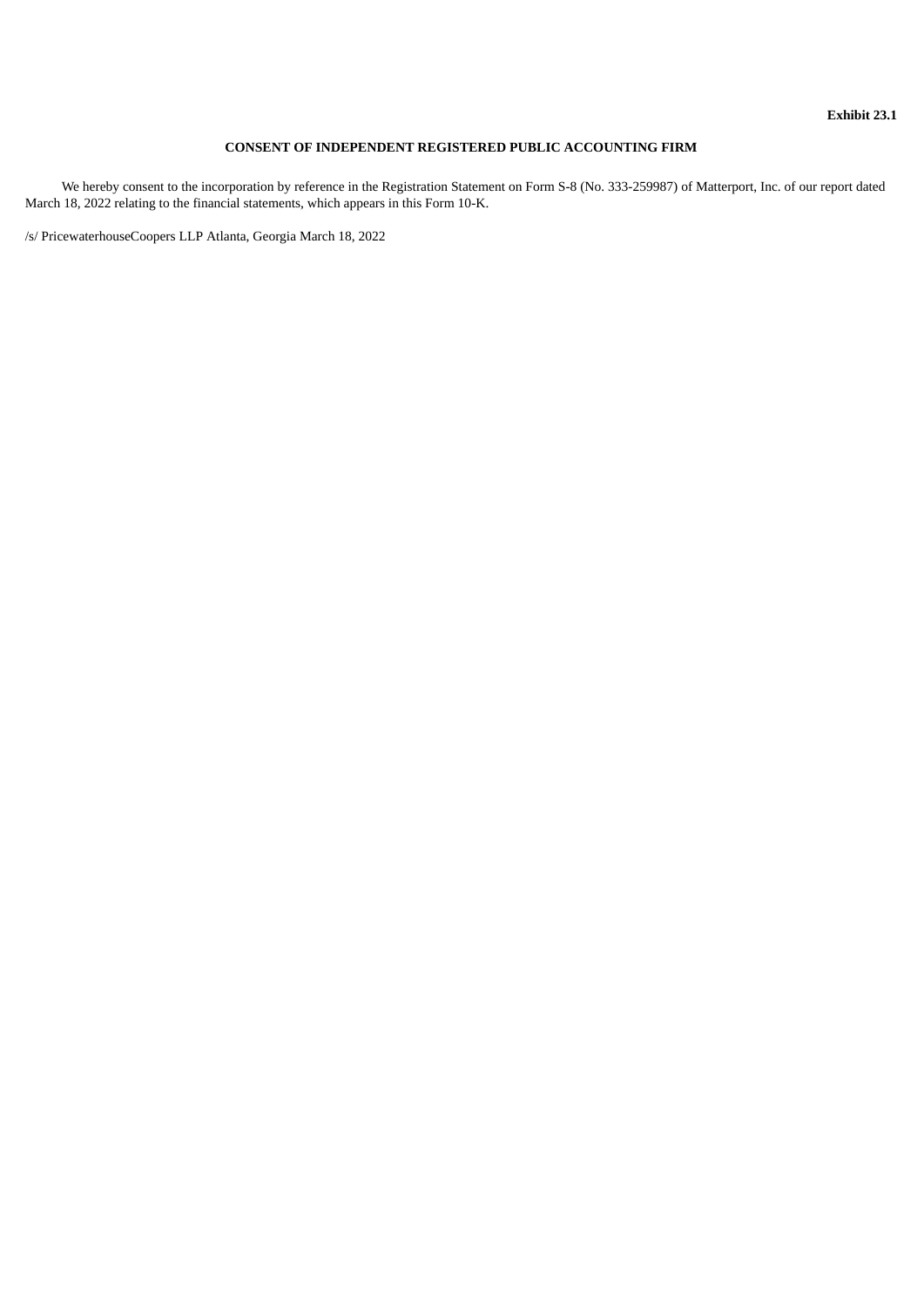### **Exhibit 31.1**

## <span id="page-135-0"></span>**CERTIFICATION OF CHIEF EXECUTIVE OFFICER PURSUANT TO RULES 13-a-14(a) AND 15d-14(a) UNDER THE SECURITIES EXCHANGE ACT OF 1934, AS ADOPTED PURSUANT TO SECTION 302 OF THE SARBANES-OXLEY ACT OF 2002**

I, R.J. Pittman, certify that:

- 1. I have reviewed this Annual Report on Form 10-K of Matterport, Inc.;
- 2. Based on my knowledge, this report does not contain any untrue statement of a material fact or omit to state a material fact necessary to make the statements made, in light of the circumstances under which such statements were made, not misleading with respect to the period covered by this report;
- 3. Based on my knowledge, the financial statements, and other financial information included in this report, fairly present in all material respects the financial condition, results of operations and cash flows of the registrant as of, and for, the periods presented in this report;
- 4. The registrant's other certifying officer and I are responsible for establishing and maintaining disclosure controls and procedures (as defined in Exchange Act Rules 13a-15(e) and 15d-15(e)) and internal control over financial reporting (as defined in Exchange Act Rules 13a-15(f) and 15d-15(f)) for the registrant and have:
	- (a) Designed such disclosure controls and procedures, or caused such disclosure controls and procedures to be designed under our supervision, to ensure that material information relating to the registrant, including its consolidated subsidiaries, is made known to us by others within those entities, particularly during the period in which this report is being prepared;
	- (b) Designed such internal control over financial reporting, or caused such internal control over financial reporting to be designed under our supervision, to provide reasonable assurance regarding the reliability of financial reporting and the preparation of financial statements for external purposes in accordance with generally accepted accounting principles;
	- (c) Evaluated the effectiveness of the registrant's disclosure controls and procedures and presented in this report our conclusions about the effectiveness of the disclosure controls and procedures, as of the end of the period covered by this report based on such evaluation; and
	- (d) Disclosed in this report any change in the registrant's internal control over financial reporting that occurred during the registrant's most recent fiscal quarter (the registrant's fourth fiscal quarter in the case of an annual report) that has materially affected, or is reasonably likely to materially affect, the registrant's internal control over financial reporting; and
- 5. The registrant's other certifying officer and I have disclosed, based on our most recent evaluation of internal control over financial reporting, to the registrant's auditors and the audit committee of the registrant's board of directors (or persons performing the equivalent functions):
	- (a) All significant deficiencies and material weaknesses in the design or operation of internal control over financial reporting which are reasonably likely to adversely affect the registrant's ability to record, process, summarize and report financial information; and
	- (b) Any fraud, whether or not material, that involves management or other employees who have a significant role in the registrant's internal control over financial reporting.

Date: March 18, 2022 By: /s/ R.J. Pittman

R.J. Pittman, Chief Executive Officer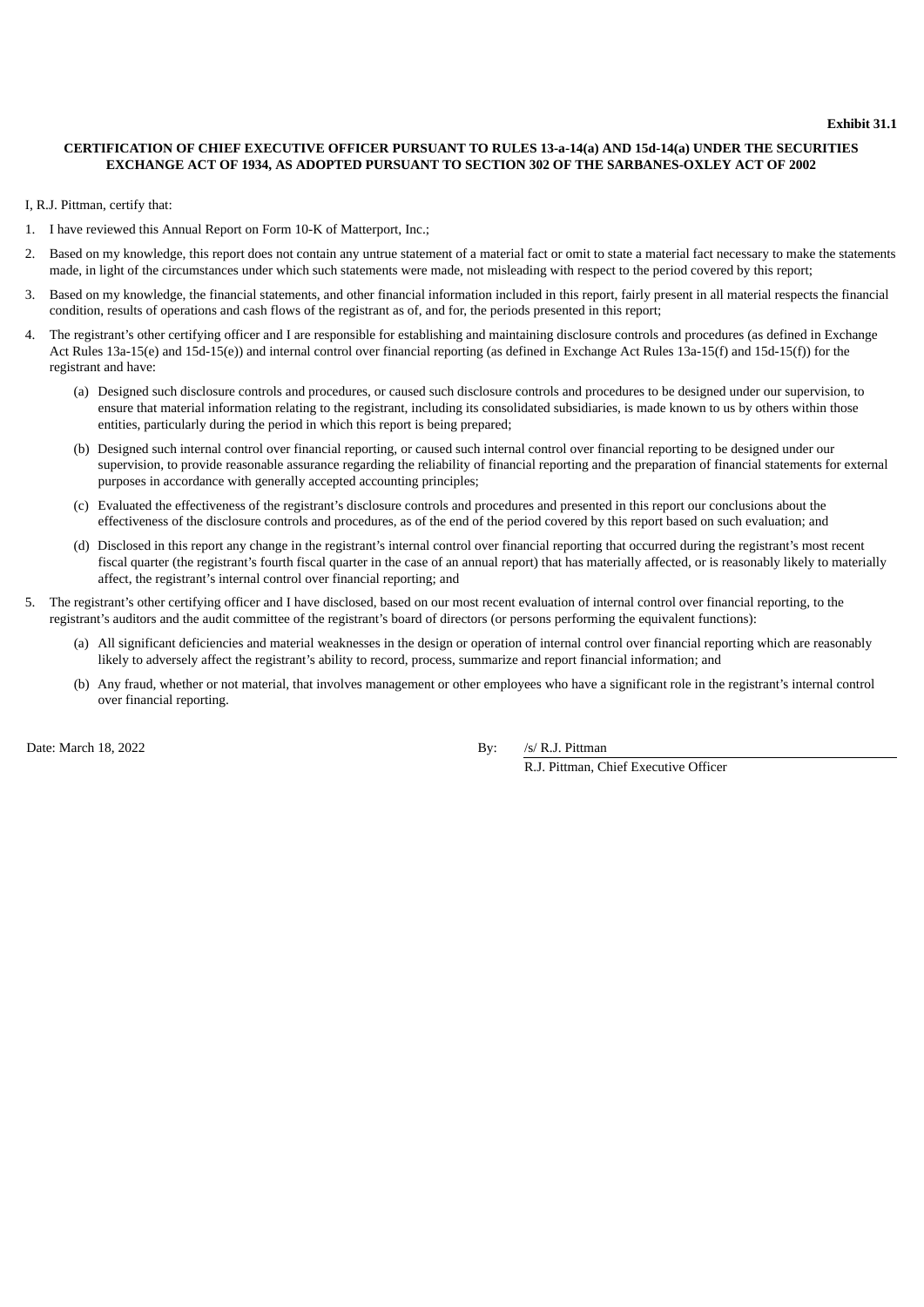### **Exhibit 31.2**

## <span id="page-136-0"></span>**CERTIFICATION OF CHIEF FINANCIAL OFFICER PURSUANT TO RULES 13-a-14(a) AND 15d-14(a) UNDER THE SECURITIES EXCHANGE ACT OF 1934, AS ADOPTED PURSUANT TO SECTION 302 OF THE SARBANES-OXLEY ACT OF 2002**

I, James D. Fay, certify that:

- 1. I have reviewed this Annual Report on Form-10-K of Matterport, Inc.;
- 2. Based on my knowledge, this report does not contain any untrue statement of a material fact or omit to state a material fact necessary to make the statements made, in light of the circumstances under which such statements were made, not misleading with respect to the period covered by this report;
- 3. Based on my knowledge, the financial statements, and other financial information included in this report, fairly present in all material respects the financial condition, results of operations and cash flows of the registrant as of, and for, the periods presented in this report;
- 4. The registrant's other certifying officer and I are responsible for establishing and maintaining disclosure controls and procedures (as defined in Exchange Act Rules 13a-15(e) and 15d-15(e)) and internal control over financial reporting (as defined in Exchange Act Rules 13a-15(f) and 15d-15(f)) for the registrant and have:
	- (a) Designed such disclosure controls and procedures, or caused such disclosure controls and procedures to be designed under our supervision, to ensure that material information relating to the registrant, including its consolidated subsidiaries, is made known to us by others within those entities, particularly during the period in which this report is being prepared;
	- (b) Designed such internal control over financial reporting, or caused such internal control over financial reporting to be designed under our supervision, to provide reasonable assurance regarding the reliability of financial reporting and the preparation of financial statements for external purposes in accordance with generally accepted accounting principles;
	- (c) Evaluated the effectiveness of the registrant's disclosure controls and procedures and presented in this report our conclusions about the effectiveness of the disclosure controls and procedures, as of the end of the period covered by this report based on such evaluation; and
	- (d) Disclosed in this report any change in the registrant's internal control over financial reporting that occurred during the registrant's most recent fiscal quarter (the registrant's fourth fiscal quarter in the case of an annual report) that has materially affected, or is reasonably likely to materially affect, the registrant's internal control over financial reporting; and
- 5. The registrant's other certifying officer and I have disclosed, based on our most recent evaluation of internal control over financial reporting, to the registrant's auditors and the audit committee of the registrant's board of directors (or persons performing the equivalent functions):
	- (a) All significant deficiencies and material weaknesses in the design or operation of internal control over financial reporting which are reasonably likely to adversely affect the registrant's ability to record, process, summarize and report financial information; and
	- (b) Any fraud, whether or not material, that involves management or other employees who have a significant role in the registrant's internal control over financial reporting.

Date: March 18, 2022 **By:** /s/ James D. Fay

James D. Fay, Chief Financial Officer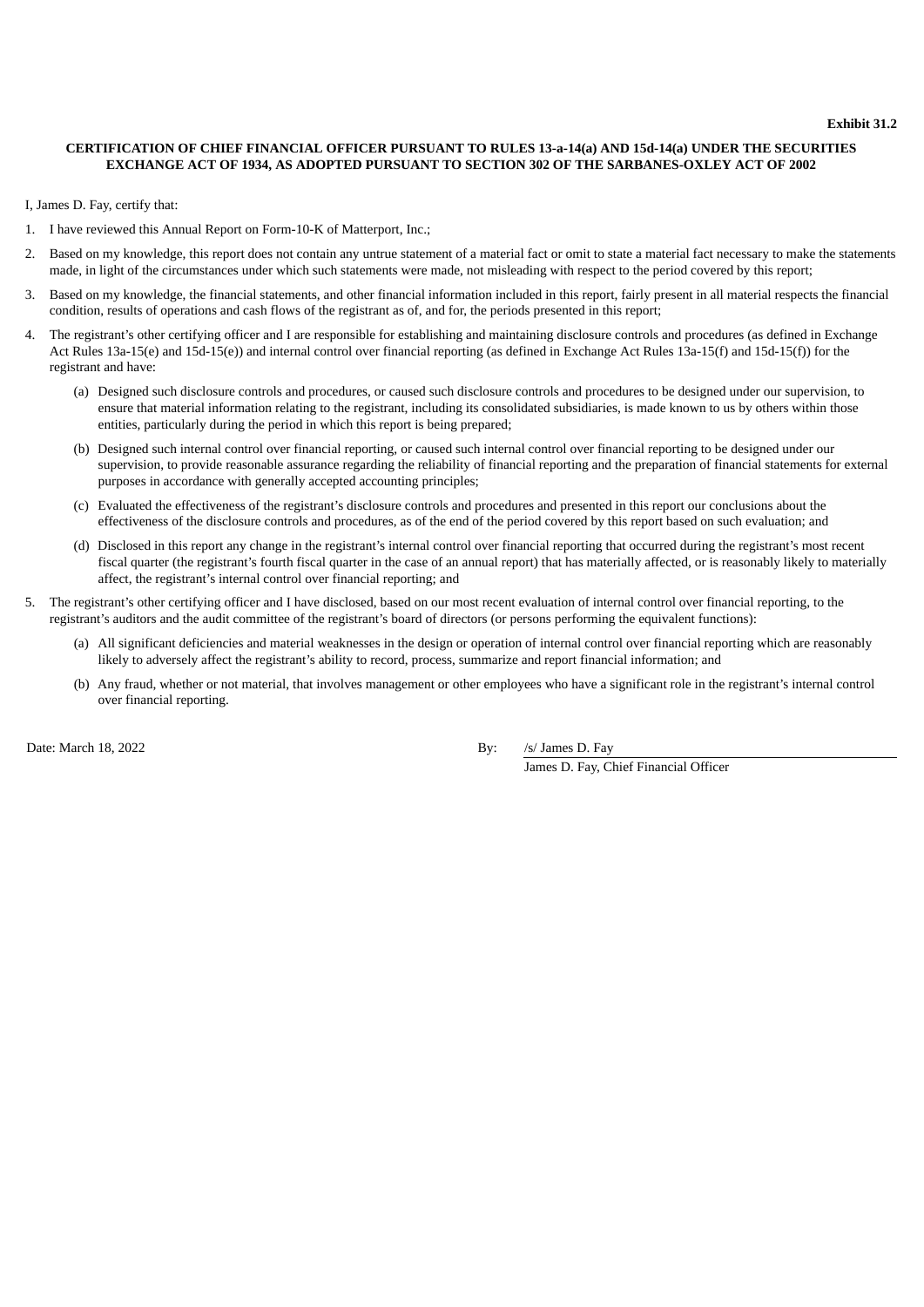## **CERTIFICATION PURSUANT TO 18 U.S.C. SECTION 1350, AS ADOPTED PURSUANT TO SECTION 906 OF THE SARBANES-OXLEY ACT OF 2002**

<span id="page-137-0"></span>In connection with the Annual Report on Form 10-K of Matterport, Inc. (the "Company") for the period ended December 31, 2021 as filed with the Securities and Exchange Commission on the date hereof (the "Report"), I certify, pursuant to 18 U.S.C. § 1350, as adopted pursuant to § 906 of the Sarbanes-Oxley Act of 2002, that:

- (1) The Report fully complies with the requirements of section 13(a) or 15(d) of the Securities Exchange Act of 1934; and
- (2) The information contained in the Report fairly presents, in all material respects, the financial condition and results of operations of the Company.

Date: March 18, 2022 By: */s/ R.J. Pittman* 

R.J. Pittman Chief Executive Officer